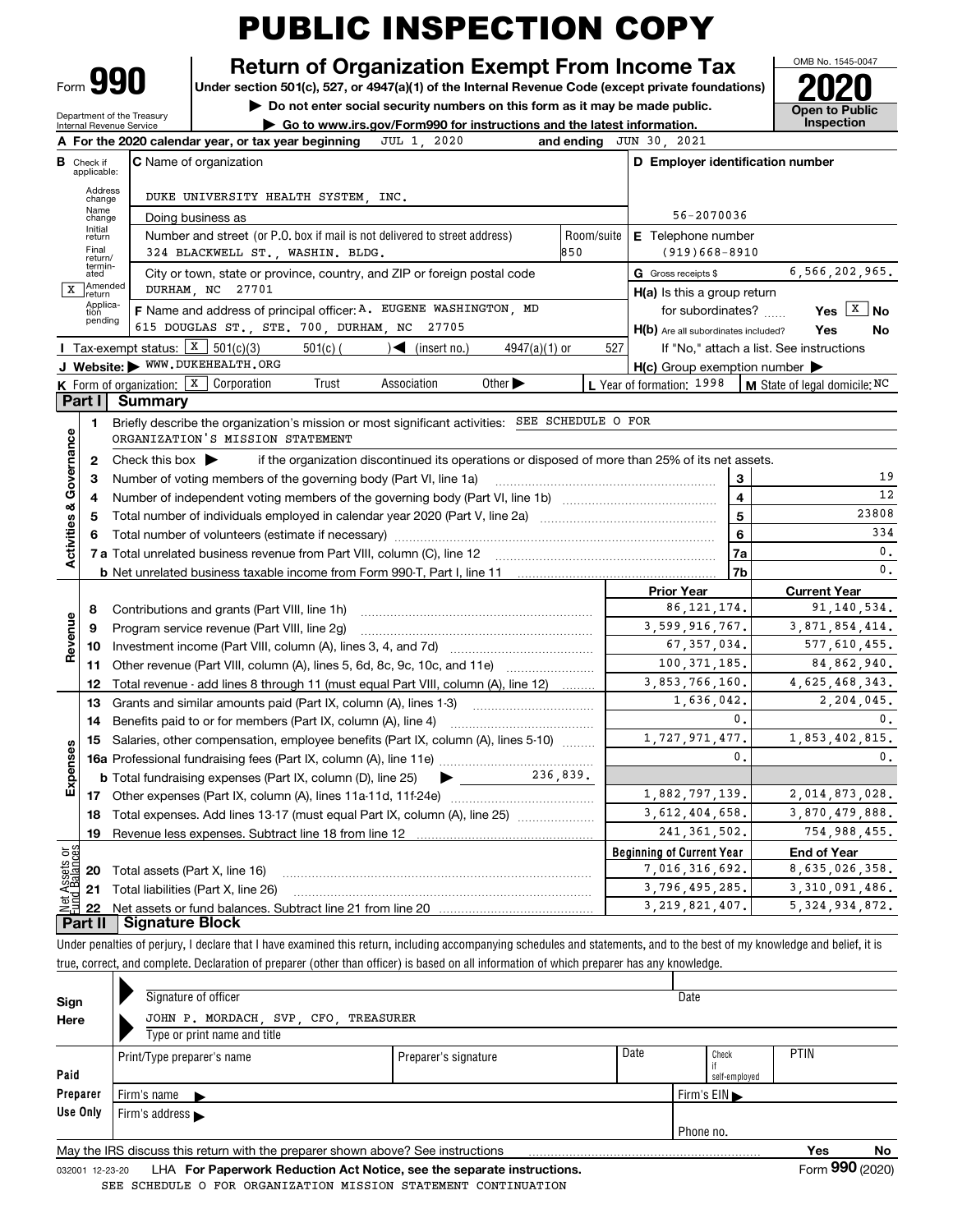|              | DUKE UNIVERSITY HEALTH SYSTEM, INC.<br>Form 990 (2020)                                                                                                                                                                                                                               | 56-2070036<br>Page 2                |
|--------------|--------------------------------------------------------------------------------------------------------------------------------------------------------------------------------------------------------------------------------------------------------------------------------------|-------------------------------------|
|              | Part III   Statement of Program Service Accomplishments                                                                                                                                                                                                                              |                                     |
|              |                                                                                                                                                                                                                                                                                      | $\overline{X}$                      |
| $\mathbf{1}$ | Briefly describe the organization's mission:<br>SEE SCHEDULE O                                                                                                                                                                                                                       |                                     |
|              |                                                                                                                                                                                                                                                                                      |                                     |
|              |                                                                                                                                                                                                                                                                                      |                                     |
| $\mathbf{2}$ | Did the organization undertake any significant program services during the year which were not listed on the                                                                                                                                                                         | $\sqrt{}$ Yes $\boxed{\text{x}}$ No |
| 3            | If "Yes," describe these new services on Schedule O.                                                                                                                                                                                                                                 | $\Box$ Yes $\boxed{\texttt{X}}$ No  |
|              | If "Yes," describe these changes on Schedule O.                                                                                                                                                                                                                                      |                                     |
| 4            | Describe the organization's program service accomplishments for each of its three largest program services, as measured by expenses.<br>Section 501(c)(3) and 501(c)(4) organizations are required to report the amount of grants and allocations to others, the total expenses, and |                                     |
| 4a           | revenue, if any, for each program service reported.                                                                                                                                                                                                                                  |                                     |
|              | SEE SCHEDULE O                                                                                                                                                                                                                                                                       |                                     |
|              |                                                                                                                                                                                                                                                                                      |                                     |
|              |                                                                                                                                                                                                                                                                                      |                                     |
|              |                                                                                                                                                                                                                                                                                      |                                     |
|              |                                                                                                                                                                                                                                                                                      |                                     |
|              |                                                                                                                                                                                                                                                                                      |                                     |
|              |                                                                                                                                                                                                                                                                                      |                                     |
| 4b           |                                                                                                                                                                                                                                                                                      | $\overline{\phantom{a}}$            |
|              |                                                                                                                                                                                                                                                                                      |                                     |
|              |                                                                                                                                                                                                                                                                                      |                                     |
|              |                                                                                                                                                                                                                                                                                      |                                     |
|              |                                                                                                                                                                                                                                                                                      |                                     |
|              |                                                                                                                                                                                                                                                                                      |                                     |
|              |                                                                                                                                                                                                                                                                                      |                                     |
|              |                                                                                                                                                                                                                                                                                      |                                     |
| 4c           |                                                                                                                                                                                                                                                                                      | $\left(\text{Revenue }$             |
|              |                                                                                                                                                                                                                                                                                      |                                     |
|              |                                                                                                                                                                                                                                                                                      |                                     |
|              |                                                                                                                                                                                                                                                                                      |                                     |
|              |                                                                                                                                                                                                                                                                                      |                                     |
|              |                                                                                                                                                                                                                                                                                      |                                     |
|              |                                                                                                                                                                                                                                                                                      |                                     |
|              |                                                                                                                                                                                                                                                                                      |                                     |
| 4d           | Other program services (Describe on Schedule O.)                                                                                                                                                                                                                                     |                                     |
|              | (Expenses \$<br>Revenue \$<br>including grants of \$                                                                                                                                                                                                                                 |                                     |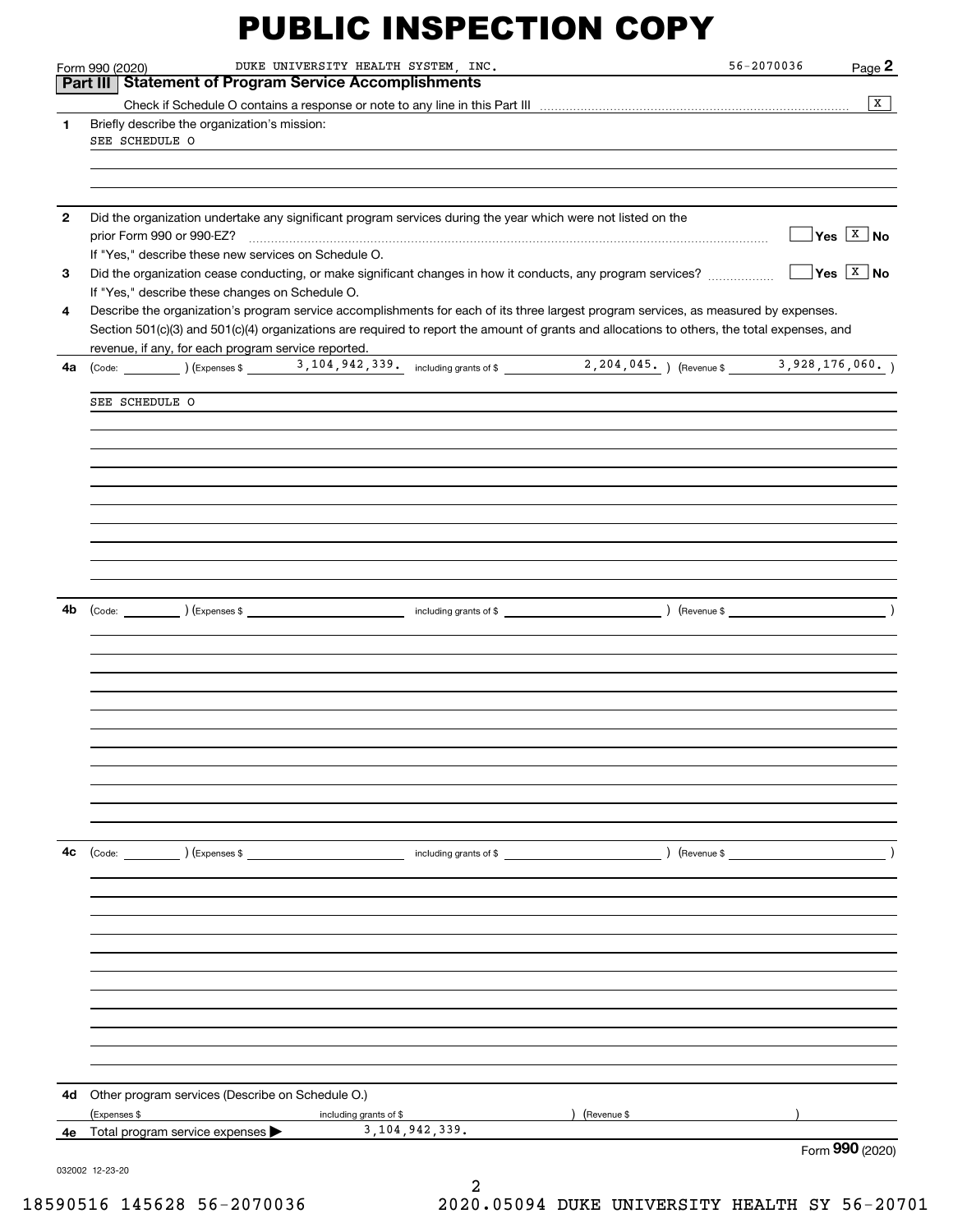|                                                                                                                                                                                                                                |                 | Yes   No        |   |
|--------------------------------------------------------------------------------------------------------------------------------------------------------------------------------------------------------------------------------|-----------------|-----------------|---|
| Is the organization described in section $501(c)(3)$ or $4947(a)(1)$ (other than a private foundation)?                                                                                                                        |                 |                 |   |
|                                                                                                                                                                                                                                | 1               | х               |   |
| Is the organization required to complete Schedule B, Schedule of Contributors? [11] [11] International contributors? [11] International contributors? [11] International contributors (11] International contributors? [11] In | $\mathbf{2}$    | х               |   |
| Did the organization engage in direct or indirect political campaign activities on behalf of or in opposition to candidates for                                                                                                |                 |                 |   |
|                                                                                                                                                                                                                                | з               |                 | x |
| Section 501(c)(3) organizations. Did the organization engage in lobbying activities, or have a section 501(h) election in effect                                                                                               |                 |                 |   |
|                                                                                                                                                                                                                                | 4               | х               |   |
| Is the organization a section 501(c)(4), 501(c)(5), or 501(c)(6) organization that receives membership dues, assessments, or                                                                                                   |                 |                 |   |
|                                                                                                                                                                                                                                | 5               |                 | x |
| Did the organization maintain any donor advised funds or any similar funds or accounts for which donors have the right to                                                                                                      |                 |                 |   |
| provide advice on the distribution or investment of amounts in such funds or accounts? If "Yes," complete Schedule D, Part I                                                                                                   | 6               |                 | х |
| Did the organization receive or hold a conservation easement, including easements to preserve open space,                                                                                                                      |                 |                 |   |
|                                                                                                                                                                                                                                | 7               |                 | х |
| Did the organization maintain collections of works of art, historical treasures, or other similar assets? If "Yes," complete                                                                                                   |                 |                 |   |
|                                                                                                                                                                                                                                | 8               |                 | x |
| Did the organization report an amount in Part X, line 21, for escrow or custodial account liability, serve as a custodian for                                                                                                  |                 |                 |   |
| amounts not listed in Part X; or provide credit counseling, debt management, credit repair, or debt negotiation services?                                                                                                      |                 |                 |   |
|                                                                                                                                                                                                                                | 9               |                 | x |
| Did the organization, directly or through a related organization, hold assets in donor-restricted endowments                                                                                                                   |                 |                 |   |
|                                                                                                                                                                                                                                | 10              | х               |   |
| If the organization's answer to any of the following questions is "Yes," then complete Schedule D, Parts VI, VII, VIII, IX, or X                                                                                               |                 |                 |   |
| as applicable.                                                                                                                                                                                                                 |                 |                 |   |
| Did the organization report an amount for land, buildings, and equipment in Part X, line 10? If "Yes," complete Schedule D,                                                                                                    |                 |                 |   |
|                                                                                                                                                                                                                                | 11a             | х               |   |
| Did the organization report an amount for investments - other securities in Part X, line 12, that is 5% or more of its total                                                                                                   |                 |                 |   |
|                                                                                                                                                                                                                                | 11b             | х               |   |
| Did the organization report an amount for investments - program related in Part X, line 13, that is 5% or more of its total                                                                                                    |                 |                 |   |
|                                                                                                                                                                                                                                | 11c             |                 | х |
| Did the organization report an amount for other assets in Part X, line 15, that is 5% or more of its total assets reported in                                                                                                  |                 |                 |   |
|                                                                                                                                                                                                                                | 11d             |                 | х |
|                                                                                                                                                                                                                                | 11e             | х               |   |
| Did the organization report an amount for other liabilities in Part X, line 25? If "Yes," complete Schedule D, Part X                                                                                                          |                 |                 |   |
| Did the organization's separate or consolidated financial statements for the tax year include a footnote that addresses                                                                                                        |                 |                 | х |
| the organization's liability for uncertain tax positions under FIN 48 (ASC 740)? If "Yes," complete Schedule D, Part X                                                                                                         | 11f             |                 |   |
| Did the organization obtain separate, independent audited financial statements for the tax year? If "Yes," complete                                                                                                            |                 |                 | x |
|                                                                                                                                                                                                                                | 12a             |                 |   |
| Was the organization included in consolidated, independent audited financial statements for the tax year?                                                                                                                      |                 |                 |   |
| If "Yes," and if the organization answered "No" to line 12a, then completing Schedule D, Parts XI and XII is optional                                                                                                          | 12 <sub>b</sub> | x               | х |
|                                                                                                                                                                                                                                | 13              |                 |   |
| Did the organization maintain an office, employees, or agents outside of the United States?                                                                                                                                    | 14a             |                 | x |
| Did the organization have aggregate revenues or expenses of more than \$10,000 from grantmaking, fundraising, business,                                                                                                        |                 |                 |   |
| investment, and program service activities outside the United States, or aggregate foreign investments valued at \$100,000                                                                                                     |                 |                 |   |
|                                                                                                                                                                                                                                | 14b             | х               |   |
| Did the organization report on Part IX, column (A), line 3, more than \$5,000 of grants or other assistance to or for any                                                                                                      |                 |                 |   |
|                                                                                                                                                                                                                                | 15              | x               |   |
| Did the organization report on Part IX, column (A), line 3, more than \$5,000 of aggregate grants or other assistance to                                                                                                       |                 |                 |   |
|                                                                                                                                                                                                                                | 16              |                 | х |
| Did the organization report a total of more than \$15,000 of expenses for professional fundraising services on Part IX,                                                                                                        |                 |                 |   |
|                                                                                                                                                                                                                                | 17              |                 | x |
| Did the organization report more than \$15,000 total of fundraising event gross income and contributions on Part VIII, lines                                                                                                   |                 |                 |   |
|                                                                                                                                                                                                                                | 18              |                 | x |
| Did the organization report more than \$15,000 of gross income from gaming activities on Part VIII, line 9a? If "Yes."                                                                                                         |                 |                 |   |
|                                                                                                                                                                                                                                | 19              |                 | х |
|                                                                                                                                                                                                                                | 20a             | х               |   |
| If "Yes" to line 20a, did the organization attach a copy of its audited financial statements to this return?                                                                                                                   | 20 <sub>b</sub> | х               |   |
| Did the organization report more than \$5,000 of grants or other assistance to any domestic organization or                                                                                                                    |                 |                 |   |
| domestic government on Part IX, column (A), line 1? If "Yes." complete Schedule I. Parts I and II manual manual manual                                                                                                         | 21              | х               |   |
| 12-23-20                                                                                                                                                                                                                       |                 | Form 990 (2020) |   |
| ٦                                                                                                                                                                                                                              |                 |                 |   |

032003 12-23-20

**1**

**2 3**

**4**

**5**

**6**

**7**

**8**

**9**

**10**

**11**

**a**

**b**

**c**

**d**

**ef**

**12a**

**b**

**b**

**1314a**

**15**

**16**

**17**

**18**

**19**

**20 a**

**21b**

3 18590516 145628 56-2070036 2020.05094 DUKE UNIVERSITY HEALTH SY 56-20701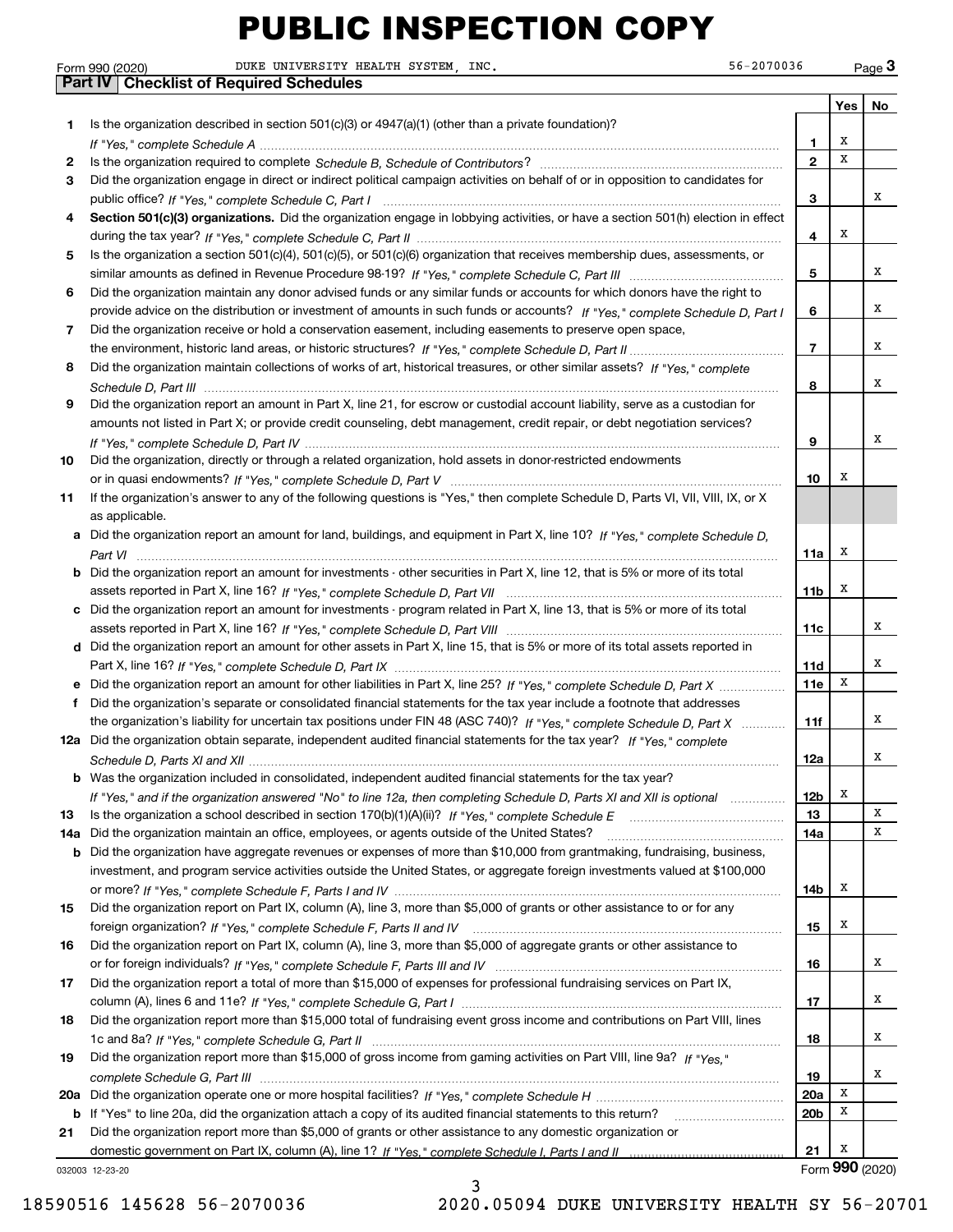|               | 56-2070036<br>DUKE UNIVERSITY HEALTH SYSTEM, INC.<br>Form 990 (2020)                                                                  |                 |     | Page 4          |
|---------------|---------------------------------------------------------------------------------------------------------------------------------------|-----------------|-----|-----------------|
|               | <b>Part IV   Checklist of Required Schedules</b> (continued)                                                                          |                 |     |                 |
|               |                                                                                                                                       |                 | Yes | No              |
| 22            | Did the organization report more than \$5,000 of grants or other assistance to or for domestic individuals on                         |                 |     |                 |
|               |                                                                                                                                       | 22              | х   |                 |
| 23            | Did the organization answer "Yes" to Part VII, Section A, line 3, 4, or 5 about compensation of the organization's current            |                 |     |                 |
|               | and former officers, directors, trustees, key employees, and highest compensated employees? If "Yes," complete                        |                 |     |                 |
|               |                                                                                                                                       | 23              | X   |                 |
|               | 24a Did the organization have a tax-exempt bond issue with an outstanding principal amount of more than \$100,000 as of the           |                 |     |                 |
|               | last day of the year, that was issued after December 31, 2002? If "Yes," answer lines 24b through 24d and complete                    |                 |     |                 |
|               |                                                                                                                                       | 24a             | х   |                 |
|               | <b>b</b> Did the organization invest any proceeds of tax-exempt bonds beyond a temporary period exception?                            | 24b             |     | x               |
|               | c Did the organization maintain an escrow account other than a refunding escrow at any time during the year to defease                |                 |     |                 |
|               |                                                                                                                                       | 24c             |     | х               |
|               |                                                                                                                                       | 24d             |     | х               |
|               | 25a Section 501(c)(3), 501(c)(4), and 501(c)(29) organizations. Did the organization engage in an excess benefit                      |                 |     |                 |
|               |                                                                                                                                       | 25a             |     | х               |
|               | b Is the organization aware that it engaged in an excess benefit transaction with a disqualified person in a prior year, and          |                 |     |                 |
|               | that the transaction has not been reported on any of the organization's prior Forms 990 or 990-EZ? If "Yes," complete                 |                 |     |                 |
|               |                                                                                                                                       | 25 <sub>b</sub> |     | x               |
| 26            | Schedule L, Part I<br>Did the organization report any amount on Part X, line 5 or 22, for receivables from or payables to any current |                 |     |                 |
|               | or former officer, director, trustee, key employee, creator or founder, substantial contributor, or 35%                               |                 |     |                 |
|               | controlled entity or family member of any of these persons? If "Yes," complete Schedule L, Part II                                    | 26              |     | x               |
| 27            | Did the organization provide a grant or other assistance to any current or former officer, director, trustee, key employee,           |                 |     |                 |
|               | creator or founder, substantial contributor or employee thereof, a grant selection committee member, or to a 35% controlled           |                 |     |                 |
|               |                                                                                                                                       |                 |     | х               |
|               | entity (including an employee thereof) or family member of any of these persons? If "Yes," complete Schedule L, Part III              | 27              |     |                 |
| 28            | Was the organization a party to a business transaction with one of the following parties (see Schedule L, Part IV                     |                 |     |                 |
|               | instructions, for applicable filing thresholds, conditions, and exceptions):                                                          |                 |     |                 |
|               | a A current or former officer, director, trustee, key employee, creator or founder, or substantial contributor? If                    |                 | Х   |                 |
|               |                                                                                                                                       | 28a             |     | x               |
|               |                                                                                                                                       | 28b             |     |                 |
|               | c A 35% controlled entity of one or more individuals and/or organizations described in lines 28a or 28b? If                           |                 |     |                 |
|               |                                                                                                                                       | 28c             | х   |                 |
| 29            |                                                                                                                                       | 29              | x   |                 |
| 30            | Did the organization receive contributions of art, historical treasures, or other similar assets, or qualified conservation           |                 |     |                 |
|               |                                                                                                                                       | 30              |     | х               |
| 31            | Did the organization liquidate, terminate, or dissolve and cease operations? If "Yes," complete Schedule N, Part I                    | 31              |     | х               |
|               | Did the organization sell, exchange, dispose of, or transfer more than 25% of its net assets? If "Yes," complete                      |                 |     |                 |
|               |                                                                                                                                       | 32              |     | Х               |
| 33            | Did the organization own 100% of an entity disregarded as separate from the organization under Regulations                            |                 |     |                 |
|               |                                                                                                                                       | 33              | х   |                 |
| 34            | Was the organization related to any tax-exempt or taxable entity? If "Yes," complete Schedule R, Part II, III, or IV, and             |                 |     |                 |
|               |                                                                                                                                       | 34              | х   |                 |
|               | 35a Did the organization have a controlled entity within the meaning of section 512(b)(13)?                                           | 35a             | x   |                 |
|               | b If "Yes" to line 35a, did the organization receive any payment from or engage in any transaction with a controlled entity           |                 |     |                 |
|               |                                                                                                                                       | 35 <sub>b</sub> | х   |                 |
| 36            | Section 501(c)(3) organizations. Did the organization make any transfers to an exempt non-charitable related organization?            |                 |     |                 |
|               |                                                                                                                                       | 36              |     | х               |
| 37            | Did the organization conduct more than 5% of its activities through an entity that is not a related organization                      |                 |     |                 |
|               |                                                                                                                                       | 37              |     | x               |
| 38            | Did the organization complete Schedule O and provide explanations in Schedule O for Part VI, lines 11b and 19?                        |                 |     |                 |
|               | Note: All Form 990 filers are required to complete Schedule O                                                                         | 38              | х   |                 |
| <b>Part V</b> | <b>Statements Regarding Other IRS Filings and Tax Compliance</b>                                                                      |                 |     |                 |
|               | Check if Schedule O contains a response or note to any line in this Part V                                                            |                 |     | x               |
|               |                                                                                                                                       |                 | Yes | No              |
|               | 553<br>1a                                                                                                                             |                 |     |                 |
| b             | 0<br>Enter the number of Forms W-2G included in line 1a. Enter -0- if not applicable<br>1b                                            |                 |     |                 |
|               | c Did the organization comply with backup withholding rules for reportable payments to vendors and reportable gaming                  |                 |     |                 |
|               |                                                                                                                                       | 1c              | х   |                 |
|               | 032004 12-23-20                                                                                                                       |                 |     | Form 990 (2020) |
|               | 4                                                                                                                                     |                 |     |                 |

 <sup>18590516 145628 56-2070036 2020.05094</sup> DUKE UNIVERSITY HEALTH SY 56-20701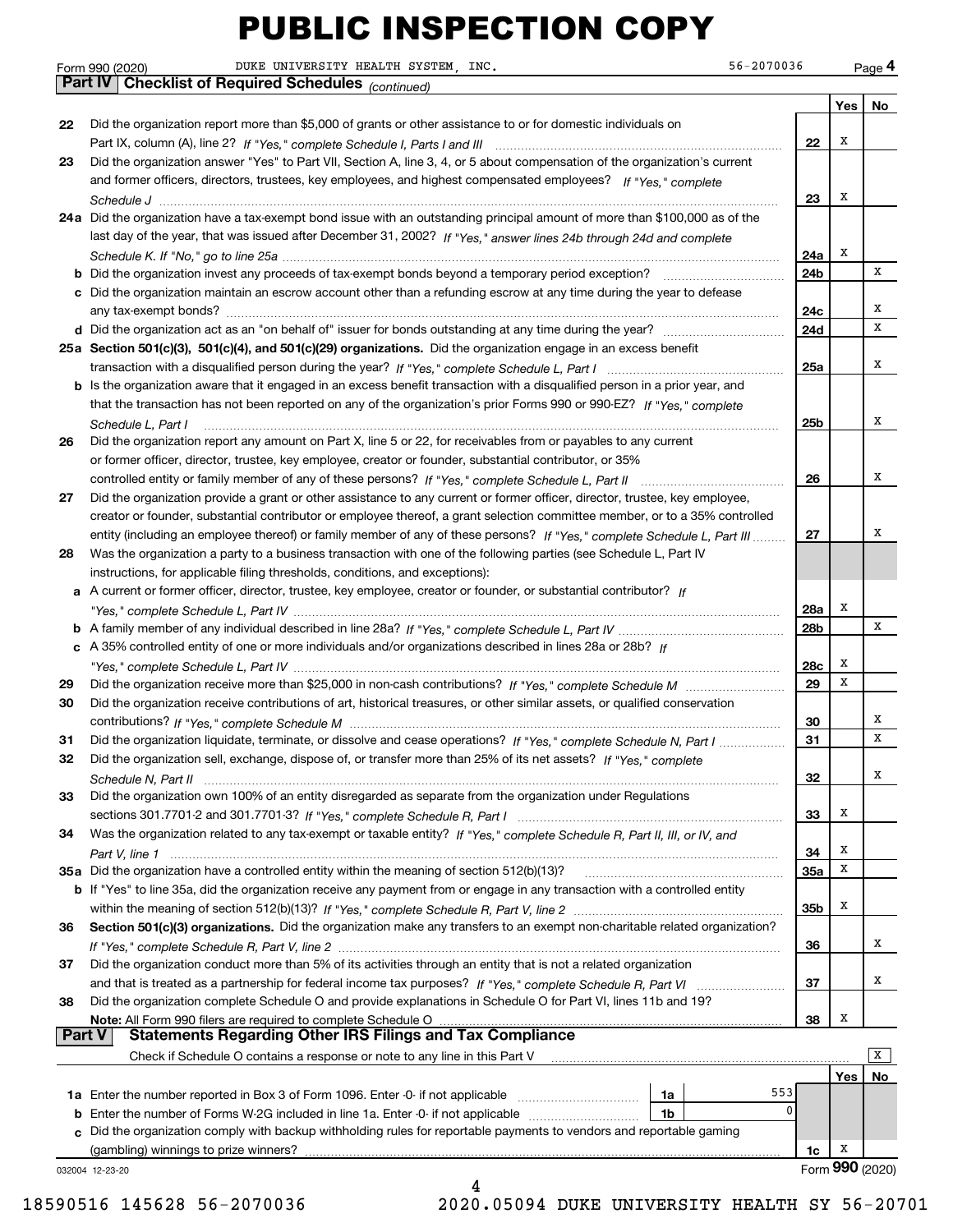|        | DUKE UNIVERSITY HEALTH SYSTEM, INC.<br>Form 990 (2020)                                                                                                                                                                    |                 | 56-2070036 |     |     | Page 5 |  |  |  |  |
|--------|---------------------------------------------------------------------------------------------------------------------------------------------------------------------------------------------------------------------------|-----------------|------------|-----|-----|--------|--|--|--|--|
| Part V | Statements Regarding Other IRS Filings and Tax Compliance (continued)                                                                                                                                                     |                 |            |     |     |        |  |  |  |  |
|        |                                                                                                                                                                                                                           |                 |            |     | Yes | No     |  |  |  |  |
|        | 2a Enter the number of employees reported on Form W-3, Transmittal of Wage and Tax Statements,                                                                                                                            |                 |            |     |     |        |  |  |  |  |
|        | filed for the calendar year ending with or within the year covered by this return                                                                                                                                         | 2a              | 23808      |     |     |        |  |  |  |  |
| b      |                                                                                                                                                                                                                           |                 |            | 2b  | х   |        |  |  |  |  |
|        |                                                                                                                                                                                                                           |                 |            |     |     |        |  |  |  |  |
| За     | Did the organization have unrelated business gross income of \$1,000 or more during the year?                                                                                                                             |                 |            | За  |     | х      |  |  |  |  |
| b      |                                                                                                                                                                                                                           |                 |            | 3b  | х   |        |  |  |  |  |
|        | 4a At any time during the calendar year, did the organization have an interest in, or a signature or other authority over, a                                                                                              |                 |            |     |     |        |  |  |  |  |
|        |                                                                                                                                                                                                                           |                 |            | 4a  | х   |        |  |  |  |  |
| b      | If "Yes," enter the name of the foreign country $\triangleright$ SEE SCHEDULE O                                                                                                                                           |                 |            |     |     |        |  |  |  |  |
|        | See instructions for filing requirements for FinCEN Form 114, Report of Foreign Bank and Financial Accounts (FBAR).                                                                                                       |                 |            |     |     |        |  |  |  |  |
| 5a     | Was the organization a party to a prohibited tax shelter transaction at any time during the tax year?                                                                                                                     |                 |            | 5а  |     | х      |  |  |  |  |
| b      |                                                                                                                                                                                                                           |                 |            | 5b  |     | х      |  |  |  |  |
| c      |                                                                                                                                                                                                                           |                 |            | 5c  |     |        |  |  |  |  |
| 6а     | Does the organization have annual gross receipts that are normally greater than \$100,000, and did the organization solicit                                                                                               |                 |            |     |     |        |  |  |  |  |
|        | any contributions that were not tax deductible as charitable contributions?                                                                                                                                               |                 |            |     |     |        |  |  |  |  |
| b      | If "Yes," did the organization include with every solicitation an express statement that such contributions or gifts                                                                                                      |                 |            |     |     |        |  |  |  |  |
|        | were not tax deductible?                                                                                                                                                                                                  |                 |            | 6b  |     |        |  |  |  |  |
| 7      | Organizations that may receive deductible contributions under section 170(c).                                                                                                                                             |                 |            | 7a  | х   |        |  |  |  |  |
| а      | Did the organization receive a payment in excess of \$75 made partly as a contribution and partly for goods and services provided to the payor?                                                                           |                 |            | 7b  | х   |        |  |  |  |  |
| c      | If "Yes," did the organization notify the donor of the value of the goods or services provided?<br>b<br>Did the organization sell, exchange, or otherwise dispose of tangible personal property for which it was required |                 |            |     |     |        |  |  |  |  |
|        | to file Form 8282?                                                                                                                                                                                                        |                 |            | 7c  |     | х      |  |  |  |  |
| d      | If "Yes," indicate the number of Forms 8282 filed during the year                                                                                                                                                         | 7d              |            |     |     |        |  |  |  |  |
| е      | Did the organization receive any funds, directly or indirectly, to pay premiums on a personal benefit contract?                                                                                                           |                 |            | 7e  |     | х      |  |  |  |  |
| f      | Did the organization, during the year, pay premiums, directly or indirectly, on a personal benefit contract?                                                                                                              |                 |            | 7f  |     | х      |  |  |  |  |
| g      | If the organization received a contribution of qualified intellectual property, did the organization file Form 8899 as required?                                                                                          |                 |            | 7g  |     |        |  |  |  |  |
| h      | If the organization received a contribution of cars, boats, airplanes, or other vehicles, did the organization file a Form 1098-C?                                                                                        |                 |            |     |     |        |  |  |  |  |
| 8      | Sponsoring organizations maintaining donor advised funds. Did a donor advised fund maintained by the                                                                                                                      |                 |            |     |     |        |  |  |  |  |
|        | sponsoring organization have excess business holdings at any time during the year?                                                                                                                                        |                 |            | 8   |     |        |  |  |  |  |
| 9      | Sponsoring organizations maintaining donor advised funds.                                                                                                                                                                 |                 |            |     |     |        |  |  |  |  |
| а      | Did the sponsoring organization make any taxable distributions under section 4966?                                                                                                                                        |                 |            | 9а  |     |        |  |  |  |  |
| b      | Did the sponsoring organization make a distribution to a donor, donor advisor, or related person?                                                                                                                         |                 |            | 9b  |     |        |  |  |  |  |
| 10     | Section 501(c)(7) organizations. Enter:                                                                                                                                                                                   |                 |            |     |     |        |  |  |  |  |
|        | Initiation fees and capital contributions included on Part VIII, line 12 [100] [100] [100] [100] [100] [100] [                                                                                                            | 10a             |            |     |     |        |  |  |  |  |
| b      | Gross receipts, included on Form 990, Part VIII, line 12, for public use of club facilities                                                                                                                               | 10b             |            |     |     |        |  |  |  |  |
| 11     | Section 501(c)(12) organizations. Enter:                                                                                                                                                                                  |                 |            |     |     |        |  |  |  |  |
| a      | Gross income from members or shareholders                                                                                                                                                                                 | 11a             |            |     |     |        |  |  |  |  |
| b      | Gross income from other sources (Do not net amounts due or paid to other sources against                                                                                                                                  |                 |            |     |     |        |  |  |  |  |
|        | 12a Section 4947(a)(1) non-exempt charitable trusts. Is the organization filing Form 990 in lieu of Form 1041?                                                                                                            | 11 <sub>b</sub> |            | 12a |     |        |  |  |  |  |
| b      | If "Yes," enter the amount of tax-exempt interest received or accrued during the year                                                                                                                                     | 12b             |            |     |     |        |  |  |  |  |
| 13     | Section 501(c)(29) qualified nonprofit health insurance issuers.                                                                                                                                                          |                 |            |     |     |        |  |  |  |  |
| а      | Is the organization licensed to issue qualified health plans in more than one state?                                                                                                                                      |                 |            | 13a |     |        |  |  |  |  |
|        | Note: See the instructions for additional information the organization must report on Schedule O.                                                                                                                         |                 |            |     |     |        |  |  |  |  |
| b      | Enter the amount of reserves the organization is required to maintain by the states in which the                                                                                                                          |                 |            |     |     |        |  |  |  |  |
|        |                                                                                                                                                                                                                           | 13 <sub>b</sub> |            |     |     |        |  |  |  |  |
| с      |                                                                                                                                                                                                                           | 13с             |            |     |     |        |  |  |  |  |
| 14a    | Did the organization receive any payments for indoor tanning services during the tax year?                                                                                                                                |                 |            |     |     |        |  |  |  |  |
| b      | If "Yes," has it filed a Form 720 to report these payments? If "No," provide an explanation on Schedule O                                                                                                                 |                 |            | 14b |     |        |  |  |  |  |
| 15     | Is the organization subject to the section 4960 tax on payment(s) of more than \$1,000,000 in remuneration or                                                                                                             |                 |            |     |     |        |  |  |  |  |
|        |                                                                                                                                                                                                                           |                 |            | 15  | x   |        |  |  |  |  |
|        | If "Yes," see instructions and file Form 4720, Schedule N.                                                                                                                                                                |                 |            |     |     |        |  |  |  |  |
| 16     | Is the organization an educational institution subject to the section 4968 excise tax on net investment income?                                                                                                           |                 |            | 16  |     | х      |  |  |  |  |
|        | If "Yes," complete Form 4720, Schedule O.                                                                                                                                                                                 |                 |            |     |     |        |  |  |  |  |

Form (2020) **990**

032005 12-23-20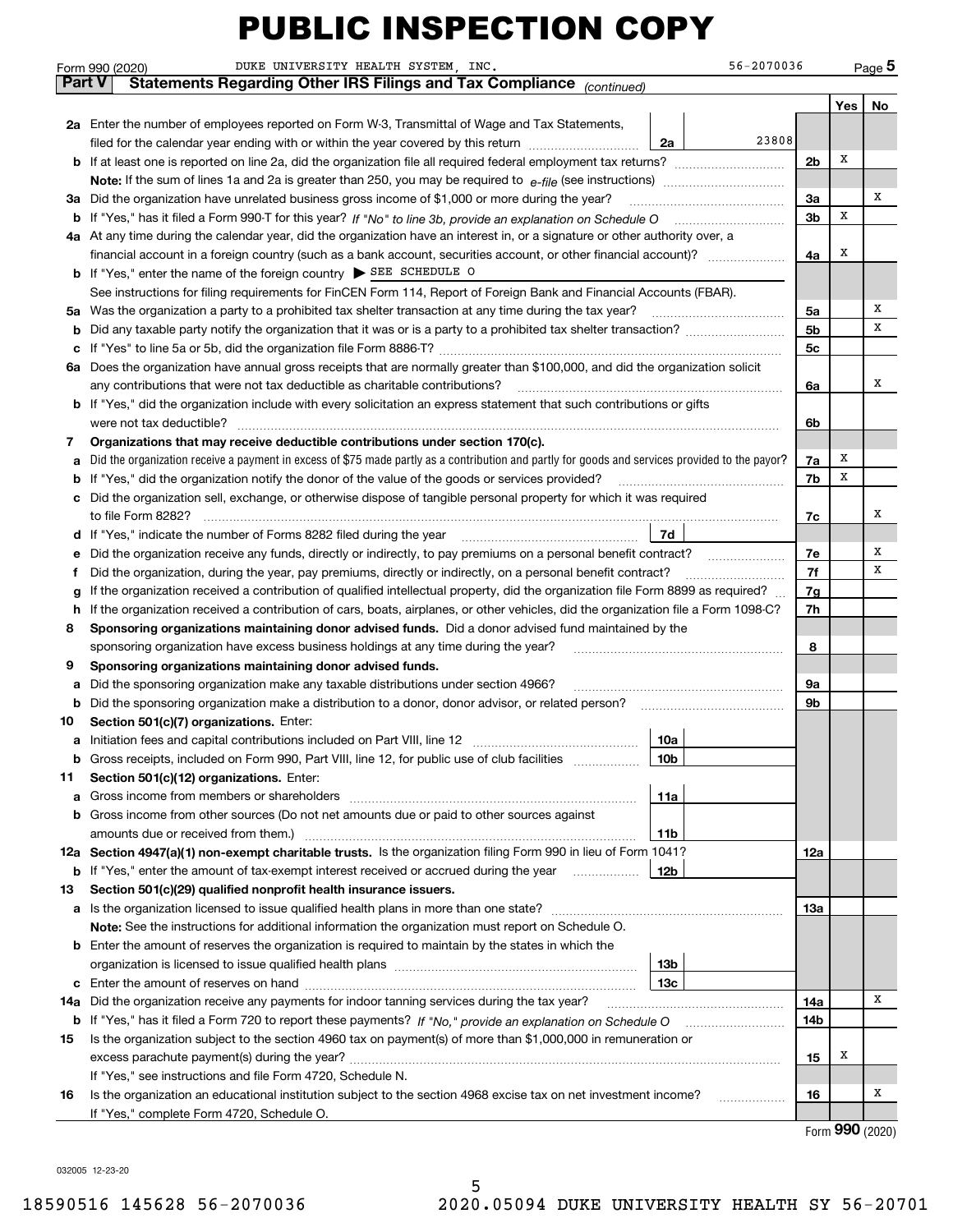*For each "Yes" response to lines 2 through 7b below, and for a "No" response to line 8a, 8b, or 10b below, describe the circumstances, processes, or changes on Schedule O. See instructions.* Form 990 (2020) DUKE UNIVERSITY HEALTH SYSTEM, INC. 56-2070036 Page 6<br>**Part VI** Governance, Management, and Disclosure *For each "Yes" response to lines 2 through 7b below, and for a "No" response* 

|                                                                                                                                        | Check if Schedule O contains a response or note to any line in this Part VI                                                                                           |    |    |                         |     | x               |  |  |  |  |
|----------------------------------------------------------------------------------------------------------------------------------------|-----------------------------------------------------------------------------------------------------------------------------------------------------------------------|----|----|-------------------------|-----|-----------------|--|--|--|--|
|                                                                                                                                        | <b>Section A. Governing Body and Management</b>                                                                                                                       |    |    |                         |     |                 |  |  |  |  |
|                                                                                                                                        |                                                                                                                                                                       |    |    |                         | Yes | No              |  |  |  |  |
|                                                                                                                                        | 1a Enter the number of voting members of the governing body at the end of the tax year                                                                                | 1a | 19 |                         |     |                 |  |  |  |  |
|                                                                                                                                        | If there are material differences in voting rights among members of the governing body, or if the governing                                                           |    |    |                         |     |                 |  |  |  |  |
|                                                                                                                                        | body delegated broad authority to an executive committee or similar committee, explain on Schedule O.                                                                 |    |    |                         |     |                 |  |  |  |  |
| b                                                                                                                                      | Enter the number of voting members included on line 1a, above, who are independent                                                                                    | 1b | 12 |                         |     |                 |  |  |  |  |
| 2                                                                                                                                      | Did any officer, director, trustee, or key employee have a family relationship or a business relationship with any other                                              |    |    |                         |     |                 |  |  |  |  |
|                                                                                                                                        | officer, director, trustee, or key employee?                                                                                                                          |    |    | $\mathbf{2}$            | х   |                 |  |  |  |  |
| 3                                                                                                                                      | Did the organization delegate control over management duties customarily performed by or under the direct supervision                                                 |    |    |                         |     |                 |  |  |  |  |
|                                                                                                                                        | of officers, directors, trustees, or key employees to a management company or other person?                                                                           |    |    | 3                       | х   |                 |  |  |  |  |
| 4                                                                                                                                      | Did the organization make any significant changes to its governing documents since the prior Form 990 was filed?                                                      |    |    | $\overline{\mathbf{4}}$ | x   |                 |  |  |  |  |
| 5                                                                                                                                      |                                                                                                                                                                       |    |    | 5                       |     | х               |  |  |  |  |
| 6                                                                                                                                      | Did the organization have members or stockholders?                                                                                                                    |    |    | 6                       |     | x               |  |  |  |  |
| 7a                                                                                                                                     | Did the organization have members, stockholders, or other persons who had the power to elect or appoint one or                                                        |    |    |                         |     |                 |  |  |  |  |
|                                                                                                                                        | more members of the governing body?                                                                                                                                   |    |    | 7a                      | х   |                 |  |  |  |  |
|                                                                                                                                        |                                                                                                                                                                       |    |    |                         |     |                 |  |  |  |  |
|                                                                                                                                        | <b>b</b> Are any governance decisions of the organization reserved to (or subject to approval by) members, stockholders, or                                           |    |    |                         |     |                 |  |  |  |  |
|                                                                                                                                        | persons other than the governing body?                                                                                                                                |    |    |                         |     |                 |  |  |  |  |
| Did the organization contemporaneously document the meetings held or written actions undertaken during the year by the following:<br>8 |                                                                                                                                                                       |    |    |                         |     |                 |  |  |  |  |
|                                                                                                                                        | a                                                                                                                                                                     |    |    |                         |     |                 |  |  |  |  |
|                                                                                                                                        | Each committee with authority to act on behalf of the governing body?<br>b                                                                                            |    |    |                         |     |                 |  |  |  |  |
|                                                                                                                                        | Is there any officer, director, trustee, or key employee listed in Part VII, Section A, who cannot be reached at the<br>9                                             |    |    |                         |     |                 |  |  |  |  |
|                                                                                                                                        |                                                                                                                                                                       |    |    | 9                       |     | x               |  |  |  |  |
|                                                                                                                                        | Section B. Policies <sub>(This Section B requests information about policies not required by the Internal Revenue Code.)</sub>                                        |    |    |                         |     |                 |  |  |  |  |
|                                                                                                                                        |                                                                                                                                                                       |    |    |                         | Yes | No              |  |  |  |  |
|                                                                                                                                        |                                                                                                                                                                       |    |    | 10a                     |     | x               |  |  |  |  |
|                                                                                                                                        | <b>b</b> If "Yes," did the organization have written policies and procedures governing the activities of such chapters, affiliates,                                   |    |    |                         |     |                 |  |  |  |  |
|                                                                                                                                        | and branches to ensure their operations are consistent with the organization's exempt purposes?                                                                       |    |    | 10 <sub>b</sub>         |     |                 |  |  |  |  |
|                                                                                                                                        | 11a Has the organization provided a complete copy of this Form 990 to all members of its governing body before filing the form?                                       |    |    | 11a                     | X   |                 |  |  |  |  |
|                                                                                                                                        | <b>b</b> Describe in Schedule O the process, if any, used by the organization to review this Form 990.                                                                |    |    |                         |     |                 |  |  |  |  |
| 12a                                                                                                                                    |                                                                                                                                                                       |    |    |                         |     |                 |  |  |  |  |
| b                                                                                                                                      | Were officers, directors, or trustees, and key employees required to disclose annually interests that could give rise to conflicts?                                   |    |    |                         |     |                 |  |  |  |  |
| c                                                                                                                                      | Did the organization regularly and consistently monitor and enforce compliance with the policy? If "Yes." describe                                                    |    |    |                         |     |                 |  |  |  |  |
|                                                                                                                                        | in Schedule O how this was done measured and continuum control to the distribution of the state of the state o                                                        |    |    | 12c                     | х   |                 |  |  |  |  |
| 13                                                                                                                                     | Did the organization have a written whistleblower policy?                                                                                                             |    |    | 13                      | х   |                 |  |  |  |  |
| 14                                                                                                                                     | Did the organization have a written document retention and destruction policy?                                                                                        |    |    | 14                      | x   |                 |  |  |  |  |
| 15                                                                                                                                     | Did the process for determining compensation of the following persons include a review and approval by independent                                                    |    |    |                         |     |                 |  |  |  |  |
|                                                                                                                                        | persons, comparability data, and contemporaneous substantiation of the deliberation and decision?                                                                     |    |    |                         |     |                 |  |  |  |  |
| a                                                                                                                                      | The organization's CEO, Executive Director, or top management official manufactured content of the organization's CEO, Executive Director, or top management official |    |    | 15a                     | х   |                 |  |  |  |  |
|                                                                                                                                        | <b>b</b> Other officers or key employees of the organization                                                                                                          |    |    | 15b                     | х   |                 |  |  |  |  |
|                                                                                                                                        | If "Yes" to line 15a or 15b, describe the process in Schedule O (see instructions).                                                                                   |    |    |                         |     |                 |  |  |  |  |
|                                                                                                                                        | 16a Did the organization invest in, contribute assets to, or participate in a joint venture or similar arrangement with a                                             |    |    |                         |     |                 |  |  |  |  |
|                                                                                                                                        | taxable entity during the year?                                                                                                                                       |    |    | 16a                     | X   |                 |  |  |  |  |
|                                                                                                                                        | b If "Yes," did the organization follow a written policy or procedure requiring the organization to evaluate its participation                                        |    |    |                         |     |                 |  |  |  |  |
|                                                                                                                                        | in joint venture arrangements under applicable federal tax law, and take steps to safeguard the organization's                                                        |    |    |                         |     |                 |  |  |  |  |
|                                                                                                                                        | exempt status with respect to such arrangements?                                                                                                                      |    |    | 16b                     |     | х               |  |  |  |  |
|                                                                                                                                        | <b>Section C. Disclosure</b>                                                                                                                                          |    |    |                         |     |                 |  |  |  |  |
| 17                                                                                                                                     | List the states with which a copy of this Form 990 is required to be filed SEE SCHEDULE O                                                                             |    |    |                         |     |                 |  |  |  |  |
| 18                                                                                                                                     | Section 6104 requires an organization to make its Forms 1023 (1024 or 1024-A, if applicable), 990, and 990-T (Section 501(c)(3)s only) available                      |    |    |                         |     |                 |  |  |  |  |
|                                                                                                                                        | for public inspection. Indicate how you made these available. Check all that apply.                                                                                   |    |    |                         |     |                 |  |  |  |  |
|                                                                                                                                        | $X$ Upon request<br>$X \mid$ Own website<br>Another's website                                                                                                         |    |    |                         |     |                 |  |  |  |  |
|                                                                                                                                        | $X$ Other (explain on Schedule O)                                                                                                                                     |    |    |                         |     |                 |  |  |  |  |
| 19                                                                                                                                     | Describe on Schedule O whether (and if so, how) the organization made its governing documents, conflict of interest policy, and financial                             |    |    |                         |     |                 |  |  |  |  |
| statements available to the public during the tax year.                                                                                |                                                                                                                                                                       |    |    |                         |     |                 |  |  |  |  |
| 20                                                                                                                                     | State the name, address, and telephone number of the person who possesses the organization's books and records                                                        |    |    |                         |     |                 |  |  |  |  |
|                                                                                                                                        | BETSY CASSIDY - (919)668-8910                                                                                                                                         |    |    |                         |     |                 |  |  |  |  |
|                                                                                                                                        | DUHS, INC., 615 DOUGLAS STREET, SUITE 700, DURHAM, NC<br>27705                                                                                                        |    |    |                         |     |                 |  |  |  |  |
|                                                                                                                                        | 032006 12-23-20                                                                                                                                                       |    |    |                         |     | Form 990 (2020) |  |  |  |  |
|                                                                                                                                        | 6                                                                                                                                                                     |    |    |                         |     |                 |  |  |  |  |

18590516 145628 56-2070036 2020.05094 DUKE UNIVERSITY HEALTH SY 56-20701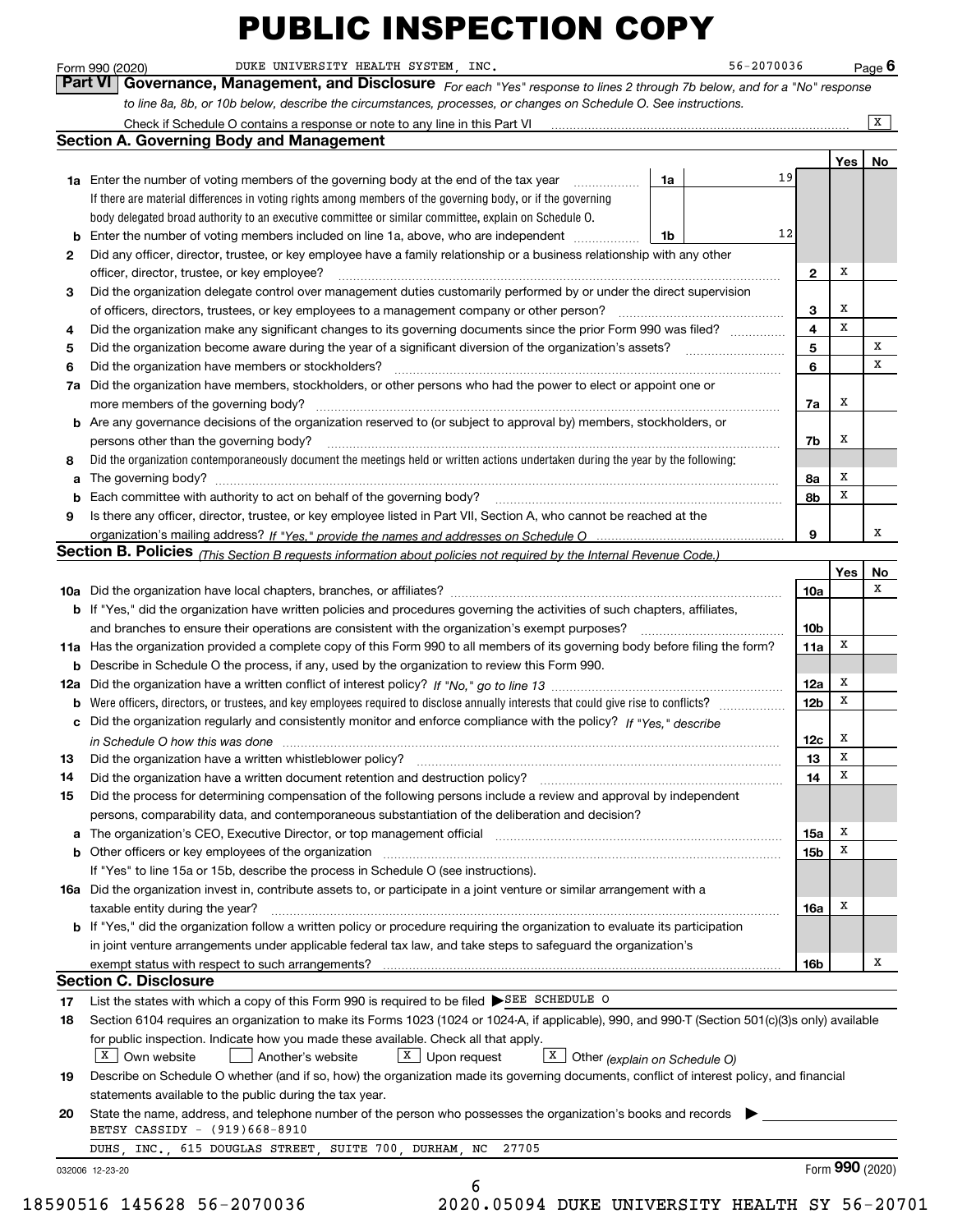$\mathcal{L}^{\text{max}}$ 

Form 990 (2020) Page DUKE UNIVERSITY HEALTH SYSTEM, INC. 56-2070036 **7Part VII Compensation of Officers, Directors, Trustees, Key Employees, Highest Compensated**

#### **Employees, and Independent Contractors**

Check if Schedule O contains a response or note to any line in this Part VII

**Section A. Officers, Directors, Trustees, Key Employees, and Highest Compensated Employees**

**1a**  Complete this table for all persons required to be listed. Report compensation for the calendar year ending with or within the organization's tax year. **•** List all of the organization's current officers, directors, trustees (whether individuals or organizations), regardless of amount of compensation.

Enter -0- in columns (D), (E), and (F) if no compensation was paid.

 $\bullet$  List all of the organization's  $\,$ current key employees, if any. See instructions for definition of "key employee."

• List the organization's five current highest compensated employees (other than an officer, director, trustee, or key employee) who received report-■ List the organization's five current highest compensated employees (other than an officer, director, trustee, or key employee) who received report-<br>able compensation (Box 5 of Form W-2 and/or Box 7 of Form 1099-MISC) of

**•** List all of the organization's former officers, key employees, and highest compensated employees who received more than \$100,000 of reportable compensation from the organization and any related organizations.

**former directors or trustees**  ¥ List all of the organization's that received, in the capacity as a former director or trustee of the organization, more than \$10,000 of reportable compensation from the organization and any related organizations.

See instructions for the order in which to list the persons above.

Check this box if neither the organization nor any related organization compensated any current officer, director, or trustee.  $\mathcal{L}^{\text{max}}$ 

| (A)                               | (C)<br>(B)<br>Position |                               |                 |         |              |                                                                  |        | (D)             | (E)                           | (F)                   |  |  |  |
|-----------------------------------|------------------------|-------------------------------|-----------------|---------|--------------|------------------------------------------------------------------|--------|-----------------|-------------------------------|-----------------------|--|--|--|
| Name and title                    | Average                |                               |                 |         |              | (do not check more than one                                      |        | Reportable      | Reportable                    | Estimated             |  |  |  |
|                                   | hours per              |                               |                 |         |              | box, unless person is both an<br>officer and a director/trustee) |        | compensation    | compensation                  | amount of             |  |  |  |
|                                   | week                   |                               |                 |         |              |                                                                  |        | from<br>the     | from related<br>organizations | other<br>compensation |  |  |  |
|                                   | (list any<br>hours for |                               |                 |         |              |                                                                  |        | organization    | (W-2/1099-MISC)               | from the              |  |  |  |
|                                   | related                |                               | trustee         |         |              |                                                                  |        | (W-2/1099-MISC) |                               | organization          |  |  |  |
|                                   | organizations          |                               |                 |         |              |                                                                  |        |                 |                               | and related           |  |  |  |
|                                   | below                  | ndividual trustee or director | Institutional t |         | key employee | Highest compensated<br>employee                                  |        |                 |                               | organizations         |  |  |  |
|                                   | line)                  |                               |                 | Officer |              |                                                                  | Former |                 |                               |                       |  |  |  |
| (1)<br>A EUGENE WASHINGTON MD     | 33,00                  |                               |                 |         |              |                                                                  |        |                 |                               |                       |  |  |  |
| DIRECTOR/PRESIDENT & CEO          | 33.20                  | X                             |                 | x       |              |                                                                  |        | 0.              | 1,996,038.                    | 48,232.               |  |  |  |
| KENNETH C MORRIS<br>(2)           | 40.00                  |                               |                 |         |              |                                                                  |        |                 |                               |                       |  |  |  |
| FORMER OFFICER                    | 0.00                   |                               |                 |         |              |                                                                  | X      | 1,678,892.      | 0.                            | 39,487.               |  |  |  |
| (3) VINCENT E PRICE               | 3,00                   |                               |                 |         |              |                                                                  |        |                 |                               |                       |  |  |  |
| <b>DIRECTOR</b>                   | 48,20                  | X                             |                 |         |              |                                                                  |        | 0.              | 1,476,476.                    | 52,016.               |  |  |  |
| (4)<br>WILLIAM J FULKERSON MD     | 56.00                  |                               |                 |         |              |                                                                  |        |                 |                               |                       |  |  |  |
| EXECUTIVE VP, DUHS                | 4,80                   |                               |                 | x       |              |                                                                  |        | 1,053,842.      | 0.                            | 40,396.               |  |  |  |
| JOHN P MORDACH<br>(5)             | 40.00                  |                               |                 |         |              |                                                                  |        |                 |                               |                       |  |  |  |
| SVP.<br>CFO, TREASURER            | 0.60                   |                               |                 | x       |              |                                                                  |        | 954,596.        | 0.                            | 15,585.               |  |  |  |
| THOMAS A OWENS MD<br>(6)          | 61.00                  |                               |                 |         |              |                                                                  |        |                 |                               |                       |  |  |  |
| PRESIDENT, DUH AND SVP, DUHS      | 0.30                   |                               |                 |         | X            |                                                                  |        | 761,389.        | 0.                            | 45,280.               |  |  |  |
| (7) RICHARD PATRICK SHANNON       | 40.00                  |                               |                 |         |              |                                                                  |        |                 |                               |                       |  |  |  |
| PHYSICIAN                         | 0.00                   |                               |                 |         |              | x                                                                |        | 728,492.        | 0.                            | 48,599.               |  |  |  |
| (8)<br>MARY E KLOTMAN MD          | 11,00                  |                               |                 |         |              |                                                                  |        |                 |                               |                       |  |  |  |
| <b>DIRECTOR</b>                   | 42.50                  | х                             |                 |         |              |                                                                  |        | 0.              | 728,276.                      | 47,370.               |  |  |  |
| (9) JEFFREY M FERRANTI            | 40.00                  |                               |                 |         |              |                                                                  |        |                 |                               |                       |  |  |  |
| CIO/VP FOR MEDICAL INFORMATICS    | 0.00                   |                               |                 |         |              | x                                                                |        | 570,697.        | 103,128.                      | 60,275.               |  |  |  |
| (10) KEITH STOVER                 | 40.00                  |                               |                 |         |              |                                                                  |        |                 |                               |                       |  |  |  |
| COO PRMO                          | 0.00                   |                               |                 |         |              | X                                                                |        | 520,046.        | 0.                            | 53,425.               |  |  |  |
| (11) KATHLEEN GALBRAITH           | 60.00                  |                               |                 |         |              |                                                                  |        |                 |                               |                       |  |  |  |
| PRESIDENT, DUKE REGIONAL HOSPITAL | 0.20                   |                               |                 |         | x            |                                                                  |        | 502,174.        | 0.                            | 55,096.               |  |  |  |
| (12) ARLENE N CHUA                | 40.00                  |                               |                 |         |              |                                                                  |        |                 |                               |                       |  |  |  |
| PHYSICIAN                         | 0.00                   |                               |                 |         |              | X                                                                |        | 489,537.        | 0.                            | 51,008.               |  |  |  |
| (13) ROBERT N WILLIS              | 40.00                  |                               |                 |         |              |                                                                  |        |                 |                               |                       |  |  |  |
| VP FINANCE/CONTROLLER/CAO         | 0.00                   |                               |                 |         |              | X                                                                |        | 491,508.        | 0.                            | 44,284.               |  |  |  |
| (14) MONTE D BROWN MD             | 60.00                  |                               |                 |         |              |                                                                  |        |                 |                               |                       |  |  |  |
| VP FOR ADMINISTRATION/SECRETARY   | 0.10                   |                               |                 | X       |              |                                                                  |        | 458,400.        | 0.                            | 47,911.               |  |  |  |
| (15) MARY K MARTIN                | 40.00                  |                               |                 |         |              |                                                                  |        |                 |                               |                       |  |  |  |
| CHIEF OPERATING OFFICER, DUH      | 0.00                   |                               |                 |         | x            |                                                                  |        | 410,341.        | 0.                            | 56,945.               |  |  |  |
| (16) MARY ANN FUCHS               | 60.00                  |                               |                 |         |              |                                                                  |        |                 |                               |                       |  |  |  |
| VP-PATIENT CARE/CHIEF NURSE EXEC  | 0.10                   |                               |                 |         | x            |                                                                  |        | 385,024.        | 0.                            | 31,738.               |  |  |  |
| (17) ERIK PAULSON                 | 1,00                   |                               |                 |         |              |                                                                  |        |                 |                               |                       |  |  |  |
| <b>DIRECTOR</b>                   | 55.00                  | X                             |                 |         |              |                                                                  |        | 0.              | 361.724.                      | 48,163.               |  |  |  |

032007 12-23-20

Form (2020) **990**

7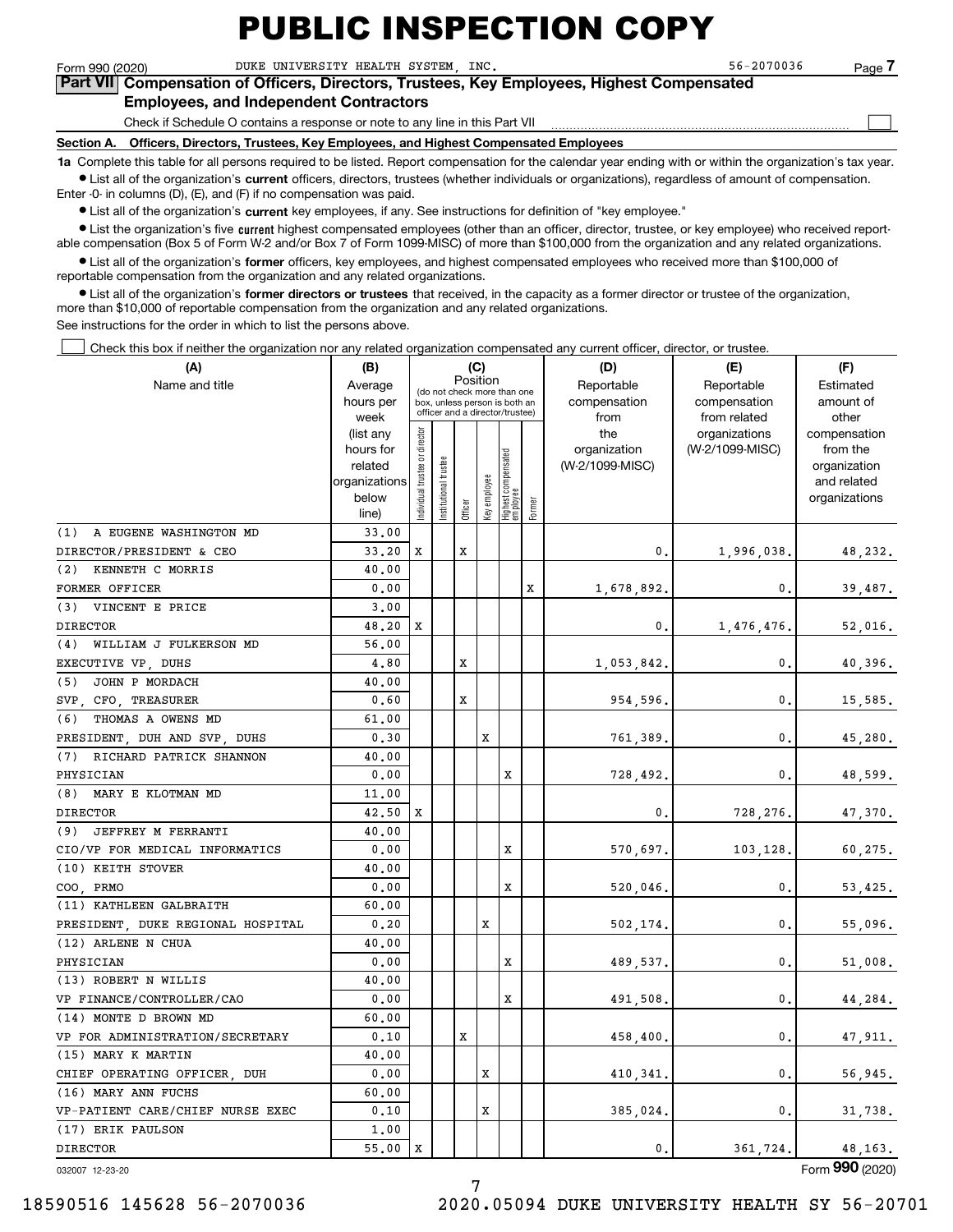| DUKE UNIVERSITY HEALTH SYSTEM, INC.<br>Form 990 (2020)                                                                                                                                                                                                      |                                                                      |                                |                       |          |              |                                                                                                 |        |                                           | 56-2070036                                        |    |                |                                                                          | Page 8        |
|-------------------------------------------------------------------------------------------------------------------------------------------------------------------------------------------------------------------------------------------------------------|----------------------------------------------------------------------|--------------------------------|-----------------------|----------|--------------|-------------------------------------------------------------------------------------------------|--------|-------------------------------------------|---------------------------------------------------|----|----------------|--------------------------------------------------------------------------|---------------|
| <b>Part VII</b><br>Section A. Officers, Directors, Trustees, Key Employees, and Highest Compensated Employees (continued)<br>(A)<br>Name and title                                                                                                          | (B)<br>Average<br>hours per<br>week                                  |                                |                       | Position | (C)          | (do not check more than one<br>box, unless person is both an<br>officer and a director/trustee) |        | (D)<br>Reportable<br>compensation<br>from | (E)<br>Reportable<br>compensation<br>from related |    |                | (F)<br>Estimated<br>amount of<br>other                                   |               |
|                                                                                                                                                                                                                                                             | list any)<br>hours for<br>related<br>organizations<br>below<br>line) | Individual trustee or director | Institutional trustee | Officer  | Key employee | Highest compensated<br>employee                                                                 | Former | the<br>organization<br>(W-2/1099-MISC)    | organizations<br>(W-2/1099-MISC)                  |    |                | compensation<br>from the<br>organization<br>and related<br>organizations |               |
| (18) ANN REED                                                                                                                                                                                                                                               | 1,00                                                                 |                                |                       |          |              |                                                                                                 |        |                                           |                                                   |    |                |                                                                          |               |
| <b>DIRECTOR</b>                                                                                                                                                                                                                                             | 40.10                                                                | X                              |                       |          |              |                                                                                                 |        | 0.                                        | 303,218.                                          |    |                |                                                                          | 24,537.       |
| (19) LEIGH BLEECKER                                                                                                                                                                                                                                         | 50.00                                                                |                                |                       |          |              |                                                                                                 |        |                                           |                                                   |    |                |                                                                          |               |
| INTERIM PRESIDENT, DUKE RALEIGH HOSP<br>(20) DAVID W ZAAS                                                                                                                                                                                                   | 0.00<br>60.00                                                        |                                |                       |          | Х            |                                                                                                 |        | 298,626.                                  |                                                   | 0. |                |                                                                          | 26,749.       |
| PART YEAR PRESIDENT, DUKE RALEIGH HO                                                                                                                                                                                                                        | 0.00                                                                 |                                |                       |          | х            |                                                                                                 |        | 266,698.                                  |                                                   | 0. |                |                                                                          | 41,791.       |
| (21) LESLIE E BAINS                                                                                                                                                                                                                                         | 2,00                                                                 |                                |                       |          |              |                                                                                                 |        |                                           |                                                   |    |                |                                                                          |               |
| <b>DIRECTOR</b>                                                                                                                                                                                                                                             | 0.00                                                                 | х                              |                       |          |              |                                                                                                 |        | 0.                                        |                                                   | 0. |                |                                                                          | 0.            |
| (22) GAIL BELVETT MD DDS                                                                                                                                                                                                                                    | 2,00                                                                 |                                |                       |          |              |                                                                                                 |        |                                           |                                                   |    |                |                                                                          |               |
| <b>DIRECTOR</b>                                                                                                                                                                                                                                             | 0.00                                                                 | х                              |                       |          |              |                                                                                                 |        | 0.                                        |                                                   | 0. |                |                                                                          | 0.            |
| (23) DHAMIAN BLUE                                                                                                                                                                                                                                           | 1,00                                                                 |                                |                       |          |              |                                                                                                 |        |                                           |                                                   |    |                |                                                                          |               |
| <b>DIRECTOR</b>                                                                                                                                                                                                                                             | 0.00                                                                 | х                              |                       |          |              |                                                                                                 |        | 0.                                        |                                                   | 0. |                |                                                                          | 0.            |
| (24) JACK O BOVENDER JR                                                                                                                                                                                                                                     | 3.00                                                                 |                                |                       |          |              |                                                                                                 |        |                                           |                                                   |    |                |                                                                          |               |
| <b>DIRECTOR</b>                                                                                                                                                                                                                                             | 8,10                                                                 | х                              |                       |          |              |                                                                                                 |        | 0.                                        |                                                   | 0. |                |                                                                          | 0.            |
| (25) GERALD HASSELL                                                                                                                                                                                                                                         | 1,00                                                                 |                                |                       |          |              |                                                                                                 |        |                                           |                                                   |    |                |                                                                          |               |
| <b>DIRECTOR</b>                                                                                                                                                                                                                                             | 4,00                                                                 | х                              |                       |          |              |                                                                                                 |        | 0.                                        |                                                   | 0. |                |                                                                          | 0.            |
| (26) WILLIAM HAWKINS                                                                                                                                                                                                                                        | 8,00                                                                 |                                |                       |          |              |                                                                                                 |        |                                           |                                                   |    |                |                                                                          |               |
| <b>DIRECTOR</b>                                                                                                                                                                                                                                             | 10.00                                                                | X                              |                       |          |              |                                                                                                 |        | 0.                                        |                                                   | 0. |                |                                                                          | 0.            |
| 1b Subtotal                                                                                                                                                                                                                                                 |                                                                      |                                |                       |          |              |                                                                                                 |        | 9,570,262.                                | 4,968,860.                                        |    |                |                                                                          | 878,887.      |
| c Total from continuation sheets to Part VII, Section A [11] [12] Total from continuation sheets to Part VII, Section A                                                                                                                                     |                                                                      |                                |                       |          |              |                                                                                                 |        | 0.                                        |                                                   | 0. | $\mathbf{0}$ . |                                                                          |               |
|                                                                                                                                                                                                                                                             |                                                                      |                                |                       |          |              |                                                                                                 |        | 9,570,262.                                | 4,968,860.                                        |    |                |                                                                          | 878,887.      |
| Total number of individuals (including but not limited to those listed above) who received more than \$100,000 of reportable<br>$\mathbf{2}$                                                                                                                |                                                                      |                                |                       |          |              |                                                                                                 |        |                                           |                                                   |    |                |                                                                          |               |
| compensation from the organization                                                                                                                                                                                                                          |                                                                      |                                |                       |          |              |                                                                                                 |        |                                           |                                                   |    |                |                                                                          | 2,783         |
| Did the organization list any former officer, director, trustee, key employee, or highest compensated employee on<br>3                                                                                                                                      |                                                                      |                                |                       |          |              |                                                                                                 |        |                                           |                                                   |    |                | Yes                                                                      | No            |
| line 1a? If "Yes," complete Schedule J for such individual material content to the content of the set of the c                                                                                                                                              |                                                                      |                                |                       |          |              |                                                                                                 |        |                                           |                                                   |    | 3              | Х                                                                        |               |
| For any individual listed on line 1a, is the sum of reportable compensation and other compensation from the organization<br>4                                                                                                                               |                                                                      |                                |                       |          |              |                                                                                                 |        |                                           |                                                   |    |                |                                                                          |               |
|                                                                                                                                                                                                                                                             |                                                                      |                                |                       |          |              |                                                                                                 |        |                                           |                                                   |    | 4              | x                                                                        |               |
| Did any person listed on line 1a receive or accrue compensation from any unrelated organization or individual for services<br>5                                                                                                                             |                                                                      |                                |                       |          |              |                                                                                                 |        |                                           |                                                   |    |                |                                                                          |               |
| rendered to the organization? If "Yes." complete Schedule J for such person<br><b>Section B. Independent Contractors</b>                                                                                                                                    |                                                                      |                                |                       |          |              |                                                                                                 |        |                                           |                                                   |    | 5              |                                                                          | Χ             |
|                                                                                                                                                                                                                                                             |                                                                      |                                |                       |          |              |                                                                                                 |        |                                           |                                                   |    |                |                                                                          |               |
| Complete this table for your five highest compensated independent contractors that received more than \$100,000 of compensation from<br>1<br>the organization. Report compensation for the calendar year ending with or within the organization's tax year. |                                                                      |                                |                       |          |              |                                                                                                 |        |                                           |                                                   |    |                |                                                                          |               |
| (A)                                                                                                                                                                                                                                                         |                                                                      |                                |                       |          |              |                                                                                                 |        | (B)                                       |                                                   |    | (C)            |                                                                          |               |
| Name and business address                                                                                                                                                                                                                                   |                                                                      |                                |                       |          |              |                                                                                                 |        | Description of services                   |                                                   |    | Compensation   |                                                                          |               |
| PRIVATE DIAGNOSTIC CLINIC PLLC                                                                                                                                                                                                                              |                                                                      |                                |                       |          |              |                                                                                                 |        |                                           |                                                   |    |                |                                                                          |               |
| PO BOX 15000, DURHAM, NC 27710                                                                                                                                                                                                                              |                                                                      |                                |                       |          |              |                                                                                                 |        | MEDICAL SERVICES                          |                                                   |    |                |                                                                          | 188,636,860.  |
| ROBINS & MORTON GROUP, PO BOX 11407 DEPT                                                                                                                                                                                                                    |                                                                      |                                |                       |          |              |                                                                                                 |        |                                           |                                                   |    |                |                                                                          |               |
| #5870, BIRMINGHAM, AL 35209                                                                                                                                                                                                                                 |                                                                      |                                |                       |          |              |                                                                                                 |        | CONSTRUCTION SERVICES                     |                                                   |    |                |                                                                          | 100,536,536.  |
| SKANSKA USA BUILDING INC, 4309 EMPEROR                                                                                                                                                                                                                      |                                                                      |                                |                       |          |              |                                                                                                 |        |                                           |                                                   |    |                |                                                                          |               |
| BLVD, SUITE 200, DURHAM, NC 27703                                                                                                                                                                                                                           |                                                                      |                                |                       |          |              |                                                                                                 |        | CONSTRUCTION SERVICES                     |                                                   |    |                |                                                                          | 66,599,026.   |
| RODGERS BUILDERS INC                                                                                                                                                                                                                                        |                                                                      |                                |                       |          |              |                                                                                                 |        |                                           |                                                   |    |                |                                                                          |               |
| PO BOX 18446, CHARLOTTE, NC 28218                                                                                                                                                                                                                           |                                                                      |                                |                       |          |              |                                                                                                 |        | CONSTRUCTION SERVICES                     |                                                   |    |                |                                                                          | 48, 114, 625. |
| BALFOUR BEATTY CONSTRUCTION LLC, 406 S                                                                                                                                                                                                                      |                                                                      |                                |                       |          |              |                                                                                                 |        |                                           |                                                   |    |                |                                                                          |               |
| MCDOWELL ST, SUITE 200, RALEIGH, NC 27601                                                                                                                                                                                                                   |                                                                      |                                |                       |          |              |                                                                                                 |        | CONSTRUCTION SERVICES                     |                                                   |    |                |                                                                          | 39,580,141.   |
| 2 Total number of independent contractors (including but not limited to those listed above) who received more than                                                                                                                                          |                                                                      |                                |                       |          |              |                                                                                                 |        |                                           |                                                   |    |                |                                                                          |               |

\$100,000 of compensation from the organization <sup>|</sup> SEE PART VII, SECTION A CONTINUATION SHEETS

Form (2020) **990**

032008 12-23-20

18590516 145628 56-2070036 2020.05094 DUKE UNIVERSITY HEALTH SY 56-20701

364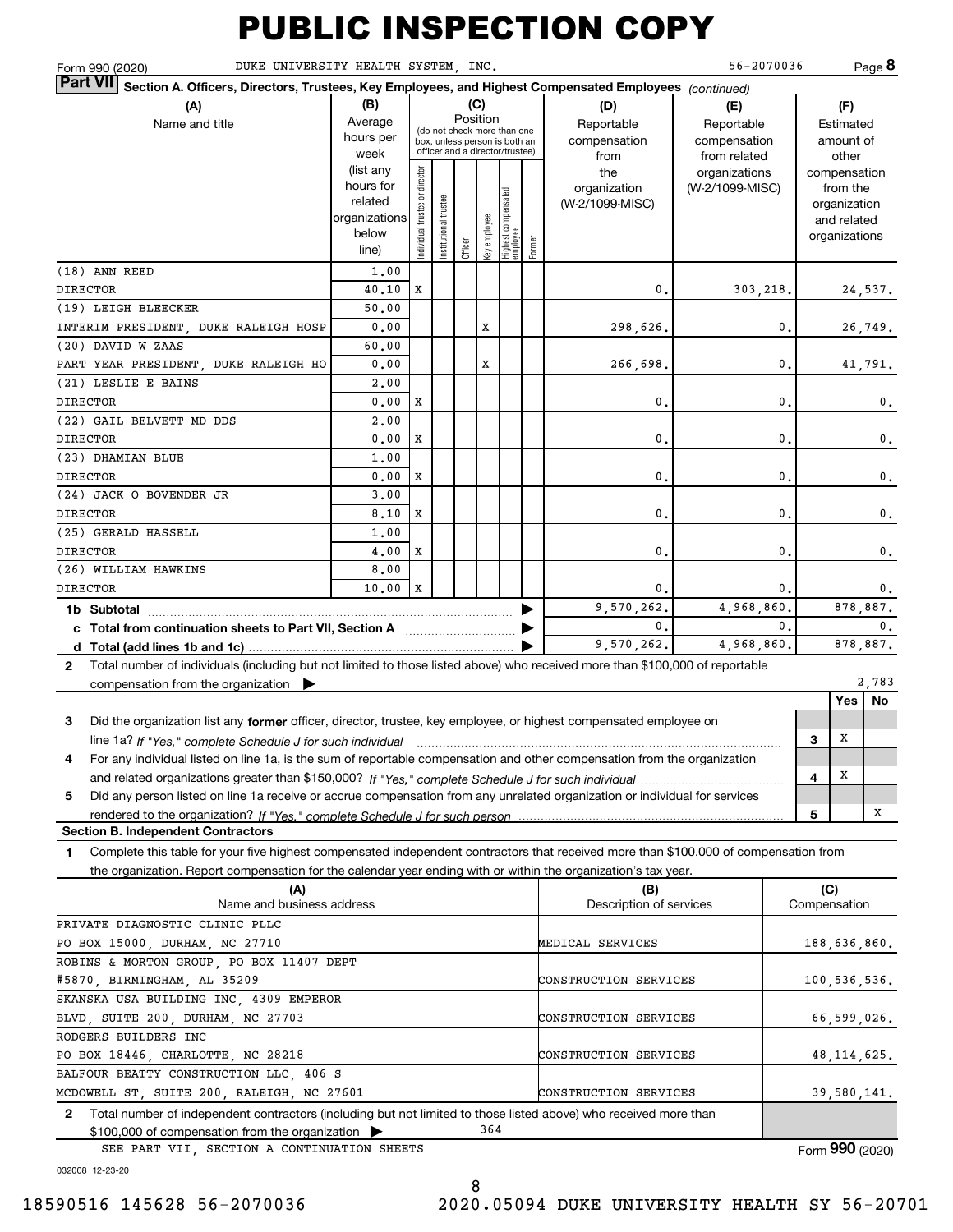| 56-2070036<br>DUKE UNIVERSITY HEALTH SYSTEM, INC.<br>Form 990                                                             |                                 |                                |                        |         |              |                              |        |                                 |                 |                          |  |
|---------------------------------------------------------------------------------------------------------------------------|---------------------------------|--------------------------------|------------------------|---------|--------------|------------------------------|--------|---------------------------------|-----------------|--------------------------|--|
| <b>Part VII</b><br>Section A. Officers, Directors, Trustees, Key Employees, and Highest Compensated Employees (continued) |                                 |                                |                        |         |              |                              |        |                                 |                 |                          |  |
| (A)                                                                                                                       | (B)                             |                                |                        |         | (C)          |                              |        | (D)                             | (E)             | (F)                      |  |
| Name and title                                                                                                            | Average                         |                                |                        |         | Position     |                              |        | Reportable                      | Reportable      | Estimated                |  |
|                                                                                                                           | hours                           |                                | (check all that apply) |         |              |                              |        | compensation                    | compensation    | amount of                |  |
|                                                                                                                           | per                             |                                |                        |         |              |                              |        | from                            | from related    | other                    |  |
|                                                                                                                           | week                            |                                |                        |         |              |                              |        | the                             | organizations   | compensation             |  |
|                                                                                                                           | (list any<br>hours for          |                                |                        |         |              |                              |        | organization<br>(W-2/1099-MISC) | (W-2/1099-MISC) | from the<br>organization |  |
|                                                                                                                           | related                         |                                |                        |         |              |                              |        |                                 |                 | and related              |  |
|                                                                                                                           | organizations                   | Individual trustee or director | Institutional trustee  |         |              | Highest compensated employee |        |                                 |                 | organizations            |  |
|                                                                                                                           | below                           |                                |                        |         | Key employee |                              |        |                                 |                 |                          |  |
|                                                                                                                           | line)                           |                                |                        | Officer |              |                              | Former |                                 |                 |                          |  |
| (27) BARBARA M HENDRIX                                                                                                    | 0.50                            |                                |                        |         |              |                              |        |                                 |                 |                          |  |
| <b>DIRECTOR</b>                                                                                                           | 0.10                            | $\mathbf X$                    |                        |         |              |                              |        | $\mathbf{0}$ .                  | 0.              | $\mathbf 0$ .            |  |
| (28) ROSEMARY JACKSON, MD                                                                                                 | 1.00                            |                                |                        |         |              |                              |        |                                 |                 |                          |  |
| <b>DIRECTOR</b>                                                                                                           | ${\bf 0}$ , ${\bf 0}$ ${\bf 0}$ | $\mathbf X$                    |                        |         |              |                              |        | $\mathsf{o}\,$ .                | $\mathbf{0}$    | $\mathbf 0$ .            |  |
| (29) CARMICHAEL S ROBERTS                                                                                                 | 1.00                            |                                |                        |         |              |                              |        |                                 |                 |                          |  |
| <b>DIRECTOR</b>                                                                                                           | 1,00                            | $\mathbf X$                    |                        |         |              |                              |        | $\mathsf{o}\,$ .                | $\mathbf{0}$ .  | $\mathbf 0$ .            |  |
| (30) NANCY M SCHLICHTING                                                                                                  | 2,00                            |                                |                        |         |              |                              |        |                                 |                 |                          |  |
| <b>DIRECTOR</b>                                                                                                           | 2,00                            | $\mathbf X$                    |                        |         |              |                              |        | $\mathsf{o}\,$ .                | 0.              | $\mathbf 0$ .            |  |
| (31) STEVEN M SCOTT MD                                                                                                    | 4,00                            |                                |                        |         |              |                              |        |                                 |                 |                          |  |
| <b>DIRECTOR</b>                                                                                                           | 2,00                            | $\mathbf X$                    |                        |         |              |                              |        | $\mathsf{o}\,$ .                | 0.              | $\mathbf 0$ .            |  |
| (32) SUSAN M STALNECKER                                                                                                   | 4,00                            |                                |                        |         |              |                              |        |                                 |                 |                          |  |
| <b>DIRECTOR</b>                                                                                                           | ${\bf 0}$ , ${\bf 0}$ ${\bf 0}$ | $\mathbf X$                    |                        |         |              |                              |        | $\mathbf{0}$ .                  | 0.              | $\mathbf 0$ .            |  |
| (33) G RICHARD WAGONER JR                                                                                                 | 1.00                            |                                |                        |         |              |                              |        |                                 |                 |                          |  |
| <b>DIRECTOR</b>                                                                                                           | 0.00                            | $\mathbf X$                    |                        |         |              |                              |        | $\mathbf{0}$ .                  | 0.              | $\mathbf 0$ .            |  |
| (34) JIM WHITEHURST                                                                                                       | 1.00                            |                                |                        |         |              |                              |        |                                 |                 |                          |  |
| <b>DIRECTOR</b>                                                                                                           | 0.00                            | $\mathbf x$                    |                        |         |              |                              |        | $\mathbf{0}$ .                  | $\mathbf{0}$ .  | $\mathbf 0$ .            |  |
|                                                                                                                           |                                 |                                |                        |         |              |                              |        |                                 |                 |                          |  |
|                                                                                                                           |                                 |                                |                        |         |              |                              |        |                                 |                 |                          |  |
|                                                                                                                           |                                 |                                |                        |         |              |                              |        |                                 |                 |                          |  |
|                                                                                                                           |                                 |                                |                        |         |              |                              |        |                                 |                 |                          |  |
|                                                                                                                           |                                 |                                |                        |         |              |                              |        |                                 |                 |                          |  |
|                                                                                                                           |                                 |                                |                        |         |              |                              |        |                                 |                 |                          |  |
|                                                                                                                           |                                 |                                |                        |         |              |                              |        |                                 |                 |                          |  |
|                                                                                                                           |                                 |                                |                        |         |              |                              |        |                                 |                 |                          |  |
|                                                                                                                           |                                 |                                |                        |         |              |                              |        |                                 |                 |                          |  |
|                                                                                                                           |                                 |                                |                        |         |              |                              |        |                                 |                 |                          |  |
|                                                                                                                           |                                 |                                |                        |         |              |                              |        |                                 |                 |                          |  |
|                                                                                                                           |                                 |                                |                        |         |              |                              |        |                                 |                 |                          |  |
|                                                                                                                           |                                 |                                |                        |         |              |                              |        |                                 |                 |                          |  |
|                                                                                                                           |                                 |                                |                        |         |              |                              |        |                                 |                 |                          |  |
|                                                                                                                           |                                 |                                |                        |         |              |                              |        |                                 |                 |                          |  |
|                                                                                                                           |                                 |                                |                        |         |              |                              |        |                                 |                 |                          |  |
|                                                                                                                           |                                 |                                |                        |         |              |                              |        |                                 |                 |                          |  |
|                                                                                                                           |                                 |                                |                        |         |              |                              |        |                                 |                 |                          |  |
|                                                                                                                           |                                 |                                |                        |         |              |                              |        |                                 |                 |                          |  |
|                                                                                                                           |                                 |                                |                        |         |              |                              |        |                                 |                 |                          |  |
|                                                                                                                           |                                 |                                |                        |         |              |                              |        |                                 |                 |                          |  |
|                                                                                                                           |                                 |                                |                        |         |              |                              |        |                                 |                 |                          |  |
|                                                                                                                           |                                 |                                |                        |         |              |                              |        |                                 |                 |                          |  |
| Total to Part VII, Section A, line 1c                                                                                     |                                 |                                |                        |         |              |                              |        |                                 |                 |                          |  |
|                                                                                                                           |                                 |                                |                        |         |              |                              |        |                                 |                 |                          |  |

032201 04-01-20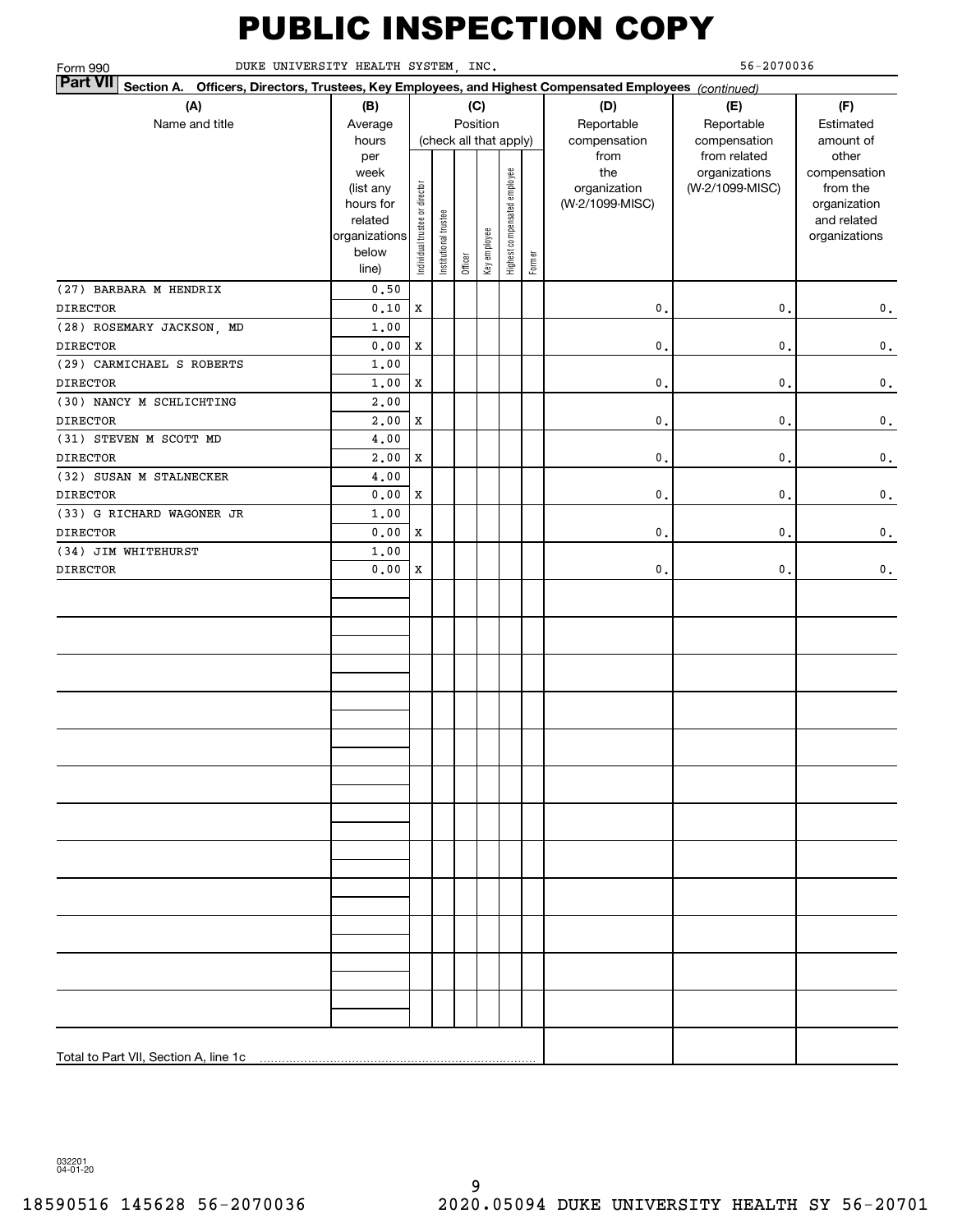Form 990 (2020) Page DUKE UNIVERSITY HEALTH SYSTEM, INC. 56-2070036

**9**

**Part VIII Statement of Revenue**  $\mathcal{L}^{\text{max}}$ Check if Schedule O contains a response or note to any line in this Part VIII **(A)** $\overline{(D)}$  **(B) (C) (D)** Revenue excluded Total revenue | Related or exempt Unrelatedfrom tax under function revenue business revenue sections 512 - 514 **Contributions, Gifts, Grants**<br>and Other Similar Amounts **1 a** Federated campaigns **Contributions, Gifts, Grants and Other Similar Amounts 1ab** Membership dues \_\_\_\_\_\_\_\_\_\_\_\_\_\_\_ **1bc**Fundraising events ~~~~~~~ **1cd** Related organizations …………… **1d**87,223,998. **e** Government grants (contributions) **1ef** All other contributions, gifts, grants, and 3,916,536. similar amounts not included above **1f**51,247. **1**\$**g** Noncash contributions included in lines 1a-1f 1g 91,140,534. **h Total.**  Add lines 1a-1f <sup>|</sup> **Business Code** 3,841,273,372. **a2**PATIENT REVENUE 621990 3,841,273,372. Program Service<br>Revenue **Program Service** ANCILLARY MEDICAL SVCS 621990 30,581,042. 30,581,042. 30,581,042. **bRevenue cdef** All other program service revenue  $\ldots\ldots\ldots\ldots$ 3,871,854,414. Add lines 2a-2f <sup>|</sup> Investment income (including dividends, interest, and **gTotal. 3**14,336,686. 14,336,686.  $\overrightarrow{ }$ other similar amounts) ~~~~~~~~~~~~~~~~~Income from investment of tax-exempt bond proceeds **4** 7,295,704. 7,295,704. **5**Royalties <sup>|</sup> (ii) Personal 16,049,491. **6 a** Gross rents **6a**~~~~~12,094,274. **6bb** Less: rental expenses  $\ldots$ 3,955,217. **6cc** Rental income or (loss) 3,955,217. 3,955,217. | **d** Net rental income or (loss) (i) Securities **7 a** Gross amount from sales of 2491914117.assets other than inventory **7ab** Less: cost or other basis 1923465399.5,174,949. **Other Revenue Other Revenue** and sales expenses **7b 7c**568,448,718. -5,174,949. **c** Gain or (loss) …………… 563,273,769. 563,273,769. **d**Net gain or (loss) <sup>|</sup> **8 a** Gross income from fundraising events (not including \$ ofcontributions reported on line 1c). See Part IV, line 18 ~~~~~~~~~~~~ **8a8bb** Less: direct expenses *\_\_\_\_\_\_\_\_\_\_\_\_\_\_\_\_\_\_\_\_*<br>e . Net income er (less) from fundraising ove **c**Net income or (loss) from fundraising events <sup>|</sup> **9 a** Gross income from gaming activities. See<br>Rart IV line 19 Part IV, line 19 ~~~~~~~~~~~~ **9a9bb** Less: direct expenses  $\blacktriangleright$ **c** Net income or (loss) from gaming activities . . . . . . . . . . . . . . . . . . **10 a** Gross sales of inventory, less returns and allowances ~~~~~~~~~~~~ **10a10bb** Less: cost of goods sold  $^{[1]}$  ..................... \_\_\_\_\_\_\_\_\_\_\_\_<del>\_</del><br>Business Code **c** Net income or (loss) from sales of inventory . . . . . . . . . . . . . . . . . . **Miscellaneous** Miscellaneous 49,209,143. 49,209,143. **11 a** BILLING FEES 621990<br> **b** DEEMED DIVIDEND 6900003 Revenue **Revenue** 11,039,237. **b** DEEMED DIVIDEND | 900003 | 11,039,237. 5,815,503. **c** LAB SERVICES | 621990 | 5,815,503.| 5,815,503. <sup>621990</sup> 7,548,136. 6,251,136. 1,297,000. **d** All other revenue All other revenue <sub>…………………………………</sub><br>**Total.** Add lines 11a-11d ……………………… 73,612,019. Add lines 11a-11d <sup>|</sup> **e**4,625,468,343. 3,928,176,060. 0. 606,151,749. …… ▶ **12Total revenue.**  See instructions Form (2020) **990**032009 12-23-20

10

18590516 145628 56-2070036 2020.05094 DUKE UNIVERSITY HEALTH SY 56-20701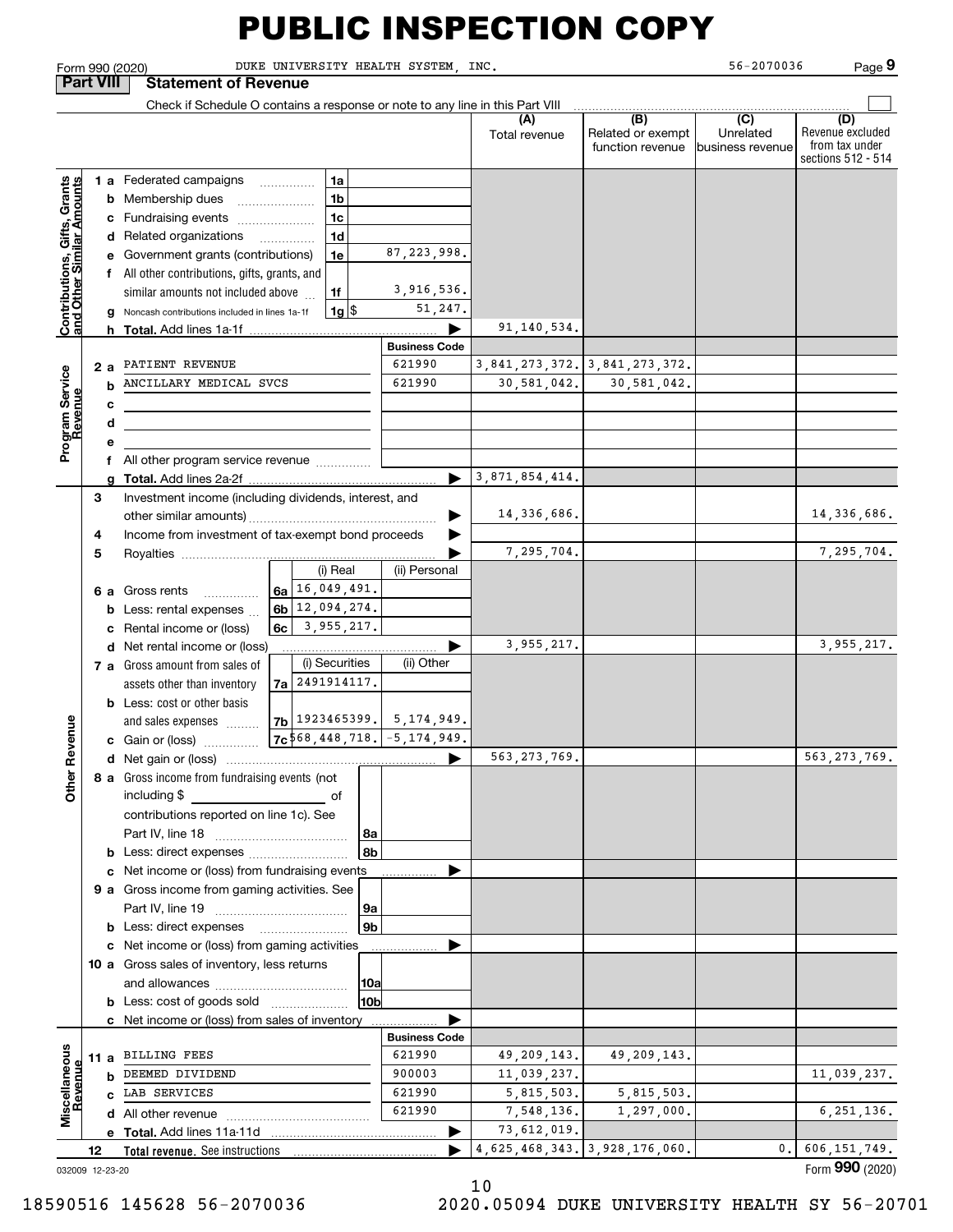Form 990 (2020) Page DUKE UNIVERSITY HEALTH SYSTEM, INC. 56-2070036 **10**

#### **Part IX Statement of Functional Expenses**

*Section 501(c)(3) and 501(c)(4) organizations must complete all columns. All other organizations must complete column (A).*

|              | Check if Schedule O contains a response or note to any line in this Part IX                          |                              |                                    |                                           |                                |
|--------------|------------------------------------------------------------------------------------------------------|------------------------------|------------------------------------|-------------------------------------------|--------------------------------|
|              | Do not include amounts reported on lines 6b,<br>7b, 8b, 9b, and 10b of Part VIII.                    | (A)<br>Total expenses        | (B)<br>Program service<br>expenses | (C)<br>Management and<br>general expenses | (D)<br>Fundraising<br>expenses |
| 1.           | Grants and other assistance to domestic organizations                                                |                              |                                    |                                           |                                |
|              | and domestic governments. See Part IV, line 21                                                       | 2,044,316.                   | 2,044,316.                         |                                           |                                |
| $\mathbf{2}$ | Grants and other assistance to domestic                                                              |                              |                                    |                                           |                                |
|              | individuals. See Part IV, line 22                                                                    | 12,988.                      | 12,988.                            |                                           |                                |
| 3            | Grants and other assistance to foreign                                                               |                              |                                    |                                           |                                |
|              | organizations, foreign governments, and foreign                                                      |                              |                                    |                                           |                                |
|              | individuals. See Part IV, lines 15 and 16                                                            | 146,741.                     | 146,741.                           |                                           |                                |
| 4            | Benefits paid to or for members                                                                      |                              |                                    |                                           |                                |
| 5            | Compensation of current officers, directors,                                                         |                              |                                    |                                           |                                |
|              | trustees, and key employees                                                                          | 8,090,883.                   | 523,586.                           | 7,515,280.                                | 52,017.                        |
| 6            | Compensation not included above to disqualified                                                      |                              |                                    |                                           |                                |
|              | persons (as defined under section 4958(f)(1)) and                                                    |                              |                                    |                                           |                                |
|              | persons described in section 4958(c)(3)(B)                                                           | 2,095,826.                   |                                    | 2,095,826.                                |                                |
| 7            |                                                                                                      | 1,446,824,535.               | 1,042,003,137.                     | 404,702,950.                              | 118,448.                       |
| 8            | Pension plan accruals and contributions (include                                                     |                              |                                    |                                           |                                |
|              | section 401(k) and 403(b) employer contributions)                                                    | 118, 246, 071.               | 98, 951, 403.                      | 19,290,175.                               | 4,493.                         |
| 9            |                                                                                                      | 169,949,491.                 | 115,057,999.                       | 54,868,180.                               | 23, 312.                       |
| 10           |                                                                                                      | 108,196,009.                 | 77,420,767.                        | 30,766,460.                               | 8,782.                         |
| 11           | Fees for services (nonemployees):                                                                    |                              |                                    |                                           |                                |
| а            |                                                                                                      | 16,089,952.                  | 16,036,221.                        | 53,731.                                   |                                |
| b            |                                                                                                      | 1,717,676.                   | 58,839.                            | 1,658,837.                                |                                |
| с            |                                                                                                      | 601,100.                     |                                    | 601,100.                                  |                                |
| d            |                                                                                                      |                              |                                    |                                           |                                |
| е            | Professional fundraising services. See Part IV, line 17                                              |                              |                                    |                                           |                                |
| f            | Investment management fees                                                                           | 4,799,466.                   |                                    | 4,799,466.                                |                                |
| g            | Other. (If line 11g amount exceeds 10% of line 25,                                                   |                              |                                    |                                           |                                |
|              | column (A) amount, list line 11g expenses on Sch 0.)                                                 | 315, 437, 911.<br>4,476,774. | 183,740,794.                       | 131,697,117.                              |                                |
| 12           |                                                                                                      | 33, 346, 033.                | 52,250.                            | 4,424,524.                                | 29,787.                        |
| 13           |                                                                                                      |                              | 17,708,031.<br>5, 317, 792.        | 15,608,215.                               |                                |
| 14           |                                                                                                      | 71,925,764.<br>9,970.        | 9,970.                             | 66,607,972.                               |                                |
| 15           |                                                                                                      | 79,805,373.                  | 47, 171, 233.                      | 32,634,140.                               |                                |
| 16           |                                                                                                      | 6, 255, 011.                 | 5,745,959.                         | 509,052.                                  |                                |
| 17           | Travel                                                                                               |                              |                                    |                                           |                                |
| 18           | Payments of travel or entertainment expenses<br>for any federal, state, or local public officials    |                              |                                    |                                           |                                |
|              |                                                                                                      | 4, 182, 011.                 | 1,470,106.                         | 2,711,905.                                |                                |
| 19           | Conferences, conventions, and meetings                                                               | 23, 207, 127.                | 23, 207, 127.                      |                                           |                                |
| 20           | Interest                                                                                             |                              |                                    |                                           |                                |
| 21<br>22     | Depreciation, depletion, and amortization                                                            | 167,019,895.                 | 135, 713, 906.                     | 31, 305, 989.                             |                                |
| 23           | Insurance                                                                                            | 11,390,373.                  | 11,390,373.                        |                                           |                                |
| 24           | Other expenses. Itemize expenses not covered                                                         |                              |                                    |                                           |                                |
|              | above (List miscellaneous expenses on line 24e. If                                                   |                              |                                    |                                           |                                |
|              | line 24e amount exceeds 10% of line 25, column (A)<br>amount, list line 24e expenses on Schedule O.) |                              |                                    |                                           |                                |
| a            | MEDICAL SUPPLIES                                                                                     | 1, 118, 135, 938.            | 1, 118, 135, 938.                  |                                           |                                |
| b            | EQUIPMENT RENTAL & MAIN                                                                              | 98,649,669.                  | 80,897,004.                        | 17,752,665.                               |                                |
| C            | MEDICAID ASSESSMENT                                                                                  | 72,540,346.                  | 72,540,346.                        |                                           |                                |
| d            | LAUNDRY                                                                                              | 7,489,485.                   | 7,489,485.                         |                                           |                                |
| е            | All other expenses                                                                                   | $-22, 206, 846$ .            | 42,096,028.                        | $-64, 302, 874.$                          |                                |
| 25           | Total functional expenses. Add lines 1 through 24e                                                   | 3,870,479,888.               | 3, 104, 942, 339.                  | 765,300,710.                              | 236,839.                       |
| 26           | <b>Joint costs.</b> Complete this line only if the organization                                      |                              |                                    |                                           |                                |
|              | reported in column (B) joint costs from a combined                                                   |                              |                                    |                                           |                                |
|              | educational campaign and fundraising solicitation.                                                   |                              |                                    |                                           |                                |
|              | Check here $\blacktriangleright$<br>if following SOP 98-2 (ASC 958-720)                              |                              |                                    |                                           |                                |
|              | 032010 12-23-20                                                                                      |                              |                                    |                                           | Form 990 (2020)                |
|              |                                                                                                      | 11                           |                                    |                                           |                                |

032010 12-23-20

11 18590516 145628 56-2070036 2020.05094 DUKE UNIVERSITY HEALTH SY 56-20701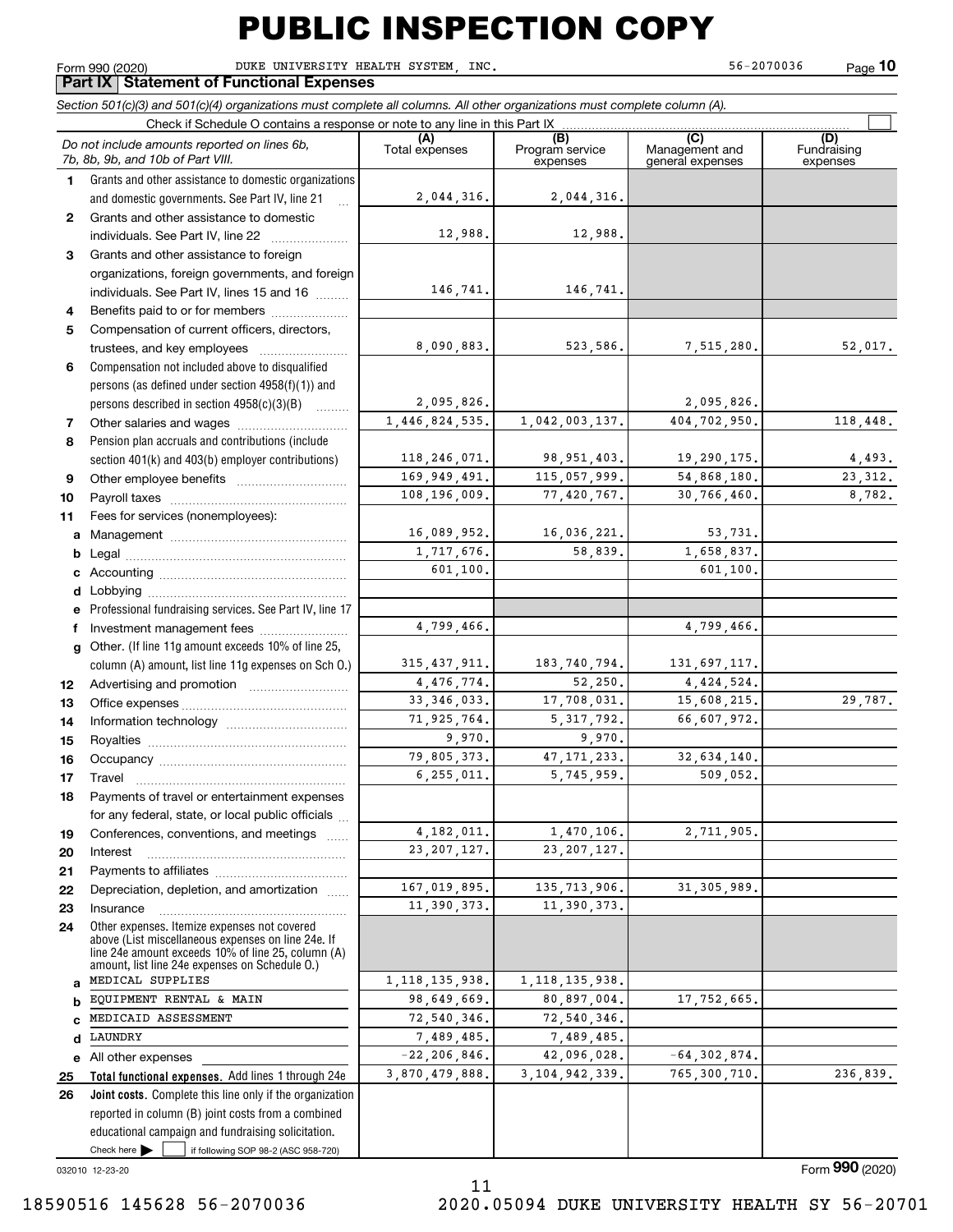**11**

**Part X** Balance Sheet

Form 990 (2020) Page DUKE UNIVERSITY HEALTH SYSTEM, INC. 56-2070036

 $\mathcal{L}^{\text{max}}$ Check if Schedule O contains a response or note to any line in this Part X **(A) (B)** Beginning of year | | End of year  $106,367$ , 1<br>109,222. **11**Cash - non-interest-bearing ~~~~~~~~~~~~~~~~~~~~~~~~~ 732,249,872. 925,443,335. **22**Savings and temporary cash investments ~~~~~~~~~~~~~~~~~~892,030. 3 1,103,596. **33** Pledges and grants receivable, net  $\ldots$  **multimes contained and grants receivable**, net **multimes contained and grants receivable**, net **multimes contained and grants receivable** 458,151,390. 541,369,859. Accounts receivable, net ~~~~~~~~~~~~~~~~~~~~~~~~~~ **445**Loans and other receivables from any current or former officer, director, trustee, key employee, creator or founder, substantial contributor, or 35% controlled entity or family member of any of these persons ~~~~~~~~~ **5**Loans and other receivables from other disqualified persons (as defined **6**under section  $4958(f)(1)$ , and persons described in section  $4958(c)(3)(B)$ **6**250,797. 95,277. **77**Notes and loans receivable, net ~~~~~~~~~~~~~~~~~~~~~~~**Assets**  $123,628,510.$  8 136,779,868. **88**Inventories for sale or use ~~~~~~~~~~~~~~~~~~~~~~~~~~ 39,032,217. **9** 34,281,580. **99**Prepaid expenses and deferred charges ~~~~~~~~~~~~~~~~~~ **10a**Land, buildings, and equipment: cost or other 4,370,526,784. basis. Complete Part VI of Schedule D will aller 2,204,440,508. 1,962,196,862. 10c 2,166,086,276. **10cb** Less: accumulated depreciation  $\ldots$  **10b**  $693,258,312.$  11 881,270,701. **1111**Investments - publicly traded securities ~~~~~~~~~~~~~~~~~~~  $2,631,956,835.$   $12$  3,539,945,524. **1212**Investments - other securities. See Part IV, line 11 ~~~~~~~~~~~~~~ **1313**Investments - program-related. See Part IV, line 11 ~~~~~~~~~~~~~21,465,755. 21,965,765. **1414**Intangible assets ~~~~~~~~~~~~~~~~~~~~~~~~~~~~~~ Other assets. See Part IV, line 11 ~~~~~~~~~~~~~~~~~~~~~~ 353,127,745. 15 386,575,355. **1515**7,016,316,692. 16 8,635,026,358.<br>443,168,179. 17 481,940,282. **Total assets. 1616**Add lines 1 through 15 (must equal line 33) Accounts payable and accrued expenses ~~~~~~~~~~~~~~~~~~ 443,168,179. **17171818**Grants payable ~~~~~~~~~~~~~~~~~~~~~~~~~~~~~~~ 6,931,847. 19 9,113,530. **1919**Deferred revenue ~~~~~~~~~~~~~~~~~~~~~~~~~~~~~~697, 271, 119.  $\boxed{20}$  667, 130, 765. **2020**Tax-exempt bond liabilities …………………………………………………………… Escrow or custodial account liability. Complete Part IV of Schedule D **212122**Loans and other payables to any current or former officer, director, **Liabilities** iabilities trustee, key employee, creator or founder, substantial contributor, or 35% controlled entity or family member of any of these persons ~~~~~~~~~**2223**Secured mortgages and notes payable to unrelated third parties **23**Unsecured notes and loans payable to unrelated third parties **242425**Other liabilities (including federal income tax, payables to related third parties, and other liabilities not included on lines 17-24). Complete Part X of Schedule D ~~~~~~~~~~~~~~~~~~~~~~~~~~~~~~~ 2,649,124,140. 25 2,151,906,909.<br>3,796.495.285. 26 3.310.091.486. **25**3,796,495,285. **26Total liabilities. 26Organizations that follow FASB ASC 958, check here** Add lines 17 through 25 | X Net Assets or Fund Balances **Net Assets or Fund Balances and complete lines 27, 28, 32, and 33.** 3,160,261,793. 27 5,250,235,427.<br>59,559,614. 28 74.699.445. **2727**Net assets without donor restrictions ~~~~~~~~~~~~~~~~~~~~ 74,699,445. **2828**Net assets with donor restrictions ~~~~~~~~~~~~~~~~~~~~~~**Organizations that do not follow FASB ASC 958, check here** | **and complete lines 29 through 33. 2929**Capital stock or trust principal, or current funds ~~~~~~~~~~~~~~~ **3030**Paid-in or capital surplus, or land, building, or equipment fund www.commun.com **31**Retained earnings, endowment, accumulated income, or other funds **31**Total net assets or fund balances ~~~~~~~~~~~~~~~~~~~~~~  $\begin{array}{|c|c|c|c|c|c|c|}\n \hline\n 3,219,821,407. & \textbf{32} & \textbf{5},324,934,872. \\
\hline\n 7,016,316,692. & \textbf{33} & \textbf{8},635,026,358. \\
\hline\n \end{array}$ **3232**8,635,026,358. Total liabilities and net assets/fund balances **3333**

Form (2020) **990**

032011 12-23-20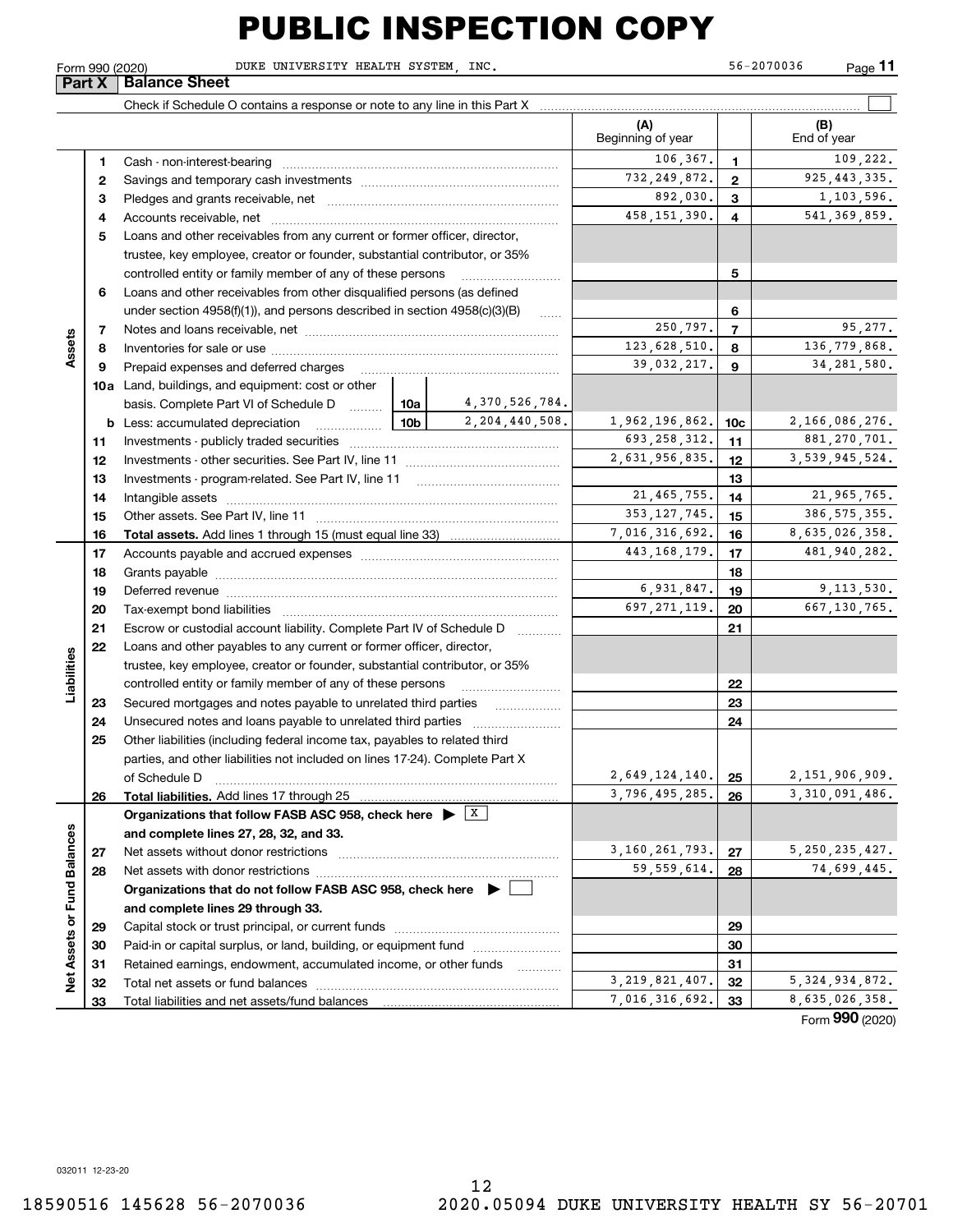|    | DUKE UNIVERSITY HEALTH SYSTEM, INC.<br>Form 990 (2020)                                                                          | 56-2070036              |                   |                | $P_{aqe}$ 12   |
|----|---------------------------------------------------------------------------------------------------------------------------------|-------------------------|-------------------|----------------|----------------|
|    | Part XI<br><b>Reconciliation of Net Assets</b>                                                                                  |                         |                   |                |                |
|    |                                                                                                                                 |                         |                   |                | $\overline{X}$ |
|    |                                                                                                                                 |                         |                   |                |                |
| 1  | Total revenue (must equal Part VIII, column (A), line 12)                                                                       | 1                       | 4,625,468,343.    |                |                |
| 2  | Total expenses (must equal Part IX, column (A), line 25)                                                                        | $\mathbf{2}$            | 3,870,479,888.    |                |                |
| З  | Revenue less expenses. Subtract line 2 from line 1                                                                              | 3                       |                   | 754,988,455.   |                |
| 4  |                                                                                                                                 | $\overline{\mathbf{4}}$ | 3, 219, 821, 407. |                |                |
| 5  | Net unrealized gains (losses) on investments [11] matter continuum matter is a set of the set of the set of the                 | 5                       |                   | 995, 112, 757. |                |
| 6  |                                                                                                                                 | 6                       |                   |                |                |
| 7  | Investment expenses www.communication.com/www.communication.com/www.communication.com/www.communication.com                     | $\overline{7}$          |                   |                |                |
| 8  |                                                                                                                                 | 8                       |                   |                |                |
| 9  | Other changes in net assets or fund balances (explain on Schedule O)                                                            | 9                       |                   | 355,012,253.   |                |
| 10 | Net assets or fund balances at end of year. Combine lines 3 through 9 (must equal Part X, line 32,                              |                         |                   |                |                |
|    |                                                                                                                                 | 10                      | 5, 324, 934, 872. |                |                |
|    | Part XII Financial Statements and Reporting                                                                                     |                         |                   |                |                |
|    |                                                                                                                                 |                         |                   |                | x              |
|    |                                                                                                                                 |                         |                   | Yes            | <b>No</b>      |
| 1  | $X \vert$ Accrual<br>Accounting method used to prepare the Form 990: <u>I</u> Cash<br>Other                                     |                         |                   |                |                |
|    | If the organization changed its method of accounting from a prior year or checked "Other," explain in Schedule O.               |                         |                   |                |                |
|    | 2a Were the organization's financial statements compiled or reviewed by an independent accountant?                              |                         | 2a                |                | X              |
|    | If "Yes," check a box below to indicate whether the financial statements for the year were compiled or reviewed on a            |                         |                   |                |                |
|    | separate basis, consolidated basis, or both:                                                                                    |                         |                   |                |                |
|    | Separate basis<br>Consolidated basis<br>Both consolidated and separate basis                                                    |                         |                   |                |                |
|    | <b>b</b> Were the organization's financial statements audited by an independent accountant?                                     |                         | 2b                | х              |                |
|    | If "Yes," check a box below to indicate whether the financial statements for the year were audited on a separate basis,         |                         |                   |                |                |
|    | consolidated basis, or both:                                                                                                    |                         |                   |                |                |
|    | $\lfloor x \rfloor$ Consolidated basis<br>Separate basis<br>Both consolidated and separate basis                                |                         |                   |                |                |
| c  | If "Yes" to line 2a or 2b, does the organization have a committee that assumes responsibility for oversight of the audit,       |                         |                   |                |                |
|    |                                                                                                                                 |                         | 2c                | х              |                |
|    | If the organization changed either its oversight process or selection process during the tax year, explain on Schedule O.       |                         |                   |                |                |
|    | 3a As a result of a federal award, was the organization required to undergo an audit or audits as set forth in the Single Audit |                         |                   |                |                |
|    |                                                                                                                                 |                         | За                | х              |                |
|    | b If "Yes," did the organization undergo the required audit or audits? If the organization did not undergo the required audit   |                         |                   |                |                |
|    |                                                                                                                                 |                         | 3b                | х              |                |

Form (2020) **990**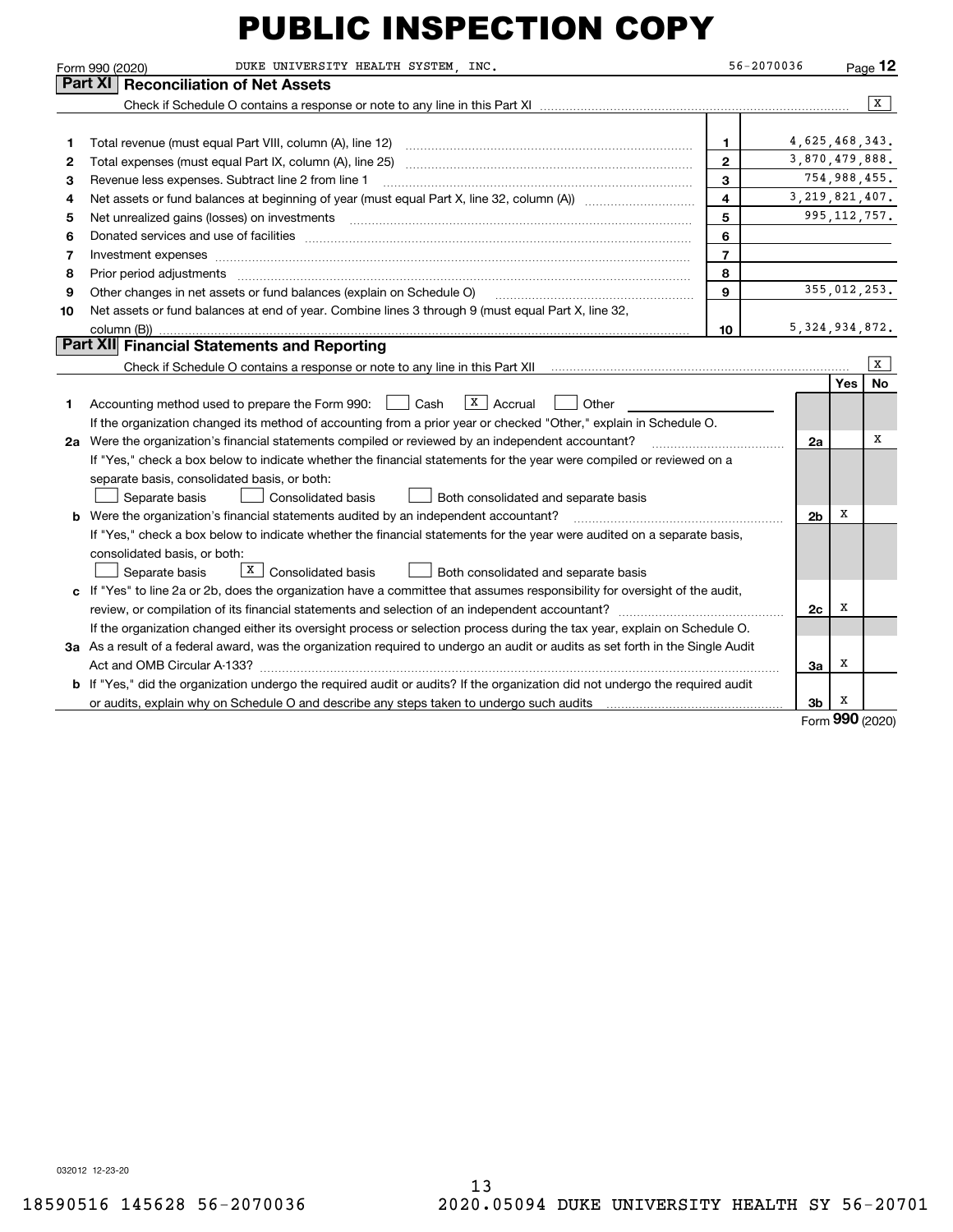| <b>PUBLIC INSPECTION COPY</b> |  |
|-------------------------------|--|
|-------------------------------|--|

| <b>SCHEDULE A</b> |  |
|-------------------|--|
|-------------------|--|

**(Form 990 or 990-EZ)**

#### Department of the Treasury

Internal Revenue Service

#### **Public Charity Status and Public Support**

**Complete if the organization is a section 501(c)(3) organization or a section 4947(a)(1) nonexempt charitable trust. | Attach to Form 990 or Form 990-EZ.**   $\blacktriangleright$  Go to www.irs.gov/

| Form990 for instructions and the latest information. |  |
|------------------------------------------------------|--|
|                                                      |  |
|                                                      |  |

| OMB No. 1545-0047                   |
|-------------------------------------|
| IJ                                  |
| <b>Open to Public</b><br>Inspection |

#### **Name of the organization Employer identification Name of the organization Employer identification** number

|                         |                                                                                                                                                                                                                                                                                                                                                                                                                                                                                                                                                                                     | DUKE UNIVERSITY HEALTH SYSTEM, INC. |                                                        |                             |                                 |                                                      |  | 56-2070036                                         |  |  |
|-------------------------|-------------------------------------------------------------------------------------------------------------------------------------------------------------------------------------------------------------------------------------------------------------------------------------------------------------------------------------------------------------------------------------------------------------------------------------------------------------------------------------------------------------------------------------------------------------------------------------|-------------------------------------|--------------------------------------------------------|-----------------------------|---------------------------------|------------------------------------------------------|--|----------------------------------------------------|--|--|
| Part I                  | Reason for Public Charity Status. (All organizations must complete this part.) See instructions.                                                                                                                                                                                                                                                                                                                                                                                                                                                                                    |                                     |                                                        |                             |                                 |                                                      |  |                                                    |  |  |
| 1<br>2<br> X <br>з<br>4 | The organization is not a private foundation because it is: (For lines 1 through 12, check only one box.)<br>A church, convention of churches, or association of churches described in section 170(b)(1)(A)(i).<br>A school described in section 170(b)(1)(A)(ii). (Attach Schedule E (Form 990 or 990-EZ).)<br>A hospital or a cooperative hospital service organization described in section 170(b)(1)(A)(iii).<br>A medical research organization operated in conjunction with a hospital described in section 170(b)(1)(A)(iii). Enter the hospital's name,<br>city, and state: |                                     |                                                        |                             |                                 |                                                      |  |                                                    |  |  |
| 5                       | An organization operated for the benefit of a college or university owned or operated by a governmental unit described in                                                                                                                                                                                                                                                                                                                                                                                                                                                           |                                     |                                                        |                             |                                 |                                                      |  |                                                    |  |  |
|                         | section 170(b)(1)(A)(iv). (Complete Part II.)                                                                                                                                                                                                                                                                                                                                                                                                                                                                                                                                       |                                     |                                                        |                             |                                 |                                                      |  |                                                    |  |  |
| 6                       | A federal, state, or local government or governmental unit described in section 170(b)(1)(A)(v).                                                                                                                                                                                                                                                                                                                                                                                                                                                                                    |                                     |                                                        |                             |                                 |                                                      |  |                                                    |  |  |
| 7                       | An organization that normally receives a substantial part of its support from a governmental unit or from the general public described in                                                                                                                                                                                                                                                                                                                                                                                                                                           |                                     |                                                        |                             |                                 |                                                      |  |                                                    |  |  |
|                         | section 170(b)(1)(A)(vi). (Complete Part II.)                                                                                                                                                                                                                                                                                                                                                                                                                                                                                                                                       |                                     |                                                        |                             |                                 |                                                      |  |                                                    |  |  |
| 8                       | A community trust described in section 170(b)(1)(A)(vi). (Complete Part II.)                                                                                                                                                                                                                                                                                                                                                                                                                                                                                                        |                                     |                                                        |                             |                                 |                                                      |  |                                                    |  |  |
| 9                       | An agricultural research organization described in section 170(b)(1)(A)(ix) operated in conjunction with a land-grant college                                                                                                                                                                                                                                                                                                                                                                                                                                                       |                                     |                                                        |                             |                                 |                                                      |  |                                                    |  |  |
|                         | or university or a non-land-grant college of agriculture (see instructions). Enter the name, city, and state of the college or                                                                                                                                                                                                                                                                                                                                                                                                                                                      |                                     |                                                        |                             |                                 |                                                      |  |                                                    |  |  |
|                         | university:                                                                                                                                                                                                                                                                                                                                                                                                                                                                                                                                                                         |                                     |                                                        |                             |                                 |                                                      |  |                                                    |  |  |
| 10                      | An organization that normally receives (1) more than 33 1/3% of its support from contributions, membership fees, and gross receipts from                                                                                                                                                                                                                                                                                                                                                                                                                                            |                                     |                                                        |                             |                                 |                                                      |  |                                                    |  |  |
|                         | activities related to its exempt functions, subject to certain exceptions; and (2) no more than 33 1/3% of its support from gross investment                                                                                                                                                                                                                                                                                                                                                                                                                                        |                                     |                                                        |                             |                                 |                                                      |  |                                                    |  |  |
|                         | income and unrelated business taxable income (less section 511 tax) from businesses acquired by the organization after June 30, 1975.                                                                                                                                                                                                                                                                                                                                                                                                                                               |                                     |                                                        |                             |                                 |                                                      |  |                                                    |  |  |
|                         | See section 509(a)(2). (Complete Part III.)                                                                                                                                                                                                                                                                                                                                                                                                                                                                                                                                         |                                     |                                                        |                             |                                 |                                                      |  |                                                    |  |  |
| 11                      | An organization organized and operated exclusively to test for public safety. See section 509(a)(4).                                                                                                                                                                                                                                                                                                                                                                                                                                                                                |                                     |                                                        |                             |                                 |                                                      |  |                                                    |  |  |
| 12                      | An organization organized and operated exclusively for the benefit of, to perform the functions of, or to carry out the purposes of one or                                                                                                                                                                                                                                                                                                                                                                                                                                          |                                     |                                                        |                             |                                 |                                                      |  |                                                    |  |  |
|                         | more publicly supported organizations described in section 509(a)(1) or section 509(a)(2). See section 509(a)(3). Check the box in                                                                                                                                                                                                                                                                                                                                                                                                                                                  |                                     |                                                        |                             |                                 |                                                      |  |                                                    |  |  |
|                         | lines 12a through 12d that describes the type of supporting organization and complete lines 12e, 12f, and 12g.                                                                                                                                                                                                                                                                                                                                                                                                                                                                      |                                     |                                                        |                             |                                 |                                                      |  |                                                    |  |  |
| а                       | Type I. A supporting organization operated, supervised, or controlled by its supported organization(s), typically by giving                                                                                                                                                                                                                                                                                                                                                                                                                                                         |                                     |                                                        |                             |                                 |                                                      |  |                                                    |  |  |
|                         | the supported organization(s) the power to regularly appoint or elect a majority of the directors or trustees of the supporting<br>organization. You must complete Part IV, Sections A and B.                                                                                                                                                                                                                                                                                                                                                                                       |                                     |                                                        |                             |                                 |                                                      |  |                                                    |  |  |
| b                       | Type II. A supporting organization supervised or controlled in connection with its supported organization(s), by having                                                                                                                                                                                                                                                                                                                                                                                                                                                             |                                     |                                                        |                             |                                 |                                                      |  |                                                    |  |  |
|                         | control or management of the supporting organization vested in the same persons that control or manage the supported                                                                                                                                                                                                                                                                                                                                                                                                                                                                |                                     |                                                        |                             |                                 |                                                      |  |                                                    |  |  |
|                         | organization(s). You must complete Part IV, Sections A and C.                                                                                                                                                                                                                                                                                                                                                                                                                                                                                                                       |                                     |                                                        |                             |                                 |                                                      |  |                                                    |  |  |
| c                       | Type III functionally integrated. A supporting organization operated in connection with, and functionally integrated with,                                                                                                                                                                                                                                                                                                                                                                                                                                                          |                                     |                                                        |                             |                                 |                                                      |  |                                                    |  |  |
|                         | its supported organization(s) (see instructions). You must complete Part IV, Sections A, D, and E.                                                                                                                                                                                                                                                                                                                                                                                                                                                                                  |                                     |                                                        |                             |                                 |                                                      |  |                                                    |  |  |
| d                       | Type III non-functionally integrated. A supporting organization operated in connection with its supported organization(s)                                                                                                                                                                                                                                                                                                                                                                                                                                                           |                                     |                                                        |                             |                                 |                                                      |  |                                                    |  |  |
|                         | that is not functionally integrated. The organization generally must satisfy a distribution requirement and an attentiveness                                                                                                                                                                                                                                                                                                                                                                                                                                                        |                                     |                                                        |                             |                                 |                                                      |  |                                                    |  |  |
|                         | requirement (see instructions). You must complete Part IV, Sections A and D, and Part V.                                                                                                                                                                                                                                                                                                                                                                                                                                                                                            |                                     |                                                        |                             |                                 |                                                      |  |                                                    |  |  |
| е                       | Check this box if the organization received a written determination from the IRS that it is a Type I, Type II, Type III                                                                                                                                                                                                                                                                                                                                                                                                                                                             |                                     |                                                        |                             |                                 |                                                      |  |                                                    |  |  |
|                         | functionally integrated, or Type III non-functionally integrated supporting organization.                                                                                                                                                                                                                                                                                                                                                                                                                                                                                           |                                     |                                                        |                             |                                 |                                                      |  |                                                    |  |  |
|                         | f Enter the number of supported organizations                                                                                                                                                                                                                                                                                                                                                                                                                                                                                                                                       |                                     |                                                        |                             |                                 |                                                      |  |                                                    |  |  |
|                         | Provide the following information about the supported organization(s).                                                                                                                                                                                                                                                                                                                                                                                                                                                                                                              |                                     |                                                        |                             |                                 |                                                      |  |                                                    |  |  |
|                         | (i) Name of supported<br>organization                                                                                                                                                                                                                                                                                                                                                                                                                                                                                                                                               | (ii) EIN                            | (iii) Type of organization<br>(described on lines 1-10 | in your governing document? | (iv) Is the organization listed | (v) Amount of monetary<br>support (see instructions) |  | (vi) Amount of other<br>support (see instructions) |  |  |
|                         |                                                                                                                                                                                                                                                                                                                                                                                                                                                                                                                                                                                     |                                     | above (see instructions))                              | Yes                         | No                              |                                                      |  |                                                    |  |  |
|                         |                                                                                                                                                                                                                                                                                                                                                                                                                                                                                                                                                                                     |                                     |                                                        |                             |                                 |                                                      |  |                                                    |  |  |
|                         |                                                                                                                                                                                                                                                                                                                                                                                                                                                                                                                                                                                     |                                     |                                                        |                             |                                 |                                                      |  |                                                    |  |  |
|                         |                                                                                                                                                                                                                                                                                                                                                                                                                                                                                                                                                                                     |                                     |                                                        |                             |                                 |                                                      |  |                                                    |  |  |
|                         |                                                                                                                                                                                                                                                                                                                                                                                                                                                                                                                                                                                     |                                     |                                                        |                             |                                 |                                                      |  |                                                    |  |  |
|                         |                                                                                                                                                                                                                                                                                                                                                                                                                                                                                                                                                                                     |                                     |                                                        |                             |                                 |                                                      |  |                                                    |  |  |
|                         |                                                                                                                                                                                                                                                                                                                                                                                                                                                                                                                                                                                     |                                     |                                                        |                             |                                 |                                                      |  |                                                    |  |  |
|                         |                                                                                                                                                                                                                                                                                                                                                                                                                                                                                                                                                                                     |                                     |                                                        |                             |                                 |                                                      |  |                                                    |  |  |
| Total                   |                                                                                                                                                                                                                                                                                                                                                                                                                                                                                                                                                                                     |                                     |                                                        |                             |                                 |                                                      |  |                                                    |  |  |

LHA For Paperwork Reduction Act Notice, see the Instructions for Form 990 or 990-EZ. <sub>032021</sub> o1-25-21 Schedule A (Form 990 or 990-EZ) 2020 14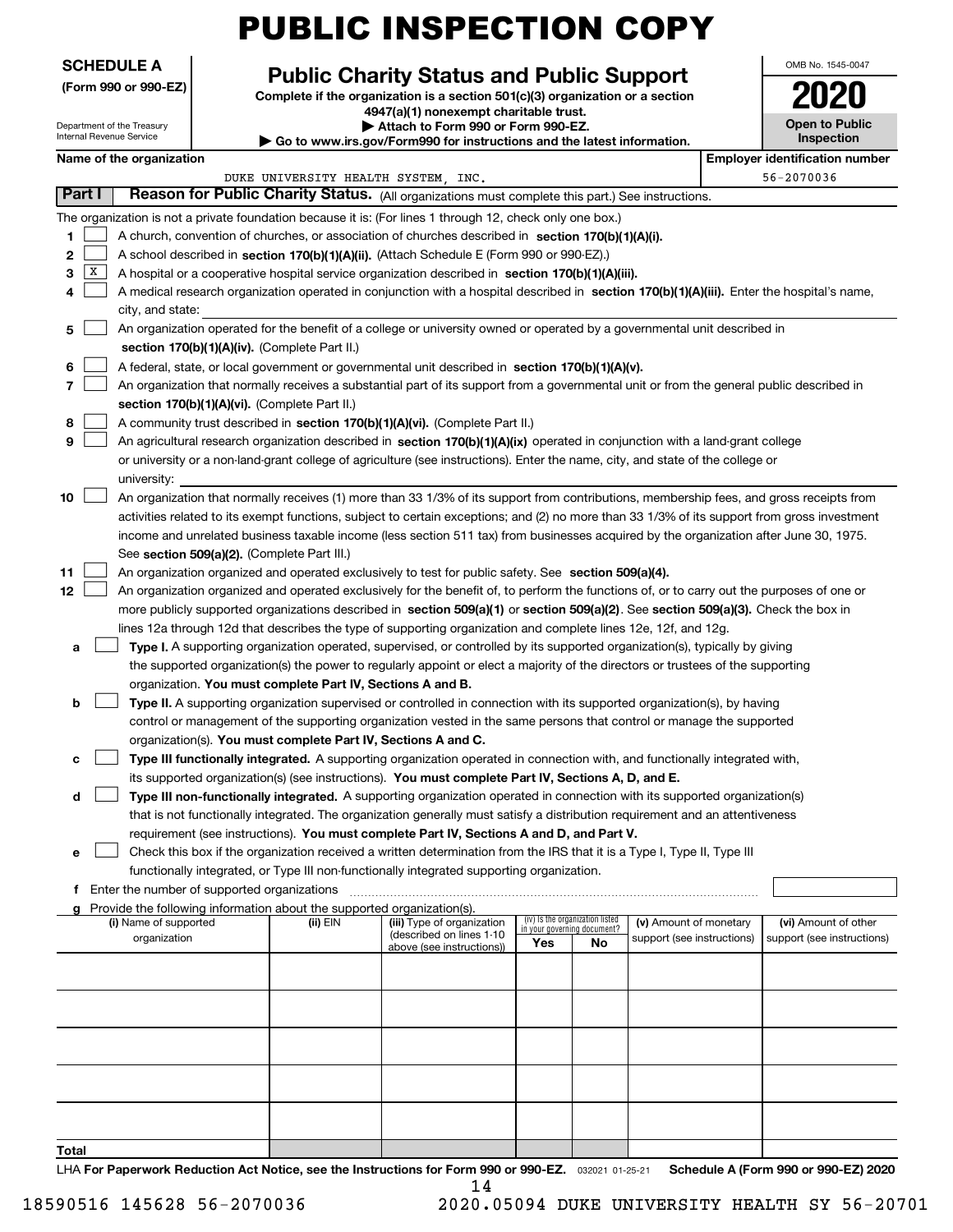Schedule A (Form 990 or 990-EZ) 2020 Page DUKE UNIVERSITY HEALTH SYSTEM, INC. 56-2070036

**2**

(Complete only if you checked the box on line 5, 7, or 8 of Part I or if the organization failed to qualify under Part III. If the organization fails to qualify under the tests listed below, please complete Part III.) **Part II Support Schedule for Organizations Described in Sections 170(b)(1)(A)(iv) and 170(b)(1)(A)(vi)** 

|    | <b>Section A. Public Support</b>                                                                                                               |          |          |            |            |                                      |           |
|----|------------------------------------------------------------------------------------------------------------------------------------------------|----------|----------|------------|------------|--------------------------------------|-----------|
|    | Calendar year (or fiscal year beginning in) $\blacktriangleright$                                                                              | (a) 2016 | (b) 2017 | $(c)$ 2018 | $(d)$ 2019 | (e) 2020                             | (f) Total |
|    | 1 Gifts, grants, contributions, and                                                                                                            |          |          |            |            |                                      |           |
|    | membership fees received. (Do not                                                                                                              |          |          |            |            |                                      |           |
|    | include any "unusual grants.")                                                                                                                 |          |          |            |            |                                      |           |
|    | 2 Tax revenues levied for the organ-                                                                                                           |          |          |            |            |                                      |           |
|    | ization's benefit and either paid to                                                                                                           |          |          |            |            |                                      |           |
|    | or expended on its behalf                                                                                                                      |          |          |            |            |                                      |           |
|    | 3 The value of services or facilities                                                                                                          |          |          |            |            |                                      |           |
|    | furnished by a governmental unit to                                                                                                            |          |          |            |            |                                      |           |
|    | the organization without charge                                                                                                                |          |          |            |            |                                      |           |
|    | 4 Total. Add lines 1 through 3                                                                                                                 |          |          |            |            |                                      |           |
| 5  | The portion of total contributions                                                                                                             |          |          |            |            |                                      |           |
|    | by each person (other than a                                                                                                                   |          |          |            |            |                                      |           |
|    | governmental unit or publicly                                                                                                                  |          |          |            |            |                                      |           |
|    | supported organization) included                                                                                                               |          |          |            |            |                                      |           |
|    | on line 1 that exceeds 2% of the                                                                                                               |          |          |            |            |                                      |           |
|    | amount shown on line 11,                                                                                                                       |          |          |            |            |                                      |           |
|    | column (f)                                                                                                                                     |          |          |            |            |                                      |           |
|    | 6 Public support. Subtract line 5 from line 4.                                                                                                 |          |          |            |            |                                      |           |
|    | <b>Section B. Total Support</b>                                                                                                                |          |          |            |            |                                      |           |
|    | Calendar year (or fiscal year beginning in) $\blacktriangleright$                                                                              | (a) 2016 | (b) 2017 | $(c)$ 2018 | $(d)$ 2019 | (e) 2020                             | (f) Total |
|    | 7 Amounts from line 4                                                                                                                          |          |          |            |            |                                      |           |
| 8  | Gross income from interest,                                                                                                                    |          |          |            |            |                                      |           |
|    | dividends, payments received on                                                                                                                |          |          |            |            |                                      |           |
|    | securities loans, rents, royalties,                                                                                                            |          |          |            |            |                                      |           |
|    | and income from similar sources                                                                                                                |          |          |            |            |                                      |           |
|    | <b>9</b> Net income from unrelated business                                                                                                    |          |          |            |            |                                      |           |
|    | activities, whether or not the                                                                                                                 |          |          |            |            |                                      |           |
|    | business is regularly carried on                                                                                                               |          |          |            |            |                                      |           |
|    | <b>10</b> Other income. Do not include gain                                                                                                    |          |          |            |            |                                      |           |
|    | or loss from the sale of capital                                                                                                               |          |          |            |            |                                      |           |
|    | assets (Explain in Part VI.)                                                                                                                   |          |          |            |            |                                      |           |
|    | <b>11 Total support.</b> Add lines 7 through 10                                                                                                |          |          |            |            |                                      |           |
|    | <b>12</b> Gross receipts from related activities, etc. (see instructions)                                                                      |          |          |            |            | 12                                   |           |
|    | 13 First 5 years. If the Form 990 is for the organization's first, second, third, fourth, or fifth tax year as a section 501(c)(3)             |          |          |            |            |                                      |           |
|    | <b>Section C. Computation of Public Support Percentage</b>                                                                                     |          |          |            |            |                                      |           |
|    | 14 Public support percentage for 2020 (line 6, column (f), divided by line 11, column (f) <i>mummumumum</i>                                    |          |          |            |            | 14                                   | %         |
|    |                                                                                                                                                |          |          |            |            | 15                                   | %         |
|    | 16a 33 1/3% support test - 2020. If the organization did not check the box on line 13, and line 14 is 33 1/3% or more, check this box and      |          |          |            |            |                                      |           |
|    | stop here. The organization qualifies as a publicly supported organization                                                                     |          |          |            |            |                                      | ▔▁」       |
|    | b 33 1/3% support test - 2019. If the organization did not check a box on line 13 or 16a, and line 15 is 33 1/3% or more, check this box       |          |          |            |            |                                      |           |
|    | and stop here. The organization qualifies as a publicly supported organization                                                                 |          |          |            |            |                                      |           |
|    | 17a 10% -facts-and-circumstances test - 2020. If the organization did not check a box on line 13, 16a, or 16b, and line 14 is 10% or more,     |          |          |            |            |                                      |           |
|    | and if the organization meets the facts-and-circumstances test, check this box and stop here. Explain in Part VI how the organization          |          |          |            |            |                                      |           |
|    | meets the facts-and-circumstances test. The organization qualifies as a publicly supported organization                                        |          |          |            |            |                                      |           |
|    | <b>b 10% -facts-and-circumstances test - 2019.</b> If the organization did not check a box on line 13, 16a, 16b, or 17a, and line 15 is 10% or |          |          |            |            |                                      |           |
|    | more, and if the organization meets the facts-and-circumstances test, check this box and stop here. Explain in Part VI how the                 |          |          |            |            |                                      |           |
|    | organization meets the facts-and-circumstances test. The organization qualifies as a publicly supported organization                           |          |          |            |            |                                      |           |
| 18 | Private foundation. If the organization did not check a box on line 13, 16a, 16b, 17a, or 17b, check this box and see instructions             |          |          |            |            |                                      |           |
|    |                                                                                                                                                |          |          |            |            | Schedule A (Form 990 or 990-EZ) 2020 |           |

**Schedule A (Form 990 or 990-EZ) 2020**

032022 01-25-21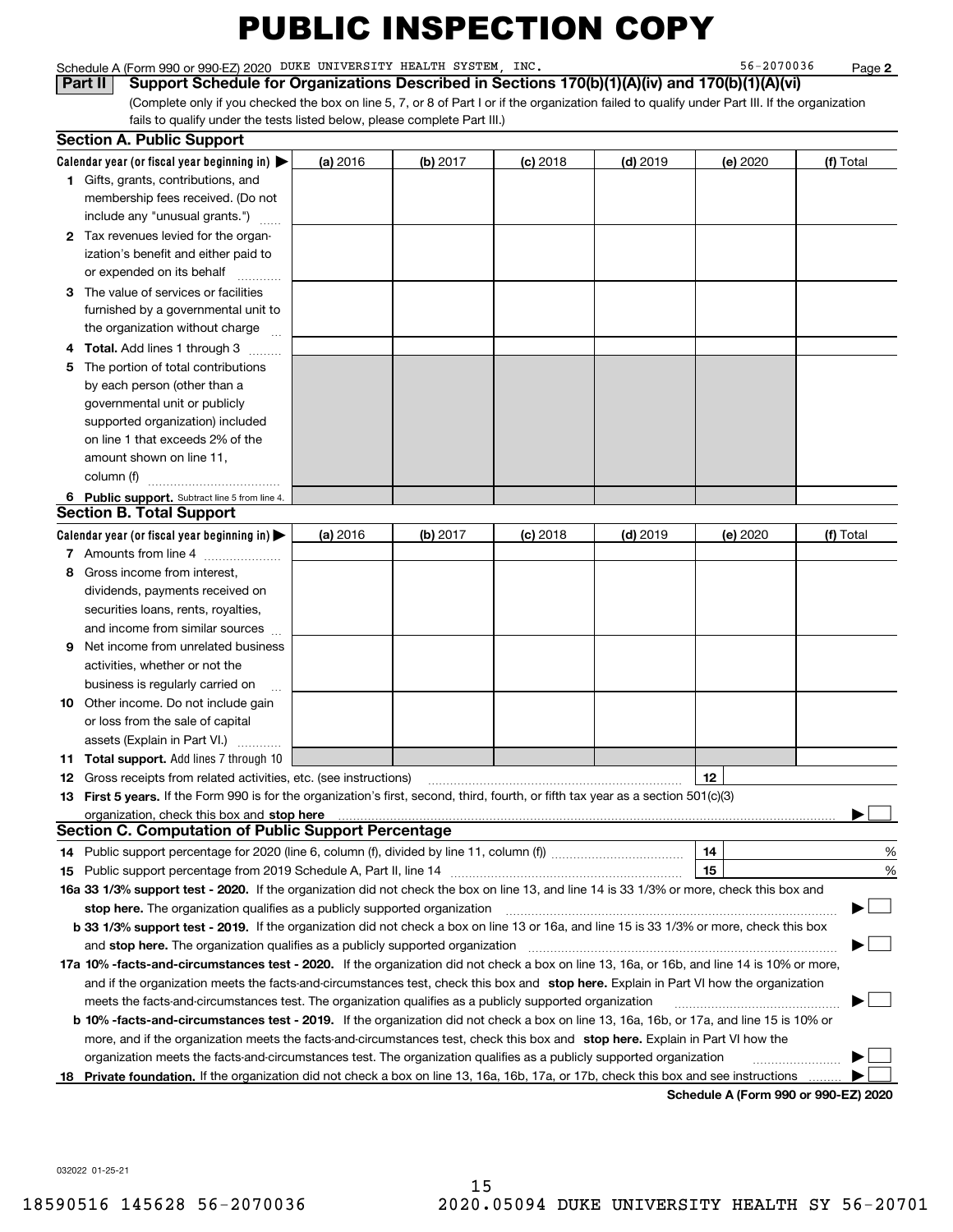#### Schedule A (Form 990 or 990-EZ) 2020 Page DUKE UNIVERSITY HEALTH SYSTEM, INC. 56-2070036

#### **Part III | Support Schedule for Organizations Described in Section 509(a)(2)**

**3**

(Complete only if you checked the box on line 10 of Part I or if the organization failed to qualify under Part II. If the organization fails to qualify under the tests listed below, please complete Part II.)

| <b>Section A. Public Support</b>                                                                                                                                                                                               |          |          |            |            |          |                                      |
|--------------------------------------------------------------------------------------------------------------------------------------------------------------------------------------------------------------------------------|----------|----------|------------|------------|----------|--------------------------------------|
| Calendar year (or fiscal year beginning in) $\blacktriangleright$                                                                                                                                                              | (a) 2016 | (b) 2017 | $(c)$ 2018 | $(d)$ 2019 | (e) 2020 | (f) Total                            |
| 1 Gifts, grants, contributions, and                                                                                                                                                                                            |          |          |            |            |          |                                      |
| membership fees received. (Do not                                                                                                                                                                                              |          |          |            |            |          |                                      |
| include any "unusual grants.")                                                                                                                                                                                                 |          |          |            |            |          |                                      |
| 2 Gross receipts from admissions,<br>merchandise sold or services per-<br>formed, or facilities furnished in<br>any activity that is related to the<br>organization's tax-exempt purpose                                       |          |          |            |            |          |                                      |
| 3 Gross receipts from activities that<br>are not an unrelated trade or bus-                                                                                                                                                    |          |          |            |            |          |                                      |
| iness under section 513                                                                                                                                                                                                        |          |          |            |            |          |                                      |
| 4 Tax revenues levied for the organ-<br>ization's benefit and either paid to<br>or expended on its behalf                                                                                                                      |          |          |            |            |          |                                      |
| .<br>5 The value of services or facilities<br>furnished by a governmental unit to                                                                                                                                              |          |          |            |            |          |                                      |
| the organization without charge                                                                                                                                                                                                |          |          |            |            |          |                                      |
| <b>6 Total.</b> Add lines 1 through 5                                                                                                                                                                                          |          |          |            |            |          |                                      |
| 7a Amounts included on lines 1, 2, and<br>3 received from disqualified persons                                                                                                                                                 |          |          |            |            |          |                                      |
| <b>b</b> Amounts included on lines 2 and 3 received<br>from other than disqualified persons that<br>exceed the greater of \$5,000 or 1% of the<br>amount on line 13 for the year                                               |          |          |            |            |          |                                      |
| c Add lines 7a and 7b                                                                                                                                                                                                          |          |          |            |            |          |                                      |
| 8 Public support. (Subtract line 7c from line 6.)<br><b>Section B. Total Support</b>                                                                                                                                           |          |          |            |            |          |                                      |
| Calendar year (or fiscal year beginning in)                                                                                                                                                                                    | (a) 2016 | (b) 2017 | $(c)$ 2018 | $(d)$ 2019 | (e) 2020 | (f) Total                            |
| 9 Amounts from line 6                                                                                                                                                                                                          |          |          |            |            |          |                                      |
| <b>10a</b> Gross income from interest,<br>dividends, payments received on<br>securities loans, rents, royalties,<br>and income from similar sources                                                                            |          |          |            |            |          |                                      |
| <b>b</b> Unrelated business taxable income<br>(less section 511 taxes) from businesses<br>acquired after June 30, 1975                                                                                                         |          |          |            |            |          |                                      |
| c Add lines 10a and 10b                                                                                                                                                                                                        |          |          |            |            |          |                                      |
| <b>11</b> Net income from unrelated business<br>activities not included in line 10b,<br>whether or not the business is<br>regularly carried on                                                                                 |          |          |            |            |          |                                      |
| <b>12</b> Other income. Do not include gain<br>or loss from the sale of capital<br>assets (Explain in Part VI.)                                                                                                                |          |          |            |            |          |                                      |
| <b>13 Total support.</b> (Add lines 9, 10c, 11, and 12.)                                                                                                                                                                       |          |          |            |            |          |                                      |
| 14 First 5 years. If the Form 990 is for the organization's first, second, third, fourth, or fifth tax year as a section 501(c)(3) organization,                                                                               |          |          |            |            |          |                                      |
| check this box and stop here measurements and contact the contract of the contract of the contract of the contract of the contract of the contract of the contract of the contract of the contract of the contract of the cont |          |          |            |            |          |                                      |
| <b>Section C. Computation of Public Support Percentage</b>                                                                                                                                                                     |          |          |            |            |          |                                      |
|                                                                                                                                                                                                                                |          |          |            |            | 15       | %                                    |
| 16 Public support percentage from 2019 Schedule A, Part III, line 15                                                                                                                                                           |          |          |            |            | 16       | %                                    |
| <b>Section D. Computation of Investment Income Percentage</b>                                                                                                                                                                  |          |          |            |            |          |                                      |
| 17 Investment income percentage for 2020 (line 10c, column (f), divided by line 13, column (f))<br>18 Investment income percentage from 2019 Schedule A, Part III, line 17                                                     |          |          |            |            | 17<br>18 | %<br>%                               |
| 19a 33 1/3% support tests - 2020. If the organization did not check the box on line 14, and line 15 is more than 33 1/3%, and line 17 is not                                                                                   |          |          |            |            |          |                                      |
| more than 33 1/3%, check this box and stop here. The organization qualifies as a publicly supported organization                                                                                                               |          |          |            |            |          | ▶                                    |
| b 33 1/3% support tests - 2019. If the organization did not check a box on line 14 or line 19a, and line 16 is more than 33 1/3%, and                                                                                          |          |          |            |            |          |                                      |
| line 18 is not more than 33 1/3%, check this box and stop here. The organization qualifies as a publicly supported organization                                                                                                |          |          |            |            |          |                                      |
| 20 Private foundation. If the organization did not check a box on line 14, 19a, or 19b, check this box and see instructions                                                                                                    |          |          |            |            |          |                                      |
| 032023 01-25-21                                                                                                                                                                                                                |          | 16       |            |            |          | Schedule A (Form 990 or 990-EZ) 2020 |

18590516 145628 56-2070036 2020.05094 DUKE UNIVERSITY HEALTH SY 56-20701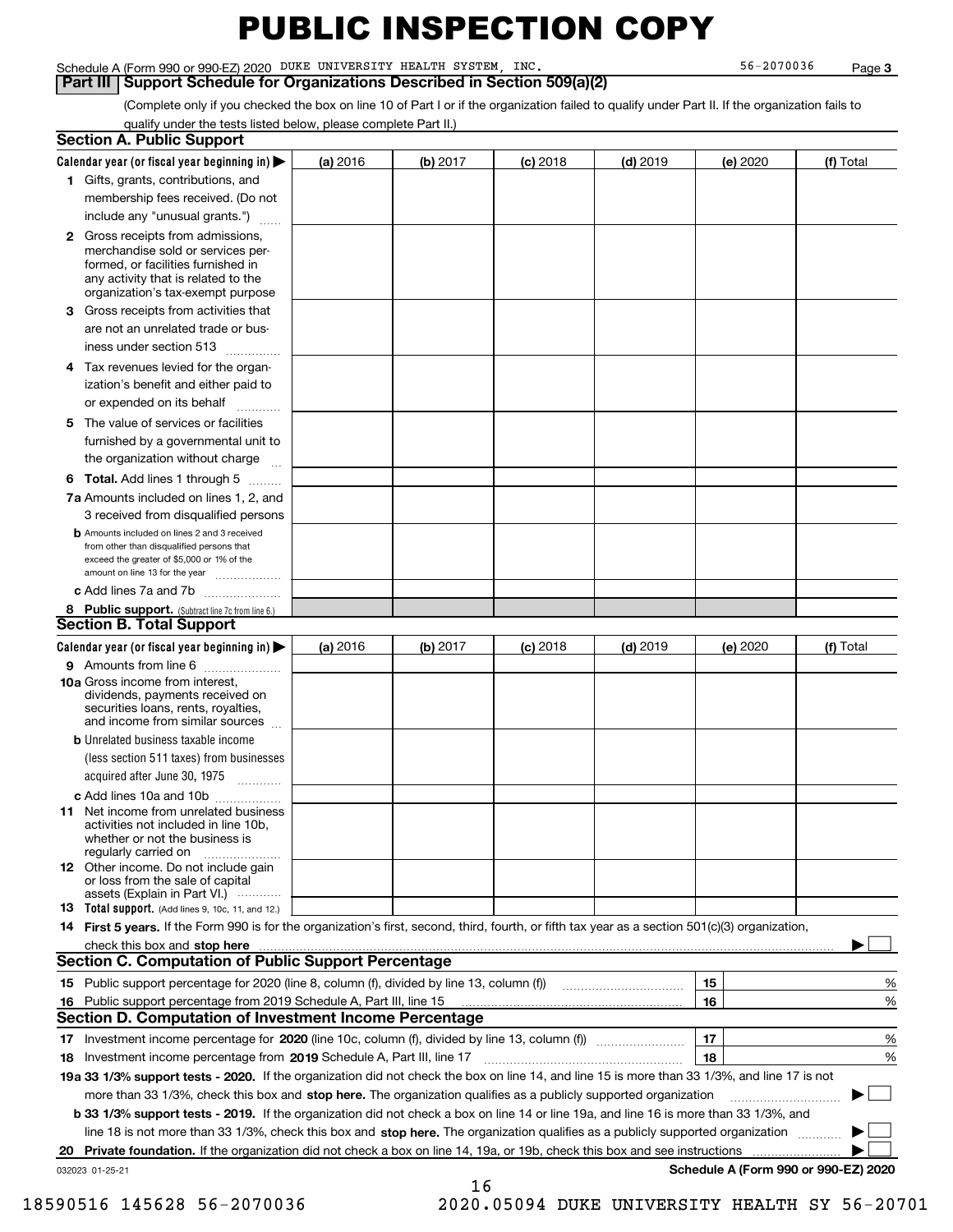#### Schedule A (Form 990 or 990-EZ) 2020 Page DUKE UNIVERSITY HEALTH SYSTEM, INC. 56-2070036

#### **Part IV Supporting Organizations**

(Complete only if you checked a box in line 12 on Part I. If you checked box 12a, Part I, complete Sections A and B. If you checked box 12b, Part I, complete Sections A and C. If you checked box 12c, Part I, complete Sections A, D, and E. If you checked box 12d, Part I, complete Sections A and D, and complete Part V.)

#### **Section A. All Supporting Organizations**

- **1** Are all of the organization's supported organizations listed by name in the organization's governing documents? If "No," describe in **Part VI** how the supported organizations are designated. If designated by *class or purpose, describe the designation. If historic and continuing relationship, explain.*
- **2** Did the organization have any supported organization that does not have an IRS determination of status under section 509(a)(1) or (2)? If "Yes," explain in Part VI how the organization determined that the supported *organization was described in section 509(a)(1) or (2).*
- **3a** Did the organization have a supported organization described in section 501(c)(4), (5), or (6)? If "Yes," answer *lines 3b and 3c below.*
- **b** Did the organization confirm that each supported organization qualified under section 501(c)(4), (5), or (6) and satisfied the public support tests under section 509(a)(2)? If "Yes," describe in **Part VI** when and how the *organization made the determination.*
- **c**Did the organization ensure that all support to such organizations was used exclusively for section 170(c)(2)(B) purposes? If "Yes," explain in **Part VI** what controls the organization put in place to ensure such use.
- **4a***If* Was any supported organization not organized in the United States ("foreign supported organization")? *"Yes," and if you checked box 12a or 12b in Part I, answer lines 4b and 4c below.*
- **b** Did the organization have ultimate control and discretion in deciding whether to make grants to the foreign supported organization? If "Yes," describe in **Part VI** how the organization had such control and discretion *despite being controlled or supervised by or in connection with its supported organizations.*
- **c** Did the organization support any foreign supported organization that does not have an IRS determination under sections 501(c)(3) and 509(a)(1) or (2)? If "Yes," explain in **Part VI** what controls the organization used *to ensure that all support to the foreign supported organization was used exclusively for section 170(c)(2)(B) purposes.*
- **5a** Did the organization add, substitute, or remove any supported organizations during the tax year? If "Yes," answer lines 5b and 5c below (if applicable). Also, provide detail in **Part VI,** including (i) the names and EIN *numbers of the supported organizations added, substituted, or removed; (ii) the reasons for each such action; (iii) the authority under the organization's organizing document authorizing such action; and (iv) how the action was accomplished (such as by amendment to the organizing document).*
- **b** Type I or Type II only. Was any added or substituted supported organization part of a class already designated in the organization's organizing document?
- **cSubstitutions only.**  Was the substitution the result of an event beyond the organization's control?
- **6** Did the organization provide support (whether in the form of grants or the provision of services or facilities) to **Part VI.** *If "Yes," provide detail in* support or benefit one or more of the filing organization's supported organizations? anyone other than (i) its supported organizations, (ii) individuals that are part of the charitable class benefited by one or more of its supported organizations, or (iii) other supporting organizations that also
- **7**Did the organization provide a grant, loan, compensation, or other similar payment to a substantial contributor *If "Yes," complete Part I of Schedule L (Form 990 or 990-EZ).* regard to a substantial contributor? (as defined in section 4958(c)(3)(C)), a family member of a substantial contributor, or a 35% controlled entity with
- **8** Did the organization make a loan to a disqualified person (as defined in section 4958) not described in line 7? *If "Yes," complete Part I of Schedule L (Form 990 or 990-EZ).*
- **9a** Was the organization controlled directly or indirectly at any time during the tax year by one or more in section 509(a)(1) or (2))? If "Yes," *provide detail in* <code>Part VI.</code> disqualified persons, as defined in section 4946 (other than foundation managers and organizations described
- **b**the supporting organization had an interest? If "Yes," provide detail in P**art VI**. Did one or more disqualified persons (as defined in line 9a) hold a controlling interest in any entity in which
- **c**Did a disqualified person (as defined in line 9a) have an ownership interest in, or derive any personal benefit from, assets in which the supporting organization also had an interest? If "Yes," provide detail in P**art VI.**
- **10a** Was the organization subject to the excess business holdings rules of section 4943 because of section supporting organizations)? If "Yes," answer line 10b below. 4943(f) (regarding certain Type II supporting organizations, and all Type III non-functionally integrated
- **b** Did the organization have any excess business holdings in the tax year? (Use Schedule C, Form 4720, to *determine whether the organization had excess business holdings.)*

17

032024 01-25-21

**Schedule A (Form 990 or 990-EZ) 2020**

**123a3b3c4a4b4c5a 5b5c6789a 9b9c10a10b**

**Yes No**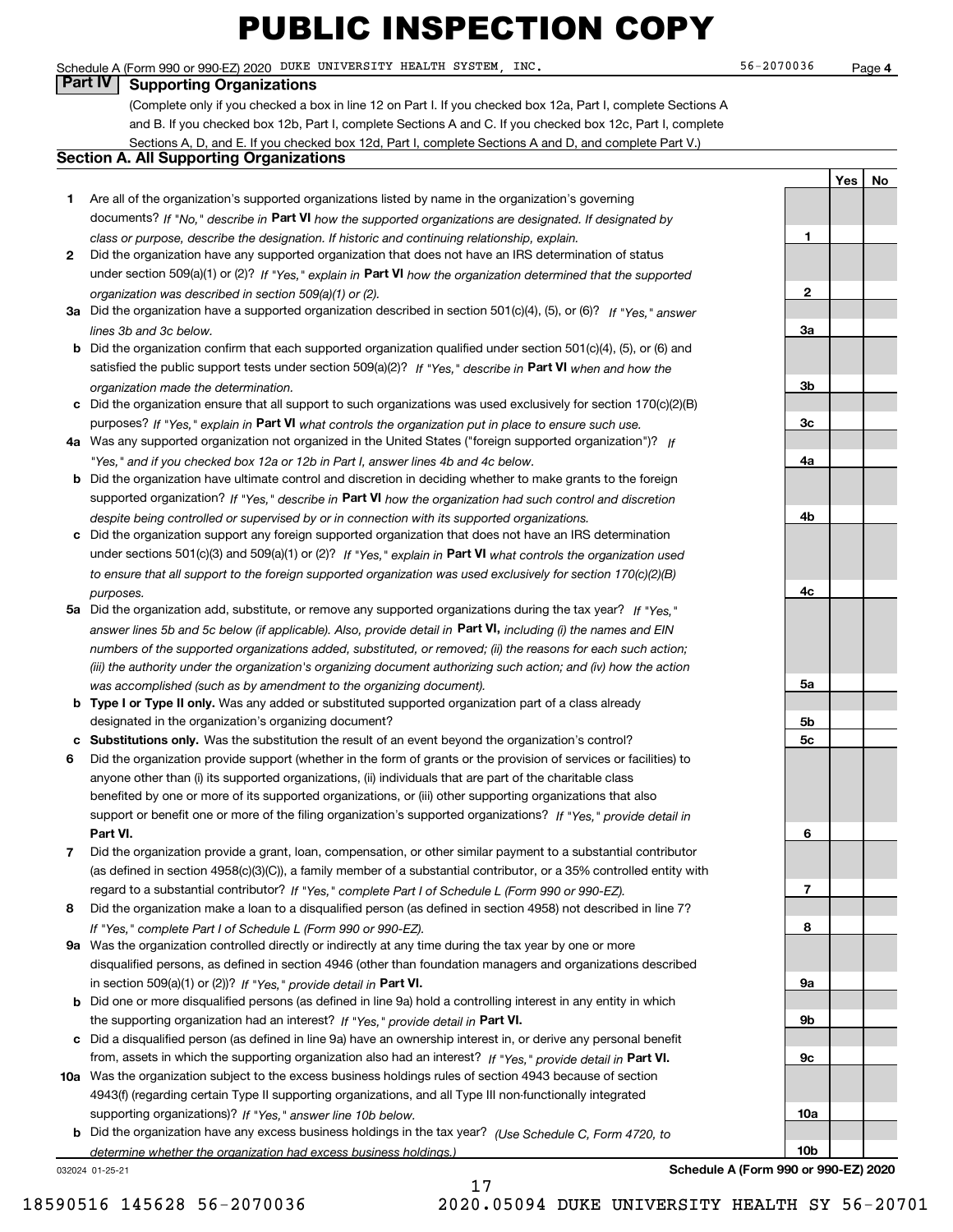Schedule A (Form 990 or 990-EZ) 2020 Page DUKE UNIVERSITY HEALTH SYSTEM, INC. 56-2070036

**Part IV Supporting Organizations** *(continued)*

**Yes No**

| 11 | Has the organization accepted a gift or contribution from any of the following persons?                                                                                                                                                                                                                                                                                                                                                                                                                   |                 |     |    |
|----|-----------------------------------------------------------------------------------------------------------------------------------------------------------------------------------------------------------------------------------------------------------------------------------------------------------------------------------------------------------------------------------------------------------------------------------------------------------------------------------------------------------|-----------------|-----|----|
|    | a A person who directly or indirectly controls, either alone or together with persons described in lines 11b and                                                                                                                                                                                                                                                                                                                                                                                          |                 |     |    |
|    | 11c below, the governing body of a supported organization?                                                                                                                                                                                                                                                                                                                                                                                                                                                | 11a             |     |    |
|    | <b>b</b> A family member of a person described in line 11a above?                                                                                                                                                                                                                                                                                                                                                                                                                                         | 11 <sub>b</sub> |     |    |
|    | c A 35% controlled entity of a person described in line 11a or 11b above? If "Yes" to line 11a, 11b, or 11c, provide                                                                                                                                                                                                                                                                                                                                                                                      |                 |     |    |
|    | detail in Part VI.                                                                                                                                                                                                                                                                                                                                                                                                                                                                                        | 11c             |     |    |
|    | <b>Section B. Type I Supporting Organizations</b>                                                                                                                                                                                                                                                                                                                                                                                                                                                         |                 |     |    |
|    |                                                                                                                                                                                                                                                                                                                                                                                                                                                                                                           |                 | Yes | No |
| 1  | Did the governing body, members of the governing body, officers acting in their official capacity, or membership of one or<br>more supported organizations have the power to regularly appoint or elect at least a majority of the organization's officers,                                                                                                                                                                                                                                               |                 |     |    |
|    | directors, or trustees at all times during the tax year? If "No," describe in Part VI how the supported organization(s)<br>effectively operated, supervised, or controlled the organization's activities. If the organization had more than one supported<br>organization, describe how the powers to appoint and/or remove officers, directors, or trustees were allocated among the<br>supported organizations and what conditions or restrictions, if any, applied to such powers during the tax year. | 1               |     |    |
| 2  | Did the organization operate for the benefit of any supported organization other than the supported                                                                                                                                                                                                                                                                                                                                                                                                       |                 |     |    |
|    | organization(s) that operated, supervised, or controlled the supporting organization? If "Yes." explain in                                                                                                                                                                                                                                                                                                                                                                                                |                 |     |    |
|    | <b>Part VI</b> how providing such benefit carried out the purposes of the supported organization(s) that operated,                                                                                                                                                                                                                                                                                                                                                                                        |                 |     |    |
|    | supervised, or controlled the supporting organization.                                                                                                                                                                                                                                                                                                                                                                                                                                                    | $\overline{2}$  |     |    |
|    | Section C. Type II Supporting Organizations                                                                                                                                                                                                                                                                                                                                                                                                                                                               |                 |     |    |
|    |                                                                                                                                                                                                                                                                                                                                                                                                                                                                                                           |                 | Yes | No |
| 1  | Were a majority of the organization's directors or trustees during the tax year also a majority of the directors                                                                                                                                                                                                                                                                                                                                                                                          |                 |     |    |
|    | or trustees of each of the organization's supported organization(s)? If "No," describe in Part VI how control                                                                                                                                                                                                                                                                                                                                                                                             |                 |     |    |
|    | or management of the supporting organization was vested in the same persons that controlled or managed                                                                                                                                                                                                                                                                                                                                                                                                    |                 |     |    |
|    | the supported organization(s).                                                                                                                                                                                                                                                                                                                                                                                                                                                                            | 1               |     |    |
|    | <b>Section D. All Type III Supporting Organizations</b>                                                                                                                                                                                                                                                                                                                                                                                                                                                   |                 |     |    |
|    |                                                                                                                                                                                                                                                                                                                                                                                                                                                                                                           |                 | Yes | No |
| 1  | Did the organization provide to each of its supported organizations, by the last day of the fifth month of the                                                                                                                                                                                                                                                                                                                                                                                            |                 |     |    |
|    | organization's tax year, (i) a written notice describing the type and amount of support provided during the prior tax                                                                                                                                                                                                                                                                                                                                                                                     |                 |     |    |
|    | year, (ii) a copy of the Form 990 that was most recently filed as of the date of notification, and (iii) copies of the                                                                                                                                                                                                                                                                                                                                                                                    |                 |     |    |
|    | organization's governing documents in effect on the date of notification, to the extent not previously provided?                                                                                                                                                                                                                                                                                                                                                                                          | 1               |     |    |
| 2  | Were any of the organization's officers, directors, or trustees either (i) appointed or elected by the supported                                                                                                                                                                                                                                                                                                                                                                                          |                 |     |    |
|    | organization(s) or (ii) serving on the governing body of a supported organization? If "No," explain in Part VI how                                                                                                                                                                                                                                                                                                                                                                                        |                 |     |    |
| 3  | the organization maintained a close and continuous working relationship with the supported organization(s).<br>By reason of the relationship described in line 2, above, did the organization's supported organizations have a                                                                                                                                                                                                                                                                            | 2               |     |    |
|    | significant voice in the organization's investment policies and in directing the use of the organization's                                                                                                                                                                                                                                                                                                                                                                                                |                 |     |    |
|    | income or assets at all times during the tax year? If "Yes," describe in Part VI the role the organization's                                                                                                                                                                                                                                                                                                                                                                                              |                 |     |    |
|    | supported organizations played in this regard.                                                                                                                                                                                                                                                                                                                                                                                                                                                            | 3               |     |    |
|    | Section E. Type III Functionally Integrated Supporting Organizations                                                                                                                                                                                                                                                                                                                                                                                                                                      |                 |     |    |
| a  | Check the box next to the method that the organization used to satisfy the Integral Part Test during the year (see instructions).<br>The organization satisfied the Activities Test. Complete line 2 below.                                                                                                                                                                                                                                                                                               |                 |     |    |
| b  | The organization is the parent of each of its supported organizations. Complete line 3 below.                                                                                                                                                                                                                                                                                                                                                                                                             |                 |     |    |
| c  | The organization supported a governmental entity. Describe in Part VI how you supported a governmental entity (see instructions).                                                                                                                                                                                                                                                                                                                                                                         |                 |     |    |
| 2  | Activities Test. Answer lines 2a and 2b below.                                                                                                                                                                                                                                                                                                                                                                                                                                                            |                 | Yes | No |
| a  | Did substantially all of the organization's activities during the tax year directly further the exempt purposes of                                                                                                                                                                                                                                                                                                                                                                                        |                 |     |    |
|    | the supported organization(s) to which the organization was responsive? If "Yes," then in Part VI identify                                                                                                                                                                                                                                                                                                                                                                                                |                 |     |    |
|    | those supported organizations and explain how these activities directly furthered their exempt purposes,                                                                                                                                                                                                                                                                                                                                                                                                  |                 |     |    |
|    | how the organization was responsive to those supported organizations, and how the organization determined                                                                                                                                                                                                                                                                                                                                                                                                 |                 |     |    |
|    | that these activities constituted substantially all of its activities.                                                                                                                                                                                                                                                                                                                                                                                                                                    | 2a              |     |    |
| b  | Did the activities described in line 2a, above, constitute activities that, but for the organization's involvement,                                                                                                                                                                                                                                                                                                                                                                                       |                 |     |    |
|    | one or more of the organization's supported organization(s) would have been engaged in? If "Yes," explain in                                                                                                                                                                                                                                                                                                                                                                                              |                 |     |    |
|    | <b>Part VI</b> the reasons for the organization's position that its supported organization(s) would have engaged in                                                                                                                                                                                                                                                                                                                                                                                       |                 |     |    |
|    | these activities but for the organization's involvement.                                                                                                                                                                                                                                                                                                                                                                                                                                                  | 2b              |     |    |
| з  | Parent of Supported Organizations. Answer lines 3a and 3b below.                                                                                                                                                                                                                                                                                                                                                                                                                                          |                 |     |    |
| a  | Did the organization have the power to regularly appoint or elect a majority of the officers, directors, or                                                                                                                                                                                                                                                                                                                                                                                               |                 |     |    |
|    | trustees of each of the supported organizations? If "Yes" or "No" provide details in Part VI.                                                                                                                                                                                                                                                                                                                                                                                                             | За              |     |    |
| b  | Did the organization exercise a substantial degree of direction over the policies, programs, and activities of each                                                                                                                                                                                                                                                                                                                                                                                       |                 |     |    |
|    | of its supported organizations? If "Yes," describe in Part VI the role played by the organization in this regard.<br>Schedule A (Form 990 or 990-EZ) 2020                                                                                                                                                                                                                                                                                                                                                 | 3b              |     |    |
|    | 032025 01-25-21                                                                                                                                                                                                                                                                                                                                                                                                                                                                                           |                 |     |    |

18

18590516 145628 56-2070036 2020.05094 DUKE UNIVERSITY HEALTH SY 56-20701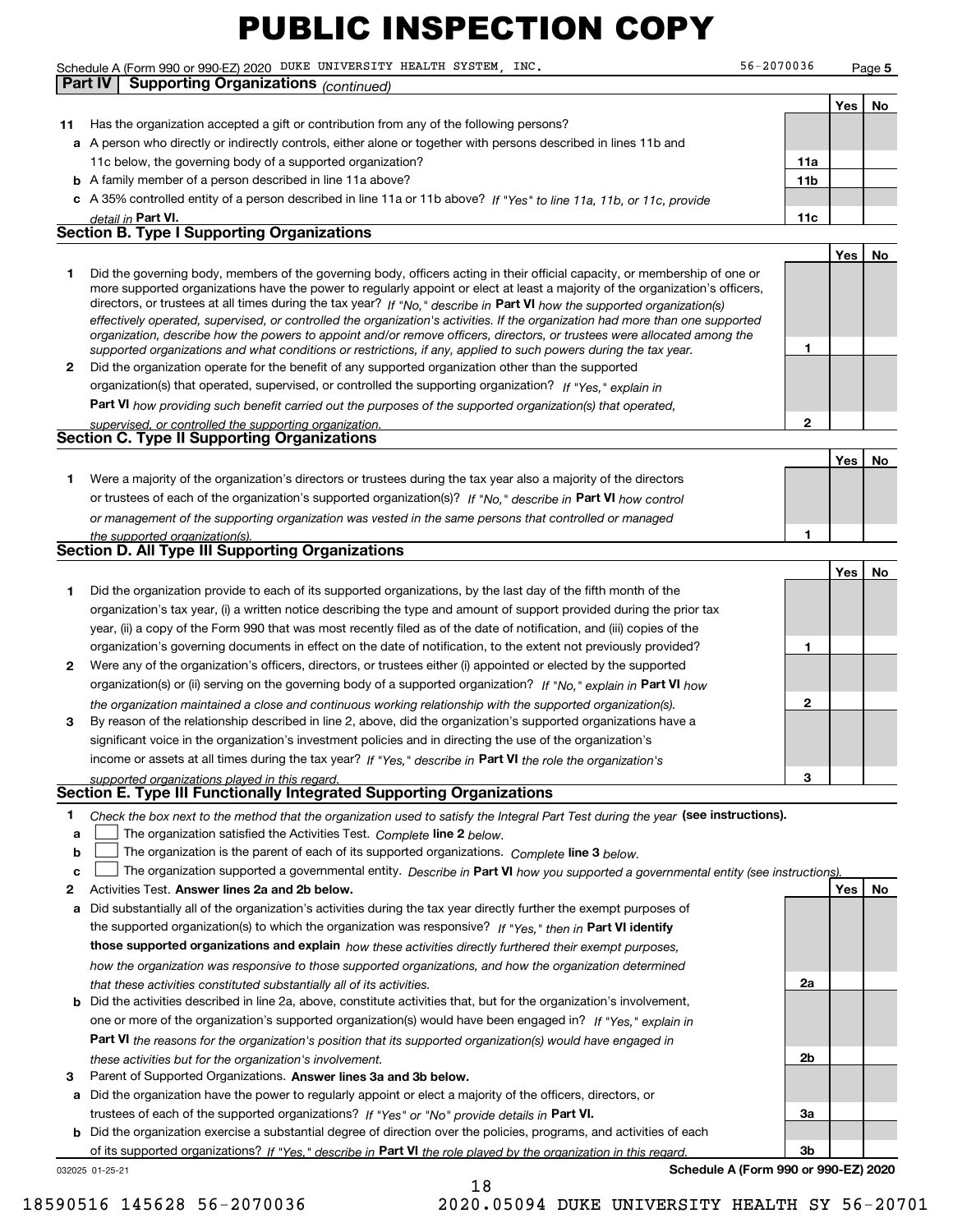**61Part VI** Check here if the organization satisfied the Integral Part Test as a qualifying trust on Nov. 20, 1970 ( *explain in* Part **VI**). See instructions. **Section A - Adjusted Net Income 123456** Portion of operating expenses paid or incurred for production or **7** Other expenses (see instructions) **8** Adjusted Net Income (subtract lines 5, 6, and 7 from line 4) **8 8 1234567Section B - Minimum Asset Amount 1**Aggregate fair market value of all non-exempt-use assets (see **2**Acquisition indebtedness applicable to non-exempt-use assets **3** Subtract line 2 from line 1d. **4**Cash deemed held for exempt use. Enter 0.015 of line 3 (for greater amount, **5** Net value of non-exempt-use assets (subtract line 4 from line 3) **678a** Average monthly value of securities **b** Average monthly cash balances **c**Fair market value of other non-exempt-use assets **dTotal**  (add lines 1a, 1b, and 1c) **eDiscount** claimed for blockage or other factors **1a1b1c1d2345678**<u>(explain in detail in **Part VI**):</u> **Minimum Asset Amount**  (add line 7 to line 6) **Section C - Distributable Amount 123456123456Distributable Amount.** Subtract line 5 from line 4, unless subject to Schedule A (Form 990 or 990-EZ) 2020 Page DUKE UNIVERSITY HEALTH SYSTEM, INC. 56-2070036 All other Type III non-functionally integrated supporting organizations must complete Sections A through E. (B) Current Year (optional)(A) Prior Year Net short-term capital gain Recoveries of prior-year distributions Other gross income (see instructions) Add lines 1 through 3. Depreciation and depletion collection of gross income or for management, conservation, or maintenance of property held for production of income (see instructions) (B) Current Year (optional)(A) Prior Year instructions for short tax year or assets held for part of year): see instructions). Multiply line 5 by 0.035. Recoveries of prior-year distributions Current Year Adjusted net income for prior year (from Section A, line 8, column A) Enter 0.85 of line 1. Minimum asset amount for prior year (from Section B, line 8, column A) Enter greater of line 2 or line 3. Income tax imposed in prior year emergency temporary reduction (see instructions). **Part V Type III Non-Functionally Integrated 509(a)(3) Supporting Organizations**   $\mathcal{L}^{\text{max}}$ 

**7**Check here if the current year is the organization's first as a non-functionally integrated Type III supporting organization (see instructions). $\mathcal{L}^{\text{max}}$ 

**Schedule A (Form 990 or 990-EZ) 2020**

032026 01-25-21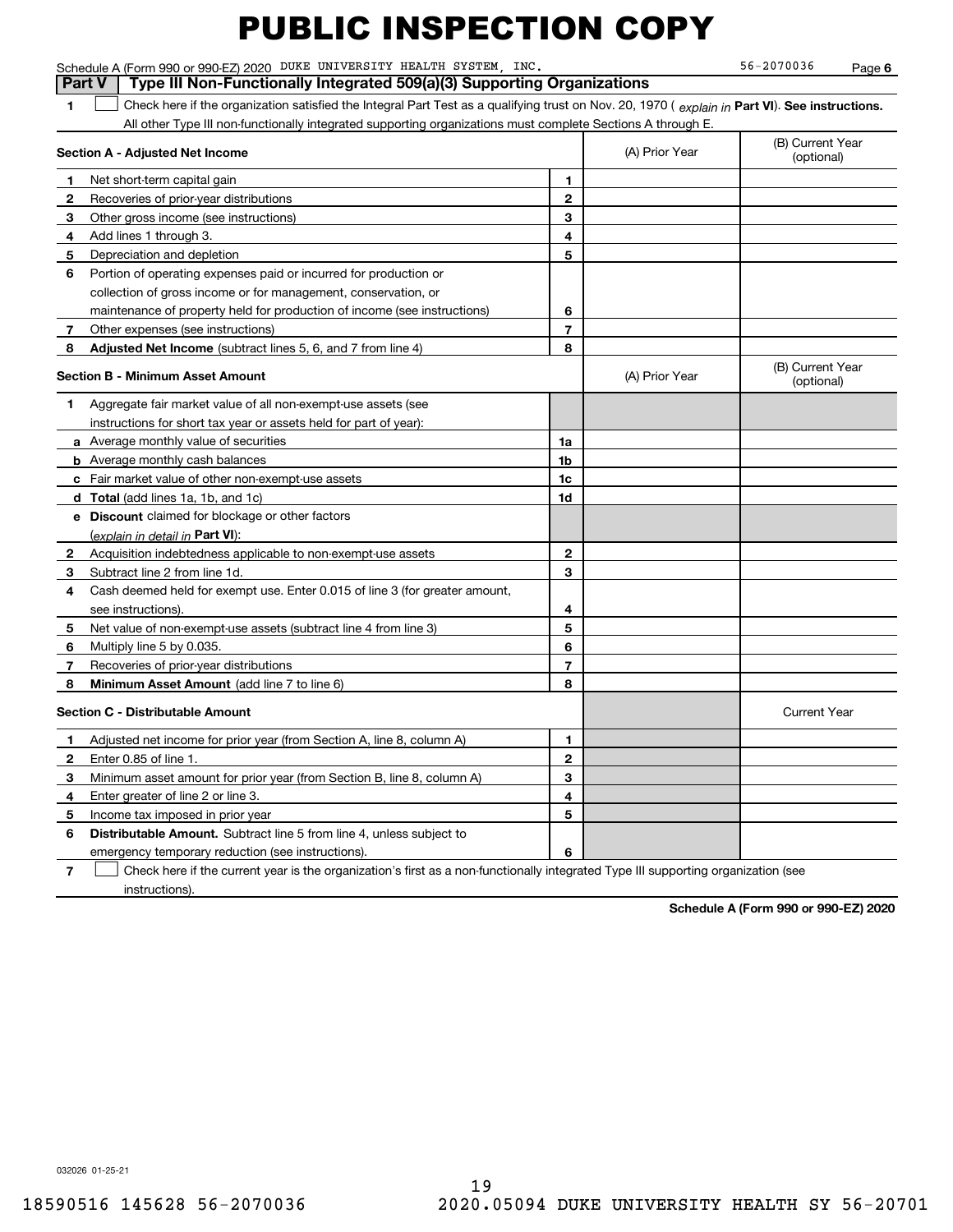|                | Schedule A (Form 990 or 990-EZ) 2020 DUKE UNIVERSITY HEALTH SYSTEM, INC.                   |                                    |                                               |    | 56-2070036                                       | Page 7 |
|----------------|--------------------------------------------------------------------------------------------|------------------------------------|-----------------------------------------------|----|--------------------------------------------------|--------|
|                | Type III Non-Functionally Integrated 509(a)(3) Supporting Organizations<br>Part V          |                                    | (continued)                                   |    |                                                  |        |
|                | <b>Section D - Distributions</b>                                                           |                                    |                                               |    | <b>Current Year</b>                              |        |
| 1              | Amounts paid to supported organizations to accomplish exempt purposes                      |                                    |                                               | 1. |                                                  |        |
| 2              | Amounts paid to perform activity that directly furthers exempt purposes of supported       |                                    |                                               |    |                                                  |        |
|                | organizations, in excess of income from activity                                           |                                    |                                               | 2  |                                                  |        |
| 3              | Administrative expenses paid to accomplish exempt purposes of supported organizations      |                                    |                                               | 3  |                                                  |        |
| 4              | Amounts paid to acquire exempt-use assets                                                  | 4                                  |                                               |    |                                                  |        |
| 5              | Qualified set-aside amounts (prior IRS approval required - provide details in Part VI)     |                                    |                                               | 5  |                                                  |        |
| 6              | Other distributions (describe in Part VI). See instructions.                               |                                    |                                               | 6  |                                                  |        |
| 7 <sup>7</sup> | Total annual distributions. Add lines 1 through 6.                                         |                                    |                                               | 7  |                                                  |        |
| 8              | Distributions to attentive supported organizations to which the organization is responsive |                                    |                                               |    |                                                  |        |
|                | (provide details in Part VI). See instructions.                                            |                                    |                                               | 8  |                                                  |        |
| 9              | Distributable amount for 2020 from Section C, line 6                                       |                                    |                                               | 9  |                                                  |        |
| 10             | Line 8 amount divided by line 9 amount                                                     |                                    |                                               | 10 |                                                  |        |
|                | <b>Section E - Distribution Allocations</b> (see instructions)                             | (i)<br><b>Excess Distributions</b> | (ii)<br><b>Underdistributions</b><br>Pre-2020 |    | (iii)<br><b>Distributable</b><br>Amount for 2020 |        |
| 1.             | Distributable amount for 2020 from Section C, line 6                                       |                                    |                                               |    |                                                  |        |
| $\mathbf{2}$   | Underdistributions, if any, for years prior to 2020 (reason-                               |                                    |                                               |    |                                                  |        |
|                | able cause required - explain in Part VI). See instructions.                               |                                    |                                               |    |                                                  |        |
| 3              | Excess distributions carryover, if any, to 2020                                            |                                    |                                               |    |                                                  |        |
|                | <b>a</b> From 2015                                                                         |                                    |                                               |    |                                                  |        |
|                | <b>b</b> From 2016                                                                         |                                    |                                               |    |                                                  |        |
|                | c From 2017                                                                                |                                    |                                               |    |                                                  |        |
|                | d From 2018                                                                                |                                    |                                               |    |                                                  |        |
|                | e From 2019                                                                                |                                    |                                               |    |                                                  |        |
|                | f Total of lines 3a through 3e                                                             |                                    |                                               |    |                                                  |        |
|                | g Applied to underdistributions of prior years                                             |                                    |                                               |    |                                                  |        |
|                | <b>h</b> Applied to 2020 distributable amount                                              |                                    |                                               |    |                                                  |        |
|                | i Carryover from 2015 not applied (see instructions)                                       |                                    |                                               |    |                                                  |        |
|                | Remainder. Subtract lines 3g, 3h, and 3i from line 3f.                                     |                                    |                                               |    |                                                  |        |
| 4              | Distributions for 2020 from Section D,                                                     |                                    |                                               |    |                                                  |        |
|                | line $7:$                                                                                  |                                    |                                               |    |                                                  |        |
|                | <b>a</b> Applied to underdistributions of prior years                                      |                                    |                                               |    |                                                  |        |
|                | <b>b</b> Applied to 2020 distributable amount                                              |                                    |                                               |    |                                                  |        |
|                | c Remainder. Subtract lines 4a and 4b from line 4.                                         |                                    |                                               |    |                                                  |        |
| 5              | Remaining underdistributions for years prior to 2020, if                                   |                                    |                                               |    |                                                  |        |
|                | any. Subtract lines 3g and 4a from line 2. For result greater                              |                                    |                                               |    |                                                  |        |
|                | than zero, explain in Part VI. See instructions.                                           |                                    |                                               |    |                                                  |        |
| 6              | Remaining underdistributions for 2020. Subtract lines 3h                                   |                                    |                                               |    |                                                  |        |
|                | and 4b from line 1. For result greater than zero, explain in                               |                                    |                                               |    |                                                  |        |
|                | Part VI. See instructions.                                                                 |                                    |                                               |    |                                                  |        |
| 7              | Excess distributions carryover to 2021. Add lines 3j                                       |                                    |                                               |    |                                                  |        |
|                | and 4c.                                                                                    |                                    |                                               |    |                                                  |        |
| 8              | Breakdown of line 7:                                                                       |                                    |                                               |    |                                                  |        |
|                | a Excess from 2016                                                                         |                                    |                                               |    |                                                  |        |
|                | <b>b</b> Excess from 2017                                                                  |                                    |                                               |    |                                                  |        |
|                | c Excess from 2018                                                                         |                                    |                                               |    |                                                  |        |
|                | d Excess from 2019                                                                         |                                    |                                               |    |                                                  |        |
|                | e Excess from 2020                                                                         |                                    |                                               |    |                                                  |        |
|                |                                                                                            |                                    |                                               |    |                                                  |        |

**Schedule A (Form 990 or 990-EZ) 2020**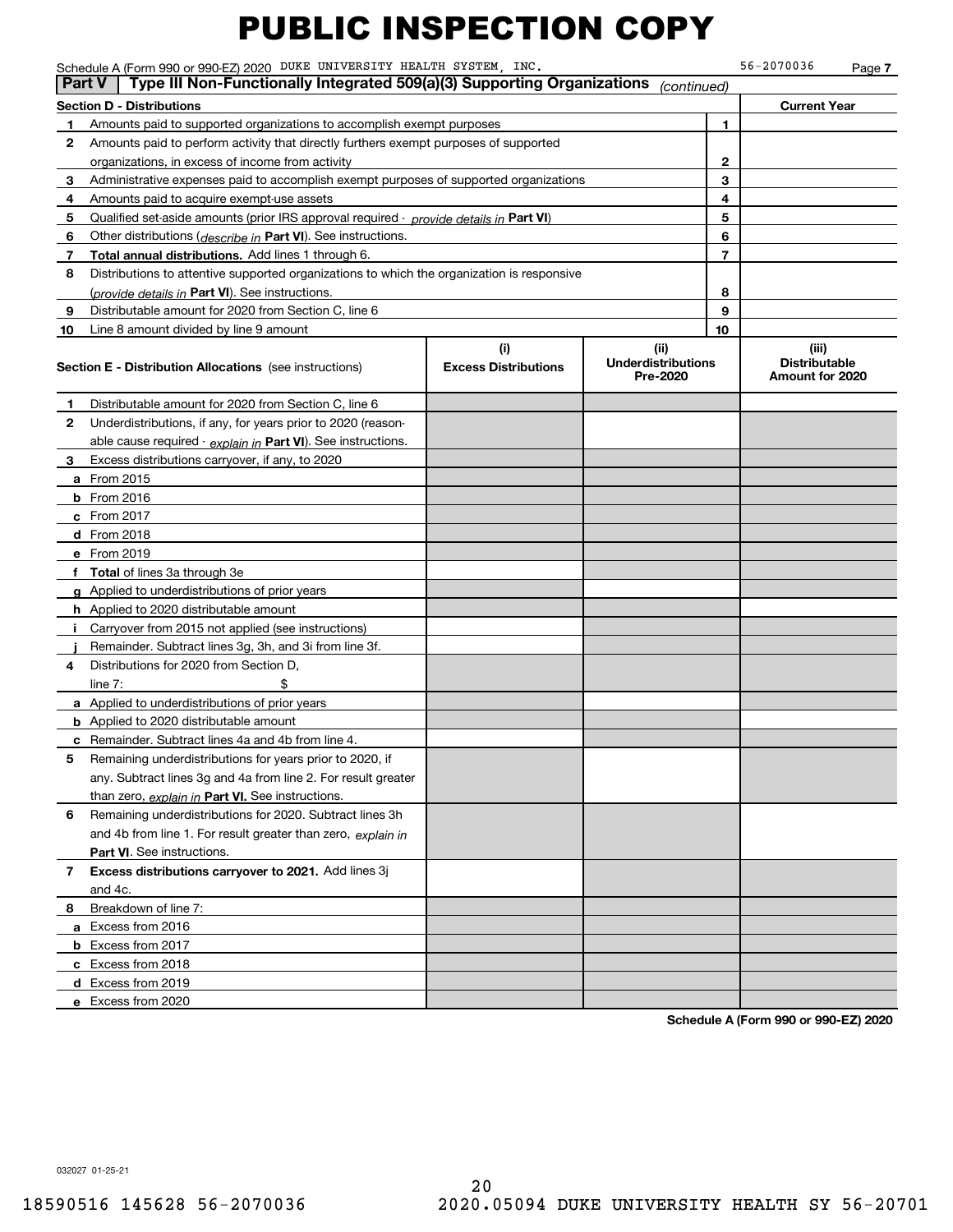|                 | Schedule A (Form 990 or 990-EZ) 2020 DUKE UNIVERSITY HEALTH SYSTEM, INC.                                                                                                                                                                                                                                                                                                                                                                                                                                                                                                                    |    | 56-2070036                           | Page 8 |
|-----------------|---------------------------------------------------------------------------------------------------------------------------------------------------------------------------------------------------------------------------------------------------------------------------------------------------------------------------------------------------------------------------------------------------------------------------------------------------------------------------------------------------------------------------------------------------------------------------------------------|----|--------------------------------------|--------|
| <b>Part VI</b>  | Supplemental Information. Provide the explanations required by Part II, line 10; Part II, line 17a or 17b; Part III, line 12;<br>Part IV, Section A, lines 1, 2, 3b, 3c, 4b, 4c, 5a, 6, 9a, 9b, 9c, 11a, 11b, and 11c; Part IV, Section B, lines 1 and 2; Part IV, Section C,<br>line 1; Part IV, Section D, lines 2 and 3; Part IV, Section E, lines 1c, 2a, 2b, 3a, and 3b; Part V, line 1; Part V, Section B, line 1e; Part V,<br>Section D, lines 5, 6, and 8; and Part V, Section E, lines 2, 5, and 6. Also complete this part for any additional information.<br>(See instructions.) |    |                                      |        |
|                 |                                                                                                                                                                                                                                                                                                                                                                                                                                                                                                                                                                                             |    |                                      |        |
|                 |                                                                                                                                                                                                                                                                                                                                                                                                                                                                                                                                                                                             |    |                                      |        |
|                 |                                                                                                                                                                                                                                                                                                                                                                                                                                                                                                                                                                                             |    |                                      |        |
|                 |                                                                                                                                                                                                                                                                                                                                                                                                                                                                                                                                                                                             |    |                                      |        |
|                 |                                                                                                                                                                                                                                                                                                                                                                                                                                                                                                                                                                                             |    |                                      |        |
|                 |                                                                                                                                                                                                                                                                                                                                                                                                                                                                                                                                                                                             |    |                                      |        |
|                 |                                                                                                                                                                                                                                                                                                                                                                                                                                                                                                                                                                                             |    |                                      |        |
|                 |                                                                                                                                                                                                                                                                                                                                                                                                                                                                                                                                                                                             |    |                                      |        |
|                 |                                                                                                                                                                                                                                                                                                                                                                                                                                                                                                                                                                                             |    |                                      |        |
|                 |                                                                                                                                                                                                                                                                                                                                                                                                                                                                                                                                                                                             |    |                                      |        |
|                 |                                                                                                                                                                                                                                                                                                                                                                                                                                                                                                                                                                                             |    |                                      |        |
|                 |                                                                                                                                                                                                                                                                                                                                                                                                                                                                                                                                                                                             |    |                                      |        |
|                 |                                                                                                                                                                                                                                                                                                                                                                                                                                                                                                                                                                                             |    |                                      |        |
|                 |                                                                                                                                                                                                                                                                                                                                                                                                                                                                                                                                                                                             |    |                                      |        |
|                 |                                                                                                                                                                                                                                                                                                                                                                                                                                                                                                                                                                                             |    |                                      |        |
|                 |                                                                                                                                                                                                                                                                                                                                                                                                                                                                                                                                                                                             |    |                                      |        |
|                 |                                                                                                                                                                                                                                                                                                                                                                                                                                                                                                                                                                                             |    |                                      |        |
|                 |                                                                                                                                                                                                                                                                                                                                                                                                                                                                                                                                                                                             |    |                                      |        |
|                 |                                                                                                                                                                                                                                                                                                                                                                                                                                                                                                                                                                                             |    |                                      |        |
|                 |                                                                                                                                                                                                                                                                                                                                                                                                                                                                                                                                                                                             |    |                                      |        |
|                 |                                                                                                                                                                                                                                                                                                                                                                                                                                                                                                                                                                                             |    |                                      |        |
|                 |                                                                                                                                                                                                                                                                                                                                                                                                                                                                                                                                                                                             |    |                                      |        |
|                 |                                                                                                                                                                                                                                                                                                                                                                                                                                                                                                                                                                                             |    |                                      |        |
|                 |                                                                                                                                                                                                                                                                                                                                                                                                                                                                                                                                                                                             |    |                                      |        |
|                 |                                                                                                                                                                                                                                                                                                                                                                                                                                                                                                                                                                                             |    |                                      |        |
|                 |                                                                                                                                                                                                                                                                                                                                                                                                                                                                                                                                                                                             |    |                                      |        |
|                 |                                                                                                                                                                                                                                                                                                                                                                                                                                                                                                                                                                                             |    |                                      |        |
| 032028 01-25-21 |                                                                                                                                                                                                                                                                                                                                                                                                                                                                                                                                                                                             | 21 | Schedule A (Form 990 or 990-EZ) 2020 |        |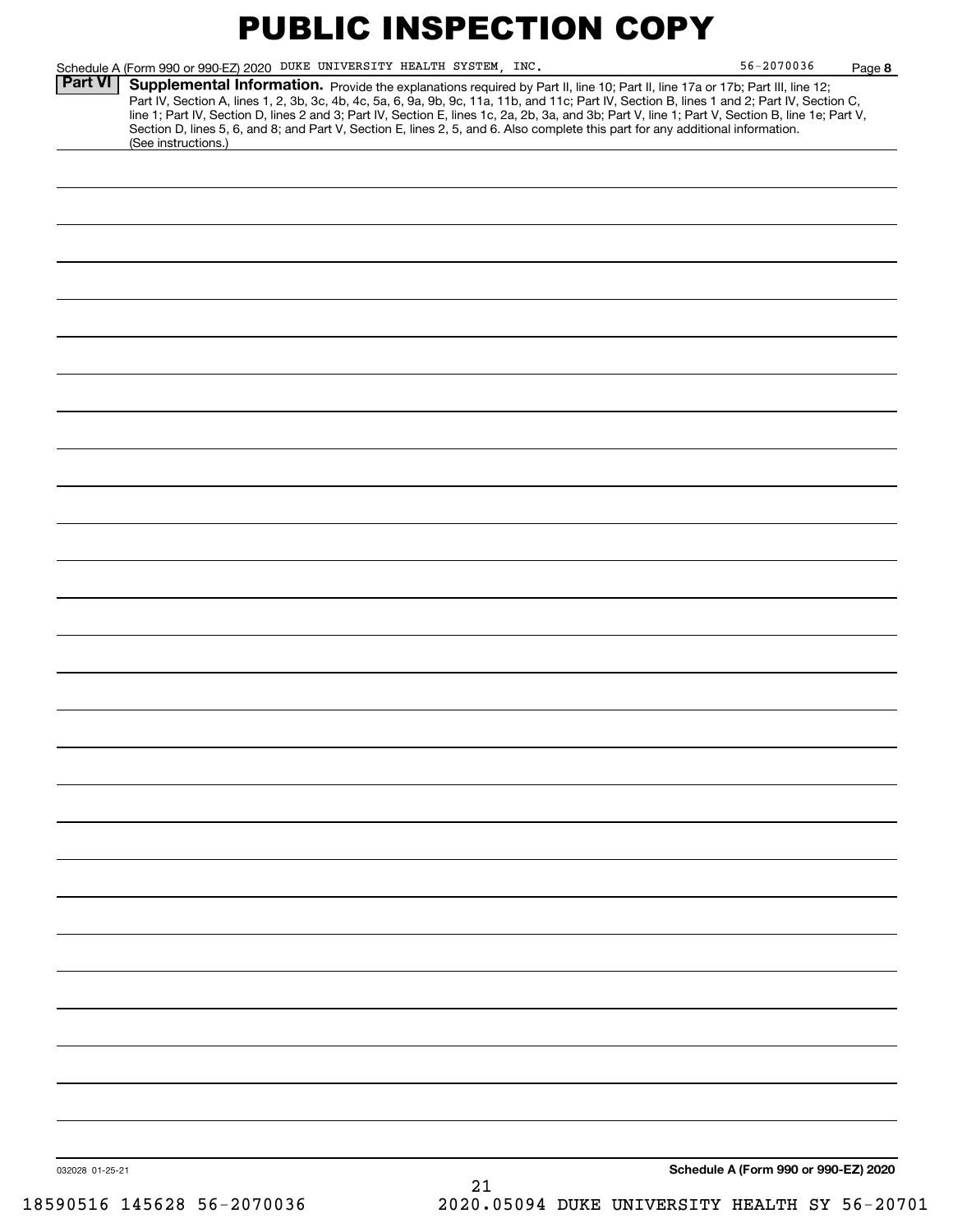|                                                                      | <b>PUBLIC INSPECTION COPY</b>                                                                                                                                                                                                                                                                                                                                                                                                                                                                                                                        |           |                                                                             |                          |                                                                                                                                                             |
|----------------------------------------------------------------------|------------------------------------------------------------------------------------------------------------------------------------------------------------------------------------------------------------------------------------------------------------------------------------------------------------------------------------------------------------------------------------------------------------------------------------------------------------------------------------------------------------------------------------------------------|-----------|-----------------------------------------------------------------------------|--------------------------|-------------------------------------------------------------------------------------------------------------------------------------------------------------|
| <b>SCHEDULE C</b>                                                    | <b>Political Campaign and Lobbying Activities</b>                                                                                                                                                                                                                                                                                                                                                                                                                                                                                                    |           |                                                                             |                          | OMB No. 1545-0047                                                                                                                                           |
| (Form 990 or 990-EZ)                                                 |                                                                                                                                                                                                                                                                                                                                                                                                                                                                                                                                                      |           |                                                                             |                          |                                                                                                                                                             |
|                                                                      | For Organizations Exempt From Income Tax Under section 501(c) and section 527                                                                                                                                                                                                                                                                                                                                                                                                                                                                        |           |                                                                             |                          |                                                                                                                                                             |
| Department of the Treasury<br>Internal Revenue Service               | <b>Open to Public</b><br>Inspection                                                                                                                                                                                                                                                                                                                                                                                                                                                                                                                  |           |                                                                             |                          |                                                                                                                                                             |
|                                                                      | If the organization answered "Yes," on Form 990, Part IV, line 3, or Form 990-EZ, Part V, line 46 (Political Campaign Activities), then                                                                                                                                                                                                                                                                                                                                                                                                              |           |                                                                             |                          |                                                                                                                                                             |
|                                                                      | • Section 501(c)(3) organizations: Complete Parts I-A and B. Do not complete Part I-C.                                                                                                                                                                                                                                                                                                                                                                                                                                                               |           |                                                                             |                          |                                                                                                                                                             |
|                                                                      | $\bullet$ Section 501(c) (other than section 501(c)(3)) organizations: Complete Parts I-A and C below. Do not complete Part I-B.                                                                                                                                                                                                                                                                                                                                                                                                                     |           |                                                                             |                          |                                                                                                                                                             |
| · Section 527 organizations: Complete Part I-A only.                 |                                                                                                                                                                                                                                                                                                                                                                                                                                                                                                                                                      |           |                                                                             |                          |                                                                                                                                                             |
|                                                                      | If the organization answered "Yes," on Form 990, Part IV, line 4, or Form 990-EZ, Part VI, line 47 (Lobbying Activities), then                                                                                                                                                                                                                                                                                                                                                                                                                       |           |                                                                             |                          |                                                                                                                                                             |
|                                                                      | • Section 501(c)(3) organizations that have filed Form 5768 (election under section 501(h)): Complete Part II-A. Do not complete Part II-B.                                                                                                                                                                                                                                                                                                                                                                                                          |           |                                                                             |                          |                                                                                                                                                             |
|                                                                      | • Section 501(c)(3) organizations that have NOT filed Form 5768 (election under section 501(h)): Complete Part II-B. Do not complete Part II-A.                                                                                                                                                                                                                                                                                                                                                                                                      |           |                                                                             |                          |                                                                                                                                                             |
| Tax) (See separate instructions), then                               | If the organization answered "Yes," on Form 990, Part IV, line 5 (Proxy Tax) (See separate instructions) or Form 990-EZ, Part V, line 35c (Proxy                                                                                                                                                                                                                                                                                                                                                                                                     |           |                                                                             |                          |                                                                                                                                                             |
| • Section 501(c)(4), (5), or (6) organizations: Complete Part III.   |                                                                                                                                                                                                                                                                                                                                                                                                                                                                                                                                                      |           |                                                                             |                          |                                                                                                                                                             |
| Name of organization                                                 |                                                                                                                                                                                                                                                                                                                                                                                                                                                                                                                                                      |           |                                                                             |                          | <b>Employer identification number</b>                                                                                                                       |
|                                                                      | DUKE UNIVERSITY HEALTH SYSTEM, INC.                                                                                                                                                                                                                                                                                                                                                                                                                                                                                                                  |           |                                                                             |                          | 56-2070036                                                                                                                                                  |
| Part I-A                                                             | Complete if the organization is exempt under section 501(c) or is a section 527 organization.                                                                                                                                                                                                                                                                                                                                                                                                                                                        |           |                                                                             |                          |                                                                                                                                                             |
|                                                                      |                                                                                                                                                                                                                                                                                                                                                                                                                                                                                                                                                      |           |                                                                             |                          |                                                                                                                                                             |
| Political campaign activity expenditures<br>2<br>3                   | 1 Provide a description of the organization's direct and indirect political campaign activities in Part IV.                                                                                                                                                                                                                                                                                                                                                                                                                                          |           |                                                                             | $\triangleright$ \$      |                                                                                                                                                             |
| Part I-B                                                             | Complete if the organization is exempt under section 501(c)(3).                                                                                                                                                                                                                                                                                                                                                                                                                                                                                      |           |                                                                             |                          |                                                                                                                                                             |
|                                                                      |                                                                                                                                                                                                                                                                                                                                                                                                                                                                                                                                                      |           |                                                                             |                          |                                                                                                                                                             |
|                                                                      | 1 Enter the amount of any excise tax incurred by the organization under section 4955                                                                                                                                                                                                                                                                                                                                                                                                                                                                 |           |                                                                             | $\blacktriangleright$ \$ |                                                                                                                                                             |
| 2                                                                    | Enter the amount of any excise tax incurred by organization managers under section 4955                                                                                                                                                                                                                                                                                                                                                                                                                                                              |           | $\bullet$                                                                   |                          |                                                                                                                                                             |
| з                                                                    |                                                                                                                                                                                                                                                                                                                                                                                                                                                                                                                                                      |           |                                                                             |                          | <b>Yes</b><br><b>No</b><br><b>Yes</b><br>No                                                                                                                 |
| 4a Was a correction made?<br><b>b</b> If "Yes," describe in Part IV. |                                                                                                                                                                                                                                                                                                                                                                                                                                                                                                                                                      |           |                                                                             |                          |                                                                                                                                                             |
| Part I-C                                                             | Complete if the organization is exempt under section 501(c), except section 501(c)(3).                                                                                                                                                                                                                                                                                                                                                                                                                                                               |           |                                                                             |                          |                                                                                                                                                             |
|                                                                      | 1 Enter the amount directly expended by the filing organization for section 527 exempt function activities                                                                                                                                                                                                                                                                                                                                                                                                                                           |           |                                                                             | $\blacktriangleright$ \$ |                                                                                                                                                             |
|                                                                      | 2 Enter the amount of the filing organization's funds contributed to other organizations for section 527                                                                                                                                                                                                                                                                                                                                                                                                                                             |           |                                                                             |                          |                                                                                                                                                             |
| exempt function activities                                           |                                                                                                                                                                                                                                                                                                                                                                                                                                                                                                                                                      |           |                                                                             | $\blacktriangleright$ \$ |                                                                                                                                                             |
|                                                                      | 3 Total exempt function expenditures. Add lines 1 and 2. Enter here and on Form 1120-POL,                                                                                                                                                                                                                                                                                                                                                                                                                                                            |           |                                                                             |                          |                                                                                                                                                             |
| line 1/b                                                             |                                                                                                                                                                                                                                                                                                                                                                                                                                                                                                                                                      |           |                                                                             | $\blacktriangleright$ \$ |                                                                                                                                                             |
|                                                                      | Did the filing organization file Form 1120-POL for this year?                                                                                                                                                                                                                                                                                                                                                                                                                                                                                        |           |                                                                             |                          | <b>No</b><br>Yes                                                                                                                                            |
| 5                                                                    | Enter the names, addresses and employer identification number (EIN) of all section 527 political organizations to which the filing organization<br>made payments. For each organization listed, enter the amount paid from the filing organization's funds. Also enter the amount of political<br>contributions received that were promptly and directly delivered to a separate political organization, such as a separate segregated fund or a<br>political action committee (PAC). If additional space is needed, provide information in Part IV. |           |                                                                             |                          |                                                                                                                                                             |
| (a) Name                                                             | (b) Address                                                                                                                                                                                                                                                                                                                                                                                                                                                                                                                                          | $(c)$ EIN | (d) Amount paid from<br>filing organization's<br>funds. If none, enter -0-. |                          | (e) Amount of political<br>contributions received and<br>promptly and directly<br>delivered to a separate<br>political organization.<br>If none, enter -0-. |
|                                                                      |                                                                                                                                                                                                                                                                                                                                                                                                                                                                                                                                                      |           |                                                                             |                          |                                                                                                                                                             |
|                                                                      |                                                                                                                                                                                                                                                                                                                                                                                                                                                                                                                                                      |           |                                                                             |                          |                                                                                                                                                             |
|                                                                      |                                                                                                                                                                                                                                                                                                                                                                                                                                                                                                                                                      |           |                                                                             |                          |                                                                                                                                                             |
|                                                                      |                                                                                                                                                                                                                                                                                                                                                                                                                                                                                                                                                      |           |                                                                             |                          |                                                                                                                                                             |
|                                                                      |                                                                                                                                                                                                                                                                                                                                                                                                                                                                                                                                                      |           |                                                                             |                          |                                                                                                                                                             |
|                                                                      |                                                                                                                                                                                                                                                                                                                                                                                                                                                                                                                                                      |           |                                                                             |                          |                                                                                                                                                             |

**For Paperwork Reduction Act Notice, see the Instructions for Form 990 or 990-EZ. Schedule C (Form 990 or 990-EZ) 2020** LHA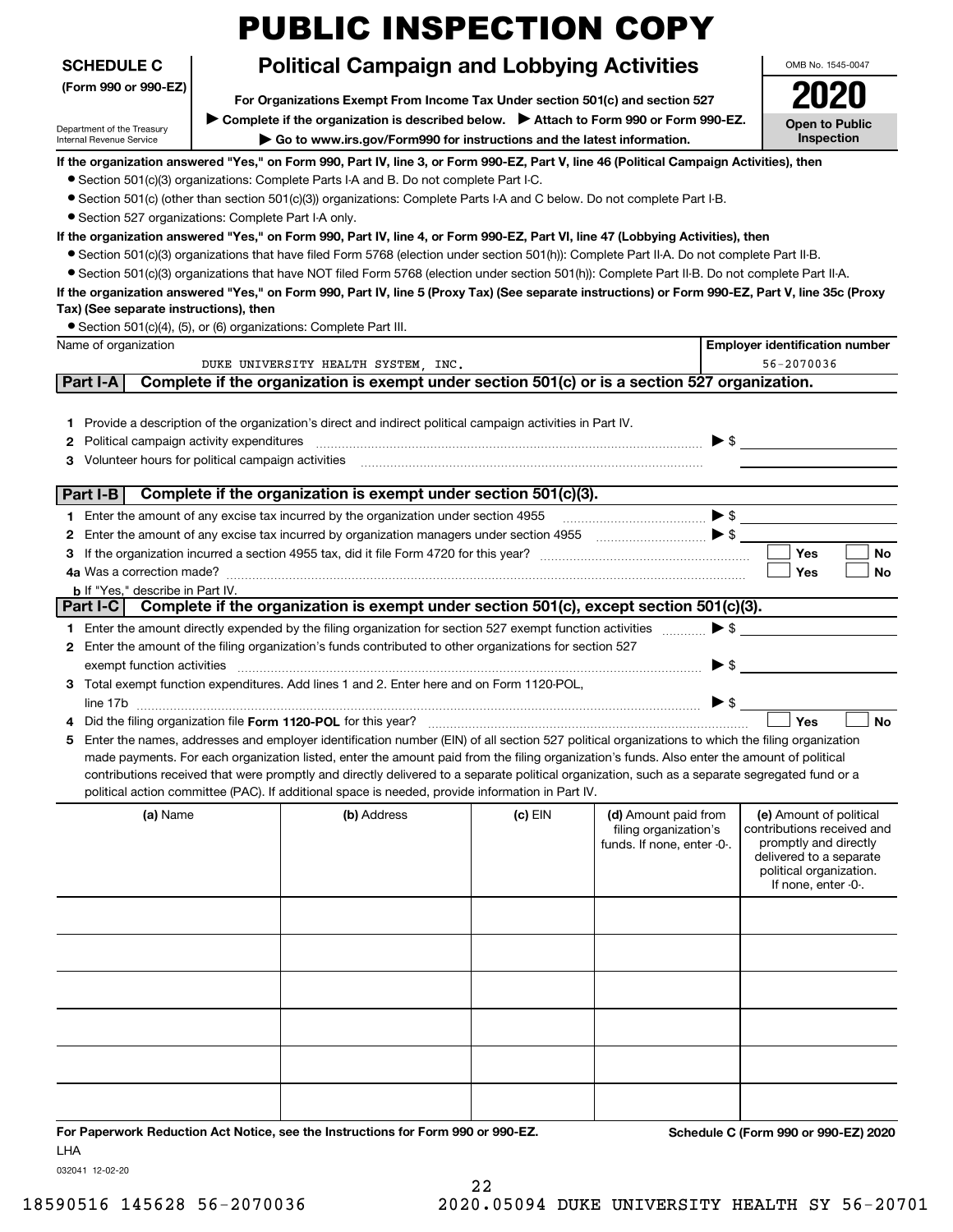| Schedule C (Form 990 or 990-EZ) 2020 DUKE UNIVERSITY HEALTH SYSTEM. INC.                                                                                           |                                        |                                                         |            |                              | 56-2070036<br>Page 2           |
|--------------------------------------------------------------------------------------------------------------------------------------------------------------------|----------------------------------------|---------------------------------------------------------|------------|------------------------------|--------------------------------|
| Complete if the organization is exempt under section 501(c)(3) and filed Form 5768 (election under<br>Part II-A                                                    |                                        |                                                         |            |                              |                                |
| section 501(h)).                                                                                                                                                   |                                        |                                                         |            |                              |                                |
| A Check $\blacktriangleright$<br>if the filing organization belongs to an affiliated group (and list in Part IV each affiliated group member's name, address, EIN, |                                        |                                                         |            |                              |                                |
| expenses, and share of excess lobbying expenditures).                                                                                                              |                                        |                                                         |            |                              |                                |
| if the filing organization checked box A and "limited control" provisions apply.<br><b>B</b> Check                                                                 |                                        |                                                         |            |                              |                                |
|                                                                                                                                                                    | <b>Limits on Lobbying Expenditures</b> |                                                         |            | (a) Filing<br>organization's | (b) Affiliated group<br>totals |
| (The term "expenditures" means amounts paid or incurred.)                                                                                                          |                                        |                                                         |            | totals                       |                                |
| 1a Total lobbying expenditures to influence public opinion (grassroots lobbying)                                                                                   |                                        |                                                         |            |                              |                                |
| <b>b</b> Total lobbying expenditures to influence a legislative body (direct lobbying)                                                                             |                                        |                                                         |            |                              |                                |
|                                                                                                                                                                    |                                        |                                                         |            |                              |                                |
| <b>d</b> Other exempt purpose expenditures                                                                                                                         |                                        |                                                         |            |                              |                                |
| e Total exempt purpose expenditures (add lines 1c and 1d)                                                                                                          |                                        |                                                         |            |                              |                                |
| f Lobbying nontaxable amount. Enter the amount from the following table in both columns.                                                                           |                                        |                                                         |            |                              |                                |
| If the amount on line 1e, column (a) or (b) is:                                                                                                                    |                                        | The lobbying nontaxable amount is:                      |            |                              |                                |
| Not over \$500,000                                                                                                                                                 |                                        | 20% of the amount on line 1e.                           |            |                              |                                |
| Over \$500,000 but not over \$1,000,000                                                                                                                            |                                        | \$100,000 plus 15% of the excess over \$500,000.        |            |                              |                                |
| Over \$1,000,000 but not over \$1,500,000                                                                                                                          |                                        | \$175,000 plus 10% of the excess over \$1,000,000.      |            |                              |                                |
| Over \$1,500,000 but not over \$17,000,000                                                                                                                         |                                        | \$225,000 plus 5% of the excess over \$1,500,000.       |            |                              |                                |
| Over \$17,000,000                                                                                                                                                  | \$1,000,000.                           |                                                         |            |                              |                                |
|                                                                                                                                                                    |                                        |                                                         |            |                              |                                |
| g Grassroots nontaxable amount (enter 25% of line 1f)                                                                                                              |                                        |                                                         |            |                              |                                |
| <b>h</b> Subtract line 1g from line 1a. If zero or less, enter -0-                                                                                                 |                                        |                                                         |            |                              |                                |
| Subtract line 1f from line 1c. If zero or less, enter -0-                                                                                                          |                                        |                                                         |            |                              |                                |
| If there is an amount other than zero on either line 1h or line 1i, did the organization file Form 4720                                                            |                                        |                                                         |            |                              |                                |
| reporting section 4911 tax for this year?                                                                                                                          |                                        |                                                         |            |                              | <b>Yes</b><br>No               |
|                                                                                                                                                                    |                                        | 4-Year Averaging Period Under Section 501(h)            |            |                              |                                |
| (Some organizations that made a section 501(h) election do not have to complete all of the five columns below.                                                     |                                        | See the separate instructions for lines 2a through 2f.) |            |                              |                                |
|                                                                                                                                                                    |                                        | Lobbying Expenditures During 4-Year Averaging Period    |            |                              |                                |
|                                                                                                                                                                    |                                        |                                                         |            |                              |                                |
| Calendar year<br>(or fiscal year beginning in)                                                                                                                     | (a) $2017$                             | (b) 2018                                                | $(c)$ 2019 | $(d)$ 2020                   | (e) Total                      |
|                                                                                                                                                                    |                                        |                                                         |            |                              |                                |
|                                                                                                                                                                    |                                        |                                                         |            |                              |                                |
| <b>2a</b> Lobbying nontaxable amount                                                                                                                               |                                        |                                                         |            |                              |                                |
| <b>b</b> Lobbying ceiling amount                                                                                                                                   |                                        |                                                         |            |                              |                                |
| (150% of line 2a, column(e))                                                                                                                                       |                                        |                                                         |            |                              |                                |
|                                                                                                                                                                    |                                        |                                                         |            |                              |                                |
| c Total lobbying expenditures                                                                                                                                      |                                        |                                                         |            |                              |                                |
|                                                                                                                                                                    |                                        |                                                         |            |                              |                                |
| d Grassroots nontaxable amount                                                                                                                                     |                                        |                                                         |            |                              |                                |
| e Grassroots ceiling amount                                                                                                                                        |                                        |                                                         |            |                              |                                |
| (150% of line 2d, column (e))                                                                                                                                      |                                        |                                                         |            |                              |                                |
|                                                                                                                                                                    |                                        |                                                         |            |                              |                                |
| f Grassroots lobbying expenditures                                                                                                                                 |                                        |                                                         |            |                              |                                |

**Schedule C (Form 990 or 990-EZ) 2020**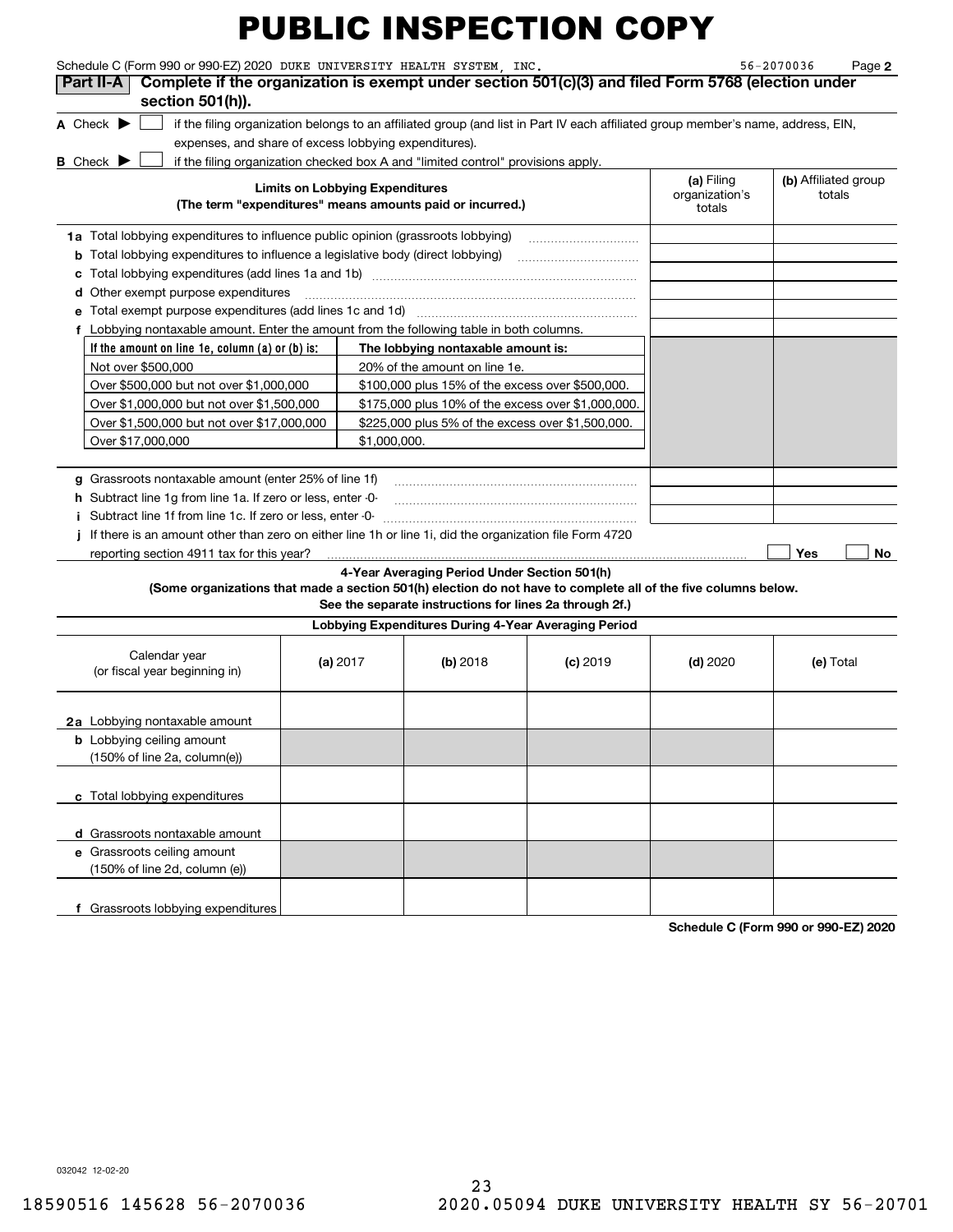| Schedule C (Form 990 or 990-EZ) 2020 DUKE UNIVERSITY HEALTH SYSTEM . |  | INC | 56-2070036 | Page |
|----------------------------------------------------------------------|--|-----|------------|------|

#### $56 - 2070036$

**3**

#### **Part II-B** Complete if the organization is exempt under section 501(c)(3) and has NOT filed Form 5768 **(election under section 501(h)).**

| For each "Yes" response on lines 1a through 1i below, provide in Part IV a detailed description |                                                                                                                                                                                                                                                                | (a) |              | (b)       |  |
|-------------------------------------------------------------------------------------------------|----------------------------------------------------------------------------------------------------------------------------------------------------------------------------------------------------------------------------------------------------------------|-----|--------------|-----------|--|
|                                                                                                 | of the lobbying activity.                                                                                                                                                                                                                                      | Yes | No           | Amount    |  |
| 1.                                                                                              | During the year, did the filing organization attempt to influence foreign, national, state, or                                                                                                                                                                 |     |              |           |  |
|                                                                                                 | local legislation, including any attempt to influence public opinion on a legislative matter                                                                                                                                                                   |     |              |           |  |
|                                                                                                 | or referendum, through the use of:                                                                                                                                                                                                                             |     |              |           |  |
|                                                                                                 |                                                                                                                                                                                                                                                                |     | х            |           |  |
|                                                                                                 | <b>b</b> Paid staff or management (include compensation in expenses reported on lines 1c through 1i)?                                                                                                                                                          | х   |              |           |  |
|                                                                                                 |                                                                                                                                                                                                                                                                |     | х            |           |  |
|                                                                                                 |                                                                                                                                                                                                                                                                |     | X            |           |  |
|                                                                                                 | e Publications, or published or broadcast statements?                                                                                                                                                                                                          |     | х            |           |  |
|                                                                                                 | f Grants to other organizations for lobbying purposes?                                                                                                                                                                                                         |     | х            |           |  |
|                                                                                                 | g Direct contact with legislators, their staffs, government officials, or a legislative body?<br>.                                                                                                                                                             | X   |              | 83,318.   |  |
|                                                                                                 | h Rallies, demonstrations, seminars, conventions, speeches, lectures, or any similar means?                                                                                                                                                                    |     | х            |           |  |
|                                                                                                 | <i>i</i> Other activities?                                                                                                                                                                                                                                     | X   |              | 156,655.  |  |
|                                                                                                 |                                                                                                                                                                                                                                                                |     |              | 239,973.  |  |
|                                                                                                 | 2a Did the activities in line 1 cause the organization to be not described in section 501(c)(3)?                                                                                                                                                               |     | X            |           |  |
|                                                                                                 | <b>b</b> If "Yes," enter the amount of any tax incurred under section 4912                                                                                                                                                                                     |     |              |           |  |
|                                                                                                 | c If "Yes," enter the amount of any tax incurred by organization managers under section 4912                                                                                                                                                                   |     |              |           |  |
|                                                                                                 | d If the filing organization incurred a section 4912 tax, did it file Form 4720 for this year?<br>Complete if the organization is exempt under section 501(c)(4), section 501(c)(5), or section<br><b>Part III-AI</b>                                          |     |              |           |  |
|                                                                                                 | $501(c)(6)$ .                                                                                                                                                                                                                                                  |     |              |           |  |
|                                                                                                 |                                                                                                                                                                                                                                                                |     |              | Yes<br>No |  |
| 1                                                                                               |                                                                                                                                                                                                                                                                |     | 1            |           |  |
| 2                                                                                               | Did the organization make only in-house lobbying expenditures of \$2,000 or less?                                                                                                                                                                              |     | $\mathbf{2}$ |           |  |
| 3                                                                                               | Did the organization agree to carry over lobbying and political campaign activity expenditures from the prior year?                                                                                                                                            |     | 3            |           |  |
|                                                                                                 | Part III-B Complete if the organization is exempt under section $501(c)(4)$ , section $501(c)(5)$ , or section                                                                                                                                                 |     |              |           |  |
|                                                                                                 | 501(c)(6) and if either (a) BOTH Part III-A, lines 1 and 2, are answered "No" OR (b) Part III-A, line 3, is                                                                                                                                                    |     |              |           |  |
|                                                                                                 | answered "Yes."                                                                                                                                                                                                                                                |     |              |           |  |
| 1.                                                                                              | Dues, assessments and similar amounts from members [111] www.communicallyness.communicallyness.communicallyness.com                                                                                                                                            |     | 1            |           |  |
| 2                                                                                               | Section 162(e) nondeductible lobbying and political expenditures (do not include amounts of political                                                                                                                                                          |     |              |           |  |
|                                                                                                 | expenses for which the section 527(f) tax was paid).                                                                                                                                                                                                           |     |              |           |  |
|                                                                                                 | <b>a</b> Current year                                                                                                                                                                                                                                          |     | 2a           |           |  |
|                                                                                                 | b Carryover from last year manufactured and contact the control of the control of the control of the control of the control of the control of the control of the control of the control of the control of the control of the c                                 |     | 2b           |           |  |
|                                                                                                 |                                                                                                                                                                                                                                                                |     | 2c           |           |  |
|                                                                                                 | Aggregate amount reported in section 6033(e)(1)(A) notices of nondeductible section 162(e) dues                                                                                                                                                                |     | 3            |           |  |
| 4                                                                                               | If notices were sent and the amount on line 2c exceeds the amount on line 3, what portion of the excess                                                                                                                                                        |     |              |           |  |
|                                                                                                 | does the organization agree to carryover to the reasonable estimate of nondeductible lobbying and political                                                                                                                                                    |     |              |           |  |
|                                                                                                 | expenditure next year?                                                                                                                                                                                                                                         |     | 4            |           |  |
| 5<br> Part IV                                                                                   | Taxable amount of lobbying and political expenditures (See instructions)<br><b>Supplemental Information</b>                                                                                                                                                    |     | 5            |           |  |
|                                                                                                 |                                                                                                                                                                                                                                                                |     |              |           |  |
|                                                                                                 | Provide the descriptions required for Part I-A, line 1; Part I-B, line 4; Part I-C, line 5; Part II-A (affiliated group list); Part II-A, lines 1 and 2 (See<br>instructions); and Part II-B, line 1. Also, complete this part for any additional information. |     |              |           |  |
|                                                                                                 | PART II-B, LINE 1, LOBBYING ACTIVITIES:                                                                                                                                                                                                                        |     |              |           |  |
|                                                                                                 |                                                                                                                                                                                                                                                                |     |              |           |  |
|                                                                                                 | DUKE UNIVERSITY HEALTH SYSTEM INC. EMPLOYS STAFF WHO PERFORM SOME                                                                                                                                                                                              |     |              |           |  |
|                                                                                                 | LOBBYING ACTIVITIES AS PART OF THEIR JOB RESPONSIBILITIES.<br>THESE SAME                                                                                                                                                                                       |     |              |           |  |
|                                                                                                 | EMPLOYEES HAVE AND SOME SENIOR LEADERS MAY HAVE DIRECT CONTACT WITH                                                                                                                                                                                            |     |              |           |  |
|                                                                                                 | LEGISLATORS, THEIR STAFFS, AND GOVERNMENT OFFICIALS.                                                                                                                                                                                                           |     |              |           |  |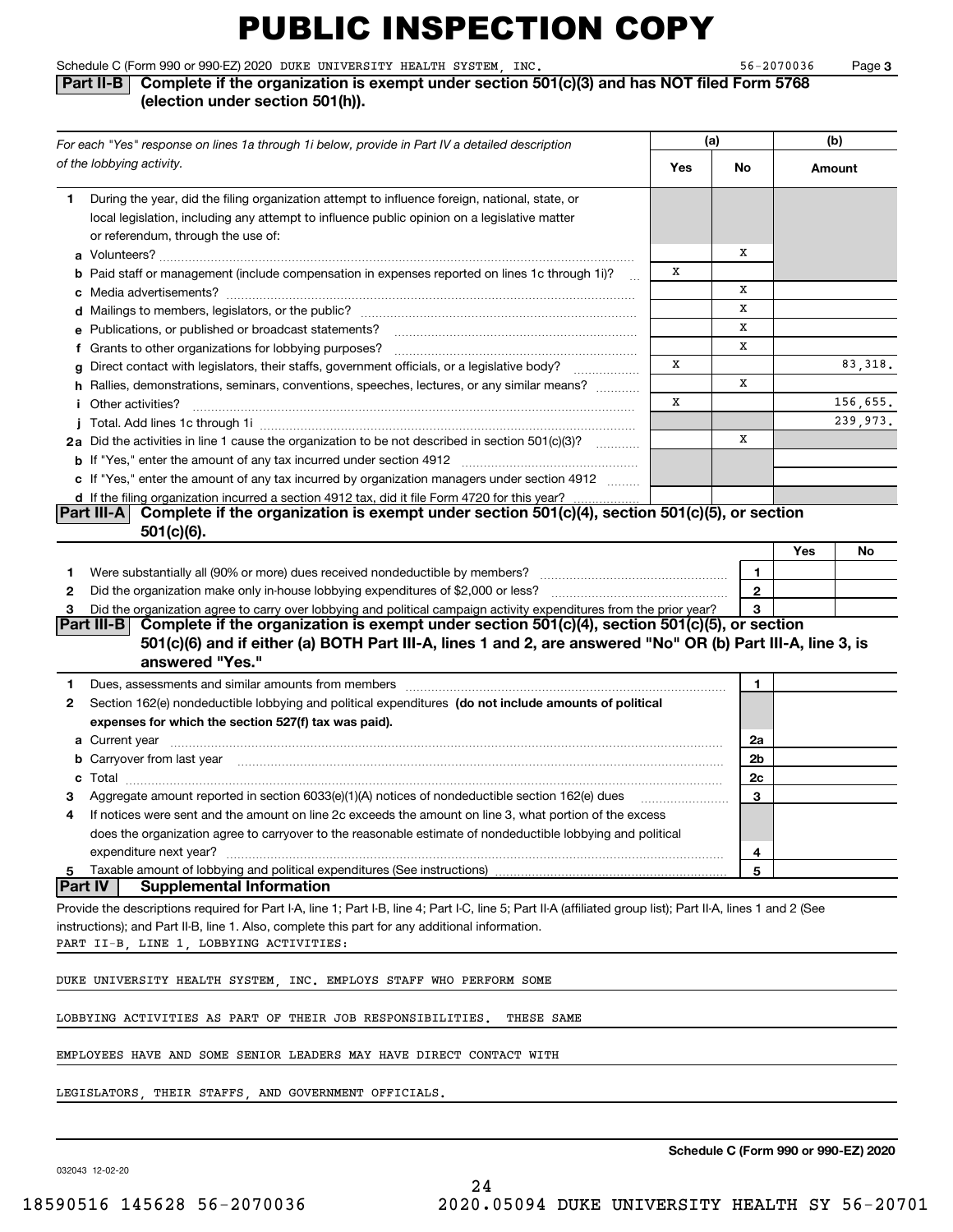Schedule C (Form 990 or 990-EZ) 2020 Page DUKE UNIVERSITY HEALTH SYSTEM, INC. 56-2070036

*(continued)* **Part IV Supplemental Information** 

**4**

DUKE UNIVERSITY HEALTH SYSTEM, INC. PAYS MEMBERSHIP DUES TO OTHER

ORGANIZATIONS. PER THE MEMBERSHIP DUES INVOICES, SOME OF THESE

ORGANIZATIONS PROVIDE A DISCLOSURE OF LOBBYING PERCENTAGE OF THE DUES

RECEIVED.

**Schedule C (Form 990 or 990-EZ) 2020**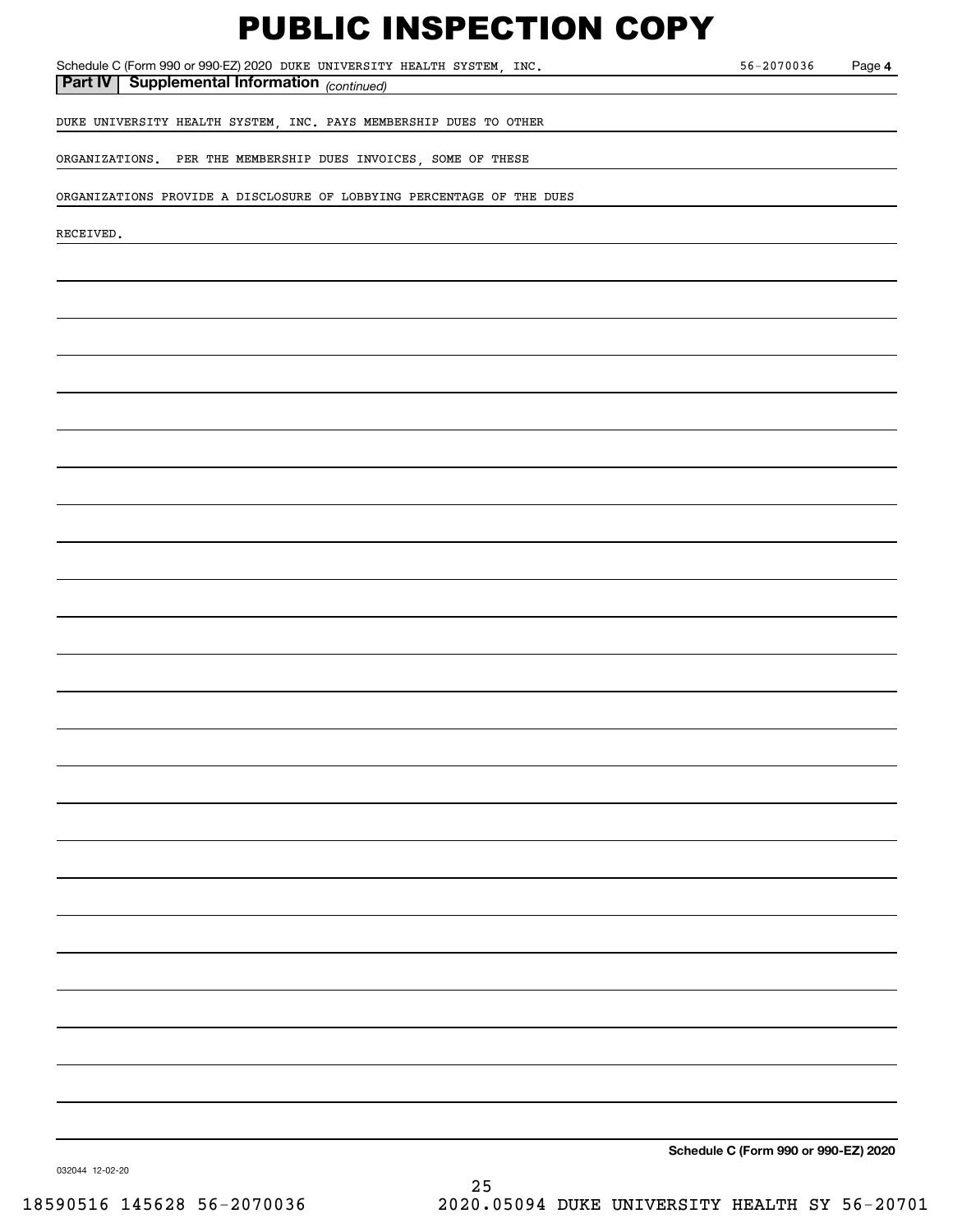|         |                                                               |                                                                                                        | <b>PUBLIC INSPECTION COPY</b>                                                                                                                                                                                                                 |    |                                                     |
|---------|---------------------------------------------------------------|--------------------------------------------------------------------------------------------------------|-----------------------------------------------------------------------------------------------------------------------------------------------------------------------------------------------------------------------------------------------|----|-----------------------------------------------------|
|         | <b>SCHEDULE D</b><br>(Form 990)<br>Department of the Treasury |                                                                                                        | <b>Supplemental Financial Statements</b><br>Complete if the organization answered "Yes" on Form 990,<br>Part IV, line 6, 7, 8, 9, 10, 11a, 11b, 11c, 11d, 11e, 11f, 12a, or 12b.<br>Attach to Form 990.                                       |    | OMB No. 1545-0047<br><b>Open to Public</b>          |
|         | Internal Revenue Service<br>Name of the organization          |                                                                                                        | Go to www.irs.gov/Form990 for instructions and the latest information.                                                                                                                                                                        |    | Inspection<br><b>Employer identification number</b> |
|         |                                                               | DUKE UNIVERSITY HEALTH SYSTEM, INC.                                                                    |                                                                                                                                                                                                                                               |    | 56-2070036                                          |
| Part I  |                                                               |                                                                                                        | Organizations Maintaining Donor Advised Funds or Other Similar Funds or Accounts. Complete if the                                                                                                                                             |    |                                                     |
|         |                                                               | organization answered "Yes" on Form 990, Part IV, line 6.                                              |                                                                                                                                                                                                                                               |    |                                                     |
|         |                                                               |                                                                                                        | (a) Donor advised funds                                                                                                                                                                                                                       |    | (b) Funds and other accounts                        |
| 1       |                                                               |                                                                                                        |                                                                                                                                                                                                                                               |    |                                                     |
| 2       |                                                               | Aggregate value of contributions to (during year)                                                      |                                                                                                                                                                                                                                               |    |                                                     |
| З       |                                                               | Aggregate value of grants from (during year)                                                           |                                                                                                                                                                                                                                               |    |                                                     |
| 4       |                                                               |                                                                                                        | Did the organization inform all donors and donor advisors in writing that the assets held in donor advised funds                                                                                                                              |    |                                                     |
| 5       |                                                               |                                                                                                        |                                                                                                                                                                                                                                               |    | Yes<br><b>No</b>                                    |
| 6       |                                                               |                                                                                                        | Did the organization inform all grantees, donors, and donor advisors in writing that grant funds can be used only                                                                                                                             |    |                                                     |
|         |                                                               |                                                                                                        | for charitable purposes and not for the benefit of the donor or donor advisor, or for any other purpose conferring                                                                                                                            |    |                                                     |
|         | impermissible private benefit?                                |                                                                                                        |                                                                                                                                                                                                                                               |    | Yes<br>No                                           |
| Part II |                                                               |                                                                                                        | Conservation Easements. Complete if the organization answered "Yes" on Form 990, Part IV, line 7.                                                                                                                                             |    |                                                     |
| 1.      |                                                               | Purpose(s) of conservation easements held by the organization (check all that apply).                  |                                                                                                                                                                                                                                               |    |                                                     |
|         |                                                               | Preservation of land for public use (for example, recreation or education)                             | Preservation of a historically important land area                                                                                                                                                                                            |    |                                                     |
|         |                                                               | Protection of natural habitat                                                                          | Preservation of a certified historic structure                                                                                                                                                                                                |    |                                                     |
|         |                                                               | Preservation of open space                                                                             |                                                                                                                                                                                                                                               |    |                                                     |
| 2       |                                                               |                                                                                                        | Complete lines 2a through 2d if the organization held a qualified conservation contribution in the form of a conservation easement on the last                                                                                                |    |                                                     |
|         | day of the tax year.                                          | Total number of conservation easements                                                                 |                                                                                                                                                                                                                                               | 2a | Held at the End of the Tax Year                     |
| а<br>b  |                                                               | Total acreage restricted by conservation easements                                                     |                                                                                                                                                                                                                                               | 2b |                                                     |
| с       |                                                               | Number of conservation easements on a certified historic structure included in (a)                     |                                                                                                                                                                                                                                               | 2c |                                                     |
| d       |                                                               |                                                                                                        | Number of conservation easements included in (c) acquired after 7/25/06, and not on a historic structure                                                                                                                                      |    |                                                     |
|         |                                                               |                                                                                                        | listed in the National Register [111] Marshall Register [11] Marshall Register [11] Marshall Register [11] Marshall Register [11] Marshall Register [11] Marshall Register [11] Marshall Register [11] Marshall Register [11]                 | 2d |                                                     |
| 3       |                                                               |                                                                                                        | Number of conservation easements modified, transferred, released, extinguished, or terminated by the organization during the tax                                                                                                              |    |                                                     |
|         | year $\blacktriangleright$                                    |                                                                                                        |                                                                                                                                                                                                                                               |    |                                                     |
| 4       |                                                               | Number of states where property subject to conservation easement is located >                          |                                                                                                                                                                                                                                               |    |                                                     |
| 5       |                                                               | Does the organization have a written policy regarding the periodic monitoring, inspection, handling of |                                                                                                                                                                                                                                               |    |                                                     |
|         |                                                               | violations, and enforcement of the conservation easements it holds?                                    |                                                                                                                                                                                                                                               |    | Yes<br>No                                           |
| 6       |                                                               |                                                                                                        | Staff and volunteer hours devoted to monitoring, inspecting, handling of violations, and enforcing conservation easements during the year                                                                                                     |    |                                                     |
| 7       |                                                               |                                                                                                        | Amount of expenses incurred in monitoring, inspecting, handling of violations, and enforcing conservation easements during the year                                                                                                           |    |                                                     |
|         | $\blacktriangleright$ \$                                      |                                                                                                        |                                                                                                                                                                                                                                               |    |                                                     |
| 8       |                                                               |                                                                                                        | Does each conservation easement reported on line 2(d) above satisfy the requirements of section 170(h)(4)(B)(i)                                                                                                                               |    |                                                     |
|         |                                                               |                                                                                                        |                                                                                                                                                                                                                                               |    | Yes<br><b>No</b>                                    |
| 9       |                                                               |                                                                                                        | In Part XIII, describe how the organization reports conservation easements in its revenue and expense statement and                                                                                                                           |    |                                                     |
|         |                                                               |                                                                                                        | balance sheet, and include, if applicable, the text of the footnote to the organization's financial statements that describes the                                                                                                             |    |                                                     |
|         |                                                               | organization's accounting for conservation easements.                                                  |                                                                                                                                                                                                                                               |    |                                                     |
|         | Part III                                                      |                                                                                                        | Organizations Maintaining Collections of Art, Historical Treasures, or Other Similar Assets.                                                                                                                                                  |    |                                                     |
|         |                                                               | Complete if the organization answered "Yes" on Form 990, Part IV, line 8.                              |                                                                                                                                                                                                                                               |    |                                                     |
|         |                                                               |                                                                                                        | 1a If the organization elected, as permitted under FASB ASC 958, not to report in its revenue statement and balance sheet works                                                                                                               |    |                                                     |
|         |                                                               |                                                                                                        | of art, historical treasures, or other similar assets held for public exhibition, education, or research in furtherance of public                                                                                                             |    |                                                     |
| b       |                                                               |                                                                                                        | service, provide in Part XIII the text of the footnote to its financial statements that describes these items.<br>If the organization elected, as permitted under FASB ASC 958, to report in its revenue statement and balance sheet works of |    |                                                     |
|         |                                                               |                                                                                                        | art, historical treasures, or other similar assets held for public exhibition, education, or research in furtherance of public service,                                                                                                       |    |                                                     |
|         |                                                               | provide the following amounts relating to these items:                                                 |                                                                                                                                                                                                                                               |    |                                                     |
|         | (i)                                                           |                                                                                                        |                                                                                                                                                                                                                                               |    | $\frac{1}{2}$                                       |
|         |                                                               |                                                                                                        | (ii) Assets included in Form 990, Part X [11] mathematic material mathematic methods in Form 1990, Part X                                                                                                                                     |    | $\triangleright$ \$                                 |
| 2       |                                                               |                                                                                                        | If the organization received or held works of art, historical treasures, or other similar assets for financial gain, provide                                                                                                                  |    |                                                     |
|         |                                                               | the following amounts required to be reported under FASB ASC 958 relating to these items:              |                                                                                                                                                                                                                                               |    |                                                     |
| а       |                                                               |                                                                                                        |                                                                                                                                                                                                                                               |    | $\frac{1}{2}$                                       |
|         |                                                               |                                                                                                        |                                                                                                                                                                                                                                               | \$ |                                                     |
|         |                                                               | LHA For Paperwork Reduction Act Notice, see the Instructions for Form 990.                             |                                                                                                                                                                                                                                               |    | Schedule D (Form 990) 2020                          |

032051 12-01-20

| 26 |          |     |
|----|----------|-----|
|    | ,, ,r,,, | --- |

18590516 145628 56-2070036 2020.05094 DUKE UNIVERSITY HEALTH SY 56-20701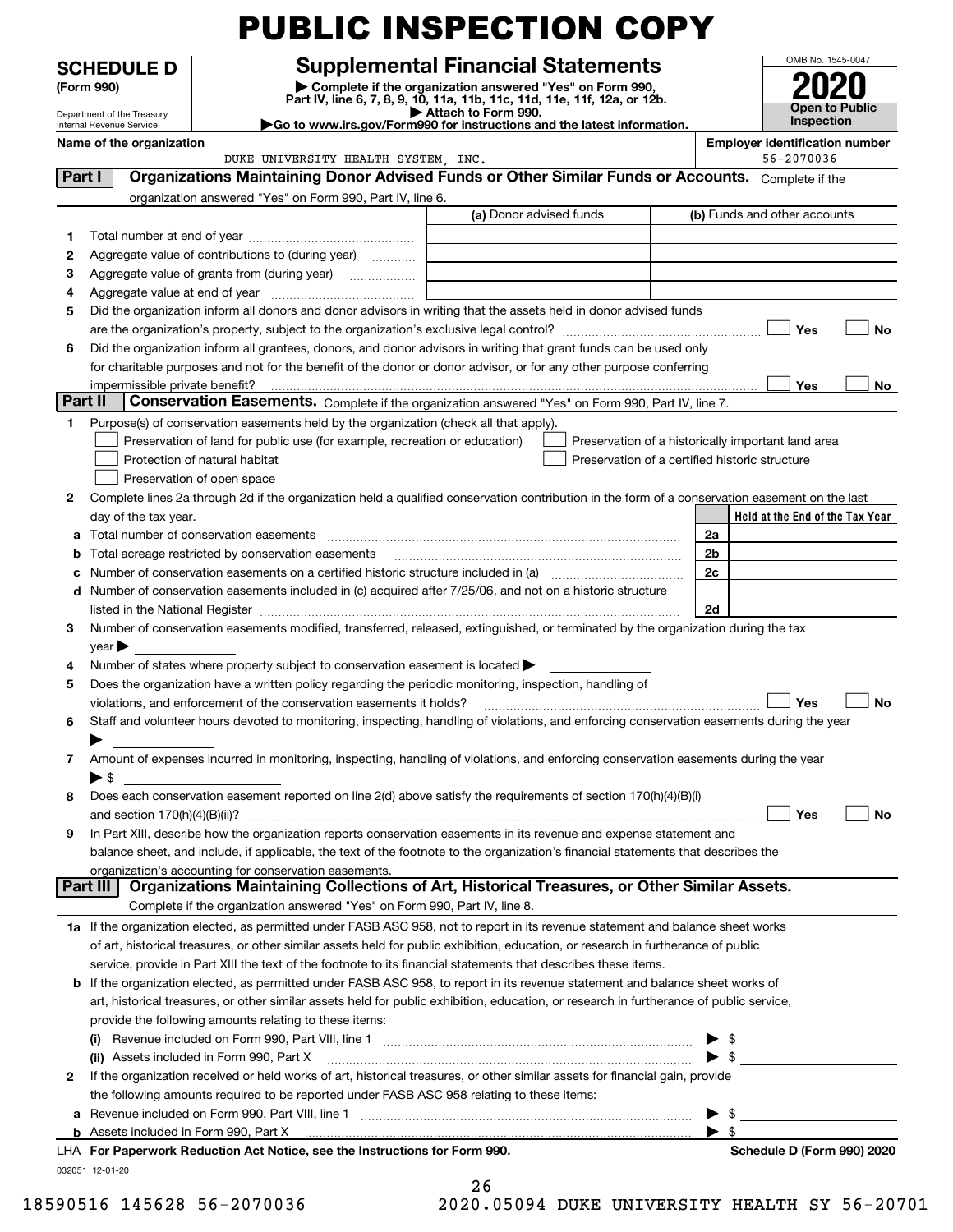|        | Schedule D (Form 990) 2020                                                                                                                                                                                                     | DUKE UNIVERSITY HEALTH SYSTEM, INC.     |                 |                                    |          |                                 | 56-2070036           |                     |                | Page $2$  |
|--------|--------------------------------------------------------------------------------------------------------------------------------------------------------------------------------------------------------------------------------|-----------------------------------------|-----------------|------------------------------------|----------|---------------------------------|----------------------|---------------------|----------------|-----------|
|        | Organizations Maintaining Collections of Art, Historical Treasures, or Other Similar Assets<br>Part III                                                                                                                        |                                         |                 |                                    |          |                                 |                      | (continued)         |                |           |
| 3      | Using the organization's acquisition, accession, and other records, check any of the following that make significant use of its                                                                                                |                                         |                 |                                    |          |                                 |                      |                     |                |           |
|        | collection items (check all that apply):                                                                                                                                                                                       |                                         |                 |                                    |          |                                 |                      |                     |                |           |
| a      | Public exhibition                                                                                                                                                                                                              | d                                       |                 | Loan or exchange program           |          |                                 |                      |                     |                |           |
| b      | Scholarly research                                                                                                                                                                                                             | е                                       | Other           |                                    |          |                                 |                      |                     |                |           |
| c      | Preservation for future generations                                                                                                                                                                                            |                                         |                 |                                    |          |                                 |                      |                     |                |           |
| 4      | Provide a description of the organization's collections and explain how they further the organization's exempt purpose in Part XIII.                                                                                           |                                         |                 |                                    |          |                                 |                      |                     |                |           |
| 5      | During the year, did the organization solicit or receive donations of art, historical treasures, or other similar assets                                                                                                       |                                         |                 |                                    |          |                                 |                      |                     |                |           |
|        | to be sold to raise funds rather than to be maintained as part of the organization's collection?                                                                                                                               |                                         |                 |                                    |          |                                 |                      | Yes                 |                | No        |
|        | Part IV<br>Escrow and Custodial Arrangements. Complete if the organization answered "Yes" on Form 990, Part IV, line 9, or                                                                                                     |                                         |                 |                                    |          |                                 |                      |                     |                |           |
|        | reported an amount on Form 990, Part X, line 21.                                                                                                                                                                               |                                         |                 |                                    |          |                                 |                      |                     |                |           |
|        | 1a Is the organization an agent, trustee, custodian or other intermediary for contributions or other assets not included                                                                                                       |                                         |                 |                                    |          |                                 |                      |                     |                |           |
|        | on Form 990, Part X? [11] matter contracts and contracts and contracts are contracted as a form 990, Part X?                                                                                                                   |                                         |                 |                                    |          |                                 |                      | Yes                 |                | No        |
|        | <b>b</b> If "Yes," explain the arrangement in Part XIII and complete the following table:                                                                                                                                      |                                         |                 |                                    |          |                                 |                      |                     |                |           |
|        |                                                                                                                                                                                                                                |                                         |                 |                                    |          |                                 |                      | Amount              |                |           |
| c      | Beginning balance                                                                                                                                                                                                              |                                         |                 |                                    |          | 1c                              |                      |                     |                |           |
|        |                                                                                                                                                                                                                                |                                         |                 |                                    |          | 1d                              |                      |                     |                |           |
|        | e Distributions during the year manufactured and continuum and contact the year manufactured and contact the year manufactured and contact the year manufactured and contact the year manufactured and contact the year manufa |                                         |                 |                                    |          | 1e                              |                      |                     |                |           |
| f      | Ending balance manufactured and contract and contract of the manufactured and contract and contract and contract and contract and contract and contract and contract and contract and contract and contract and contract and c |                                         |                 |                                    |          | 1f                              |                      |                     |                |           |
|        | 2a Did the organization include an amount on Form 990, Part X, line 21, for escrow or custodial account liability?                                                                                                             |                                         |                 |                                    |          |                                 |                      | Yes                 |                | <b>No</b> |
|        | b If "Yes," explain the arrangement in Part XIII. Check here if the explanation has been provided on Part XIII                                                                                                                 |                                         |                 |                                    |          |                                 |                      |                     |                |           |
| Part V | Endowment Funds. Complete if the organization answered "Yes" on Form 990, Part IV, line 10.                                                                                                                                    |                                         |                 |                                    |          |                                 |                      |                     |                |           |
|        |                                                                                                                                                                                                                                | (a) Current year                        | (b) Prior year  | (c) Two years back                 |          |                                 | (d) Three years back | (e) Four years back |                |           |
| 1a     | Beginning of year balance                                                                                                                                                                                                      | 59, 559, 614.                           | 60,648,900.     | 58,627,787.                        |          |                                 | 57, 177, 730.        |                     | 57,816,285.    |           |
| b      |                                                                                                                                                                                                                                | 12,795,429.                             | 6,063,715.      | 5,694,239.                         |          |                                 | 3,880,934.           |                     | 2, 312, 345.   |           |
|        | Net investment earnings, gains, and losses                                                                                                                                                                                     | 14,542,065.                             | $-1, 163, 937.$ |                                    | 681,288. |                                 | 2,052,778.           |                     | 1,810,497.     |           |
| d      |                                                                                                                                                                                                                                |                                         |                 |                                    |          |                                 |                      |                     |                |           |
|        | <b>e</b> Other expenditures for facilities                                                                                                                                                                                     |                                         |                 |                                    |          |                                 |                      |                     |                |           |
|        | and programs                                                                                                                                                                                                                   | 12,197,663.                             | 5,989,064.      | 4,354,414.                         |          |                                 | 4,483,655.           |                     | 4,761,397.     |           |
| f      |                                                                                                                                                                                                                                |                                         |                 |                                    |          |                                 |                      |                     |                |           |
| g      | End of year balance                                                                                                                                                                                                            | 74,699,445.                             | 59, 559, 614.   | 60,648,900.                        |          |                                 | 58,627,787.          |                     | 57, 177, 730.  |           |
| 2      | Provide the estimated percentage of the current year end balance (line 1g, column (a)) held as:                                                                                                                                |                                         |                 |                                    |          |                                 |                      |                     |                |           |
|        | Board designated or quasi-endowment                                                                                                                                                                                            |                                         | %               |                                    |          |                                 |                      |                     |                |           |
| b      | 59,9000<br>Permanent endowment >                                                                                                                                                                                               | $\%$                                    |                 |                                    |          |                                 |                      |                     |                |           |
| c      | 40,1000<br>Term endowment $\blacktriangleright$<br>%                                                                                                                                                                           |                                         |                 |                                    |          |                                 |                      |                     |                |           |
|        | The percentages on lines 2a, 2b, and 2c should equal 100%.                                                                                                                                                                     |                                         |                 |                                    |          |                                 |                      |                     |                |           |
|        | 3a Are there endowment funds not in the possession of the organization that are held and administered for the organization                                                                                                     |                                         |                 |                                    |          |                                 |                      |                     |                |           |
|        | by:                                                                                                                                                                                                                            |                                         |                 |                                    |          |                                 |                      |                     | Yes            | No        |
|        | (i)                                                                                                                                                                                                                            |                                         |                 |                                    |          |                                 |                      | 3a(i)               |                | x         |
|        |                                                                                                                                                                                                                                |                                         |                 |                                    |          |                                 |                      | 3a(ii)              | Х              |           |
|        |                                                                                                                                                                                                                                |                                         |                 |                                    |          |                                 |                      | 3b                  | Х              |           |
|        | Describe in Part XIII the intended uses of the organization's endowment funds.                                                                                                                                                 |                                         |                 |                                    |          |                                 |                      |                     |                |           |
|        | Land, Buildings, and Equipment.<br>Part VI                                                                                                                                                                                     |                                         |                 |                                    |          |                                 |                      |                     |                |           |
|        | Complete if the organization answered "Yes" on Form 990, Part IV, line 11a. See Form 990, Part X, line 10.                                                                                                                     |                                         |                 |                                    |          |                                 |                      |                     |                |           |
|        | Description of property                                                                                                                                                                                                        | (a) Cost or other<br>basis (investment) |                 | (b) Cost or other<br>basis (other) |          | (c) Accumulated<br>depreciation |                      | (d) Book value      |                |           |
|        |                                                                                                                                                                                                                                |                                         |                 | 69, 557, 247.                      |          |                                 |                      |                     | 69, 557, 247.  |           |
| b      |                                                                                                                                                                                                                                |                                         |                 | 2,868,644,931.                     |          | 1,087,511,741.                  |                      | 1,781,133,190.      |                |           |
|        |                                                                                                                                                                                                                                |                                         |                 |                                    |          |                                 |                      |                     |                |           |
|        |                                                                                                                                                                                                                                |                                         |                 | 943, 515, 850.                     |          | 711, 301, 240.                  |                      |                     | 232, 214, 610. |           |
|        | e Other                                                                                                                                                                                                                        |                                         |                 | 488,808,756.                       |          | 405, 627, 527.                  |                      |                     | 83, 181, 229.  |           |
|        |                                                                                                                                                                                                                                |                                         |                 |                                    |          |                                 |                      | 2,166,086,276.      |                |           |
|        |                                                                                                                                                                                                                                |                                         |                 |                                    |          |                                 |                      |                     |                |           |

**Schedule D (Form 990) 2020**

032052 12-01-20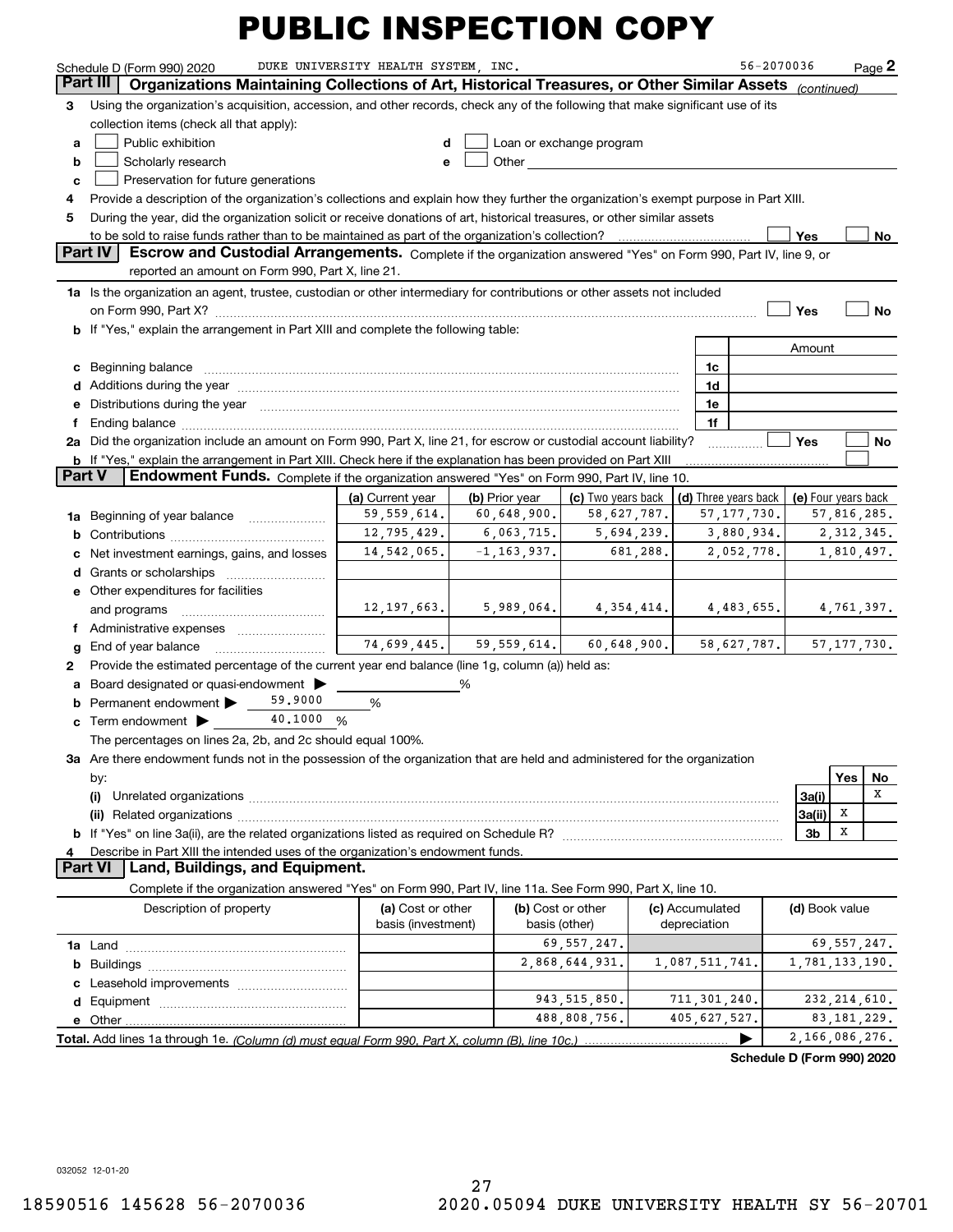Schedule D (Form 990) 2020 DUKE UNIVERSITY HEALTH SYSTEM, INC. 56-2070036 Page

56-2070036

Complete Interprete if the organization answered "Yes" on Form 990, Part UI<sub>I</sub> **Investments - Other Securities.**<br>**Part VII Investments - Other Securities.**<br>Complete if the organization answered "Yes" on Form 990, Part IV

| (a) Description of security or category (including name of security)                          | (b) Book value    | (c) Method of valuation: Cost or end-of-year market value |
|-----------------------------------------------------------------------------------------------|-------------------|-----------------------------------------------------------|
| (1) Financial derivatives                                                                     |                   |                                                           |
|                                                                                               |                   |                                                           |
| $(3)$ Other                                                                                   |                   |                                                           |
| OTHER INVESTMENTS<br>(A)                                                                      | 94, 955, 753.     | END-OF-YEAR MARKET VALUE                                  |
| PRIVATE CAPITAL<br>(B)                                                                        | 1, 554, 975, 292. | END-OF-YEAR MARKET VALUE                                  |
| CASH & CASH EOUIVALENTS<br>(C)                                                                | 191, 239, 902.    | END-OF-YEAR MARKET VALUE                                  |
| HEDGE FUNDS<br>(D)                                                                            | 1, 292, 670, 156. | END-OF-YEAR MARKET VALUE                                  |
| REAL ESTATE<br>(E)                                                                            | 157,690,193.      | END-OF-YEAR MARKET VALUE                                  |
| NATURAL RESOURCES<br>(F)                                                                      | 248, 414, 228.    | END-OF-YEAR MARKET VALUE                                  |
| (G)                                                                                           |                   |                                                           |
| (H)                                                                                           |                   |                                                           |
| <b>Total.</b> (Col. (b) must equal Form 990, Part X, col. (B) line 12.) $\blacktriangleright$ | 3,539,945,524.    |                                                           |

#### **Part VIII Investments - Program Related.**

Complete if the organization answered "Yes" on Form 990, Part IV, line 11c. See Form 990, Part X, line 13.

| (a) Description of investment                                       | (b) Book value | (c) Method of valuation: Cost or end-of-year market value |
|---------------------------------------------------------------------|----------------|-----------------------------------------------------------|
| (1)                                                                 |                |                                                           |
| (2)                                                                 |                |                                                           |
| $\frac{1}{2}$                                                       |                |                                                           |
| (4)                                                                 |                |                                                           |
| $\frac{1}{2}$                                                       |                |                                                           |
| (6)                                                                 |                |                                                           |
| $\sqrt{(7)}$                                                        |                |                                                           |
| (8)                                                                 |                |                                                           |
| (9)                                                                 |                |                                                           |
| Total. (Col. (b) must equal Form 990, Part X, col. (B) line $13.$ ) |                |                                                           |

#### **Part IX Other Assets.**

Complete if the organization answered "Yes" on Form 990, Part IV, line 11d. See Form 990, Part X, line 15.

| (a) Description | (b) Book value |
|-----------------|----------------|
| (1)             |                |
| (2)             |                |
| (3)             |                |
| (4)             |                |
| (5)             |                |
| (6)             |                |
| (7)             |                |
| (8)             |                |
| (9)             |                |
|                 |                |

**Part X Other Liabilities.**

Complete if the organization answered "Yes" on Form 990, Part IV, line 11e or 11f. See Form 990, Part X, line 25.

| 1.  | (a) Description of liability                                                                                                                         | (b) Book value |
|-----|------------------------------------------------------------------------------------------------------------------------------------------------------|----------------|
|     | Federal income taxes                                                                                                                                 |                |
| (2) | POST RETIREMENT BENEFIT OBLIGATION                                                                                                                   | 310, 119, 000. |
| (3) | FINANCE LEASE LIABILITIES                                                                                                                            | 175, 739, 015. |
| (4) | DERIVATIVE INSTRUMENTS                                                                                                                               | 73,800,303.    |
| (5) | TAXABLE BOND LIABILITY                                                                                                                               | 885, 370, 609. |
| (6) | RIGHT-OF-USE OPERATING LEASE LIABILITIES                                                                                                             | 368, 754, 498. |
| (7) | MEDICARE ADVANCE PAYMENTS                                                                                                                            | 246, 289, 232. |
| (8) | OTHER NON-CURRENT LIABILITIES                                                                                                                        | 61,715,930.    |
| (9) | NONCURRENT DEFERRED PAYROLL TAXES                                                                                                                    | 30, 118, 322.  |
|     |                                                                                                                                                      | 2,151,906,909. |
|     | 2. Liability for uncertain tax positions. In Part XIII, provide the text of the footnote to the organization's financial statements that reports the |                |

organization's liability for uncertain tax positions under FASB ASC 740. Check here if the text of the footnote has been provided in Part XIII

**Schedule D (Form 990) 2020**

 $\mathcal{L}^{\text{max}}$ 

032053 12-01-20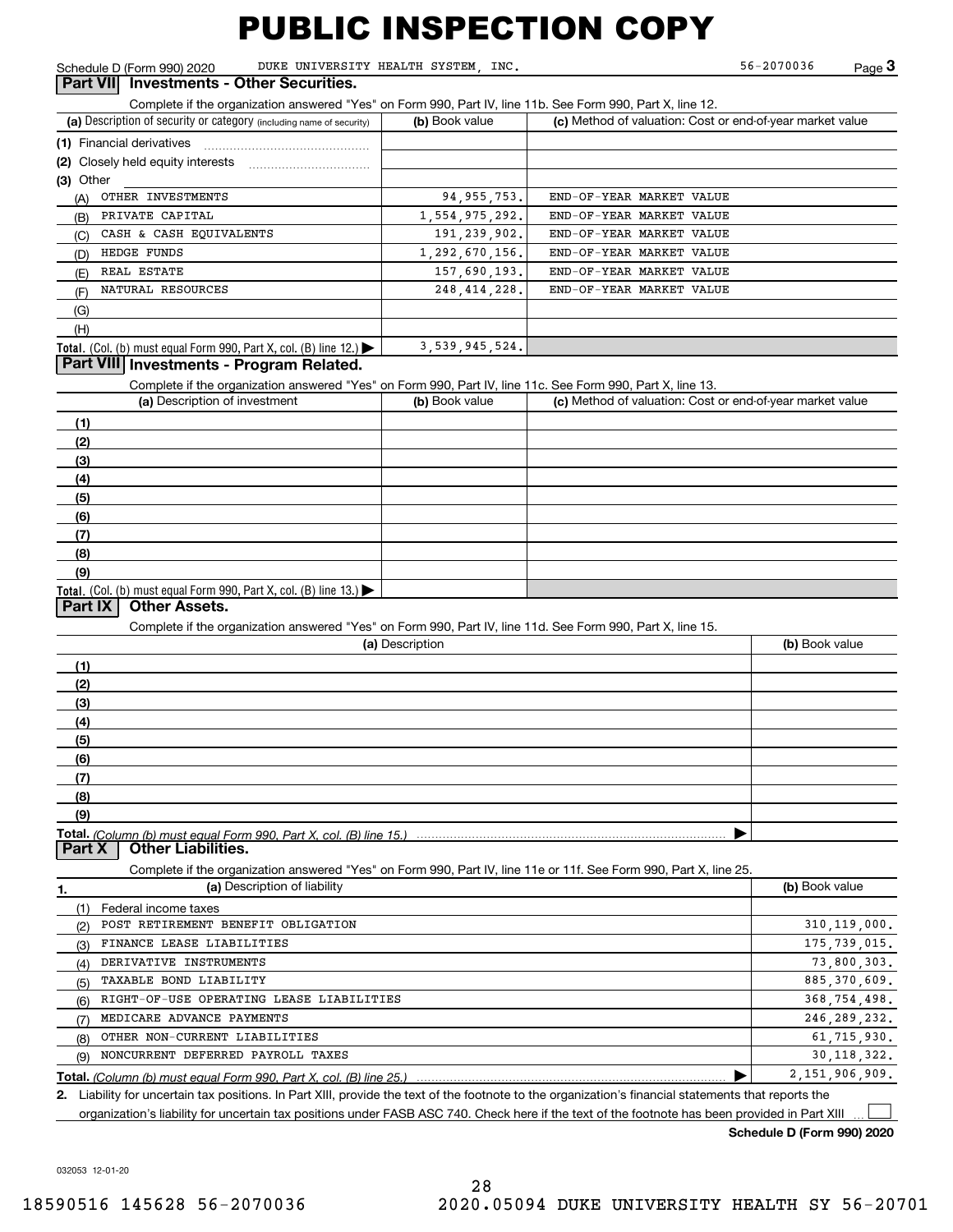|    | DUKE UNIVERSITY HEALTH SYSTEM, INC.<br>Schedule D (Form 990) 2020                                                                                                                                                                    |                | 56-2070036<br>Page 4 |
|----|--------------------------------------------------------------------------------------------------------------------------------------------------------------------------------------------------------------------------------------|----------------|----------------------|
|    | Reconciliation of Revenue per Audited Financial Statements With Revenue per Return.<br>Part XI                                                                                                                                       |                |                      |
|    | Complete if the organization answered "Yes" on Form 990, Part IV, line 12a.                                                                                                                                                          |                |                      |
| 1  | Total revenue, gains, and other support per audited financial statements                                                                                                                                                             |                | 1.                   |
| 2  | Amounts included on line 1 but not on Form 990, Part VIII, line 12:                                                                                                                                                                  |                |                      |
| a  | Net unrealized gains (losses) on investments [11] matter contracts and the unrealized gains (losses) on investments                                                                                                                  | 2a             |                      |
| b  |                                                                                                                                                                                                                                      | 2 <sub>b</sub> |                      |
| c  |                                                                                                                                                                                                                                      | 2c             |                      |
| d  | Other (Describe in Part XIII.)                                                                                                                                                                                                       | 2d             |                      |
| е  | Add lines 2a through 2d <b>continuum contract and all contract and all contract and all contract and all contract and all contract and all contract and all contract and all contract and all contract and all contract and all </b> |                | 2e                   |
| з  |                                                                                                                                                                                                                                      |                | 3                    |
| 4  | Amounts included on Form 990, Part VIII, line 12, but not on line 1:                                                                                                                                                                 |                |                      |
|    |                                                                                                                                                                                                                                      | 4a             |                      |
|    | <b>b</b> Other (Describe in Part XIII.)                                                                                                                                                                                              | 4b             |                      |
|    | c Add lines 4a and 4b                                                                                                                                                                                                                |                | 4c                   |
|    |                                                                                                                                                                                                                                      |                | 5                    |
|    | Part XII   Reconciliation of Expenses per Audited Financial Statements With Expenses per Return.                                                                                                                                     |                |                      |
|    | Complete if the organization answered "Yes" on Form 990, Part IV, line 12a.                                                                                                                                                          |                |                      |
| 1  | Total expenses and losses per audited financial statements [11, 11] manuscription control expenses and losses per audited financial statements [11] manuscription of the statements [11] manuscription of the statements [11]        |                | 1.                   |
| 2  | Amounts included on line 1 but not on Form 990, Part IX, line 25:                                                                                                                                                                    |                |                      |
|    |                                                                                                                                                                                                                                      | 2a             |                      |
| b  |                                                                                                                                                                                                                                      | 2 <sub>b</sub> |                      |
| c. |                                                                                                                                                                                                                                      | 2c             |                      |
| d  |                                                                                                                                                                                                                                      | 2d             |                      |
| е  | Add lines 2a through 2d <b>must be a constructed as the constant of the construction of the construction</b> and the construction of the construction of the construction of the construction of the construction of the constructi  |                | <b>2e</b>            |
| з  |                                                                                                                                                                                                                                      |                | 3                    |
| 4  | Amounts included on Form 990, Part IX, line 25, but not on line 1:                                                                                                                                                                   |                |                      |
| a  |                                                                                                                                                                                                                                      | 4a             |                      |
|    | Other (Describe in Part XIII.) <b>Construction Construction</b> Chern Construction Chern Chern Chern Chern Chern Chern                                                                                                               | 4 <sub>b</sub> |                      |
|    | Add lines 4a and 4b                                                                                                                                                                                                                  |                | 4c                   |
| 5  |                                                                                                                                                                                                                                      |                | 5                    |
|    | Part XIII Supplemental Information.                                                                                                                                                                                                  |                |                      |
|    | Provide the descriptions required for Part II, lines 3, 5, and 9; Part III, lines 1a and 4; Part IV, lines 1b and 2b; Part V, line 4; Part X, line 2; Part XI,                                                                       |                |                      |

lines 2d and 4b; and Part XII, lines 2d and 4b. Also complete this part to provide any additional information.

29

PART V, LINE 4:

THE INTENDED USE FOR THE ORGANIZATION'S ENDOWMENT:

GENERATE EARNINGS AND SUBSEQUENT DISTRIBUTIONS TO SUPPORT CAPITAL

PURCHASES, OFFSET OPERATING COSTS, IMPROVE PATIENT SAFETY, SUPPORT THE

NEEDS OF PATIENTS AND FAMILIES, AND FUND OTHER PROGRAMS CONSISTENT WITH

THE CHARITABLE MISSION OF THE INSTITUTION.

PART X, LINE 2:

DUKE UNIVERSITY HEALTH SYSTEM, INC. ADOPTED THE REQUIREMENTS OF FIN 48 AND

CONSIDERED ITS TAX POSITIONS. BASED ON THAT ANALYSIS, THE PROVISIONS OF

FIN 48 ARE DEEMED IMMATERIAL TO THE DUKE UNIVERSITY HEALTH SYSTEM, INC.

FINANCIAL STATEMENTS AND THEREFORE NO FIN 48 SPECIFIC DISCLOSURES ARE MADE

032054 12-01-20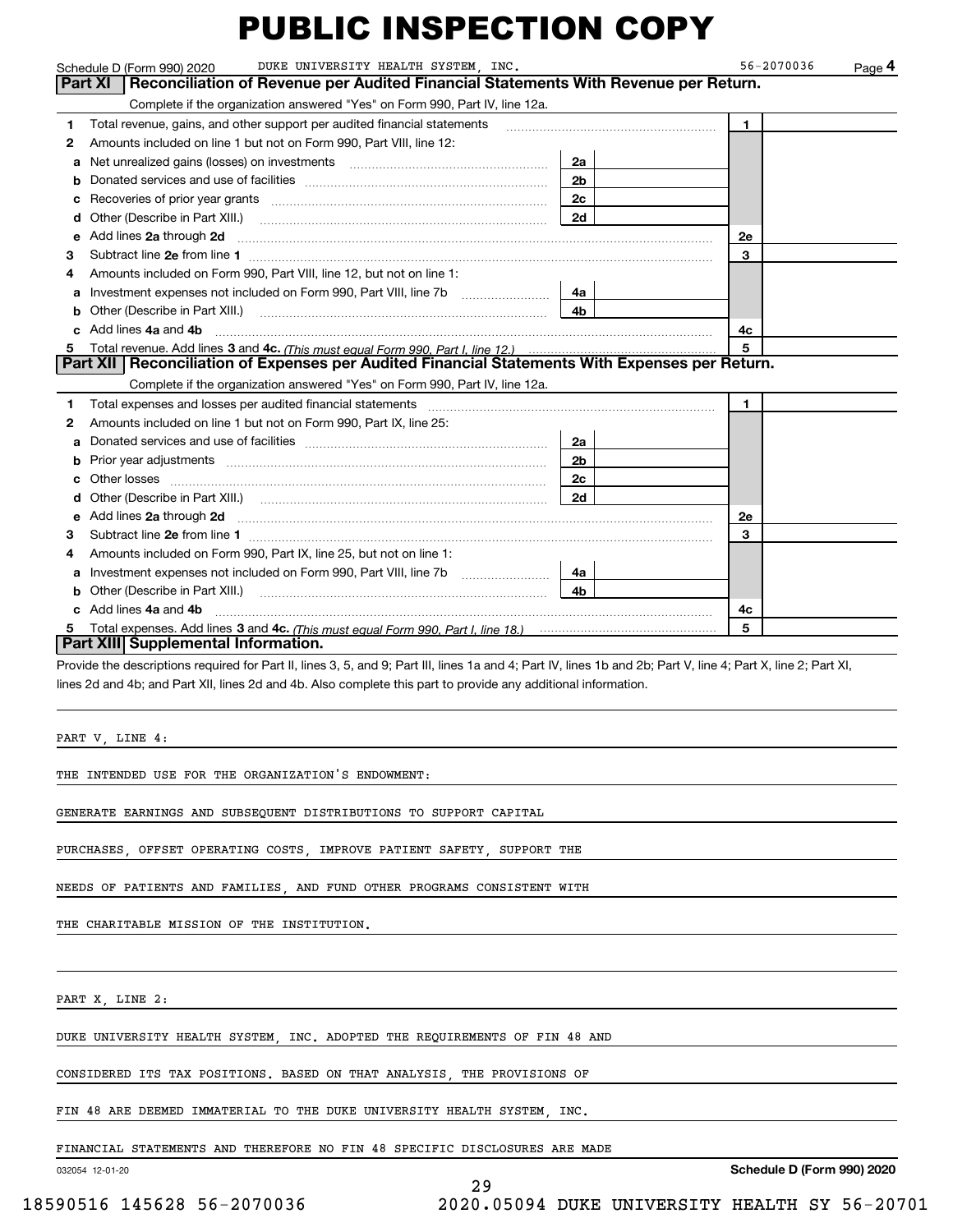Schedule D (Form 990) 2020 DUKE UNIVERSITY HEALTH SYSTEM, INC. 56-2070036 Page

**5**

*(continued)* **Part XIII Supplemental Information** 

IN THE AUDITED FINANCIAL STATEMENTS OF DUKE UNIVERSITY HEALTH SYSTEM, INC.

AND ITS AFFILIATES FOR FISCAL YEAR ENDED JUNE 30, 2021.

**Schedule D (Form 990) 2020**

032055 12-01-20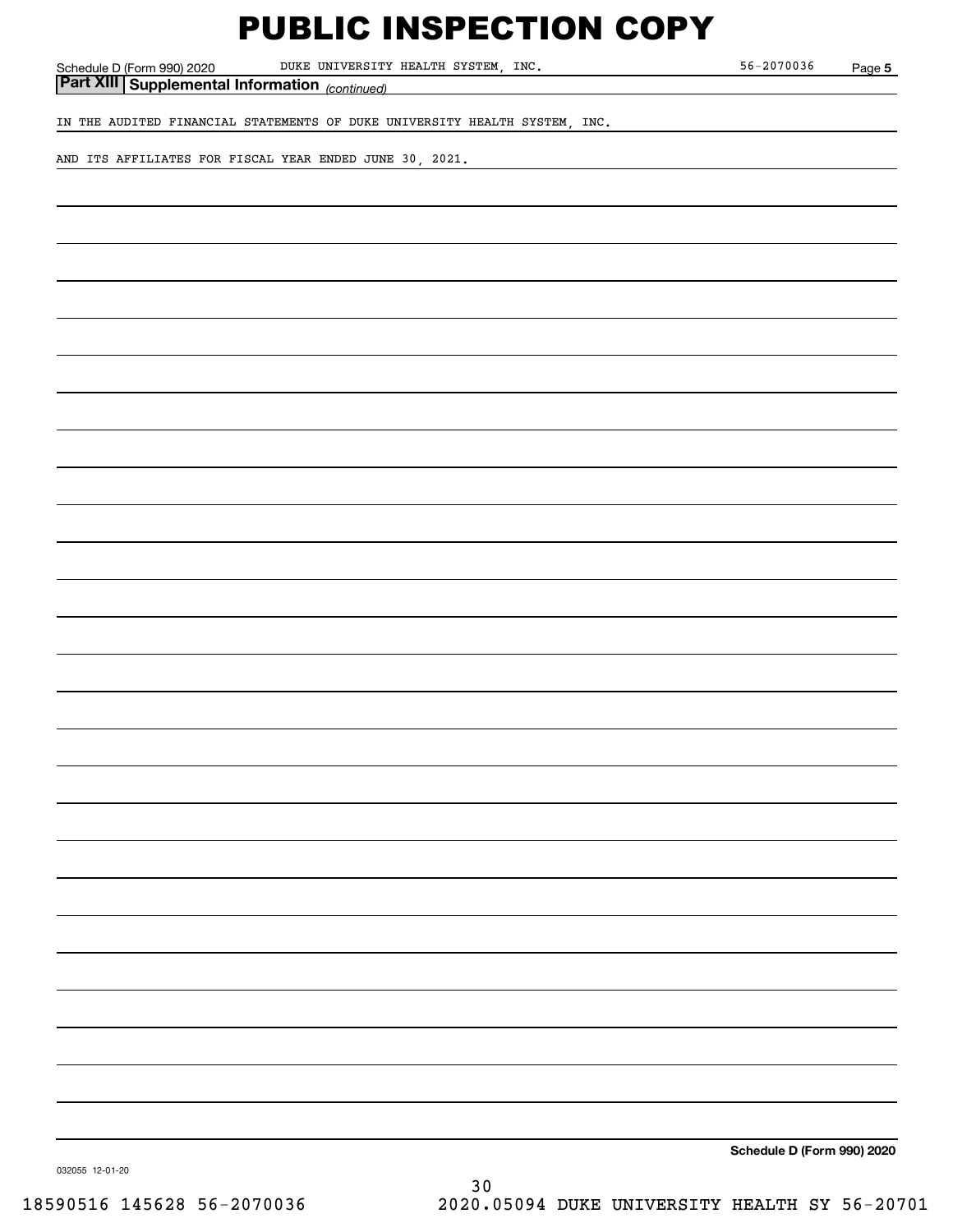#### **SCHEDULE F Statement of Activities Outside the United States**

**| Complete if the organization answered "Yes" on Form 990, Part IV, line 14b, 15, or 16.**

**| Attach to Form 990.**

**| Go to www.irs.gov/Form990 for instructions and the latest information.**

| es:                                   | <u>UNID INU. 1949-0047</u>          |  |  |  |  |
|---------------------------------------|-------------------------------------|--|--|--|--|
| or 16.                                | 120                                 |  |  |  |  |
|                                       | <b>Open to Public</b><br>Inspection |  |  |  |  |
| <b>Employer identification number</b> |                                     |  |  |  |  |

 $\mathbf{I}$ 

OMB No. 1545-0047

Department of the Treasury Internal Revenue Service

**(Form 990)**

Name of the organization

DUKE UNIVERSITY HEALTH SYSTEM, INC. SALLY AND THE SET OF SALLY AND THE SET OF SALLY AND THE SET OF SALLY AND THE SET OF SALLY AND THE SET OF SALLY AND THE SET OF SALLY AND THE SET OF SALLY AND THE SET OF SALLY AND THE SET

**Part I | General Information on Activities Outside the United States.** Complete if the organization answered "Yes" on<br>Form 990, Part IV, line 14b Form 990, Part IV, line 14b.

- **1For grantmakers.**  Does the organization maintain records to substantiate the amount of its grants and other assistance, **X** Yes **1 No** the grantees' eligibility for the grants or assistance, and the selection criteria used to award the grants or assistance?
- **2For grantmakers.**  Describe in Part V the organization's procedures for monitoring the use of its grants and other assistance outside the United States.
- **3**Activities per Region. (The following Part I, line 3 table can be duplicated if additional space is needed.)

|                                                                            |               |                              | Activities per riegion: (The Tollowing Fart I, line o table earl be depleated if additional space is riceded:) |                               |                            |
|----------------------------------------------------------------------------|---------------|------------------------------|----------------------------------------------------------------------------------------------------------------|-------------------------------|----------------------------|
| (a) Region                                                                 | (b) Number of |                              | (c) Number of $ $ (d) Activities conducted in the region                                                       | (e) If activity listed in (d) | (f) Total                  |
|                                                                            | offices       | employees,                   | (by type) (such as, fundraising, pro-                                                                          | is a program service,         | expenditures<br>for and    |
|                                                                            | in the region | agents, and<br>independent   | gram services, investments, grants to                                                                          | describe specific type        | investments                |
|                                                                            |               | contractors<br>in the region | recipients located in the region)                                                                              | of service(s) in the region   | in the region              |
| CENTRAL AMERICA AND                                                        |               |                              |                                                                                                                |                               |                            |
| THE CARIBBEAN -                                                            |               |                              |                                                                                                                |                               |                            |
| ANTIGUA & BARBUDA,                                                         |               |                              |                                                                                                                |                               |                            |
| ARUBA, BAHAMAS,                                                            | 0             | 0                            | <b>INVESTMENTS</b>                                                                                             |                               | ,000,046 (000              |
| SOUTH AMERICA -                                                            |               |                              |                                                                                                                |                               |                            |
| ARGENTINA, BOLIVIA,                                                        |               |                              |                                                                                                                |                               |                            |
| BRAZIL, CHILE,                                                             |               |                              |                                                                                                                |                               |                            |
| COLUMBIA, ECUADOR,                                                         | 0             | 0                            | GRANTMAKING                                                                                                    |                               | 2,000.                     |
|                                                                            |               |                              |                                                                                                                |                               |                            |
|                                                                            |               |                              |                                                                                                                |                               |                            |
| SOUTH ASIA                                                                 | 0             | 0                            | GRANTMAKING                                                                                                    |                               | 145,000.                   |
|                                                                            |               |                              |                                                                                                                |                               |                            |
|                                                                            |               |                              |                                                                                                                |                               |                            |
|                                                                            |               |                              |                                                                                                                |                               |                            |
|                                                                            |               |                              |                                                                                                                |                               |                            |
|                                                                            |               |                              |                                                                                                                |                               |                            |
|                                                                            |               |                              |                                                                                                                |                               |                            |
|                                                                            |               |                              |                                                                                                                |                               |                            |
|                                                                            |               |                              |                                                                                                                |                               |                            |
|                                                                            |               |                              |                                                                                                                |                               |                            |
|                                                                            |               |                              |                                                                                                                |                               |                            |
|                                                                            |               |                              |                                                                                                                |                               |                            |
|                                                                            |               |                              |                                                                                                                |                               |                            |
|                                                                            |               |                              |                                                                                                                |                               |                            |
|                                                                            |               |                              |                                                                                                                |                               |                            |
|                                                                            |               |                              |                                                                                                                |                               |                            |
|                                                                            |               |                              |                                                                                                                |                               |                            |
|                                                                            |               |                              |                                                                                                                |                               |                            |
|                                                                            |               |                              |                                                                                                                |                               |                            |
| <b>3 a</b> Subtotal                                                        | $\pmb{0}$     | 0                            |                                                                                                                |                               | ₿16,193,000 <b>.</b>       |
| <b>b</b> Total from continuation                                           |               |                              |                                                                                                                |                               |                            |
| sheets to Part I                                                           | $\pmb{0}$     | 0                            |                                                                                                                |                               | $\mathbf 0$ .              |
| c Totals (add lines 3a                                                     |               |                              |                                                                                                                |                               |                            |
| and 3b)<br>.                                                               | 0             | 0                            |                                                                                                                |                               | 16, 193, 000.              |
| LHA For Paperwork Reduction Act Notice, see the Instructions for Form 990. |               |                              |                                                                                                                |                               | Schedule F (Form 990) 2020 |

032071 12-03-20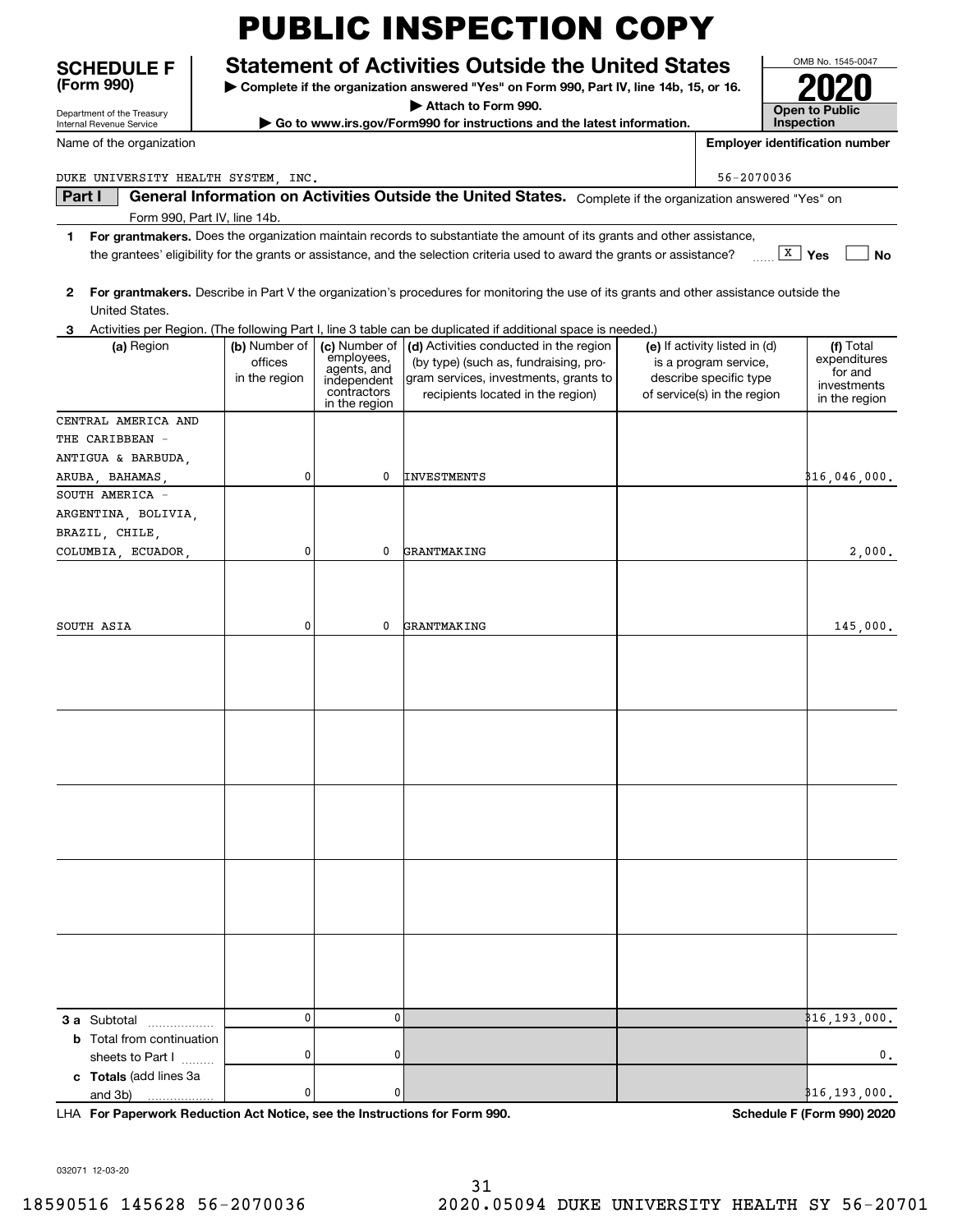Schedule F (Form 990) 2020 DUKE UNIVERSITY HEALTH SYSTEM, INC. 56-2070036 Page

**2**

**Part II** Grants and Other Assistance to Organizations or Entities Outside the United States. Complete if the organization answered "Yes" on Form 990, Part IV, line 15, for any<br>recisiont who received more than \$5,000. Part recipient who received more than \$5,000. Part II can be duplicated if additional space is needed.

| (a) Name of organization                                                            | (b) IRS code section<br>and EIN (if applicable) | (c) Region    | (d) Purpose of<br>grant                                                                                                                 | (e) Amount<br>of cash grant | (f) Manner of<br>cash disbursement | (g) Amount of<br>noncash<br>assistance | (h) Description<br>of noncash<br>assistance | (i) Method of<br>valuation (book, FMV,<br>appraisal, other) |  |  |
|-------------------------------------------------------------------------------------|-------------------------------------------------|---------------|-----------------------------------------------------------------------------------------------------------------------------------------|-----------------------------|------------------------------------|----------------------------------------|---------------------------------------------|-------------------------------------------------------------|--|--|
|                                                                                     |                                                 |               |                                                                                                                                         |                             |                                    |                                        |                                             |                                                             |  |  |
|                                                                                     |                                                 | SOUTH AMERICA | GENERAL SUPPORT                                                                                                                         | $\mathbf 0$ .               |                                    |                                        | 2,000. MEDICAL EQUIPMENT FMV                |                                                             |  |  |
|                                                                                     |                                                 |               |                                                                                                                                         |                             |                                    |                                        |                                             |                                                             |  |  |
|                                                                                     |                                                 | SOUTH ASIA    | GENERAL SUPPORT                                                                                                                         | $\mathbf{0}$ .              |                                    |                                        | 144, 741. MEDICAL EQUIPMENT FMV             |                                                             |  |  |
|                                                                                     |                                                 |               |                                                                                                                                         |                             |                                    |                                        |                                             |                                                             |  |  |
|                                                                                     |                                                 |               |                                                                                                                                         |                             |                                    |                                        |                                             |                                                             |  |  |
|                                                                                     |                                                 |               |                                                                                                                                         |                             |                                    |                                        |                                             |                                                             |  |  |
|                                                                                     |                                                 |               |                                                                                                                                         |                             |                                    |                                        |                                             |                                                             |  |  |
|                                                                                     |                                                 |               |                                                                                                                                         |                             |                                    |                                        |                                             |                                                             |  |  |
|                                                                                     |                                                 |               |                                                                                                                                         |                             |                                    |                                        |                                             |                                                             |  |  |
|                                                                                     |                                                 |               |                                                                                                                                         |                             |                                    |                                        |                                             |                                                             |  |  |
|                                                                                     |                                                 |               |                                                                                                                                         |                             |                                    |                                        |                                             |                                                             |  |  |
|                                                                                     |                                                 |               |                                                                                                                                         |                             |                                    |                                        |                                             |                                                             |  |  |
|                                                                                     |                                                 |               |                                                                                                                                         |                             |                                    |                                        |                                             |                                                             |  |  |
|                                                                                     |                                                 |               |                                                                                                                                         |                             |                                    |                                        |                                             |                                                             |  |  |
|                                                                                     |                                                 |               |                                                                                                                                         |                             |                                    |                                        |                                             |                                                             |  |  |
| $\mathbf{2}$                                                                        |                                                 |               | Enter total number of recipient organizations listed above that are recognized as charities by the foreign country, recognized as a tax |                             |                                    |                                        |                                             |                                                             |  |  |
| 3                                                                                   |                                                 |               | exempt 501(c)(3) organization by the IRS, or for which the grantee or counsel has provided a section 501(c)(3) equivalency letter       |                             |                                    |                                        |                                             | $\mathbf 0$<br>$\overline{2}$                               |  |  |
| Enter total number of other organizations or entities<br>Cabadule E (Faum 000) 0000 |                                                 |               |                                                                                                                                         |                             |                                    |                                        |                                             |                                                             |  |  |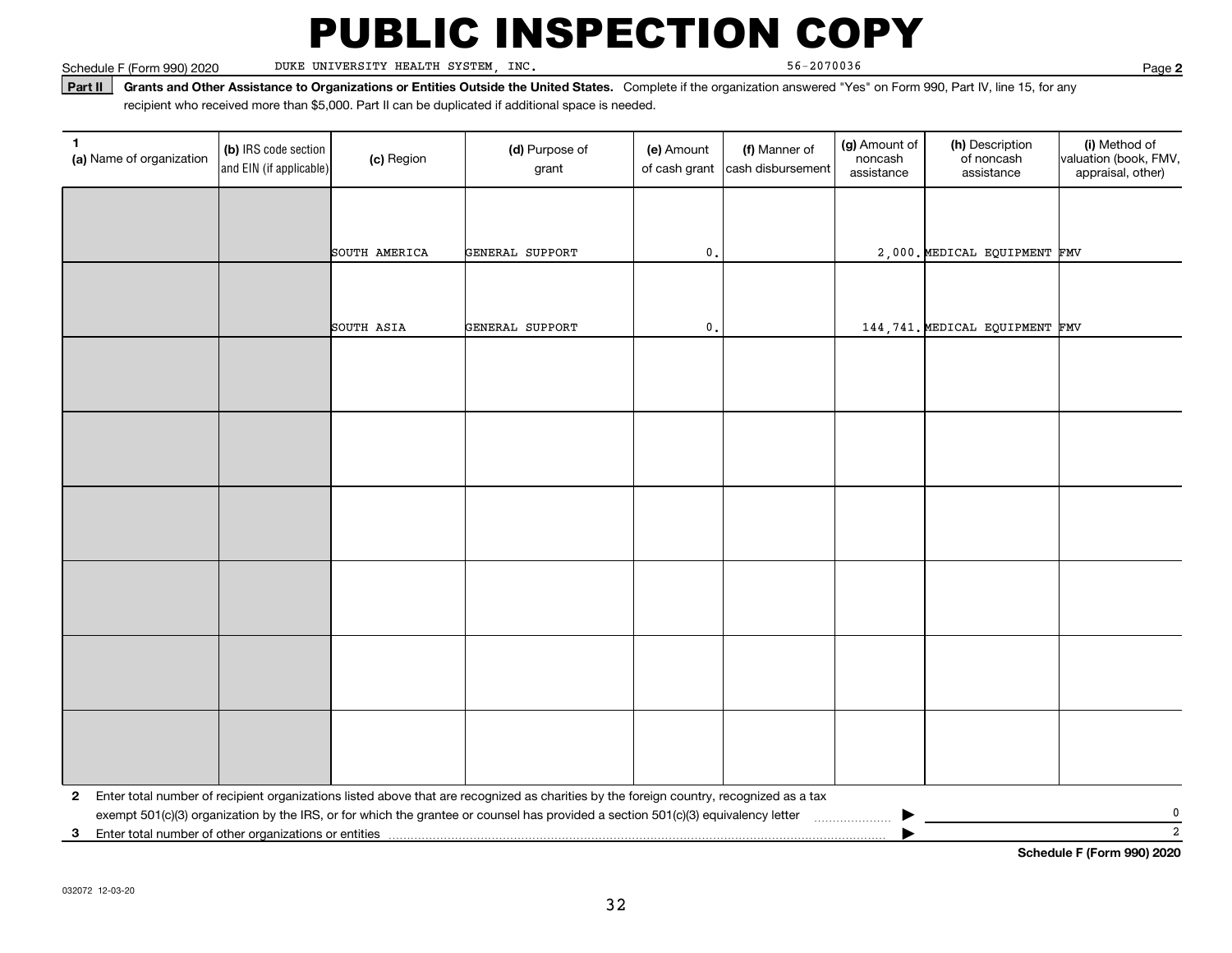Schedule F (Form 990) 2020 DUKE UNIVERSITY HEALTH SYSTEM, INC. 56-2070036 Page

Page 3

**Part III Grants and Other Assistance to Individuals Outside the United States.**  Complete if the organization answered "Yes" on Form 990, Part IV, line 16. Part III can be duplicated if additional space is needed.

| Part in can be duplicated if additional space is needed.<br>(a) Type of grant or assistance | (b) Region | (c) Number of<br>recipients | (d) Amount of<br>cash grant | (e) Manner of<br>cash disbursement | (f) Amount of<br>noncash<br>assistance | (g) Description of<br>noncash assistance | (h) Method of<br>valuation<br>(book, FMV,<br>appraisal, other) |
|---------------------------------------------------------------------------------------------|------------|-----------------------------|-----------------------------|------------------------------------|----------------------------------------|------------------------------------------|----------------------------------------------------------------|
|                                                                                             |            |                             |                             |                                    |                                        |                                          |                                                                |
|                                                                                             |            |                             |                             |                                    |                                        |                                          |                                                                |
|                                                                                             |            |                             |                             |                                    |                                        |                                          |                                                                |
|                                                                                             |            |                             |                             |                                    |                                        |                                          |                                                                |
|                                                                                             |            |                             |                             |                                    |                                        |                                          |                                                                |
|                                                                                             |            |                             |                             |                                    |                                        |                                          |                                                                |
|                                                                                             |            |                             |                             |                                    |                                        |                                          |                                                                |
|                                                                                             |            |                             |                             |                                    |                                        |                                          |                                                                |
|                                                                                             |            |                             |                             |                                    |                                        |                                          |                                                                |
|                                                                                             |            |                             |                             |                                    |                                        |                                          |                                                                |
|                                                                                             |            |                             |                             |                                    |                                        |                                          |                                                                |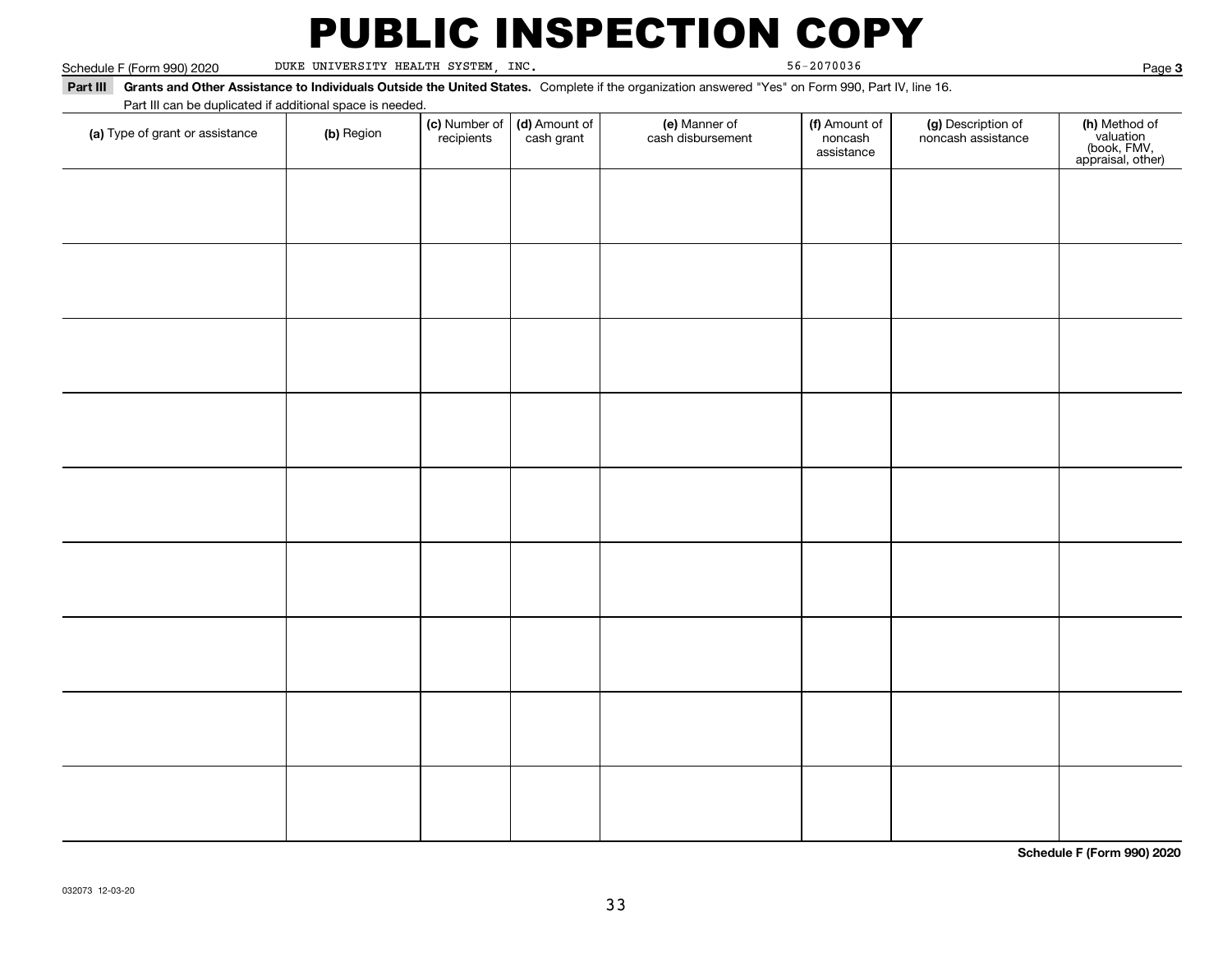|                | DUKE UNIVERSITY HEALTH SYSTEM, INC.<br>Schedule F (Form 990) 2020                                                                                                                                                                                                                                                                                                                                                                       | 56-2070036 | Page 4  |
|----------------|-----------------------------------------------------------------------------------------------------------------------------------------------------------------------------------------------------------------------------------------------------------------------------------------------------------------------------------------------------------------------------------------------------------------------------------------|------------|---------|
| <b>Part IV</b> | <b>Foreign Forms</b>                                                                                                                                                                                                                                                                                                                                                                                                                    |            |         |
|                | Was the organization a U.S. transferor of property to a foreign corporation during the tax year? If "Yes."<br>the organization may be required to file Form 926, Return by a U.S. Transferor of Property to a Foreign                                                                                                                                                                                                                   | Yes        | х<br>Nο |
| 2              | Did the organization have an interest in a foreign trust during the tax year? If "Yes." the organization may<br>be required to separately file Form 3520, Annual Return To Report Transactions With Foreign Trusts and<br>Receipt of Certain Foreign Gifts, and/or Form 3520-A, Annual Information Return of Foreign Trust With a                                                                                                       | Yes        | х<br>Nο |
| 3              | Did the organization have an ownership interest in a foreign corporation during the tax year? If "Yes."<br>the organization may be required to file Form 5471, Information Return of U.S. Persons With Respect to                                                                                                                                                                                                                       | X <br>Yes  | N٥      |
| 4              | Was the organization a direct or indirect shareholder of a passive foreign investment company or a<br>qualified electing fund during the tax year? If "Yes," the organization may be required to file Form 8621,<br>Information Return by a Shareholder of a Passive Foreign Investment Company or Qualified Electing<br>Fund (see Instructions for Form 8621) manufactured control to the control of the control of the control of the | Yes        | х<br>Nο |
| 5              | Did the organization have an ownership interest in a foreign partnership during the tax year? If "Yes."<br>the organization may be required to file Form 8865, Return of U.S. Persons With Respect to Certain                                                                                                                                                                                                                           | Yes        | x<br>N٥ |
| 6              | Did the organization have any operations in or related to any boycotting countries during the tax year? If<br>"Yes," the organization may be required to separately file Form 5713, International Boycott Report (see                                                                                                                                                                                                                   | Yes        |         |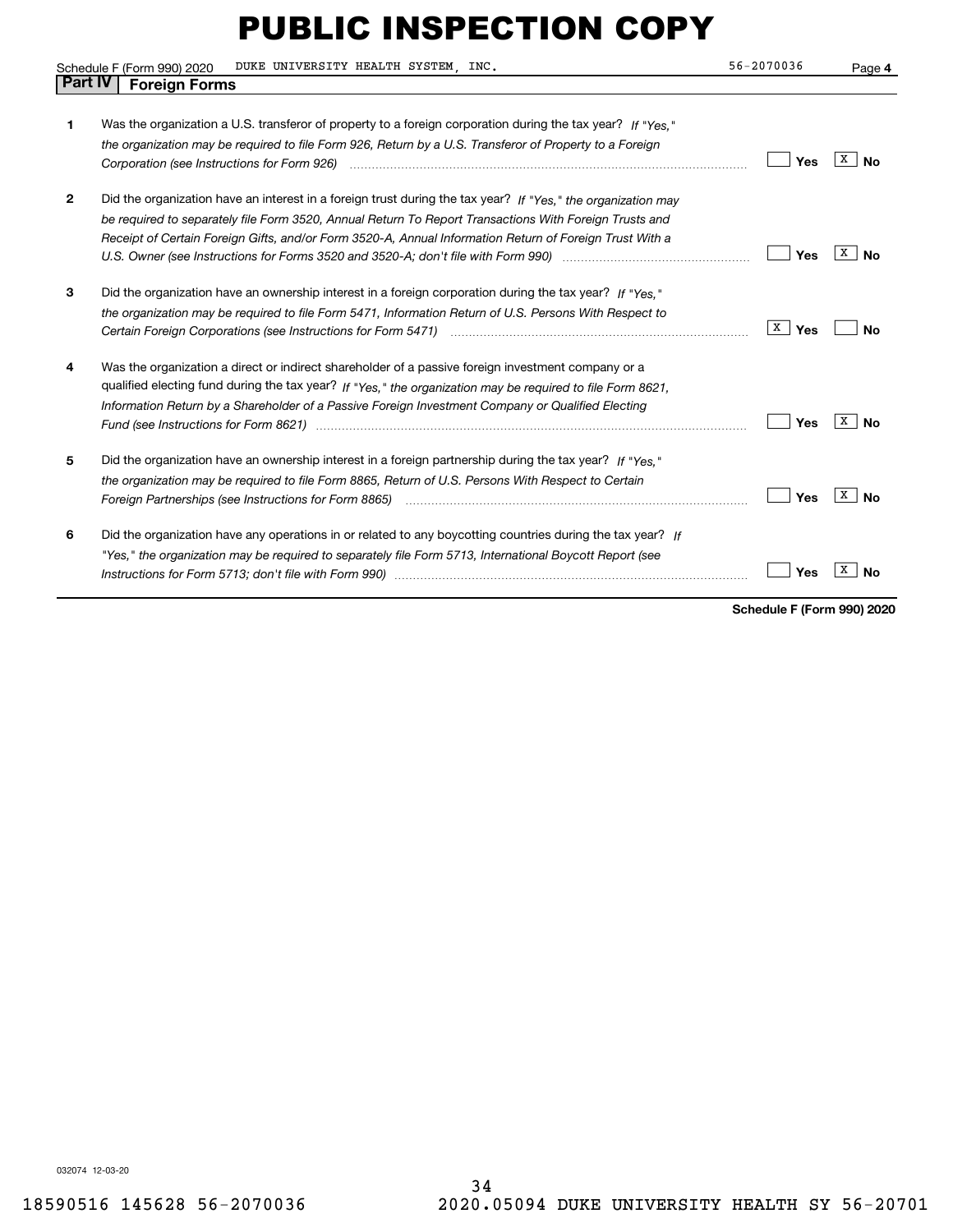Schedule F (Form 990) 2020 Page DUKE UNIVERSITY HEALTH SYSTEM, INC. 56-2070036

**5**

**Part V Supplemental Information**

Provide the information required by Part I, line 2 (monitoring of funds); Part I, line 3, column (f) (accounting method; amounts of investments vs. expenditures per region); Part II, line 1 (accounting method); Part III (accounting method); and Part III, column (c) (estimated number of recipients), as applicable. Also complete this part to provide any additional information. See instructions.

PART I, LINE 2:

DUKE UNIVERSITY HEALTH SYSTEM, INC. PERIODICALLY APPROVES NONCASH

ASSISTANCE OR TRANSFERS MEDICAL EQUIPMENT AND SUPPLIES TO ORGANIZATIONS

OUTSIDE THE UNITED STATES, USUALLY IN RESPONSE TO NATURAL DISASTERS. THE

ORGANIZATIONS AWARDED THE ASSISTANCE MUST MONITOR THE APPROPRIATE USE OF

THE ASSISTANCE TO ENSURE COMPLIANCE WITH LAWS, REGULATIONS, AND ANY TERMS

AND CONDITIONS OF THE TRANSFER. SUBRECIPIENTS ARE NOT PERMITTED UNDER THE

TERMS OF THE TRANSFER.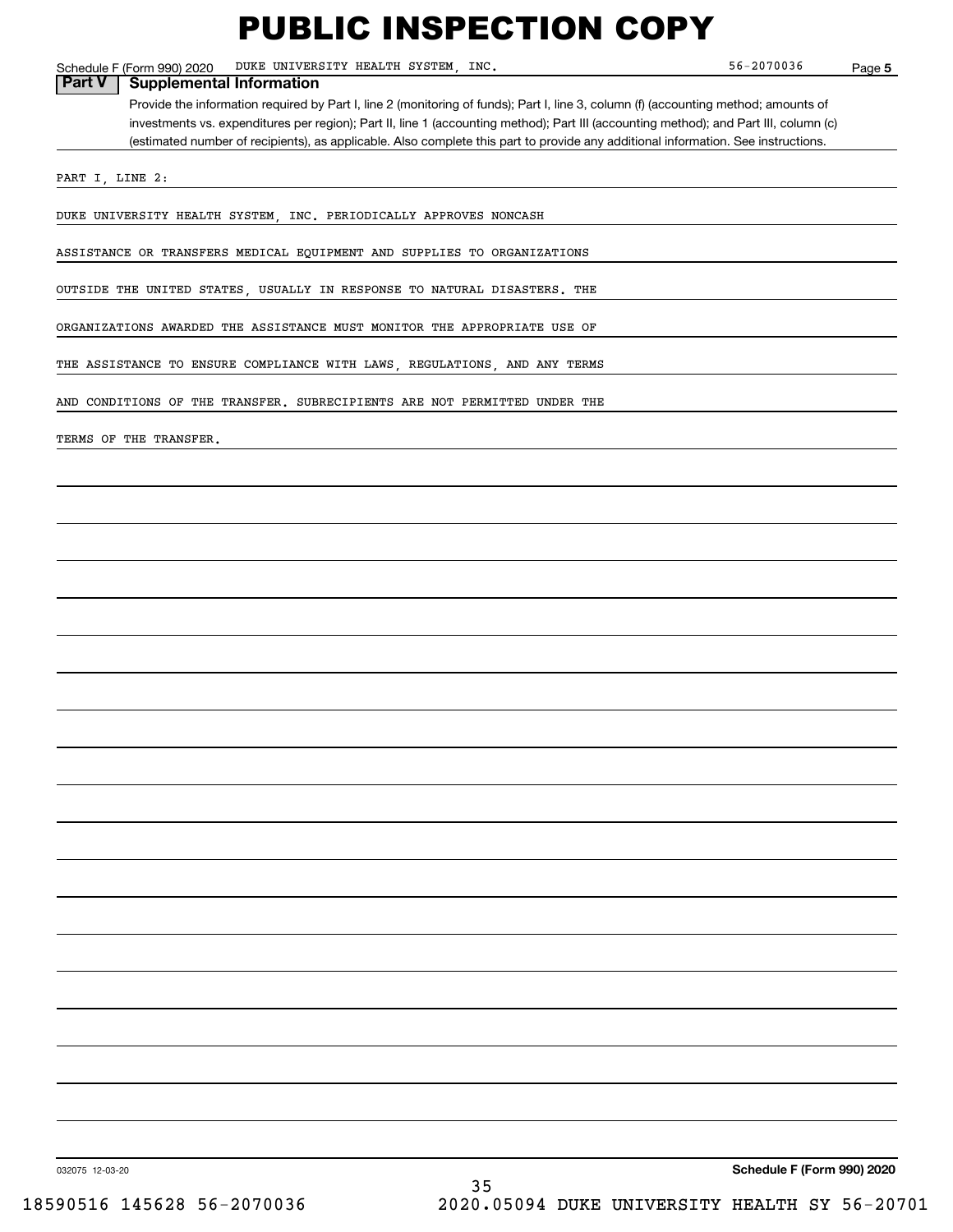| <b>PUBLIC INSPECTION COPY</b> |  |
|-------------------------------|--|
|-------------------------------|--|

**Hospitals**

OMB No. 1545-0047 **2020**

| ► Complete if the organization answered "Yes" on Form 990, Part IV, question 20, |
|----------------------------------------------------------------------------------|
| Attach to Form 990.                                                              |
| ► Go to www.irs.gov/Form990 for instructions and the latest information.         |

**Open to Public Inspection**

|  |  |  |  |  | Name of the organization |
|--|--|--|--|--|--------------------------|
|--|--|--|--|--|--------------------------|

Department of the Treasury Internal Revenue Service

**SCHEDULE H (Form 990)**

**Employer identification number** 

#### **Part I Financial Assistance and Certain Other Community Benefits at Cost**

DUKE UNIVERSITY HEALTH SYSTEM, INC.

|              |                                                                                                                                                                                               |    | Yes | No. |
|--------------|-----------------------------------------------------------------------------------------------------------------------------------------------------------------------------------------------|----|-----|-----|
|              | 1a Did the organization have a financial assistance policy during the tax year? If "No," skip to question 6a                                                                                  | 1a | X   |     |
|              |                                                                                                                                                                                               | 1b | х   |     |
| $\mathbf{2}$ | facilities during the tax year.                                                                                                                                                               |    |     |     |
|              | $X$ Applied uniformly to all hospital facilities<br>Applied uniformly to most hospital facilities                                                                                             |    |     |     |
|              | Generally tailored to individual hospital facilities                                                                                                                                          |    |     |     |
| 3            | Answer the following based on the financial assistance eligibility criteria that applied to the largest number of the organization's patients during the tax year.                            |    |     |     |
|              | a Did the organization use Federal Poverty Guidelines (FPG) as a factor in determining eligibility for providing free care?                                                                   |    |     |     |
|              |                                                                                                                                                                                               | За | х   |     |
|              | X 200%<br>Other %<br>100%<br>150%                                                                                                                                                             |    |     |     |
|              | b Did the organization use FPG as a factor in determining eligibility for providing discounted care? If "Yes," indicate which                                                                 |    |     |     |
|              |                                                                                                                                                                                               | 3b | x   |     |
|              | $X$ 300%<br>200%<br>250%<br>350%<br>Other %<br>400%                                                                                                                                           |    |     |     |
|              | c If the organization used factors other than FPG in determining eligibility, describe in Part VI the criteria used for determining                                                           |    |     |     |
|              | eligibility for free or discounted care. Include in the description whether the organization used an asset test or other                                                                      |    |     |     |
|              | threshold, regardless of income, as a factor in determining eligibility for free or discounted care.                                                                                          |    |     |     |
|              | Did the organization's financial assistance policy that applied to the largest number of its patients during the tax year provide for free or discounted care to the<br>"medically indigent"? | 4  | x   |     |
|              | 5a Did the organization budget amounts for free or discounted care provided under its financial assistance policy during the tax year?                                                        | 5a |     | X   |
|              |                                                                                                                                                                                               | 5b |     |     |
|              | c If "Yes" to line 5b, as a result of budget considerations, was the organization unable to provide free or discounted                                                                        |    |     |     |
|              |                                                                                                                                                                                               | 5c |     |     |
|              |                                                                                                                                                                                               | 6a | х   |     |
|              |                                                                                                                                                                                               | 6b | х   |     |
|              | Complete the following table using the worksheets provided in the Schedule H instructions. Do not submit these worksheets with the Schedule H.                                                |    |     |     |

Financial Assistance and Certain Other Community Benefits at Cost

| Financial Assistance and Certain Other Community Benefits at Cost |                                |                       |                                        |                                  |                                      |                         |  |  |
|-------------------------------------------------------------------|--------------------------------|-----------------------|----------------------------------------|----------------------------------|--------------------------------------|-------------------------|--|--|
| <b>Financial Assistance and</b>                                   | (a) Number of<br>activities or | (b) Persons<br>served | (c) Total community<br>benefit expense | (d) Direct offsetting<br>revenue | (e) Net community<br>benefit expense | (f) Percent<br>of total |  |  |
| <b>Means-Tested Government Programs</b>                           | programs (optional)            | (optional)            |                                        |                                  |                                      | expense                 |  |  |
| a Financial Assistance at cost (from                              |                                |                       |                                        |                                  |                                      |                         |  |  |
| Worksheet 1)                                                      |                                |                       | 140, 911, 724.                         |                                  | 140, 911, 724.                       | 3.64%                   |  |  |
| <b>b</b> Medicaid (from Worksheet 3,                              |                                |                       |                                        |                                  |                                      |                         |  |  |
|                                                                   |                                |                       | 144, 222, 821.                         |                                  | 144, 222, 821.                       | 3.73%                   |  |  |
| c Costs of other means-tested                                     |                                |                       |                                        |                                  |                                      |                         |  |  |
| government programs (from                                         |                                |                       |                                        |                                  |                                      |                         |  |  |
| Worksheet 3, column b)                                            |                                |                       |                                        |                                  |                                      |                         |  |  |
| d Total. Financial Assistance and                                 |                                |                       |                                        |                                  |                                      |                         |  |  |
| Means-Tested Government Programs                                  |                                |                       | 285, 134, 545.                         |                                  | 285, 134, 545.                       | 7.37%                   |  |  |
| <b>Other Benefits</b>                                             |                                |                       |                                        |                                  |                                      |                         |  |  |
| e Community health                                                |                                |                       |                                        |                                  |                                      |                         |  |  |
| improvement services and                                          |                                |                       |                                        |                                  |                                      |                         |  |  |
| community benefit operations                                      |                                |                       |                                        |                                  |                                      |                         |  |  |
| (from Worksheet 4)                                                |                                |                       | 528, 131.                              |                                  | 528, 131.                            | .01%                    |  |  |
| f Health professions education                                    |                                |                       |                                        |                                  |                                      |                         |  |  |
| (from Worksheet 5)                                                |                                |                       | 100, 398, 064.                         | 17,814,873.                      | 82,583,191.                          | 2.13%                   |  |  |
| g Subsidized health services                                      |                                |                       |                                        |                                  |                                      |                         |  |  |
|                                                                   |                                |                       |                                        |                                  |                                      |                         |  |  |
| h Research (from Worksheet 7)                                     |                                |                       |                                        |                                  |                                      |                         |  |  |
| <i>i</i> Cash and in-kind contributions                           |                                |                       |                                        |                                  |                                      |                         |  |  |
| for community benefit (from                                       |                                |                       |                                        |                                  |                                      |                         |  |  |
| Worksheet 8)                                                      |                                |                       | 12,878,365.                            |                                  | 12,878,365.                          | .33%                    |  |  |
| <b>Total.</b> Other Benefits                                      |                                |                       | 113,804,560.                           | 17,814,873.                      | 95,989,687.                          | 2,47%                   |  |  |
| <b>k</b> Total. Add lines 7d and $7j$                             |                                |                       | 398, 939, 105.                         | 17,814,873.                      | 381, 124, 232.                       | 9.84%                   |  |  |

032091 12-02-20 LHA For Paperwork Reduction Act Notice, see the Instructions for Form 990. **Schedule H (Form 990) 2020** 

36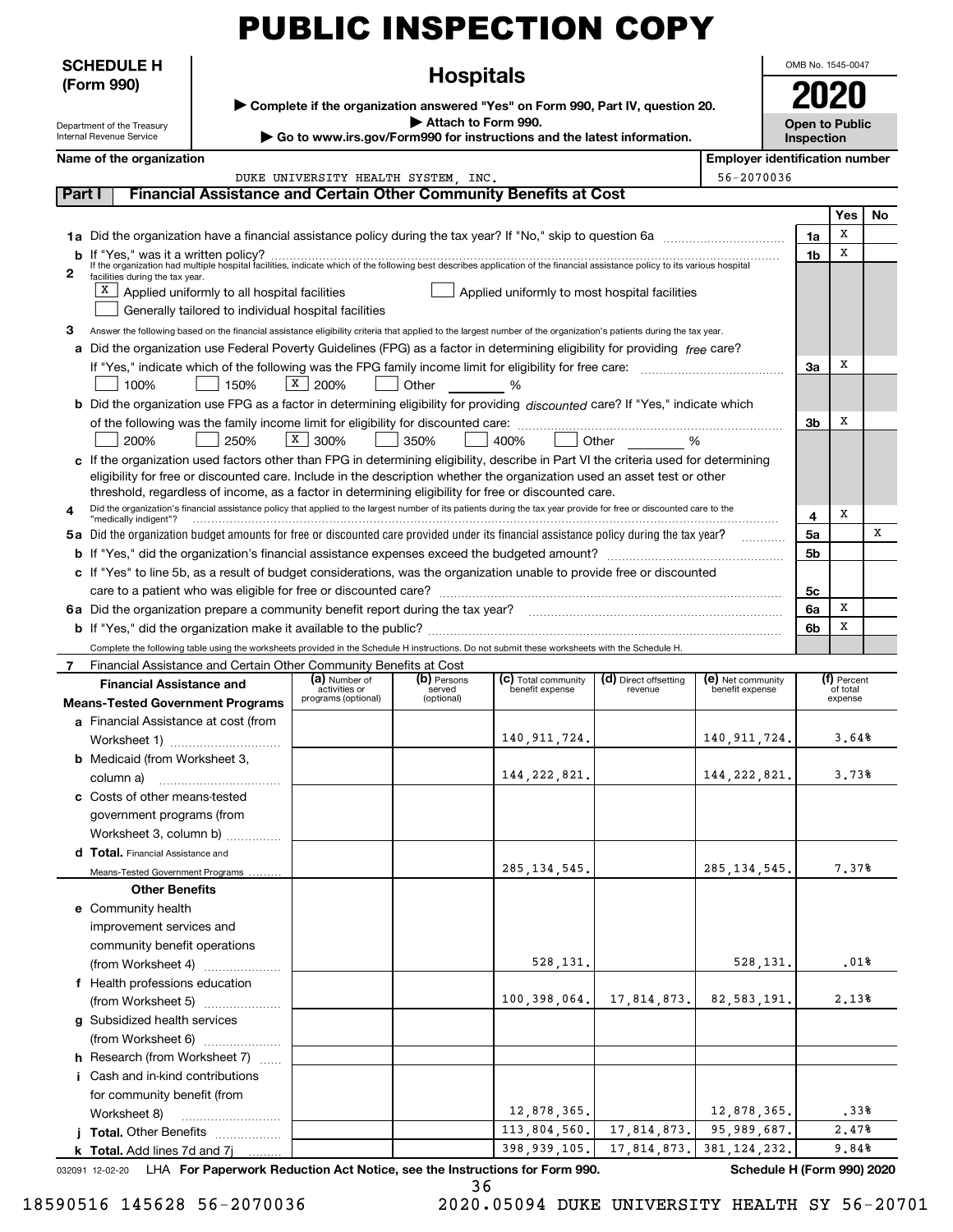Schedule H (Form 990) 2020 DUKE UNIVERSITY HEALTH SYSTEM, INC. 56-2070036 Page

**2**

**Part II Community Building Activities** Complete this table if the organization conducted any community building activities during the tax year, and describe in Part VI how its community building activities promoted the

|                | tax year, and describe in Part VI how its community building activities promoted the health of the communities it serves.                                                                                                                                                 |                                                       |                                  |                                              |                                  |                                  |                                            |                |                                 |    |
|----------------|---------------------------------------------------------------------------------------------------------------------------------------------------------------------------------------------------------------------------------------------------------------------------|-------------------------------------------------------|----------------------------------|----------------------------------------------|----------------------------------|----------------------------------|--------------------------------------------|----------------|---------------------------------|----|
|                |                                                                                                                                                                                                                                                                           | (a) Number of<br>activities or programs<br>(optional) | (b) Persons<br>served (optional) | $(c)$ Total<br>community<br>building expense |                                  | (d) Direct<br>offsetting revenue | $(e)$ Net<br>community<br>building expense |                | (f) Percent of<br>total expense |    |
| 1              | Physical improvements and housing                                                                                                                                                                                                                                         |                                                       |                                  |                                              |                                  |                                  |                                            |                |                                 |    |
| 2              | Economic development                                                                                                                                                                                                                                                      |                                                       |                                  |                                              |                                  |                                  |                                            |                |                                 |    |
| 3              | Community support                                                                                                                                                                                                                                                         |                                                       |                                  |                                              |                                  |                                  |                                            |                |                                 |    |
| 4              | Environmental improvements                                                                                                                                                                                                                                                |                                                       |                                  |                                              |                                  |                                  |                                            |                |                                 |    |
| 5              | Leadership development and                                                                                                                                                                                                                                                |                                                       |                                  |                                              |                                  |                                  |                                            |                |                                 |    |
|                | training for community members                                                                                                                                                                                                                                            |                                                       |                                  |                                              |                                  |                                  |                                            |                |                                 |    |
| 6              | Coalition building                                                                                                                                                                                                                                                        |                                                       |                                  |                                              |                                  |                                  |                                            |                |                                 |    |
| 7              | Community health improvement                                                                                                                                                                                                                                              |                                                       |                                  |                                              |                                  |                                  |                                            |                |                                 |    |
|                | advocacy                                                                                                                                                                                                                                                                  |                                                       |                                  |                                              |                                  |                                  |                                            |                |                                 |    |
| 8              | Workforce development                                                                                                                                                                                                                                                     |                                                       |                                  |                                              |                                  |                                  |                                            |                |                                 |    |
| 9              | Other                                                                                                                                                                                                                                                                     |                                                       |                                  |                                              |                                  |                                  |                                            |                |                                 |    |
| 10             | Total                                                                                                                                                                                                                                                                     |                                                       |                                  |                                              |                                  |                                  |                                            |                |                                 |    |
|                | <b>Bad Debt, Medicare, &amp; Collection Practices</b><br>  Part III                                                                                                                                                                                                       |                                                       |                                  |                                              |                                  |                                  |                                            |                |                                 |    |
|                | <b>Section A. Bad Debt Expense</b>                                                                                                                                                                                                                                        |                                                       |                                  |                                              |                                  |                                  |                                            |                | Yes                             | No |
| 1.             | Did the organization report bad debt expense in accordance with Healthcare Financial Management Association                                                                                                                                                               |                                                       |                                  |                                              |                                  |                                  |                                            |                |                                 |    |
|                |                                                                                                                                                                                                                                                                           |                                                       |                                  |                                              |                                  |                                  |                                            | 1              | х                               |    |
| 2              | Enter the amount of the organization's bad debt expense. Explain in Part VI the                                                                                                                                                                                           |                                                       |                                  |                                              |                                  |                                  |                                            |                |                                 |    |
|                | methodology used by the organization to estimate this amount                                                                                                                                                                                                              |                                                       |                                  |                                              |                                  | $\mathbf{2}$                     |                                            | 0.             |                                 |    |
| 3              | Enter the estimated amount of the organization's bad debt expense attributable to                                                                                                                                                                                         |                                                       |                                  |                                              |                                  |                                  |                                            |                |                                 |    |
|                | patients eligible under the organization's financial assistance policy. Explain in Part VI the                                                                                                                                                                            |                                                       |                                  |                                              |                                  |                                  |                                            |                |                                 |    |
|                | methodology used by the organization to estimate this amount and the rationale, if any,                                                                                                                                                                                   |                                                       |                                  |                                              |                                  |                                  |                                            |                |                                 |    |
|                | for including this portion of bad debt as community benefit                                                                                                                                                                                                               |                                                       |                                  |                                              |                                  | 3                                |                                            | 0.             |                                 |    |
| 4              | Provide in Part VI the text of the footnote to the organization's financial statements that describes bad debt                                                                                                                                                            |                                                       |                                  |                                              |                                  |                                  |                                            |                |                                 |    |
|                | expense or the page number on which this footnote is contained in the attached financial statements.                                                                                                                                                                      |                                                       |                                  |                                              |                                  |                                  |                                            |                |                                 |    |
|                | <b>Section B. Medicare</b>                                                                                                                                                                                                                                                |                                                       |                                  |                                              |                                  |                                  |                                            |                |                                 |    |
| 5              | Enter total revenue received from Medicare (including DSH and IME)                                                                                                                                                                                                        |                                                       |                                  |                                              |                                  | 5                                | 626,628,526.                               |                |                                 |    |
| 6              |                                                                                                                                                                                                                                                                           |                                                       |                                  |                                              |                                  | $6\phantom{a}$                   | 786, 945, 659.                             |                |                                 |    |
| 7              |                                                                                                                                                                                                                                                                           |                                                       |                                  |                                              |                                  | $\overline{7}$                   | $-160, 317, 133.$                          |                |                                 |    |
| 8              | Describe in Part VI the extent to which any shortfall reported on line 7 should be treated as community benefit.                                                                                                                                                          |                                                       |                                  |                                              |                                  |                                  |                                            |                |                                 |    |
|                | Also describe in Part VI the costing methodology or source used to determine the amount reported on line 6.                                                                                                                                                               |                                                       |                                  |                                              |                                  |                                  |                                            |                |                                 |    |
|                | Check the box that describes the method used:                                                                                                                                                                                                                             |                                                       |                                  |                                              |                                  |                                  |                                            |                |                                 |    |
|                | Cost accounting system                                                                                                                                                                                                                                                    | Cost to charge ratio                                  |                                  | $X$ Other                                    |                                  |                                  |                                            |                |                                 |    |
|                | <b>Section C. Collection Practices</b>                                                                                                                                                                                                                                    |                                                       |                                  |                                              |                                  |                                  |                                            |                |                                 |    |
|                |                                                                                                                                                                                                                                                                           |                                                       |                                  |                                              |                                  |                                  |                                            | 9а             | Х                               |    |
|                | b If "Yes," did the organization's collection policy that applied to the largest number of its patients during the tax year contain provisions on the                                                                                                                     |                                                       |                                  |                                              |                                  |                                  |                                            |                | Х                               |    |
| <b>Part IV</b> | collection practices to be followed for patients who are known to qualify for financial assistance? Describe in Part VI<br>Management Companies and Joint Ventures (owned 10% or more by officers, directors, trustees, key employees, and physicians - see instructions) |                                                       |                                  |                                              |                                  |                                  |                                            | 9 <sub>b</sub> |                                 |    |
|                |                                                                                                                                                                                                                                                                           |                                                       |                                  |                                              |                                  |                                  |                                            |                |                                 |    |
|                | (a) Name of entity                                                                                                                                                                                                                                                        |                                                       | (b) Description of primary       |                                              | (c) Organization's               |                                  | (d) Officers, direct-<br>ors, trustees, or |                | (e) Physicians'                 |    |
|                |                                                                                                                                                                                                                                                                           |                                                       | activity of entity               |                                              | profit % or stock<br>ownership % |                                  | key employees'                             |                | profit % or<br>stock            |    |
|                |                                                                                                                                                                                                                                                                           |                                                       |                                  |                                              |                                  |                                  | profit % or stock<br>ownership %           |                | ownership %                     |    |
|                |                                                                                                                                                                                                                                                                           |                                                       |                                  |                                              |                                  |                                  |                                            |                |                                 |    |
|                |                                                                                                                                                                                                                                                                           |                                                       |                                  |                                              |                                  |                                  |                                            |                |                                 |    |
|                |                                                                                                                                                                                                                                                                           |                                                       |                                  |                                              |                                  |                                  |                                            |                |                                 |    |
|                |                                                                                                                                                                                                                                                                           |                                                       |                                  |                                              |                                  |                                  |                                            |                |                                 |    |
|                |                                                                                                                                                                                                                                                                           |                                                       |                                  |                                              |                                  |                                  |                                            |                |                                 |    |
|                |                                                                                                                                                                                                                                                                           |                                                       |                                  |                                              |                                  |                                  |                                            |                |                                 |    |
|                |                                                                                                                                                                                                                                                                           |                                                       |                                  |                                              |                                  |                                  |                                            |                |                                 |    |
|                |                                                                                                                                                                                                                                                                           |                                                       |                                  |                                              |                                  |                                  |                                            |                |                                 |    |
|                |                                                                                                                                                                                                                                                                           |                                                       |                                  |                                              |                                  |                                  |                                            |                |                                 |    |
|                |                                                                                                                                                                                                                                                                           |                                                       |                                  |                                              |                                  |                                  |                                            |                |                                 |    |
|                |                                                                                                                                                                                                                                                                           |                                                       |                                  |                                              |                                  |                                  |                                            |                |                                 |    |
|                |                                                                                                                                                                                                                                                                           |                                                       |                                  |                                              |                                  |                                  |                                            |                |                                 |    |
|                |                                                                                                                                                                                                                                                                           |                                                       |                                  |                                              |                                  |                                  |                                            |                |                                 |    |

37

032092 12-02-20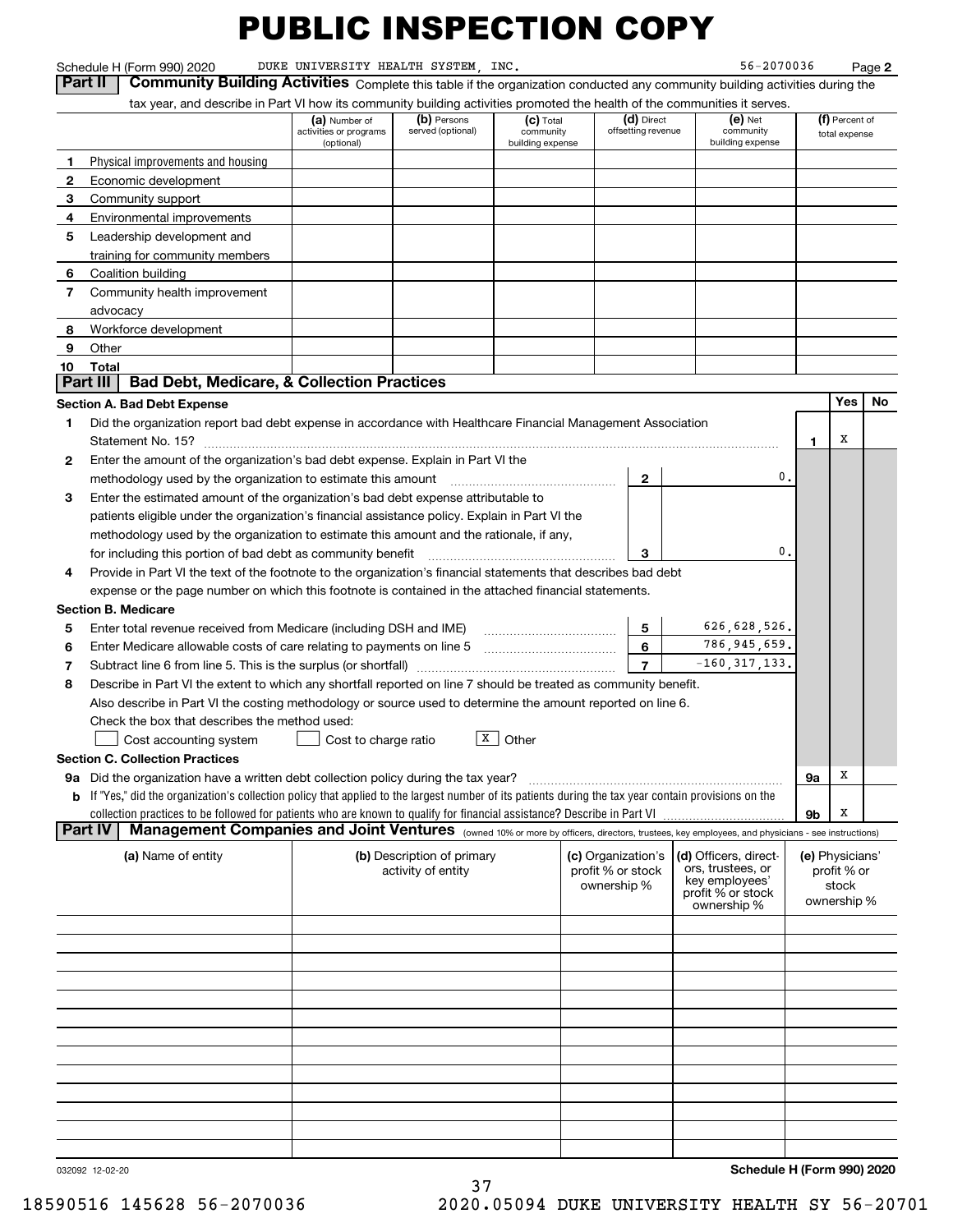| Schedule H (Form 990) 2020<br>DUKE UNIVERSITY HEALTH SYSTEM, INC.<br><b>Facility Information</b><br>Part V                                                                                                                                                                                                                                                                                                                                                                                                                                   |                       |                                |                          |                         |                          |                                   |                  |          | 56-2070036       | Page 3                              |
|----------------------------------------------------------------------------------------------------------------------------------------------------------------------------------------------------------------------------------------------------------------------------------------------------------------------------------------------------------------------------------------------------------------------------------------------------------------------------------------------------------------------------------------------|-----------------------|--------------------------------|--------------------------|-------------------------|--------------------------|-----------------------------------|------------------|----------|------------------|-------------------------------------|
| <b>Section A. Hospital Facilities</b><br>(list in order of size, from largest to smallest)<br>How many hospital facilities did the organization operate<br>during the tax year?<br>3<br>Name, address, primary website address, and state license number<br>(and if a group return, the name and EIN of the subordinate hospital<br>organization that operates the hospital facility)<br>1 DUKE UNIVERSITY HOSPITAL<br>2301 ERWIN ROAD (PRIMARY CAMPUS)<br>DURHAM, NC 27710<br>HTTP://WWW.DUKEHEALTH.ORG<br>H0015<br>2 DUKE RALEIGH HOSPITAL | icensed hospital<br>x | Gen. medical & surgical<br>  x | Children's hospital<br>X | eaching hospital<br>  X | Critical access hospital | Research facility<br>$\mathbf{x}$ | ER-24 hours<br>X | ER-other | Other (describe) | Facility<br>reporting<br>group<br>Α |
| 3400 WAKE FOREST ROAD (PRIMARY CAMPUS)<br>RALEIGH, NC 27609<br>HTTP://WWW.DUKEHEALTH.ORG<br>H0238<br>3 DUKE REGIONAL HOSPITAL<br>3643 ROXBORO ROAD<br>DURHAM, NC 27704<br>HTTP://WWW.DUKEHEALTH.ORG                                                                                                                                                                                                                                                                                                                                          | x                     | Х                              |                          |                         |                          |                                   | Х                |          |                  |                                     |
| H0233                                                                                                                                                                                                                                                                                                                                                                                                                                                                                                                                        | x                     | X                              |                          |                         |                          |                                   | Х                |          |                  | Α                                   |
|                                                                                                                                                                                                                                                                                                                                                                                                                                                                                                                                              |                       |                                |                          |                         |                          |                                   |                  |          |                  |                                     |
|                                                                                                                                                                                                                                                                                                                                                                                                                                                                                                                                              |                       |                                |                          |                         |                          |                                   |                  |          |                  |                                     |
|                                                                                                                                                                                                                                                                                                                                                                                                                                                                                                                                              |                       |                                |                          |                         |                          |                                   |                  |          |                  |                                     |
|                                                                                                                                                                                                                                                                                                                                                                                                                                                                                                                                              |                       |                                |                          |                         |                          |                                   |                  |          |                  |                                     |
|                                                                                                                                                                                                                                                                                                                                                                                                                                                                                                                                              |                       |                                |                          |                         |                          |                                   |                  |          |                  |                                     |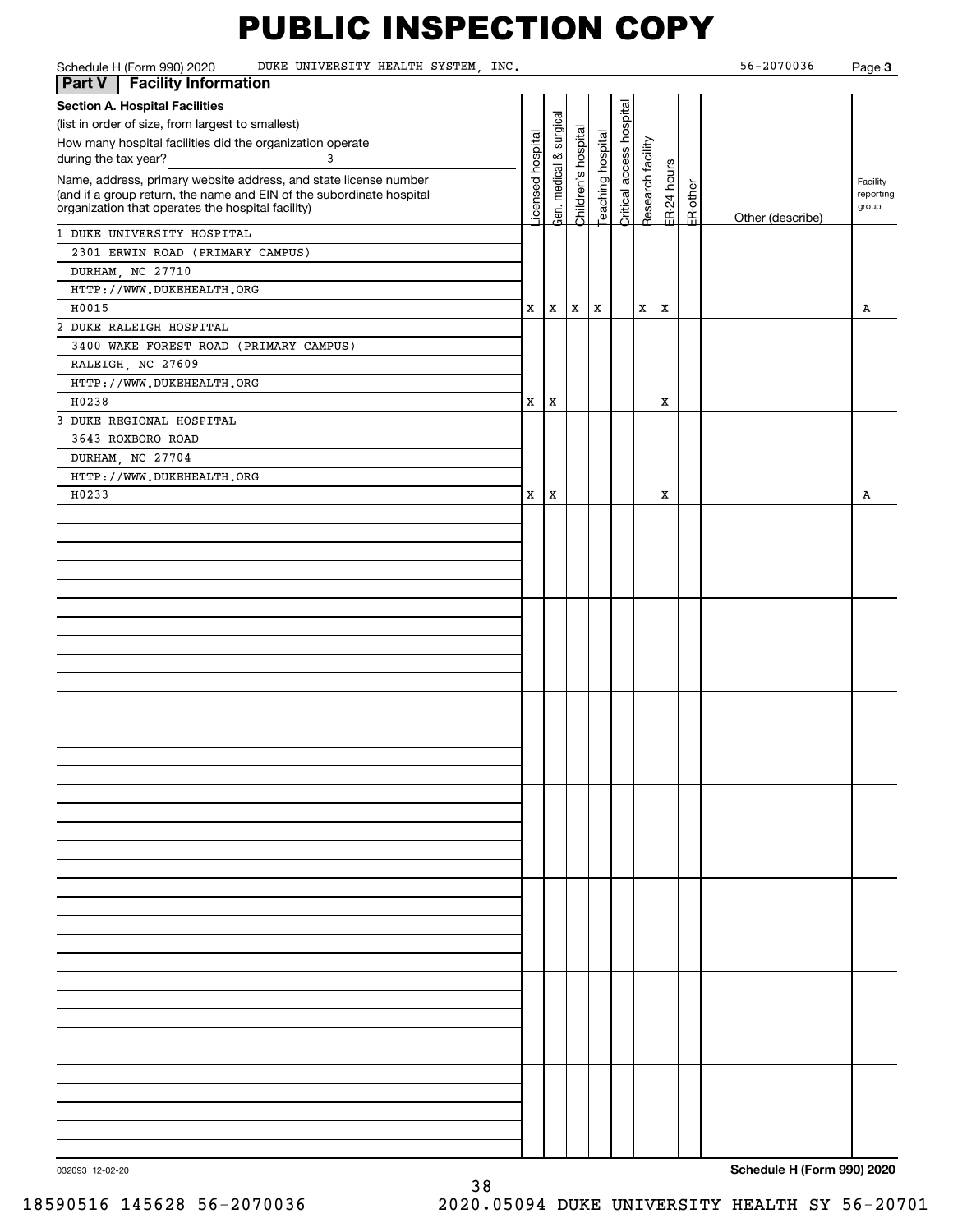Schedule H (Form 990) 2020 DUKE UNIVERSITY HEALTH SYSTEM, INC. 56-2070036 Page

**4**

| <b>Part V</b>   Facility Information $_{(continued)}$ |  |
|-------------------------------------------------------|--|
| Section B. Facility Policies and Practices            |  |

(complete a separate Section B for each of the hospital facilities or facility reporting groups listed in Part V, Section A)

**Name of hospital facility or letter of facility reporting group** DUKE UNIVERSITY/DUKE REGIONAL HOSPITALS

| Line number of hospital facility, or line numbers of hospital      |      |
|--------------------------------------------------------------------|------|
| facilities in a facility reporting group (from Part V, Section A): | 1, 3 |

|    |                                                                                                                                                                                                                        |                | Yes | No |
|----|------------------------------------------------------------------------------------------------------------------------------------------------------------------------------------------------------------------------|----------------|-----|----|
|    | <b>Community Health Needs Assessment</b>                                                                                                                                                                               |                |     |    |
|    | 1 Was the hospital facility first licensed, registered, or similarly recognized by a state as a hospital facility in the                                                                                               |                |     |    |
|    | current tax year or the immediately preceding tax year?                                                                                                                                                                | 1              |     | х  |
|    | 2 Was the hospital facility acquired or placed into service as a tax-exempt hospital in the current tax year or                                                                                                        |                |     |    |
|    |                                                                                                                                                                                                                        | $\mathbf{2}$   |     | х  |
|    | 3 During the tax year or either of the two immediately preceding tax years, did the hospital facility conduct a                                                                                                        |                |     |    |
|    |                                                                                                                                                                                                                        | 3              | X   |    |
|    | If "Yes," indicate what the CHNA report describes (check all that apply):                                                                                                                                              |                |     |    |
| а  | X <br>A definition of the community served by the hospital facility                                                                                                                                                    |                |     |    |
| b  | X <br>Demographics of the community                                                                                                                                                                                    |                |     |    |
| c  | X <br>Existing health care facilities and resources within the community that are available to respond to the health needs                                                                                             |                |     |    |
|    | of the community                                                                                                                                                                                                       |                |     |    |
| d  | $\mid$ X<br>How data was obtained                                                                                                                                                                                      |                |     |    |
| е  | X<br>The significant health needs of the community                                                                                                                                                                     |                |     |    |
| f  | X<br>Primary and chronic disease needs and other health issues of uninsured persons, low-income persons, and minority                                                                                                  |                |     |    |
|    | groups                                                                                                                                                                                                                 |                |     |    |
| g  | $\mathbf{X}$<br>The process for identifying and prioritizing community health needs and services to meet the community health needs                                                                                    |                |     |    |
| h  | X <br>The process for consulting with persons representing the community's interests                                                                                                                                   |                |     |    |
| Ť. | X<br>The impact of any actions taken to address the significant health needs identified in the hospital facility's prior CHNA(s)                                                                                       |                |     |    |
|    | Other (describe in Section C)                                                                                                                                                                                          |                |     |    |
|    | $20^{18}$<br>Indicate the tax year the hospital facility last conducted a CHNA:                                                                                                                                        |                |     |    |
| 5  | In conducting its most recent CHNA, did the hospital facility take into account input from persons who represent the broad                                                                                             |                |     |    |
|    | interests of the community served by the hospital facility, including those with special knowledge of or expertise in public                                                                                           |                |     |    |
|    | health? If "Yes," describe in Section C how the hospital facility took into account input from persons who represent the                                                                                               |                |     |    |
|    | community, and identify the persons the hospital facility consulted                                                                                                                                                    | 5              | х   |    |
|    | 6a Was the hospital facility's CHNA conducted with one or more other hospital facilities? If "Yes," list the other                                                                                                     |                |     |    |
|    | hospital facilities in Section C                                                                                                                                                                                       | 6a             | х   |    |
|    | b Was the hospital facility's CHNA conducted with one or more organizations other than hospital facilities? If "Yes,"                                                                                                  |                |     |    |
|    | list the other organizations in Section C                                                                                                                                                                              | 6b             | X   |    |
|    | 7 Did the hospital facility make its CHNA report widely available to the public? [11] manument content in the manument of the public?                                                                                  | $\overline{7}$ | х   |    |
|    | If "Yes," indicate how the CHNA report was made widely available (check all that apply):                                                                                                                               |                |     |    |
| a  | Hospital facility's website (list url): HTTP://CORPORATE.DUKEHEALTH.ORG/COMMUNITY<br> X                                                                                                                                |                |     |    |
| b  | Other website (list url): WWW.HEALTHYDURHAM.ORG<br> X                                                                                                                                                                  |                |     |    |
| c  | $\mathbf{X}$<br>Made a paper copy available for public inspection without charge at the hospital facility                                                                                                              |                |     |    |
|    | Other (describe in Section C)                                                                                                                                                                                          |                |     |    |
| 8  | Did the hospital facility adopt an implementation strategy to meet the significant community health needs                                                                                                              |                |     |    |
|    | identified through its most recently conducted CHNA? If "No," skip to line 11                                                                                                                                          | 8              | х   |    |
| 9  | Indicate the tax year the hospital facility last adopted an implementation strategy: $20\quad18$                                                                                                                       |                |     |    |
|    |                                                                                                                                                                                                                        | 10             | х   |    |
|    | HTTP://CORPORATE.DUKEHEALTH.ORG/COMMUNITY<br><b>a</b> If "Yes," (list url):                                                                                                                                            |                |     |    |
|    | <b>b</b> If "No," is the hospital facility's most recently adopted implementation strategy attached to this return?                                                                                                    | 10b            |     |    |
|    | 11 Describe in Section C how the hospital facility is addressing the significant needs identified in its most<br>recently conducted CHNA and any such needs that are not being addressed together with the reasons why |                |     |    |
|    | such needs are not being addressed.                                                                                                                                                                                    |                |     |    |
|    |                                                                                                                                                                                                                        |                |     |    |
|    | 12a Did the organization incur an excise tax under section 4959 for the hospital facility's failure to conduct a<br>CHNA as required by section $501(r)(3)$ ?                                                          |                |     | х  |
|    |                                                                                                                                                                                                                        | 12a            |     |    |
|    |                                                                                                                                                                                                                        | 12b            |     |    |
|    | c If "Yes" to line 12b, what is the total amount of section 4959 excise tax the organization reported on Form 4720                                                                                                     |                |     |    |
|    | for all of its hospital facilities? \$                                                                                                                                                                                 |                |     |    |

39

032094 12-02-20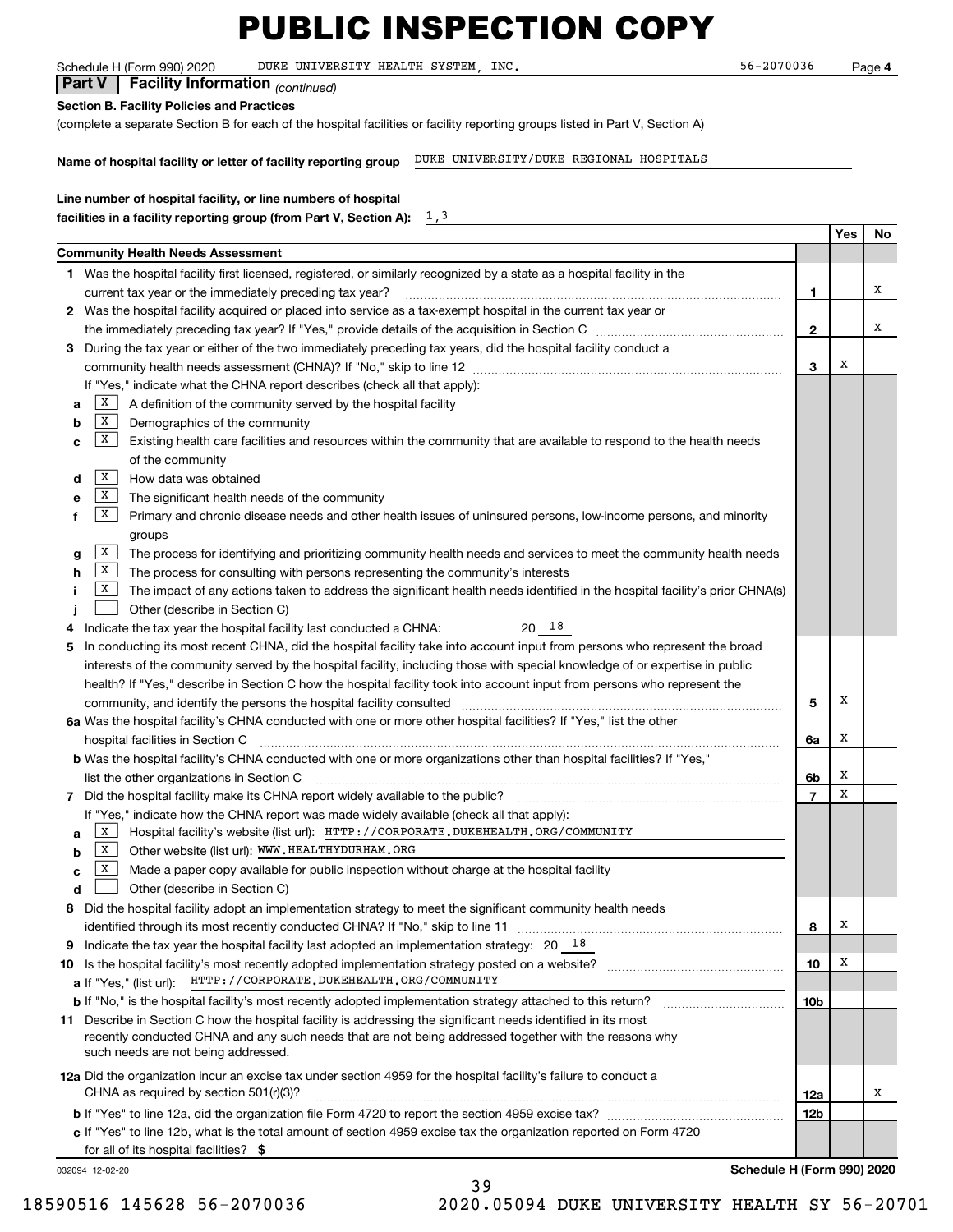**5**

|                                                                                                            |              | DUKE UNIVERSITY HEALTH SYSTEM, INC.<br>Schedule H (Form 990) 2020                                                         | 56-2070036 |     | Page 5 |  |  |
|------------------------------------------------------------------------------------------------------------|--------------|---------------------------------------------------------------------------------------------------------------------------|------------|-----|--------|--|--|
|                                                                                                            | Part V       | Facility Information (continued)                                                                                          |            |     |        |  |  |
|                                                                                                            |              | Financial Assistance Policy (FAP)                                                                                         |            |     |        |  |  |
|                                                                                                            |              |                                                                                                                           |            |     |        |  |  |
| DUKE UNIVERSITY/DUKE REGIONAL HOSPITALS<br>Name of hospital facility or letter of facility reporting group |              |                                                                                                                           |            |     |        |  |  |
|                                                                                                            |              |                                                                                                                           |            | Yes | No     |  |  |
|                                                                                                            |              |                                                                                                                           |            |     |        |  |  |
|                                                                                                            |              | Did the hospital facility have in place during the tax year a written financial assistance policy that:                   |            |     |        |  |  |
|                                                                                                            |              | 13 Explained eligibility criteria for financial assistance, and whether such assistance included free or discounted care? | 13         | X   |        |  |  |
|                                                                                                            |              | If "Yes," indicate the eligibility criteria explained in the FAP:                                                         |            |     |        |  |  |
| а                                                                                                          | X            | 200<br>Federal poverty guidelines (FPG), with FPG family income limit for eligibility for free care of                    | %          |     |        |  |  |
|                                                                                                            |              | 300<br>and FPG family income limit for eligibility for discounted care of<br>%                                            |            |     |        |  |  |
| b                                                                                                          |              | Income level other than FPG (describe in Section C)                                                                       |            |     |        |  |  |
| с                                                                                                          |              | Asset level                                                                                                               |            |     |        |  |  |
| d                                                                                                          | x            | Medical indigency                                                                                                         |            |     |        |  |  |
| е                                                                                                          | X            | Insurance status                                                                                                          |            |     |        |  |  |
| f                                                                                                          | X            | Underinsurance status                                                                                                     |            |     |        |  |  |
|                                                                                                            |              | Residency                                                                                                                 |            |     |        |  |  |
| g                                                                                                          |              |                                                                                                                           |            |     |        |  |  |
| h                                                                                                          |              | Other (describe in Section C)                                                                                             |            | х   |        |  |  |
| 14                                                                                                         |              |                                                                                                                           | 14         | x   |        |  |  |
| 15                                                                                                         |              |                                                                                                                           | 15         |     |        |  |  |
|                                                                                                            |              | If "Yes," indicate how the hospital facility's FAP or FAP application form (including accompanying instructions)          |            |     |        |  |  |
|                                                                                                            |              | explained the method for applying for financial assistance (check all that apply):                                        |            |     |        |  |  |
| а                                                                                                          | X            | Described the information the hospital facility may require an individual to provide as part of his or her application    |            |     |        |  |  |
| b                                                                                                          | $\mathbf{X}$ | Described the supporting documentation the hospital facility may require an individual to submit as part of his           |            |     |        |  |  |
|                                                                                                            |              | or her application                                                                                                        |            |     |        |  |  |
| с                                                                                                          | X            | Provided the contact information of hospital facility staff who can provide an individual with information                |            |     |        |  |  |
|                                                                                                            |              | about the FAP and FAP application process                                                                                 |            |     |        |  |  |
| d                                                                                                          |              | Provided the contact information of nonprofit organizations or government agencies that may be sources                    |            |     |        |  |  |
|                                                                                                            |              | of assistance with FAP applications                                                                                       |            |     |        |  |  |
| е                                                                                                          |              | Other (describe in Section C)                                                                                             |            |     |        |  |  |
|                                                                                                            |              | 16 Was widely publicized within the community served by the hospital facility?                                            | 16         | x   |        |  |  |
|                                                                                                            |              | If "Yes," indicate how the hospital facility publicized the policy (check all that apply):                                |            |     |        |  |  |
|                                                                                                            | X            | The FAP was widely available on a website (list url): HTTP: //WWW.DUKEHEALTH.ORG                                          |            |     |        |  |  |
| а                                                                                                          |              |                                                                                                                           |            |     |        |  |  |
| b                                                                                                          | x            | The FAP application form was widely available on a website (list url): HTTP: //WWW.DUKEHEALTH.ORG                         |            |     |        |  |  |
| с                                                                                                          | X            | A plain language summary of the FAP was widely available on a website (list url): HTTP: //WWW.DUKEHEALTH.ORG              |            |     |        |  |  |
| d                                                                                                          | X            | The FAP was available upon request and without charge (in public locations in the hospital facility and by mail)          |            |     |        |  |  |
| е                                                                                                          | X            | The FAP application form was available upon request and without charge (in public locations in the hospital               |            |     |        |  |  |
|                                                                                                            |              | facility and by mail)                                                                                                     |            |     |        |  |  |
| f                                                                                                          | X            | A plain language summary of the FAP was available upon request and without charge (in public locations in                 |            |     |        |  |  |
|                                                                                                            |              | the hospital facility and by mail)                                                                                        |            |     |        |  |  |
| g                                                                                                          | X            | Individuals were notified about the FAP by being offered a paper copy of the plain language summary of the FAP,           |            |     |        |  |  |
|                                                                                                            |              | by receiving a conspicuous written notice about the FAP on their billing statements, and via conspicuous public           |            |     |        |  |  |
|                                                                                                            |              | displays or other measures reasonably calculated to attract patients' attention                                           |            |     |        |  |  |
|                                                                                                            |              |                                                                                                                           |            |     |        |  |  |
|                                                                                                            | x            | Notified members of the community who are most likely to require financial assistance about availability of the FAP       |            |     |        |  |  |
|                                                                                                            | x            | The FAP, FAP application form, and plain language summary of the FAP were translated into the primary language(s)         |            |     |        |  |  |
|                                                                                                            |              | spoken by Limited English Proficiency (LEP) populations                                                                   |            |     |        |  |  |
|                                                                                                            | X            |                                                                                                                           |            |     |        |  |  |
|                                                                                                            |              | Other (describe in Section C)                                                                                             |            |     |        |  |  |

**Schedule H (Form 990) 2020**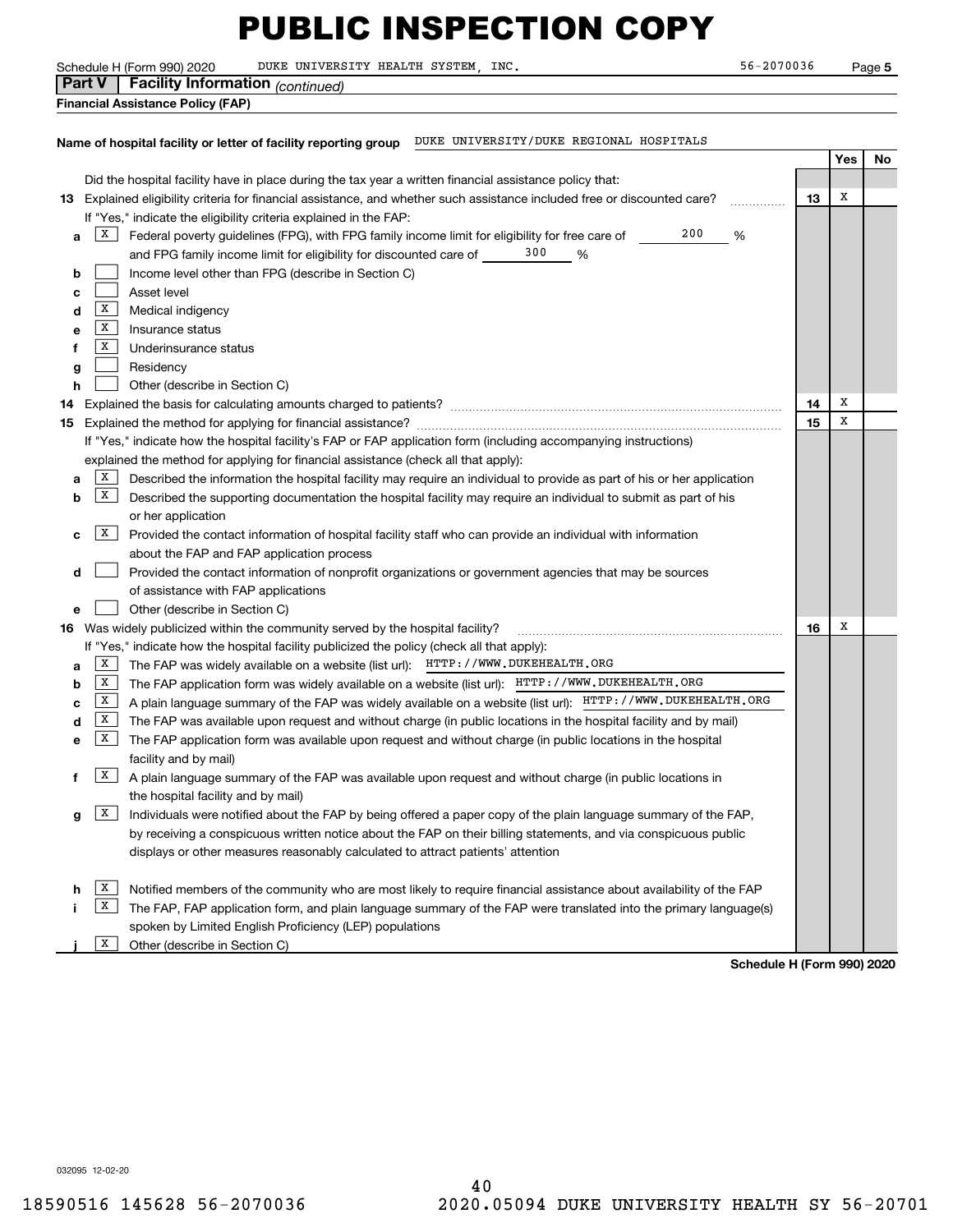Schedule H (Form 990) 2020 DUKE UNIVERSITY HEALTH SYSTEM, INC. 56-2070036 Page

**6**

|    | <b>Part V</b> | <b>Facility Information</b> (continued)                                                                                             |    |     |    |
|----|---------------|-------------------------------------------------------------------------------------------------------------------------------------|----|-----|----|
|    |               | <b>Billing and Collections</b>                                                                                                      |    |     |    |
|    |               | DUKE UNIVERSITY/DUKE REGIONAL HOSPITALS<br>Name of hospital facility or letter of facility reporting group                          |    |     |    |
|    |               |                                                                                                                                     |    | Yes | No |
|    |               | 17 Did the hospital facility have in place during the tax year a separate billing and collections policy, or a written financial    |    |     |    |
|    |               | assistance policy (FAP) that explained all of the actions the hospital facility or other authorized party may take upon             |    |     |    |
|    |               | nonpayment?                                                                                                                         | 17 | х   |    |
|    |               | 18 Check all of the following actions against an individual that were permitted under the hospital facility's policies during the   |    |     |    |
|    |               | tax year before making reasonable efforts to determine the individual's eligibility under the facility's FAP:                       |    |     |    |
| a  |               | Reporting to credit agency(ies)                                                                                                     |    |     |    |
| b  |               | Selling an individual's debt to another party                                                                                       |    |     |    |
| c  |               | Deferring, denying, or requiring a payment before providing medically necessary care due to nonpayment of a                         |    |     |    |
|    |               | previous bill for care covered under the hospital facility's FAP                                                                    |    |     |    |
| d  |               | Actions that require a legal or judicial process                                                                                    |    |     |    |
| е  |               | Other similar actions (describe in Section C)                                                                                       |    |     |    |
| f  | x             | None of these actions or other similar actions were permitted                                                                       |    |     |    |
| 19 |               | Did the hospital facility or other authorized party perform any of the following actions during the tax year before making          |    |     |    |
|    |               |                                                                                                                                     | 19 |     | х  |
|    |               | If "Yes," check all actions in which the hospital facility or a third party engaged:                                                |    |     |    |
| а  |               | Reporting to credit agency(ies)                                                                                                     |    |     |    |
| b  |               | Selling an individual's debt to another party                                                                                       |    |     |    |
| с  |               | Deferring, denying, or requiring a payment before providing medically necessary care due to nonpayment of a                         |    |     |    |
|    |               | previous bill for care covered under the hospital facility's FAP                                                                    |    |     |    |
| d  |               | Actions that require a legal or judicial process                                                                                    |    |     |    |
| e  |               | Other similar actions (describe in Section C)                                                                                       |    |     |    |
| 20 |               | Indicate which efforts the hospital facility or other authorized party made before initiating any of the actions listed (whether or |    |     |    |
|    |               | not checked) in line 19 (check all that apply):                                                                                     |    |     |    |
| a  |               | Provided a written notice about upcoming ECAs (Extraordinary Collection Action) and a plain language summary of the                 |    |     |    |
|    |               | FAP at least 30 days before initiating those ECAs (if not, describe in Section C)                                                   |    |     |    |
| b  | X             | Made a reasonable effort to orally notify individuals about the FAP and FAP application process (if not, describe in Section C)     |    |     |    |
| c  | X<br>X        | Processed incomplete and complete FAP applications (if not, describe in Section C)                                                  |    |     |    |
| d  |               | Made presumptive eligibility determinations (if not, describe in Section C)                                                         |    |     |    |
| e  |               | Other (describe in Section C)                                                                                                       |    |     |    |
|    |               | None of these efforts were made<br>Policy Relating to Emergency Medical Care                                                        |    |     |    |
|    |               | 21 Did the hospital facility have in place during the tax year a written policy relating to emergency medical care                  |    |     |    |
|    |               | that required the hospital facility to provide, without discrimination, care for emergency medical conditions to                    |    |     |    |
|    |               | individuals regardless of their eligibility under the hospital facility's financial assistance policy?                              | 21 | X   |    |
|    |               | If "No," indicate why:                                                                                                              |    |     |    |
| а  |               | The hospital facility did not provide care for any emergency medical conditions                                                     |    |     |    |
| b  |               | The hospital facility's policy was not in writing                                                                                   |    |     |    |
| с  |               | The hospital facility limited who was eligible to receive care for emergency medical conditions (describe in Section C)             |    |     |    |

**d**  $\Box$  Other (describe in Section C)

**Schedule H (Form 990) 2020**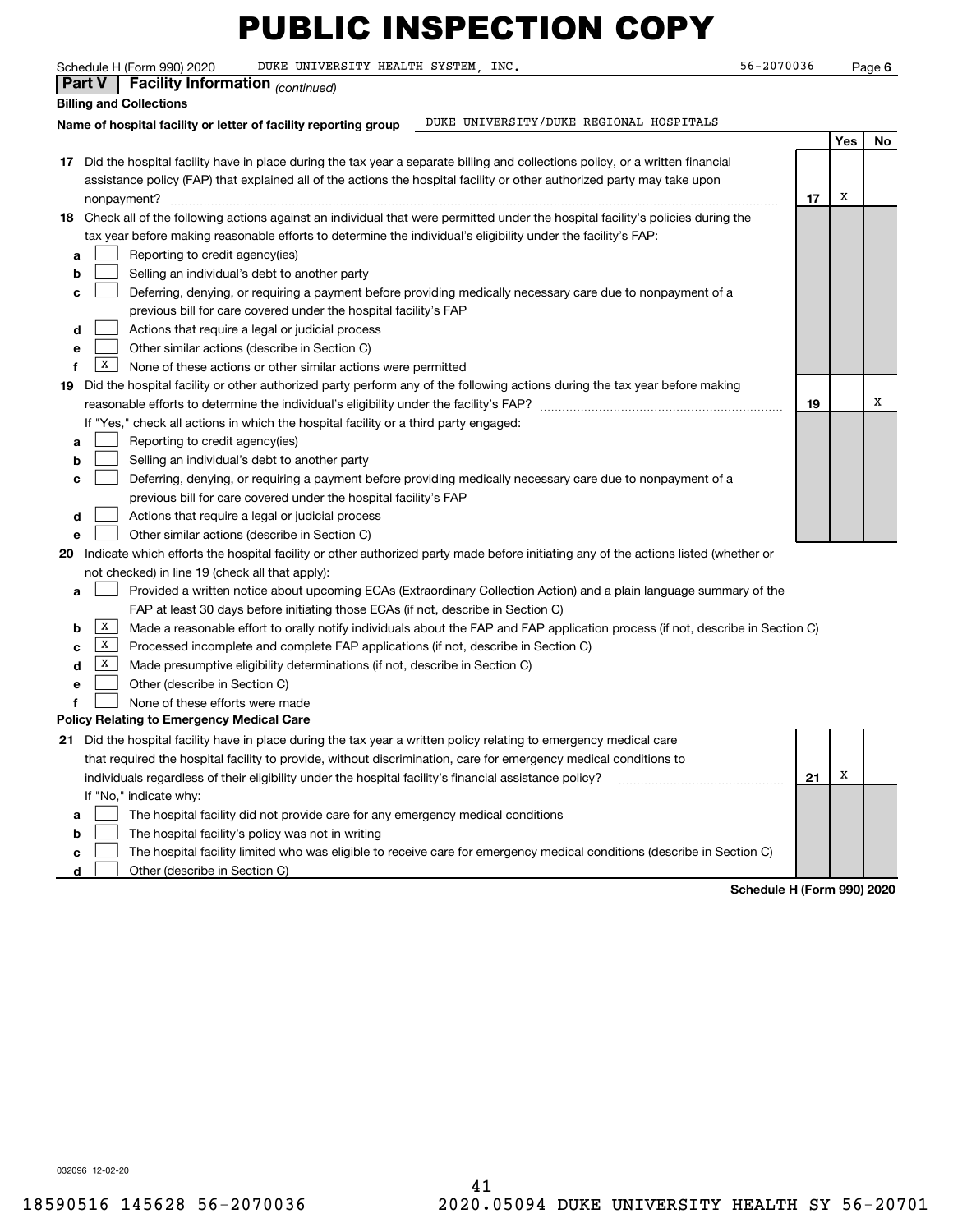|    | 56-2070036<br>DUKE UNIVERSITY HEALTH SYSTEM, INC.<br>Schedule H (Form 990) 2020                                                                                                                                                                               |    |            | Page 7 |  |  |  |  |  |
|----|---------------------------------------------------------------------------------------------------------------------------------------------------------------------------------------------------------------------------------------------------------------|----|------------|--------|--|--|--|--|--|
|    | <b>Part V</b><br><b>Facility Information</b> (continued)                                                                                                                                                                                                      |    |            |        |  |  |  |  |  |
|    | Charges to Individuals Eligible for Assistance Under the FAP (FAP-Eligible Individuals)                                                                                                                                                                       |    |            |        |  |  |  |  |  |
|    | DUKE UNIVERSITY/DUKE REGIONAL HOSPITALS<br>Name of hospital facility or letter of facility reporting group                                                                                                                                                    |    |            |        |  |  |  |  |  |
|    |                                                                                                                                                                                                                                                               |    | <b>Yes</b> | No.    |  |  |  |  |  |
| 22 | Indicate how the hospital facility determined, during the tax year, the maximum amounts that can be charged to FAP-eligible<br>individuals for emergency or other medically necessary care.                                                                   |    |            |        |  |  |  |  |  |
| a  | The hospital facility used a look-back method based on claims allowed by Medicare fee-for-service during a prior<br>12-month period                                                                                                                           |    |            |        |  |  |  |  |  |
|    | X<br>The hospital facility used a look-back method based on claims allowed by Medicare fee-for-service and all private<br>b<br>health insurers that pay claims to the hospital facility during a prior 12-month period                                        |    |            |        |  |  |  |  |  |
| C. | The hospital facility used a look-back method based on claims allowed by Medicaid, either alone or in combination<br>with Medicare fee for service and all private health insurers that pay claims to the hospital facility during a prior<br>12-month period |    |            |        |  |  |  |  |  |
| d  | The hospital facility used a prospective Medicare or Medicaid method                                                                                                                                                                                          |    |            |        |  |  |  |  |  |
| 23 | During the tax year, did the hospital facility charge any FAP-eligible individual to whom the hospital facility provided<br>emergency or other medically necessary services more than the amounts generally billed to individuals who had                     |    |            | х      |  |  |  |  |  |
|    | If "Yes," explain in Section C.                                                                                                                                                                                                                               | 23 |            |        |  |  |  |  |  |
| 24 | During the tax year, did the hospital facility charge any FAP-eligible individual an amount equal to the gross charge for any<br>service provided to that individual?                                                                                         | 24 | х          |        |  |  |  |  |  |
|    | If "Yes," explain in Section C.                                                                                                                                                                                                                               |    |            |        |  |  |  |  |  |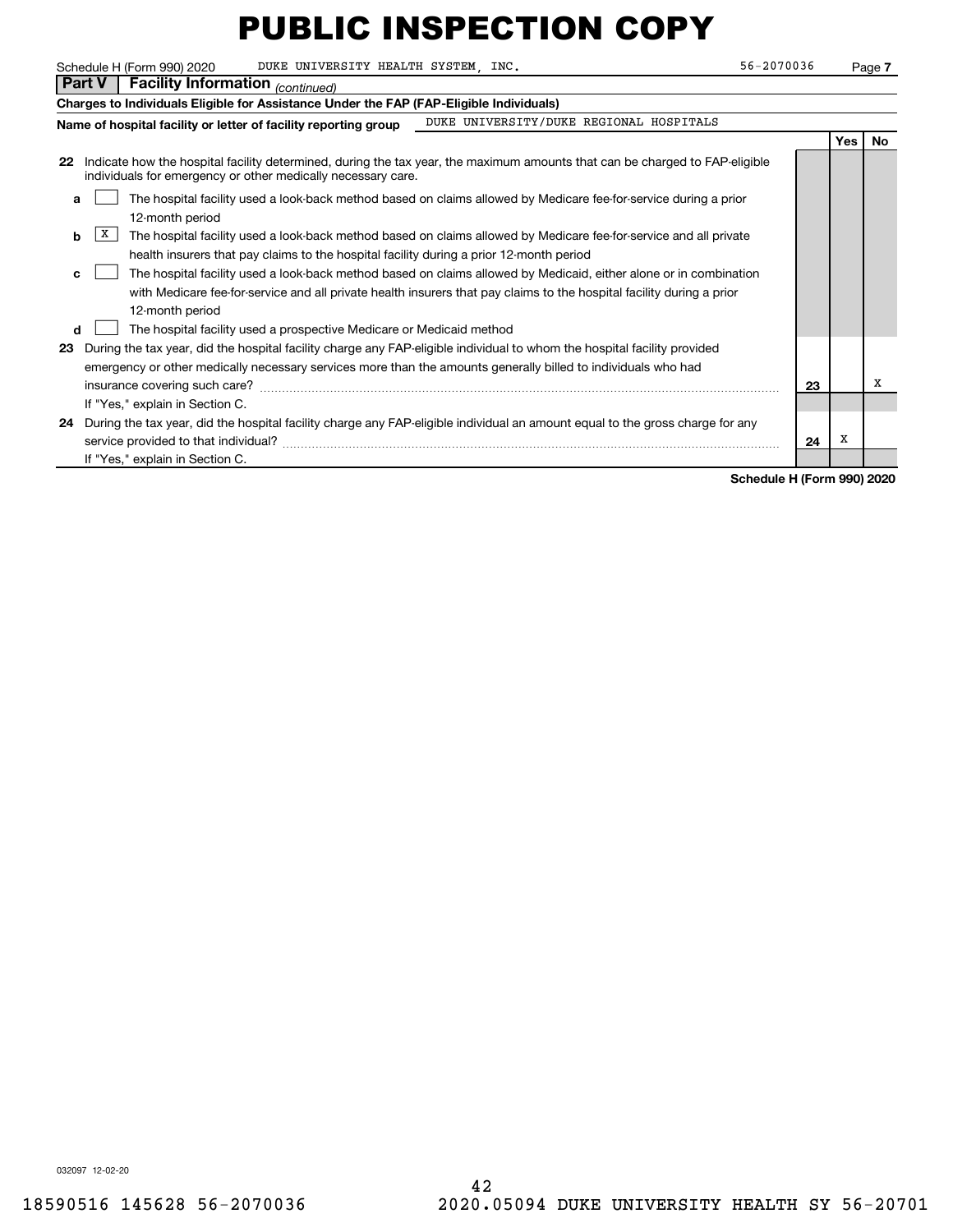Schedule H (Form 990) 2020 DUKE UNIVERSITY HEALTH SYSTEM, INC. 56-2070036 Page

**4**

| <b>Part V</b>   Facility Information $_{(continued)}$ |  |
|-------------------------------------------------------|--|
| Section B. Facility Policies and Practices            |  |

(complete a separate Section B for each of the hospital facilities or facility reporting groups listed in Part V, Section A)

2

**Name of hospital facility or letter of facility reporting group** DUKE RALEIGH HOSPITAL

| Line number of hospital facility, or line numbers of hospital      |
|--------------------------------------------------------------------|
| facilities in a facility reporting group (from Part V, Section A): |

|   |                                                                                                                                                                                                                                |                 | Yes | No |
|---|--------------------------------------------------------------------------------------------------------------------------------------------------------------------------------------------------------------------------------|-----------------|-----|----|
|   | Community Health Needs Assessment                                                                                                                                                                                              |                 |     |    |
|   | 1 Was the hospital facility first licensed, registered, or similarly recognized by a state as a hospital facility in the                                                                                                       |                 |     |    |
|   | current tax year or the immediately preceding tax year?                                                                                                                                                                        | 1               |     | х  |
|   | 2 Was the hospital facility acquired or placed into service as a tax-exempt hospital in the current tax year or                                                                                                                |                 |     |    |
|   |                                                                                                                                                                                                                                | 2               |     | х  |
| 3 | During the tax year or either of the two immediately preceding tax years, did the hospital facility conduct a                                                                                                                  |                 |     |    |
|   |                                                                                                                                                                                                                                | 3               | х   |    |
|   | If "Yes," indicate what the CHNA report describes (check all that apply):                                                                                                                                                      |                 |     |    |
| a | X<br>A definition of the community served by the hospital facility                                                                                                                                                             |                 |     |    |
| b | $\mathbf{X}$<br>Demographics of the community                                                                                                                                                                                  |                 |     |    |
| c | $\mathbf{X}$<br>Existing health care facilities and resources within the community that are available to respond to the health needs                                                                                           |                 |     |    |
|   | of the community                                                                                                                                                                                                               |                 |     |    |
| d | $\mathbf{x}$<br>How data was obtained                                                                                                                                                                                          |                 |     |    |
| е | $\mathbf{X}$<br>The significant health needs of the community                                                                                                                                                                  |                 |     |    |
| f | X<br>Primary and chronic disease needs and other health issues of uninsured persons, low-income persons, and minority                                                                                                          |                 |     |    |
|   | groups                                                                                                                                                                                                                         |                 |     |    |
| g | $\mathbf{X}$<br>The process for identifying and prioritizing community health needs and services to meet the community health needs                                                                                            |                 |     |    |
| h | X<br>The process for consulting with persons representing the community's interests                                                                                                                                            |                 |     |    |
|   | X<br>The impact of any actions taken to address the significant health needs identified in the hospital facility's prior CHNA(s)                                                                                               |                 |     |    |
|   | Other (describe in Section C)                                                                                                                                                                                                  |                 |     |    |
| 4 | 20 19<br>Indicate the tax year the hospital facility last conducted a CHNA:                                                                                                                                                    |                 |     |    |
| 5 | In conducting its most recent CHNA, did the hospital facility take into account input from persons who represent the broad                                                                                                     |                 |     |    |
|   | interests of the community served by the hospital facility, including those with special knowledge of or expertise in public                                                                                                   |                 |     |    |
|   | health? If "Yes," describe in Section C how the hospital facility took into account input from persons who represent the                                                                                                       |                 |     |    |
|   | community, and identify the persons the hospital facility consulted [11] consulted [11] community, and identify the persons the hospital facility consulted [11] community and identify the persons the hospital facility cons | 5               | х   |    |
|   | 6a Was the hospital facility's CHNA conducted with one or more other hospital facilities? If "Yes," list the other                                                                                                             |                 |     |    |
|   | hospital facilities in Section C                                                                                                                                                                                               | 6a              | х   |    |
|   | b Was the hospital facility's CHNA conducted with one or more organizations other than hospital facilities? If "Yes,"                                                                                                          |                 |     |    |
|   | list the other organizations in Section C                                                                                                                                                                                      | 6b              | Х   |    |
|   |                                                                                                                                                                                                                                | $\overline{7}$  | X   |    |
|   | If "Yes," indicate how the CHNA report was made widely available (check all that apply):                                                                                                                                       |                 |     |    |
| a | $\mathbf{X}$<br>Hospital facility's website (list url): HTTP: //CORPORATE. DUKEHEALTH. ORG/COMMUNITY                                                                                                                           |                 |     |    |
| b | X  <br>Other website (list url): HTTP: / / WWW. LIVEWELLWAKE. ORG                                                                                                                                                              |                 |     |    |
| c | X  <br>Made a paper copy available for public inspection without charge at the hospital facility                                                                                                                               |                 |     |    |
| d | Other (describe in Section C)                                                                                                                                                                                                  |                 |     |    |
| 8 | Did the hospital facility adopt an implementation strategy to meet the significant community health needs                                                                                                                      |                 |     |    |
|   | identified through its most recently conducted CHNA? If "No," skip to line 11                                                                                                                                                  | 8               | х   |    |
|   | 9 Indicate the tax year the hospital facility last adopted an implementation strategy: $20-19$                                                                                                                                 |                 |     |    |
|   | 10 Is the hospital facility's most recently adopted implementation strategy posted on a website?                                                                                                                               | 10              | Х   |    |
|   | HTTP://CORPORATE.DUKEHEALTH.ORG/COMMUNITY<br><b>a</b> If "Yes," (list url):                                                                                                                                                    |                 |     |    |
|   | <b>b</b> If "No," is the hospital facility's most recently adopted implementation strategy attached to this return?                                                                                                            | 10 <sub>b</sub> |     |    |
|   | 11 Describe in Section C how the hospital facility is addressing the significant needs identified in its most                                                                                                                  |                 |     |    |
|   | recently conducted CHNA and any such needs that are not being addressed together with the reasons why<br>such needs are not being addressed.                                                                                   |                 |     |    |
|   |                                                                                                                                                                                                                                |                 |     |    |
|   | 12a Did the organization incur an excise tax under section 4959 for the hospital facility's failure to conduct a                                                                                                               |                 |     |    |
|   | CHNA as required by section $501(r)(3)$ ?                                                                                                                                                                                      | 12a             |     | х  |
|   |                                                                                                                                                                                                                                | 12b             |     |    |
|   | c If "Yes" to line 12b, what is the total amount of section 4959 excise tax the organization reported on Form 4720                                                                                                             |                 |     |    |
|   | for all of its hospital facilities? \$                                                                                                                                                                                         |                 |     |    |

43

032094 12-02-20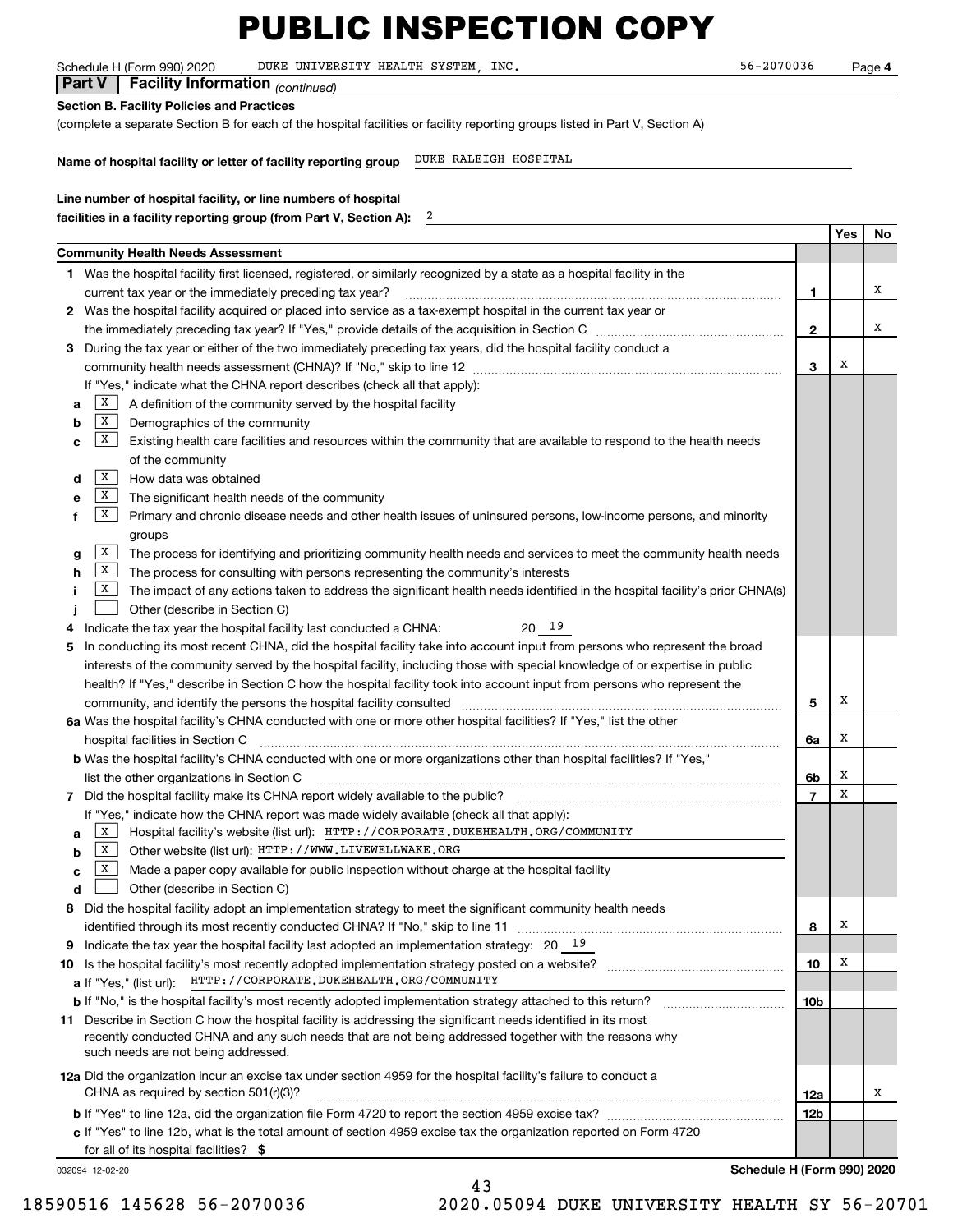Schedule H (Form 990) 2020 DUKE UNIVERSITY HEALTH SYSTEM, INC. 56-2070036 Page

|                                          | <b>Part V</b>   Facility Information (continued) |  |
|------------------------------------------|--------------------------------------------------|--|
| <b>Financial Assistance Policy (FAP)</b> |                                                  |  |

**Name of hospital facility or letter of facility reporting group** DUKE RALEIGH HOSPITAL

|    |                                                                   |                                                                                                                           |    | Yes | No |  |
|----|-------------------------------------------------------------------|---------------------------------------------------------------------------------------------------------------------------|----|-----|----|--|
|    |                                                                   | Did the hospital facility have in place during the tax year a written financial assistance policy that:                   |    |     |    |  |
|    |                                                                   | 13 Explained eligibility criteria for financial assistance, and whether such assistance included free or discounted care? | 13 | X   |    |  |
|    | If "Yes," indicate the eligibility criteria explained in the FAP: |                                                                                                                           |    |     |    |  |
| а  | X                                                                 | 200<br>Federal poverty guidelines (FPG), with FPG family income limit for eligibility for free care of<br>%               |    |     |    |  |
|    |                                                                   | 300<br>and FPG family income limit for eligibility for discounted care of<br>%                                            |    |     |    |  |
| b  |                                                                   | Income level other than FPG (describe in Section C)                                                                       |    |     |    |  |
| c  |                                                                   | Asset level                                                                                                               |    |     |    |  |
| d  | X                                                                 | Medical indigency                                                                                                         |    |     |    |  |
| е  | X                                                                 | Insurance status                                                                                                          |    |     |    |  |
| f  | х                                                                 | Underinsurance status                                                                                                     |    |     |    |  |
| g  |                                                                   | Residency                                                                                                                 |    |     |    |  |
| h  |                                                                   | Other (describe in Section C)                                                                                             |    |     |    |  |
| 14 |                                                                   |                                                                                                                           | 14 | X   |    |  |
| 15 |                                                                   |                                                                                                                           | 15 | X   |    |  |
|    |                                                                   | If "Yes," indicate how the hospital facility's FAP or FAP application form (including accompanying instructions)          |    |     |    |  |
|    |                                                                   | explained the method for applying for financial assistance (check all that apply):                                        |    |     |    |  |
| а  | X                                                                 | Described the information the hospital facility may require an individual to provide as part of his or her application    |    |     |    |  |
| b  | X                                                                 | Described the supporting documentation the hospital facility may require an individual to submit as part of his           |    |     |    |  |
|    |                                                                   | or her application                                                                                                        |    |     |    |  |
| с  | X                                                                 | Provided the contact information of hospital facility staff who can provide an individual with information                |    |     |    |  |
|    |                                                                   | about the FAP and FAP application process                                                                                 |    |     |    |  |
| d  |                                                                   | Provided the contact information of nonprofit organizations or government agencies that may be sources                    |    |     |    |  |
|    |                                                                   | of assistance with FAP applications                                                                                       |    |     |    |  |
| е  |                                                                   | Other (describe in Section C)                                                                                             |    |     |    |  |
|    |                                                                   | 16 Was widely publicized within the community served by the hospital facility?                                            | 16 | X   |    |  |
|    |                                                                   | If "Yes," indicate how the hospital facility publicized the policy (check all that apply):                                |    |     |    |  |
| а  | X                                                                 | The FAP was widely available on a website (list url): HTTP: //WWW.DUKEHEALTH.ORG                                          |    |     |    |  |
| b  | X                                                                 | The FAP application form was widely available on a website (list url): HTTP: //WWW.DUKEHEALTH.ORG                         |    |     |    |  |
| с  | X                                                                 | A plain language summary of the FAP was widely available on a website (list url): HTTP: //WWW.DUKEHEALTH.ORG              |    |     |    |  |
| d  | X                                                                 | The FAP was available upon request and without charge (in public locations in the hospital facility and by mail)          |    |     |    |  |
| е  | x                                                                 | The FAP application form was available upon request and without charge (in public locations in the hospital               |    |     |    |  |
|    |                                                                   | facility and by mail)                                                                                                     |    |     |    |  |
| f  | x                                                                 | A plain language summary of the FAP was available upon request and without charge (in public locations in                 |    |     |    |  |
|    |                                                                   | the hospital facility and by mail)                                                                                        |    |     |    |  |
| g  | X                                                                 | Individuals were notified about the FAP by being offered a paper copy of the plain language summary of the FAP,           |    |     |    |  |
|    |                                                                   | by receiving a conspicuous written notice about the FAP on their billing statements, and via conspicuous public           |    |     |    |  |
|    |                                                                   | displays or other measures reasonably calculated to attract patients' attention                                           |    |     |    |  |
|    |                                                                   |                                                                                                                           |    |     |    |  |
| h  | x                                                                 | Notified members of the community who are most likely to require financial assistance about availability of the FAP       |    |     |    |  |
|    | x                                                                 | The FAP, FAP application form, and plain language summary of the FAP were translated into the primary language(s)         |    |     |    |  |
|    |                                                                   | spoken by Limited English Proficiency (LEP) populations                                                                   |    |     |    |  |
|    | x                                                                 | Other (describe in Section C)                                                                                             |    |     |    |  |
|    | Schedule H (Form 990) 2020                                        |                                                                                                                           |    |     |    |  |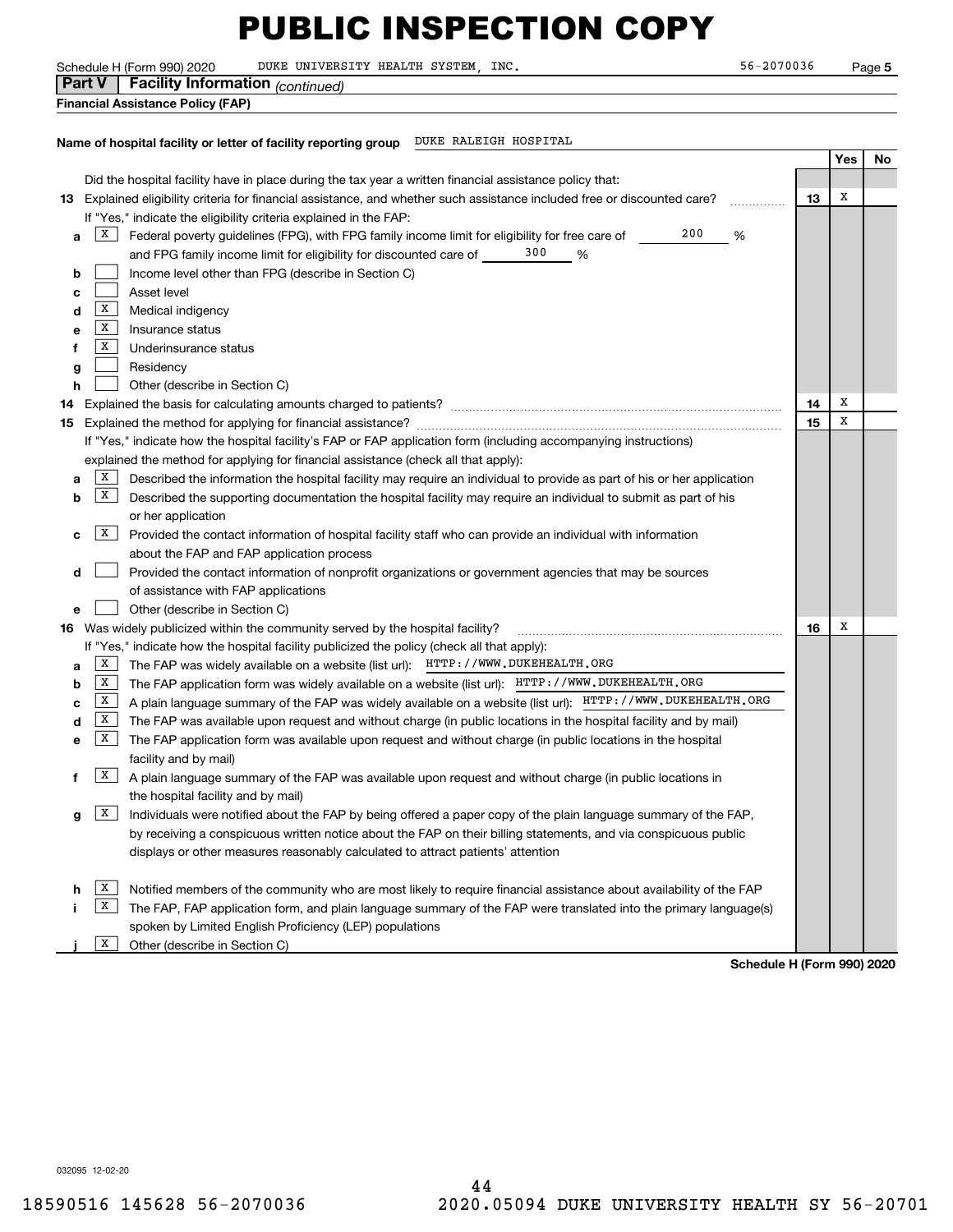|   | Schedule H (Form 990) 2020<br>DUKE UNIVERSITY HEALTH SYSTEM, INC.                                                                      | 56-2070036 |     | Page 6 |
|---|----------------------------------------------------------------------------------------------------------------------------------------|------------|-----|--------|
|   | Part V<br><b>Facility Information</b> (continued)                                                                                      |            |     |        |
|   | <b>Billing and Collections</b>                                                                                                         |            |     |        |
|   | DUKE RALEIGH HOSPITAL<br>Name of hospital facility or letter of facility reporting group                                               |            |     |        |
|   |                                                                                                                                        |            | Yes | No     |
|   | 17 Did the hospital facility have in place during the tax year a separate billing and collections policy, or a written financial       |            |     |        |
|   | assistance policy (FAP) that explained all of the actions the hospital facility or other authorized party may take upon                |            |     |        |
|   |                                                                                                                                        | 17         | х   |        |
|   | 18 Check all of the following actions against an individual that were permitted under the hospital facility's policies during the      |            |     |        |
|   | tax year before making reasonable efforts to determine the individual's eligibility under the facility's FAP:                          |            |     |        |
| a | Reporting to credit agency(ies)                                                                                                        |            |     |        |
| b | Selling an individual's debt to another party                                                                                          |            |     |        |
| с | Deferring, denying, or requiring a payment before providing medically necessary care due to nonpayment of a                            |            |     |        |
|   | previous bill for care covered under the hospital facility's FAP                                                                       |            |     |        |
| d | Actions that require a legal or judicial process                                                                                       |            |     |        |
| e | Other similar actions (describe in Section C)                                                                                          |            |     |        |
| f | $\mid$ X<br>None of these actions or other similar actions were permitted                                                              |            |     |        |
|   | 19 Did the hospital facility or other authorized party perform any of the following actions during the tax year before making          |            |     |        |
|   |                                                                                                                                        |            |     | x      |
|   | If "Yes," check all actions in which the hospital facility or a third party engaged:                                                   |            |     |        |
| a | Reporting to credit agency(ies)                                                                                                        |            |     |        |
| b | Selling an individual's debt to another party                                                                                          |            |     |        |
| c | Deferring, denying, or requiring a payment before providing medically necessary care due to nonpayment of a                            |            |     |        |
|   | previous bill for care covered under the hospital facility's FAP                                                                       |            |     |        |
| d | Actions that require a legal or judicial process                                                                                       |            |     |        |
| e | Other similar actions (describe in Section C)                                                                                          |            |     |        |
|   | 20 Indicate which efforts the hospital facility or other authorized party made before initiating any of the actions listed (whether or |            |     |        |
|   | not checked) in line 19 (check all that apply):                                                                                        |            |     |        |
| a | Provided a written notice about upcoming ECAs (Extraordinary Collection Action) and a plain language summary of the                    |            |     |        |
|   | FAP at least 30 days before initiating those ECAs (if not, describe in Section C)                                                      |            |     |        |
| b | X<br>Made a reasonable effort to orally notify individuals about the FAP and FAP application process (if not, describe in Section C)   |            |     |        |
| c | $\mathbf{X}$<br>Processed incomplete and complete FAP applications (if not, describe in Section C)                                     |            |     |        |
| d | X<br>Made presumptive eligibility determinations (if not, describe in Section C)                                                       |            |     |        |
| e | Other (describe in Section C)                                                                                                          |            |     |        |
|   | None of these efforts were made                                                                                                        |            |     |        |
|   | Policy Relating to Emergency Medical Care                                                                                              |            |     |        |
|   | 21 Did the hospital facility have in place during the tax year a written policy relating to emergency medical care                     |            |     |        |
|   | that required the hospital facility to provide, without discrimination, care for emergency medical conditions to                       |            |     |        |
|   | individuals regardless of their eligibility under the hospital facility's financial assistance policy?                                 | 21         | Х   |        |
|   | If "No," indicate why:                                                                                                                 |            |     |        |
| a | The hospital facility did not provide care for any emergency medical conditions                                                        |            |     |        |
| b | The hospital facility's policy was not in writing                                                                                      |            |     |        |
| c | The hospital facility limited who was eligible to receive care for emergency medical conditions (describe in Section C)                |            |     |        |

**d**Other (describe in Section C)  $\mathcal{L}^{\text{max}}$ 

**Schedule H (Form 990) 2020**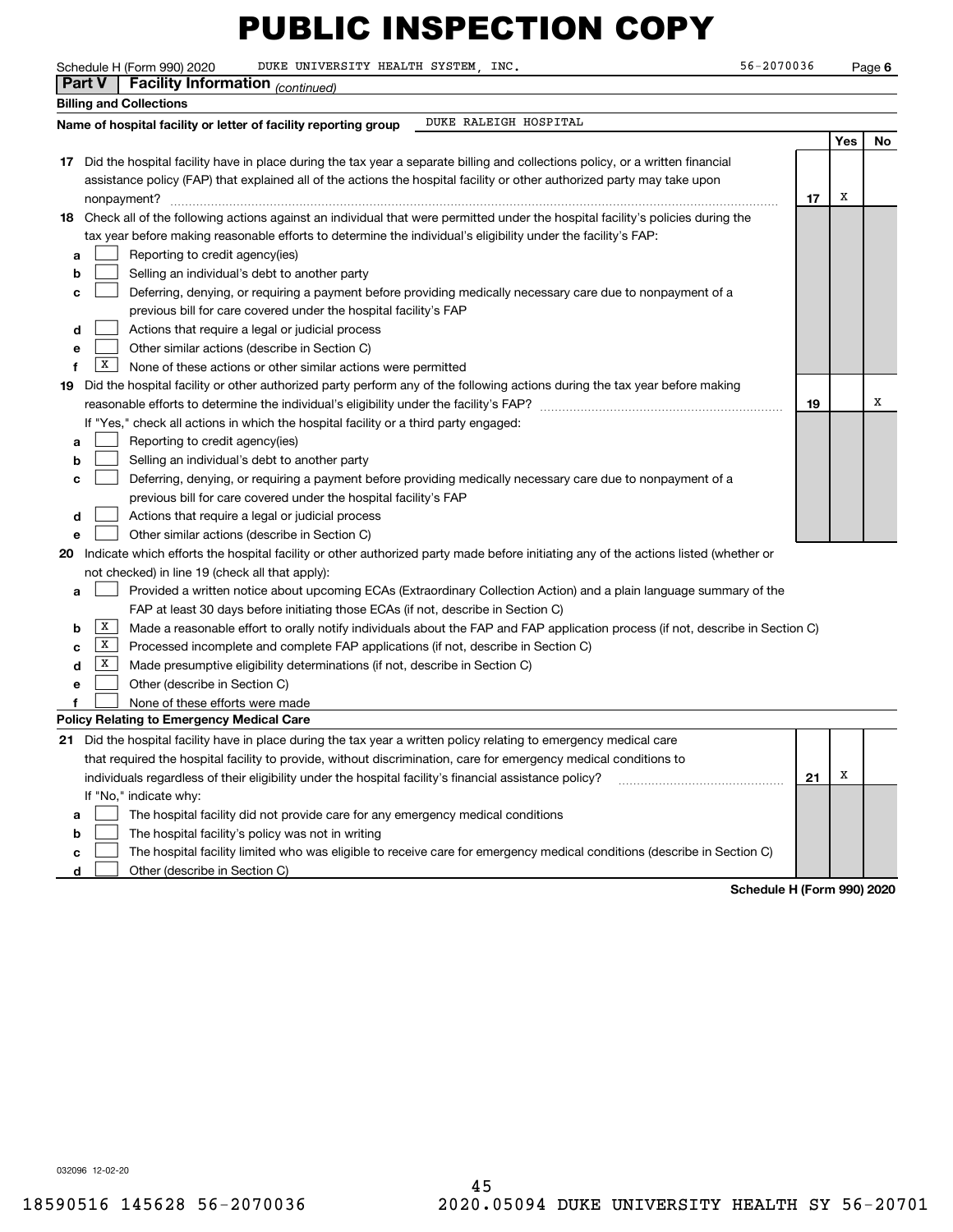|    | 56-2070036<br>Schedule H (Form 990) 2020<br>DUKE UNIVERSITY HEALTH SYSTEM, INC.                                                                                                                                   |    |     | Page 7    |  |  |
|----|-------------------------------------------------------------------------------------------------------------------------------------------------------------------------------------------------------------------|----|-----|-----------|--|--|
|    | <b>Facility Information</b> (continued)<br>l Part V                                                                                                                                                               |    |     |           |  |  |
|    | Charges to Individuals Eligible for Assistance Under the FAP (FAP-Eligible Individuals)                                                                                                                           |    |     |           |  |  |
|    | DUKE RALEIGH HOSPITAL<br>Name of hospital facility or letter of facility reporting group                                                                                                                          |    |     |           |  |  |
|    |                                                                                                                                                                                                                   |    | Yes | <b>No</b> |  |  |
| 22 | Indicate how the hospital facility determined, during the tax year, the maximum amounts that can be charged to FAP-eligible<br>individuals for emergency or other medically necessary care.                       |    |     |           |  |  |
| a  | The hospital facility used a look-back method based on claims allowed by Medicare fee-for-service during a prior<br>12-month period                                                                               |    |     |           |  |  |
| b  | X<br>The hospital facility used a look-back method based on claims allowed by Medicare fee-for-service and all private<br>health insurers that pay claims to the hospital facility during a prior 12-month period |    |     |           |  |  |
| c  | The hospital facility used a look-back method based on claims allowed by Medicaid, either alone or in combination                                                                                                 |    |     |           |  |  |
|    | with Medicare fee for service and all private health insurers that pay claims to the hospital facility during a prior<br>12-month period                                                                          |    |     |           |  |  |
| d  | The hospital facility used a prospective Medicare or Medicaid method                                                                                                                                              |    |     |           |  |  |
| 23 | During the tax year, did the hospital facility charge any FAP-eligible individual to whom the hospital facility provided                                                                                          |    |     |           |  |  |
|    | emergency or other medically necessary services more than the amounts generally billed to individuals who had                                                                                                     |    |     |           |  |  |
|    |                                                                                                                                                                                                                   | 23 |     | х         |  |  |
|    | If "Yes," explain in Section C.                                                                                                                                                                                   |    |     |           |  |  |
|    | 24 During the tax year, did the hospital facility charge any FAP-eligible individual an amount equal to the gross charge for any<br>service provided to that individual?                                          | 24 | х   |           |  |  |
|    | If "Yes," explain in Section C.                                                                                                                                                                                   |    |     |           |  |  |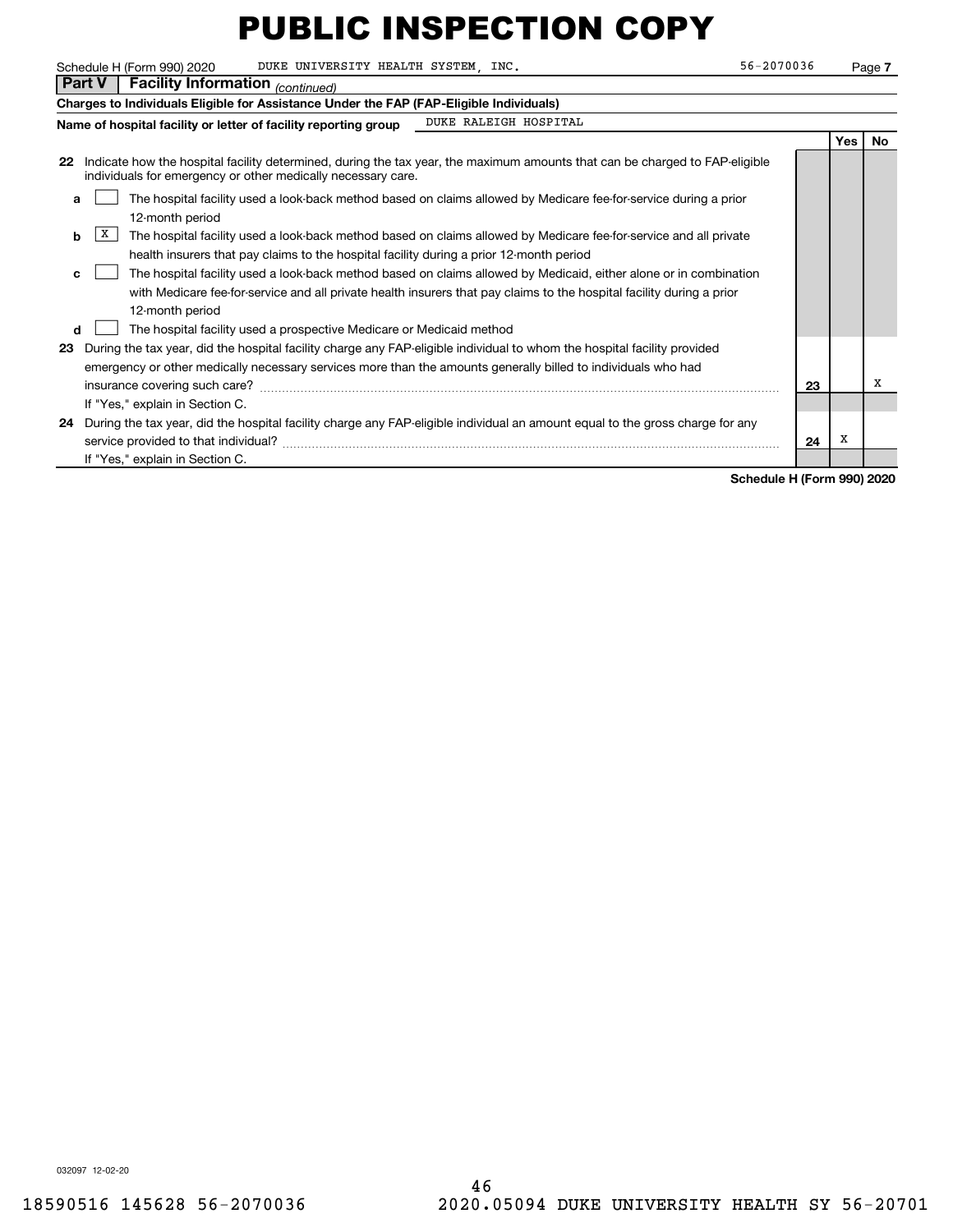**8**

Schedule H (Form 990) 2020 DUKE UNIVERSITY HEALTH SYSTEM, INC. 56-2070036 Page

 *(continued)* **Part V Facility Information**

**Section C. Supplemental Information for Part V, Section B.** Provide descriptions required for Part V, Section B, lines 2, 3j, 5, 6a, 6b, 7d, 11, 13b, 13h, 15e, 16j, 18e, 19e, 20a, 20b, 20c, 20d, 20e, 21c, 21d, 23, and 24. If applicable, provide separate descriptions for each hospital facility in a facility reporting group, designated by facility reporting group letter<br>and hospital facility line number from Part V, Section A ("A, 1," "A, 4," "B, 2," "B, 3," etc.)

NOTE: THIS SCHEDULE H CONTAINS REFERENCES TO DUKE AND DUKE HEALTH WHICH ARE

MEANT TO ENCOMPASS FOR THE PURPOSES OF THIS SCHEDULE DUKE UNIVERSITY

HEALTH SYSTEM (DUHS) DUKE UNIVERSITY SCHOOL OF MEDICINE AND DUKE

UNIVERSITY SCHOOL OF NURSING.

PART V, SECTION B:

GROUP A - FACILITY 1 - DUKE UNIVERSITY HOSPITAL

PART V, SECTION B, LINE 5: DUKE UNIVERSITY HOSPITAL ("DUH")

DUH COLLABORATES WITH THE PARTNERSHIP FOR A HEALTHY DURHAM (THE STATE

CERTIFIED HEALTHY CAROLINIANS GROUP) AND THE DURHAM COUNTY HEALTH

DEPARTMENT TO CONDUCT THE DURHAM COUNTY COMMUNITY HEALTH ASSESSMENT AND

DEVELOPS STRATEGIES TO ADDRESS IDENTIFIED NEEDS. FACULTY AND STAFF OF

THE DUKE DIVISION OF COMMUNITY HEALTH AND APPOINTED MEMBERS OF THE DUH

SENIOR LEADERSHIP TEAM OFFICIALLY SERVE ON THE PARTNERSHIP FOR A

HEALTHY DURHAM COMMITTEES.

THE MOST RECENT ASSESSMENT PROCESS CONDUCTED IN CALENDAR YEAR 2017

COMPILED VALID AND RELIABLE INFORMATION ABOUT THE HEALTH OF DURHAM. IT

INCLUDED 358 CITIZEN SURVEYS FROM RANDOMLY SELECTED HOUSEHOLDS AND 3

COMMUNITY LISTENING SESSIONS WITH 42 COMMUNITY MEMBERS. THE SURVEY WAS

ALSO CONDUCTED IN PERSON AT GROCERY STORES, LIBRARIES, DURHAM COUNTY

DEPARTMENT OF PUBLIC HEALTH CLINICS, AND BUS STATIONS. THE COMMUNITY

HEALTH ASSESSMENT TEAM - COMPRISED OF MEMBERS REPRESENTING, DUKE

UNIVERSITY HEALTH SYSTEM, UNIVERSITIES, LOCAL GOVERNMENT, SCHOOLS

NON-PROFIT ORGANIZATIONS AND BUSINESSES - WORKED TO DIRECT THE

ACTIVITIES OF THE ASSESSMENT AND PROVIDE WRITTEN CONTENT AND EXPERTISE

47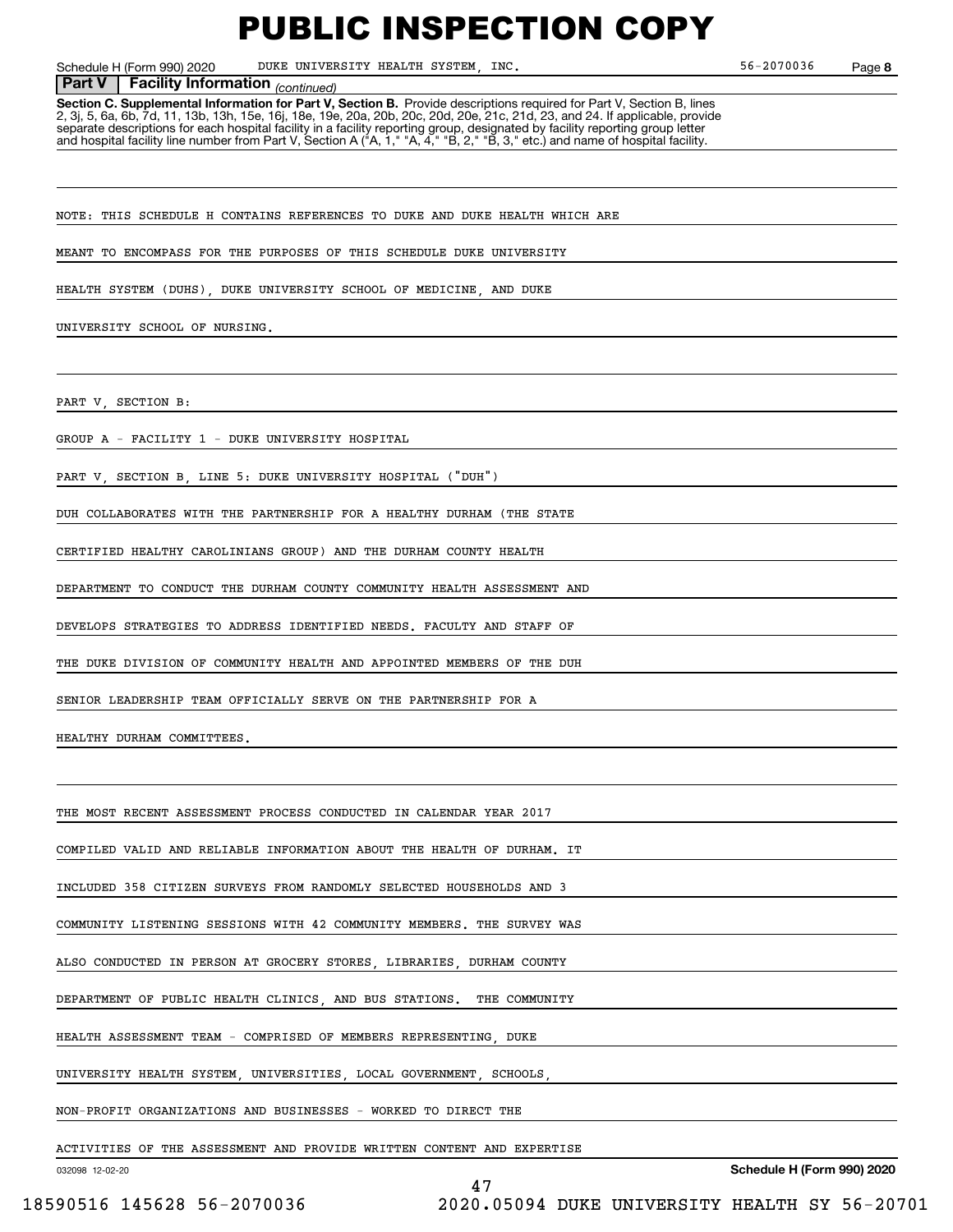Schedule H (Form 990) 2020 DUKE UNIVERSITY HEALTH SYSTEM, INC. 56-2070036 Page

**8**

 *(continued)* **Part V Facility Information**

**Section C. Supplemental Information for Part V, Section B.** Provide descriptions required for Part V, Section B, lines 2, 3j, 5, 6a, 6b, 7d, 11, 13b, 13h, 15e, 16j, 18e, 19e, 20a, 20b, 20c, 20d, 20e, 21c, 21d, 23, and 24. If applicable, provide separate descriptions for each hospital facility in a facility reporting group, designated by facility reporting group letter<br>and hospital facility line number from Part V, Section A ("A, 1," "A, 4," "B, 2," "B, 3," etc.)

ON ISSUES OF INTEREST. THIS JOINT CHNA AND RELATED IMPLEMENTATION PLAN

WAS ADOPTED BY THE DUHS BOARD OF DIRECTORS AND PUBLISHED ON THE DUKE

HEALTH WEBSITE IN FISCAL YEAR 2019 (TAX YEAR 2018).

GROUP A - FACILITY 1 - DUKE UNIVERSITY HOSPITAL

PART V, SECTION B, LINE 6A: DUKE REGIONAL HOSPITAL ("DRH")

GROUP A - FACILITY 1 - DUKE UNIVERSITY HOSPITAL

PART V, SECTION B, LINE 6B: THE PARTNERSHIP FOR A HEALTHY DURHAM AND

THE DURHAM COUNTY HEALTH DEPARTMENT

GROUP A - FACILITY 1 - DUKE UNIVERSITY HOSPITAL

PART V, SECTION B, LINE 11: THE ASSESSMENT IDENTIFIED FIVE HEALTH

PRIORITIES FOR 2018 - 2020:

1. AFFORDABLE HOUSING

2. ACCESS TO HEALTHCARE AND HEALTH INSURANCE

3. POVERTY

MENTAL HEALTH

5. OBESITY, DIABETES AND FOOD ACCESS

ALL OF THE PROGRAMS DESCRIBED IN THE FOLLOWING IMPLEMENTATION PLAN ARE

ALIGNED WITH THE FIVE HEALTH PRIORITIES WITH MANY OF THE PROGRAMS

ADDRESSING COMBINATIONS OF THE FIVE HEALTH PRIORITIES. A BRIEF EXCERPT

FROM THE COMMUNITY HEALTH NEEDS ASSESSMENT DESCRIBING EACH PRIORITY IS

INCLUDED IN THIS IMPLEMENTATION PLAN. DUH CONSIDERS THIS DOCUMENT TO BE

A "WORKING PLAN" THAT WILL CONTINUE TO EVOLVE OVER THIS THREE YEAR

PERIOD IN ORDER TO ENSURE THE EFFICACY OF STRATEGIES INTENDED TO MEET

48

032098 12-02-20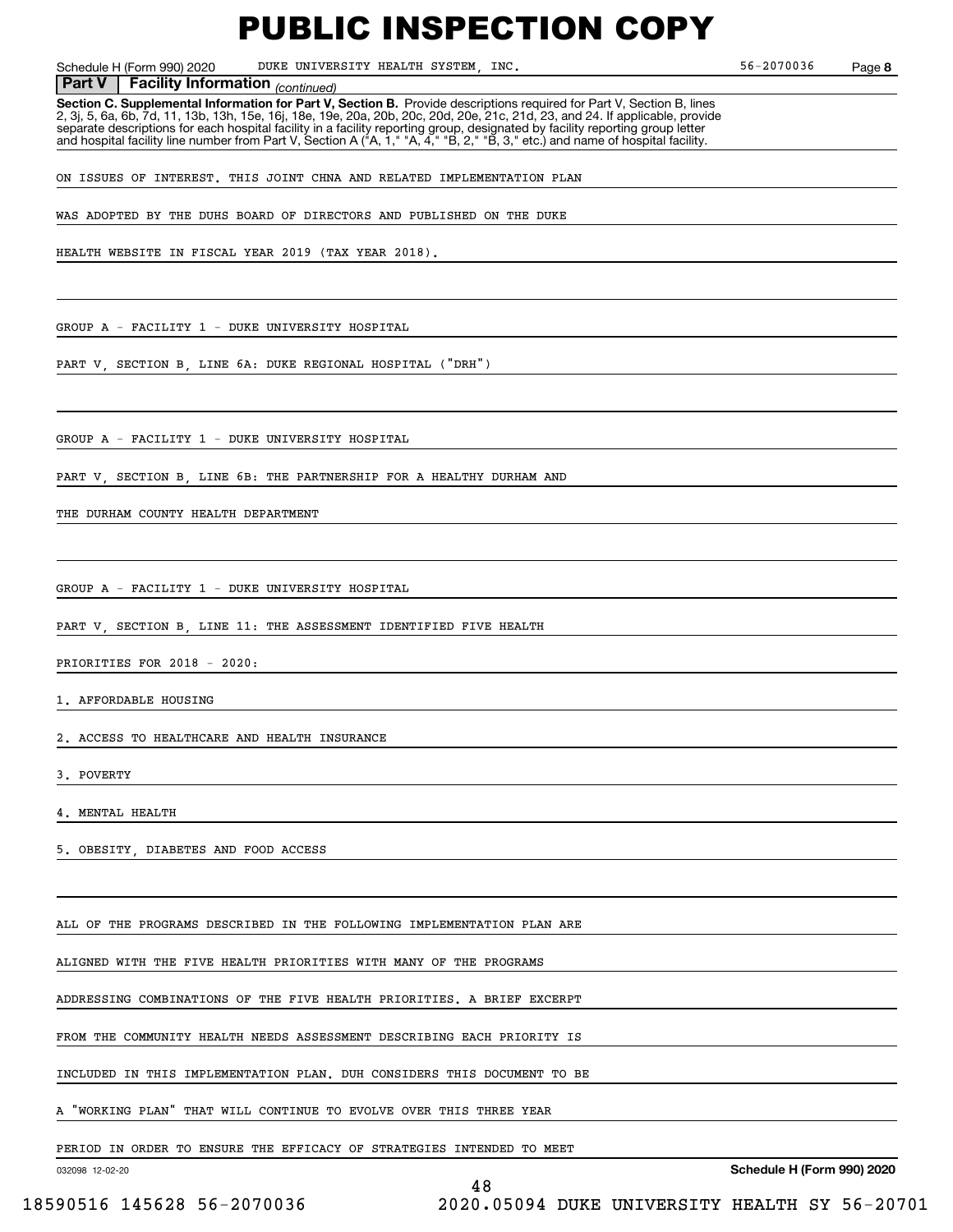Schedule H (Form 990) 2020 DUKE UNIVERSITY HEALTH SYSTEM, INC. 56-2070036 Page

**8**

### **Facility Information** (continued)

**Part V** | Facility Information <sub>(continued)<br>Section C. Supplemental Information for Part V, Section B. Provide descriptions required for Part V, Section B, lines</sub> 2, 3j, 5, 6a, 6b, 7d, 11, 13b, 13h, 15e, 16j, 18e, 19e, 20a, 20b, 20c, 20d, 20e, 21c, 21d, 23, and 24. If applicable, provide separate descriptions for each hospital facility in a facility reporting group, designated by facility reporting group letter<br>and hospital facility line number from Part V, Section A ("A, 1," "A, 4," "B, 2," "B, 3," etc.)

EXPRESSED COMMUNITY HEALTH NEEDS. THIS IMPLEMENTATION PLAN MAY NOTE,

BUT DOES NOT CONTAIN DETAILED DESCRIPTIONS OF, THE COMMUNITY HEALTH

IMPROVEMENT WORK CARRIED OUT BY OTHER COMPONENTS OF THE LARGER DUKE

HEALTH SYSTEM OR DUKE UNIVERSITY. THIS IMPLEMENTATION PLAN IS INTENDED

TO HIGHLIGHT DUKE HOSPITAL'S CONTINUALLY EVOLVING ACTIVITIES AND

SUPPORT TO IMPROVE HEALTH WITH THE DURHAM COMMUNITY.

TOGETHER WITH ITS PARTNERS, DUH ASKS ABOUT AND LISTENS TO CONCERNS,

EXPLORES BARRIERS TO CARE, ANALYZES HEALTHCARE UTILIZATION AND COSTS,

IDENTIFIES PARTNER NEEDS AND RESOURCES, PLANS/REDESIGNS SERVICES,

TRACKS OUTCOMES, AND SHARES ACCOUNTABILITY IN ORDER TO DEVELOP

EFFECTIVE PROGRAMS TO IMPROVE THE HEALTH OF THE DURHAM COMMUNITY. AS

SUCH THIS IMPLEMENTATION PLAN INCLUDES NEW AND LONG-STANDING PROGRAMS.

1. AFFORDABLE HOUSING

AFFORDABLE HOUSING, AS DEFINED BY HUD (U.S. DEPARTMENT OF HOUSING AND

URBAN DEVELOPMENT), REQUIRES NO MORE THAN 30% OF A FAMILY'S MONTHLY

INCOME. IF A FAMILY SPENDS MORE THAN 30% OF INCOME ON HOUSING, THEY

ARE LESS ABLE TO PAY FOR OTHER EXPENSES, SUCH AS FOOD AND HEALTHCARE.

THE INCREASED COST BURDEN OF UNAFFORDABLE HOUSING ADDS TO PSYCHOSOCIAL

STRESSORS THAT CAN NEGATIVELY IMPACT A FAMILY. RENTERS MAKE UP 40% OF

HOUSEHOLDS IN DURHAM, AND ALMOST HALF OF THEM ARE DEFINED AS

COST-BURDENED (I.E. PAYING MORE THAN 30% OF THEIR MONTHLY INCOME FOR

HOUSING).

DUH HAS PARTNERED WITH HABITAT FOR HUMANITY OF DURHAM ON A NUMBER OF

032098 12-02-20

**Schedule H (Form 990) 2020**

49 18590516 145628 56-2070036 2020.05094 DUKE UNIVERSITY HEALTH SY 56-20701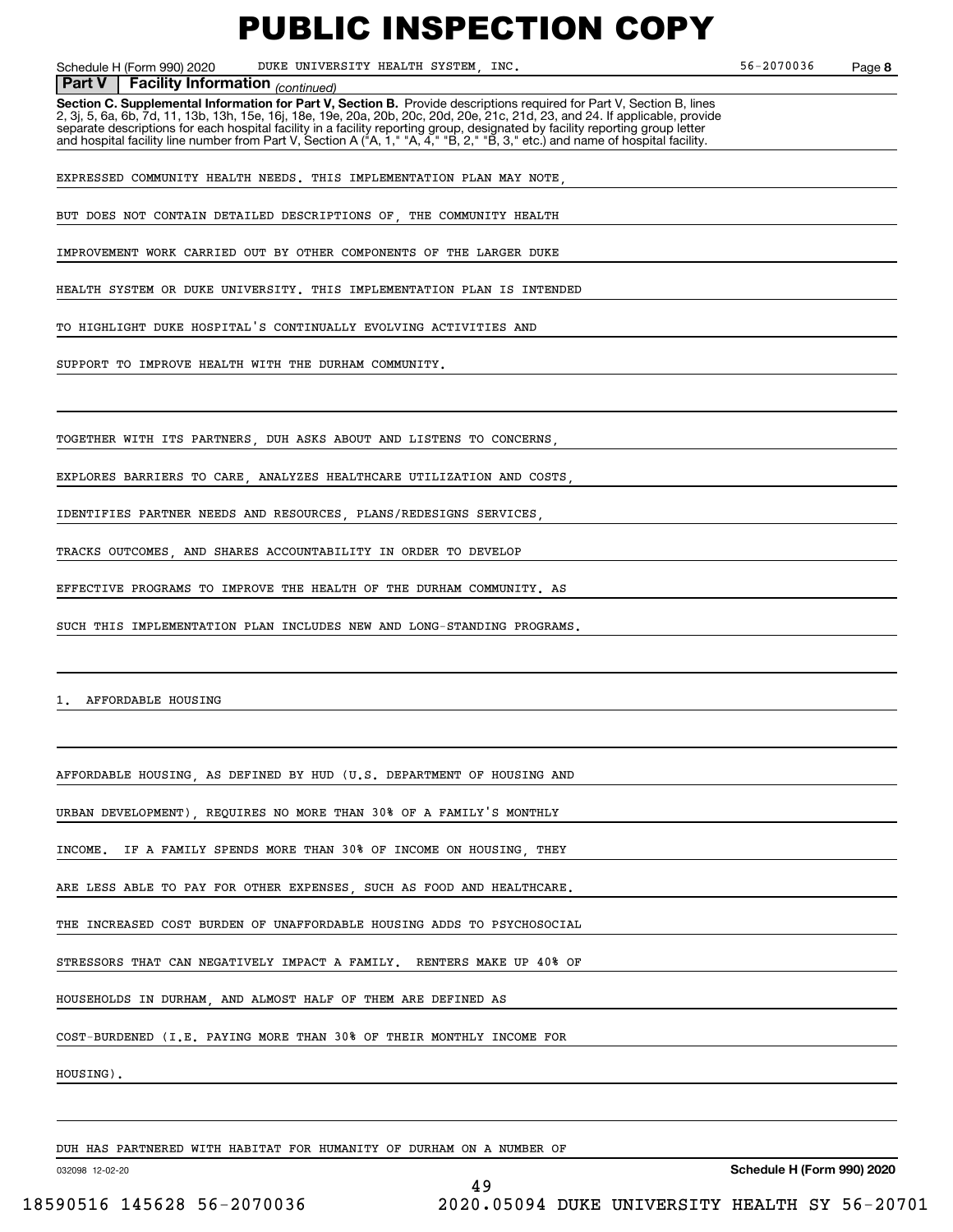Schedule H (Form 990) 2020 DUKE UNIVERSITY HEALTH SYSTEM, INC. 56-2070036 Page

**8**

**Facility Information** (continued)

**Part V** | Facility Information <sub>(continued)<br>Section C. Supplemental Information for Part V, Section B. Provide descriptions required for Part V, Section B, lines</sub> 2, 3j, 5, 6a, 6b, 7d, 11, 13b, 13h, 15e, 16j, 18e, 19e, 20a, 20b, 20c, 20d, 20e, 21c, 21d, 23, and 24. If applicable, provide separate descriptions for each hospital facility in a facility reporting group, designated by facility reporting group letter<br>and hospital facility line number from Part V, Section A ("A, 1," "A, 4," "B, 2," "B, 3," etc.)

HOME BUILDS. ADDITIONALLY, AFFORDABLE HOUSING IS A FOCUS OF DUH AS PART

OF THE LARGER DUKE UNIVERSITY. IN 2018, FUNDING FROM DUKE UNIVERSITY

AND THE AJ FLETCHER FOUNDATION PROVIDED THE OPPORTUNITY TO DEVELOP TWO

ACRES OF PRIME DOWNTOWN DURHAM LAND INTO MULTI-UNIT AFFORDABLE HOUSING.

THE DEVELOPMENT BROKE GROUND IN JULY 2019, AND THE MULTI-UNIT HOUSING

COMPLEX WAS FINISHED AND OCCUPIED IN 2021. THE LARGER DUKE UNIVERSITY

ALSO COMMITTED \$3 MILLION WITH THE CITY OF DURHAM TO DEVELOP AN

AFFORDABLE HOUSING LOAN FUND.

2. ACCESS TO HEALTHCARE AND HEALTH INSURANCE:

ACCESS TO HEALTHCARE IN A COMMUNITY REFERS TO THE ABILITY OF RESIDENTS

TO FIND A CONSISTENT MEDICAL PROVIDER FOR THEIR PRIMARY CARE NEEDS, TO

FIND A SPECIALTY PROVIDER WHEN NEEDED AND TO BE ABLE TO RECEIVE THAT

CARE WITHOUT ENCOUNTERING SIGNIFICANT BARRIERS. ALTHOUGH THERE ARE MANY

MEDICAL PROVIDERS, WHICH INCLUDE A NUMBER OF LOW COST AND FREE CLINICS

IN DURHAM COUNTY, THERE ARE STILL MANY DURHAM RESIDENTS WHO HAVE

TROUBLE ACCESSING CARE WHEN THEY NEED IT. BARRIERS TO OBTAINING

HEALTHCARE INCLUDE ISSUES WITH TRANSPORTATION, LANGUAGE BARRIERS, OR

DISTRUST OF THE HEALTHCARE SYSTEM. ACCORDING TO THE COMMUNITY HEALTH

ASSESSMENT SURVEY, THE TOP REASONS IDENTIFIED BY DURHAM COUNTY

RESIDENTS FOR WHY THEY OR SOMEONE IN THEIR HOUSEHOLD COULD NOT ACCESS

NECESSARY HEALTHCARE INCLUDED INSURANCE DIDN'T COVER SERVICE, COPAY WAS

TOO HIGH, LACK OF INSURANCE, COULDN'T GET AN APPOINTMENT, DIDN'T KNOW

WHERE TO GO OR PROVIDER DIDN'T TAKE THEIR INSURANCE.

A NUMBER OF LONG-STANDING PROGRAMS SUPPORTED BY DUH SEEK TO INCREASE

032098 12-02-20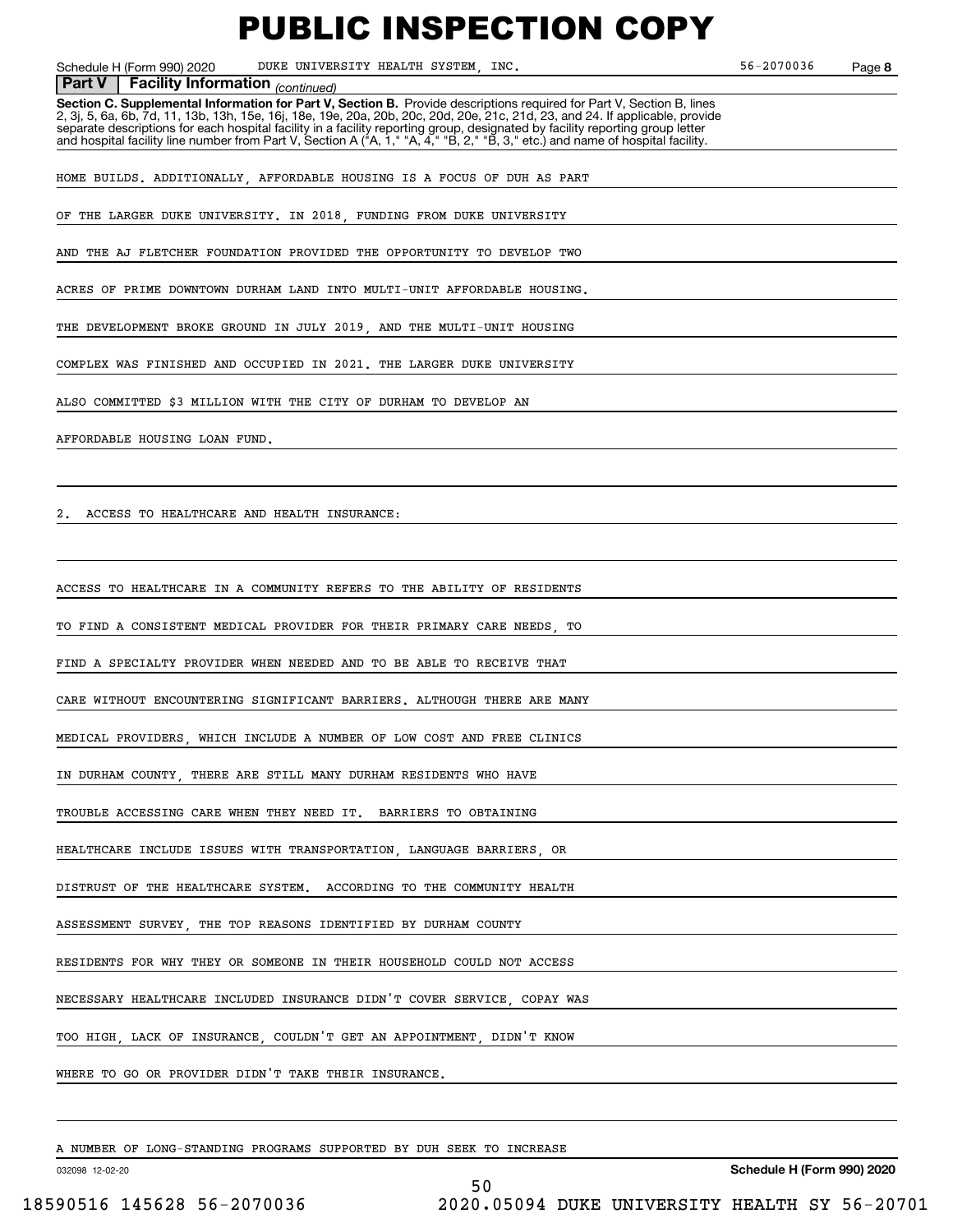Schedule H (Form 990) 2020 DUKE UNIVERSITY HEALTH SYSTEM, INC. 56-2070036 Page

**8**

### *(continued)* **Part V Facility Information**

**Section C. Supplemental Information for Part V, Section B.** Provide descriptions required for Part V, Section B, lines 2, 3j, 5, 6a, 6b, 7d, 11, 13b, 13h, 15e, 16j, 18e, 19e, 20a, 20b, 20c, 20d, 20e, 21c, 21d, 23, and 24. If applicable, provide separate descriptions for each hospital facility in a facility reporting group, designated by facility reporting group letter<br>and hospital facility line number from Part V, Section A ("A, 1," "A, 4," "B, 2," "B, 3," etc.)

ACCESS TO CARE FOR UNINSURED, UNDERINSURED, AND/OR VULNERABLE

INDIVIDUALS AND FAMILIES. THOSE PROGRAMS INCLUDE:

PROJECT ACCESS OF DURHAM COUNTY (PADC): LINKS ELIGIBLE LOW-INCOME

UNINSURED DURHAM COUNTY RESIDENTS TO SPECIALTY MEDICAL CARE FULLY

DONATED TO THE PATIENTS BY THE PHYSICIANS, HOSPITALS INCLUDING DUH,

LABS, CLINICS AND OTHER PROVIDERS PARTICIPATING IN THE PADC NETWORK.

PLANS FOR FY2021: PADC WILL CONTINUE TO FOCUS ON COVID-19 RESPONSE

EFFORTS AND PROVIDE AS MANY SPECIALTY SERVICES AS POSSIBLE GIVEN

ONGOING COVID-19 DISRUPTIONS/DELAYS.

PROGRESS IN FY2021: PADC CONTINUED TO FOCUS ON COVID-19 RESPONSE

EFFORTS AND PARTNERED WITH NUMEROUS ORGANIZATIONS TO HELP INDIVIDUALS

IMPACTED BY COVID-19. PADC CONTINUED TO LINK AS MANY UNINSURED

INDIVIDUALS AS POSSIBLE TO SPECIALTY SERVICES IN SPITE OF

DISRUPTIONS/DELAYS THAT CONTINUED AS A RESULT OF COVID-19 IN FY2021.

LOCAL ACCESS TO COORDINATED HEALTHCARE (LATCH): WAS INITIATED IN 2002

WITH HEALTHY COMMUNITIES ACCESS PROGRAM (HCAP) FUNDING FROM THE US

HEALTH RESOURCES AND SERVICES ADMINISTRATION (HRSA) TO DUKE'S DIVISION

OF COMMUNITY HEALTH, DEPARTMENT OF COMMUNITY AND FAMILY MEDICINE. THE

FOUNDING AND SUSTAINING LATCH PARTNERSHIP INCLUDES DUH (WHICH NOW

PROVIDES THE MAJORITY OF OPERATING FUNDS), LINCOLN COMMUNITY HEALTH

CENTER, THE DURHAM COUNTY DEPARTMENTS OF HEALTH AND SOCIAL SERVICES, EL

CENTRO HISPANO, AND A NUMBER OF COMMUNITY-BASED ORGANIZATIONS (CBOS).

THROUGH COMMUNITY-BASED, LINGUISTICALLY AND CULTURALLY-RELEVANT CARE

51

032098 12-02-20

**Schedule H (Form 990) 2020**

18590516 145628 56-2070036 2020.05094 DUKE UNIVERSITY HEALTH SY 56-20701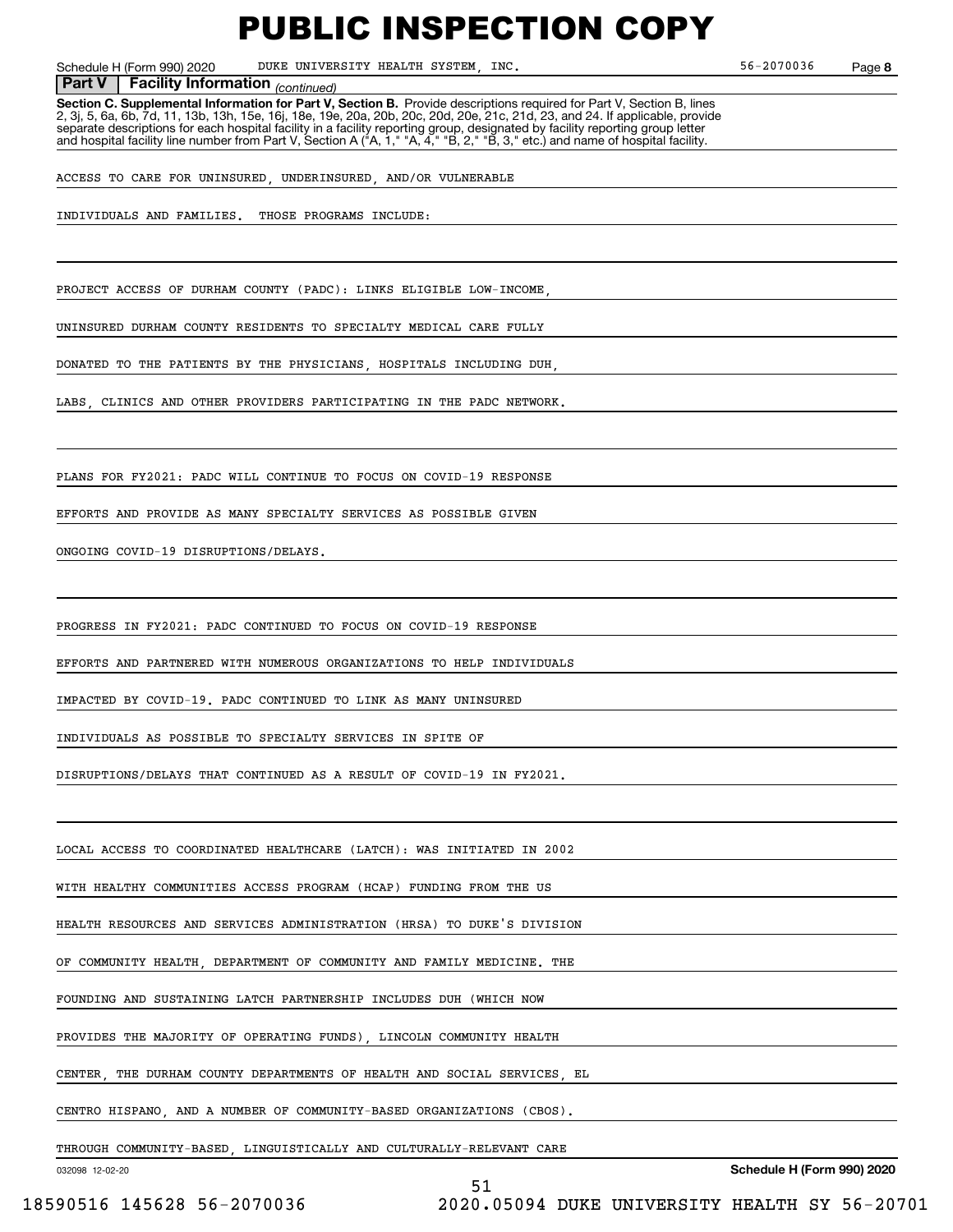Schedule H (Form 990) 2020 DUKE UNIVERSITY HEALTH SYSTEM, INC. 56-2070036 Page

**8**

**Facility Information** (continued) **Part V Facility Information**

**Section C. Supplemental Information for Part V, Section B.** Provide descriptions required for Part V, Section B, lines<br>2, 3j, 5, 6a, 6b, 7d, 11, 13b, 13h, 15e, 16j, 18e, 19e, 20a, 20b, 20c, 20d, 20e, 21c, 21d, 23, and 24. separate descriptions for each hospital facility in a facility reporting group, designated by facility reporting group letter<br>and hospital facility line number from Part V, Section A ("A, 1," "A, 4," "B, 2," "B, 3," etc.)

MANAGEMENT, LATCH AIMS TO IMPROVE HEALTH KNOWLEDGE AND SELF-CARE,

ACCESS TO HEALTH CARE AND HEALTH SERVICES UTILIZATION OUTCOMES AMONG

DURHAM COUNTY'S UNINSURED. CARE MANAGEMENT SERVICES INCLUDE: HEALTH

SERVICES COORDINATION AND NAVIGATION (MEDICAL, SOCIAL, BEHAVIORAL);

POST-HOSPITALIZATION FOLLOW-UP; PATIENT EDUCATION; CHRONIC DISEASE

MANAGEMENT; PSYCHO-SOCIAL SUPPORT; ACCESS TO BENEFITS

(MEDICAID/SSI/SSDI); BILLS ASSISTANCE; INTERPRETATION/TRANSLATION; AND,

TRANSPORTATION COORDINATION. IN PARTNERSHIP WITH OTHER COMMUNITY

STAKEHOLDERS-HEALTHCARE AND SOCIAL SERVICE PROVIDERS, LOCAL GOVERNMENT

AND COMMUNITY-BASED ORGANIZATIONS-LATCH MONITORS HEALTHCARE TRENDS,

IDENTIFIES BARRIERS FACING UNINSURED PATIENTS, AND, WORKING AS A

CONSORTIUM, ADDRESSES AND ELIMINATES BARRIERS.

PLANS FOR FY2021: CONTINUE CARE MANAGEMENT SERVICES AND

COVID-19 RESPONSE EFFORTS.

PROGRESS IN FY2021: LATCH CONTINUED TO PARTNER WITH VARIOUS DUKE AND

COMMUNITY ORGANIZATIONS IN COVID-19 RESPONSE EFFORTS DURING FY2021. IN

ADDITION, LATCH PROVIDED CARE MANAGEMENT SERVICES TO 772 INDIVIDUALS.

THE COMPLEX CHILD PROGRAM (CCP): PROVIDES THE COORDINATION OF MEDICAL

AND CO-MANAGEMENT OF MEDICAL CARE FOR CHILDREN WITH MULTIPLE MEDICALLY

COMPLEX ISSUES THAT REQUIRE THE INTERACTION WITH MULTIPLE SPECIALISTS.

ON AVERAGE THESE CHILDREN WORK WITH 13 SPECIALISTS. BEFORE THE COMPLEX

CHILD PROGRAM, CARE COULD SEEM FRAGMENTED AS PATIENTS/FAMILIES HAD NO

52

CENTRAL "QUARTERBACK" HELPING TO OVERSEE THE BIG PICTURE.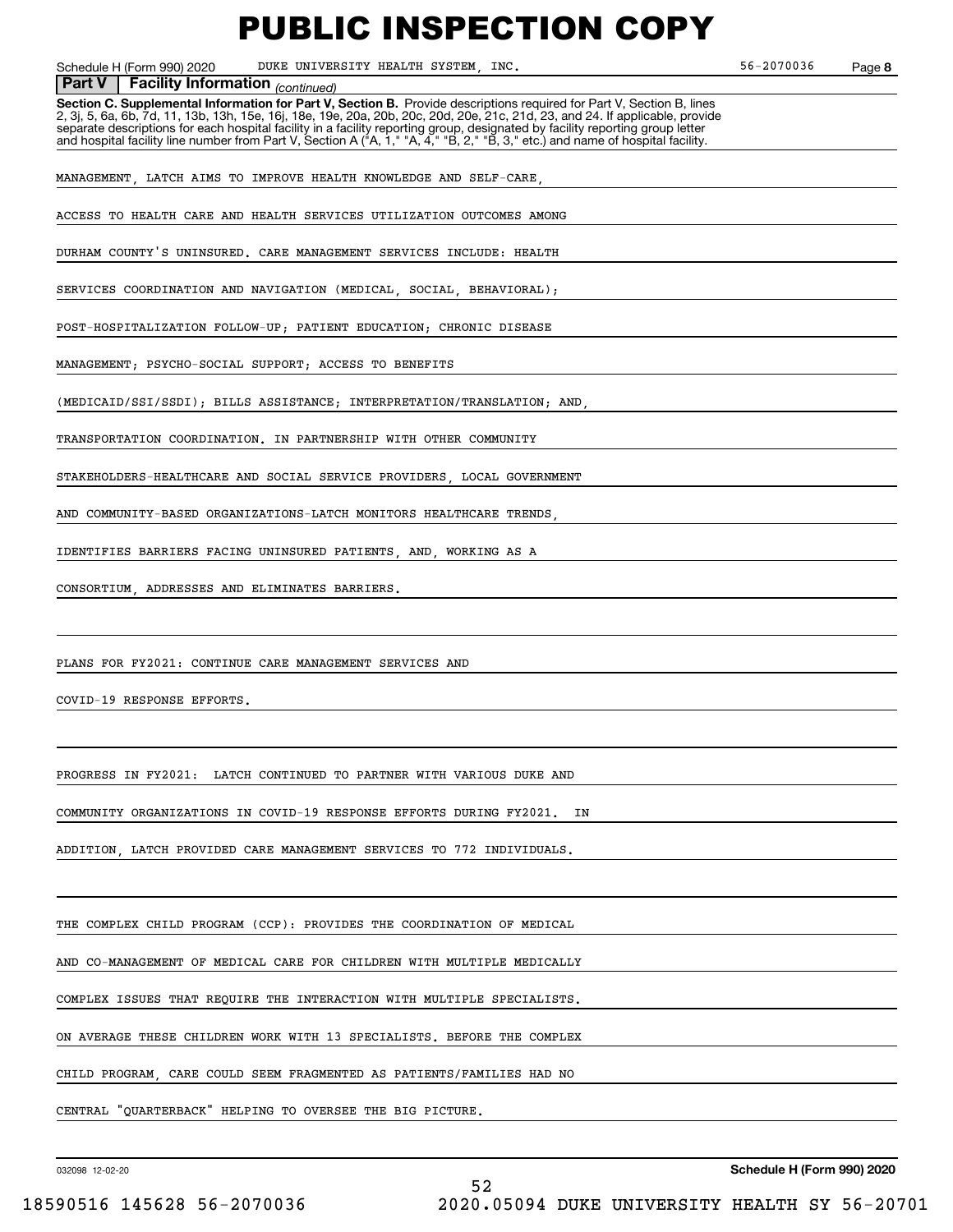Schedule H (Form 990) 2020 DUKE UNIVERSITY HEALTH SYSTEM, INC. 56-2070036 Page

**8**

**Facility Information** (continued)

**Part V** | Facility Information <sub>(continued)<br>Section C. Supplemental Information for Part V, Section B. Provide descriptions required for Part V, Section B, lines</sub> 2, 3j, 5, 6a, 6b, 7d, 11, 13b, 13h, 15e, 16j, 18e, 19e, 20a, 20b, 20c, 20d, 20e, 21c, 21d, 23, and 24. If applicable, provide separate descriptions for each hospital facility in a facility reporting group, designated by facility reporting group letter<br>and hospital facility line number from Part V, Section A ("A, 1," "A, 4," "B, 2," "B, 3," etc.)

THROUGH THE CCP PARENTS NOW HAVE DIRECT PHONE ACCESS TO A COMPLEX CARE

SERVICE (CCS) PROVIDER OR RN 24/7. THE CCP TEAM WORKS WITH PARENTS TO

CREATE A COMPREHENSIVE "COMPLEX CARE PLAN" THAT IS PLACED IN THE

CHILD'S MEDICAL RECORD AND GIVEN TO THE PARENTS. IN ADDITION, THE CCP

TEAM COORDINATES INPATIENT INTENSIVE CARE TRANSITIONS PRIOR TO

DISCHARGE AND CONDUCTS INTENSIVE OUTPATIENT "BETWEEN-VISIT" CONTACTS

(PHONE, CLINIC VISITS, AND IN SOME CASES, HOME VISITS).

PLANS FOR FY2021: CONTINUE THE CCP SERVING CHILDREN WITH MULTIPLE

COMPLEX ISSUES AND THEIR FAMILIES.

PROGRESS IN FY2021: AS IN FY2020, CCP CONTINUED TO MAXIMIZE SERVICES TO

CHILDREN WITH MULTIPLE MEDICALLY COMPLEX ISSUES AND THEIR FAMILIES.

SOUTHERN HIGH SCHOOL (SHS) WELLNESS CENTER: PROVIDES COMPREHENSIVE

PRIMARY CARE AND MENTAL HEALTH SERVICES AT SHS TO STUDENTS AT THE

SCHOOL AND IS OPEN TO ALL STUDENTS AND STAFF OF DURHAM PUBLIC SCHOOLS.

IT IS OPERATED BY DUKE'S DIVISION OF COMMUNITY HEALTH ON BEHALF OF DUH

AND CELEBRATED 25 YEARS OF SERVICE IN 2021. DURHAM PUBLIC SCHOOLS

CLOSED TO IN-PERSON LEARNING IN MARCH 2020 AS A RESULT OF COVID-19.

THE SOUTHERN HIGH SCHOOL WELLNESS CENTER PIVOTED TO PROVIDING

TELEHEALTH SERVICES (VIA PHONE AND VIDEO VISITS) IN 2021.

JUST FOR US (JFU): PROVIDES AN IN-HOME CARE PROGRAM FOR LOW-INCOME,

FRAIL ELDERLY AND DISABLED. JFU WAS LAUNCHED IN 2002 AS A COLLABORATION

OF DUKE, LINCOLN, COMMUNITY HEALTH CENTER, DURHAM DEPARTMENT OF SOCIAL

SERVICES (DSS), THE LOCAL AREA MENTAL HEALTH ENTITY, AND THE DURHAM

53

032098 12-02-20

**Schedule H (Form 990) 2020**

18590516 145628 56-2070036 2020.05094 DUKE UNIVERSITY HEALTH SY 56-20701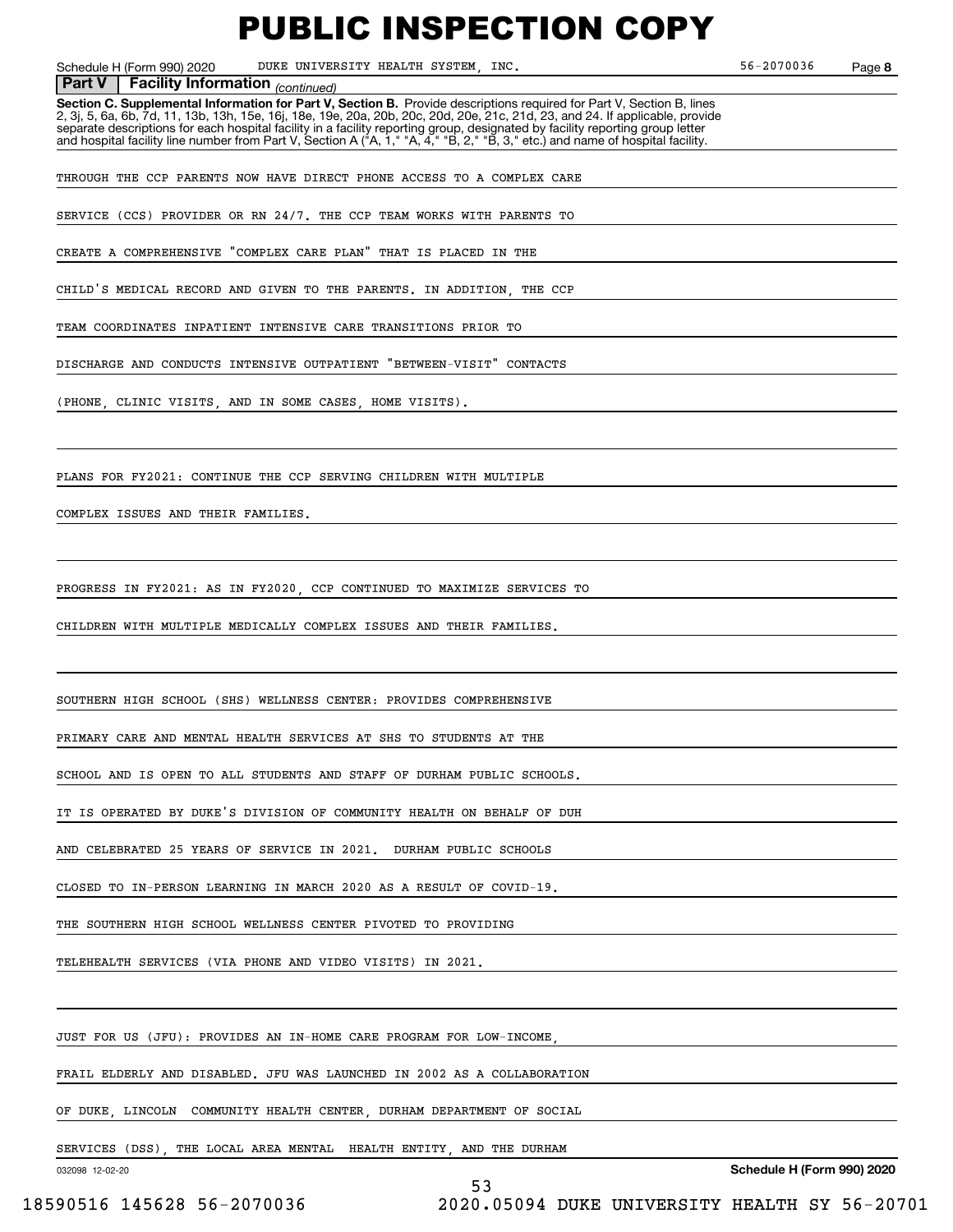Schedule H (Form 990) 2020 DUKE UNIVERSITY HEALTH SYSTEM, INC. 56-2070036 Page

**8**

#### **Facility Information** (continued)

**Part V** | Facility Information <sub>(continued)<br>Section C. Supplemental Information for Part V, Section B. Provide descriptions required for Part V, Section B, lines</sub> 2, 3j, 5, 6a, 6b, 7d, 11, 13b, 13h, 15e, 16j, 18e, 19e, 20a, 20b, 20c, 20d, 20e, 21c, 21d, 23, and 24. If applicable, provide separate descriptions for each hospital facility in a facility reporting group, designated by facility reporting group letter<br>and hospital facility line number from Part V, Section A ("A, 1," "A, 4," "B, 2," "B, 3," etc.)

HOUSING AUTHORITY. DUH PROVIDES THE MAJORITY OF ONGOING SUPPORT FOR

THE PROGRAM. THROUGH JFU, AN INTERDISCIPLINARY TEAM OF PROVIDERS

SERVES CLIENTS IN THEIR HOMES PROVIDING MEDICAL CARE, MANAGEMENT OF

CHRONIC ILLNESSES AND CASE MANAGEMENT. EACH PARTICIPANT RECEIVES A

HOME VISIT EVERY 5 WEEKS UNLESS THERE IS AN ACUTE EPISODE OR A HOSPITAL

DISCHARGE, FOR WHICH A VISIT IS SCHEDULED IMMEDIATELY. VISITS INCLUDE

MEDICATION RECONCILIATION, SOCIAL ISSUES, SUPPORT SERVICES, CHRONIC

DISEASE MANAGEMENT, AND POST-HOSPITAL CARE. THE HEALTH CARE TEAM

CONSISTS OF A CLINICAL PROVIDER (PA, NP OR MD), OCCUPATIONAL

THERAPIST, REGISTERED DIETITIAN, SOCIAL WORKER, PHLEBOTOMIST, AND

COMMUNITY HEALTH WORKER. IN LATE DECEMBER 2019, REPORTS OF CARBON

MONOXIDE POISONINGS BEGAN AT THE MCDOUGALD TERRACE APARTMENT COMPLEX.

BY EARLY JANUARY 2020, THE DURHAM HOUSING AUTHORITY HAD RELOCATED

HUNDREDS OF RESIDENTS TO 15 HOTELS ACROSS DURHAM. THE JFU TEAM DEPLOYED

TO PROVIDE HEALTH CARE FOR THE RESIDENTS ACROSS THE 15 HOTEL SITES

DURING JANUARY AND FEBRUARY. ALMOST ALL OF THE JFU IN HOME VISITS

CEASED IN MARCH 2020 AS A RESULT OF COVID-19. AS A RESULT, THE JFU TEAM

CONDUCTED FREQUENT WELL-CHECK CALLS AND PROVIDED TELEHEALTH SERVICES

(VIA PHONE/VIDEO VISITS).

NEIGHBORHOOD/COMMUNITY CLINICS: DUH IN PARTNERSHIP WITH LINCOLN

COMMUNITY HEALTH CENTER COLLABORATIVELY OPERATES THREE COMMUNITY HEALTH

CLINICS; THE LYON PARK COMMUNITY CLINIC, THE WALLTOWN NEIGHBORHOOD

CLINIC AND THE HOLTON WELLNESS CENTER. THE CLINICS WERE DESIGNED TO

PROVIDE PRIMARY CARE, HEALTH EDUCATION, AND DISEASE PREVENTION TO THE

UNDERSERVED POPULATIONS OF DURHAM. THE CLINICS PROVIDE MEDICAL CARE FOR

PERSONS WITH AND WITHOUT HEALTH INSURANCE. THOSE WITHOUT INSURANCE ARE

54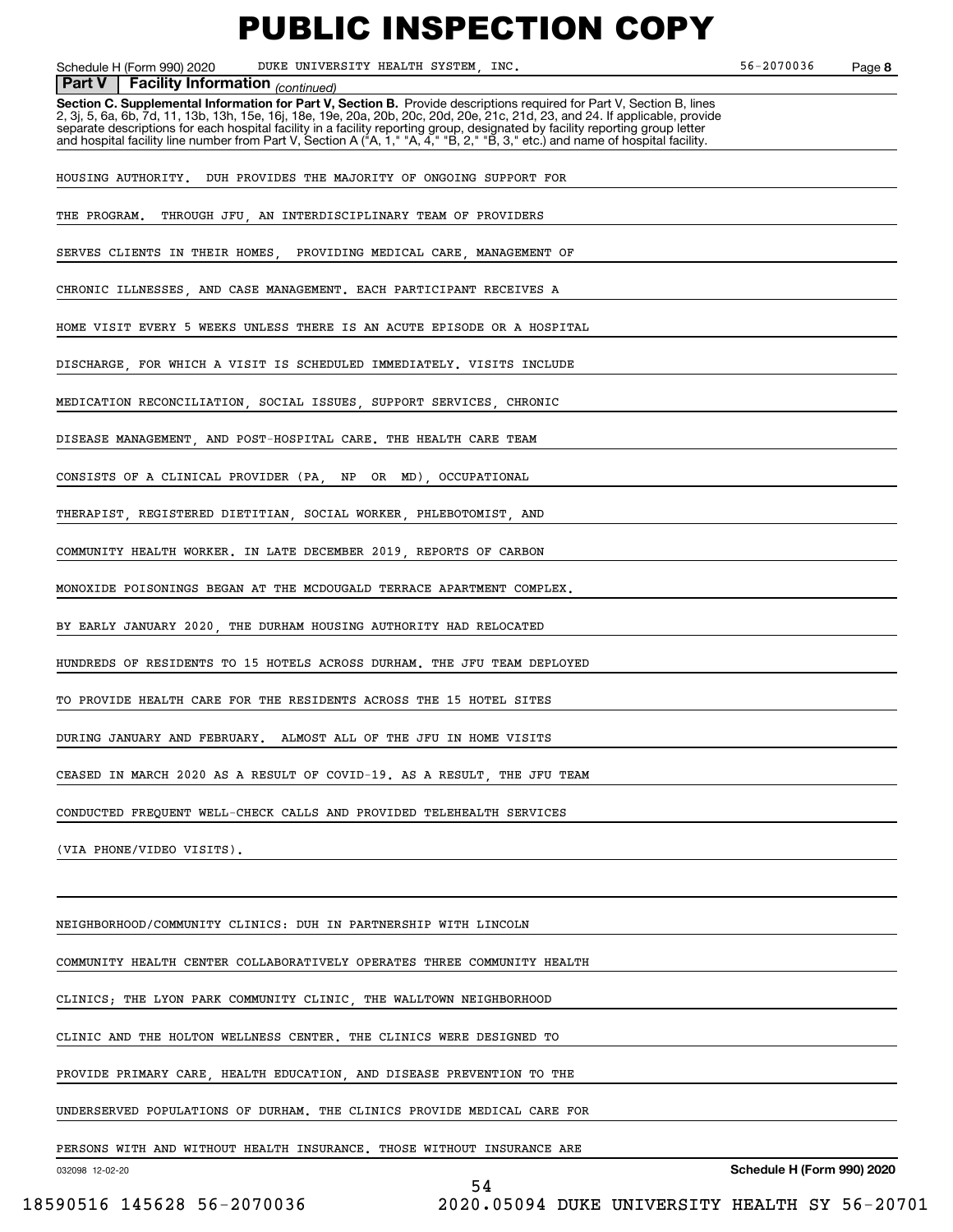Schedule H (Form 990) 2020 DUKE UNIVERSITY HEALTH SYSTEM, INC. 56-2070036 Page

**8**

#### **Facility Information** (continued) **Part V Facility Information**

**Section C. Supplemental Information for Part V, Section B.** Provide descriptions required for Part V, Section B, lines<br>2, 3j, 5, 6a, 6b, 7d, 11, 13b, 13h, 15e, 16j, 18e, 19e, 20a, 20b, 20c, 20d, 20e, 21c, 21d, 23, and 24. separate descriptions for each hospital facility in a facility reporting group, designated by facility reporting group letter<br>and hospital facility line number from Part V, Section A ("A, 1," "A, 4," "B, 2," "B, 3," etc.)

SEEN BASED ON A SLIDING FEE SCALE. NO PATIENT IS DENIED CARE BASED ON

INABILITY TO PAY FOR SERVICES. THE LYON PARK CLINIC WAS THE FIRST OF

THE COLLABORATIVE NEIGHBORHOOD CLINICS, OPENING ITS DOORS FOR PATIENT

CARE IN APRIL 2003. THE WALLTOWN CLINIC OPENED IN JANUARY 2005 AND THE

HOLTON CLINIC OPENED IN AUGUST 2009. EACH CLINIC RECEIVED START-UP

FUNDS THROUGH A DUKE ENDOWMENT GRANT. CLINICS GENERATE REVENUE THROUGH

A CONTRACT WITH LINCOLN COMMUNITY HEALTH CENTER AND RECEIVE SIGNIFICANT

SUPPORT FROM DUH. THE CLINICS OPERATE AS FAMILY MEDICINE PRACTICES AND

ARE OPEN 5 DAYS A WEEK. STAFFING INCLUDES PHYSICIAN ASSISTANTS, NURSE

PRACTITIONERS AND FAMILY PHYSICIANS, WHO SERVE AS SUPERVISING DOCTORS.

EACH CLINIC IS SUPPORTED BY NURSING STAFF: CERTIFIED NURSING

ASSISTANTS, LICENSED PRACTICAL NURSES, OR CERTIFIED MEDICAL ASSISTANTS

AND A STAFF ASSISTANT. THE STAFF ASSISTANT PERFORMS ALL ADMINISTRATIVE

TASKS FOR THE CLINIC INCLUDING ANSWERING INCOMING PHONE CALLS,

REGISTRATION, SCHEDULING, ETC.

PLANS FOR FY2021: THE SOUTHERN HIGH SCHOOL WELLNESS CENTER, JUST FOR

US, AND THE NEIGHBORHOOD/COMMUNITY CLINICS HOPE TO RETURN TO

PRE-PANDEMIC LEVELS OF CLINICAL ENCOUNTERS OF 13,000+.

PROGRESS IN FY2021: THE SOUTHERN HIGH SCHOOL WELLNESS CENTER

THE MICRO-CLINICS AND JUST FOR US CONTINUED TO ADJUST TO THE IMPACTS OF

COVID-19 AND PROVIDED 10,049 IN PERSON AND VIDEO/TELEHEALTH PATIENT

VISITS.

3. POVERTY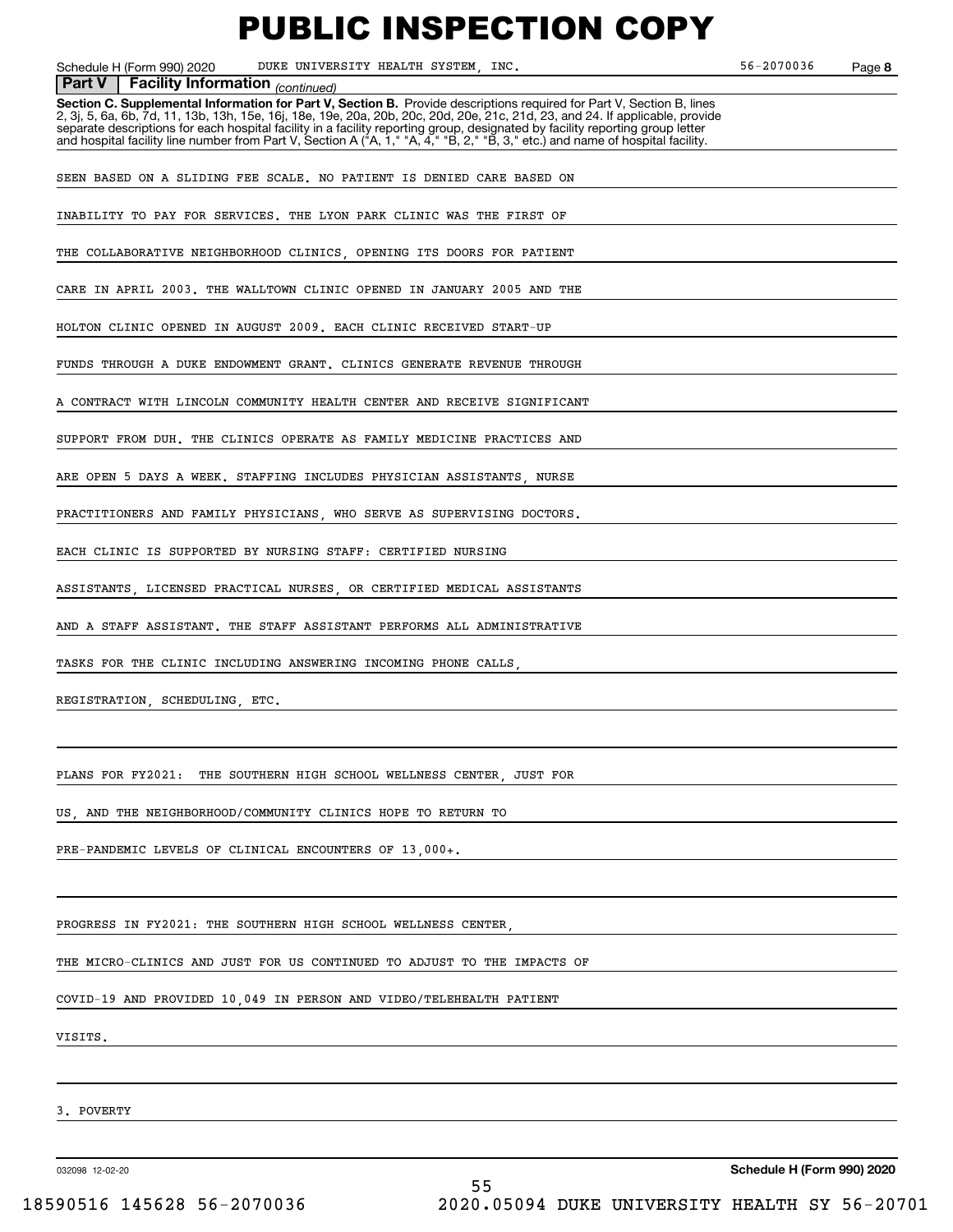Schedule H (Form 990) 2020 DUKE UNIVERSITY HEALTH SYSTEM, INC. 56-2070036 Page

**8**

 *(continued)* **Part V Facility Information**

**Section C. Supplemental Information for Part V, Section B.** Provide descriptions required for Part V, Section B, lines 2, 3j, 5, 6a, 6b, 7d, 11, 13b, 13h, 15e, 16j, 18e, 19e, 20a, 20b, 20c, 20d, 20e, 21c, 21d, 23, and 24. If applicable, provide separate descriptions for each hospital facility in a facility reporting group, designated by facility reporting group letter<br>and hospital facility line number from Part V, Section A ("A, 1," "A, 4," "B, 2," "B, 3," etc.)

POVERTY HAS A STRONG IMPACT ON HEALTH AND IS AN IMPORTANT CONCERN FOR

DURHAM RESIDENTS. RESEARCH NOW SHOWS THAT EVEN THE RISK OF AN ADVERSE

CHANGE IN MATERIAL CONDITIONS ECONOMIC AND HOUSING INSECURITY AS WELL

AS UNINSURED OR UNDERINSURED HEALTH INSURANCE COVERAGE AFFECT HEALTH

OUTCOMES. REASONS FOR THE ASSOCIATION BETWEEN ECONOMIC INSECURITY AND

HEALTH INCLUDE THE HEALTH EFFECTS OF STRESS RESULTING FROM ECONOMIC

INSECURITY, EFFECTS OF STRESS AND SPENDING LIMITATIONS ON FOOD

CONSUMPTION, AND RESTRICTED USE OF HEALTH SERVICES.

EFFECTIVE 7/1/2019, DU AND DUHS INCREASED THE MINIMUM WAGE TO \$15 PER

HOUR FOR ALL EMPLOYEES.

SECOND CHANCES: SINCE SEPTEMBER 2018, DUKE NO LONGER REQUIRES JOB

APPLICANTS TO DISCLOSE CRIMINAL HISTORY DURING THE APPLICATION PROCESS.

THE FOLLOWING PROGRAMS ALSO HELP ADDRESS THE COMMUNITY HEALTH NEED OF

#### POVERTY:

SSI/SSDI OUTREACH, ACCESS AND RECOVERY (SOAR): HELPS PATIENTS WHO ARE

CHRONICALLY HOMELESS, OR AT RISK OF HOMELESSNESS ACCESS HEALTH

INSURANCE, A STABLE INCOME, AND MEDICAL CARE BY ASSISTING THESE

INDIVIDUALS IN APPLYING FOR SUPPLEMENTAL SECURITY INCOME (SSI) AND

SOCIAL SECURITY DISABILITY INSURANCE (SSDI). THE HOMELESS POPULATION

AND THOSE REENTERING THE COMMUNITY FROM AN INSTITUTION FACE NUMEROUS

CHALLENGES IN ACCESSING SERVICES. APPROVAL ON INITIAL SSI AND SSDI

APPLICATIONS FOR THESE AT-RISK POPULATIONS, WHO HAVE NO ONE TO ASSIST,

IS ABOUT 10-15 PERCENT. FOR THOSE WITH MENTAL ILLNESS, SUBSTANCE ABUSE

56

032098 12-02-20

18590516 145628 56-2070036 2020.05094 DUKE UNIVERSITY HEALTH SY 56-20701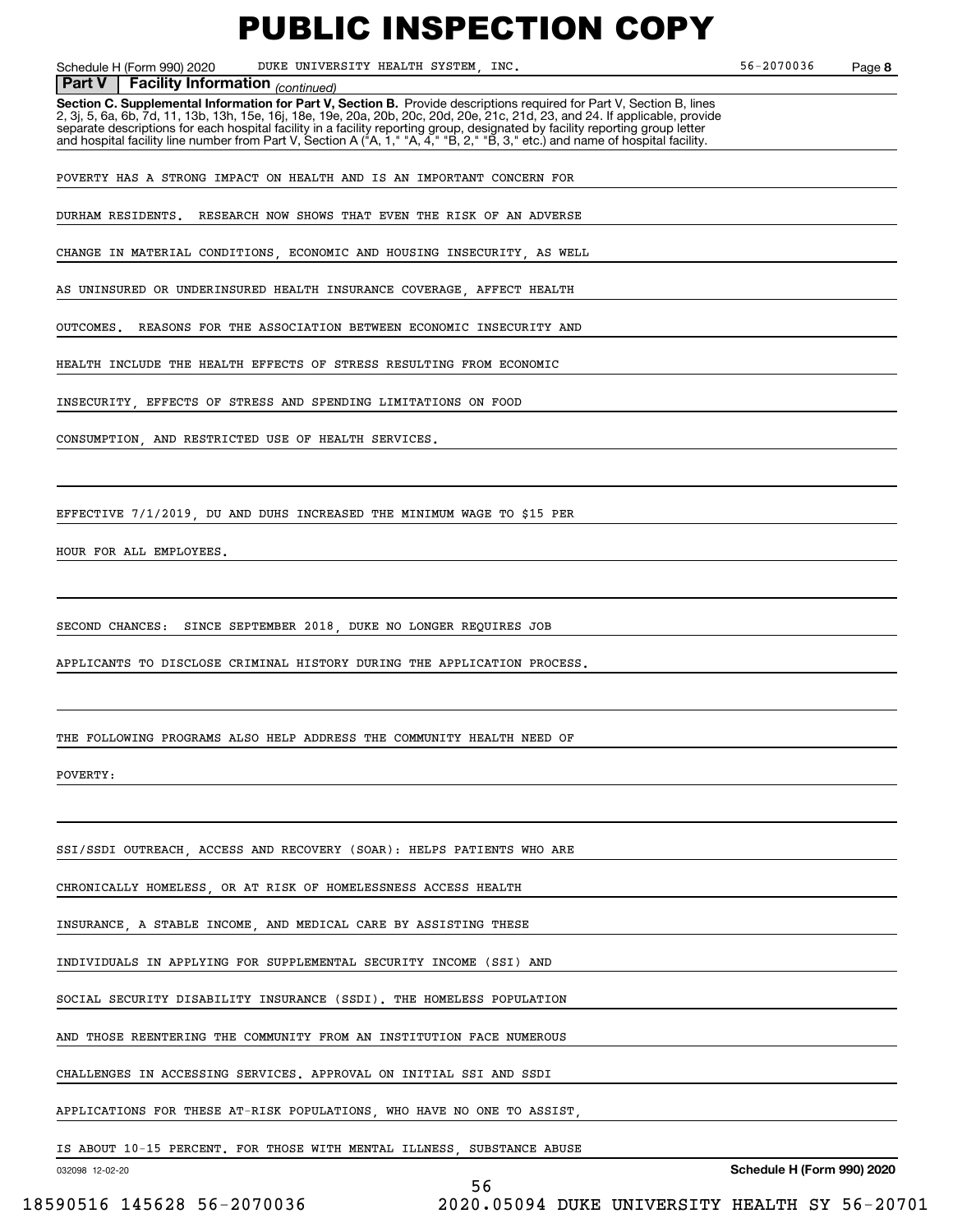Schedule H (Form 990) 2020 DUKE UNIVERSITY HEALTH SYSTEM, INC. 56-2070036 Page

**8**

### **Facility Information** (continued)

**Part V** | Facility Information <sub>(continued)<br>Section C. Supplemental Information for Part V, Section B. Provide descriptions required for Part V, Section B, lines</sub> 2, 3j, 5, 6a, 6b, 7d, 11, 13b, 13h, 15e, 16j, 18e, 19e, 20a, 20b, 20c, 20d, 20e, 21c, 21d, 23, and 24. If applicable, provide separate descriptions for each hospital facility in a facility reporting group, designated by facility reporting group letter<br>and hospital facility line number from Part V, Section A ("A, 1," "A, 4," "B, 2," "B, 3," etc.)

ISSUES, AND/OR CO-COGNITIVE IMPAIRMENT, THE APPLICATION PROCESS IS EVEN

MORE DIFFICULT. EVEN WITH ASSISTANCE THE APPLICATION PROCESS CAN TAKE

UP TO SIX MONTHS. THROUGH SOAR, THESE INDIVIDUALS WITH COMPLEX NEEDS

ARE PROVIDED CASE MANAGEMENT FOR HOME, HOSPITAL, AND CLINIC VISITS; ARE

PROVIDED WITH A STEP BY STEP EXPLANATION AND COMPLETION OF ALL

APPLICATIONS FOR FEDERAL DISABILITY BENEFITS; RECEIVE EXPEDITED

APPLICATIONS FOR MONTHLY INCOME AND MEDICAID/MEDICARE; AND ARE LINKED

TO COMMUNITY RESOURCES. DUKE HOSPITAL CURRENTLY FUNDS TWO SOAR CASE

MANAGERS WHO HAVE SUCCESSFULLY HELPED MORE THAN 100 PATIENTS IN THE

LAST 3 YEARS.

PLANS FOR FY2021: RETURN TO PRE-PANDEMIC LEVELS OF REFERRALS AND

COMPLETED APPLICATIONS.

PROGRESS IN FY2021: FY2021 DID NOT BRING THE RELIEF FROM

THE COVID-19 PANDEMIC THAT THE WORLD HAD HOPED FOR, BUT THE SOAR

PROGRAM WAS ABLE TO SERVICE 20 CASES.

BENEFITS ENROLLMENT COUNSELING (BEC): IN FY 16 THE DUKE DIVISION OF

COMMUNITY HEALTH LAUNCHED THE BENEFITS ENROLLMENT COUNSELING PROGRAM

(BEC) WITH GRANT FUNDING THROUGH THE NATIONAL COUNCIL ON AGING TO HELP

SENIORS AND THOSE WITH DISABILITIES AND A LIMITED INCOME FIND AND

ENROLL IN ALL THE BENEFIT PROGRAMS FOR WHICH THEY ARE ELIGIBLE. THE

GOAL OF THE SERVICE IS TO ENABLE OLDER ADULTS TO ENJOY LIFE AND LIVE

INDEPENDENTLY IN THEIR HOMES AND COMMUNITIES FOR AS LONG AS POSSIBLE.

FOR THOSE WITH LIMITED INCOME AND RESOURCES, ADDITIONAL SUPPORT CAN BE

57

CRITICAL IN MAINTAINING THEIR HEALTH AND AVOIDING COSTLY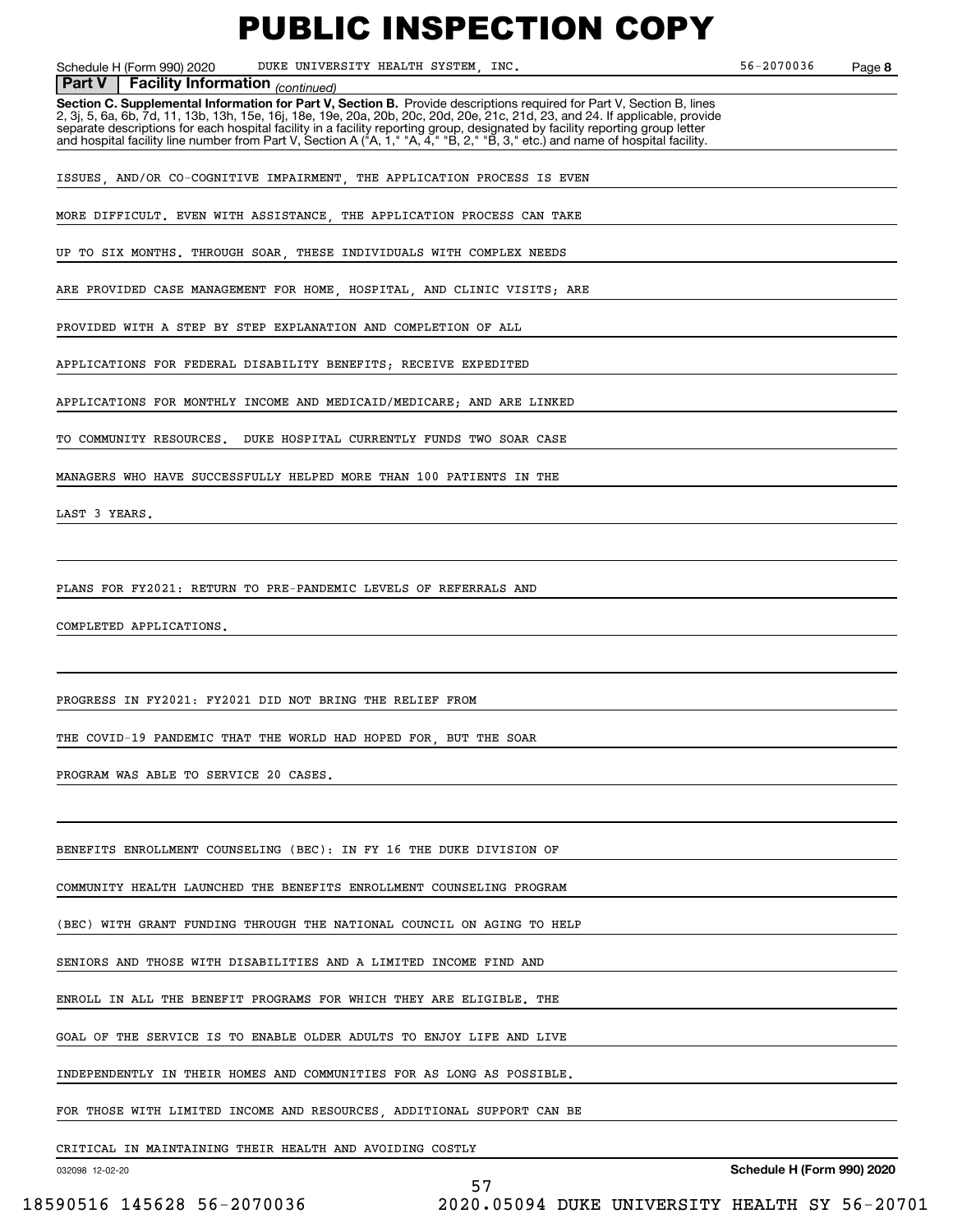Schedule H (Form 990) 2020 DUKE UNIVERSITY HEALTH SYSTEM, INC. 56-2070036 Page

**8**

#### **Facility Information** (continued)

**Part V** | Facility Information <sub>(continued)<br>Section C. Supplemental Information for Part V, Section B. Provide descriptions required for Part V, Section B, lines</sub> 2, 3j, 5, 6a, 6b, 7d, 11, 13b, 13h, 15e, 16j, 18e, 19e, 20a, 20b, 20c, 20d, 20e, 21c, 21d, 23, and 24. If applicable, provide separate descriptions for each hospital facility in a facility reporting group, designated by facility reporting group letter<br>and hospital facility line number from Part V, Section A ("A, 1," "A, 4," "B, 2," "B, 3," etc.)

HOSPITALIZATIONS. THE BENEFITS PROVIDE CLIENTS SERVED WITH ACCESS TO

HEALTHY FOOD, NEEDED MEDICAL CARE AND PRESCRIPTIONS, AS WELL AS OTHER

SUPPORTIVE SERVICES. THE BENEFITS ALSO PROVIDE A COMMUNITY ECONOMIC

STIMULUS AS BENEFITS ARE SPENT LOCALLY IN PHARMACIES GROCERY STORES

UTILITY COMPANIES, AND HEALTH CARE PROVIDERS. TO INCREASE THE REACH OF

THE PROGRAM BEYOND GRANT FUNDING, BEC STAFF TRAIN VOLUNTEERS (FROM

PARTNER COMMUNITY BASED ORGANIZATIONS AND DUKE) TO ASSIST CLIENTS IN

DURHAM, GRANVILLE, AND PERSON COUNTIES. BEC CURRENTLY WORKS WITH 26

DUKE UNDERGRADUATES AND MEDICAL STUDENTS. THESE STUDENTS ENGAGE IN

SERVICE, OUTREACH, AND ADVOCACY EFFORTS AS WELL AS BUILD MEANINGFUL

INTERGENERATIONAL RELATIONSHIPS.

IN 2019 BEC LAUNCHED THE COPE INITIATIVE (COMMUNITY OUTREACH,

PREVENTION AND EDUCATION) WHICH OFFERS HEALTH SCREENING AND EDUCATION

IN THE COMMUNITY, AND INITIATIVES THAT DIRECTLY ADDRESS GAPS IN SENIOR

HUNGER PREVENTION THROUGH TEACHING SELF-SUFFICIENT, SUSTAINABLE

GARDENING PRACTICES, AND THE PROVISION OF COOKING CLASSES AT SENIOR

CENTERS.

PLANS FOR FY2021: CONTINUE COVID-19 RESPONSE ASSISTANCE AND BEC.

RETURN TO THE COMMUNITY GARDEN WORK WHEN ALLOWED.

PROGRESS IN FY2021: AS COVID-19 CONTINUED TO UPEND NUMEROUS

ACTIVITIES, WORK ON THE COMMUNITY GARDEN DID NOT CONTINUE IN 2021. BEC

DID ASSIST IN COVID-19 RESPONSE EFFORTS AND CONTINUED TO CONNECT

ELIGIBLE INDIVIDUALS TO RESOURCES. BEC ASSISTED 475 INDIVIDUALS WITH

AN AVERAGE OF 1.29 APPLICATIONS PER PERSON FOR BENEFIT PROGRAMS. THE

58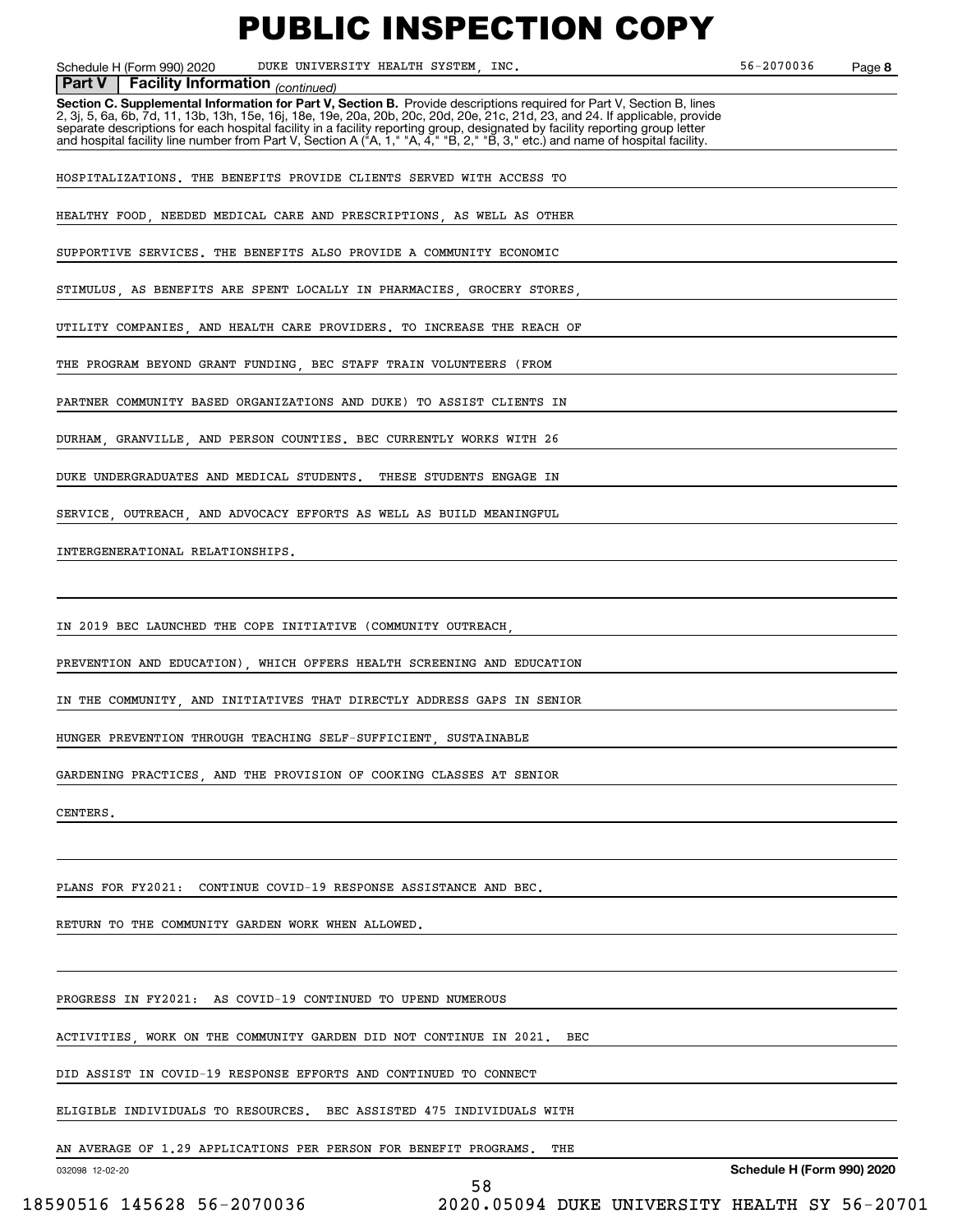Schedule H (Form 990) 2020 DUKE UNIVERSITY HEALTH SYSTEM, INC. 56-2070036 Page

**8**

**Facility Information** (continued) **Part V Facility Information**

**Section C. Supplemental Information for Part V, Section B.** Provide descriptions required for Part V, Section B, lines<br>2, 3j, 5, 6a, 6b, 7d, 11, 13b, 13h, 15e, 16j, 18e, 19e, 20a, 20b, 20c, 20d, 20e, 21c, 21d, 23, and 24. separate descriptions for each hospital facility in a facility reporting group, designated by facility reporting group letter<br>and hospital facility line number from Part V, Section A ("A, 1," "A, 4," "B, 2," "B, 3," etc.)

TOTAL VALUE OF BENEFITS WAS \$1,957,098.

MENTAL HEALTH

MENTAL HEALTH AND SUBSTANCE USE DISORDERS HAVE DIRECT COSTS SUCH AS

PREVENTION, TREATMENT, AND RECOVERY SUPPORTS. BUT, THERE ARE ALSO

INDIRECT COSTS SUCH AS MOTOR VEHICLE ACCIDENTS, PREMATURE DEATH,

COMORBID HEALTH CONDITIONS, DISABILITY, LOST PRODUCTIVITY,

UNEMPLOYMENT, POVERTY, SCHOOL DIFFICULTIES, ENGAGEMENT WITH SOCIAL

SERVICE, JUVENILE JUSTICE, CRIMINAL JUSTICE SYSTEMS, AND HOMELESSNESS,

AMONG OTHER PROBLEMS. DUH PARTNERS WITH AND SUPPORTS A NUMBER OF

COLLABORATIVE INITIATIVES TO IMPROVE ACCESS TO MENTAL HEALTH SERVICES

AND REDUCE SUBSTANCE ABUSE. DUH CONTINUES TO SERVE AS A KEY PARTNER IN

THE FOLLOWING ACTIVITES:

COMMUNITY COALITIONS: DURHAM CRISIS COLLABORATIVE; PARTNERSHIP FOR A

HEALTHY DURHAM MENTAL HEALTH COMMITTEE AND DURHAM TOGETHER FOR

RESILIENT YOUTH; DURHAM COUNTY LEADERSHIP FORUM ON SUBSTANCE ABUSE AND

MENTAL HEALTH.

NALOXONE OUTREACH: PHARMACIES (DUKE SOUTH, CLINIC PHARMACY, MAIN

STREET, GURLEY'S, JOSEF'S, & DUKE CANCER SPECIALTY); DURHAM COUNTY

DEPARTMENT OF PUBLIC HEALTH; DURHAM MOBILE CRISIS UNIT.

PROVIDER EDUCATION: PROVIDER TOOLKITS AND CME EDUCATION: USE OF PAIN

AGREEMENTS; USE OF CONTROLLED SUBSTANCE REPORTING SYSTEM (CSRS);

CHRONIC PAIN PROVIDER CONSULTATION CALLS.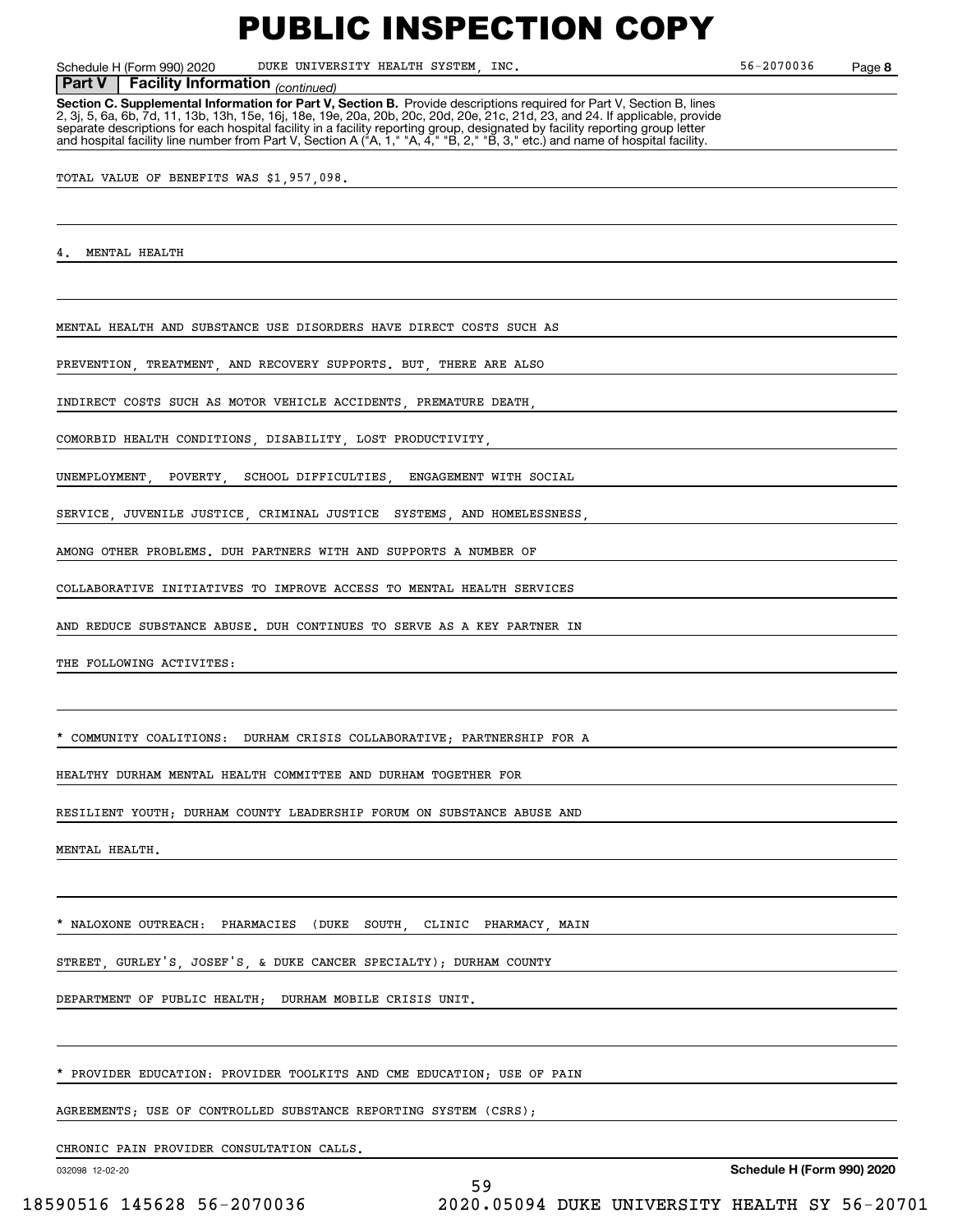Schedule H (Form 990) 2020 DUKE UNIVERSITY HEALTH SYSTEM, INC. 56-2070036 Page

**8**

#### **Facility Information** (continued) **Part V Facility Information**

**Section C. Supplemental Information for Part V, Section B.** Provide descriptions required for Part V, Section B, lines<br>2, 3j, 5, 6a, 6b, 7d, 11, 13b, 13h, 15e, 16j, 18e, 19e, 20a, 20b, 20c, 20d, 20e, 21c, 21d, 23, and 24. separate descriptions for each hospital facility in a facility reporting group, designated by facility reporting group letter<br>and hospital facility line number from Part V, Section A ("A, 1," "A, 4," "B, 2," "B, 3," etc.)

DIVERSION CONTROL: PERMANENT DROP BOXES IN 5 OF 6 COUNTIES (DURHAM

FRANKLIN, PERSON, GRANVILLE, & VANCE).

CHRONIC PAIN PATIENT SUPPORT: CHRONIC PAIN SELF-MANAGEMENT WORKSHOPS

AT LINCOLN COMMUNITY HEALTH CENTER; CHRONIC PAIN MANAGEMENT RESOURCES;

KEY COMMUNITY PRESENTATIONS.

\* COUNTY-WIDE ADVERSE CHILDHOOD EXPERIENCES (ACES) AND COMMUNITY

RESILIENCY MODEL (CRM): ACTIVITIES AND TRAINING.

PLANS FOR FY2021: CONTINUE TO SERVE AS A KEY PARTNER

IN THE COLLABORATIVE ACTIVITIES WITH THE ABOVE ORGANIZATIONS TO REDUCE

SUBSTANCE MISUSE AND INCREASE ACCESS TO MENTAL HEALTH SERVICES.

PROGRESS IN FY2021: DURHAM DETENTION CENTER MEDICATION-ASSISTED

TREATMENT (MAT) PROGRAM NOW PROVIDES INDUCTION TREATMENT SERVICES

(PHASE II OF MAT) FOR INDIVIDUALS WITH SUD (SUBSTANCE USE DISORDER).

THEY ALSO RECEIVED APPROVAL FROM THE STATE TO BEGIN AN OPIOID TREATMENT

PROGRAM WITHIN THE DETENTION CENTER. THE DETENTION CENTER HAS HIRED A

LICENSED CLINICAL ADDICTIONS SPECIALIST (LCAS) AND PEER SUPPORT

SPECIALIST TO CONTINUE CARE COORDINATION OF SERVICES.

DURHAM DEPARTMENT OF PUBLIC HEALTH BY WAY OF ALLIANCE HEALTH PROVIDED

AN OPIOID USE DISORDER (OUD) PROVIDER TRAINING SERIES IN MAY 2021.

SEVERAL DUKE PROVIDERS WERE AMONG THE PRESENTERS FOR THE TRAINING. AN

60

UPDATED SUBSTANCE USE DISORDER RESOURCE GUIDE WAS PUT ON THE DURHAM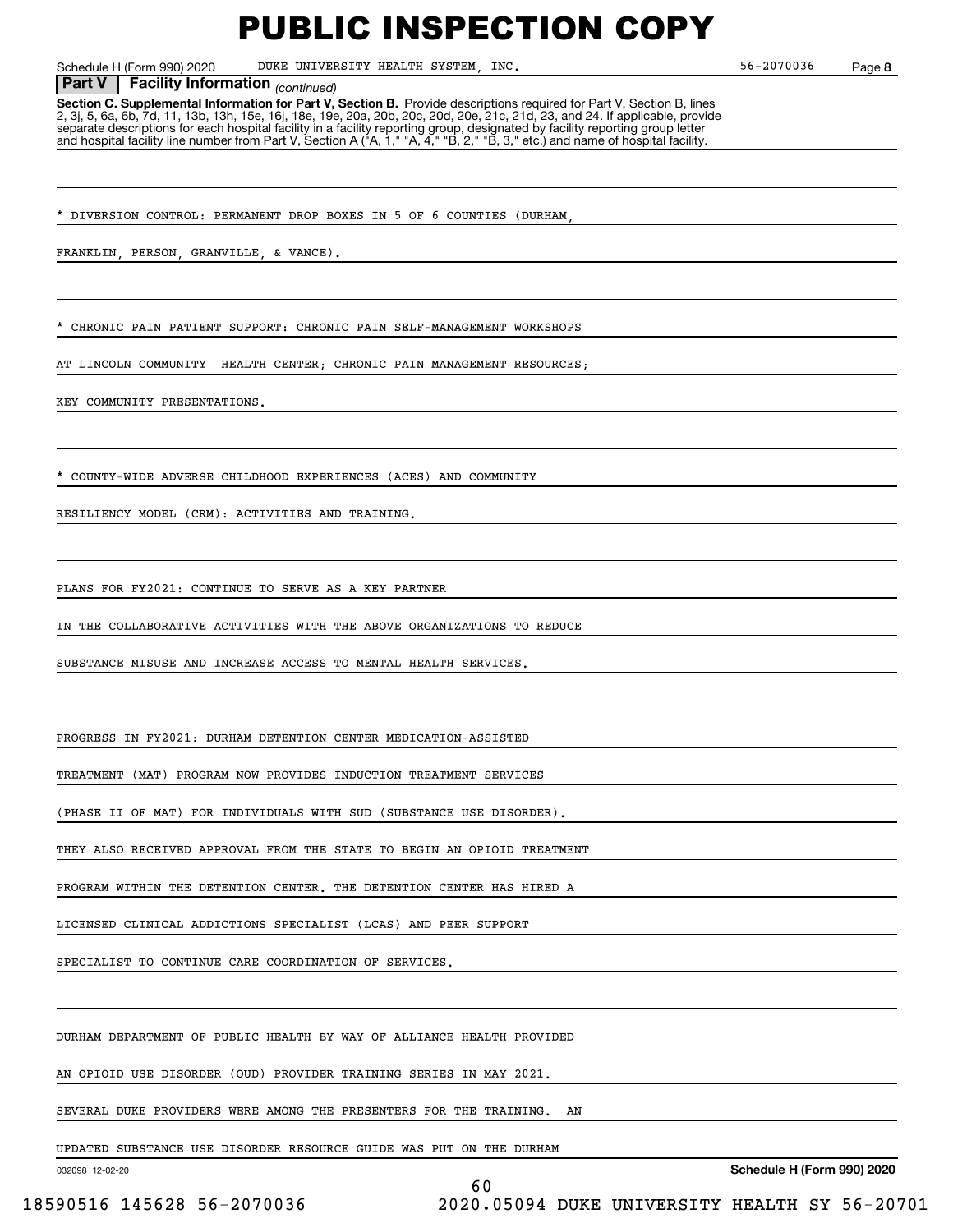Schedule H (Form 990) 2020 DUKE UNIVERSITY HEALTH SYSTEM, INC. 56-2070036 Page

**8**

**Facility Information** (continued) **Part V Facility Information**

**Section C. Supplemental Information for Part V, Section B.** Provide descriptions required for Part V, Section B, lines<br>2, 3j, 5, 6a, 6b, 7d, 11, 13b, 13h, 15e, 16j, 18e, 19e, 20a, 20b, 20c, 20d, 20e, 21c, 21d, 23, and 24. separate descriptions for each hospital facility in a facility reporting group, designated by facility reporting group letter<br>and hospital facility line number from Part V, Section A ("A, 1," "A, 4," "B, 2," "B, 3," etc.)

PUBLIC HEALTH'S WEBSITE UNDER THE DJT TASK FORCE SECTION. THIS WAS A

COLLABORATION WITH THE DURHAM JOINS TOGETHER (DJT) PREVENTION EDUCATION

**COMMITTEE** 

ALLIANCE PURCHASED NALOXONE (NARCAN) AND DISSEMINATED TO PARTNERING

ORGANIZATION TO HELP WITH THE SHORTAGE OF NALOXONE ACCESS. ALLIANCE

PROVIDED ADDITIONAL FUNDING TO SUPPORT EFFORTS WITH DETENTION CENTER

MAT AND PEER SUPPORT SPECIALISTS (PSS) SERVICES.

DUHS SAFE OPIOID TASK FORCE: WAS CREATED TO IMPROVE THE SAFETY OF PAIN

MANAGEMENT BY ENCOURAGING CLINICAL PRACTICE STANDARDIZATION, WHERE

CLINICALLY APPROPRIATE, WHEN OPIOID THERAPY IS DESIGNATED FOR

TREATMENT. THE OPIOID SAFETY TASK FORCE PROVIDES RECOMMENDATIONS FOR

THE INITIATION AND MANAGEMENT OF OPIOID THERAPY ACROSS DUKE UNIVERSITY

HEALTH SYSTEM (DUHS) TO IMPROVE PERSONAL AND COMMUNITY SAFETY AND

REDUCE HARM ASSOCIATED WITH THE HIGH RISK TREATMENTS WHILE ENGAGING

PATIENTS IN THEIR OWN CARE. DUH ALONG WITH DUKE REGIONAL AND DUKE

RALEIGH HOSPITALS SERVES AS A PIVOTAL PLAYER IN ALL ASPECTS OF THE WORK

OF THE TASK FORCE.

PLANS FOR FY2021: CONTINUE THE WORK OF THE TASK FORCE.

PROGRESS IN FY2021: ACTIVE DUKE MAT PROVIDERS ARE LISTED IN EPIC (DUKE

ELECTRONIC HEALTH RECORD) FOR THE SCHEDULING OF PATIENTS REQUIRING MAT

SERVICES. THIS GREATLY ENHANCES THE ABILITY TO GET PATIENTS QUICKLY

61

SCHEDULED FOR MAT PROVIDERS.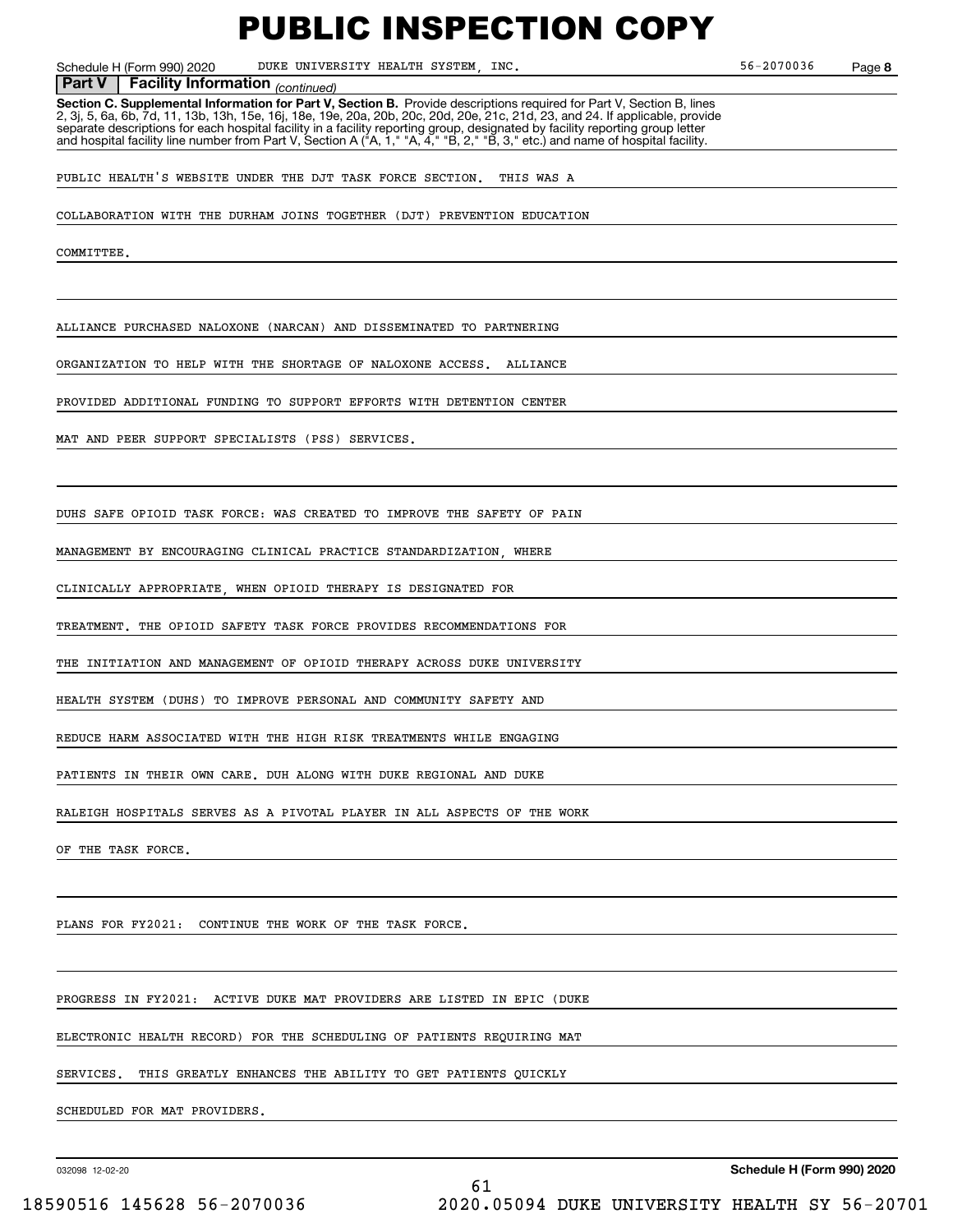Schedule H (Form 990) 2020 DUKE UNIVERSITY HEALTH SYSTEM, INC. 56-2070036 Page

**8**

#### **Facility Information** (continued) **Part V Facility Information**

**Section C. Supplemental Information for Part V, Section B.** Provide descriptions required for Part V, Section B, lines<br>2, 3j, 5, 6a, 6b, 7d, 11, 13b, 13h, 15e, 16j, 18e, 19e, 20a, 20b, 20c, 20d, 20e, 21c, 21d, 23, and 24. separate descriptions for each hospital facility in a facility reporting group, designated by facility reporting group letter<br>and hospital facility line number from Part V, Section A ("A, 1," "A, 4," "B, 2," "B, 3," etc.)

5. OBESITY, DIABETES, AND FOOD ACCESS

AS OF 2016, 65% OF ADULTS IN THE PIEDMONT REGION, WHICH INCLUDES

DURHAM, WERE OVERWEIGHT OR OBESE. ADDITIONALLY, 12% OF DURHAM HIGH

SCHOOLERS WERE OBESE AS OF 2014. OBESITY IS A STRONG CONTRIBUTOR TO

DIABETES. IN 2015, 14.1% OF DURHAM COUNTY RESIDENTS AGED 18 YEARS OR

OLDER WHO RECEIVED SOME LEVEL OF CARE FROM DUKE HEALTH AND/OR LINCOLN

COMMUNITY HEALTH CENTER HAD DIABETES. MANY DISEASES ARE LINKED TO

NUTRITION, INCLUDING OBESITY, HYPERTENSION, HIGH CHOLESTEROL, DIABETES,

AND SOME CANCERS. FOOD INSECURITY, THE STATE OF BEING WITHOUT RELIABLE

ACCESS TO A SUFFICIENT QUANTITY OF AFFORDABLE, NUTRITIOUS FOOD, HAS A

LARGE IMPACT ON A PERSON'S DIET. IT IS ESTIMATED THAT 17.9% OF DURHAM

RESIDENTS (51,710 PEOPLE) ARE FOOD INSECURE.

BULL CITY FIT: IS A COMMUNITY-BASED WELLNESS PROGRAM AND IS PART OF THE

THE LARGER DUKE CHILDREN'S HEALTHY LIFESTYLES PROGRAM. THE HEALTHY

LIFESTYLES PROGRAM SEEKS TO ADDRESS WEIGHT-RELATED HEALTH PROBLEMS FOR

CHILDREN BY OFFERING CARING PROVIDERS, FAMILY-CENTERED TREATMENT

PROGRAMS, HIGHLY TRAINED EDUCATORS AND RESEARCHERS, AND STRONG

COMMUNITY PARTNERSHIPS. BULL CITY FIT HELPS IN THIS EFFORT BY OFFERING

FREE EVENING AND WEEKEND ACTIVITY SESSIONS FOR THE LARGER COMMUNITY.

THESE SESSIONS COVER VARIOUS THEMES THAT ENCOURAGE AND PROMOTE ACTIVE

LIVING, SUCH AS FITNESS GAMES, SPORT LESSONS, EXERCISE ROUTINES,

SWIMMING, COOKING, AND GARDENING. EACH ACTIVITY IS FACILITATED WITH THE

SUPPORT OF ENERGETIC STAFF AND VOLUNTEERS TO CREATE A POSITIVE AND FUN

ENVIRONMENT FOR ALL.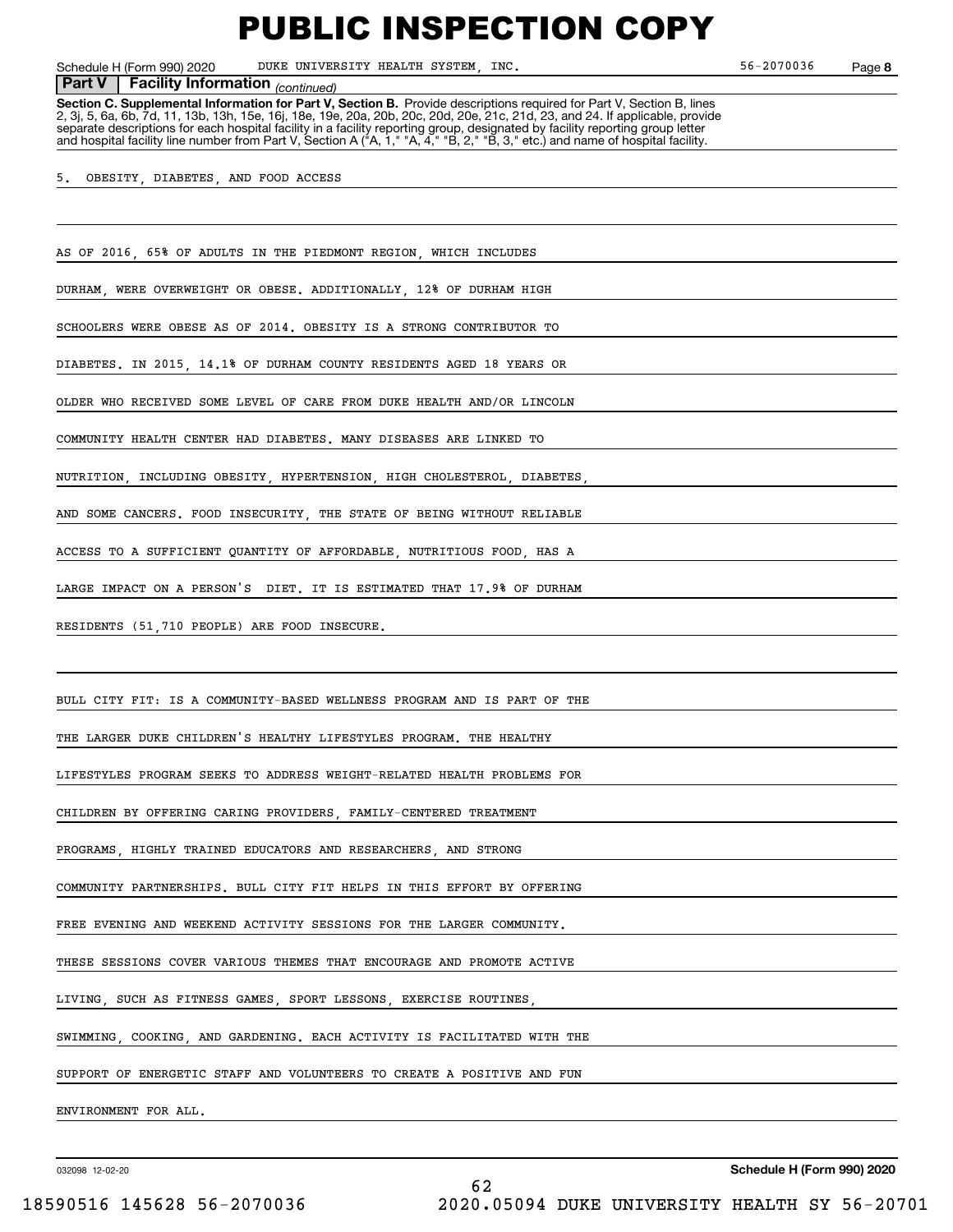Schedule H (Form 990) 2020 DUKE UNIVERSITY HEALTH SYSTEM, INC. 56-2070036 Page

**8**

 *(continued)* **Part V Facility Information**

**Section C. Supplemental Information for Part V, Section B.** Provide descriptions required for Part V, Section B, lines 2, 3j, 5, 6a, 6b, 7d, 11, 13b, 13h, 15e, 16j, 18e, 19e, 20a, 20b, 20c, 20d, 20e, 21c, 21d, 23, and 24. If applicable, provide separate descriptions for each hospital facility in a facility reporting group, designated by facility reporting group letter<br>and hospital facility line number from Part V, Section A ("A, 1," "A, 4," "B, 2," "B, 3," etc.)

BULL CITY FIT EMPOWERS THE WHOLE FAMILY TO INCREASE KNOWLEDGE AND

PRACTICE OF PHYSICAL ACTIVITY AND HEALTHY EATING; ADDRESS CURRENT

WEIGHT-RELATED ILLNESS AND PREVENT CHRONIC DISEASE THROUGH INCREASED

ACTIVITY LEVELS; IMPROVE QUALITY OF LIFE BY PROMOTING HEALTHY

BEHAVIORS; INCREASE CONFIDENCE, SUPPORT POSITIVE CHANGE, AND BUILD A

LIFELONG COMMITMENT TO A HEALTHY LIFESTYLE.

PARTNERS INCLUDE: DURHAM PARKS AND RECREATION; DURHAM CITY GOVERNMENT;

DURHAM COUNTY DEPARTMENT OF PUBLIC HEALTH; EAST DURHAM CHILDREN'S

INITIATIVE; LINCOLN COMMUNITY HEALTH CENTER; COMMUNITY NUTRITION

PARTNERSHIP; VEGGIE VAN; BLUE POINTE YOGA; DURHAM PUBLIC SCHOOLS;

PARTNERSHIP FOR A HEALTHY DURHAM; DUKE SERVICE LEARNING; DUKE FAMILY

MEDICINE; DUKE CHILDREN'S HOSPITAL AND THE UNC SCHOOL OF SOCIAL WORK.

PLANS FOR FY2021: CONTINUE TO PROVIDE SERVICES VIA ZOOM AND OTHER

REMOTE PLATFORMS. RETURN TO IN PERSON ACTIVITIES WHEN ALLOWED.

PROGRESS IN FY2021: DUE TO THE ONGOING COVID-19 PRECAUTIONS, SERVICES

CONTINUED VIA ZOOM AND OTHER REMOTE PLATFORMS, ALTERNATING BETWEEN FUN

COOKING AND FITNESS ACTIVITIES.

COVID-19 RESPONSE

IN JULY OF 2020 DUKE UNIVERSITY HOSPITAL, THROUGH THE DUKE DIVISION OF

COMMUNITY HEALTH, PARTNERED WITH THE DURHAM COUNTY HEALTH DEPARTMENT

AND DURHAM PUBLIC SCHOOLS TO OPERATE A COVID-19 TESTING SITE IN EAST

DURHAM. THIS AREA CONSISTED OF TWO ZIP CODES EXPERIENCING DURHAM'S

HIGHEST BURDEN OF COVID-19. THE TESTING SITE WAS LOCATED AT A TRUSTED

63

032098 12-02-20

**Schedule H (Form 990) 2020**

18590516 145628 56-2070036 2020.05094 DUKE UNIVERSITY HEALTH SY 56-20701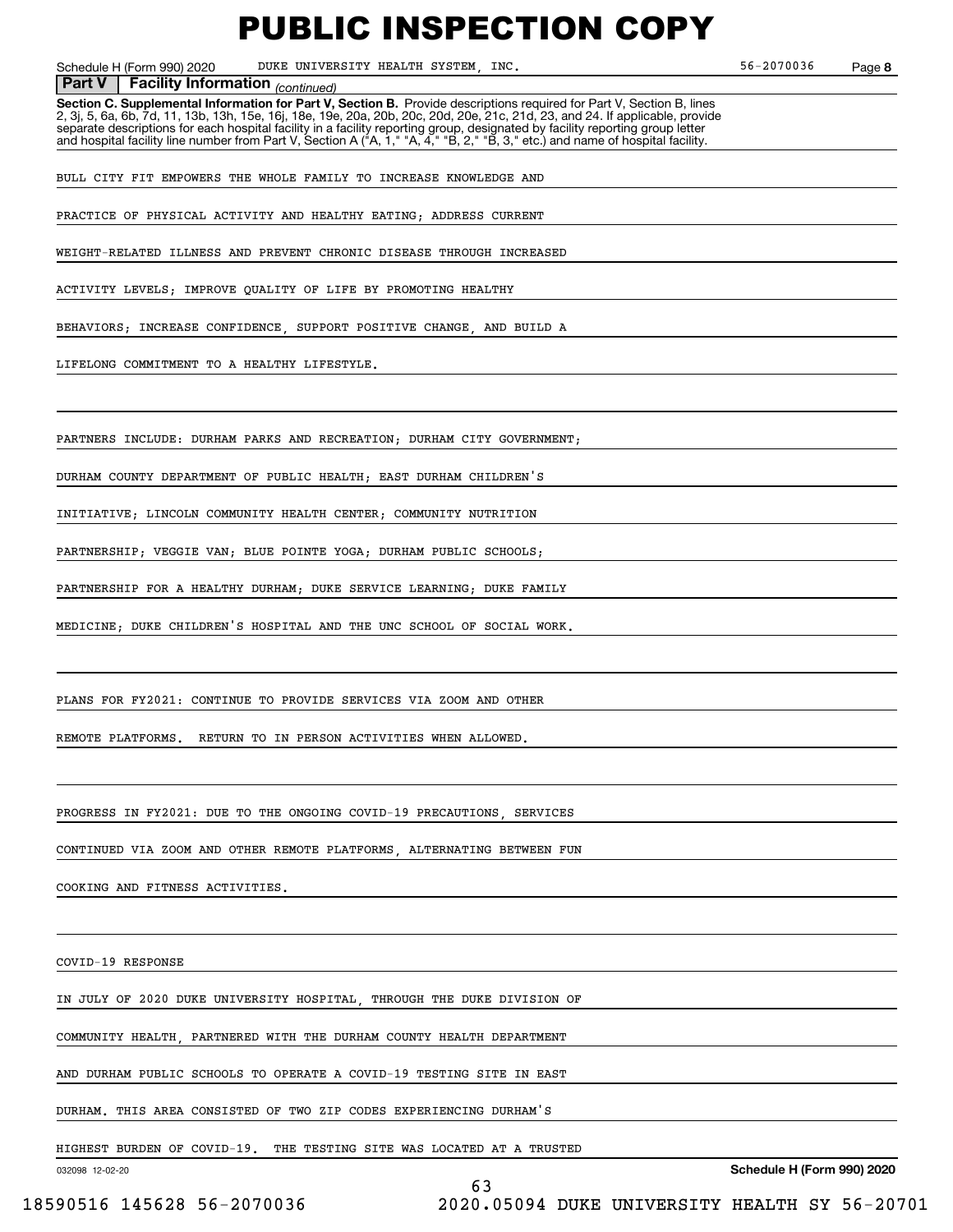Schedule H (Form 990) 2020 DUKE UNIVERSITY HEALTH SYSTEM, INC. 56-2070036 Page

**8**

#### **Facility Information** (continued)

**Part V** | Facility Information <sub>(continued)<br>Section C. Supplemental Information for Part V, Section B. Provide descriptions required for Part V, Section B, lines</sub> 2, 3j, 5, 6a, 6b, 7d, 11, 13b, 13h, 15e, 16j, 18e, 19e, 20a, 20b, 20c, 20d, 20e, 21c, 21d, 23, and 24. If applicable, provide separate descriptions for each hospital facility in a facility reporting group, designated by facility reporting group letter<br>and hospital facility line number from Part V, Section A ("A, 1," "A, 4," "B, 2," "B, 3," etc.)

SITE, HOLTON WELLNESS CENTER, WHICH IS ONE OF THE DIVISION OF COMMUNITY

HEALTH'S CLINICS NOTED EARLIER IN THIS REPORT. THE DURHAM COUNTY

HEALTH DEPARTMENT'S CONTACT TRACERS HAD THE ABILITY TO DIRECTLY

SCHEDULE TESTING APPOINTMENTS - A UNIQUE FEATURE THAT ENABLED

INDIVIDUALS EXPOSED TO COVID-19 TO QUICKLY ACCESS TESTING. INDIVIDUALS

WITHOUT APPOINTMENTS WERE ALSO WELCOME TO UTILIZE THE SITE. IT WAS THE

FIRST COMMUNITY TESTING SITE IN DURHAM TO OFFER EVENING AND SATURDAY

HOURS. THE MAJORITY OF THE SITE'S STAFF WERE BILINGUAL OR

BILINGUAL-BICULTURAL. OVER A 9 MONTH PERIOD, MORE THAN 4 THOUSAND

PEOPLE WERE TESTED, MOSTLY (94%) ESSENTIAL WORKERS AND PEOPLE OF COLOR.

IN ADDITION TO TESTING, THE SITE OFFERED FOOD BOXES THROUGH

PARTNERSHIPS WITH THE FOOD BANK, LOCAL FOOD PANTRIES, AND FARMERS'

FOODSHARE AND CONNECTIONS TO OTHER RESOURCES TO HELP INDIVIDUALS AND

FAMILIES IMPACTED BY COVID-19.

GROUP A - FACILITY 1 - DUKE UNIVERSITY HOSPITAL

PART V, SECTION B, LINE 16J: AS PART OF DUHS, DUKE UNIVERSITY HOSPITAL

PROVIDES A BROCHURE TO ALL ADMISSIONS THAT INCLUDES A BRIEF SUMMARY OF

DUHS FINANCIAL ASSISTANCE POLICIES. DUHS ALSO COMMENTS ON THE BACK OF

ITS BILLING INVOICES THAT PATIENTS SHOULD CONTACT PATIENT ACCOUNT

REPRESENTATIVES TO HELP THEM IF THEY CANNOT PAY THEIR BILL IN FULL.

THIS COMMENT REFERENCES GOVERNMENT-SPONSORED PROGRAMS, MONTHLY PAYMENT

PROGRAMS, AND OTHER FINANCIAL ASSISTANCE PROGRAMS AVAILABLE FOR

PATIENTS WHO MEET CERTAIN FINANCIAL CRITERIA. DUHS ALSO PUBLICIZES ITS

FINANCIAL ASSISTANCE POLICY VERBALLY THROUGH ITS FINANCIAL CARE

032098 12-02-20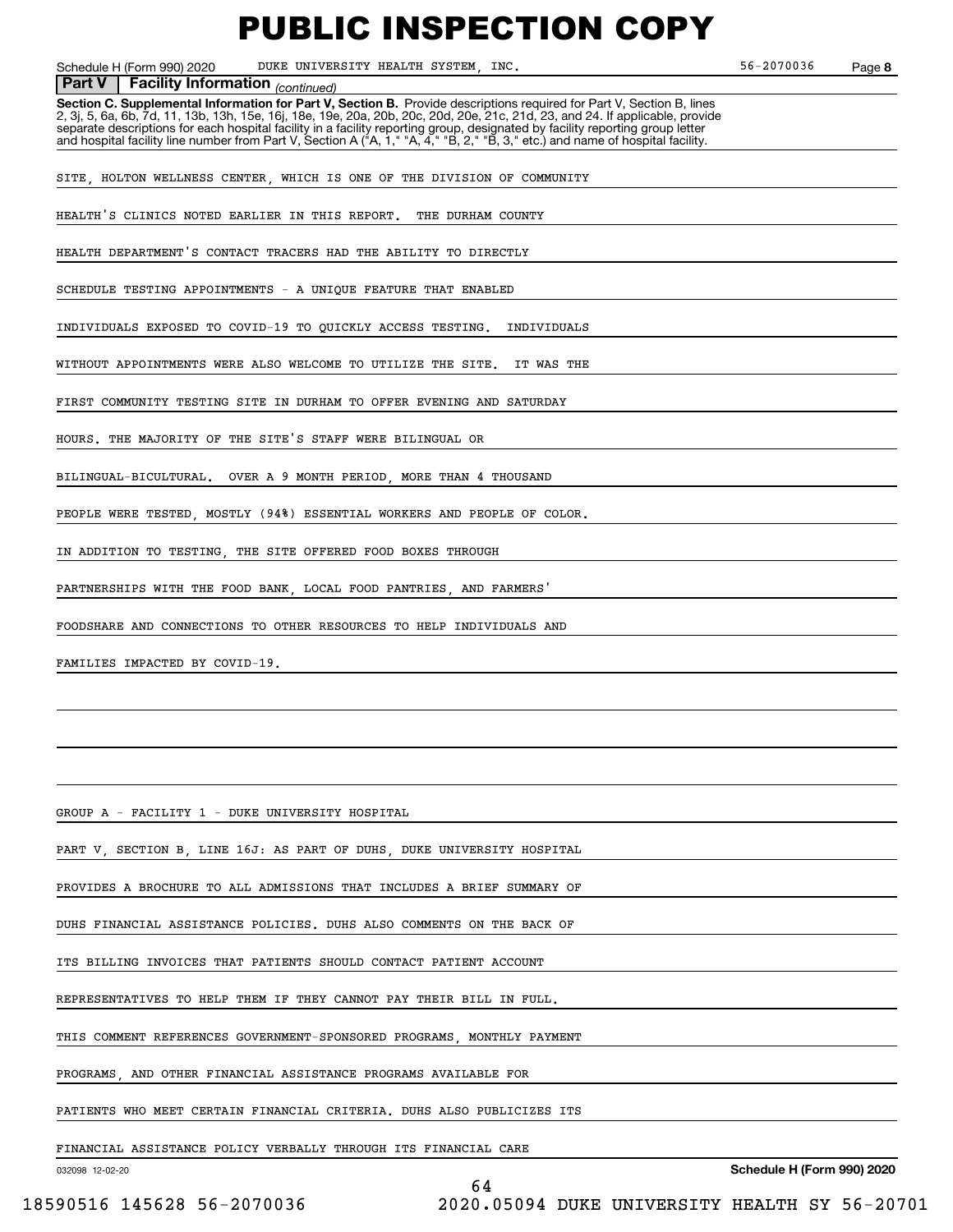Schedule H (Form 990) 2020 DUKE UNIVERSITY HEALTH SYSTEM, INC. 56-2070036 Page

**8**

### *(continued)* **Part V Facility Information**

**Section C. Supplemental Information for Part V, Section B.** Provide descriptions required for Part V, Section B, lines 2, 3j, 5, 6a, 6b, 7d, 11, 13b, 13h, 15e, 16j, 18e, 19e, 20a, 20b, 20c, 20d, 20e, 21c, 21d, 23, and 24. If applicable, provide separate descriptions for each hospital facility in a facility reporting group, designated by facility reporting group letter<br>and hospital facility line number from Part V, Section A ("A, 1," "A, 4," "B, 2," "B, 3," etc.)

#### COUNSELORS.

PART V SECTION B LINE 24: CERTAIN ELECTIVE COSMETIC/AESTHETIC

SERVICES, AND OTHER ELECTIVE SERVICES, WILL BE BILLED AT AN AMOUNT

EQUAL TO GROSS CHARGES.

DUKE RALEIGH HOSPITAL:

PART V, SECTION B, LINE 5: DUKE RALEIGH HOSPITAL COLLABORATED WITH

ADVANCE COMMUNITY HEALTH, ALLIANCE HEALTH, UNC REX HEALTHCARE, UNITED

WAY OF THE GREATER TRIANGLE, WAKE COUNTY HUMAN SERVICES, WAKE COUNTY

MEDICAL SOCIETY COMMUNITY HEALTH FOUNDATION, WAKEMED HEALTH AND

HOSPITALS, AND YOUTH THRIVE TO DEVELOP THE 2019 WAKE COUNTY COMMUNITY

HEALTH NEEDS ASSESSMENT (CHNA). THE PROCESS OF DETERMINING THE PRIORITY

HEALTH NEEDS FOR THE 2019 WAKE COUNTY CHNA BEGAN WITH THE COLLECTION

AND ANALYSIS OF HUNDREDS OF DATA POINTS. ALL INDIVIDUAL DATA MEASURES

FROM BOTH PRIMARY (NEW) AND SECONDARY (EXISTING) SOURCES WERE GATHERED

ANALYZED, AND INTERPRETED. IN ORDER TO COMBINE DATA POINTS INTO MORE

EASILY DISCUSSABLE CATEGORIES, ALL INDIVIDUAL DATA MEASURES WERE

GROUPED INTO SIX CATEGORIES AND TWENTY-ONE CORRESPONDING FOCUS AREAS

BASED ON "COMMON THEMES".

PRIMARY (NEW) DATA COLLECTION: COMMUNITY MEMBERS PROVIDED INPUT FOR THE

ASSESSMENT THROUGH INTERNET-BASED AND TELEPHONE SURVEYS, FOCUS GROUPS,

AND AN INTERNET-BASED PRIORITIZATION SURVEY. ADDITIONALLY, KEY LEADERS

OF ORGANIZATIONS REPRESENTING BROAD INTERESTS OF THE COMMUNITY PROVIDED

INPUT THROUGH AN INTERNET-BASED SURVEY, PARTICIPATION ON THE STEERING

COMMITTEE, AND AN INTERNET-BASED PRIORITIZATION SURVEY. THE PROCESS

65

032098 12-02-20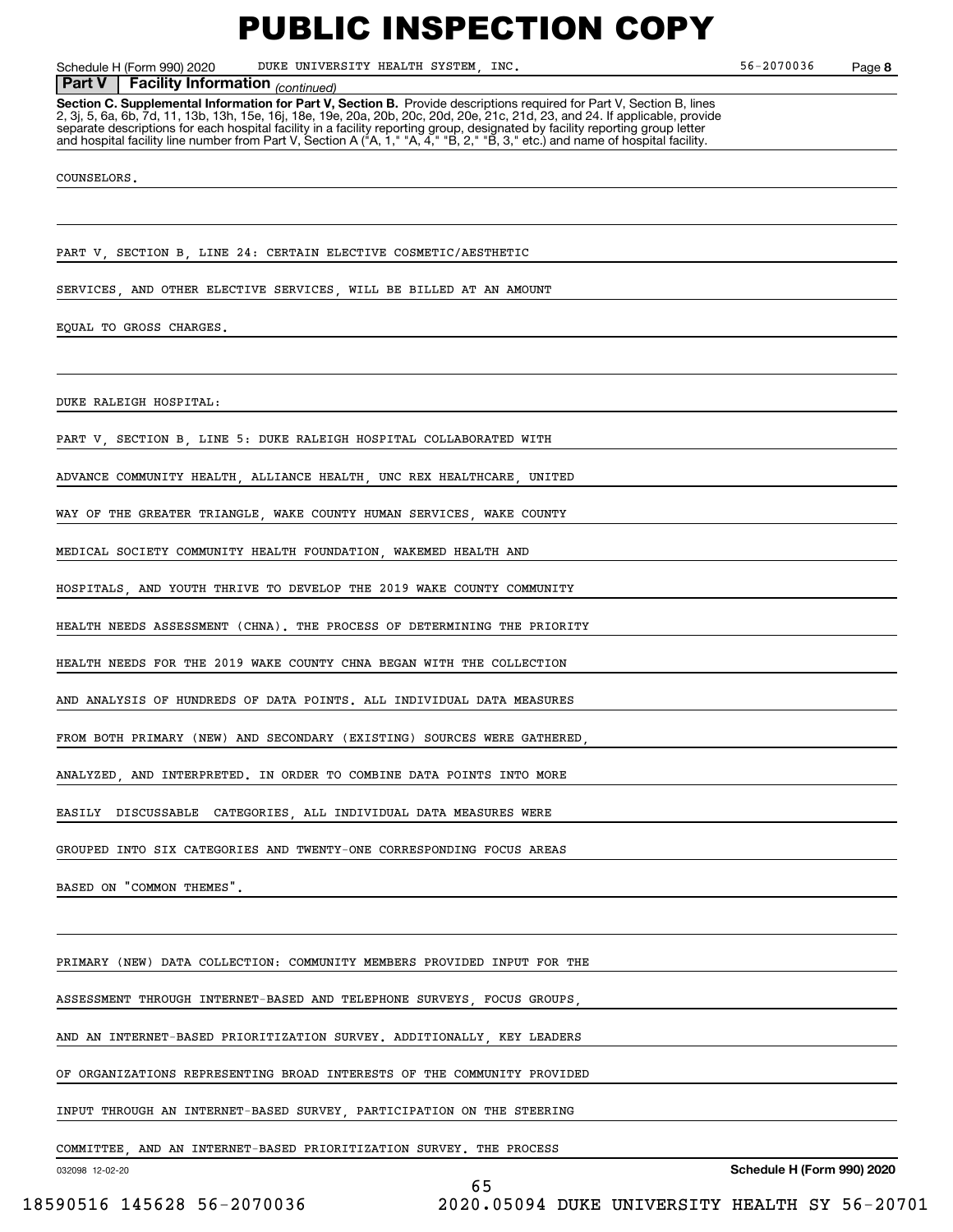Schedule H (Form 990) 2020 DUKE UNIVERSITY HEALTH SYSTEM, INC. 56-2070036 Page

**8**

**Facility Information** (continued)

**Part V** | Facility Information <sub>(continued)<br>Section C. Supplemental Information for Part V, Section B. Provide descriptions required for Part V, Section B, lines</sub> 2, 3j, 5, 6a, 6b, 7d, 11, 13b, 13h, 15e, 16j, 18e, 19e, 20a, 20b, 20c, 20d, 20e, 21c, 21d, 23, and 24. If applicable, provide separate descriptions for each hospital facility in a facility reporting group, designated by facility reporting group letter<br>and hospital facility line number from Part V, Section A ("A, 1," "A, 4," "B, 2," "B, 3," etc.)

ALSO HAD SIGNIFICANT INPUT AND DIRECTION FROM THE COMMUNITY HEALTH

ASSESSMENT TEAM. CONSIDERING ALL OF THESE SOURCES INPUT FROM NEARLY

5,900 WAKE COUNTY RESIDENTS AND ORGANIZATIONAL LEADERS IS INCLUDED IN

THIS COMMUNITY HEALTH NEEDS ASSESSMENT.

SECONDARY (EXISTING) DATA: KEY SOURCES FOR EXISTING DATA ON WAKE COUNTY

INCLUDED NUMEROUS PUBLIC DATA SOURCES RELATED TO DEMOGRAPHICS, SOCIAL

AND ECONOMIC DETERMINANTS OF HEALTH, ENVIRONMENTAL HEALTH, HEALTH

STATUS AND DISEASE TRENDS, MENTAL/BEHAVIORAL HEALTH TRENDS, AND

MODIFIABLE HEALTH RISKS. FURTHER, SOME LOCAL ORGANIZATIONS PROVIDED

INTERNAL DATA THAT WERE ALSO INCORPORATED INTO THE ANALYSIS PROCESS.

A PRIORITIZATION MATRIX WAS DEVELOPED TO IDENTIFY THE TOP PRIORITIES

FOR THE OVERALL COUNTY AND DETERMINE FINDINGS FOR EACH OF THE SERVICE

ZONES. THE PRIORITIZATION MATRIX INCLUDED THE FINDINGS FROM THE

ANALYSIS OF THE PRIMARY (NEW) AND SECONDARY (EXISTING) DATA WHICH WERE

PRESENTED TO THE STEERING COMMITTEE IN OCTOBER 2018 AND TO COMMUNITY

MEMBERS DURING THE PRIORITIZATION MEETINGS HELD ON JANUARY 31, 2019 AND

VIA THE WWW.WAKEGOV.COM/WELLBEING WEBSITE THROUGH MID-FEBRUARY 2019.

ADDITIONALLY, STEERING COMMITTEE MEMBERS WERE PROVIDED THE OPPORTUNITY

TO COMPLETE AN INTERNET-BASED SURVEY IN WHICH THEY WERE ASKED TO

IDENTIFY THEIR TOP THREE AREAS OF NEED BASED ON THE LIST OF TWENTY-ONE

FOCUS AREAS. COMMUNITY MEMBERS WERE ASKED TO PROVIDE THE SAME

INFORMATION. THESE VARIOUS DATA COMPONENTS WERE THEN ANALYZED AND THE

RESULTS WERE WEIGHTED AS FOLLOWS: SECONDARY (EXISTING) DATA - WEIGHTED

66

50 PERCENT; PRIMARY (NEW) DATA - WEIGHTED 50 PERCENT IN TOTAL, AS

FOLLOWS: FOCUS GROUP FINDINGS, TELEPHONE SURVEY RESULTS, AND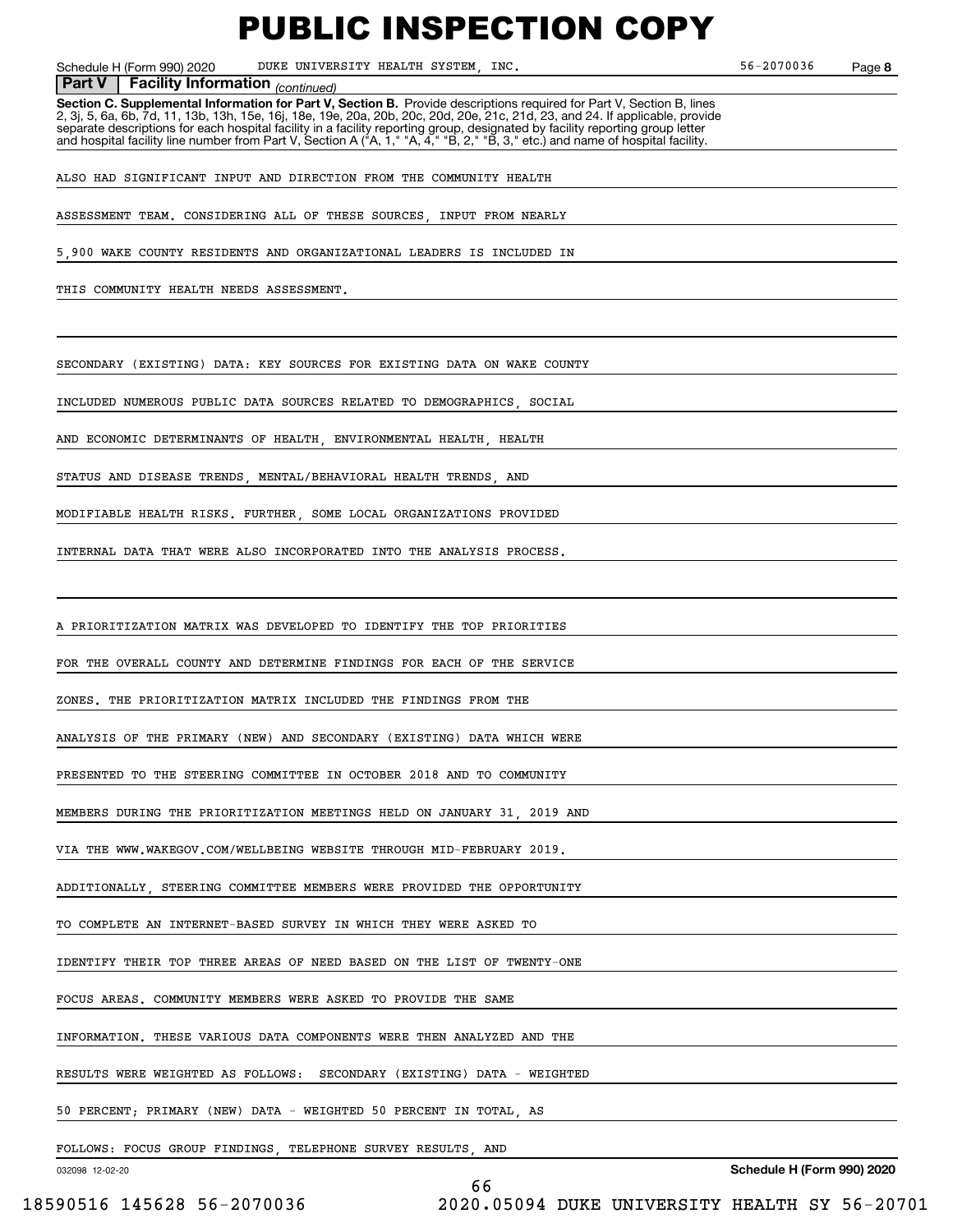Schedule H (Form 990) 2020 DUKE UNIVERSITY HEALTH SYSTEM, INC. 56-2070036 Page

**8**

#### **Facility Information** (continued) **Part V Facility Information**

**Section C. Supplemental Information for Part V, Section B.** Provide descriptions required for Part V, Section B, lines<br>2, 3j, 5, 6a, 6b, 7d, 11, 13b, 13h, 15e, 16j, 18e, 19e, 20a, 20b, 20c, 20d, 20e, 21c, 21d, 23, and 24. separate descriptions for each hospital facility in a facility reporting group, designated by facility reporting group letter<br>and hospital facility line number from Part V, Section A ("A, 1," "A, 4," "B, 2," "B, 3," etc.)

INTERNET-BASED COMMUNITY SURVEY RESULTS - WEIGHTED 20 PERCENT;

COMMUNITY PRIORITIZATION MEETING RESULTS - WEIGHTED 20 PERCENT; AND,

STEERING COMMITTEE PRIORITIZATION SURVEY RESULTS - WEIGHTED 10 PERCENT.

THIS JOINT CHNA AND RELATED IMPLEMENTATION PLAN WERE ADOPTED BY THE

DUHS BOARD OF DIRECTORS IN FISCAL YEAR 2020 AND PUBLISHED ON THE DUKE

HEALTH WEBSITE IN OCTOBER 2020, PRIOR TO THE DECEMBER 31, 2020 DEADLINE

#### PROVIDED IN IRS NOTICE 2020-56.

DUKE RALEIGH HOSPITAL:

PART V, SECTION B, LINE 6A: UNC REX HEALTHCARE, WAKEMED HEALTH AND

HOSPITALS.

DUKE RALEIGH HOSPITAL:

PART V, SECTION B, LINE 6B: UNITED WAY OF THE GREATER TRIANGLE, WAKE

COUNTY HUMAN SERVICES, ADVANCE COMMUNITY HEALTH, ALLIANCE HEALTH, YOUTH

THRIVE, AND THE WAKE COUNTY MEDICAL SOCIETY COMMUNITY HEALTH

FOUNDATION.

DUKE RALEIGH HOSPITAL:

PART V, SECTION B, LINE 11:

THE FOLLOWING FIVE PRIORITY AREAS WERE IDENTIFIED FOR 2020-2022:

1. TRANSPORTATION OPTIONS AND TRANSIT

2. EMPLOYMENT

3. ACCESS TO CARE

4. MENTAL HEALTH/SUBSTANCE USE DISORDERS

5. HOUSING AND HOMELESSNESS

032098 12-02-20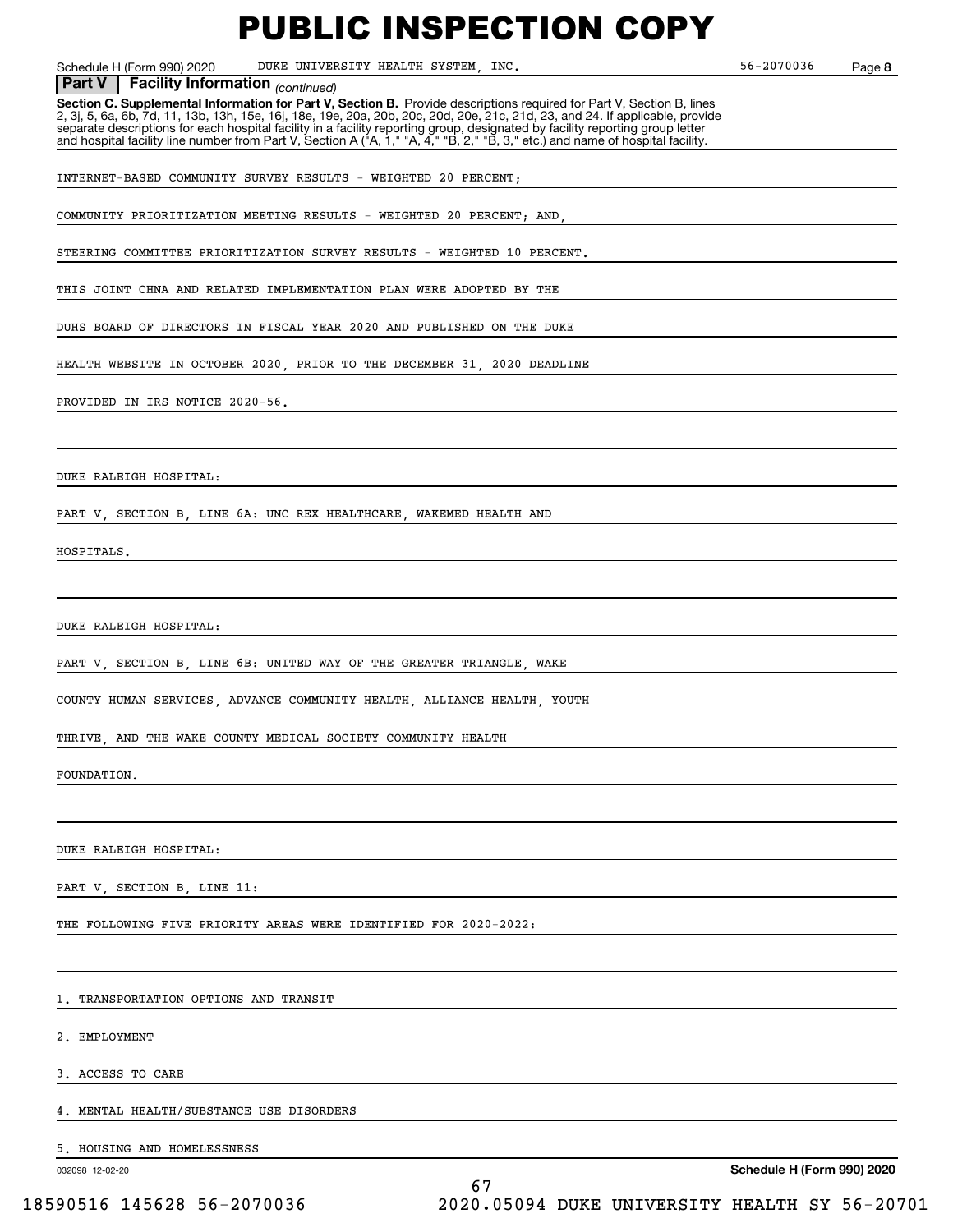Schedule H (Form 990) 2020 DUKE UNIVERSITY HEALTH SYSTEM, INC. 56-2070036 Page

**8**

#### **Facility Information** (continued) **Part V Facility Information**

**Section C. Supplemental Information for Part V, Section B.** Provide descriptions required for Part V, Section B, lines<br>2, 3j, 5, 6a, 6b, 7d, 11, 13b, 13h, 15e, 16j, 18e, 19e, 20a, 20b, 20c, 20d, 20e, 21c, 21d, 23, and 24. separate descriptions for each hospital facility in a facility reporting group, designated by facility reporting group letter<br>and hospital facility line number from Part V, Section A ("A, 1," "A, 4," "B, 2," "B, 3," etc.)

1. TRANSPORTATION OPTIONS AND TRANSIT

MANY ASPECTS OF DAILY LIFE REQUIRE THE USE OF TRANSPORTATION SUCH AS

EMPLOYMENT, EDUCATION, ACCESS TO NUTRITIONAL FOODS, AND ACCESS TO

HEALTHCARE SERVICES AND EACH OF THESE AREAS IMPACTS ONE'S OVERALL

HEALTH. THE TRANSPORTATION OPTIONS AND TRANSIT PRIORITY INCLUDES

INFORMATION RELATED TO HOW PEOPLE GET AROUND FOR WORK, SCHOOL, AND PLAY

AS WELL AS PUBLIC TRANSPORTATION AND OTHER TRANSPORTATION CHOICES.

THROUGH THE FOLLOWING ACTIONS, DUKE RALEIGH HOSPITAL WILL WORK

COLLABORATELY TO REDUCE BARRIERS TO TRANSPORTATION.

\* PROVIDE FINANCIAL SUPPORT TO COMMUNITY-BASED ORGANIZATIONS ADDRESSING

TRANSPORTATION BARRIERS FOR HEALTHCARE SERVICES.

CONTINUE TO SUPPORT ORGANIZATIONS SUCH AS THE GREATER RALEIGH CHAMBER

OF COMMERCE AND MIDTOWN RALEIGH ALLIANCE IN THEIR EFFORTS TO WORK

TOWARDS A RELIABLE TRANSPORTATION SYSTEM FOR ALL.

CONTINUE TO IDENTIFY PATIENTS WITH TRANSPORTATION NEEDS AND CONNECT

THEM WITH COMMUNITY RESOURCES SUCH AS THE LUNG CANCER INITIATIVE OF

NC'S GAS CARD PROGRAM, AMERICAN CANCER SOCIETY'S ROAD TO RECOVERY, THE

CARING COMMUNITY FOUNDATION, AND THE NCCARE360 NETWORK.

DUKE RALEIGH HOSPITAL SUPPORTED ORGANIZATIONS SUCH AS THE GREATER

RALEIGH CHAMBER OF COMMERCE AND MIDTOWN RALEIGH ALLIANCE, WHICH WORK

TOWARDS AN ENHANCED TRANSIT AND TRANSPORTATION SYSTEM FOR ALL

032098 12-02-20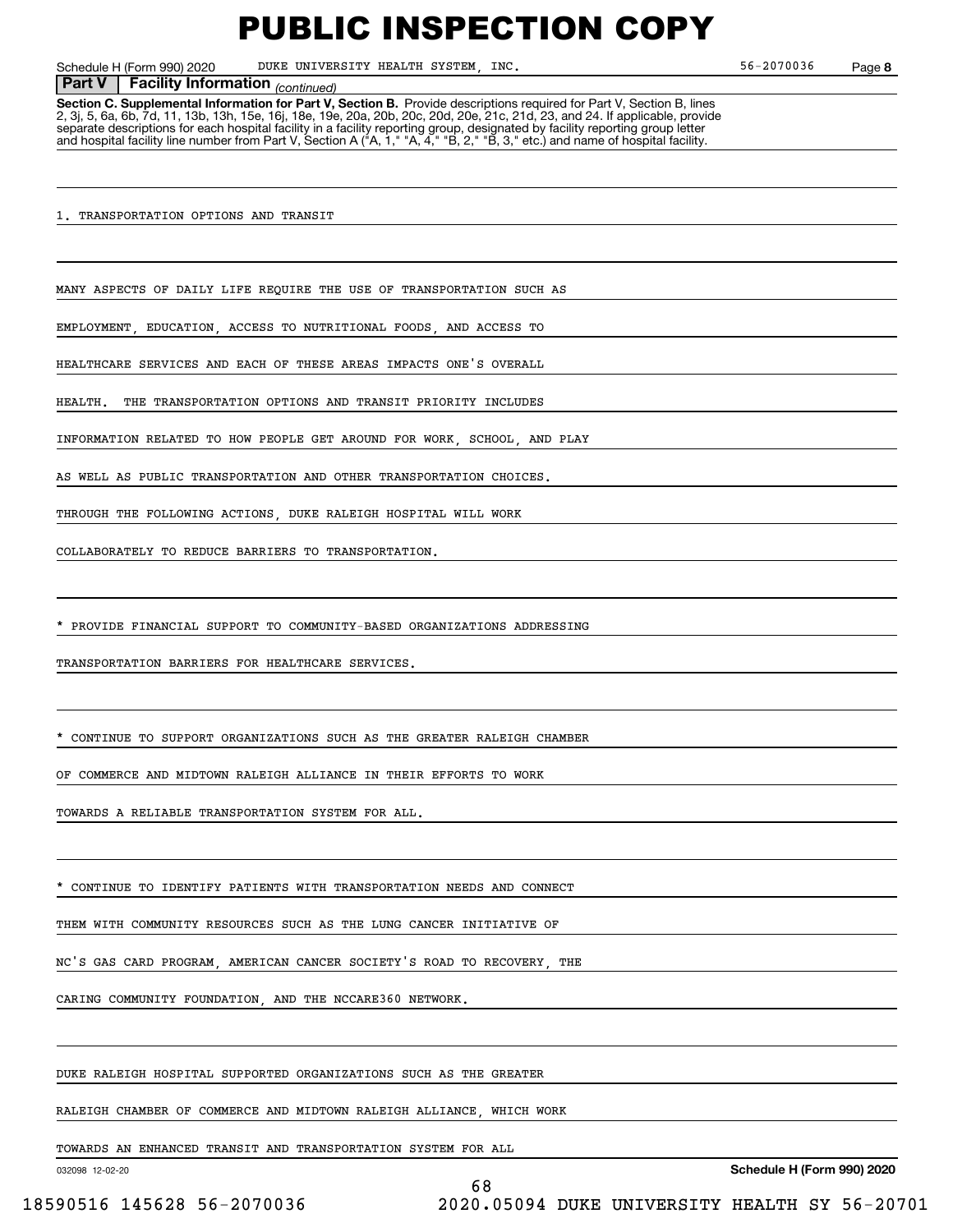Schedule H (Form 990) 2020 DUKE UNIVERSITY HEALTH SYSTEM, INC. 56-2070036 Page

**8**

**Facility Information** (continued) **Part V Facility Information**

**Section C. Supplemental Information for Part V, Section B.** Provide descriptions required for Part V, Section B, lines<br>2, 3j, 5, 6a, 6b, 7d, 11, 13b, 13h, 15e, 16j, 18e, 19e, 20a, 20b, 20c, 20d, 20e, 21c, 21d, 23, and 24. separate descriptions for each hospital facility in a facility reporting group, designated by facility reporting group letter<br>and hospital facility line number from Part V, Section A ("A, 1," "A, 4," "B, 2," "B, 3," etc.)

RESIDENTS. DUKE RALEIGH ALSO PROVIDED \$20,000 OF SUPPORT IN FY2021 TO

THE LUNG CANCER INITIATIVE OF NC WHICH FUNDS A GAS CARD PROGRAM TO

LESSEN THE BURDEN OF LUNG CANCER PATIENTS SEEKING TREATMENT.

EMPLOYMENT

EMPLOYMENT IS ALSO A SOCIAL DETERMINANT OF HEALTH THAT ROSE TO THE TOP

OF THE WAKE COUNTY PRIORITIZATION MATRIX. THE EMPLOYMENT PRIORITY

INCLUDES INFORMATION RELATED TO HOW MANY PEOPLE HAVE JOBS, WHAT TYPES

OF JOBS THEY HAVE, AND WHETHER PEOPLE FEEL THEY CAN GET A GOOD JOB IN

WAKE COUNTY. A GOOD-PAYING JOB MAKES IT EASIER FOR WORKERS TO LIVE IN

HEALTHIER NEIGHBORHOODS, PROVIDE QUALITY EDUCATION FOR THEIR CHILDREN,

SECURE CHILD CARE SERVICES, AND BUY MORE NUTRITIOUS FOOD, ALL OF WHICH

AFFECT HEALTH.

TO ADDRESS THIS PRIORITY, DUKE RALEIGH HOSPITAL WILL EMPLOY THE

FOLLOWING STRATEGY/ACTION ITEMS TO SUPPORT EFFORTS TO INCREASE

EMPLOYMENT OPPORTUNITIES:

INCREASE IN MINIMUM WAGE: DUKE UNIVERSITY AND DUKE UNIVERSITY HEALTH

SYSTEM INCREASED MINIMUM WAGE TO \$15 EFFECTIVE JULY 1, 2019.

JOB GROWTH: AS A RESULT OF THE DUKE RALEIGH HOSPITAL SOUTH PAVILION

ADDITION SCHEDULED TO OPEN IN 2021, WE WILL GROW BY A FEW HUNDRED NEW

JOBS OVER THE NEXT FIVE YEARS WITH OVER TWO THIRDS OF THESE HIRES TO

HAPPEN BY THE END OF FISCAL YEAR 2022.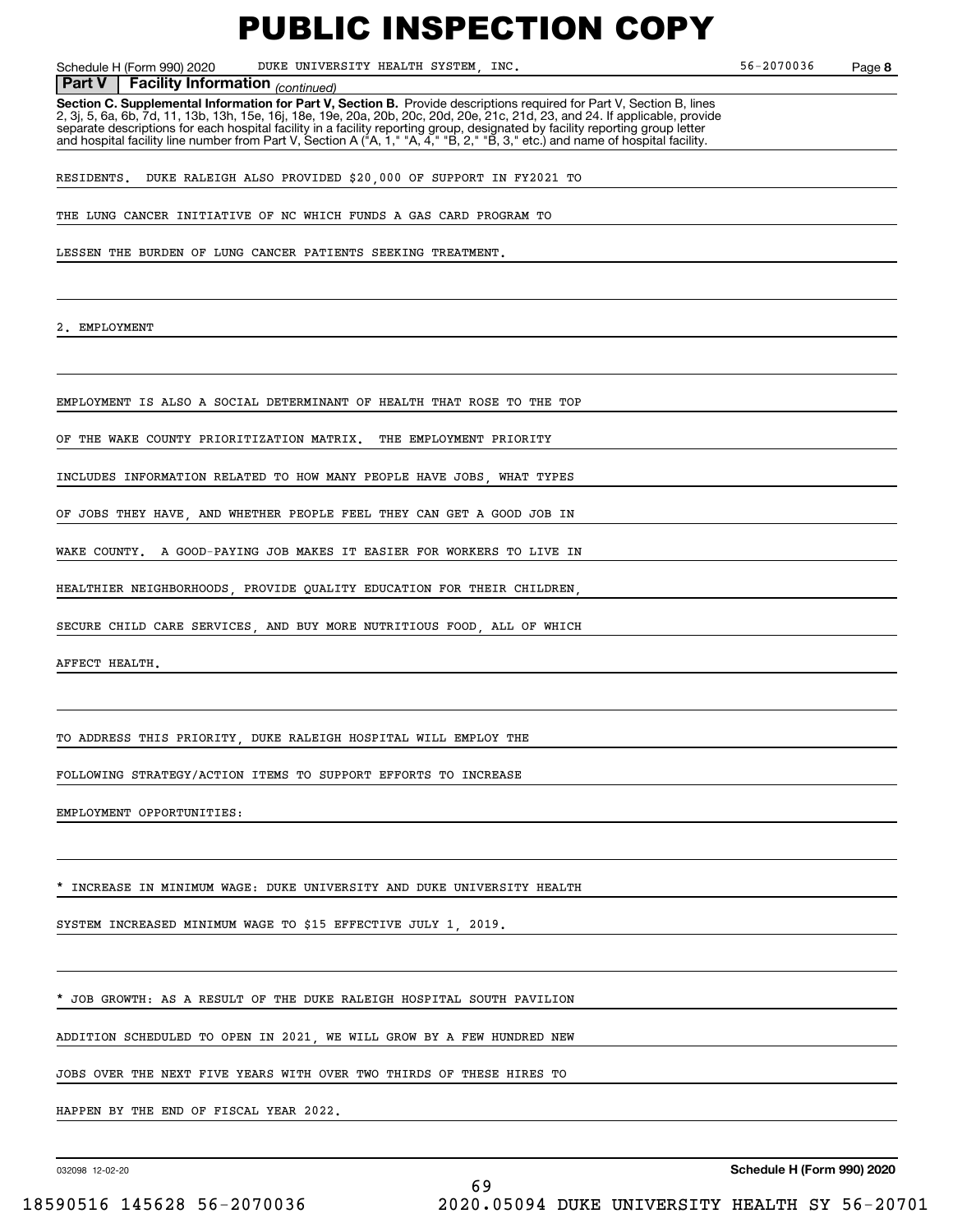Schedule H (Form 990) 2020 DUKE UNIVERSITY HEALTH SYSTEM, INC. 56-2070036 Page

**8**

#### **Facility Information** (continued)

**Part V** | Facility Information <sub>(continued)<br>Section C. Supplemental Information for Part V, Section B. Provide descriptions required for Part V, Section B, lines</sub> 2, 3j, 5, 6a, 6b, 7d, 11, 13b, 13h, 15e, 16j, 18e, 19e, 20a, 20b, 20c, 20d, 20e, 21c, 21d, 23, and 24. If applicable, provide separate descriptions for each hospital facility in a facility reporting group, designated by facility reporting group letter<br>and hospital facility line number from Part V, Section A ("A, 1," "A, 4," "B, 2," "B, 3," etc.)

\* SUPPORT COMMUNITY: EFFORTS TO PROMOTE ECONOMIC PROSPERITY FOR ALL.

THIS INCLUDES CONTINUED COLLABORATION WITH THE GREATER RALEIGH CHAMBER

OF COMMERCE AND WAKE COUNTY ECONOMIC DEVELOPMENT BY INVESTING IN THE

COMPETITIVE EDGE INITIATIVES AND PARTICIPATING IN THE TRIANGLE

DIVERSITY, EQUITY, AND INCLUSIVITY (DEI) ALLIANCE. THIS ALSO INCLUDES

COLLABORATING WITH ECONOMIC VITALITY ORGANIZATIONS IN WAKE COUNTY

INCLUDING THE CROSBY ADVOCACY GROUP.

PROVIDE OPPORTUNITIES TO PREPARE THE FUTURE HEALTHCARE WORKFORCE.

THIS INCLUDES CONTINUED PARTNERSHIP WITH WAKE TECHNICAL COMMUNITY

COLLEGE AND WAKE COUNTY PUBLIC SCHOOL SYSTEM (WCPSS). IN FY2020, WE

PROVIDED THOUSANDS OF HOURS FOR CLINICAL ROTATIONS FOR STUDENTS OF WAKE

TECH'S HEALTH SCIENCES PROGRAMS AS WELL AS ENGAGED WITH WCPSS CAREER

ACADEMIES SUCH AS ENLOE HIGH SCHOOL'S MEDICAL BIOSCIENCE ACADEMY.

3. ACCESS TO CARE

ACCESS TO CARE WAS INDENTIFIED AS A TOP PRIORITY IN THE 2013 AND 2016

WAKE COUNTY CHNAS AND REMAINS A TOP PRIORITY IN THE 2019 WAKE COUNTY

CHNA. THIS PRIORITY INCLUDES HOW AND WHY PEOPLE USE OR DO NOT USE

HEALTHCARE, HOW MANY PEOPLE HAVE HEALTH INSURANCE, HOW MUCH HEALTHCARE

THERE IS IN THE COMMUNITY, AND HOW MUCH INFORMATION THERE IS ABOUT

HEALTHCARE.

THE ABILITY TO ACCESS HEALTH SERVICES IS A CRITICAL PUBLIC HEALTH

ISSUE, AS PRIMARY AND PREVENTATIVE SERVICES CAN HELP TO PREVENT OR

70

MANAGE CHRONIC ILLNESSES AND THEREFORE IMPROVE THE HEALTH OF THE

032098 12-02-20

**Schedule H (Form 990) 2020**

18590516 145628 56-2070036 2020.05094 DUKE UNIVERSITY HEALTH SY 56-20701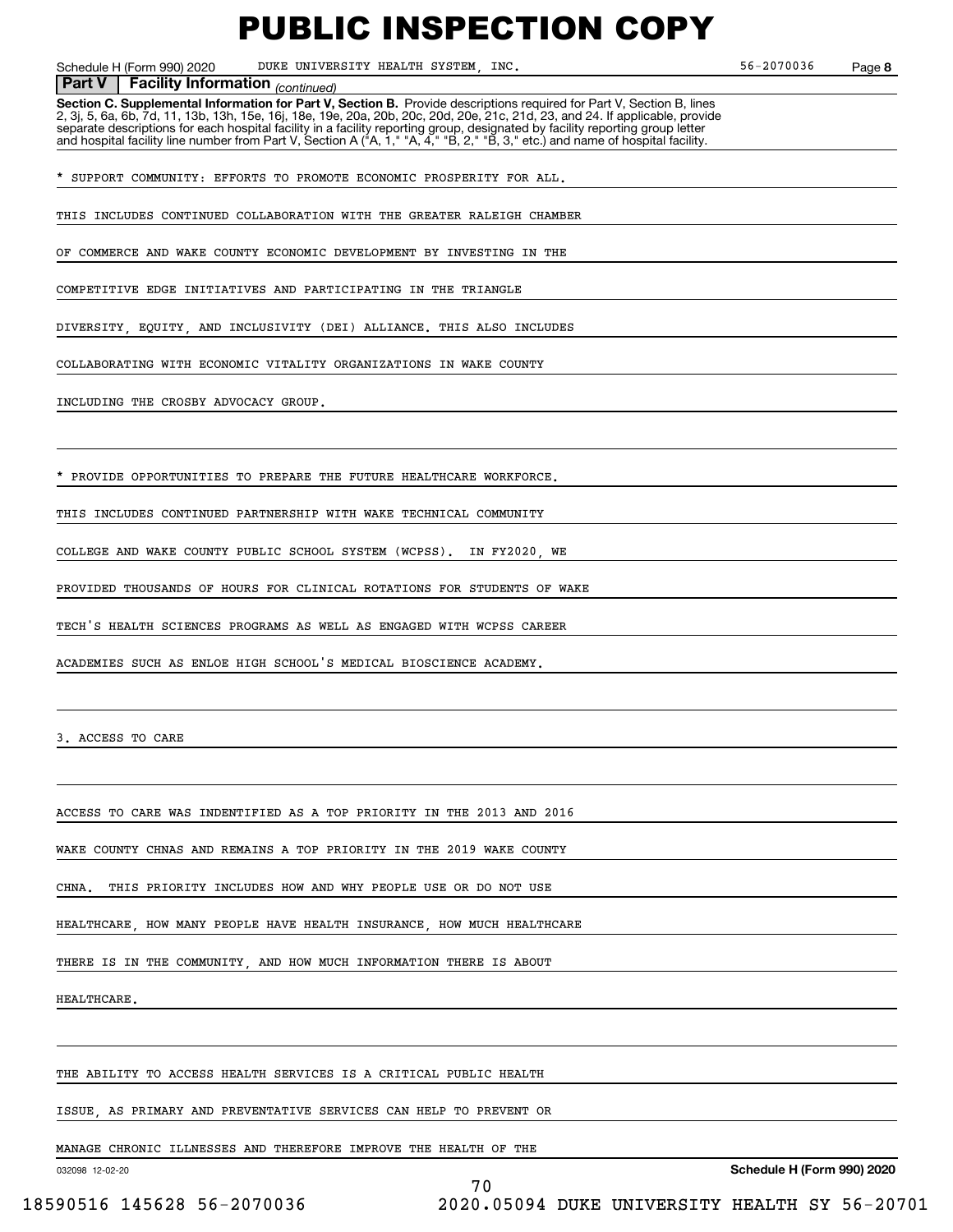Schedule H (Form 990) 2020 DUKE UNIVERSITY HEALTH SYSTEM, INC. 56-2070036 Page

**8**

**Facility Information** (continued) **Part V Facility Information**

**Section C. Supplemental Information for Part V, Section B.** Provide descriptions required for Part V, Section B, lines<br>2, 3j, 5, 6a, 6b, 7d, 11, 13b, 13h, 15e, 16j, 18e, 19e, 20a, 20b, 20c, 20d, 20e, 21c, 21d, 23, and 24. separate descriptions for each hospital facility in a facility reporting group, designated by facility reporting group letter<br>and hospital facility line number from Part V, Section A ("A, 1," "A, 4," "B, 2," "B, 3," etc.)

COMMUNITY. DUKE RALEIGH HOSPITAL IS ACTIVELY ENGAGED IN IMPROVING

ACCESS TO HEALTH SERVICES FOR ALL THROUGH STRATEGIC INITIATIVES AND

COMMUNITY PARTNERSHIPS. TO ADDRESS THIS PRIORITY DUKE RALEIGH HOSPITAL

WILL EMPLOY THE FOLLOWING MAJOR ACTIONS/ACTIVITES:

CONTINUE TO PROVIDE FINANCIAL ASSISTANCE VIA DUKE UNIVERSITY HEALTH

SYSTEM'S FINANCIAL ASSISTANCE POLICIES. IN FISCAL YEAR 2021, DUKE

RALEIGH HOSPITAL PROVIDED APPROXIMATELY \$18.6 MILLION IN CHARITY CARE

AT ESTIMATED COST.

SUPPORT COMMUNITY PARTNERS WORKING TO PROVIDE CARE TO UNINSURED

POPULATIONS. THIS INCLUDES ORGANIZATIONS SUCH AS ALLIANCE MEDICAL

MINISTRY, URBAN MINISTRIES OF WAKE COUNTY, AND PROJECT ACCESS OF WAKE

COUNTY. IN FY21, DUKE RALEIGH PROVIDED \$30,000 IN FUNDING TO ALLIANCE

MEDICAL MINISTRY TO SUPPORT THEIR EFFORTS TO PROVIDE COMPREHENSIVE,

COMPASSIONATE AND AFFORDABLE HEALTHCARE TO WORKING, UNINSURED ADULTS IN

WAKE COUNTY. BETWEEN FY17-21, DUKE RALEIGH DONATED AND PACKED OVER

4,000 POUNDS OF RICE AND BEANS FOR URBAN MINISTRIES OF WAKE COUNTY'S

CLIENT CHOICE PANTRY, WHICH ENGAGED 50+ EMPLOYEES.

CONTINUE TO PROVIDE IN-KIND LAB SERVICES TO URBAN MINISTRIES OF WAKE

COUNTY'S OPEN DOOR CLINIC. IN FY2021, DUKE RALEIGH HOSPITAL PROVIDED

LAB TESTS IN-KIND FOR URBAN MINISTRIES OF WAKE COUNTY OPEN DOOR CLINIC

WORTH MORE THAN \$2 MILLION.

CONTINUE TO PROVIDE MONTHLY DIABETES EDUCATION CLASSES AT ALLIANCE

MEDICAL MINISTRY IN-KIND.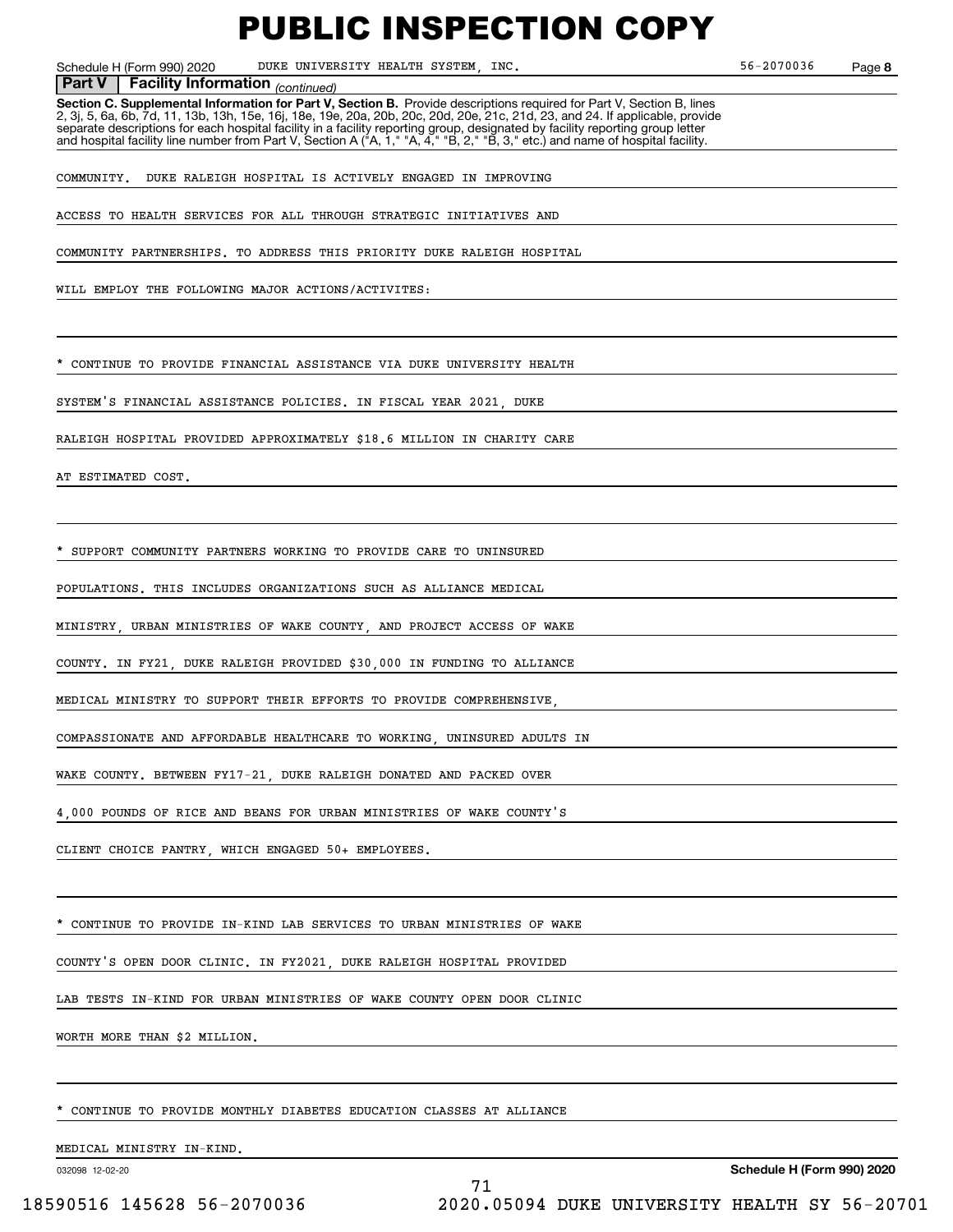Schedule H (Form 990) 2020 DUKE UNIVERSITY HEALTH SYSTEM, INC. 56-2070036 Page

**8**

#### **Facility Information** (continued) **Part V Facility Information**

**Section C. Supplemental Information for Part V, Section B.** Provide descriptions required for Part V, Section B, lines<br>2, 3j, 5, 6a, 6b, 7d, 11, 13b, 13h, 15e, 16j, 18e, 19e, 20a, 20b, 20c, 20d, 20e, 21c, 21d, 23, and 24. separate descriptions for each hospital facility in a facility reporting group, designated by facility reporting group letter<br>and hospital facility line number from Part V, Section A ("A, 1," "A, 4," "B, 2," "B, 3," etc.)

CONTINUE TO PROVIDE DONATED CARE TO PROJECT ACCESS OF WAKE COUNTY A

PRIVATE, NON-PROFIT PROGRAM THAT CONNECTS ELIGIBLE UNINSURED CLIENTS TO

HIGH QUALITY MEDICAL SERVICES. IN FY2021, DUKE RALEIGH HOSPITAL

PROVIDED APPROXIMATELY \$7.4 MILLION OF DONATED CARE TO PROJECT ACCESS

OF WAKE COUNTY CLIENTS.

EXPAND CAPACITY TO CONDUCT SOCIAL SCREENINGS AND SUPPORT LINKAGES TO

COMMUNITY RESOURCES. THIS INCLUDES PILOTING NCCARE360 IN FY2021 AS WELL

AS WORKING WITH THE DUKE BENEFITS ENROLLMENT CENTER.

CONTINUE TO EXPAND THE DUKE ELDER FAMILY/CAREGIVING TRAINING (DEFT)

PROGRAM AT DUKE RALEIGH HOSPITAL. THE DEFT CENTER PROVIDES

SKILLS-TRAINING, EDUCATION AND SUPPORT TO CAREGIVERS DISCHARGING HOME

AFTER A HOSPITAL STAY.

CONTINUE TO PROVIDE THE HEALTH LITERACY COURSE AS PART OF THE NURSE

RESIDENCY CURRICULUM THROUGH OUR CLINICAL EDUCATION DEPARTMENT. IN

FY2021, ONE HEALTH LITERACY CLASS WAS TAUGHT AS PART OF THE CURRICULUM

WITH A TOTAL OF 155 GRADUATE NURSES EDUCATED.

EXPAND COMMUNITY OUTREACH AND EDUCATION EFFORTS AROUND STROKE

CARDIOVASCULAR DISEASE, DIABETES, CANCER, ORTHOPEDICS, SPORTS

MEDICINE AND MORE THROUGH PARTNERING WITH LOCAL ORGANIZATIONS,

AGENCIES AND BUSINESSES. EACH YEAR DUKE RALEIGH SPONSORS THE

MIDTOWN FARMERS MARKET, WHICH PROMOTES A HEALTHY LIFESTYLE AS WELL AS

PROVIDES A VENUE FOR DUKE RALEIGH TO SHARE HEALTHY EDUCATION FROM APRIL

72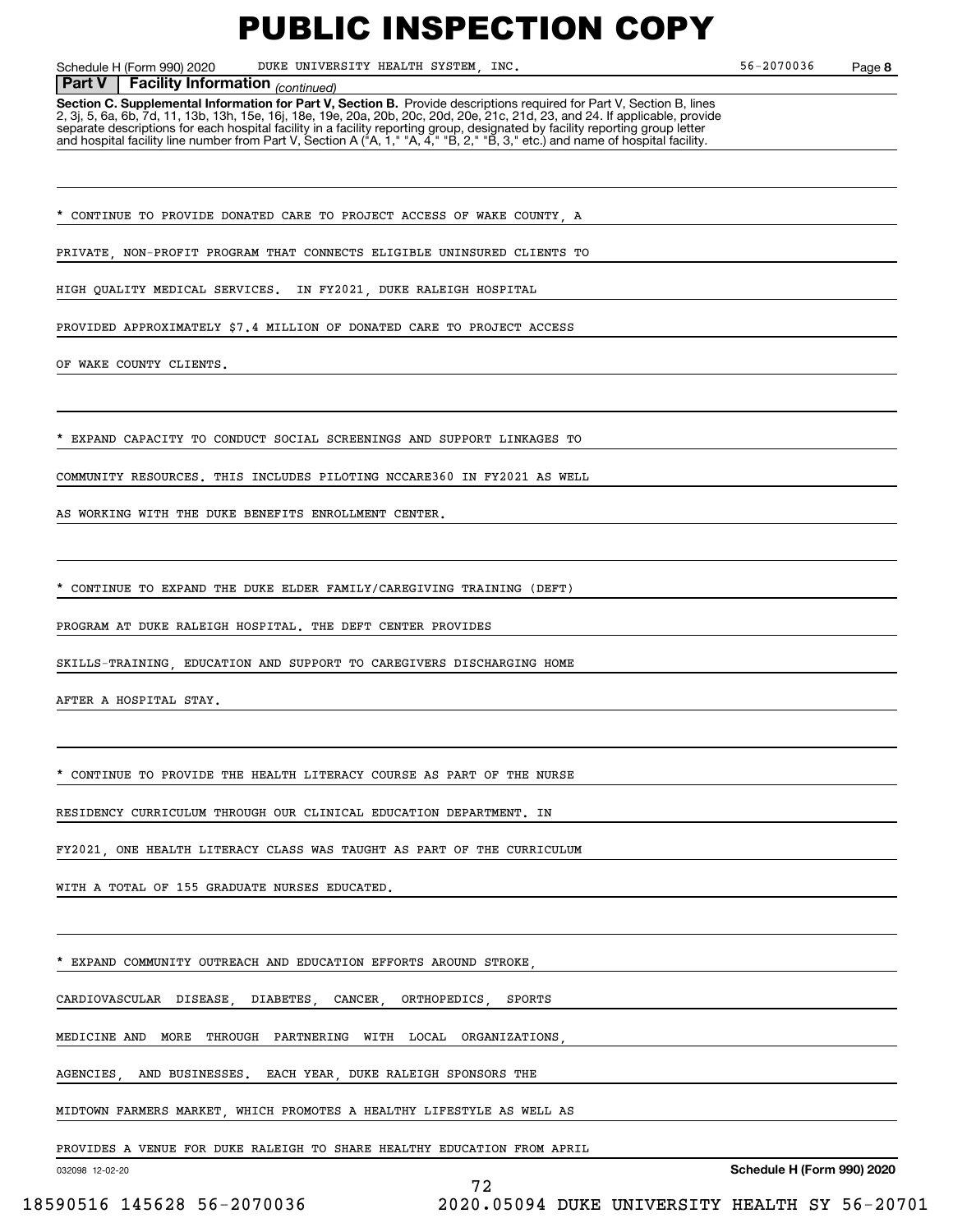Schedule H (Form 990) 2020 DUKE UNIVERSITY HEALTH SYSTEM, INC. 56-2070036 Page

**8**

 *(continued)* **Part V Facility Information**

**Section C. Supplemental Information for Part V, Section B.** Provide descriptions required for Part V, Section B, lines 2, 3j, 5, 6a, 6b, 7d, 11, 13b, 13h, 15e, 16j, 18e, 19e, 20a, 20b, 20c, 20d, 20e, 21c, 21d, 23, and 24. If applicable, provide separate descriptions for each hospital facility in a facility reporting group, designated by facility reporting group letter<br>and hospital facility line number from Part V, Section A ("A, 1," "A, 4," "B, 2," "B, 3," etc.)

THROUGH NOVEMBER. IN THE FALL OF 2020, DUKE RALEIGH PROVIDED MORE THAN

1,500 EDUCATION RESOURCES TO EL PUEBLO IN SUPPORT OF THEIR ANNUAL

EVENT, Y SIGUE LA FESTA, AND PROVIDED \$2,500 IN SPONSORSHIPS IN FY21.

DUKE RALEIGH DEVELOPED PROGRAMMING AND PROVIDED FINANCIAL SUPPORT TO

INCREASE CHILDREN'S ACCESS TO NUTRITIOUS FOOD. IN FY21, DUKE RALEIGH

PROVIDED \$2,500 TO MEALS ON WHEELS OF WAKE COUNTY TO SUPPORT A VARIETY

OF NEEDS.

COVID-19 RESPONSE

DUKE RALEIGH PROVIDED OVER 1,300 COVID-19 CARE PACKAGES CONTAINING

EDUCATIONAL RESOURCES, MASKS, AND HAND SANITIZER TO COMMUNITY MEMBERS

IN ZIP CODE 27604 IN THE SUMMER OF 2020.

IN FY2021, DUKE RALEIGH HOSTED 5 COVID-19 VACCINATION EVENTS OFFERED TO

MORE THAN 3,000 RESIDENTS ACROSS THE COUNTY WITH A PARTICULAR FOCUS ON

LATINX AND AFRICAN-AMERICAN COMMUNITIES, IDENTIFIED AS THE MOST

VULNERABLE POPULATIONS IN RELATION TO VACCINATION.

4. MENTAL HEALTH/SUBSTANCE USE DISORDERS

MENTAL HEALTH/SUBSTANCE USE DISORDERS WAS AN IDENTIFIED PRIORITY IN

BOTH THE 2013 AND 2016 WAKE COUNTY CHNAS. WAKE COUNTY HAS EXPERIENCED

AN INCREASE IN THE PREVALENCE AND SEVERITY OF MENTAL HEALTH AND

SUBSTANCE USE PROBLEMS. THIS PRIORITY INCLUDES MENTAL HEALTH DISEASE

(LIKE DEPRESSION, ALZHEIMER'S AND SCHIZOPHRENIA), POOR MENTAL HEALTH

DAYS, AND HURTING ONESELF AS WELL AS ALCOHOL, OPIOID, AND ILLEGAL DRUG

USE AND DATA RELATED TO OVERDOSES. DUE TO THE SCOPE AND COMPLEXITY OF

73

032098 12-02-20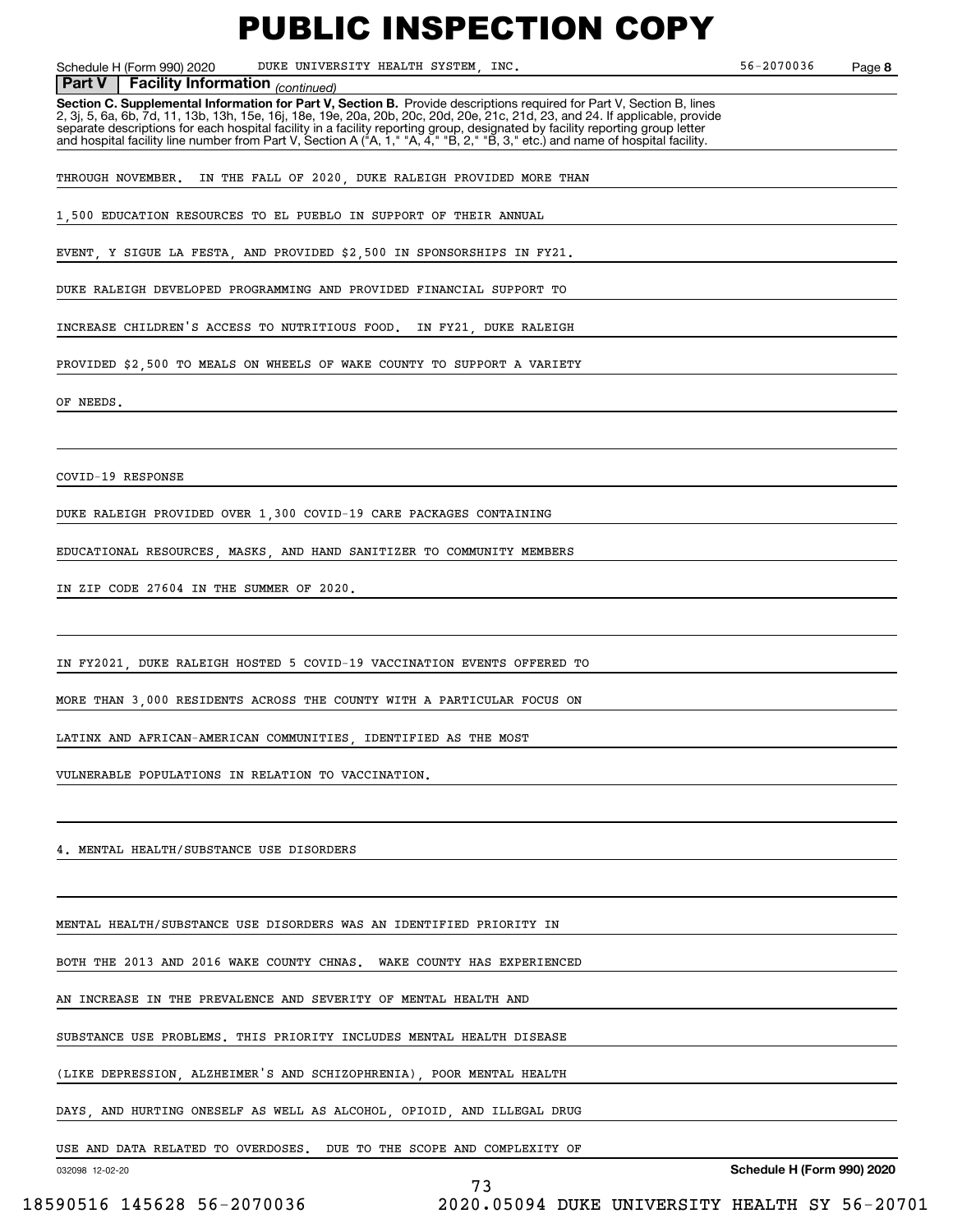Schedule H (Form 990) 2020 DUKE UNIVERSITY HEALTH SYSTEM, INC. 56-2070036 Page

**8**

#### *(continued)* **Part V Facility Information**

**Section C. Supplemental Information for Part V, Section B.** Provide descriptions required for Part V, Section B, lines 2, 3j, 5, 6a, 6b, 7d, 11, 13b, 13h, 15e, 16j, 18e, 19e, 20a, 20b, 20c, 20d, 20e, 21c, 21d, 23, and 24. If applicable, provide separate descriptions for each hospital facility in a facility reporting group, designated by facility reporting group letter<br>and hospital facility line number from Part V, Section A ("A, 1," "A, 4," "B, 2," "B, 3," etc.)

MENTAL HEALTH AND SUBSTANCE USE, A COLLECTIVE AND COLLABORATIVE

APPROACH IS NEEDED. DUKE RALEIGH HOSPITAL WILL CONTINUE TO WORK

COLLABORATIVELY AND SUPPORT OPPORTUNITIES TO IMPROVE ACCESS TO MENTAL

HEALTH SERVICES AND REDUCE SUBSTANCE USE BY ENGAGING IN THE FOLLOWING

MAJOR ACTIONS/ACTIVITIES:

FURTHER DEVELOP BEHAVIORAL HEALTH SERVICE LINE CAPABILITIES AT DUKE

RALEIGH HOSPITAL WITH DEDICATED SERVICE LINE LEADERSHIP, ROUNDING

NURSES, SOCIAL WORKERS, AND LEVERAGE THE USE OF NCCARE360 RESOURCES.

CONTINUE TO SERVE ON THE FOLLOWING COMMUNITY COALITIONS/WORKGROUPS:

NORTH CAROLINA ASSOCIATION (NCHA) BEHAVIORAL HEALTH WORKGROUP, WAKE

COUNTY DRUG OVERDOSE PREVENTION COALITION, AND WAKEBROOK COMMUNITY

PARTNERSHIP.

\* CONTINUE TO SUPPORT EFFORTS TO INCREASE COMMUNITY-BASED RESOURCES

THROUGH GRANTS AND SPONSORSHIPS. PAST ORGANIZATIONS SUPPORTED HAVE

INCLUDED TRIANGLE FAMILY SERVICES AND NATIONAL ALLIANCE ON MENTAL

ILLNESS (NAMI) WAKE COUNTY.

CONTINUE TO PARTICIPATE IN THE DUKE UNIVERSITY HEALTH SYSTEM OPIOID

TASK FORCE. THIS TASK FORCE PROVIDES RECOMMENDATIONS FOR THE

INITIATION AND MANAGEMENT OF OPIOID THERAPY ACROSS THE HEALTH SYSTEM TO

IMPROVE PERSONAL AND COMMUNITY SAFETY AND REDUCE HARM ASSOCIATED WITH

THE HIGH RISK TREATMENTS WHILE ENGAGING PATIENTS IN THEIR OWN CARE.

INCREASE CAPABILITIES TO PROVIDE MENTAL HEALTH FIRST AID TRAINING AND

74

032098 12-02-20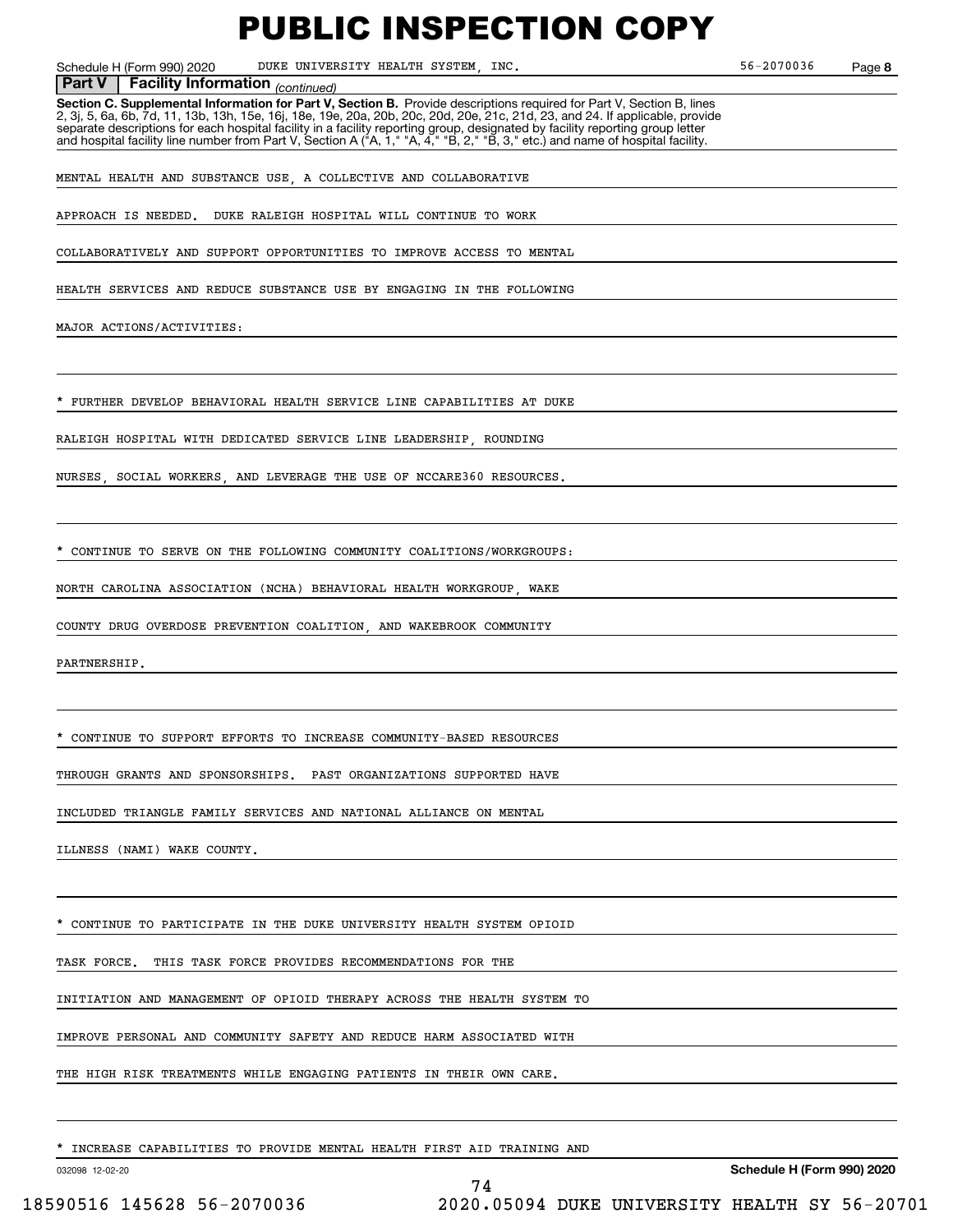Schedule H (Form 990) 2020 DUKE UNIVERSITY HEALTH SYSTEM, INC. 56-2070036 Page

**8**

#### **Facility Information** (continued) **Part V Facility Information**

**Section C. Supplemental Information for Part V, Section B.** Provide descriptions required for Part V, Section B, lines<br>2, 3j, 5, 6a, 6b, 7d, 11, 13b, 13h, 15e, 16j, 18e, 19e, 20a, 20b, 20c, 20d, 20e, 21c, 21d, 23, and 24. separate descriptions for each hospital facility in a facility reporting group, designated by facility reporting group letter<br>and hospital facility line number from Part V, Section A ("A, 1," "A, 4," "B, 2," "B, 3," etc.)

INCREASE COMMUNITY AWARENESS.

5. HOUSING AND HOMELESSNESS

HOUSING AND HOMELESSNESS ARE ALSO SOCIAL DETERMINANTS OF HEALTH THAT

ROSE TO THE TOP OF THE WAKE COUNTY PRIORITIZATION MATRIX TO BECOME A

PRIORITY AREA FOR THE COUNTY TO FOCUS ON OVER THE COMING YEARS. THE

HOUSING AND HOMELESSNESS PRIORITY INCLUDES COST OF HOUSING, HOUSING

CHOICES, AND HOW MANY PEOPLE ARE HOMELESS. HEALTHY HOMES PROMOTE GOOD

PHYSICAL AND MENTAL HEALTH, AFFECTING THE OVERALL ABILITY OF FAMILIES

TO MAKE HEALTHY CHOICES. DUKE RALEIGH HOSPITAL WILL SUPPORT EFFORTS TO

INCREASE ACCESS TO SAFE AND HEALTHY HOUSING THROUGH THE FOLLOWING

ACTIONS:

EXPAND CAPABILITIES TO IDENTIFY PATIENTS WITH HOUSING/SHELTER NEEDS

AND CONNECT THEM WITH COMMUNITY RESOURCES

SUPPORT EFFORTS TO INCREASE COMMUNITY-BASED ORGANIZATIONS' CAPACITY

TO PROVIDE SAFE, QUALITY, AFFORDABLE HOUSING AND SHELTER. IN

FY2017-FY2021, DUKE RALEIGH HOSPITAL PROVIDED SUPPORT FOR HABITAT FOR

HUMANITY OF WAKE COUNTY THROUGH FINANCIAL CONTRIBUTIONS AND EMPLOYEE

VOLUNTEERISM.

CONTINUE SUPPORT FOR TRIANGLE FAMILY SERVICES, WHICH PROVIDES

EMERGENCY HOUSING ASSISTANCE, RENTAL ASSISTANCE, AND STREET OUTREACH.

CONTINUE SUPPORT FOR RALEIGH WAKE PARTNERSHIP TO END AND PREVENT

032098 12-02-20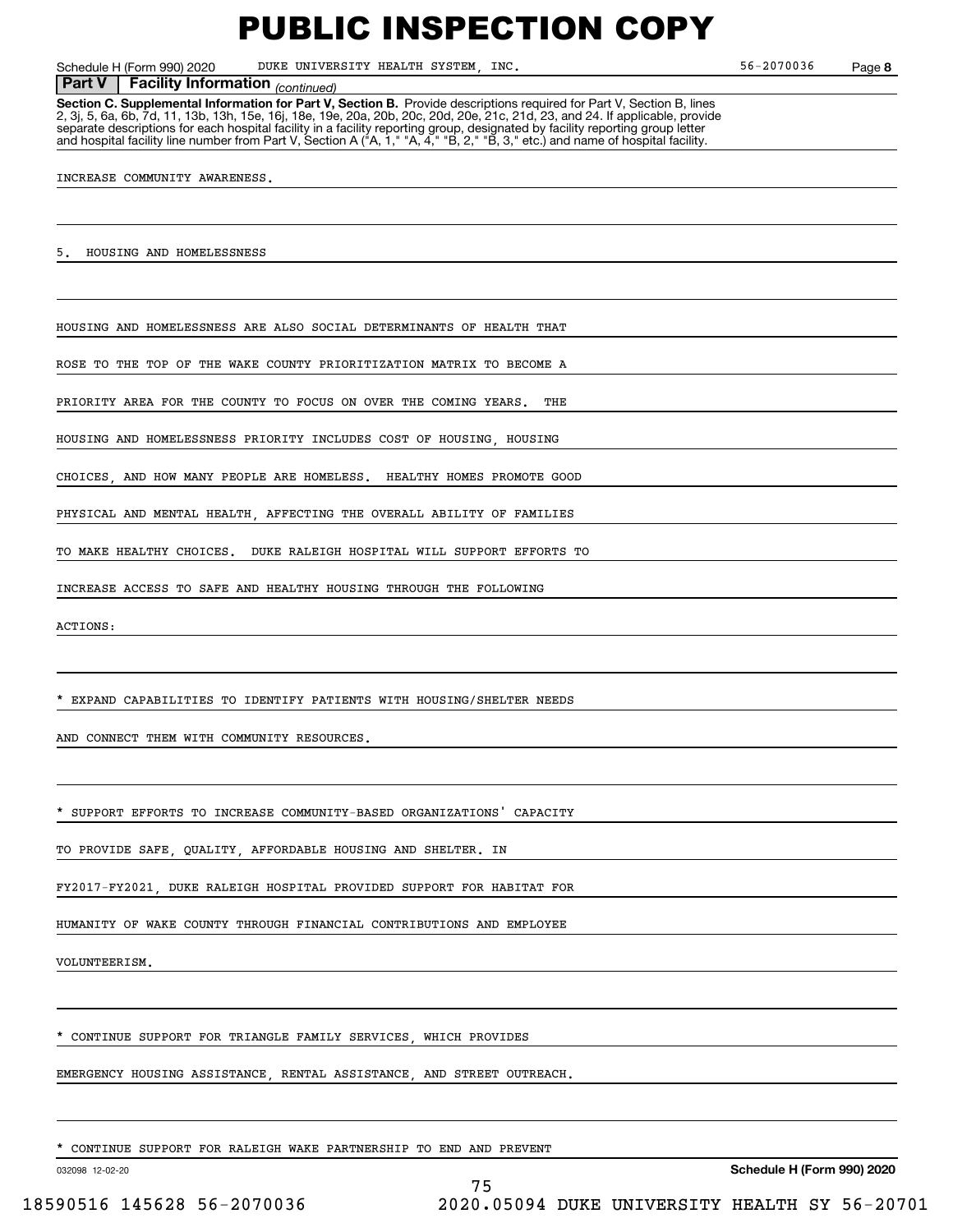Schedule H (Form 990) 2020 DUKE UNIVERSITY HEALTH SYSTEM, INC. 56-2070036 Page

**8**

 *(continued)* **Part V Facility Information**

**Section C. Supplemental Information for Part V, Section B.** Provide descriptions required for Part V, Section B, lines 2, 3j, 5, 6a, 6b, 7d, 11, 13b, 13h, 15e, 16j, 18e, 19e, 20a, 20b, 20c, 20d, 20e, 21c, 21d, 23, and 24. If applicable, provide separate descriptions for each hospital facility in a facility reporting group, designated by facility reporting group letter<br>and hospital facility line number from Part V, Section A ("A, 1," "A, 4," "B, 2," "B, 3," etc.)

HOMELESS (THE PARTNERSHIP) EFFORTS. IN FY2020, DUKE RALEIGH DONATED

THERMAL BLANKETS IN SUPPORT.

CONTINUE SUPPORT FOR URBAN MINISTRIES OF WAKE COUNTY, WHICH RUNS THE

HELEN WRIGHT CENTER FOR WOMEN, A PROGRAM FOR SINGLE, HOMELESS WOMEN.

DUKE RALEIGH HOSPITAL:

PART V, SECTION B, LINE 16J: AS PART OF DUHS, DUKE RALEIGH HOSPITAL

PROVIDES A BROCHURE TO ALL ADMISSIONS THAT INCLUDES A BRIEF SUMMARY OF

DUHS FINANCIAL ASSISTANCE POLICIES. DUHS ALSO COMMENTS ON THE BACK OF

ITS BILLING INVOICES THAT PATIENTS SHOULD CONTACT PATIENT ACCOUNT

REPRESENTATIVES TO HELP THEM IF THEY CANNOT PAY THEIR BILL IN FULL.

THIS COMMENT REFERENCES GOVERNMENT-SPONSORED PROGRAMS, MONTHLY PAYMENT

PROGRAMS, AND OTHER FINANCIAL ASSISTANCE PROGRAMS AVAILABLE FOR

PATIENTS WHO MEET CERTAIN FINANCIAL CRITERIA. DUHS ALSO PUBLICIZED ITS

FINANCIAL ASSISTANCE POLICY VERBALLY THROUGH ITS FINANCIAL CARE

COUNSELORS.

DUKE RALEIGH HOSPITAL:

PART V, SECTION B, LINE 24: CERTAIN ELECTIVE COSMETIC/AESTHETIC

SERVICES, AND OTHER ELECTIVE SERVICES, WILL BE BILLED AT AN AMOUNT

EQUAL TO GROSS CHARGES.

GROUP A - FACILITY 3 - DUKE REGIONAL HOSPITAL:

PART V, SECTION B, LINE 5: DUKE REGIONAL HOSPITAL ("DRH") WAS A

PARTICIPANT IN THE 2017 DURHAM COMMUNITY HEALTH ASSESSMENT, LED BY

PARTNERSHIP FOR A HEALTHY DURHAM. THE ASSESSMENT PROCESS INCLUDED 358

76

032098 12-02-20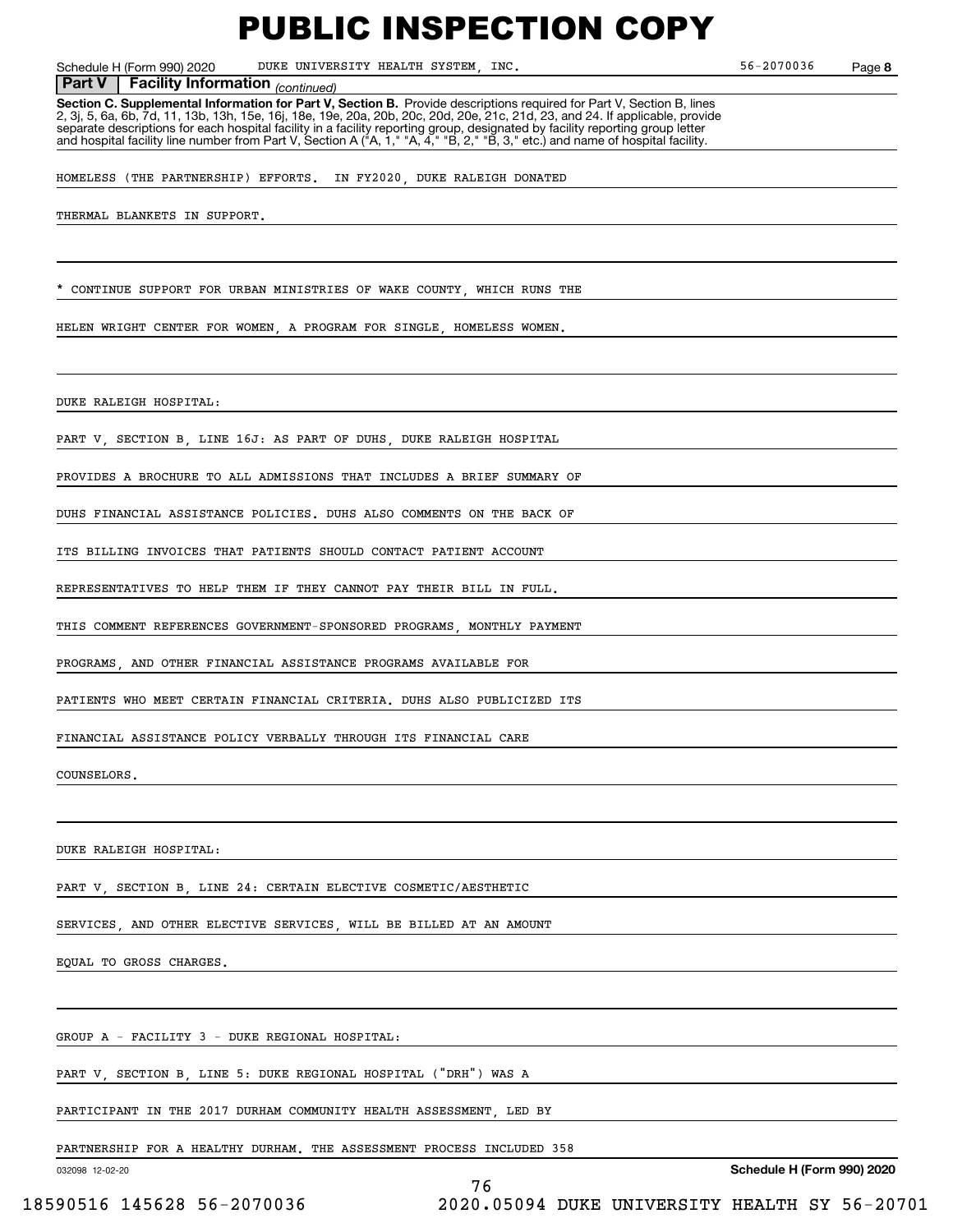Schedule H (Form 990) 2020 DUKE UNIVERSITY HEALTH SYSTEM, INC. 56-2070036 Page

**8**

#### **Facility Information** (continued)

**Part V** | Facility Information <sub>(continued)<br>Section C. Supplemental Information for Part V, Section B. Provide descriptions required for Part V, Section B, lines</sub> 2, 3j, 5, 6a, 6b, 7d, 11, 13b, 13h, 15e, 16j, 18e, 19e, 20a, 20b, 20c, 20d, 20e, 21c, 21d, 23, and 24. If applicable, provide separate descriptions for each hospital facility in a facility reporting group, designated by facility reporting group letter<br>and hospital facility line number from Part V, Section A ("A, 1," "A, 4," "B, 2," "B, 3," etc.)

CITIZEN SURVEYS FROM RANDOMLY SELECTED HOUSEHOLDS AND THREE COMMUNITY

LISTENING SESSIONS WITH 42 COMMUNITY MEMBERS. THE SURVEY WAS ALSO

CONDUCTED IN PERSON AT GROCERY STORES, LIBRARIES, DURHAM COUNTY

DEPARTMENT OF PUBLIC HEALTH CLINICS AND BUS STATIONS. THE COMMUNITY

HEALTH ASSESSMENT TEAM COMPRISED OF REPRESENTATIVES FROM DUKE

UNIVERSITY HEALTH SYSTEM, UNIVERSITIES, LOCAL GOVERNMENT, SCHOOLS,

NON-PROFIT ORGANIZATIONS, AND BUSINESSES - WORKED TO DIRECT THE

ACTIVITIES OF THE ASSESSMENT AND PROVIDE WRITTEN CONTENT AND EXPERTISE

ON ISSUES OF INTEREST. THIS JOINT CHNA AND RELATED IMPLEMENTATION PLAN

WAS ADOPTED BY THE DUHS BOARD OF DIRECTORS AND PUBLISHED ON THE DUKE

HEALTH WEBSITE IN FISCAL YEAR 2019 (TAX YEAR 2018).

GROUP A - FACILITY 3 - DUKE REGIONAL HOSPITAL:

PART V, SECTION B, LINE 6A: DUKE UNIVERSITY HOSPITAL

GROUP A - FACILITY 3 - DUKE REGIONAL HOSPITAL:

PART V, SECTION B, LINE 6B: THE PARTNERSHIP FOR A HEALTHY DURHAM AND

THE DURHAM COUNTY HEALTH DEPARTMENT

GROUP A - FACILITY 3 - DUKE REGIONAL HOSPITAL:

PART V, SECTION B, LINE 11:

THE ASSESSMENT IDENTIFIED FIVE HEALTH PRIORITIES FOR 2018-2020:

1. AFFORDABLE HOUSING

2. ACCESS TO HEALTHCARE AND HEALTH INSURANCE

3. POVERTY

4. MENTAL HEALTH

5. OBESITY, DIABETES AND FOOD ACCESS

032098 12-02-20

77 18590516 145628 56-2070036 2020.05094 DUKE UNIVERSITY HEALTH SY 56-20701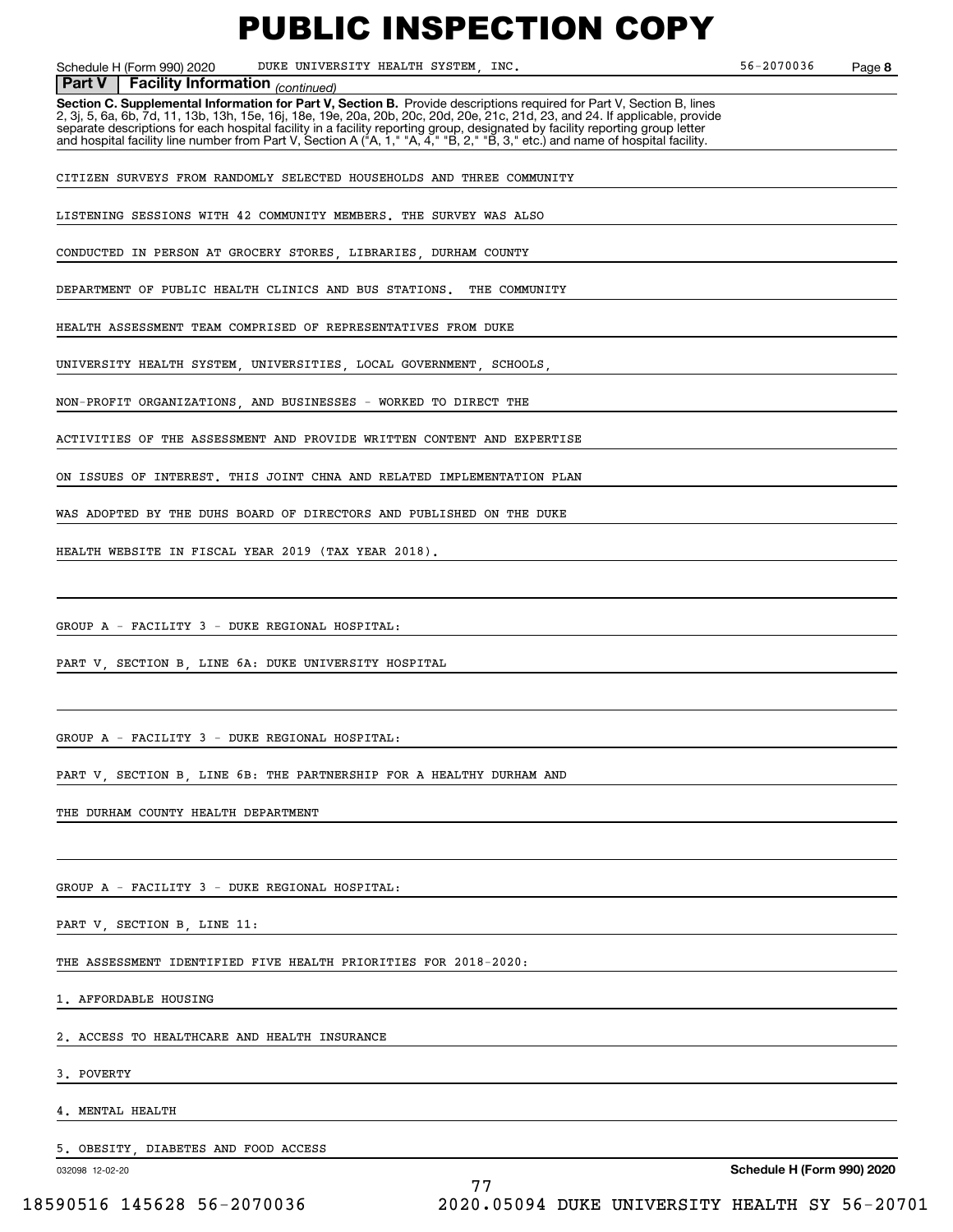Schedule H (Form 990) 2020 DUKE UNIVERSITY HEALTH SYSTEM, INC. 56-2070036 Page

**8**

#### *(continued)* **Part V Facility Information**

**Section C. Supplemental Information for Part V, Section B.** Provide descriptions required for Part V, Section B, lines 2, 3j, 5, 6a, 6b, 7d, 11, 13b, 13h, 15e, 16j, 18e, 19e, 20a, 20b, 20c, 20d, 20e, 21c, 21d, 23, and 24. If applicable, provide separate descriptions for each hospital facility in a facility reporting group, designated by facility reporting group letter<br>and hospital facility line number from Part V, Section A ("A, 1," "A, 4," "B, 2," "B, 3," etc.)

DUKE REGIONAL HOSPITAL CONSIDERS THE DRH COMMUNITY HEALTH NEEDS

ASSESSMENT AND IMPLEMENTATION PLAN DOCUMENT TO BE A "WORKING PLAN" THAT

WILL CONTINUE TO EVOLVE OVER THIS THREE-YEAR PERIOD IN ORDER TO ENSURE

THE EFFICACY OF STRATEGIES INTENDED TO MEET EXPRESSED COMMUNITY HEALTH

NEEDS. THIS IMPLEMENTATION PLAN DOES NOT CONTAIN DESCRIPTIONS OF THE

COMMUNITY HEALTH IMPROVEMENT WORK CARRIED OUT BY OTHER COMPONENTS OF

DUKE HEALTH OR DUKE UNIVERSITY. THIS IMPLEMENTATION PLAN REPRESENTS

ONLY DUKE REGIONAL HOSPITAL'S CONTINUALLY EVOLVING VARIETY OF PROGRAMS

AND ACTIVITIES IN THE FIVE PRIORITY AREAS TO IMPROVE HEALTH WITH THE

DURHAM COMMUNITY.

1 AND 3. AFFORDABLE HOUSING AND POVERTY

MINIMUM WAGE: EFFECTIVE 7/1/2019, DU AND DUHS INCREASED THE MINIMUM

WAGE TO \$15 PER HOUR FOR ALL EMPLOYEES

FILL THAT BUS AND SALVATION ARMY ANGEL TREE: EMPLOYEES HAVE DONATED

BINS OF SCHOOL SUPPLIES TO CRAYONS2CALCULATORS AND FILL THAT BUS!

CAMPAIGN ANNUALLY SINCE 2015 TO SUPPORT DURHAM PUBLIC SCHOOLS. TEACHERS

FROM THE SCHOOLS WITH THE HIGHEST POVERTY LEVELS WERE INVITED TO PICK

OUT SUPPLIES NEEDED IN THEIR CLASSROOMS.

EACH DECEMBER, EMPLOYEES "ADOPT" 100 CHILDREN FROM DUKE REGIONAL'S

SALVATION ARMY ANGEL TREE. CHILDREN IN DURHAM HAVE RECEIVED CLOTHING,

BOOKS AND TOYS THANKS TO THE GENEROUS DONATIONS. EXTRA GIFTS ARE ALSO

78

DONATED TO THE SALVATION ARMY FOR OTHER NEEDY FAMILIES IN THE AREA.

032098 12-02-20

**Schedule H (Form 990) 2020**

18590516 145628 56-2070036 2020.05094 DUKE UNIVERSITY HEALTH SY 56-20701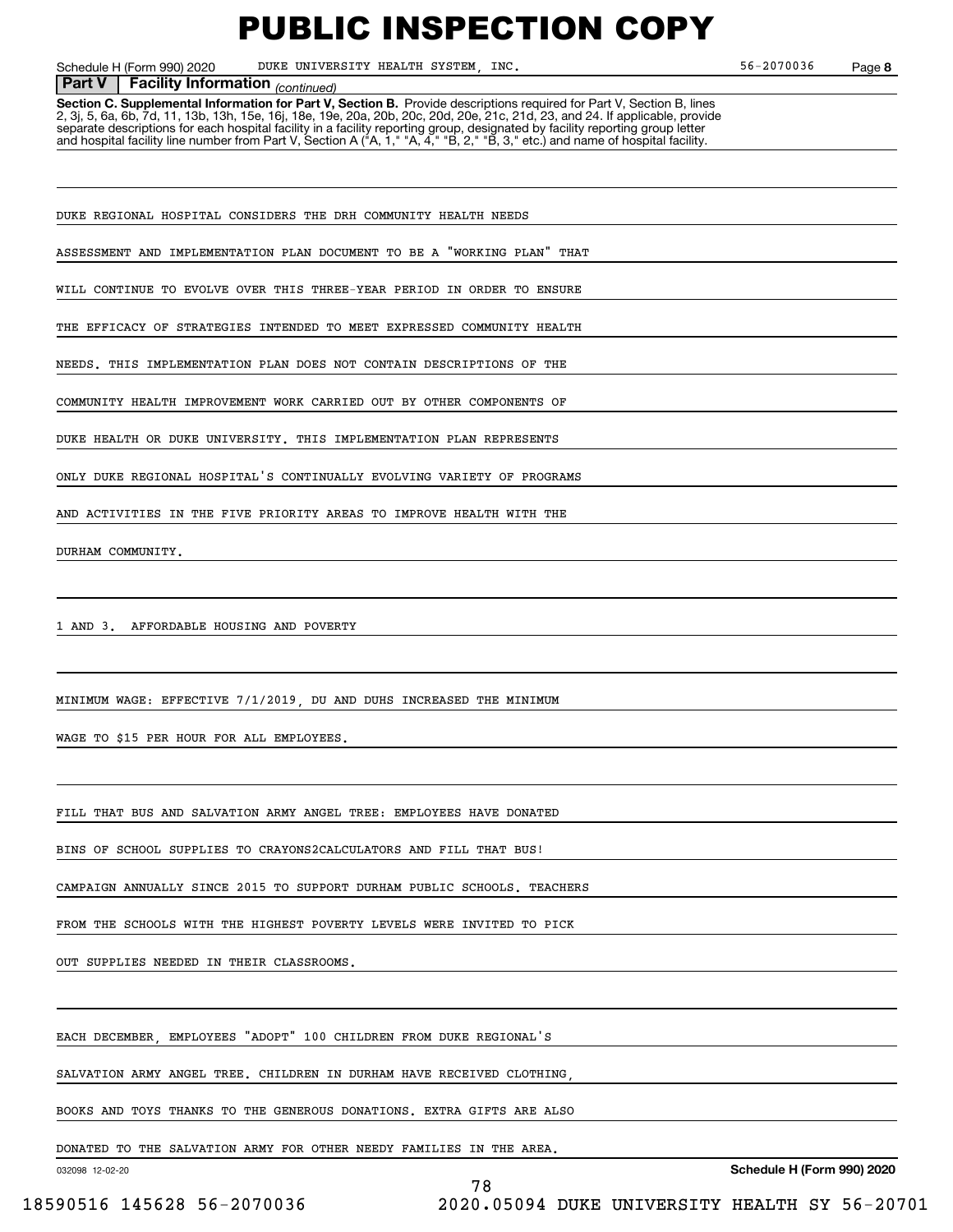Schedule H (Form 990) 2020 DUKE UNIVERSITY HEALTH SYSTEM, INC. 56-2070036 Page

**8**

#### *(continued)* **Part V Facility Information**

**Section C. Supplemental Information for Part V, Section B.** Provide descriptions required for Part V, Section B, lines 2, 3j, 5, 6a, 6b, 7d, 11, 13b, 13h, 15e, 16j, 18e, 19e, 20a, 20b, 20c, 20d, 20e, 21c, 21d, 23, and 24. If applicable, provide separate descriptions for each hospital facility in a facility reporting group, designated by facility reporting group letter<br>and hospital facility line number from Part V, Section A ("A, 1," "A, 4," "B, 2," "B, 3," etc.)

2021 GOAL: DUKE REGIONAL HOSPITAL WILL AGAIN HOST AT LEAST ONE DRIVE

TO BENEFIT UNDERSERVED CHILDREN OR FAMILIES IN OUR COMMUNITY.

2021 PROGRESS: DUKE REGIONAL HOSPITAL SUPPORTED CRAYONS2CALCULATOR FILL

THE BUS! CAMPAIGN, THE SALVATION ARMY TREE GIFT DRIVE AND A FOOD DRIVE

FOR THE NORTH CAROLINA FOOD BANK OF CENTRAL AND EASTERN NC.

EDUCATION: DUKE REGIONAL HOSPITAL HAS IDENTIFIED EDUCATION AS A

PRIORITY OF ITS COMMUNITY STRATEGY TO HELP PREVENT POVERTY. DUKE

REGIONAL HOSPITAL IS COMMITTED TO HELP TRAIN THE HEALTHCARE WORKERS OF

THE FUTURE. IN FY20, DRH INVESTED \$4.7 MILLION IN TEACHING AND TRAINING

HEALTHCARE PROFESSIONALS. DURING FISCAL YEARS 2017 THROUGH 2020 DRH

PROVIDED OPPORTUNITIES FOR 70 PRE-HEALTH UNDERGRADUATE STUDENTS FROM

LOCAL COLLEGES AND UNIVERSITIES TO SHADOW AND VOLUNTEER ALONGSIDE

CLINICAL AND CUSTOMER SERVICE STAFF AS AMBASSADORS IN THE EMERGENCY

DEPARTMENT. DRH ALSO PROVIDED AN EIGHT-WEEK JUNIOR VOLUNTEER PROGRAM

FOR AREA HIGH SCHOOL STUDENTS TO GAIN CLERICAL AND CUSTOMER SERVICE

WORK EXPERIENCES IN A HEALTH CARE SETTING.

FY2021 GOAL: DRH WILL CONTINUE THE SAME LEVEL OF SUPPORT.

FY2021 PROGRESS: DRH INVESTED \$4.7 MILLION IN TEACHING AND TRAINING

HEALTHCARE PROFESSIONALS. DUE TO COVID-19, IN-PERSON SHADOWING AND

VOLUNTEER OPPORTUNITIES WERE HALTED IN MARCH 2020, BUT THE HOSPITAL

CONTINUED TO FIND CREATIVE WAYS TO ENGAGE STUDENTS VIRTUALLY AND

WELCOMED CLINICAL STUDENTS BACK TO CAMPUS USING A SLOW AND MEASURED

79

032098 12-02-20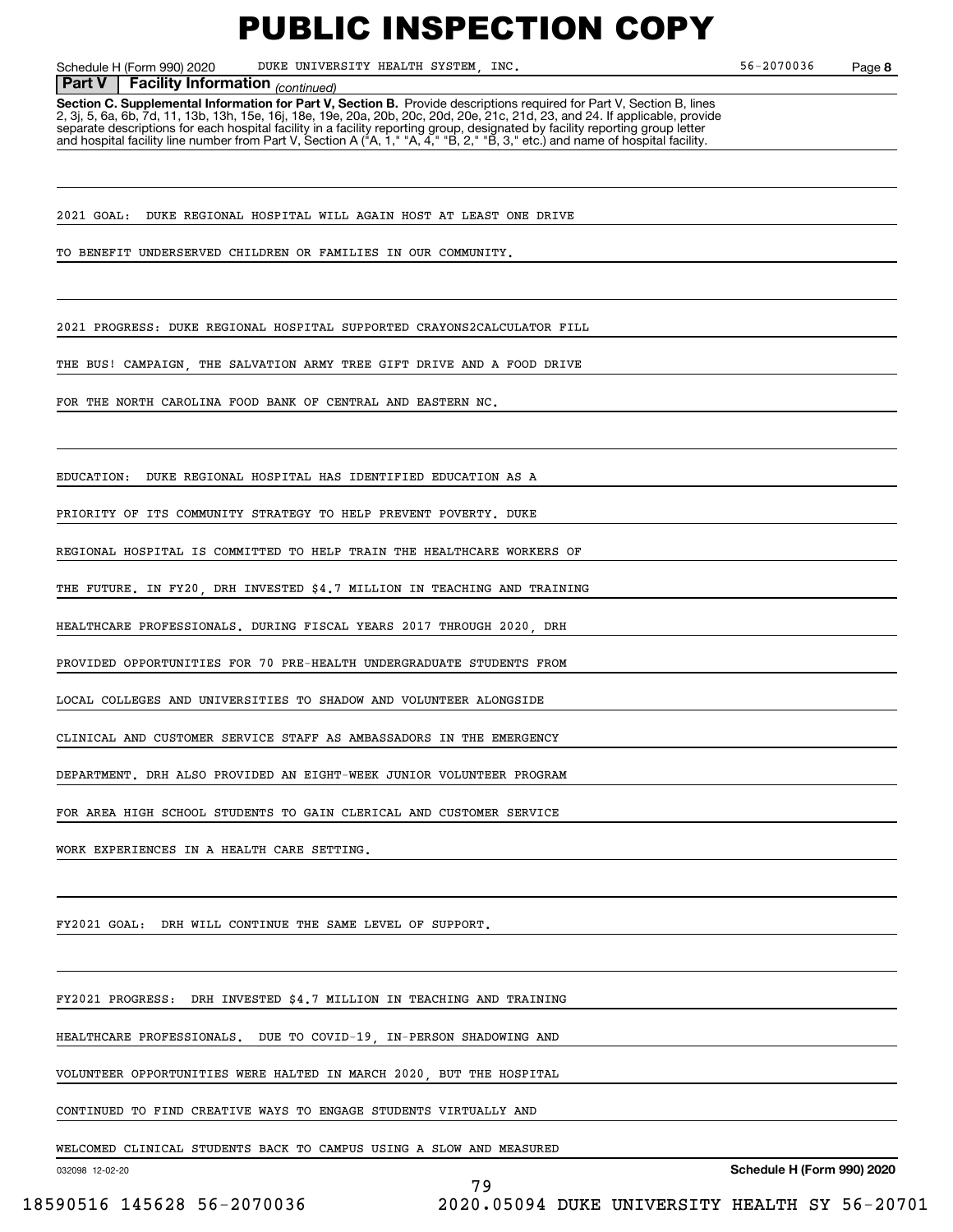Schedule H (Form 990) 2020 DUKE UNIVERSITY HEALTH SYSTEM, INC. 56-2070036 Page

**8**

**Facility Information** (continued)

**Part V** | Facility Information <sub>(continued)<br>Section C. Supplemental Information for Part V, Section B. Provide descriptions required for Part V, Section B, lines</sub> 2, 3j, 5, 6a, 6b, 7d, 11, 13b, 13h, 15e, 16j, 18e, 19e, 20a, 20b, 20c, 20d, 20e, 21c, 21d, 23, and 24. If applicable, provide separate descriptions for each hospital facility in a facility reporting group, designated by facility reporting group letter<br>and hospital facility line number from Part V, Section A ("A, 1," "A, 4," "B, 2," "B, 3," etc.)

RE-ENTRY OF STUDENTS STARTING IN THE SUMMER OF 2020. SINCE THAT TIME

MORE CLINICAL STUDENTS HAVE RETURNED AND CONTINUE TO FOLLOW ALL DUHS

RESTRICTIONS AS NEEDED.

CITY OF MEDICINE ACADEMY: DUKE REGIONAL HOSPITAL HAS BEEN A PARTNER

WITH CITY OF MEDICINE ACADEMY (CMA) AND DURHAM PUBLIC SCHOOLS SINCE THE

PROGRAM'S INCEPTION AT SOUTHERN HIGH SCHOOL IN THE 1990S. IN AUGUST

2011, CMA MOVED TO A NEW FACILITY LOCATED ON THE DUKE REGIONAL CAMPUS.

AS PART OF OUR PARTNERSHIP, DUKE REGIONAL HOSPITAL HOSTS STUDENTS FOR

CLINICAL ROTATIONS AND INTERNSHIPS, PROVIDES CPR TRAINING AND HOSTS THE

ANNUAL SENIOR AWARDS NIGHT IN THE HOSPITAL AUDITORIUM.

2021 GOAL: DUKE REGIONAL HOSPITAL WILL CONTINUE ITS PARTNERSHIP WITH

**CMA** 

2021 PROGRESS: DUKE REGIONAL CONTINUED TO PARTNER WITH CMA.

PROJECT SEARCH: DUKE REGIONAL HOSPITAL WAS THE FIRST HOST HOSPITAL IN

THE STATE FOR PROJECT SEARCH, A PARTNERSHIP WITH DURHAM PUBLIC SCHOOLS,

OE ENTERPRISES, NORTH CAROLINA VOCATIONAL REHABILITATION AND ALLIANCE

BEHAVIORAL HEALTH THAT PROVIDES CAREER DEVELOPMENT EXPERIENCES TO

SENIOR HIGH SCHOOL STUDENTS WITH DEVELOPMENTAL DISABILITIES.

2021 GOAL: DUKE REGIONAL HOSPITAL WILL CONTINUE TO SERVE AS A HOST SITE

FOR PROJECT SEARCH.

2021 PROGRESS: DUKE REGIONAL HOSPITAL CONTINUED TO SERVE AS A HOST SITE

032098 12-02-20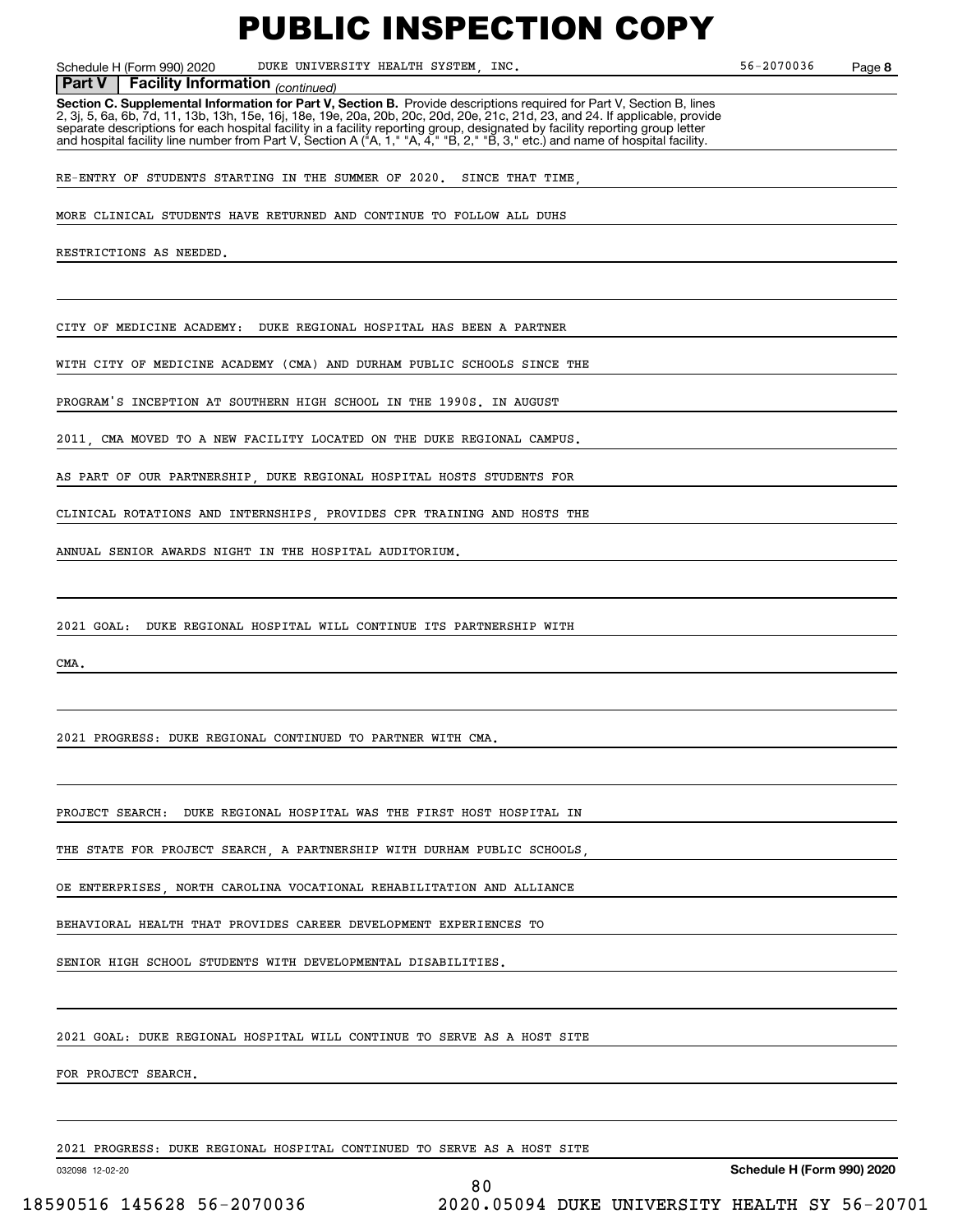Schedule H (Form 990) 2020 DUKE UNIVERSITY HEALTH SYSTEM, INC. 56-2070036 Page

**8**

**Facility Information** (continued)

**Part V** | Facility Information <sub>(continued)<br>Section C. Supplemental Information for Part V, Section B. Provide descriptions required for Part V, Section B, lines</sub> 2, 3j, 5, 6a, 6b, 7d, 11, 13b, 13h, 15e, 16j, 18e, 19e, 20a, 20b, 20c, 20d, 20e, 21c, 21d, 23, and 24. If applicable, provide separate descriptions for each hospital facility in a facility reporting group, designated by facility reporting group letter<br>and hospital facility line number from Part V, Section A ("A, 1," "A, 4," "B, 2," "B, 3," etc.)

FOR PROJECT SEARCH ADDING 7 NEW GRADUATES BRINGING THE TOTAL NUMBER OF

GRADUATES TO 77 TO DATE. APPROXIMATELY HALF ARE EMPLOYED IN THE

COMMUNITY, WITH THREE GRADUATES WORKING AT DUKE REGIONAL HOSPITAL.

2. ACCESS TO HEALTHCARE AND HEALTH INSURANCE

LINCOLN COMMUNITY HEALTH CENTER (LCHC): IS A FEDERALLY QUALIFIED

COMMUNITY HEALTH CENTER THAT PROVIDES PRIMARY CARE SERVICES FOR ABOUT

40,000 PATIENTS EACH YEAR. APPROXIMATELY 70 PERCENT OF LCHC PATIENTS

ARE UNINSURED AND 84% ARE LIVING AT OR BELOW 100% OF THE FEDERAL

POVERTY LEVEL. IN ADDITION TO GENEROUS FINANCIAL SUPPORT, DUKE REGIONAL

HOSPITAL PROVIDES ENGINEERING, ENVIRONMENTAL, LABORATORY, PHARMACY AND

RADIOLOGY SERVICES. THE TOTAL DUKE REGIONAL HOSPITAL CONTRIBUTION TO

LCHC IN FY 2021, INCLUDING MONETARY AND IN-KIND SERVICES, WAS \$8.1

MILLION.

DURHAM COUNTY EMERGENCY MEDICAL SERVICES (EMS): SERVES AS THE PRIMARY

PROVIDER OF EMERGENCY AMBULANCE SERVICES AND ALTERNATIVE MEDICAL

TRANSPORTATION IN DURHAM COUNTY. IN FY 2021, DUKE REGIONAL HOSPITAL

CONTRIBUTED MORE THAN \$2.6 MILLION TO THE COUNTY TO SUPPORT DURHAM EMS.

PROJECT ACCESS OF DURHAM COUNTY (PADC): COORDINATES SPECIALTY CARE AT

NO CHARGE TO UNINSURED AND UNDERINSURED DURHAM RESIDENTS LIVING AT OR

BELOW 200 PERCENT OF THE FEDERAL POVERTY LEVEL. THESE RESIDENTS HAVE

ACCESS TO PRIMARY HEALTH CARE THROUGH LINCOLN COMMUNITY HEALTH CENTER.

81

DRH HAS PROVIDED OFFICE SPACE AND TECHNOLOGICAL SUPPORT FOR PADC AS

WELL AS EPISODES OF CARE FOR PADC PATIENTS.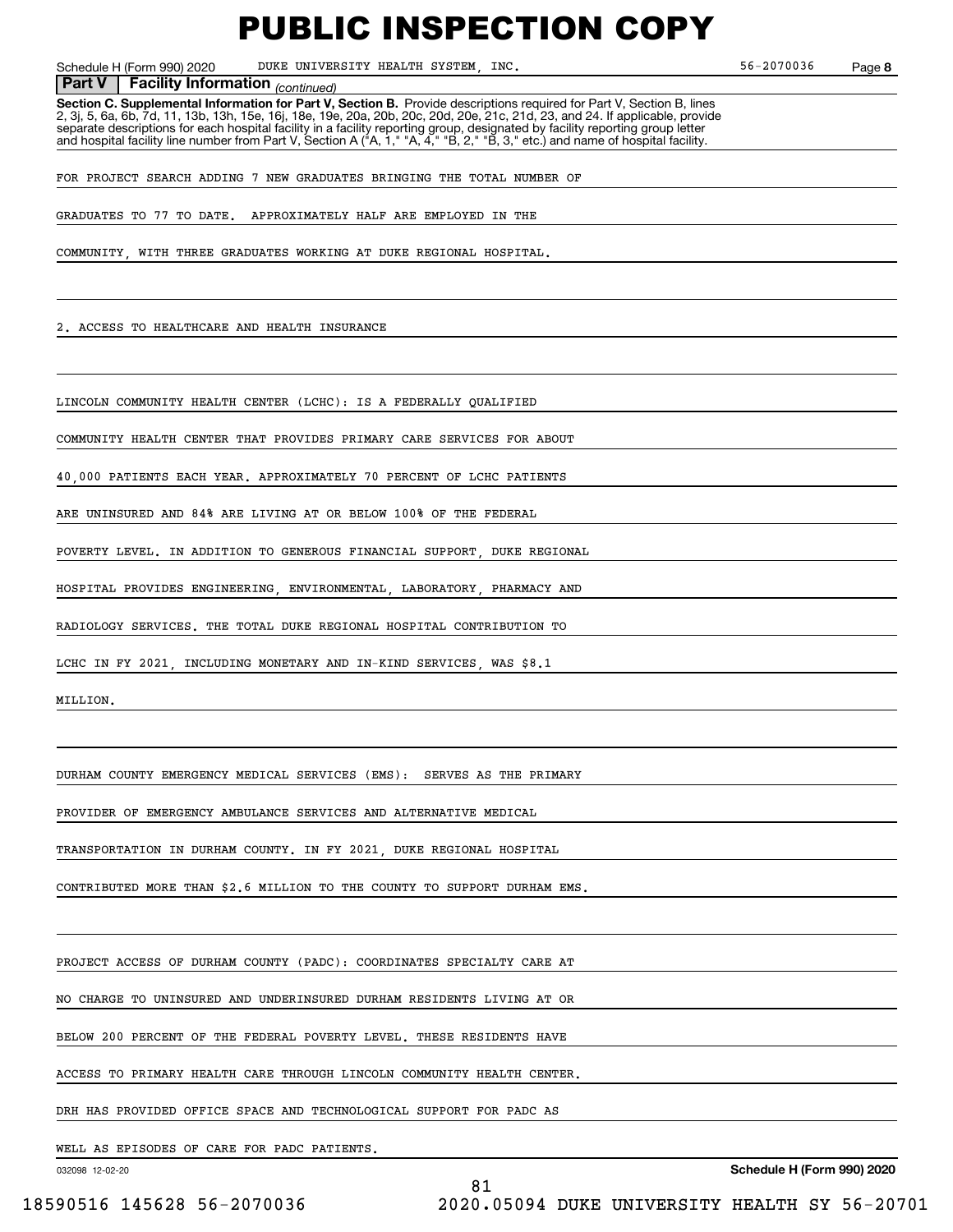Schedule H (Form 990) 2020 DUKE UNIVERSITY HEALTH SYSTEM, INC. 56-2070036 Page

**8**

#### **Facility Information** (continued) **Part V Facility Information**

**Section C. Supplemental Information for Part V, Section B.** Provide descriptions required for Part V, Section B, lines<br>2, 3j, 5, 6a, 6b, 7d, 11, 13b, 13h, 15e, 16j, 18e, 19e, 20a, 20b, 20c, 20d, 20e, 21c, 21d, 23, and 24. separate descriptions for each hospital facility in a facility reporting group, designated by facility reporting group letter<br>and hospital facility line number from Part V, Section A ("A, 1," "A, 4," "B, 2," "B, 3," etc.)

2021 GOAL: CONTINUE A SIMILAR LEVEL OF SUPPORT.

2021 PROGRESS: DUKE REGIONAL HOSPITAL CONTINUED TO PROVIDE OFFICE

SPACE, TECHNOLOGICAL SUPPORT AND EPISODES OF CARE IN FY2021 UNTIL

PROJECT ACCESS RELOCATED TO A NON-HOSPITAL BUILDING. IN DECEMBER 2020,

DRH PROVIDED FINANCIAL SUPPORT (\$11,667) IN LIEU OF PROVIDING SPACE.

FINANCIAL ASSISTANCE: EACH YEAR DUKE REGIONAL HOSPITAL PROVIDES

NO-COST OR DISCOUNTED URGENT OR EMERGENT HEALTH CARE SERVICES TO

PATIENTS WHO WERE UNABLE TO PAY. IN FY 2021 DUKE REGIONAL PROVIDED

\$30.5 MILLION (AT ESTIMATED COST) IN FINANCIAL ASSISTANCE.

MENTAL HEALTH

IN 2021, DUKE REGIONAL OPENED THE NEW BEHAVIORAL HEALTH CENTER NORTH

DURHAM AND EXPANDED EMERGENCY DEPARTMENT TO PROVIDE MORE COMPREHENSIVE

CARE FOR OUR BEHAVIORAL HEALTH PATIENTS. THIS \$102.4 MILLION PROJECT

EXPANDED THE HOSPITAL'S EMERGENCY ROOM AND CONSOLIDATED INPATIENT

OUTPATIENT, AND EMERGENCY BEHAVIORAL HEALTH SERVICES ON DUKE REGIONAL'S

CAMPUS, WITH THE GOAL OF PROVIDING BETTER COORDINATION OF CARE FOR

BEHAVIORAL HEALTH PATIENTS IN DURHAM AND REGIONALLY. THE CENTER

INCORPORATES MEETING SPACE SPECIALLY DESIGNED TO BE USED BY

COMMUNITY-BASED ORGANIZATIONS PROVIDING SERVICES FOR BEHAVIORAL HEALTH

PATIENTS AND THEIR FAMILIES.

5. OBESITY, DIABETES, AND FOOD ACCESS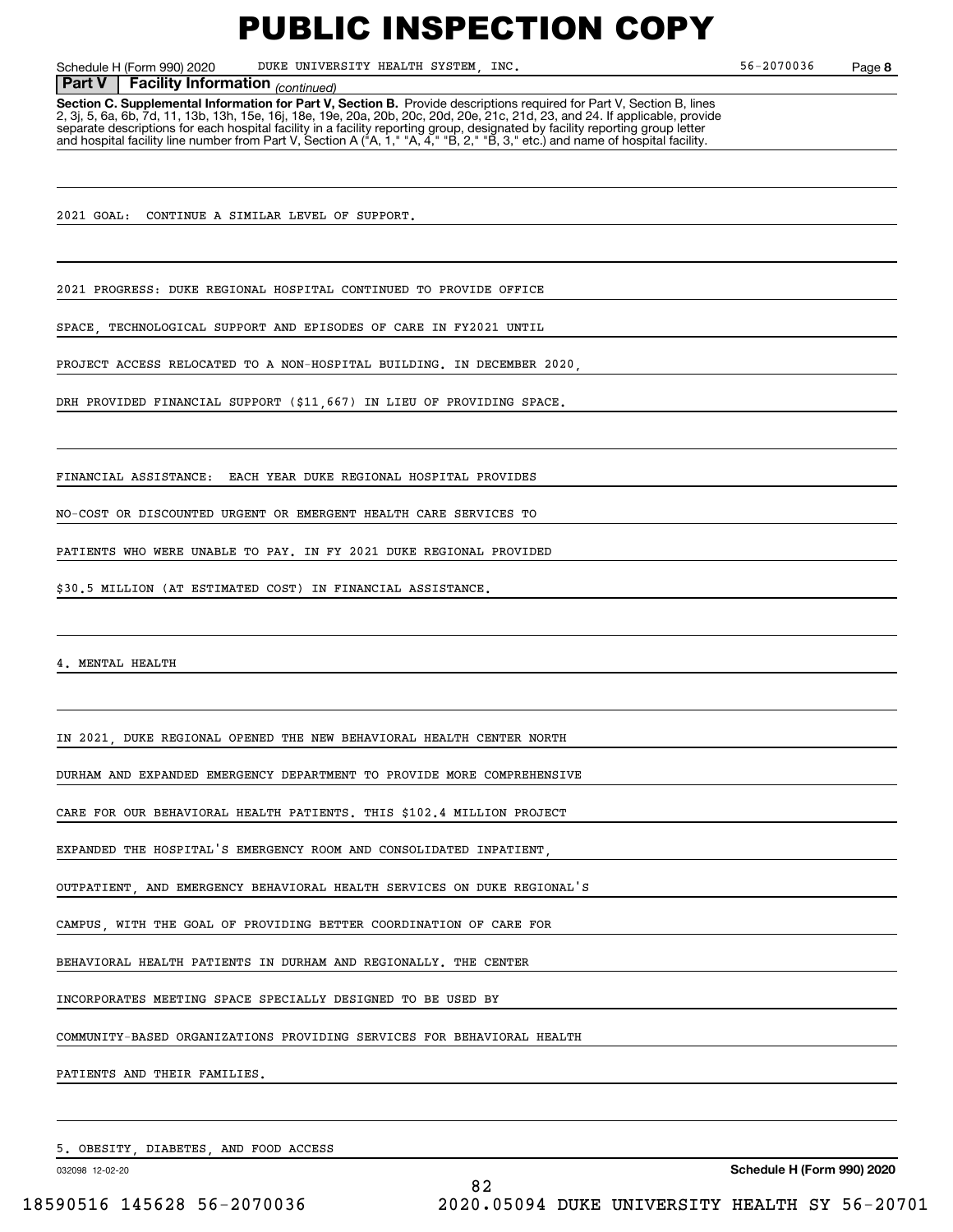Schedule H (Form 990) 2020 DUKE UNIVERSITY HEALTH SYSTEM, INC. 56-2070036 Page

**8**

#### *(continued)* **Part V Facility Information**

**Section C. Supplemental Information for Part V, Section B.** Provide descriptions required for Part V, Section B, lines 2, 3j, 5, 6a, 6b, 7d, 11, 13b, 13h, 15e, 16j, 18e, 19e, 20a, 20b, 20c, 20d, 20e, 21c, 21d, 23, and 24. If applicable, provide separate descriptions for each hospital facility in a facility reporting group, designated by facility reporting group letter<br>and hospital facility line number from Part V, Section A ("A, 1," "A, 4," "B, 2," "B, 3," etc.)

BEYOND ITS CLINICAL SERVICE LINES IN THE HOSPITAL DRH COLLABORATES

WITH NUMEROUS DURHAM NON-PROFITS AND OTHER ENTITIES WITHIN THE DUKE

UNIVERSITY HEALTH SYSTEM THAT ARE SPECIFICALLY FOCUSED ON

COMMUNITY-BASED MECHANISMS FOR THE PREVENTION AND TREATMENT OF OBESITY

AND DIABETES AND ON ISSUES OF FOOD ACCESS.

IN ADDITION TO THE ABOVE ACTIVITIES SPECIFICALLY RELATED TO THE CHNA

IDENTIFIED HEALTH PRIORITIES, DUKE REGIONAL HOSPITAL SUPPORTS HEALTH

NEEDS OF ITS COMMUNITY IN THE FOLLOWING WAYS:

THE LOOK GOOD FEEL BETTER PROGRAM IS A NON-MEDICAL. BRAND-NEUTRAL

PROGRAM THAT PROVIDES SUPPORT FOR FEMALE CANCER TREATMENT PATIENTS WHO

HAVE EXPERIENCED HAIR LOSS OR OTHER PHYSICAL APPEARANCE CHANGES DUE TO

CHEMOTHERAPY OR RADIATION TREATMENTS. FOR MORE THAN A DECADE, DRH HAS

SUPPORTED THIS PROGRAM AS A HOST SITE. DUE TO COVID-19, DUKE REGIONAL

SPONSORED THE MONTHLY WORKSHOPS IN A VIRTUAL FORMAT DURING FY2021.

STROKE SUPPORT: DUKE REGIONAL OFFERS A MONTHLY STROKE SUPPORT GROUP

THAT PROVIDES EDUCATION, SUPPORT AND RESOURCES FOR INDIVIDUALS WHO HAVE

BEEN AFFECTED BY STROKE. THE SUPPORT GROUP STARTED IN 2006 AND

TYPICALLY HOSTS 20-25 PARTICIPANTS A MONTH. DUKE REGIONAL CONTINUED

THE MONTHLY STROKE SUPPORT PROGRAM IN A VIRTUAL FORMAT DURING FY2021.

COVID-19: WITH STRONG COMMUNITY PARTNERSHIPS DUKE REGIONAL

COORDINATED THE HEALTH SYSTEM EFFORTS TO PROVIDE COVID-19 VACCINATIONS

83

EQUITABLY IN DURHAM BY MANAGING THE DAILY OPERATIONS FOR THE CLINICS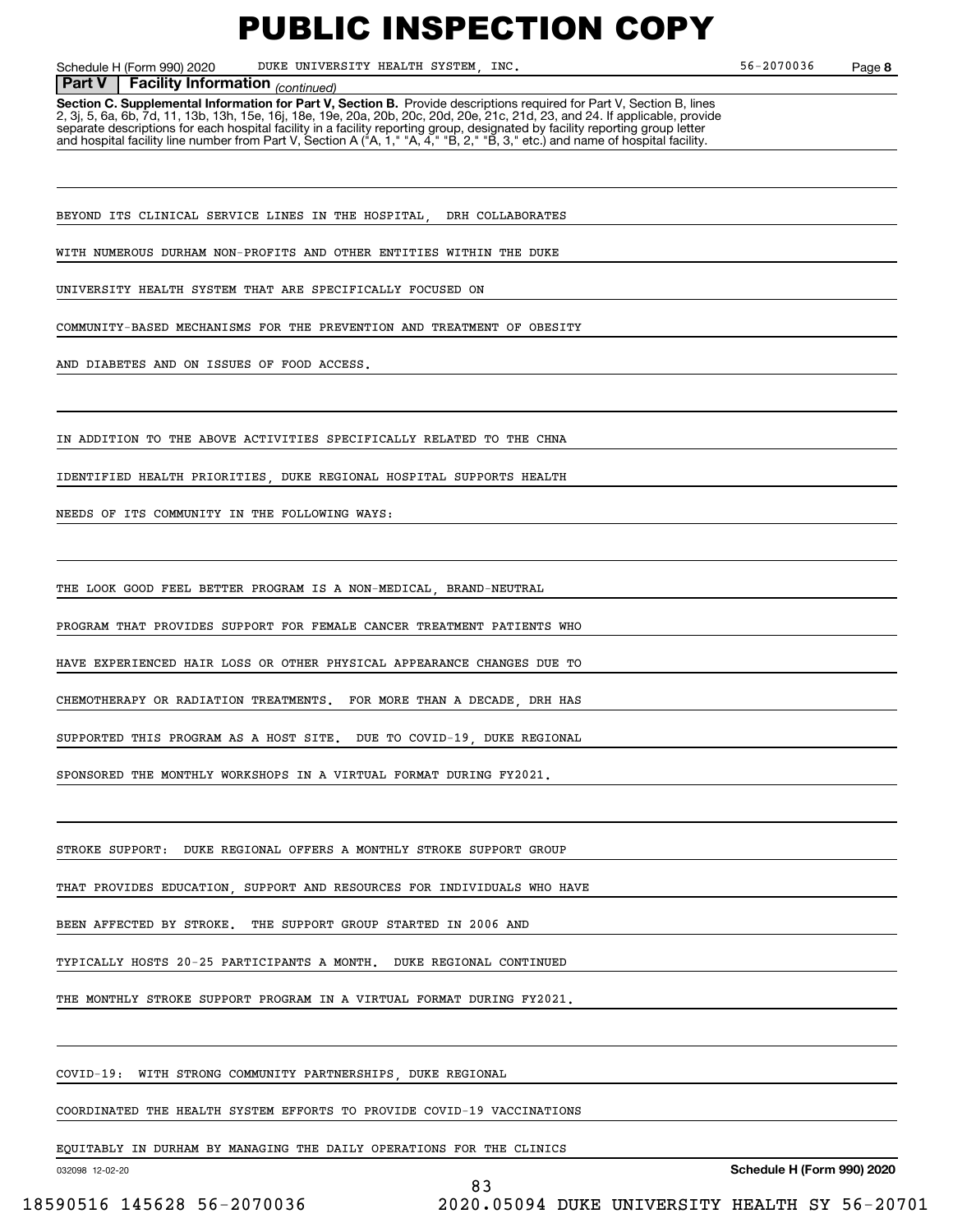Schedule H (Form 990) 2020 DUKE UNIVERSITY HEALTH SYSTEM, INC. 56-2070036 Page

**8**

**Facility Information** (continued)

**Part V** | Facility Information <sub>(continued)<br>Section C. Supplemental Information for Part V, Section B. Provide descriptions required for Part V, Section B, lines</sub> 2, 3j, 5, 6a, 6b, 7d, 11, 13b, 13h, 15e, 16j, 18e, 19e, 20a, 20b, 20c, 20d, 20e, 21c, 21d, 23, and 24. If applicable, provide separate descriptions for each hospital facility in a facility reporting group, designated by facility reporting group letter<br>and hospital facility line number from Part V, Section A ("A, 1," "A, 4," "B, 2," "B, 3," etc.)

FOCUSED ON SERVING OUR MOST VULNERABLE COMMUNITY MEMBERS. THE HOSPITAL

OPENED AN ON-SITE CLINIC IN DECEMBER 2020 TO VACCINATE COMMUNITY

PROVIDERS AND ONCE ELIGIBLE EDUCATORS. IT PARTNERED WITH DURHAM

PUBLIC SCHOOLS AND DURHAM COUNTY HEALTH DEPARTMENT IN JANUARY 2021 TO

OPEN A VACCINATION SITE AT SOUTHERN SCHOOL OF ENERGY AND

SUSTAINABILITY, LOCATED IN ONE OF THE ZIP CODES MOST DISPROPORTIONATELY

IMPACTED BY COVID-19. WHEN STUDENTS RETURNED TO CAMPUS IN APRIL 2021,

THE HOSPITAL PARTNERED WITH THE CITY OF DURHAM TO MOVE THE CLINIC TO

THE OLD WHEELS SKATE PARK. THE HOSPITAL PARTNERED WITH NUMEROUS

COMMUNITY ORGANIZATIONS TO BRING "POP-UP" OR "MOBILE" VACCINATIONS

WHERE THEY WERE MOST NEEDED, CONDUCTING MORE THAN 30 EVENTS IN FY2021.

IN TOTAL, THE HOSPITAL DISTRIBUTED MORE THAN 44,000 DOSES OF COVID-19

VACCINE WITH THESE EFFORTS CONTINUING IN FY2022.

FUNDRAISING AND OUTREACH: DUKE REGIONAL CONDUCTS A NUMBER OF

FUNDRAISING AND OUTREACH ACTIVITIES IN THE DURHAM COMMUNITY AND BEYOND.

DUKE REGIONAL EMPLOYEES RAISE FUNDS EACH YEAR FOR CHARITABLE

ORGANIZATIONS, INCLUDING DUKE COMMUNITY GIVING, AMERICAN HEART

ASSOCIATION HEART WALK, AND MARCH OF DIMES. IN FY2021, DUKE REGIONAL

RAISED \$29,035 FOR LOCAL CHARITIES. THE HOSPITAL CONTINUES TO PARTNER

WITH LOCAL NONPROFITS ON ENDEAVORS THAT EDUCATE OUR COMMUNITY ABOUT

HEALTH INITIATIVES AND DISPARATIES AND PROVIDES OFFICE SPACE FOR THE

DURHAM COMMUNITY HEALTH COALITION. IN FY2021, DRH PARTNERED WTH THE

AMERICAN RED CROSS TO HOST FOUR BLOOD DRIVES, COLLECTING 79 UNITS OF

BLOOD.

GROUP A - FACILITY 3 - DUKE REGIONAL HOSPITAL

032098 12-02-20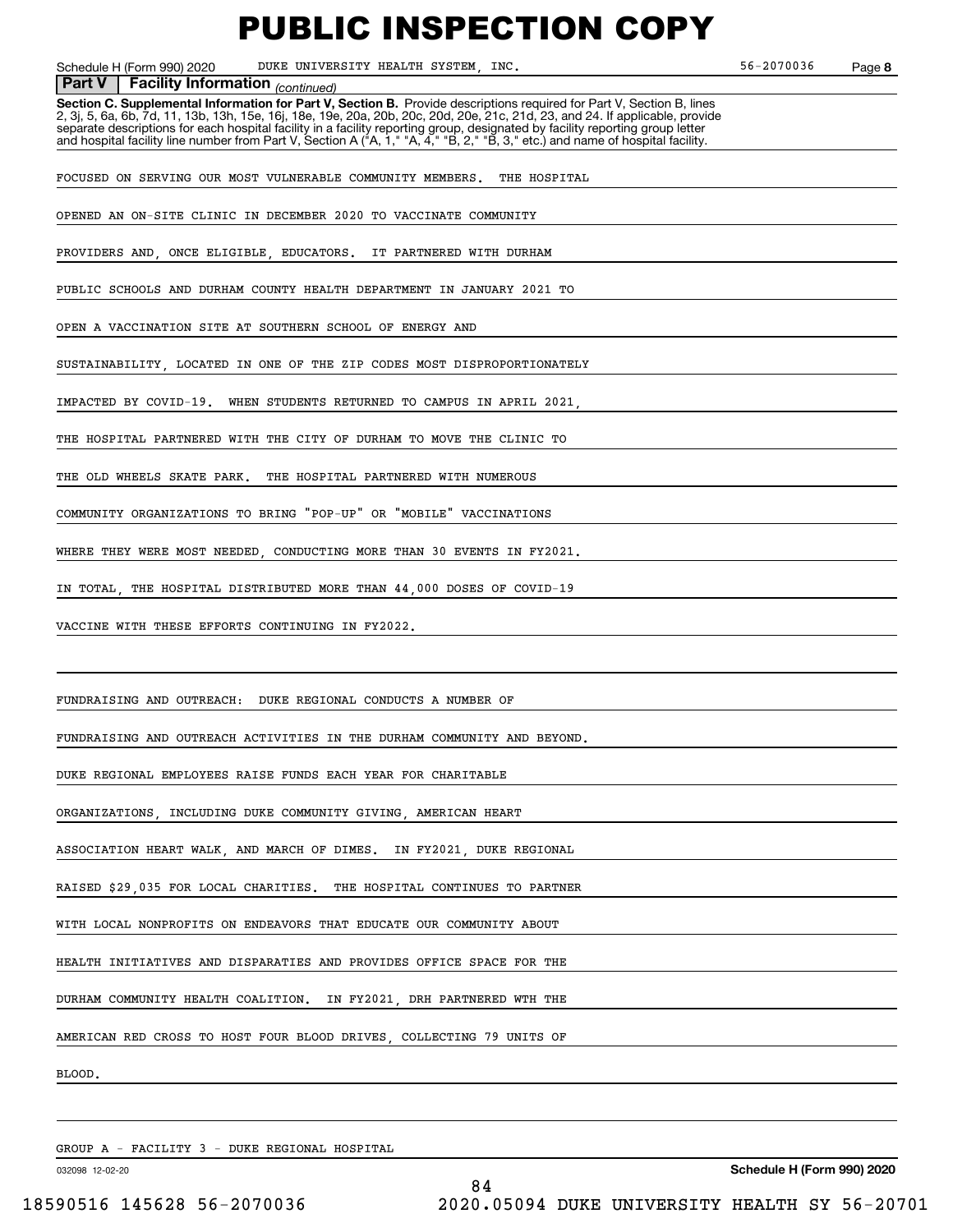Schedule H (Form 990) 2020 DUKE UNIVERSITY HEALTH SYSTEM, INC. 56-2070036 Page

**8**

#### **Facility Information** (continued) **Part V Facility Information**

**Section C. Supplemental Information for Part V, Section B.** Provide descriptions required for Part V, Section B, lines<br>2, 3j, 5, 6a, 6b, 7d, 11, 13b, 13h, 15e, 16j, 18e, 19e, 20a, 20b, 20c, 20d, 20e, 21c, 21d, 23, and 24. separate descriptions for each hospital facility in a facility reporting group, designated by facility reporting group letter<br>and hospital facility line number from Part V, Section A ("A, 1," "A, 4," "B, 2," "B, 3," etc.)

PART V, SECTION B, LINE 16J: AS PART OF DUHS, DUKE REGIONAL HOSPITAL

PROVIDES A BROCHURE TO ALL ADMISSIONS THAT INCLUDES A BRIEF SUMMARY OF

DUHS FINANCIAL ASSISTANCE POLICIES. DUHS ALSO COMMENTS ON THE BACK OF

ITS BILLING INVOICES THAT PATIENTS SHOULD CONTACT PATIENT ACCOUNT

REPRESENTATIVES TO HELP THEM IF THEY CANNOT PAY THEIR BILL IN FULL.

THIS COMMENT REFERENCES GOVERNMENT-SPONSORED PROGRAMS, MONTHLY PAYMENT

PROGRAMS, AND OTHER FINANCIAL ASSISTANCE PROGRAMS AVAILABLE FOR

PATIENTS WHO MEET CERTAIN FINANCIAL CRITERIA. DUHS ALSO PUBLICIZED ITS

FINANCIAL ASSISTANCE POLICY VERBALLY THROUGH ITS FINANCIAL CARE

COUNSELORS.

GROUP A - FACILITY 3 - DUKE REGIONAL HOSPITAL

PART V, SECTION B, LINE 24: CERTAIN ELECTIVE COSMETIC/AESTHETIC

SERVICES, AND OTHER ELECTIVE SERVICES, WILL BE BILLED AT AN AMOUNT

EQUAL TO GROSS CHARGES.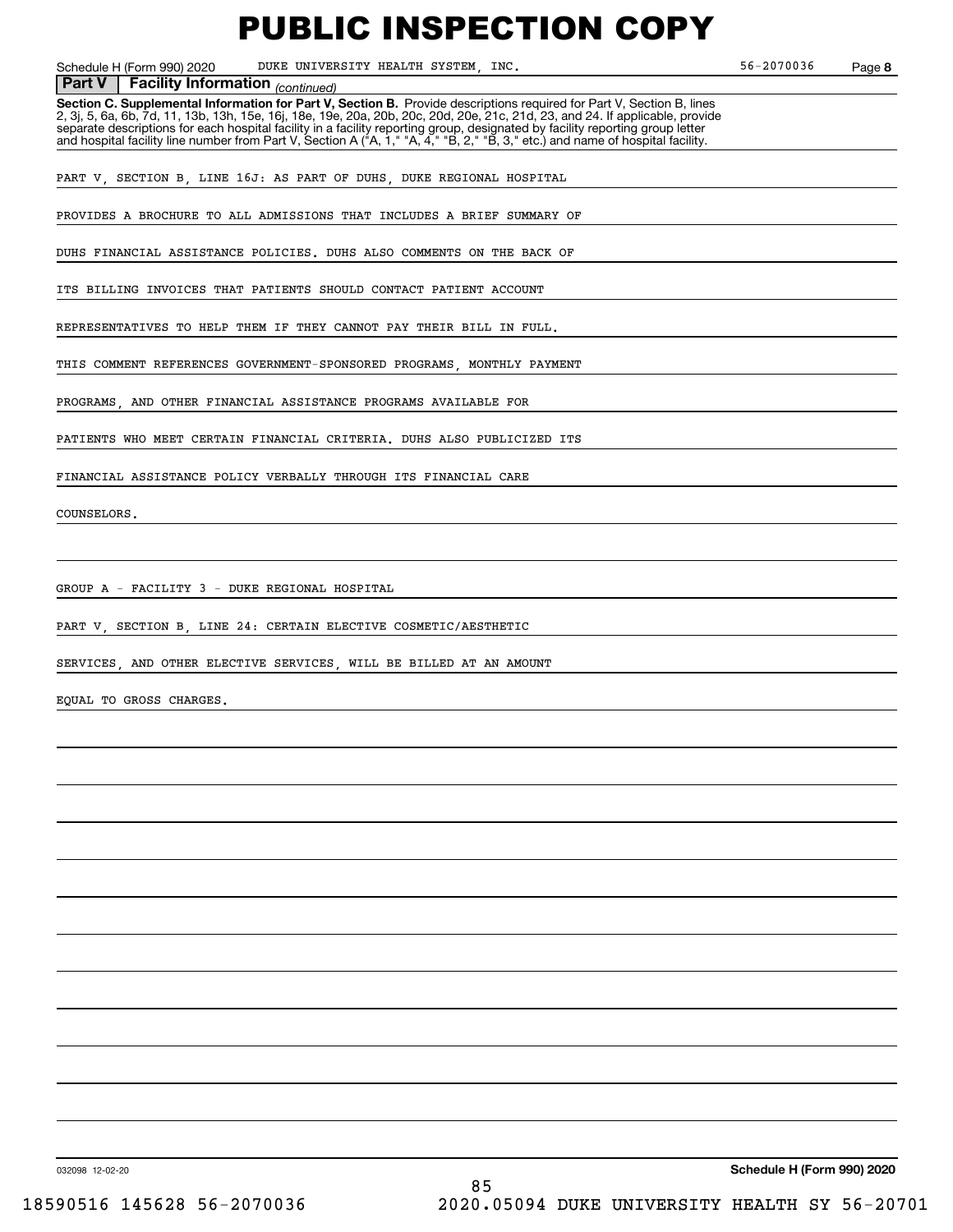Schedule H (Form 990) 2020 DUKE UNIVERSITY HEALTH SYSTEM, INC. 56-2070036 Page

 *(continued)* **Part V Facility Information**

**Section D. Other Health Care Facilities That Are Not Licensed, Registered, or Similarly Recognized as a Hospital Facility**

(list in order of size, from largest to smallest)

How many non-hospital health care facilities did the organization operate during the tax year?

| Name and address                    | Type of Facility (describe)    |
|-------------------------------------|--------------------------------|
| 1 DUKE PTOT MEADOWMONT CHAPEL HILL  |                                |
| 801 W BARBEE CHAPEL ROAD, SUITE 100 |                                |
| CHAPEL HILL, NC 27517               | SPECIALTY                      |
| 2 DUKE HEALTH CENTER ARRINGDON      |                                |
| 5601 ARRINGDON PARK DRIVE           |                                |
| MORRISVILLE, NC 27560               | SPECIALTY                      |
| 3 DUKE IMAGING SERVICES             |                                |
| 3700 NW CARY PARKWAY, SUITE 120     | INDEPENDENT DIAGNOSTIC TESTING |
| CARY, NC 27513                      | FACILITY                       |
| 4 HOCK FAMILY PAVILION              |                                |
| 4023 NORTH ROXBORO ROAD             |                                |
| DURHAM, NC 27704                    | HOSPICE                        |
| 5 DUKE PTOT HILLSBOROUGH            |                                |
| 267 SOUTH CHURTON                   |                                |
| HILLSBOROUGH, NC 27278              | SPECIALTY                      |
| 6 DUKE PTOT BRIER CREEK             |                                |
| 10211 ALM ST                        |                                |
| RALEIGH, NC 27617                   | SPECIALTY                      |
| 7 DUKE PTOT KNIGHTDALE              |                                |
| 162 LEGACY OAKS DR, SUITE 1221A     |                                |
| KNIGHTDALE, NC 27545                | SPECIALTY                      |
|                                     |                                |
|                                     |                                |
|                                     |                                |
|                                     |                                |
|                                     |                                |
|                                     |                                |
|                                     |                                |
|                                     |                                |
|                                     |                                |

**Schedule H (Form 990) 2020**

7

**9**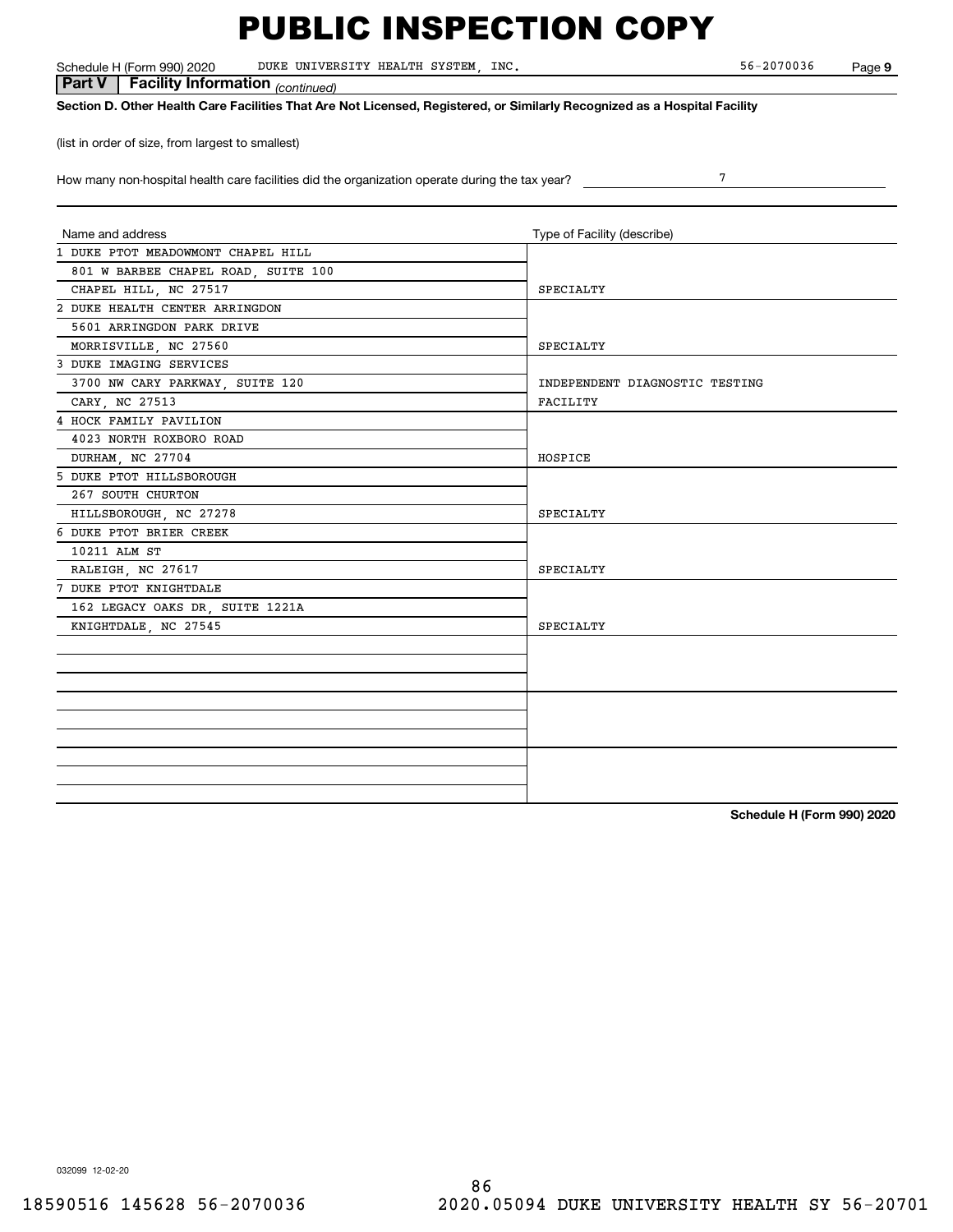Schedule H (Form 990) 2020 DUKE UNIVERSITY HEALTH SYSTEM, INC. 56-2070036 Page

**Part VI Supplemental Information**

Provide the following information.

- **1Required descriptions.** Provide the descriptions required for Part I, lines 3c, 6a, and 7; Part II and Part III, lines 2, 3, 4, 8 and **Qh**
- **2Needs assessment.** Describe how the organization assesses the health care needs of the communities it serves, in addition to any CHNAs reported in Part V, Section B.
- **3** Patient education of eligibility for assistance. Describe how the organization informs and educates patients and persons who may be billed for patient care about their eligibility for assistance under federal, state, or local government programs or under the organization's financial assistance policy.
- **4 Community information.** Describe the community the organization serves, taking into account the geographic area and demographic constituents it serves.
- 5 Promotion of community health. Provide any other information important to describing how the organization's hospital facilities or other health care facilities further its exempt purpose by promoting the health of the community (e.g., open medical staff, community board, use of surplus funds, etc.).

87

- **6Affiliated health care system.** If the organization is part of an affiliated health care system, describe the respective roles of the organization and its affiliates in promoting the health of the communities served.
- **7** State filing of community benefit report. If applicable, identify all states with which the organization, or a related organization, files a community benefit report.

PART I, LINE 3C:

NOT APPLICABLE

PART I, LINE 5A, 5B, AND 5C:

DUE TO COVID-19, DUKE UNIVERSITY HEALTH SYSTEM (DUHS) DID NOT BUDGET BY

SPECIFIC PATIENT REVENUE DEDUCTIONS IN FY2021 TO BE ABLE TO SEPARATELY

IDENTIFY THE BUDGET AMOUNT FOR FREE OR DISCOUNTED CARE. INSTEAD, DUHS

FORECASTED NET PATIENT REVENUE AND PROVIDED FREE OR DISCOUNTED CARE TO

THE MEDICALLY INDIGENT DURING FY2021 REGARDLESS OF BUDGET OR FORECAST

CONSIDERATIONS.

PART I, LINE 6A:

NOT APPLICABLE

PART I, LINE 7, COLUMN F:

TOTAL GROSS COMMUNITY BENEFIT EXPENSE AS A PERCENT OF TOTAL EXPENSES IS

10.3%.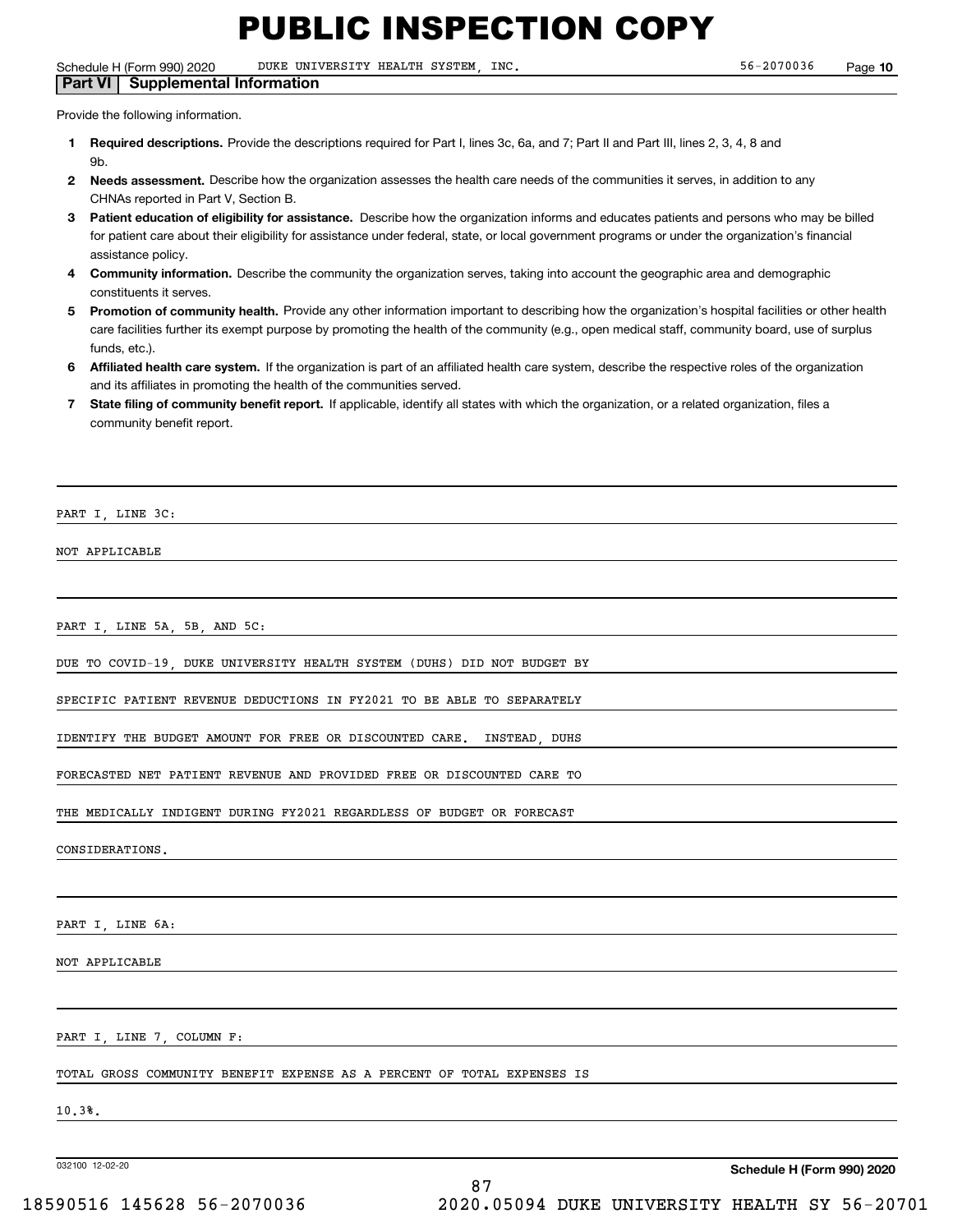Schedule H (Form 990) Page DUKE UNIVERSITY HEALTH SYSTEM, INC. 56-2070036

**10**

**Part VI Supplemental Information** *(Continuation)*

PART I, LINE 7:

CHARITY CARE AT COST IS DETERMINED USING THE COST-TO-CHARGE CALCULATION

FROM WORKSHEET 2, IN ORDER TO CALCULATE THE AMOUNTS REPORTED ON THE

TABLE. UNREIMBURSED MEDICAID IS DETERMINED USING A COST ACCOUNTING

SYSTEM THAT ADDRESSES ALL PATIENT SEGMENTS.

CHARITY CARE, UNREIMBURSED MEDICAID, AND COMMUNITY HEALTH IMPROVEMENT

SERVICES INCLUDE FINANCIAL ASSISTANCE AND OTHER COMMUNITY BENEFIT COSTS

PROVIDED BY DUHS' SUPPORT CORPORATIONS, DUKE UNIVERSITY AFFILIATED

PHYSICIANS AND DUKE INTEGRATED NETWORK, THAT FILE SEPARATE 990S BUT ARE

NOT REQUIRED TO COMPLETE A SCHEDULE H SINCE NOT A HOSPITAL. TOTAL NET

COMMUNITY BENEFIT EXPENSES FOR THESE ENTITIES TOTALED \$16.9 MILLION IN

FY2021.

PART II, COMMUNITY BUILDING ACTIVITIES:

THESE ACTIVITIES ARE INCLUDED IN DUKE UNIVERSITY HEALTH SYSTEM, INC.'S

(DUHS) OPERATING EXPENSES AND ARE NOT TRACKED SEPARATELY FOR COMMUNITY

BENEFIT REPORTING PURPOSES.

PART III, LINE 1 AND LINE 2:

THE HEALTHCARE FINANCIAL MANAGEMENT ASSOCIATION (HFMA) REVISED ITS

ACCOUNTING GUIDANCE RELATED TO UNCOMPENSATED CARE IN JUNE 2019 TO

REFLECT CHANGES IN BAD DEBT REPORTING RESULTING FROM FINANCIAL

ACCOUNTING STANDARDS BOARD ACCOUNTING STANDARDS UPDATE 2014-09,

"REVENUE FROM CONTRACTS WITH CUSTOMERS (TOPIC 606)" (ASU 2014-09).

DUHS ADOPTED ASU 2014-09 ON JULY 1, 2018. UPON ADOPTION OF ASU 2014-09

AND CONSISTENT WITH THE REVISED HFMA STATEMENT NO. 15, THE ESTIMATED

UNCOLLECTIBLE AMOUNTS FROM SELF-PAY PATIENTS THAT WERE PREVIOUSLY

032271 04-01-20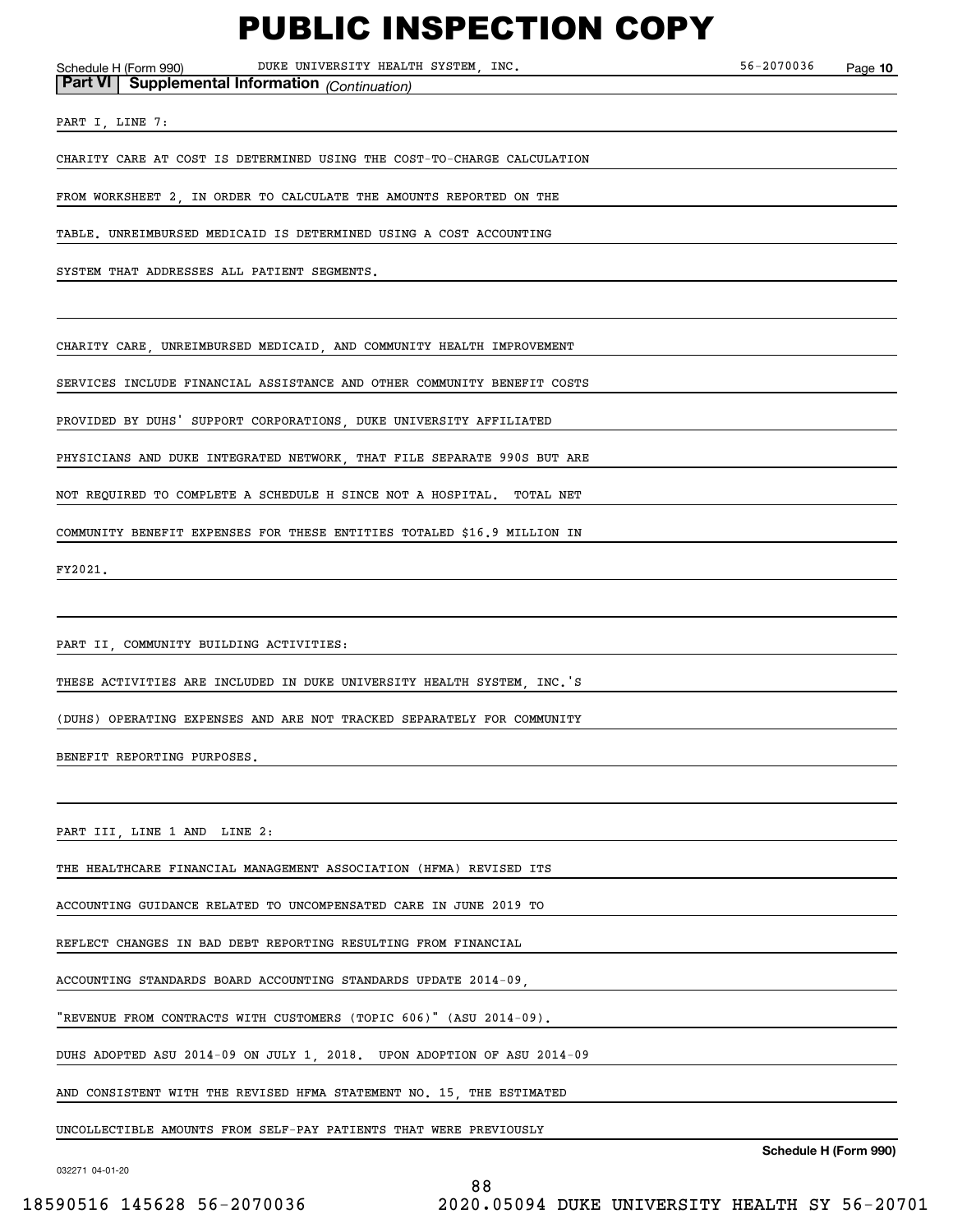Schedule H (Form 990) Page DUKE UNIVERSITY HEALTH SYSTEM, INC. 56-2070036 **Part VI Supplemental Information** *(Continuation)*

**10**

REPORTED AS BAD DEBT EXPENSE PRIOR TO ADOPTION OF ASU 2014-09 ARE NOW

CONSIDERED IMPLICIT PRICE CONCESSIONS DIRECTLY REDUCING NET PATIENT

SERVICE REVENUE.

DUHS PROVIDED UNCOMPENSATED CARE AT ESTIMATED COSTS IN THE FORM OF

IMPLICIT PRICE CONCESSIONS (FORMERLY CONSIDERED BAD DEBT EXPENSE)

ASSOCIATED WITH UNCOLLECTIBLE PATIENT ACCOUNTS AT AN ESTIMATED COST OF

\$29,205,000 IN FISCAL YEAR 2021. DUHS USED THE COST-TO-CHARGE RATIO

FROM WORKSHEET 2 TO ESTIMATE COST.

PART III, LINE 3:

DUHS PRESUMPTIVELY SCREENS ALL UNINSURED PATIENTS AND ALL PATIENTS

ENTERING THROUGH THE EMERGENCY DEPARTMENT, REGARDLESS OF INSURANCE

STATUS, FOR FINANCIAL ASSISTANCE. WHILE THESE PRESUMPTIVE PROCESSES

IDENTIFY A SUBSET OF PATIENTS ELIGIBLE FOR FINANCIAL ASSISTANCE WITHOUT

NEEDING DIRECT INPUT FROM THE PATIENT, THOSE WHO DO NOT FALL UNDER THE

PRESUMPTIVE SCREENING CRITERIA WILL NEED TO PROVIDE INFORMATION TO

QUALIFY FOR FINANCIAL ASSISTANCE UNDER DUHS' FINANCIAL ASSISTANCE

POLICY. A PORTION OF IMPLICIT PRICE CONCESSIONS (FORMERLY CONSIDERED

BAD DEBT EXPENSE) SHOULD BE INCLUDED AS A COMMUNITY BENEFIT, BUT THE

PORTION THAT IS ATTRIBUTABLE TO PATIENTS ELIGIBLE UNDER OUR FINANCIAL

ASSISTANCE POLICY IS INDETERMINABLE BECAUSE OF THOSE PATIENTS WHO FAIL

TO APPLY FOR OR PROVIDE INFORMATION NEEDED TO DETERMINE THEIR

ELIGIBILITY UNDER THE DUHS FAP. DUHS, INC. FOLLOWS ITS MISSION TO THE

COMMUNITY AND PROVIDES EMERGENT SERVICES TO PATIENTS REGARDLESS OF

THEIR ABILITY TO PAY. PATIENTS WHO MAY QUALIFY FOR FINANCIAL ASSISTANCE

ARE REPORTED AS AN IMPLICIT PRICE CONCESSION INSTEAD BECAUSE OF THOSE

PATIENTS' INABILITY OR UNWILLINGNESS TO PROVIDE THE NECESSARY

032271 04-01-20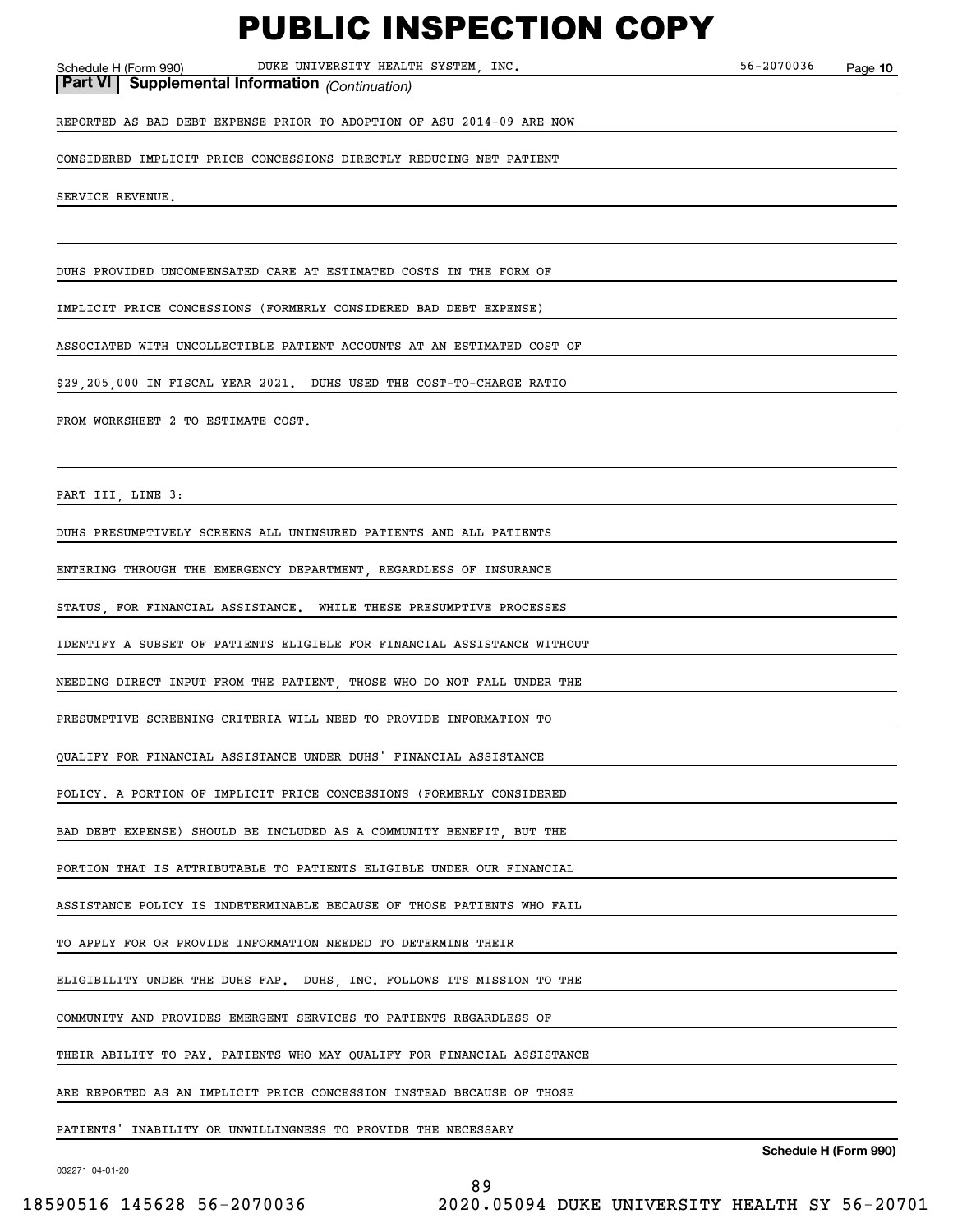Schedule H (Form 990) Page DUKE UNIVERSITY HEALTH SYSTEM, INC. 56-2070036

**10**

**Part VI Supplemental Information** *(Continuation)*

DOCUMENTATION REQUIRED TO DETERMINE FINANCIAL ASISTANCE CLASSIFICATION.

PART III, LINE 4:

PAGES 19-21 IN THE FY2021 AUDITED FINANCIAL STATEMENT FOOTNOTES

DESCRIBE IMPLICIT PRICE CONCESSIONS RELATED TO UNINSURED PATIENTS.

PART III, LINE 7:

TOTAL UNREIMBURSED COSTS ATTRIBUTABLE TO PROVIDING SERVICES UNDER

MEDICARE AS REPORTED IN THE JUNE 30, 2021 DUHS CONSOLIDATED FINANCIAL

STATEMENTS ARE \$412,603,000 AS COMPARED TO \$160,317,133 AS REPORTED IN

SECTION B, LINE 7 OF SCHEDULE H. THE DUHS TOTAL MEDICARE SHORTFALL OF

\$412,603,000 IS DERIVED FROM THE COST ACCOUNTING SYSTEM WHICH INCLUDES

ALL PAYMENTS AND COSTS ASSOCIATED WITH MEDICARE PATIENTS, WHEREAS THE

AMOUNT REPORTED IN SECTION B OF SCHEDULE H IS DERIVED BASED ON IRS

INSTRUCTIONS. IRS INSTRUCTIONS SPECIFY THAT ONLY A PORTION OF COSTS

ASSOCIATED WITH MEDICARE BENEFICIARIES BE REPORTED ON SCHEDULE H.

SIGNIFICANT MEDICARE COSTS EXCLUDED FROM SCHEDULE H DATA INCLUDE THOSE

ASSOCIATED WITH MEDICARE PATIENTS COVERED UNDER MANAGED CARE PLANS AND

COSTS REIMBURSED THROUGH MEANS NOT REPORTED ON THE COST REPORT.

PART III, LINE 8:

MEDICARE RATES AND THE NUMBER OF MEDICARE PATIENTS DUHS TREATS ARE NOT

NEGOTIATED. MEDICARE DOES NOT FULLY COMPENSATE DUHS FOR THE COST OF

PROVIDING CARE TO MEDICARE BENEFICIARIES. DUHS CONTINUES TO SERVE THE

MEDICARE POPULATION AS MEDICARE REIMBURSEMENT RATES DECLINE RELATIVE TO

THE COST OF CARE. THEREFORE, ANY LOSS RELATED TO PROVIDING CARE FOR

MEDICARE PATIENTS SHOULD BE CLASSIFIED AS A COMMUNITY BENEFIT. DUHS

FOLLOWED THE MEDICARE COST REPORT RULES AND GUIDELINES IN DETERMINING

032271 04-01-20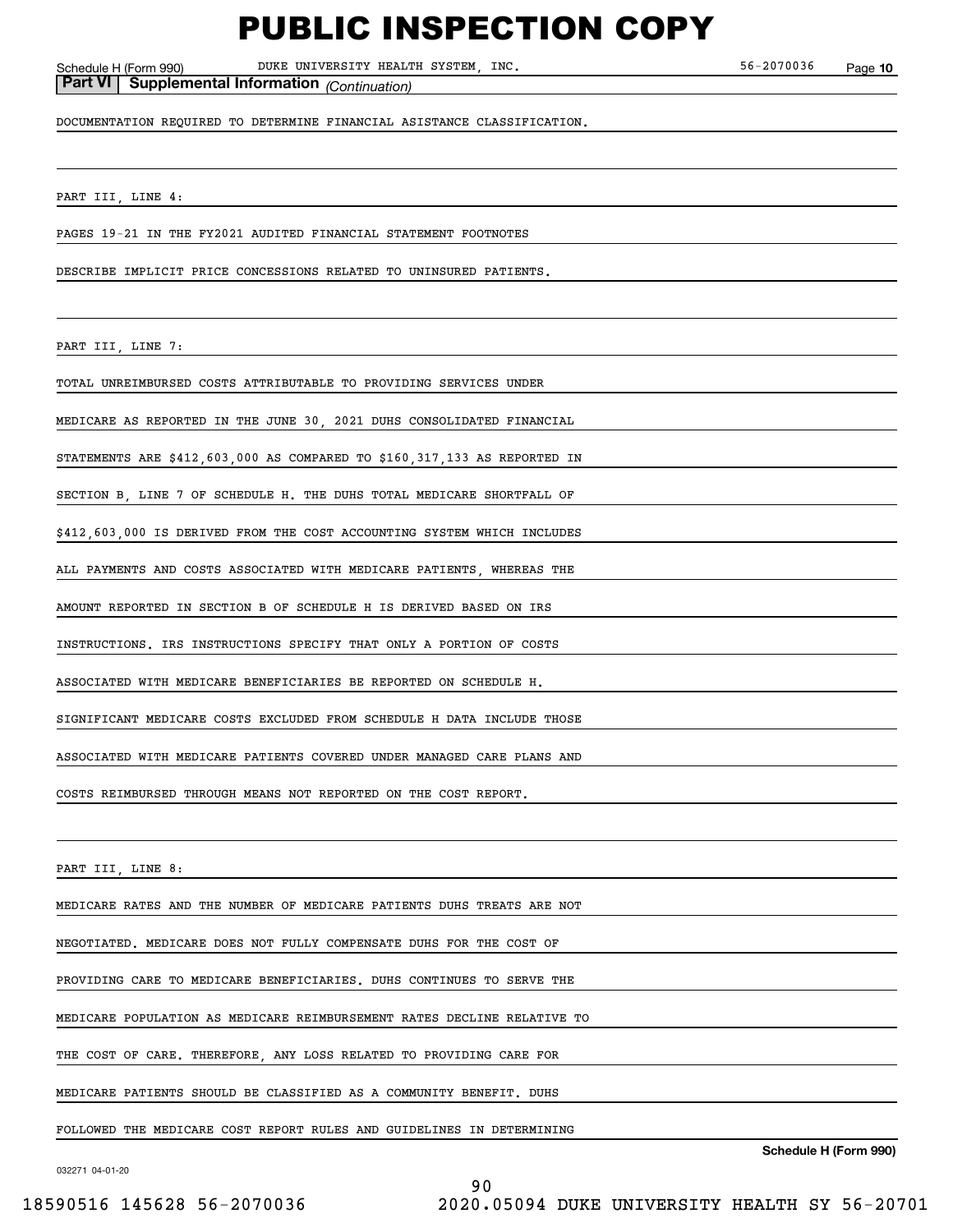Schedule H (Form 990) Page DUKE UNIVERSITY HEALTH SYSTEM, INC. 56-2070036 **Part VI Supplemental Information** *(Continuation)*

THE COSTS REPORTED ON LINE 6. THESE RULES USE A VARIETY OF DIFFERENT

**10**

METHODOLOGIES BASED ON THE TYPE OF SERVICE.

PART III, LINE 9B:

COLLECTION EFFORTS ARE IMMEDIATELY STOPPED FOR PATIENTS WHO SUBMIT A

FINANCIAL ASSISTANCE APPLICATION. PATIENTS WHO QUALIFY FOR FINANCIAL

ASSISTANCE ARE NOT PURSUED USING ANY DEBT COLLECTION PRACTICES.

NEEDS ASSESSMENT:

PART VI, LINE 2:

DUHS USES SEVERAL MECHANISMS TO ASSESS AND ADDRESS THE HEALTH CARE

NEEDS OF THE COMMUNITIES IT SERVES. IN DURHAM COUNTY, DUHS AND THE DUKE

UNIVERSITY SCHOOL OF MEDICINE FACULTY ARE ACTIVELY INVOLVED IN THE

PARTNERSHIP FOR A HEALTHY DURHAM. THE PARTNERSHIP IS A COALITION OF

LOCAL ORGANIZATIONS AND COMMUNITY MEMBERS WITH THE GOAL OF

COLLABORATIVELY IMPROVING THE PHYSICAL, MENTAL, SOCIAL, HEALTH, AND

WELL-BEING OF DURHAM COUNTY'S RESIDENTS. THE NETWORK IS A CERTIFIED

HEALTHY CAROLINIANS WORKGROUP. THE PARTNERSHIP EVALUATES COMMUNITY

HEALTH CARE INFORMATION, THEN IDENTIFIES AND PRIORITIZES

COMMUNITY-IDENTIFIED HEALTH CARE NEEDS AMONG SUBCOMMITTEES THAT FOCUS

ON A DURHAM COUNTY HEALTH PRIORITY. SINCE 2002, DUHS' OFFICE OF

COMMUNITY HEALTH (FORMERLY KNOWN AS OFFICE OF COMMUNITY RELATIONS) HAS

PLAYED A CENTRAL ROLE IN CONDUCTING A DURHAM HEALTH SUMMIT. THIS IS AN

EVENT THAT ATTRACTS HUNDREDS OF COMMUNITY MEMBERS, HEALTH OFFICIALS,

ELECTED OFFICIALS, AND DUHS EXECUTIVES AND PHYSICIANS TO RAISE

AWARENESS OF KEY HEALTH ISSUES IN THE COMMUNITY AND SEEK COLLABORATIVE

SOLUTIONS TO THESE ISSUES. THE SUMMIT HAS PRODUCED A NUMBER OF

COMMUNITY-DRIVEN HEALTH CARE PROGRAMS AND INITIATIVES, INCLUDING

032271 04-01-20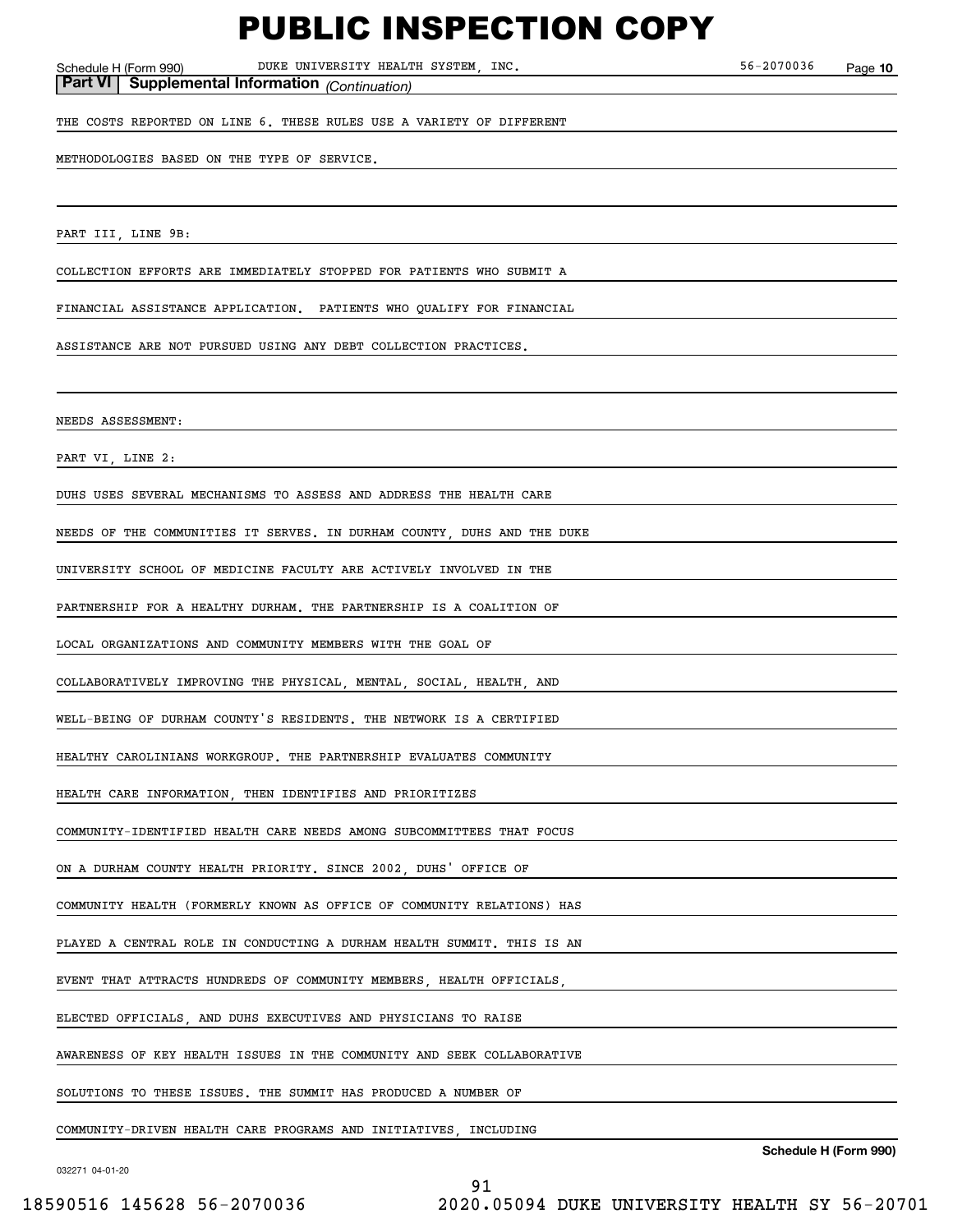**10** Schedule H (Form 990) Page DUKE UNIVERSITY HEALTH SYSTEM, INC. 56-2070036 **Part VI Supplemental Information** *(Continuation)* SPECIALTY PROJECT ACCESS, IN WHICH PHYSICIANS WHO PRACTICE AT DUHS FACILITIES AND OTHER DURHAM COUNTY PHYSICIANS OFFER FREE SPECIALTY CARE SERVICES TO RESIDENTS WHO OTHERWISE COULD NOT AFFORD SPECIALTY CARE. DUHS ALSO PLAYS A CENTRAL ROLE IN REGIONAL AND STATE HEALTH CARE SUMMITS USING THE SUMMITS' INFORMATION AND DATA TO ADDRESS THE HEALTH CARE NEEDS OF THOSE BROADER COMMUNITIES. PATIENT EDUCATION OF ELIGIBILITY FOR ASSISTANCE: PART VI, LINE 3: DUHS EMPLOYS NUMEROUS MEANS TO EDUCATE PATIENTS ABOUT THEIR ELIGIBILITY FOR ASSISTANCE UNDER FEDERAL, STATE, OR LOCAL GOVERNMENT PROGRAMS OR UNDER THE DUHS CHARITY CARE POLICY. DETAILED INFORMATION IS POSTED ON WWW.DUKEHEALTH.ORG (DUHS' WEBSITE) ALONG WITH HARDCOPY BROCHURES THAT ARE AVAILABLE IN ENGLISH OR SPANISH AT ALL OF OUR PATIENT REGISTRATION LOCATIONS. ALL INPATIENTS AND EMERGENCY DEPARTMENT PATIENTS ARE ALSO PROVIDED WITH A HARDCOPY, ONE-PAGE SUMMARY OF THE WAYS DUHS CAN ASSIST PATIENTS FINANCIALLY. FOR OUTPATIENTS, THIS SAME ONE-PAGE SUMMARY IS PROVIDED ON THEIR FIRST VISIT TO THE INSTITUTION. IN ADDITION DUHS EMPLOYS FINANCIAL CARE COUNSELORS WHO MEET INDIVIDUALLY WITH PATIENTS WHO HAVE QUESTIONS REGARDING PAYMENT FOR THEIR CARE. DUHS ALSO EMPLOYS MEDICAID ASSISTANCE COUNSELORS WHO SPECIALIZE IN ASSISTING PATIENTS TO APPLY FOR MEDICAID, DISABILITY, AND OTHER FEDERAL, STATE, AND LOCAL PROGRAMS. DUHS ASSISTS BETWEEN 12,000-15,000 PATIENTS IN APPLYING AND BECOMING ELIGIBLE FOR THESE PROGRAMS ANNUALLY. FINALLY, PATIENTS MAY ALWAYS CONTACT DUHS' TOLL FREE CUSTOMER SERVICE NUMBER TO REQUEST INFORMATION ABOUT THEIR BILL OR OBTAIN A CHARITY CARE APPLICATION.

COMMUNITY INFORMATION:

032271 04-01-20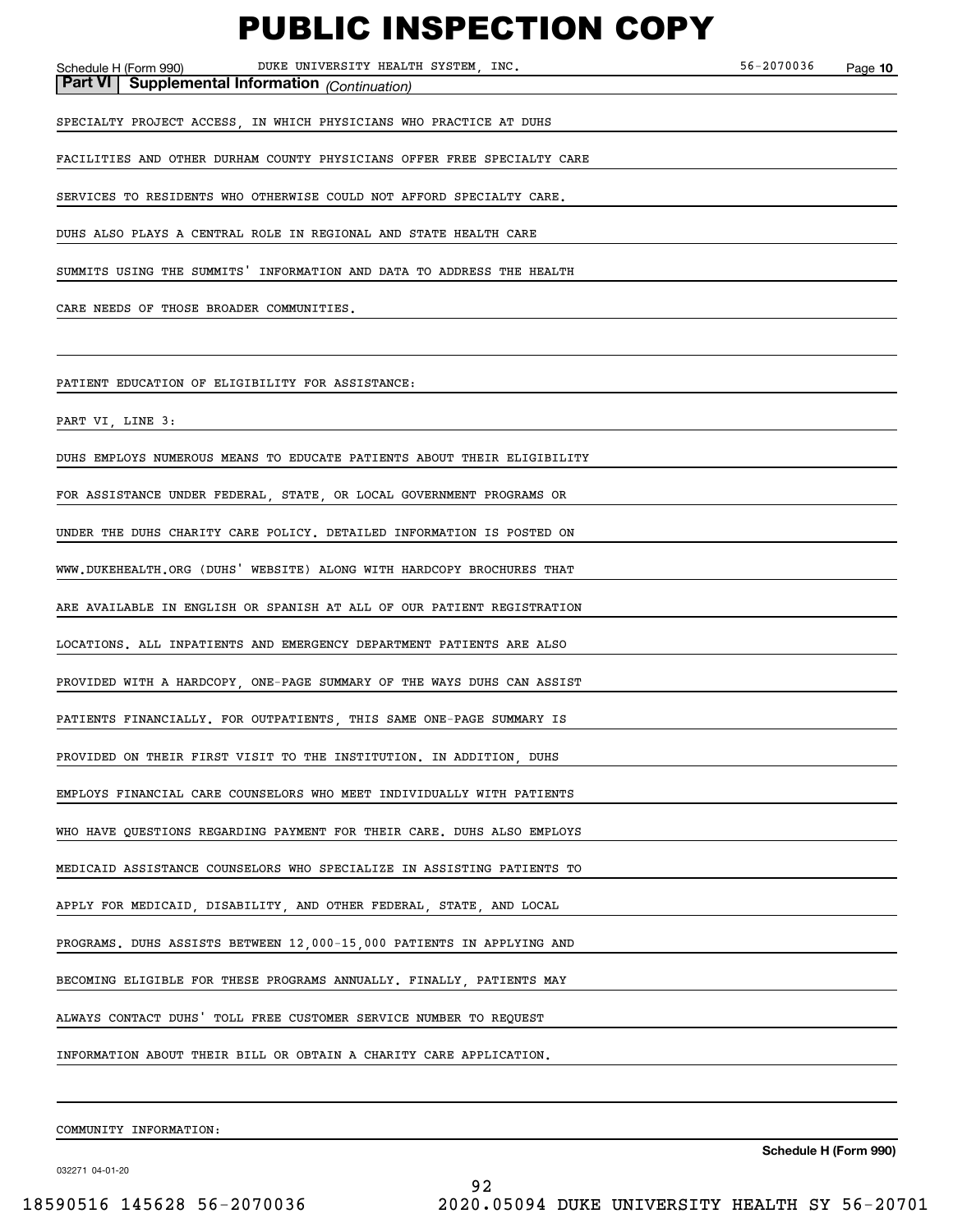**10** Schedule H (Form 990) Page DUKE UNIVERSITY HEALTH SYSTEM, INC. 56-2070036 **Part VI Supplemental Information** *(Continuation)* PART VI, LINE 4: DUHS SERVES A BROAD, CULTURALLY, RACIALLY AND SOCIALLY DIVERSE GEOGRAPHIC AND DEMOGRAPHIC REGION. DUHS' HOME CITY OF DURHAM IS THE CORE, BUT DUHS' REACH EXTENDS INTO THE SURROUNDING RESEARCH TRIANGLE AREA OF NORTH CAROLINA AND THE STATE'S LARGER NORTHERN PIEDMONT REGION, AS WELL AS STATEWIDE, NATIONALLY AND GLOBALLY. DUHS' PRIMARY SERVICE AREA (PSA) IS A 7-COUNTY REGION IN NC THAT INCLUDES ALAMANCE, DURHAM, GRANVILLE, ORANGE, PERSON, VANCE AND WAKE COUNTIES. THIS 7-COUNTY REGION REPRESENTS APPROXIMATELY 18% OF NC'S POPULATION BASED ON FEDERAL FISCAL YEAR (FFY) 2020 DATA. THE WEIGHTED AVERAGE MEDIAN HOUSEHOLD INCOME IN ITS PSA IS \$71,807. APPROXIMATELY 67% OF INPATIENT DISCHARGES FROM DUHS FACILITIES IN FFY 2020 WERE PATIENTS FROM ITS PSA. THE POPULATION IN DUHS' PSA IS EXPECTED TO GROW AT A HIGHER RATE OVER THE NEXT 5 YEARS FROM 2020 TO 2025 COMPARED TO NC'S OVERALL EXPECTED POPULATION GROWTH RATE. THE PSA 5-YEAR CAGR IS EXPECTED TO BE 1.8% COMPARED TO THE OVERALL ESTIMATED NC RATE OF 1.1%. DUHS' SECONDARY SERVICE AREA COVERS 15 COUNTIES IN NORTH CAROLINA AND SOUTHERN VIRGINIA WITH A POPULATION OF APPROXIMATELY 2 MILLION. PROMOTION OF COMMUNITY HEALTH: PART VI, LINE 5: DUHS PROMOTES THE HEALTH OF THE COMMUNITIES IT SERVES THROUGH A NUMBER OF COMMUNITY BUILDING ACTIVITIES. CENTRAL TO MANY OF THE EFFORTS IS DUHS' OFFICE OF COMMUNITY HEALTH, WHOSE ASSOCIATE VICE PRESIDENT REPORTS DIRECTLY TO DUHS' CEO AND SERVES AS A FULL-TIME LIAISON WITH THE DURHAM COMMUNITY. THE OFFICE SPONSORS AND FACILITATES COMMUNITY EVENTS SUCH AS THE ANNUAL DURHAM HEALTH SUMMIT AND SIMILAR REGIONAL AND

STATE HEALTH SUMMITS THAT RAISE AWARENESS OF COMMUNITY HEALTH NEEDS,

032271 04-01-20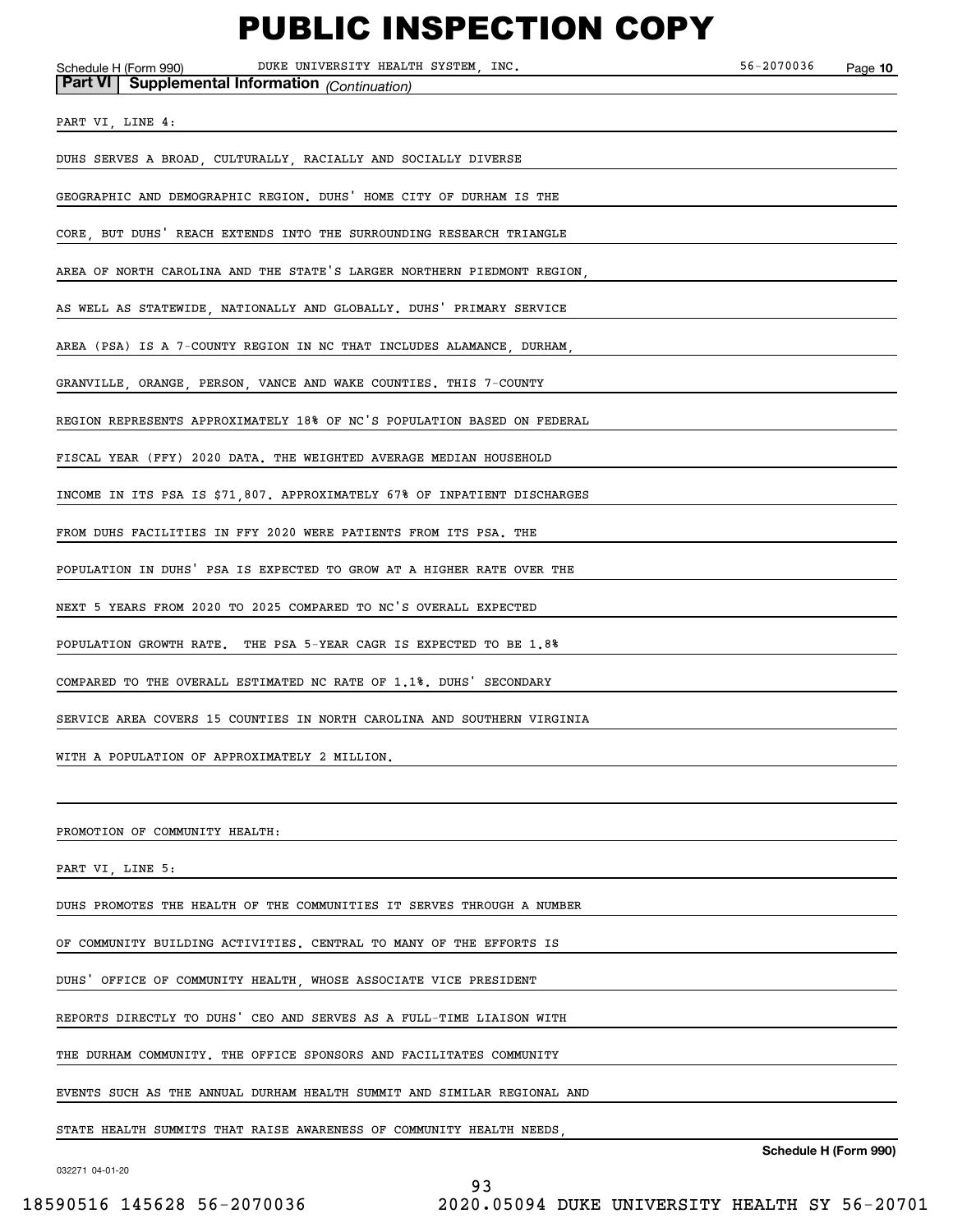| DUKE UNIVERSITY HEALTH SYSTEM, INC.<br>Schedule H (Form 990)<br>Part VI   Supplemental Information (Continuation) | 56-2070036 | Page 10                     |
|-------------------------------------------------------------------------------------------------------------------|------------|-----------------------------|
|                                                                                                                   |            |                             |
| PROMOTE PREVENTION AND WELLNESS, AND CHART A COURSE FOR SOLVING HEALTH                                            |            |                             |
| ISSUES AND DISPARITIES. IN ADDITION, THE OFFICE PROVIDES A POINT OF                                               |            |                             |
| DIRECT CONTACT FOR COMMUNITY MEMBERS WHO HAVE QUESTIONS OR CONCERNS                                               |            |                             |
| ABOUT COMMUNITY ISSUES OR ABOUT ACCESS TO HEALTH CARE SERVICES. THE                                               |            |                             |
| OFFICE ALSO PROVIDES DIRECT FINANCIAL SUPPORT TO A VARIETY OF COMMUNITY                                           |            |                             |
| GROUPS THROUGH THE BUILDING HEALTHY COMMUNITIES GRANTS PROGRAM. THE                                               |            |                             |
| ASSOCIATE VICE-PRESIDENT AND STAFF SERVE ON A NUMBER OF HEALTH                                                    |            |                             |
| CARE-RELATED COMMUNITY BOARDS AND HEALTH-RELATED COMMITTEES. STAFF FROM                                           |            |                             |
| THE OFFICE OF COMMUNITY HEALTH AND MEMBERS OF THE DUHS COMMUNITY HEALTH                                           |            |                             |
| PLANNING GROUP CREATED A FORMAL PRINCIPLES OF COMMUNITY ENGAGEMENT                                                |            |                             |
| POLICY THAT COMMITS DUHS AND ITS COMMUNITY PARTNERS TO DEVELOPING                                                 |            |                             |
| PROPOSED PROJECTS AND INITIATIVES ON TRUST, RESPECT, DIVERSITY, SAFETY                                            |            |                             |
| AND COMMUNITY-IDENTIFIED NEEDS. THESE PRINCIPLES HAVE BEEN INCORPORATED                                           |            |                             |
| INTO COMMUNITY-BASED HEALTH CARE PROJECTS SUCH AS THE DEVELOPMENT OF                                              |            |                             |
| THE HOLTON WELLNESS CENTER AND DURHAM HEALTH INNOVATIONS, A                                                       |            |                             |
| MULTIDISCIPLINARY COMMUNITY BASED JOINT EFFORT BETWEEN DUHS AND THE                                               |            |                             |
| DURHAM COMMUNITY THAT FOCUSES ON IMPROVING HEALTH OUTCOMES THROUGH NEW                                            |            |                             |
| AND CREATIVE APPROACHES TO HEALTH CARE DELIVERY.                                                                  |            |                             |
|                                                                                                                   |            |                             |
| IN ADDITION TO COMMUNITY BUILDING ACTIVITIES,                                                                     |            |                             |
| DUHS PROMOTES THE HEALTH OF ITS COMMUNITIES IN A NUMBER OF IMPORTANT                                              |            |                             |
| WAYS. ONE OF DUHS' THREE CONSTITUENT HOSPITALS, DUKE REGIONAL, HAS AN                                             |            |                             |
| OPEN MEDICAL STAFF AND A HOSPITAL CORPORATION BOARD, WHICH IS A COUNTY                                            |            |                             |
| APPOINTED BOARD RESPONSIBLE FOR HOSPITAL OVERSIGHT. IN ADDITION,                                                  |            |                             |
| APPROXIMATELY 50 LOCAL LEADERS IN THE DURHAM FAITH COMMUNITY ARE                                                  |            |                             |
| WORKING WITH DUKE HEALTH TO LOOK AT HOW TO ADDRESS THE NEEDS OF THEIR                                             |            |                             |
| CONGREGATIONS AND COMMUNITIES BY COMBINING THE TRADITIONS OF THE FAITH                                            |            |                             |
| COMMUNITY WITH THE KNOWLEDGE OF MODERN MEDICINE. MEETINGS ARE HELD TO                                             |            | $\sim$ della 11/E como 000) |

032271 04-01-20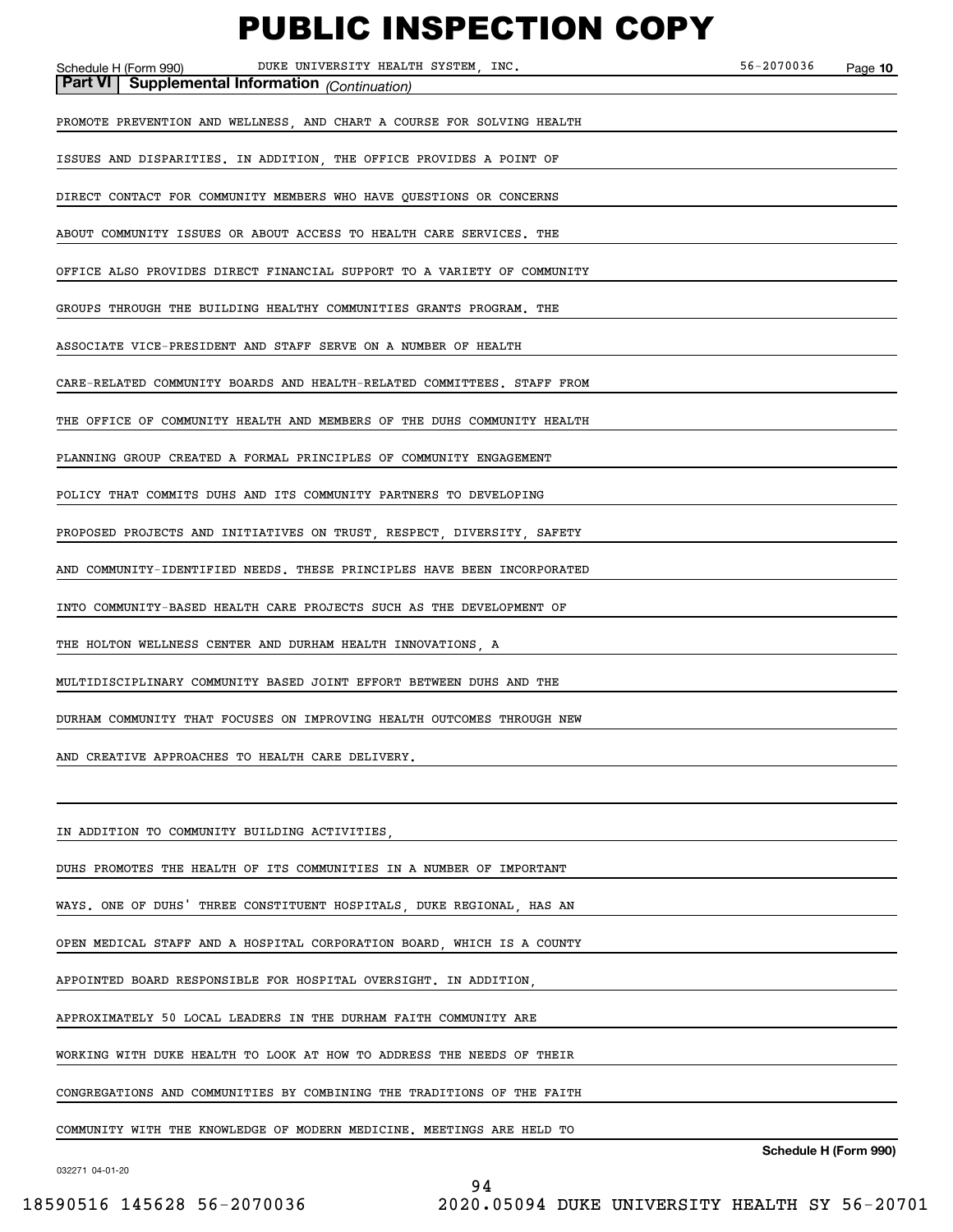Schedule H (Form 990) Page DUKE UNIVERSITY HEALTH SYSTEM, INC. 56-2070036

**10**

**Part VI Supplemental Information** *(Continuation)*

DETERMINE HOW DUKE HEALTH CAN ASSIST THE FAITH COMMUNITY TO SUPPORT

HEALTH MINISTRY ACTIVITIES IN THEIR COMMUNITY AND PLACES OF WORSHIP.

DUHS' CEO ALSO HAS A CHANCELLOR'S COMMUNITY HEALTH ADVISORY BOARD TO

PROVIDE FEEDBACK ON A VARIETY OF ISSUES, INCLUDING USE OF DUHS

RESOURCES, HEALTH SERVICE DELIVERY SYSTEMS AND LONG-RANGE GOALS TO

REDUCE HEALTH RISKS AND DISPARITIES IN DURHAM COUNTY. THE BOARD

INCLUDES STATE AND LOCAL ELECTED OFFICIALS, NEIGHBORHOOD COUNCILS AND

OTHER GRASSROOTS ORGANIZATIONS, POLITICAL GROUPS, LOCAL PHYSICIANS, THE

DURHAM PUBLIC SCHOOLS, AMONG OTHERS. DUHS MAINTAINS A BUILDING HEALTHY

COMMUNITIES GRANTS COMMITTEE TO REVIEW COMMUNITY REQUESTS FOR

PHILANTHROPIC ASSISTANCE THAT PROMOTE HEALTH AND WELLNESS. DUKE HEALTH

PROVIDES VARIOUS OPPORTUNITIES FOR STUDENTS TO INTERACT WITH DIFFERENT

HEALTH CARE PROFESSIONALS ACROSS THE SYSTEM. THE OFFICE OF COMMUNITY

HEALTH, DRH, AND OTHER KEY COMMUNITY PARTICIPANTS ARE ACTIVE IN A

WORKFORCE DEVELOPMENT PROJECT CALLED PROJECT SEARCH. THIS PROGRAM,

MODELED AFTER THE PROGRAM AT CINCINNATI CHILDREN'S HOSPITAL, PROVIDES

YOUTH WITH DISABILITIES EMPLOYMENT TRAINING AND CAREER OPPORTUNITIES IN

THE HEALTHCARE FIELD. THE OFFICE OF COMMUNITY HEALTH WORKS WITH THE

DURHAM-ORANGE MEDICAL SOCIETY AND THE DURHAM ACADEMY OF MEDICINE,

DENTISTRY AND PHARMACY (AN ASSOCIATION FOR AFRICAN-AMERICAN MEDICAL

PROFESSIONALS) TO PROMOTE THE SUCCESS OF THE CITY OF MEDICINE ACADEMY

(CMA). THE CMA IS A PUBLIC MAGNET HIGH SCHOOL DESIGNED FOR STUDENTS

INTERESTED IN HEALTH CARE CAREERS. FACULTY ARE INVOLVED WITH MENTORING

STUDENTS AND CLASSROOM LECTURES. IN ADDITION, THE HEALTH SYSTEM CEO IS

WORKING TO HELP THE CMA BECOME THE PREMIER HEALTH SCIENCE HIGH SCHOOL

IN NORTH CAROLINA. DUHS IS A KEY PARTICIPANT IN THE ANNUAL BULL CITY

FRESH START EVENT. STAFF FROM THE DUKE SCHOOL OF NURSING, DUKE EYE

**Schedule H (Form 990)**

032271 04-01-20

18590516 145628 56-2070036 2020.05094 DUKE UNIVERSITY HEALTH SY 56-20701

95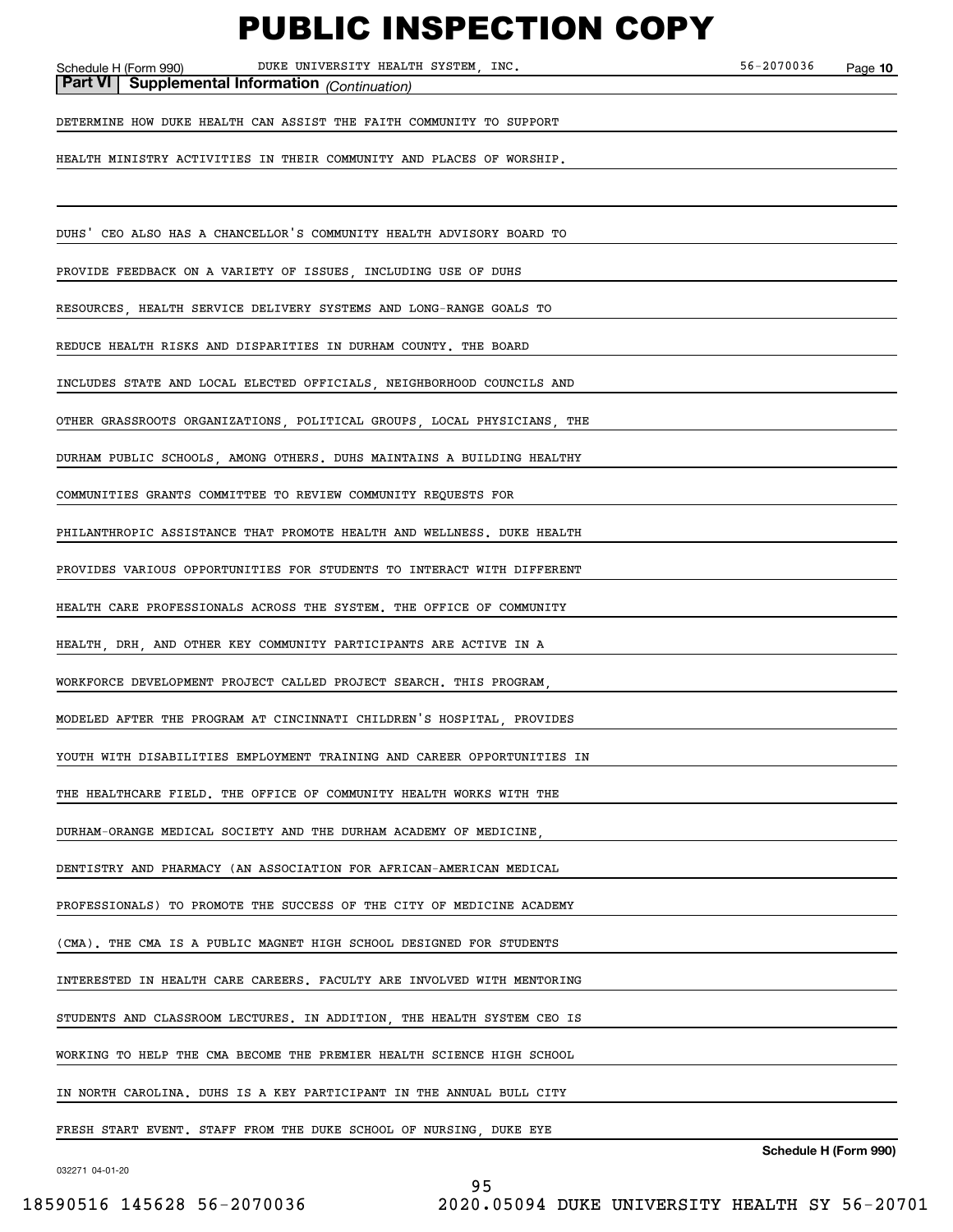Schedule H (Form 990) Page DUKE UNIVERSITY HEALTH SYSTEM, INC. 56-2070036

**10**

**Part VI Supplemental Information** *(Continuation)*

CENTER, AND STAFF AFFILIATED WITH LINCOLN COMMUNITY HEALTH CENTER

HEALTHCARE FOR THE HOMELESS CLINIC VOLUNTEER TIME AND RESOURCES AT THIS

IMPORTANT EVENT. STUDENTS FROM THE DUKE SCHOOLS OF MEDICINE AND NURSING

ENGAGE COMMUNITIES IN DURHAM AND BEYOND IN ACTIVITIES THAT INCLUDE FREE

BLOOD PRESSURE SCREENINGS FOR THE HOMELESS, AND IDENTIFYING THE HEALTH

CARE NEEDS OF A LOW WEALTH COMMUNITY SCHOOL AND DEVELOPING A CURRICULUM

FOR STUDENTS AND PARENTS THAT ADDRESSES THOSE NEEDS.

COVID-19 RESPONSE:

COVID-19 CONTINUED TO IMPACT OUR COMMUNITY'S HEALTH IN 2021.

FORTUNATELY, VACCINATIONS TO PREVENT SERIOUS ILLNESS AND DEATH BECAME

AVAILABLE. AT DUKE, WE VACCINATED 153,555 PATIENTS AND TEAM MEMBERS.

FOR THE 5,765 PATIENTS WHO NEEDED COVID-19 TREATMENT AT DUKE HOSPITALS,

WE COMMITTED OURSELVES TO ACHIEVING EQUITABLE HEALTH OUTCOMES. DUE TO

THE IMPACT OF SYSTEMIC RACISM, PEOPLE OF COLOR ARE DISPROPORTIONATELY

HOSPITALIZED WITH SEVERE CASES OF COVID-19. BUT ONCE WITHIN OUR WALLS,

WE ENSURED THAT THERE WERE NO DISPARITIES IN CARE, TREATMENT, OR

OUTCOME AMONG WHITE, AFRICAN AMERICAN, OR LATINX PATIENTS. AT DUKE WE

ARE PROUD THAT PATIENTS WHO WERE HOSPITALIZED WITH COVID-19 RECEIVED

THE HIGHEST QUALITY CARE.

ALL THREE DUHS HOSPITALS PROVIDED EXTENSIVE OUTREACH, STAFFING AND

RESOURCES TO ADVANCE EQUITABLE ACCESS TO COVID-19 TESTING AND THE

DISTRIBUTION OF VACCINES.

BETWEEN AUGUST OF 2020 AND MAY 2021, DUKE UNIVERSITY HEALTH SYSTEM

(DUHS) SERVED AS LEAD ENTITY FOR REGION 3 OF THE NC DHHS COVID-19

032271 04-01-20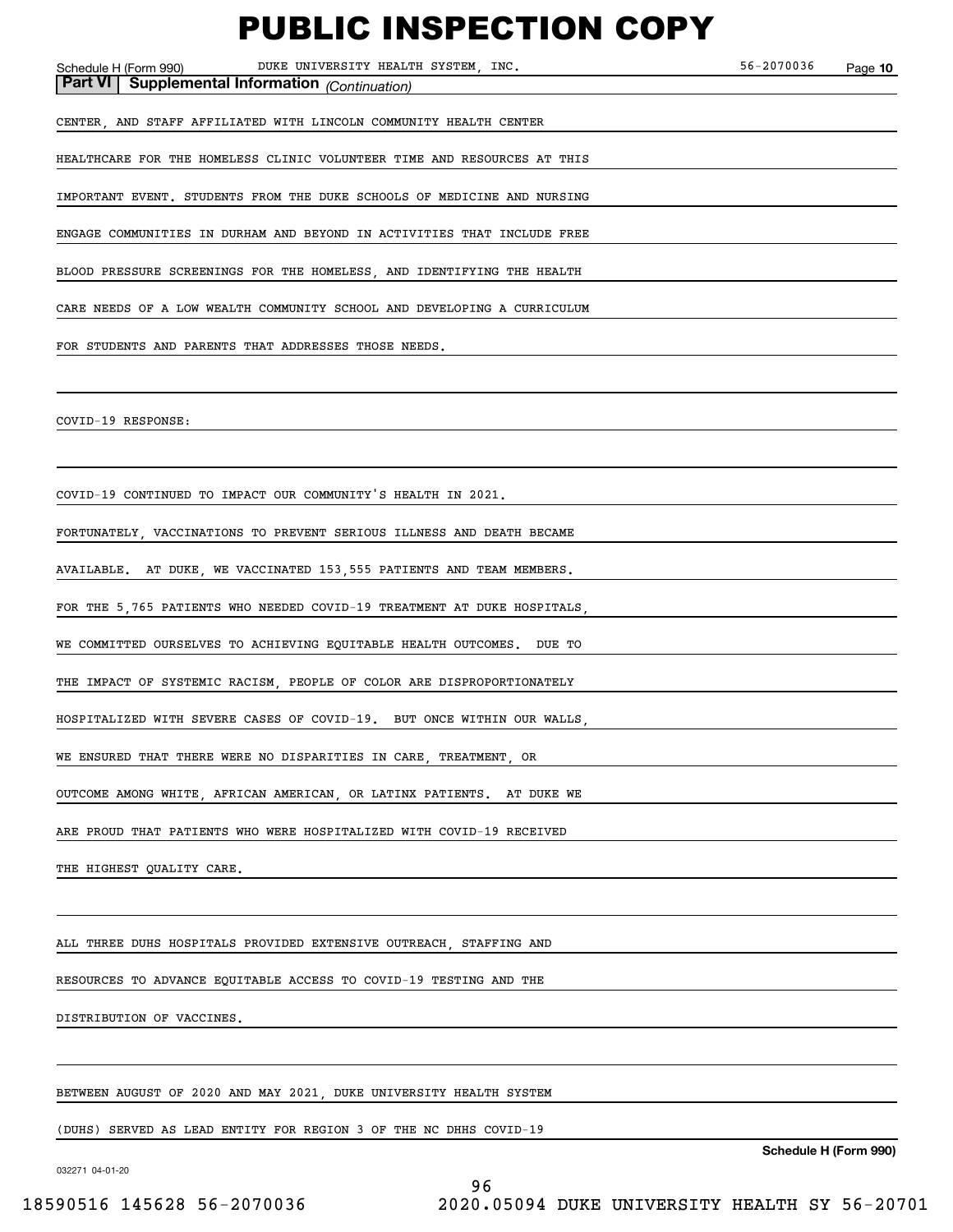| шчэн<br>-V I IVIT<br>.                                                                                                   |            |         |
|--------------------------------------------------------------------------------------------------------------------------|------------|---------|
| DUKE UNIVERSITY HEALTH SYSTEM, INC.<br>Schedule H (Form 990)<br><b>Part VI   Supplemental Information</b> (Continuation) | 56-2070036 | Page 10 |
|                                                                                                                          |            |         |
| SUPPORT SERVICES PROGRAM (SSP). LOCAL COMMUNITY BASED ORGANIZATIONS                                                      |            |         |
| (CBOS) PROVIDED SERVICES ACROSS A 7 COUNTY REGION, INCLUDING DURHAM,                                                     |            |         |
| FRANKLIN, GRANVILLE, NASH, VANCE, WAKE AND WARREN. DUHS CONTRACTED WITH                                                  |            |         |
| NOT ONLY ORGANIZATIONS WITH THE BEST OVERALL REACH, BUT ALSO WITH THOSE                                                  |            |         |
| WHO COULD GENERATE IMPACT WITHIN HIGHLY MARGINALIZED POPULATIONS (HMP)                                                   |            |         |
| DISPROPORTIONALLY AFFECTED BY THE PANDEMIC. THE ACCOMPLISHMENTS WERE                                                     |            |         |
| THE RESULT OF AN INTENTIONALITY OF PARTNERSHIPS MADE TO MOST                                                             |            |         |
| EFFECTIVELY REACH THESE AREAS. AS OF THE PROGRAM'S CONCLUSION, OUR                                                       |            |         |
| NETWORK OF CBOS SERVED OVER 14,500 FOOD BOXES, OVER 65,000 MEALS AND                                                     |            |         |
| MORE THAN 13,000 PACKAGES OF COVID-19 SUPPLIES TO HOUSEHOLDS IN OUR 7                                                    |            |         |
| COUNTIES. ADDITIONALLY, NEARLY \$4 MILLION IN RELIEF PAYMENTS WERE                                                       |            |         |
| DISPERSED TO JUST UNDER 5,000 HOUSEHOLDS. IN TOTAL THE PROGRAM SERVED                                                    |            |         |
| 8,199 UNIQUE HOUSEHOLDS REACHING APPROXIMATELY 35 THOUSAND INDIVIDUALS.                                                  |            |         |
| SURVEY RESULTS INDICATED THAT 88% OF PARTICIPANTS WERE ABLE TO                                                           |            |         |
| QUARANTINE SAFELY FROM COVID-19 AS A DIRECT RESULT OF THESE SERVICES.                                                    |            |         |
|                                                                                                                          |            |         |
| ADDITIONAL HOSPITAL-SPECIFIC COVID-19 COMMUNITY RESPONSE ACTIVITIES CAN                                                  |            |         |
| BE FOUND IN THE RESPECTIVE HOSPITAL PART V, SECTION C SUPPLEMENTAL                                                       |            |         |
| INFORMATION.                                                                                                             |            |         |
|                                                                                                                          |            |         |
| AFFILIATED HEALTH CARE SYSTEM ROLES:                                                                                     |            |         |
| PART VI, LINE 6:                                                                                                         |            |         |
| DUHS PROVIDES VIRTUALLY ALL LEVELS OF CARE BEGINNING WITH DUKE                                                           |            |         |
| UNIVERSITY AFFILIATED PHYSICIANS (DBA DUKE PRIMARY CARE) (DPC).<br>DPC IS                                                |            |         |
| A BROAD NETWORK OF COMMUNITY-BASED SERVICES THAT INCLUDE FAMILY                                                          |            |         |
| MEDICINE, PEDIATRICS, INTERNAL MEDICINE, AND URGENT CARE.<br>THE                                                         |            |         |
| HOSPITALS PROVIDE ROUTINE INPATIENT AND OUTPATIENT CARE. IN DURHAM                                                       |            |         |

COUNTY, DUH AND DRH WORK TOGETHER TO MAXIMIZE FACILITY UTILIZATION

032271 04-01-20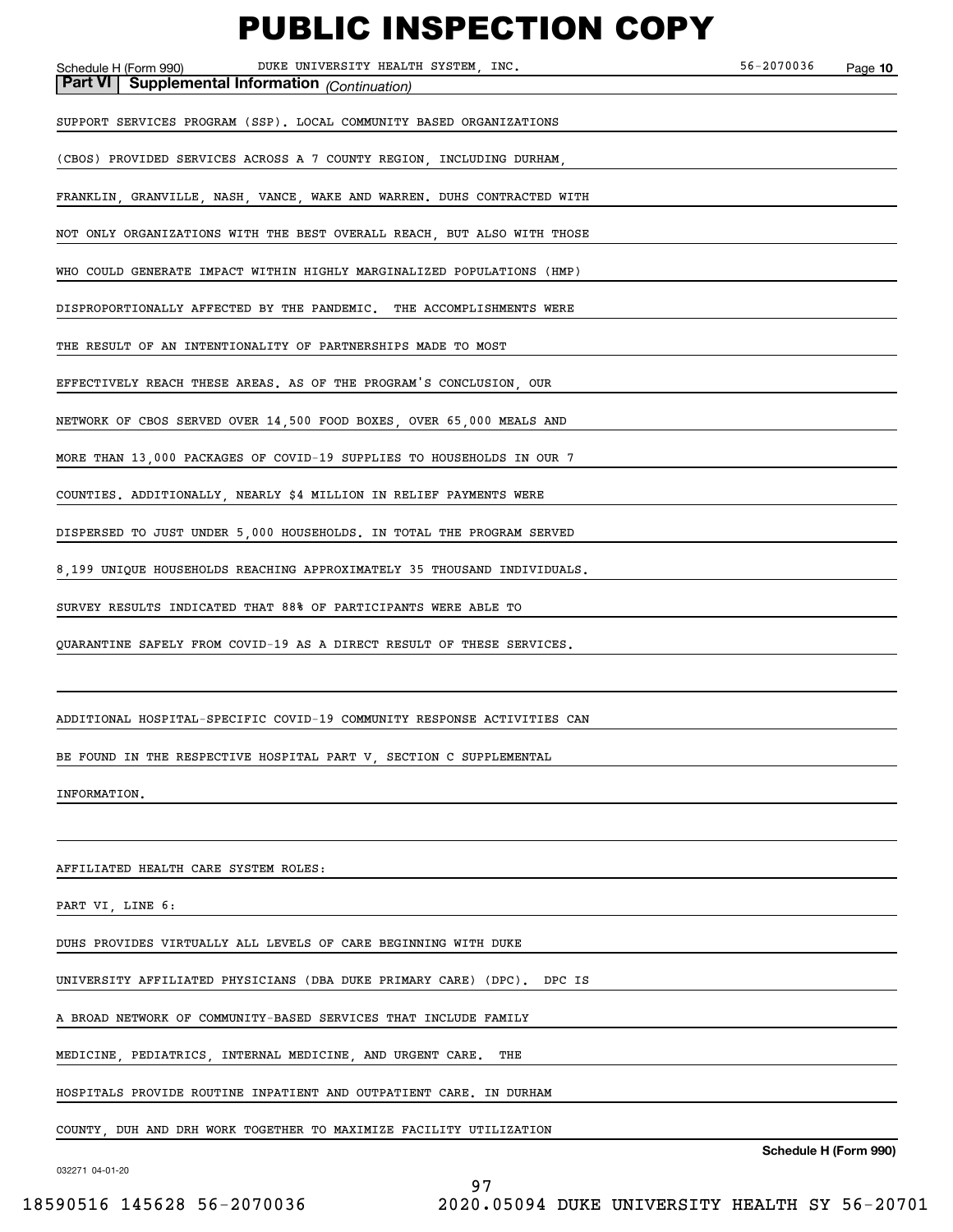| DUKE UNIVERSITY HEALTH SYSTEM, INC.<br>Schedule H (Form 990)<br>Part VI Supplemental Information (Continuation) | 56-2070036 | Page 10 |
|-----------------------------------------------------------------------------------------------------------------|------------|---------|
| PROVIDING ROUTINE AND ADVANCED LEVELS OF CARE. DUH ALSO OPERATES A                                              |            |         |
| TRAUMA CENTER WITH AIR AMBULANCE SERVICE. DRAH SERVES THE WAKE COUNTY                                           |            |         |
| AREA AS A COMMUNITY HOSPITAL. THE DRAH CAMPUS HAS SEVERAL MEDICAL                                               |            |         |
| OFFICE BUILDINGS ENHANCING CONVENIENCE FOR THE PATIENT IN NON-EMERGENT                                          |            |         |
| CASES AND PROVIDES STREAMLINED ACCESS TO HIGH-DEMAND PROCEDURES SUCH AS                                         |            |         |
| CARDIAC CATHETERIZATION AND RADIOLOGY PROCEDURES. DUHS CONTINUES TO                                             |            |         |
| EXPAND ITS AMBULATORY FOOTPRINT TO PROVIDE CARE CLOSE TO PATIENTS'                                              |            |         |
| HOMES, EXTEND ACCESS TO NEW COMMUNITIES AND MEET GROWING POPULATION                                             |            |         |
| NEEDS EFFICIENTLY AND EFFECTIVELY. DUHS' POPULATION HEALTH MANAGEMENT                                           |            |         |
| OFFICE WITHIN DUKE INTEGRATED NETWORK, INC. IS THE CENTRAL ENTITY AT                                            |            |         |
| DUKE GUIDING CARE TRANSFORMATION FOR VALUE BASED CARE, INCLUDING CARE                                           |            |         |
| MANAGEMENT PROGRAMS AND DEPLOYMENT OF RELATED DATA AND ANALYTICS                                                |            |         |
| PROGRAMS, AS WELL AS FOSTERING RELATIONSHIPS WITH PAYERS, COMMUNITY                                             |            |         |
| RESOURCES, AND PHYSICIANS WITHIN THE SERVICE AREA. DUHS ALSO OPERATES                                           |            |         |
| HOME HEALTH AND HOME INFUSION SERVICES TO TREAT AND CARE FOR PATIENTS                                           |            |         |
| IN THE COMFORT OF THEIR HOME. THIS IS OBVIOUSLY PRACTICAL FOR PATIENTS                                          |            |         |
| NOT REQUIRING AN INPATIENT STAY BUT IN NEED OF ONGOING CARE AT A                                                |            |         |
| SUB-ACUTE LEVEL. FINALLY, HOSPICE PROVIDES PALLIATIVE CARE FOR                                                  |            |         |
| PATIENTS NOT RESPONDING TO CURATIVE CARE. PAIN MANAGEMENT, SYMPTOM                                              |            |         |
| MANAGEMENT, AND PSYCHOLOGICAL AND SPIRITUAL SUPPORT PROVIDE A ROUNDED                                           |            |         |
| APPROACH TO COMPASSIONATELY ASSIST TERMINAL PATIENTS AND THEIR FAMILIES                                         |            |         |
| WITH THE PROCESS OF DYING. ALL OF THE OPERATING UNITS OF DUHS WORK                                              |            |         |
| TOGETHER TO PROVIDE THE RIGHT LEVEL OF CARE FOR THE PATIENT IN THE MOST                                         |            |         |
| IN ADDITION TO THE REACTIVE ACTIVITIES OF<br>BENEFICIAL MANNER.                                                 |            |         |
| DIAGNOSTIC CARE, DUHS ALSO SUPPORTS AND PROMOTES HEALTH AND WELL-BEING                                          |            |         |
| AT DUKE HEALTH & FITNESS CENTER, AND DUKE INTEGRATIVE MEDICINE. THESE                                           |            |         |
| SERVICES INCLUDE A MEDICALLY-BASED WEIGHT LOSS PROGRAM, MEDICALLY-BASED                                         |            |         |
| FITNESS, WELLNESS AND REHABILITATION PROGRAMS.                                                                  |            |         |

032271 04-01-20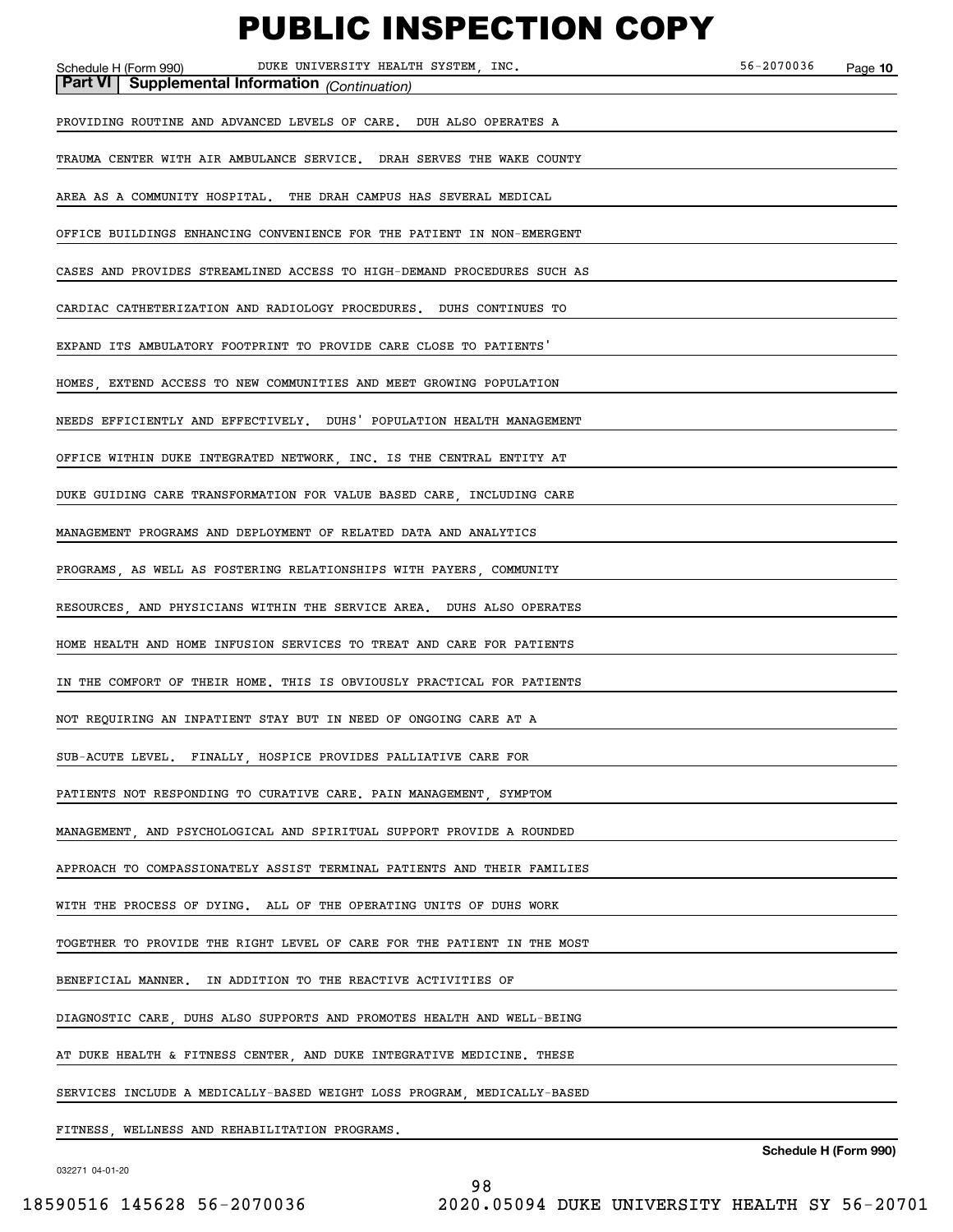Schedule H (Form 990) Page DUKE UNIVERSITY HEALTH SYSTEM, INC. 56-2070036

**10**

| Part VI  Supplemental Information <sub>(Continuation)</sub> |
|-------------------------------------------------------------|
|-------------------------------------------------------------|

LIST OF ALL STATES WHICH ORGANIZATION FILES A COMMUNITY BENEFIT REPORT:

PART VI, LINE 7:

NORTH CAROLINA

**Schedule H (Form 990)**

032271 04-01-20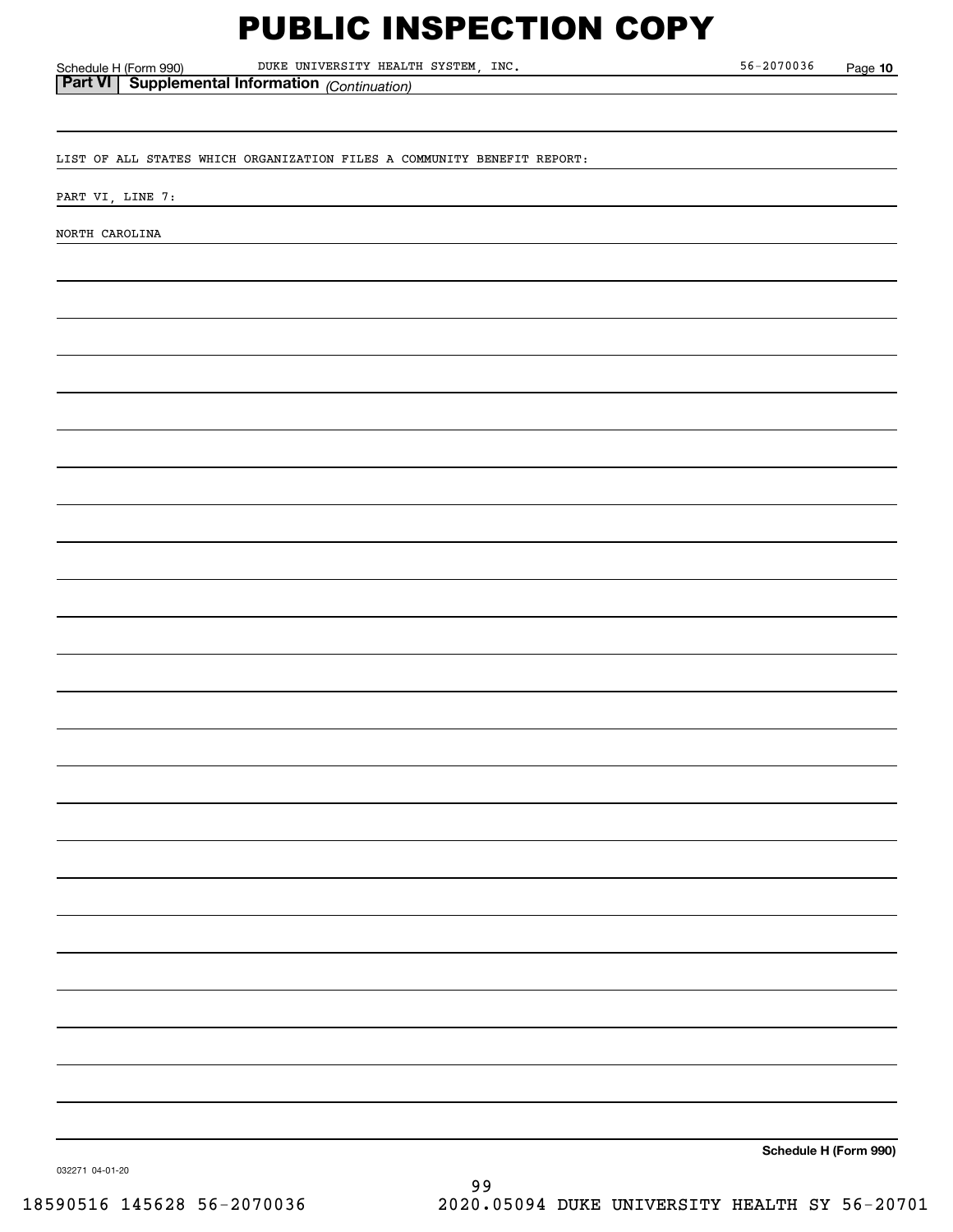|                                                                            |                                                                                                                                                                          |                            | <b>PUBLIC INSPECTION COPY</b>                                                                                                         |                                                       |                                         |                                                                |                                          |                                       |      |
|----------------------------------------------------------------------------|--------------------------------------------------------------------------------------------------------------------------------------------------------------------------|----------------------------|---------------------------------------------------------------------------------------------------------------------------------------|-------------------------------------------------------|-----------------------------------------|----------------------------------------------------------------|------------------------------------------|---------------------------------------|------|
| <b>SCHEDULE I</b>                                                          |                                                                                                                                                                          |                            | Grants and Other Assistance to Organizations,                                                                                         |                                                       |                                         |                                                                |                                          | OMB No. 1545-0047                     |      |
| (Form 990)                                                                 |                                                                                                                                                                          |                            | Governments, and Individuals in the United States<br>Complete if the organization answered "Yes" on Form 990, Part IV, line 21 or 22. |                                                       |                                         |                                                                |                                          |                                       |      |
| Department of the Treasury                                                 |                                                                                                                                                                          |                            |                                                                                                                                       | Attach to Form 990.                                   |                                         |                                                                |                                          | <b>Open to Public</b>                 |      |
| Internal Revenue Service                                                   |                                                                                                                                                                          |                            |                                                                                                                                       | Go to www.irs.gov/Form990 for the latest information. |                                         |                                                                |                                          | Inspection                            |      |
| <b>Employer identification number</b><br>Name of the organization          |                                                                                                                                                                          |                            |                                                                                                                                       |                                                       |                                         |                                                                |                                          |                                       |      |
|                                                                            | DUKE UNIVERSITY HEALTH SYSTEM, INC.                                                                                                                                      |                            |                                                                                                                                       |                                                       |                                         |                                                                |                                          | 56-2070036                            |      |
| Part I                                                                     | <b>General Information on Grants and Assistance</b>                                                                                                                      |                            |                                                                                                                                       |                                                       |                                         |                                                                |                                          |                                       |      |
| $\mathbf 1$                                                                | Does the organization maintain records to substantiate the amount of the grants or assistance, the grantees' eligibility for the grants or assistance, and the selection |                            |                                                                                                                                       |                                                       |                                         |                                                                |                                          |                                       |      |
|                                                                            | 2 Describe in Part IV the organization's procedures for monitoring the use of grant funds in the United States.                                                          |                            |                                                                                                                                       |                                                       |                                         |                                                                |                                          | $\sqrt{x}$ Yes                        | l No |
| Part II                                                                    | Grants and Other Assistance to Domestic Organizations and Domestic Governments. Complete if the organization answered "Yes" on Form 990, Part IV, line 21, for any       |                            |                                                                                                                                       |                                                       |                                         |                                                                |                                          |                                       |      |
|                                                                            | recipient that received more than \$5,000. Part II can be duplicated if additional space is needed.                                                                      |                            |                                                                                                                                       |                                                       |                                         |                                                                |                                          |                                       |      |
|                                                                            | 1 (a) Name and address of organization<br>or government                                                                                                                  | $(b)$ EIN                  | (c) IRC section<br>(if applicable)                                                                                                    | (d) Amount of<br>cash grant                           | (e) Amount of<br>non-cash<br>assistance | (f) Method of<br>valuation (book,<br>FMV, appraisal,<br>other) | (g) Description of<br>noncash assistance | (h) Purpose of grant<br>or assistance |      |
| A PLACE AT THE TABLE<br>P.O. BOX 26205<br>RALEIGH, NC 27611                |                                                                                                                                                                          | $47 - 2959935$ 501(C)(3)   |                                                                                                                                       | 6,000,                                                | 0.                                      |                                                                |                                          | GENERAL SUPPORT                       |      |
| ALLIANCE FOR NC NONPROFITS, INC.<br>530 N BLOUNT ST<br>RALEIGH, NC 27604   |                                                                                                                                                                          | $46 - 1358968$ 501(C)(6)   |                                                                                                                                       | 10,000.                                               | 0.                                      |                                                                |                                          | GENERAL SUPPORT                       |      |
| ALLIANCE MEDICAL MINISTRY, INC.<br>101 DONALD ROSS DR<br>RALEIGH, NC 27610 |                                                                                                                                                                          | $56 - 2168673$ $501(C)(3)$ |                                                                                                                                       | 45,000.                                               | 0.                                      |                                                                |                                          | COMMUNITY SUPPORT                     |      |
| AMERICAN NATIONAL RED CROSS<br>4737 UNIVERSITY DR<br>DURHAM, NC 27707      |                                                                                                                                                                          | 53-0196605 $501(C)(3)$     |                                                                                                                                       | 25,000.                                               | 0.                                      |                                                                |                                          | GENERAL SUPPORT                       |      |
| BIG BROTHERS BIG SISTERS OF THE<br>TRIANGLE - 808 AVIATION PKWY,           | SUITE 900 - MORRISVILLE, NC 27560                                                                                                                                        | $56 - 2109717$ $501(C)(3)$ |                                                                                                                                       | 10,000.                                               | 0.                                      |                                                                |                                          | COMMUNITY SUPPORT                     |      |
| BOYS CLUB OF WAKE COUNTY, INC.<br>701 N RALEIGH BLVD<br>RALEIGH, NC 27610  |                                                                                                                                                                          | $56-0863051$ $501(C)(3)$   |                                                                                                                                       | 40,000.                                               | $^{\rm 0}$ .                            |                                                                |                                          | SPONSORSHIP                           |      |
| 2                                                                          | Enter total number of section 501(c)(3) and government organizations listed in the line 1 table                                                                          |                            |                                                                                                                                       |                                                       |                                         |                                                                |                                          |                                       | 54.  |
| 3                                                                          | Enter total number of other organizations listed in the line 1 table                                                                                                     |                            |                                                                                                                                       |                                                       |                                         |                                                                |                                          |                                       | 4.   |
|                                                                            | LHA For Paperwork Reduction Act Notice, see the Instructions for Form 990.                                                                                               |                            |                                                                                                                                       |                                                       |                                         |                                                                |                                          | <b>Schedule I (Form 990) 2020</b>     |      |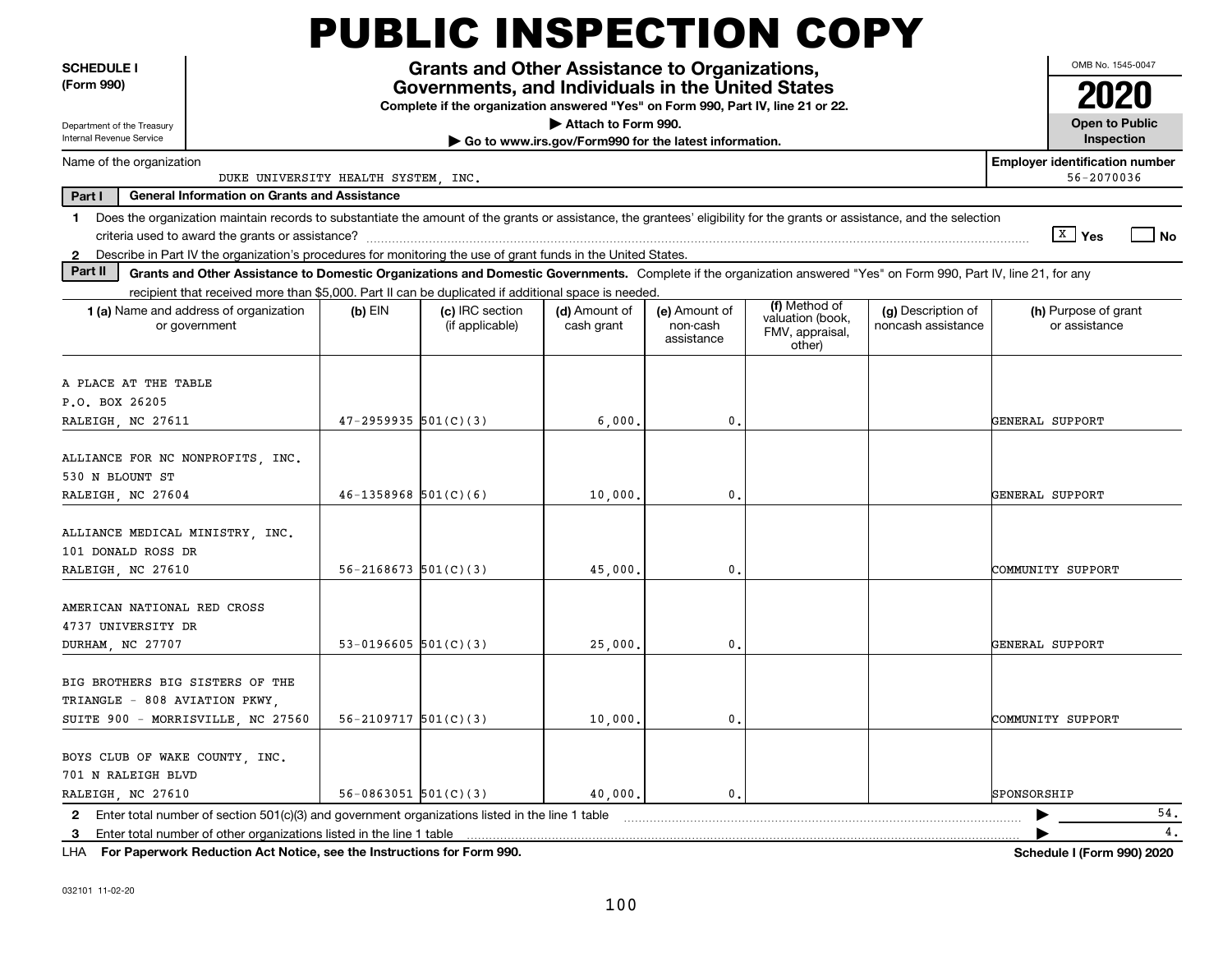Schedule I (Form 990) DUKE UNIVERSITY HEALTH SYSTEM,INC. 56-2070036 Page 1

| Part II Continuation of Grants and Other Assistance to Domestic Organizations and Domestic Governments (Schedule I (Form 990), Part II.) |                            |                                  |                             |                                         |                                                                |                                           |                                       |
|------------------------------------------------------------------------------------------------------------------------------------------|----------------------------|----------------------------------|-----------------------------|-----------------------------------------|----------------------------------------------------------------|-------------------------------------------|---------------------------------------|
| (a) Name and address of<br>organization or government                                                                                    | $(b)$ EIN                  | (c) IRC section<br>if applicable | (d) Amount of<br>cash grant | (e) Amount of<br>non-cash<br>assistance | (f) Method of<br>valuation<br>(book, FMV,<br>appraisal, other) | (g) Description of<br>non-cash assistance | (h) Purpose of grant<br>or assistance |
| BRIDGES POINTE HOUSING CORP                                                                                                              |                            |                                  |                             |                                         |                                                                |                                           |                                       |
| P.O. BOX 11531                                                                                                                           |                            |                                  |                             |                                         |                                                                |                                           |                                       |
| DURHAM, NC 27703                                                                                                                         | $56 - 2085686$ $501(C)(3)$ |                                  | 12,500.                     | $\mathbf{0}$ .                          |                                                                |                                           | GENERAL SUPPORT                       |
|                                                                                                                                          |                            |                                  |                             |                                         |                                                                |                                           |                                       |
| CAPSTONE EVENT GROUP, LLC                                                                                                                |                            |                                  |                             |                                         |                                                                |                                           |                                       |
| 3803-B COMPUTER DR, SUITE 205                                                                                                            |                            |                                  |                             |                                         |                                                                |                                           |                                       |
| RALEIGH, NC 27609                                                                                                                        | 46-4157559                 |                                  | 12,000                      | $\mathbf{0}$                            |                                                                |                                           | SPONSORSHIP                           |
| CENTER FOR VOLUNTEER CAREGIVING                                                                                                          |                            |                                  |                             |                                         |                                                                |                                           |                                       |
| 1150 SE MAYNARD RD, STE 210                                                                                                              |                            |                                  |                             |                                         |                                                                |                                           |                                       |
| CARY, NC 27511                                                                                                                           | $58 - 2067482$ 501(C)(3)   |                                  | 10,000.                     | $\mathbf{0}$ .                          |                                                                |                                           | COMMUNITY SUPPORT                     |
|                                                                                                                                          |                            |                                  |                             |                                         |                                                                |                                           |                                       |
| CHILD CARE SERVICES ASSOCIATION                                                                                                          |                            |                                  |                             |                                         |                                                                |                                           |                                       |
| P.O. BOX 901                                                                                                                             |                            |                                  |                             |                                         |                                                                |                                           |                                       |
| CHAPEL HILL, NC 27514                                                                                                                    | $56 - 1514058$ $501(C)(3)$ |                                  | 7,500                       | $\mathbf{0}$ .                          |                                                                |                                           | GENERAL SUPPORT                       |
|                                                                                                                                          |                            |                                  |                             |                                         |                                                                |                                           |                                       |
| CHILDRENS CANCER PARTNERSHIP<br>900 S PINE ST                                                                                            |                            |                                  |                             |                                         |                                                                |                                           |                                       |
| SPARTANBURG, SC 29302                                                                                                                    | $20-2511033$ 501(C)(3)     |                                  | 15,000                      | 0.                                      |                                                                |                                           | COMMUNITY SUPPORT                     |
|                                                                                                                                          |                            |                                  |                             |                                         |                                                                |                                           |                                       |
| CHILDRENS FLIGHT OF HOPE, INC.                                                                                                           |                            |                                  |                             |                                         |                                                                |                                           |                                       |
| 1005 DRESSER CT                                                                                                                          |                            |                                  |                             |                                         |                                                                |                                           |                                       |
| RALEIGH, NC 27609                                                                                                                        | $56-1762824$ $501(C)(3)$   |                                  | 15,000                      | $\mathbf{0}$ .                          |                                                                |                                           | COMMUNITY SUPPORT                     |
|                                                                                                                                          |                            |                                  |                             |                                         |                                                                |                                           |                                       |
| CITY OF DURHAM<br>807 E MAIN ST #2-300 ATTN C ST                                                                                         |                            |                                  |                             |                                         |                                                                |                                           |                                       |
| DURHAM, NC 27701                                                                                                                         | 56-6000225                 |                                  | 25,000                      | 0.                                      |                                                                |                                           | COMMUNITY SUPPORT                     |
|                                                                                                                                          |                            |                                  |                             |                                         |                                                                |                                           |                                       |
| COMMUNITIES IN PARTNERSHIP                                                                                                               |                            |                                  |                             |                                         |                                                                |                                           |                                       |
| P.O. BOX 11247                                                                                                                           |                            |                                  |                             |                                         |                                                                |                                           |                                       |
| DURHAM, NC 27703                                                                                                                         | $47 - 5567396$ $501(C)(3)$ |                                  | 30,000                      | 0.                                      |                                                                |                                           | COMMUNITY SUPPORT                     |
|                                                                                                                                          |                            |                                  |                             |                                         |                                                                |                                           |                                       |
| COMMUNITY HEALTH COALITION, INC.                                                                                                         |                            |                                  |                             |                                         |                                                                |                                           |                                       |
| P.O. BOX 15176<br>DURHAM, NC 27704-2755                                                                                                  | $56 - 2269385$ $501(C)(3)$ |                                  | 25,000.                     | $\mathbf{0}$ .                          |                                                                |                                           | COMMUNITY SUPPORT                     |
|                                                                                                                                          |                            |                                  |                             |                                         |                                                                |                                           |                                       |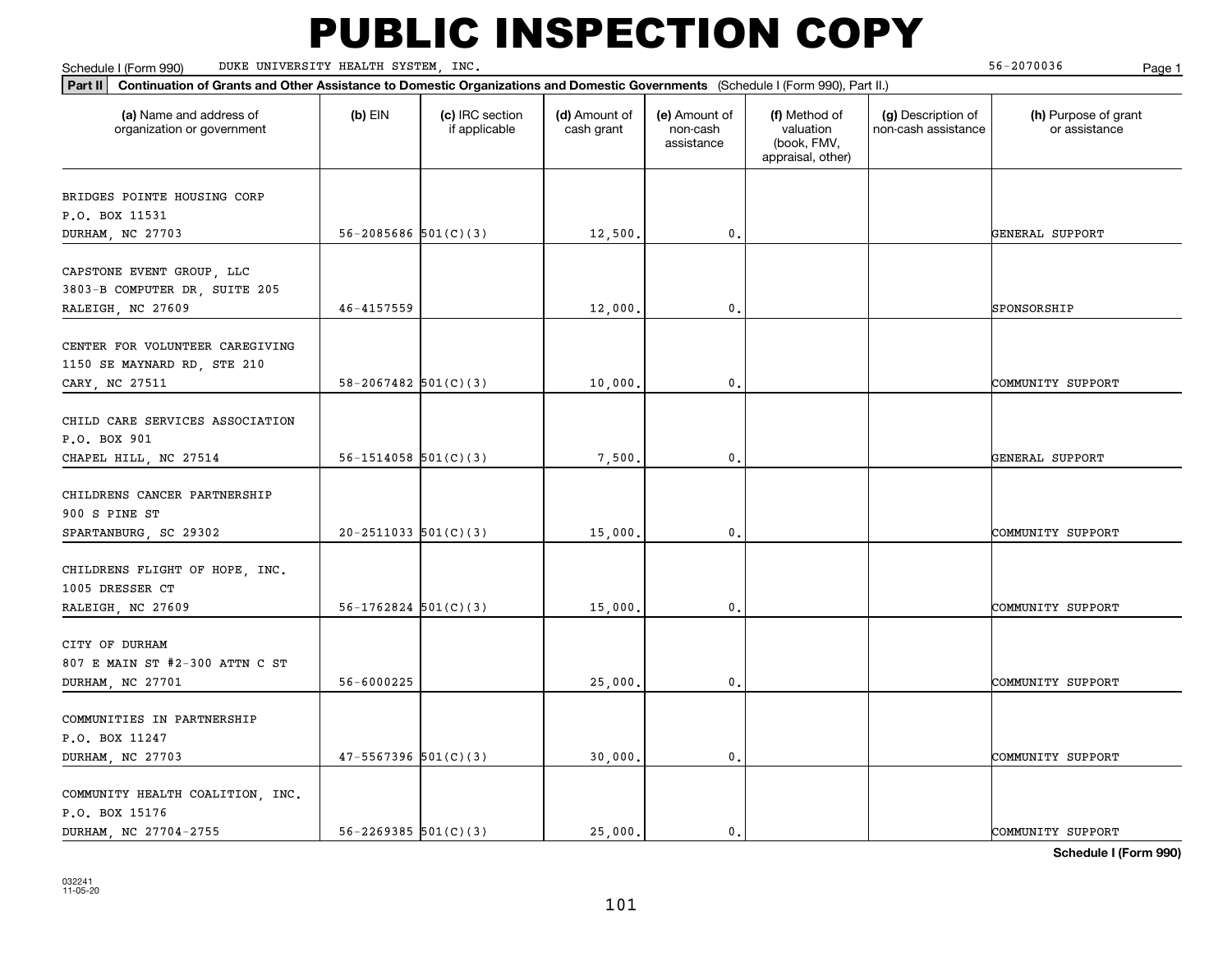Schedule I (Form 990) DUKE UNIVERSITY HEALTH SYSTEM,INC. 56-2070036 Page 1

| Part II Continuation of Grants and Other Assistance to Domestic Organizations and Domestic Governments (Schedule I (Form 990), Part II.) |                            |                                  |                             |                                         |                                                                |                                           |                                       |  |
|------------------------------------------------------------------------------------------------------------------------------------------|----------------------------|----------------------------------|-----------------------------|-----------------------------------------|----------------------------------------------------------------|-------------------------------------------|---------------------------------------|--|
| (a) Name and address of<br>organization or government                                                                                    | $(b)$ EIN                  | (c) IRC section<br>if applicable | (d) Amount of<br>cash grant | (e) Amount of<br>non-cash<br>assistance | (f) Method of<br>valuation<br>(book, FMV,<br>appraisal, other) | (g) Description of<br>non-cash assistance | (h) Purpose of grant<br>or assistance |  |
|                                                                                                                                          |                            |                                  |                             |                                         |                                                                |                                           |                                       |  |
| DUKE REGIONAL HOSPITAL AUXILIARY<br>3643 NORTH ROXBORO STREET                                                                            |                            |                                  |                             |                                         |                                                                |                                           |                                       |  |
| DURHAM, NC 27704                                                                                                                         | $58-1781247$ $501(C)(3)$   |                                  | 10,800.                     | 0.                                      |                                                                |                                           | GENERAL SUPPORT                       |  |
|                                                                                                                                          |                            |                                  |                             |                                         |                                                                |                                           |                                       |  |
| DUKE SCHOOL FOR CHILDREN                                                                                                                 |                            |                                  |                             |                                         |                                                                |                                           |                                       |  |
| 3716 ERWIN RD                                                                                                                            |                            |                                  |                             |                                         |                                                                |                                           |                                       |  |
| DURHAM, NC 27705                                                                                                                         | $58 - 1521494$ $501(C)(3)$ |                                  | 25,000.                     | $\mathbf{0}$ .                          |                                                                |                                           | GENERAL SUPPORT                       |  |
|                                                                                                                                          |                            |                                  |                             |                                         |                                                                |                                           |                                       |  |
| DURHAM ACADEMY, INC.                                                                                                                     |                            |                                  |                             |                                         |                                                                |                                           |                                       |  |
| 3601 RIDGE RD<br>DURHAM, NC 27705                                                                                                        | $56-0538019$ $501(C)(3)$   |                                  | 25,000.                     | 0.                                      |                                                                |                                           | GENERAL SUPPORT                       |  |
|                                                                                                                                          |                            |                                  |                             |                                         |                                                                |                                           |                                       |  |
| DURHAM CRISIS RESPONSE CENTER                                                                                                            |                            |                                  |                             |                                         |                                                                |                                           |                                       |  |
| 206 N DILLARD ST                                                                                                                         |                            |                                  |                             |                                         |                                                                |                                           |                                       |  |
| DURHAM, NC 27701-3404                                                                                                                    | $58 - 1496427$ $501(C)(3)$ |                                  | 38,350.                     | $\mathbf{0}$ .                          |                                                                |                                           | COMMUNITY SUPPORT                     |  |
|                                                                                                                                          |                            |                                  |                             |                                         |                                                                |                                           |                                       |  |
| EL CENTRO HISPANO, INC.                                                                                                                  |                            |                                  |                             |                                         |                                                                |                                           |                                       |  |
| 2000 CHAPEL HILL RD, #26A                                                                                                                |                            |                                  |                             |                                         |                                                                |                                           |                                       |  |
| DURHAM, NC 27707                                                                                                                         | $56 - 2011661$ $501(C)(3)$ |                                  | 20,800.                     | 0.                                      |                                                                |                                           | COMMUNITY SUPPORT                     |  |
|                                                                                                                                          |                            |                                  |                             |                                         |                                                                |                                           |                                       |  |
| EL FUTURO, INC.<br>2020 E CHAPEL HILL ROAD, SUITE                                                                                        |                            |                                  |                             |                                         |                                                                |                                           |                                       |  |
| DURHAM, NC 27707                                                                                                                         | $80 - 0122334$ $501(C)(3)$ |                                  | 35,000.                     | $\mathbf 0$ .                           |                                                                |                                           | COMMUNITY SUPPORT                     |  |
|                                                                                                                                          |                            |                                  |                             |                                         |                                                                |                                           |                                       |  |
| EMILY KRZYZEWSKI FAMILY LIFE                                                                                                             |                            |                                  |                             |                                         |                                                                |                                           |                                       |  |
| CENTER - 904 W CHAPEL HILL ST -                                                                                                          |                            |                                  |                             |                                         |                                                                |                                           |                                       |  |
| DURHAM, NC 27701                                                                                                                         | $56 - 2230469$ $501(C)(3)$ |                                  | 10,000.                     | $\mathbf{0}$ .                          |                                                                |                                           | SPONSORSHIP                           |  |
|                                                                                                                                          |                            |                                  |                             |                                         |                                                                |                                           |                                       |  |
| FAMILIES MOVING FORWARD                                                                                                                  |                            |                                  |                             |                                         |                                                                |                                           |                                       |  |
| 300 N QUEEN ST                                                                                                                           |                            |                                  |                             |                                         |                                                                |                                           |                                       |  |
| DURHAM, NC 27701                                                                                                                         | $56 - 1633998$ $501(C)(3)$ |                                  | 20,000.                     | $\mathbf{0}$ .                          |                                                                |                                           | COMMUNITY SUPPORT                     |  |
| FAMILY VIOLENCE PREVENTION CTR                                                                                                           |                            |                                  |                             |                                         |                                                                |                                           |                                       |  |
| 1012 OBERLINE RD, SUITE 100                                                                                                              |                            |                                  |                             |                                         |                                                                |                                           |                                       |  |
| RALEIGH, NC 27605                                                                                                                        | 58-1320613 $501(C)(3)$     |                                  | 30,000.                     | $\mathbf{0}$ .                          |                                                                |                                           | GENERAL SUPPORT                       |  |
|                                                                                                                                          |                            |                                  |                             |                                         |                                                                |                                           | - - - - - <i>-</i> -                  |  |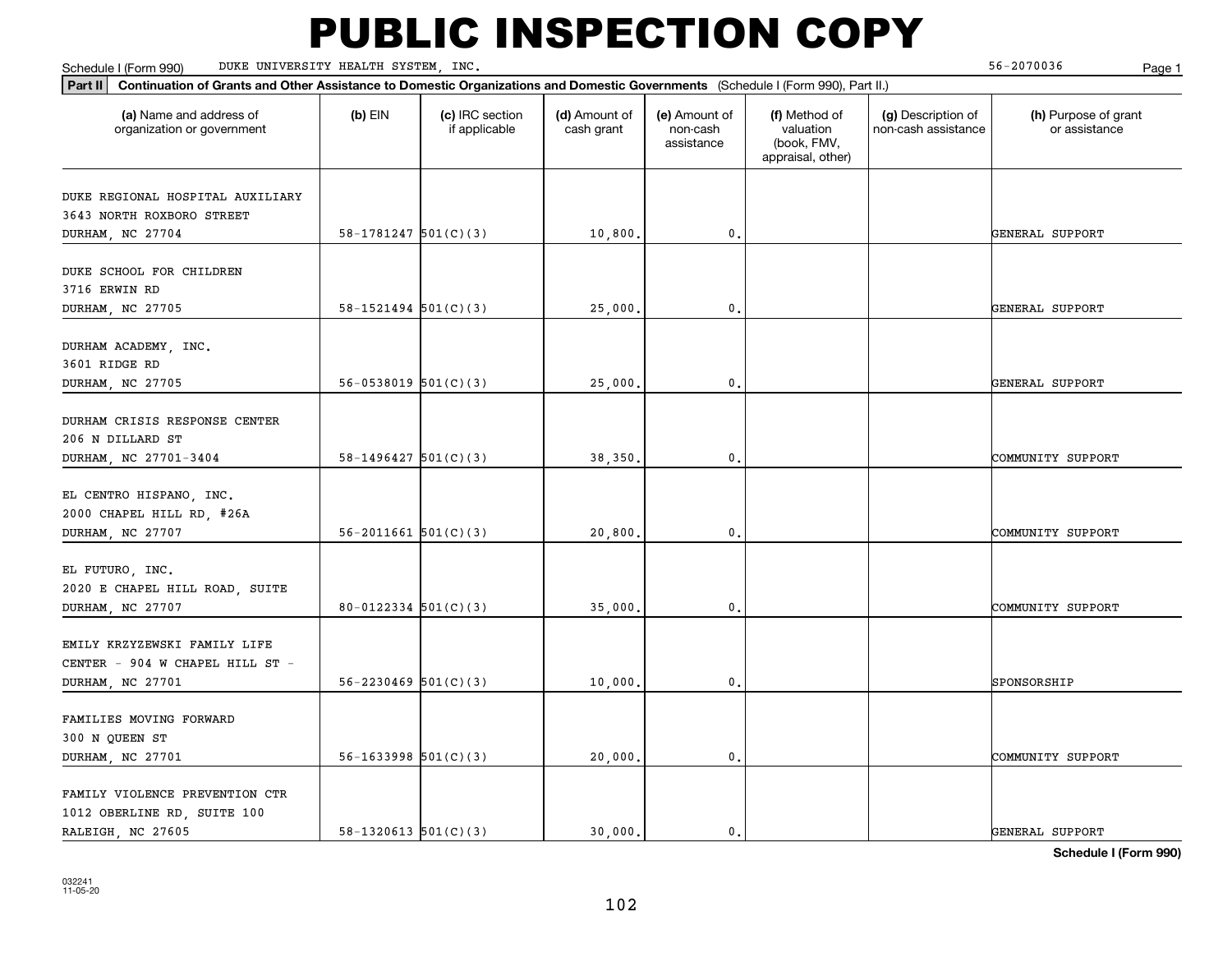Schedule I (Form 990) DUKE UNIVERSITY HEALTH SYSTEM,INC. 56-2070036 Page 1

| (a) Name and address of<br>organization or government                          | $(b)$ EIN                  | (c) IRC section<br>if applicable | (d) Amount of<br>cash grant | (e) Amount of<br>non-cash<br>assistance | (f) Method of<br>valuation<br>(book, FMV,<br>appraisal, other) | (g) Description of<br>non-cash assistance | (h) Purpose of grant<br>or assistance |
|--------------------------------------------------------------------------------|----------------------------|----------------------------------|-----------------------------|-----------------------------------------|----------------------------------------------------------------|-------------------------------------------|---------------------------------------|
| GREAT 100, INC.                                                                |                            |                                  |                             |                                         |                                                                |                                           |                                       |
| P.O. BOX 4875                                                                  |                            |                                  |                             |                                         |                                                                |                                           |                                       |
| GREENSBORO, NC 27404-4875                                                      | $56-1705456$ $501(C)(3)$   |                                  | 30,000.                     | 0.                                      |                                                                |                                           | GENERAL SUPPORT                       |
| HABITAT FOR HUMANITY OF DURHAM<br>215 N CHURCH ST                              |                            |                                  |                             |                                         |                                                                |                                           |                                       |
| DURHAM, NC 27701                                                               | $58-1674794$ $501(C)(3)$   |                                  | 75,000.                     | $\mathbf{0}$ .                          |                                                                |                                           | COMMUNITY SUPPORT                     |
| HABITAT FOR HUMANITY OF WAKE<br>COUNTY - 2420 RALEIGH BLVD -                   |                            |                                  |                             |                                         |                                                                |                                           |                                       |
| RALEIGH, NC 27604                                                              | $56 - 1492703$ $501(C)(3)$ |                                  | 10,000.                     | $\mathbf{0}$ .                          |                                                                |                                           | COMMUNITY SUPPORT                     |
| HOUSING FOR NEW HOPE, INC.<br>18 W COLONY PLACE, SUITE 250<br>DURHAM, NC 27705 | $58 - 2089068$ $501(C)(3)$ |                                  | 20,000,                     | 0.                                      |                                                                |                                           | COMMUNITY SUPPORT                     |
| LIFE SKILLS FOUNDATION<br>P.O. BOX 51129                                       |                            |                                  |                             |                                         |                                                                |                                           |                                       |
| DURHAM, NC 27712                                                               | $20-3676000$ 501(C)(3)     |                                  | 10,000.                     | 0.                                      |                                                                |                                           | COMMUNITY SUPPORT                     |
| LUCY DANIELS CTR FOR EARLY<br>CHILDHOOD - 9003 WESTON PKWY -<br>CARY, NC 27513 | $58-1863104$ $501(C)(3)$   |                                  | 16,000,                     | 0.                                      |                                                                |                                           | COMMUNITY SUPPORT                     |
| LUNG CANCER INITIATIVE<br>5171 GLENWOOD AVE, #401                              |                            |                                  |                             |                                         |                                                                |                                           |                                       |
| RALEIGH, NC 27612                                                              | $26 - 2300885$ 501(C)(3)   |                                  | 20,000.                     | $\mathfrak o$ .                         |                                                                |                                           | SPONSORSHIP                           |
| MEDICAL FOUNDATION OF NC, INC.<br>SUITE 4100 BONDURANT HALL, CB 7              |                            |                                  |                             |                                         |                                                                |                                           |                                       |
| CHAPEL HILL, NC 27599-7145                                                     | $56 - 6057494$ $501(C)(3)$ |                                  | 50,000.                     | 0.                                      |                                                                |                                           | GENERAL SUPPORT                       |
| MIDTOWN EVENTS, LLC<br>P.O. BOX 19107<br>RALEIGH, NC 27619                     | 27-1832351                 |                                  | 50,000.                     | 0.                                      |                                                                |                                           | SPONSORSHIP                           |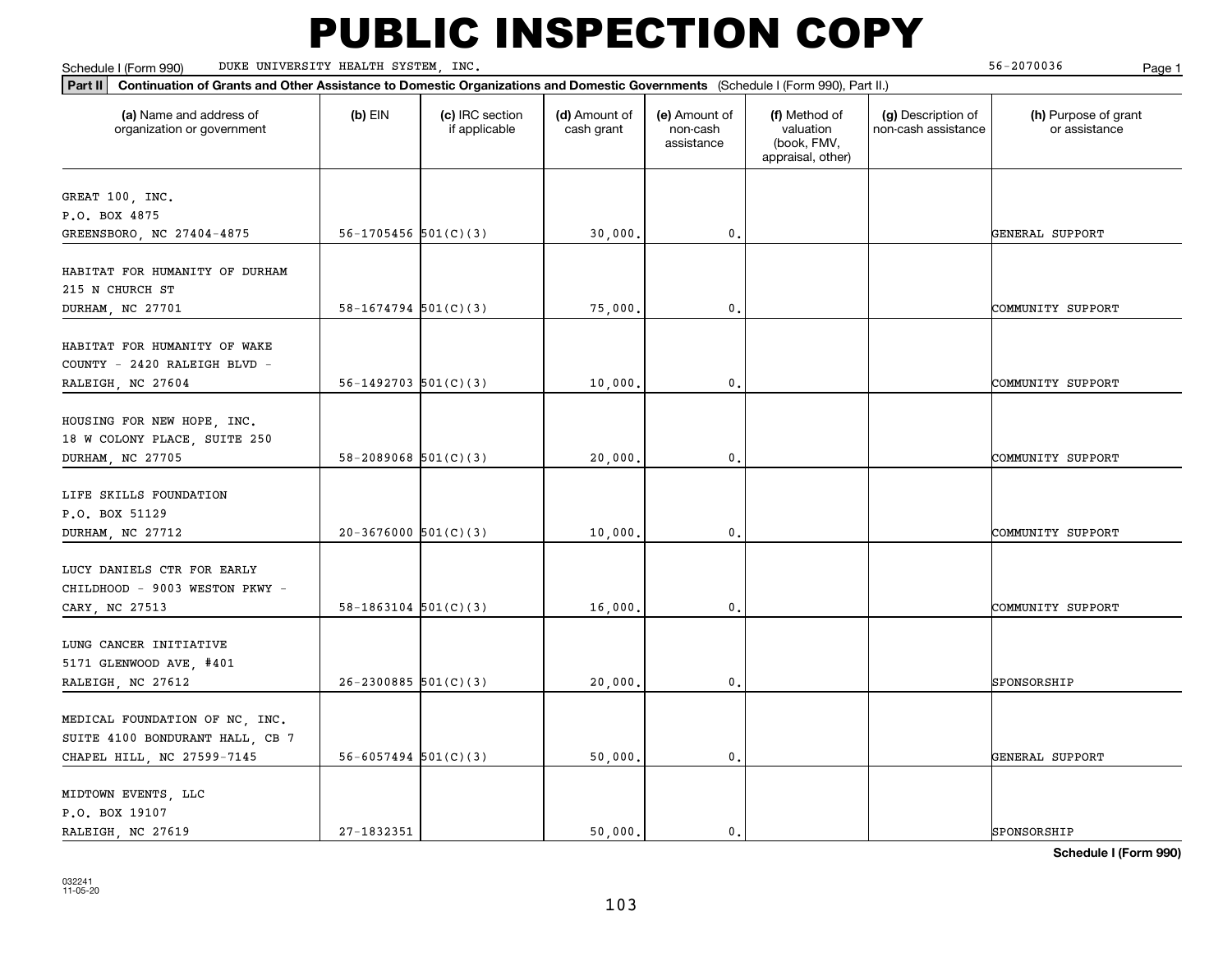Schedule I (Form 990) DUKE UNIVERSITY HEALTH SYSTEM,INC. 56-2070036 Page 1

| Part II   Continuation of Grants and Other Assistance to Domestic Organizations and Domestic Governments (Schedule I (Form 990), Part II.) |                            |                                  |                             |                                         |                                                                |                                           |                                       |
|--------------------------------------------------------------------------------------------------------------------------------------------|----------------------------|----------------------------------|-----------------------------|-----------------------------------------|----------------------------------------------------------------|-------------------------------------------|---------------------------------------|
| (a) Name and address of<br>organization or government                                                                                      | $(b)$ EIN                  | (c) IRC section<br>if applicable | (d) Amount of<br>cash grant | (e) Amount of<br>non-cash<br>assistance | (f) Method of<br>valuation<br>(book, FMV,<br>appraisal, other) | (g) Description of<br>non-cash assistance | (h) Purpose of grant<br>or assistance |
|                                                                                                                                            |                            |                                  |                             |                                         |                                                                |                                           |                                       |
| MIDTOWN RALEIGH ALLIANCE                                                                                                                   |                            |                                  |                             |                                         |                                                                |                                           |                                       |
| 920 PAVERSTONE DR., ST. G<br>RALEIGH, NC 27615                                                                                             | $45 - 2559048$ 501(C)(6)   |                                  | 12,000.                     | $\mathbf{0}$ .                          |                                                                |                                           | SPONSORSHIP                           |
|                                                                                                                                            |                            |                                  |                             |                                         |                                                                |                                           |                                       |
| NATIONAL HUMANITIES CENTER<br>7 T W ALEXANDER DR                                                                                           |                            |                                  |                             |                                         |                                                                |                                           |                                       |
| RTP, NC 27709                                                                                                                              | 59-1735367 $501(C)(3)$     |                                  | 10,000                      | $\mathbf{0}$                            |                                                                |                                           | SPONSORSHIP                           |
| NC PHYSICIANS HEALTH PROGRAM, INC.<br>220 HORIZON DRIVE, #201<br>RALEIGH, NC 27615                                                         | $56 - 1846599$ $501(C)(3)$ |                                  | 10,000,                     | $\mathbf{0}$ .                          |                                                                |                                           | GENERAL SUPPORT                       |
|                                                                                                                                            |                            |                                  |                             |                                         |                                                                |                                           |                                       |
| NORTH CAROLINA INSTITUTE OF<br>MEDICINE - 630 DAVIS DR, STE 100 $\cdot$                                                                    |                            |                                  |                             |                                         |                                                                |                                           |                                       |
| MORRISVILLE, NC 27560                                                                                                                      | 56-1506066                 |                                  | 10,000                      | 0.                                      |                                                                |                                           | GENERAL SUPPORT                       |
| NORTH CAROLINA SYMPHONY SOCIETY<br>3700 GLENWOOD AVE, SUITE 130                                                                            |                            |                                  |                             |                                         |                                                                |                                           |                                       |
| RALEIGH, NC 27612                                                                                                                          | $56 - 0556755$ 501(C)(3)   |                                  | 12,500.                     | $\mathbf{0}$ .                          |                                                                |                                           | SPONSORSHIP                           |
| ORANGE COUNTY RAPE CRISIS CENTER<br>1506 E FRANKLIN ST, #200<br>CHAPEL HILL, NC 27514-2825<br>PARTNERSHIP EFFORT FOR THE                   | 58-1356356 $501(C)(3)$     |                                  | 15,000                      | 0.                                      |                                                                |                                           | COMMUNITY SUPPORT                     |
| ADVANCEMENT OF CHILDRENS HEALTH -<br>800 N MANGUM ST, SUITE 105 -                                                                          |                            |                                  |                             |                                         |                                                                |                                           |                                       |
| DURHAM, NC 27701                                                                                                                           | $20 - 4317882$ 501(C)(3)   |                                  | 25,000.                     | $\mathbf{0}$ .                          |                                                                |                                           | COMMUNITY SUPPORT                     |
| PEDIATRIC BRAIN TUMOR FOUNDATION<br>OF THE UNITED STATES, INC. - 6065                                                                      |                            |                                  |                             |                                         |                                                                |                                           |                                       |
| ROSWELL RD, STE 505 - ATLANTA, GA                                                                                                          |                            |                                  |                             |                                         |                                                                |                                           |                                       |
| 30328                                                                                                                                      | $58-1966822$ $501(C)(3)$   |                                  | 10,000                      | 0.                                      |                                                                |                                           | GENERAL SUPPORT                       |
| PROJECT ACCESS OF DURHAM COUNTY<br>4206 N ROXBORO ST, STE 100                                                                              |                            |                                  |                             |                                         |                                                                |                                           |                                       |
| DURHAM, NC 27704                                                                                                                           | $26-1925378$ $501(C)(3)$   |                                  | 11,667.                     | $\mathbf{0}$ .                          |                                                                |                                           | GENERAL SUPPORT                       |
|                                                                                                                                            |                            |                                  |                             |                                         |                                                                |                                           |                                       |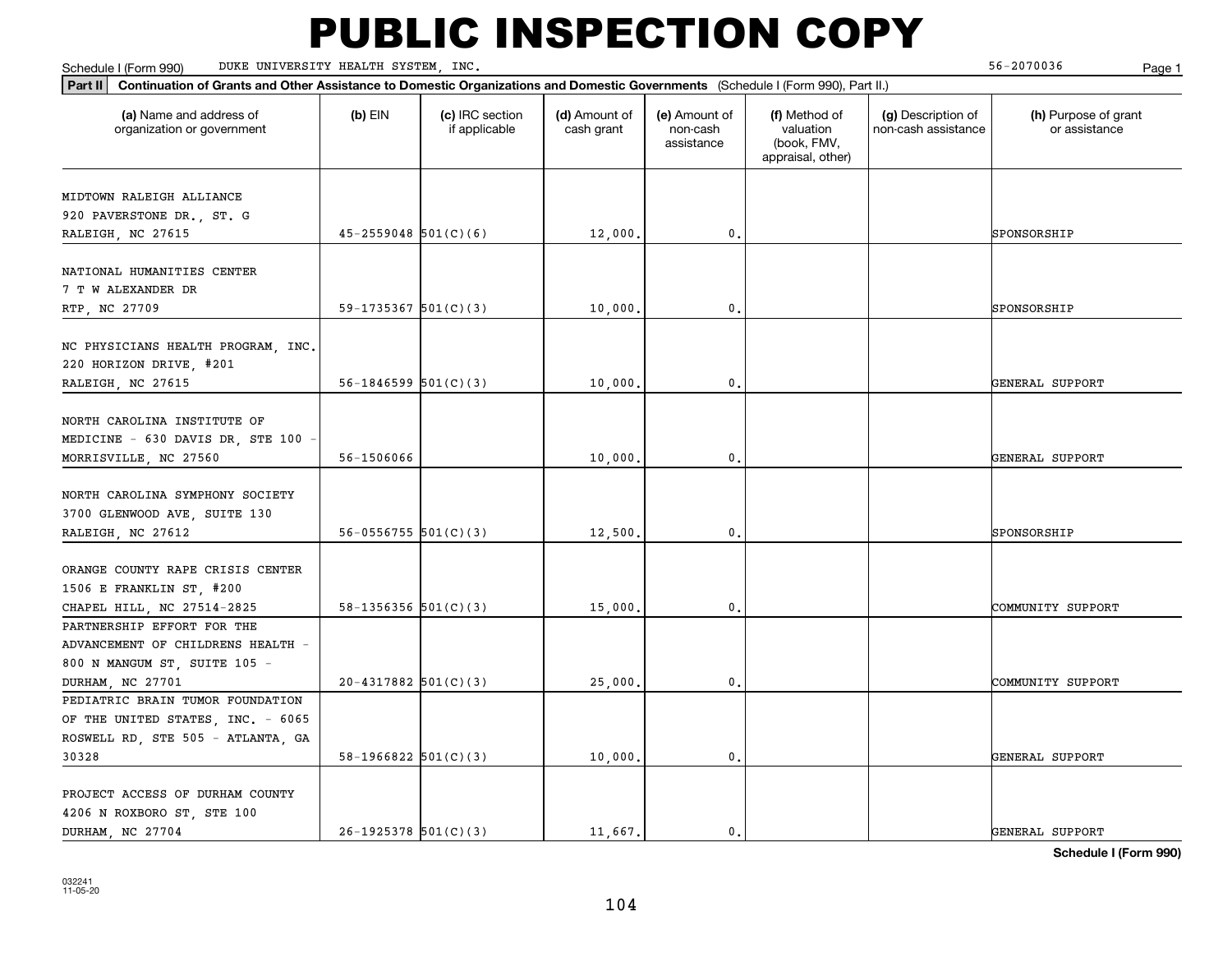Schedule I (Form 990) DUKE UNIVERSITY HEALTH SYSTEM,INC. 56-2070036 Page 1

| Part II Continuation of Grants and Other Assistance to Domestic Organizations and Domestic Governments (Schedule I (Form 990), Part II.) |                            |                                  |                             |                                         |                                                                |                                           |                                       |
|------------------------------------------------------------------------------------------------------------------------------------------|----------------------------|----------------------------------|-----------------------------|-----------------------------------------|----------------------------------------------------------------|-------------------------------------------|---------------------------------------|
| (a) Name and address of<br>organization or government                                                                                    | $(b)$ EIN                  | (c) IRC section<br>if applicable | (d) Amount of<br>cash grant | (e) Amount of<br>non-cash<br>assistance | (f) Method of<br>valuation<br>(book, FMV,<br>appraisal, other) | (g) Description of<br>non-cash assistance | (h) Purpose of grant<br>or assistance |
|                                                                                                                                          |                            |                                  |                             |                                         |                                                                |                                           |                                       |
| RECOVERY COMMUNITITES OF NORTH<br>CAROLINA, INC. - 824 N BLOODWORTH                                                                      |                            |                                  |                             |                                         |                                                                |                                           |                                       |
| ST - RALEIGH, NC 27604                                                                                                                   | $46 - 3288242$ 501(C)(3)   |                                  | 20,000.                     | 0.                                      |                                                                |                                           | COMMUNITY SUPPORT                     |
|                                                                                                                                          |                            |                                  |                             |                                         |                                                                |                                           |                                       |
| RESCUE MISSIONS MINISTRIES, INC.                                                                                                         |                            |                                  |                             |                                         |                                                                |                                           |                                       |
| P.O. BOX 11368<br>DURHAM, NC 27703                                                                                                       | 58-1482590 $501(C)(3)$     |                                  | 10,000.                     | $\mathbf 0$ .                           |                                                                |                                           | GENERAL SUPPORT                       |
|                                                                                                                                          |                            |                                  |                             |                                         |                                                                |                                           |                                       |
| RONALD MCDONALD HOUSE OF DURHAM                                                                                                          |                            |                                  |                             |                                         |                                                                |                                           |                                       |
| 506 ALEXANDER AVE                                                                                                                        |                            |                                  |                             |                                         |                                                                |                                           |                                       |
| DURHAM, NC 27705                                                                                                                         | 56-1220376 $501(C)(3)$     |                                  | 50,000.                     | $\mathfrak o$ .                         |                                                                |                                           | COMMUNITY SUPPORT                     |
| SAMARITAN HEALTH CENTER                                                                                                                  |                            |                                  |                             |                                         |                                                                |                                           |                                       |
| P.O. BOX 51339                                                                                                                           |                            |                                  |                             |                                         |                                                                |                                           |                                       |
| DURHAM, NC 27717                                                                                                                         | $26-3770762$ 501(C)(3)     |                                  | 20,000.                     | 0.                                      |                                                                |                                           | COMMUNITY SUPPORT                     |
|                                                                                                                                          |                            |                                  |                             |                                         |                                                                |                                           |                                       |
| SENIOR PHARMASSIST, INC.                                                                                                                 |                            |                                  |                             |                                         |                                                                |                                           |                                       |
| 406 RIGSBEE AVE, STE 201                                                                                                                 |                            |                                  |                             |                                         |                                                                |                                           |                                       |
| DURHAM, NC 27701-2186                                                                                                                    | $56 - 2084639$ $501(C)(3)$ |                                  | 51,000,                     | 0.                                      |                                                                |                                           | GENERAL SUPPORT                       |
| SOUTHEASTERN EFFORTS DEVELOPING                                                                                                          |                            |                                  |                             |                                         |                                                                |                                           |                                       |
| SUSTAINABLE SPACES, INC. - 706                                                                                                           |                            |                                  |                             |                                         |                                                                |                                           |                                       |
| GILBERT ST - DURHAM, NC 27701                                                                                                            | $56 - 1876445$ 501(C)(3)   |                                  | 10,000.                     | $\mathbf{0}$ .                          |                                                                |                                           | COMMUNITY SUPPORT                     |
|                                                                                                                                          |                            |                                  |                             |                                         |                                                                |                                           |                                       |
| SOUTHLIGHT HEALTHCARE                                                                                                                    |                            |                                  |                             |                                         |                                                                |                                           |                                       |
| 3125 POPLARWOOD CT, SUITE 203                                                                                                            |                            |                                  |                             |                                         |                                                                |                                           |                                       |
| RALEIGH, NC 27604                                                                                                                        | $56-0988422$ $501(C)(3)$   |                                  | 10,000.                     | 0.                                      |                                                                |                                           | SPONSORSHIP                           |
| STEPUP DURHAM                                                                                                                            |                            |                                  |                             |                                         |                                                                |                                           |                                       |
| 112 BROADWAY ST, SUITE B                                                                                                                 |                            |                                  |                             |                                         |                                                                |                                           |                                       |
| DURHAM, NC 27701                                                                                                                         | $47 - 4578727$ 501(C)(3)   |                                  | 15,000.                     | $\mathbf{0}$ .                          |                                                                |                                           | COMMUNITY SUPPORT                     |
|                                                                                                                                          |                            |                                  |                             |                                         |                                                                |                                           |                                       |
| SUSAN G KOMEN BREAST CANCER                                                                                                              |                            |                                  |                             |                                         |                                                                |                                           |                                       |
| FOUNDATION - $P.O.$ BOX 801889 -                                                                                                         |                            |                                  |                             |                                         |                                                                |                                           |                                       |
| DALLAS, TX 75380                                                                                                                         | $75-1835298$ $501(C)(3)$   |                                  | 55,000.                     | $\mathbf{0}$ .                          |                                                                |                                           | SPONSORSHIP                           |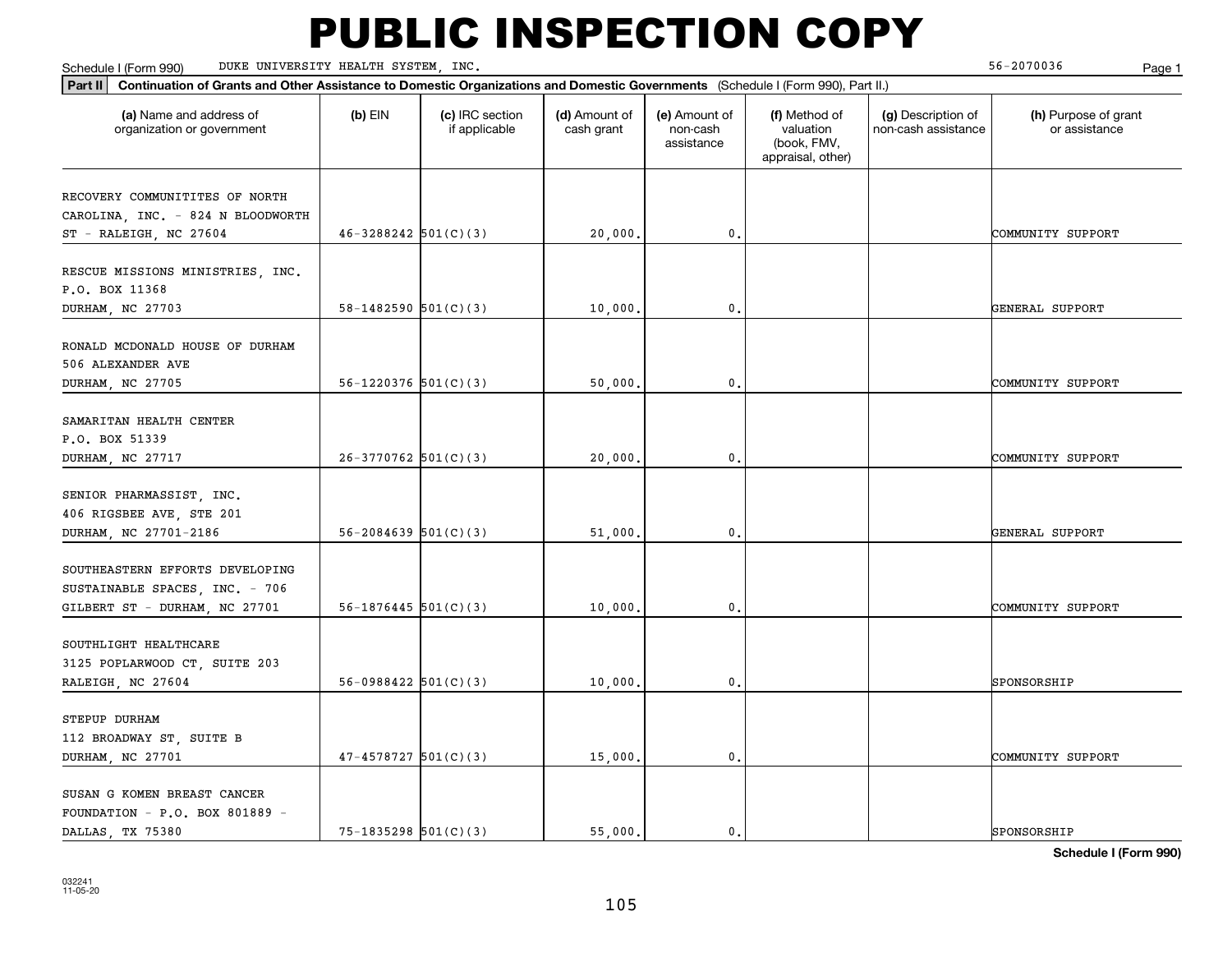Schedule I (Form 990) Page 1 DUKE UNIVERSITY HEALTH SYSTEM, INC.

56-2070036

| Part II   Continuation of Grants and Other Assistance to Domestic Organizations and Domestic Governments (Schedule I (Form 990), Part II.) |                            |                                  |                             |                                         |                                                                |                                           |                                       |
|--------------------------------------------------------------------------------------------------------------------------------------------|----------------------------|----------------------------------|-----------------------------|-----------------------------------------|----------------------------------------------------------------|-------------------------------------------|---------------------------------------|
| (a) Name and address of<br>organization or government                                                                                      | $(b)$ EIN                  | (c) IRC section<br>if applicable | (d) Amount of<br>cash grant | (e) Amount of<br>non-cash<br>assistance | (f) Method of<br>valuation<br>(book, FMV,<br>appraisal, other) | (g) Description of<br>non-cash assistance | (h) Purpose of grant<br>or assistance |
| TROSA, INC.                                                                                                                                |                            |                                  |                             |                                         |                                                                |                                           |                                       |
| 1820 JAMES ST                                                                                                                              |                            |                                  |                             |                                         |                                                                |                                           |                                       |
| DURHAM, NC 27707-2024                                                                                                                      | $56-1861158$ $501(C)(3)$   |                                  | 53,350.                     | $\mathbf{0}$ .                          |                                                                |                                           | COMMUNITY SUPPORT                     |
| UNITING NC, INC.                                                                                                                           |                            |                                  |                             |                                         |                                                                |                                           |                                       |
| 201 W MAIN ST, #100                                                                                                                        |                            |                                  |                             |                                         |                                                                |                                           |                                       |
| DURHAM, NC 27701                                                                                                                           | $26 - 3275886$ 501(C)(3)   |                                  | 10,000.                     | $\mathbf{0}$ .                          |                                                                |                                           | GENERAL SUPPORT                       |
| <b>UPSTREAM WORKS</b>                                                                                                                      |                            |                                  |                             |                                         |                                                                |                                           |                                       |
| 106 DRAYTON COURT                                                                                                                          |                            |                                  |                             |                                         |                                                                |                                           |                                       |
| CHAPEL HILL, NC 27516                                                                                                                      | $82 - 5298960$ $501(C)(3)$ |                                  | 15,000                      | $\mathbf 0$ .                           |                                                                |                                           | GENERAL SUPPORT                       |
| URBAN MINISTRIES OF DURHAM                                                                                                                 |                            |                                  |                             |                                         |                                                                |                                           |                                       |
| 410 LIBERTY ST                                                                                                                             |                            |                                  |                             |                                         |                                                                |                                           |                                       |
| DURHAM, NC 27701                                                                                                                           | $58-1505891$ $501(C)(3)$   |                                  | 25,000.                     | $\mathbf 0$ .                           |                                                                |                                           | COMMUNITY SUPPORT                     |
|                                                                                                                                            |                            |                                  |                             |                                         |                                                                |                                           |                                       |
| URBAN MINISTRIES OF WAKE COUNTY                                                                                                            |                            |                                  |                             |                                         |                                                                |                                           |                                       |
| 1390 CAPITAL BLVD                                                                                                                          |                            |                                  |                             |                                         |                                                                |                                           |                                       |
| RALEIGH, NC 27603                                                                                                                          | $58 - 1422700$ $501(C)(3)$ |                                  | 27,500.                     | $\mathbf{0}$ .                          |                                                                |                                           | COMMUNITY SUPPORT                     |
| WAKE TECH COMM COLL FOUNDATION                                                                                                             |                            |                                  |                             |                                         |                                                                |                                           |                                       |
| 9101 FAYETTEVILLE RD                                                                                                                       |                            |                                  |                             |                                         |                                                                |                                           |                                       |
| RALEIGH, NC 27603-5696                                                                                                                     | $23 - 7017752$ 501(C)(3)   |                                  | 31,600.                     | $\mathbf{0}$ .                          |                                                                |                                           | SPONSORSHIP                           |
|                                                                                                                                            |                            |                                  |                             |                                         |                                                                |                                           |                                       |
| WOMENS CENTER OF WAKE COUNTY                                                                                                               |                            |                                  |                             |                                         |                                                                |                                           |                                       |
| 400 S WEST STREET                                                                                                                          |                            |                                  |                             |                                         |                                                                |                                           |                                       |
| RALEIGH, NC 27601                                                                                                                          | $58-1316004$ $501(C)(3)$   |                                  | 20,000.                     | $\mathbf{0}$ .                          |                                                                |                                           | COMMUNITY SUPPORT                     |
|                                                                                                                                            |                            |                                  |                             |                                         |                                                                |                                           |                                       |
|                                                                                                                                            |                            |                                  |                             |                                         |                                                                |                                           |                                       |
|                                                                                                                                            |                            |                                  |                             |                                         |                                                                |                                           |                                       |
|                                                                                                                                            |                            |                                  |                             |                                         |                                                                |                                           |                                       |
|                                                                                                                                            |                            |                                  |                             |                                         |                                                                |                                           |                                       |
|                                                                                                                                            |                            |                                  |                             |                                         |                                                                |                                           |                                       |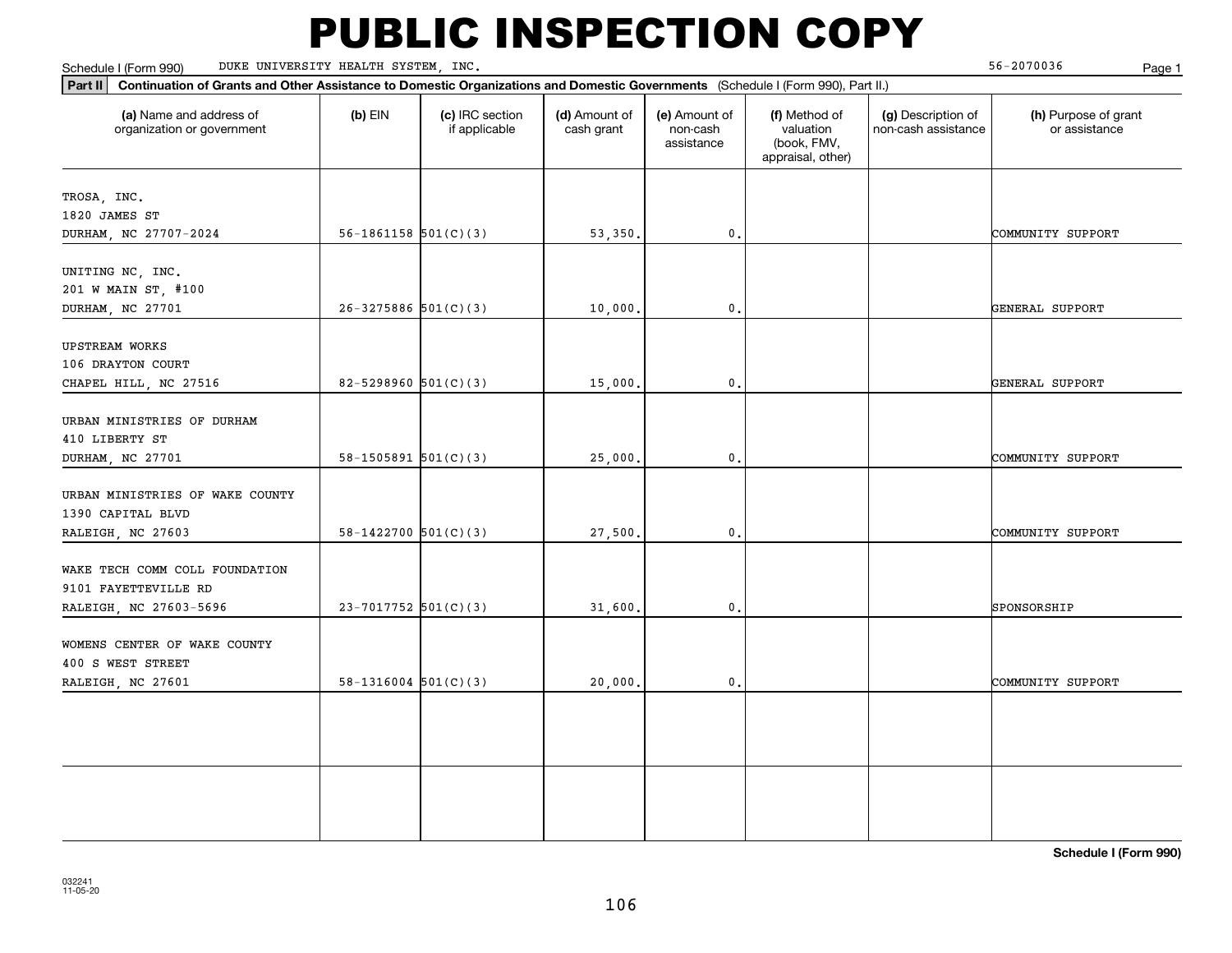Schedule I (Form 990) 2020 DUKE UNIVERSITY HEALTH SYSTEM, INC. 56-2070036 Page

**2**

**Part III** | Grants and Other Assistance to Domestic Individuals. Complete if the organization answered "Yes" on Form 990, Part IV, line 22. Part III can be duplicated if additional space is needed.

| (a) Type of grant or assistance | (b) Number of<br>recipients | (c) Amount of<br>cash grant | (d) Amount of non-<br>cash assistance | (e) Method of valuation<br>(book, FMV, appraisal, other) | (f) Description of noncash assistance |  |  |
|---------------------------------|-----------------------------|-----------------------------|---------------------------------------|----------------------------------------------------------|---------------------------------------|--|--|
|                                 |                             |                             |                                       |                                                          |                                       |  |  |
| FINANCIAL ASSISTANCE            | 17                          | 12,988.                     | $\mathbf 0$ .                         |                                                          |                                       |  |  |
|                                 |                             |                             |                                       |                                                          |                                       |  |  |
|                                 |                             |                             |                                       |                                                          |                                       |  |  |
|                                 |                             |                             |                                       |                                                          |                                       |  |  |
|                                 |                             |                             |                                       |                                                          |                                       |  |  |
|                                 |                             |                             |                                       |                                                          |                                       |  |  |
|                                 |                             |                             |                                       |                                                          |                                       |  |  |
|                                 |                             |                             |                                       |                                                          |                                       |  |  |
|                                 |                             |                             |                                       |                                                          |                                       |  |  |

**Part IV** | Supplemental Information. Provide the information required in Part I, line 2; Part III, column (b); and any other additional information.<br>

SCHEDULE I, PART I, LINE 2

DUKE UNIVERSITY HEALTH SYSTEM, INC. PROVIDES GENERAL SUPPORT TO LOCAL

ORGANIZATIONS BASED ON OUR AWARENESS OF THEIR ACTIVITIES WITHIN THE

LOCAL COMMUNITY. DUKE UNIVERSITY HEALTH SYSTEM, INC. ALSO MAINTAINS A

BUILDING HEALTHY COMMUNITIES GRANTS PROGRAM THAT REVIEWS COMMUNITY

REQUESTS FOR PHILANTHROPIC ASSISTANCE THAT PROMOTE HEALTH AND WELLNESS.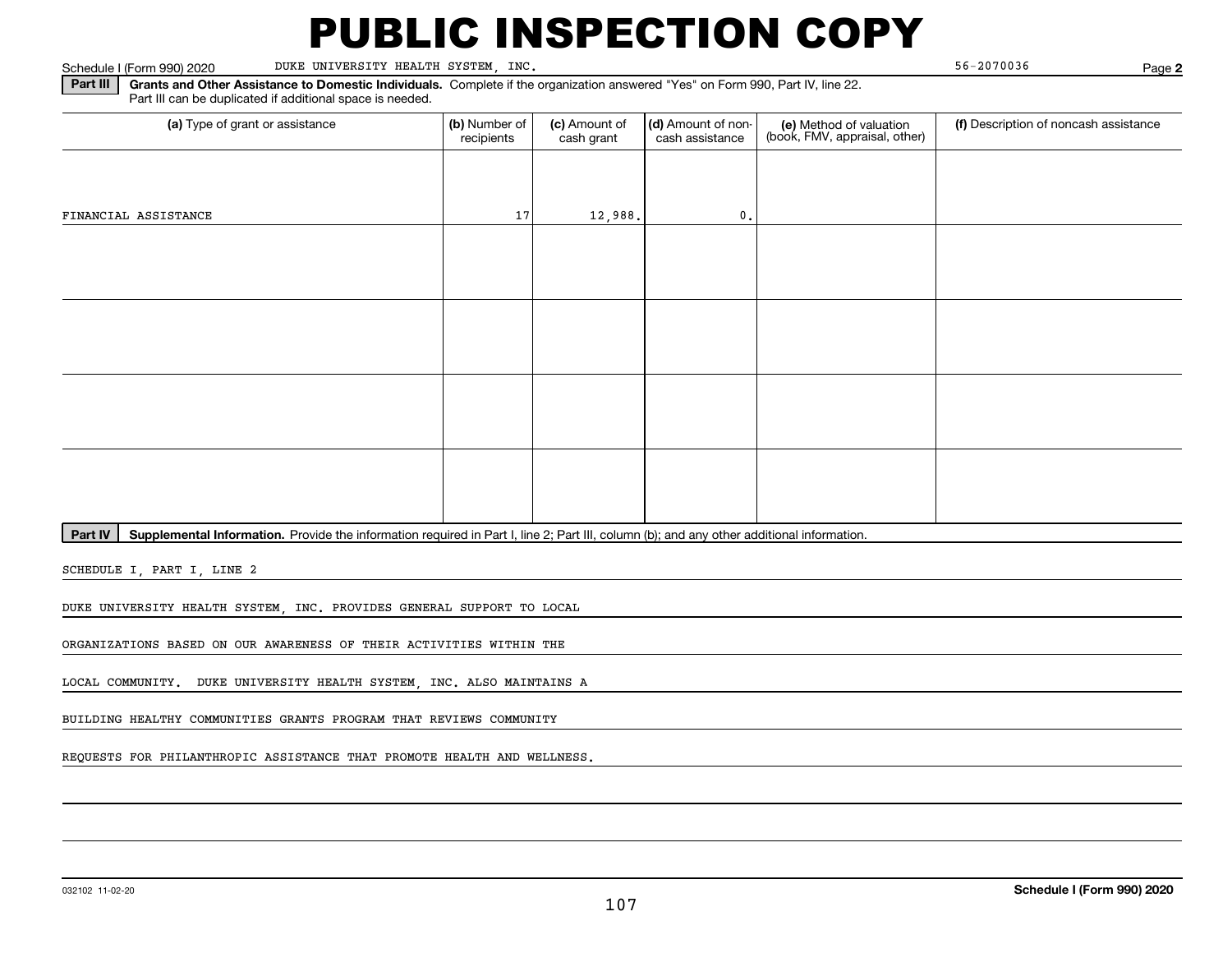|                                                                                                                                 |                                                                                                                    |                                                                                          | PUBLIC INSPECTION COPY                                                                                                                                                                                                                                                                                                                                      |                                       |                       |            |     |  |
|---------------------------------------------------------------------------------------------------------------------------------|--------------------------------------------------------------------------------------------------------------------|------------------------------------------------------------------------------------------|-------------------------------------------------------------------------------------------------------------------------------------------------------------------------------------------------------------------------------------------------------------------------------------------------------------------------------------------------------------|---------------------------------------|-----------------------|------------|-----|--|
| <b>Compensation Information</b><br><b>SCHEDULE J</b>                                                                            |                                                                                                                    |                                                                                          |                                                                                                                                                                                                                                                                                                                                                             |                                       | OMB No. 1545-0047     |            |     |  |
|                                                                                                                                 | (Form 990)<br>For certain Officers, Directors, Trustees, Key Employees, and Highest                                |                                                                                          |                                                                                                                                                                                                                                                                                                                                                             |                                       |                       |            |     |  |
|                                                                                                                                 | <b>Compensated Employees</b>                                                                                       |                                                                                          |                                                                                                                                                                                                                                                                                                                                                             |                                       |                       |            |     |  |
| Complete if the organization answered "Yes" on Form 990, Part IV, line 23.<br>Attach to Form 990.<br>Department of the Treasury |                                                                                                                    |                                                                                          |                                                                                                                                                                                                                                                                                                                                                             |                                       | <b>Open to Public</b> |            |     |  |
| Go to www.irs.gov/Form990 for instructions and the latest information.<br>Internal Revenue Service                              |                                                                                                                    |                                                                                          |                                                                                                                                                                                                                                                                                                                                                             |                                       |                       | Inspection |     |  |
|                                                                                                                                 | Name of the organization                                                                                           |                                                                                          |                                                                                                                                                                                                                                                                                                                                                             | <b>Employer identification number</b> |                       |            |     |  |
|                                                                                                                                 |                                                                                                                    | DUKE UNIVERSITY HEALTH SYSTEM, INC.                                                      |                                                                                                                                                                                                                                                                                                                                                             | 56-2070036                            |                       |            |     |  |
|                                                                                                                                 | Part I                                                                                                             | <b>Questions Regarding Compensation</b>                                                  |                                                                                                                                                                                                                                                                                                                                                             |                                       |                       |            |     |  |
|                                                                                                                                 |                                                                                                                    |                                                                                          | <b>1a</b> Check the appropriate box(es) if the organization provided any of the following to or for a person listed on Form 990,                                                                                                                                                                                                                            |                                       |                       | Yes        | No. |  |
|                                                                                                                                 |                                                                                                                    |                                                                                          | Part VII, Section A, line 1a. Complete Part III to provide any relevant information regarding these items.                                                                                                                                                                                                                                                  |                                       |                       |            |     |  |
|                                                                                                                                 | First-class or charter travel                                                                                      |                                                                                          | Housing allowance or residence for personal use                                                                                                                                                                                                                                                                                                             |                                       |                       |            |     |  |
|                                                                                                                                 | Travel for companions                                                                                              | Payments for business use of personal residence                                          |                                                                                                                                                                                                                                                                                                                                                             |                                       |                       |            |     |  |
|                                                                                                                                 | Tax indemnification and gross-up payments<br>Health or social club dues or initiation fees                         |                                                                                          |                                                                                                                                                                                                                                                                                                                                                             |                                       |                       |            |     |  |
|                                                                                                                                 | Discretionary spending account<br>Personal services (such as maid, chauffeur, chef)                                |                                                                                          |                                                                                                                                                                                                                                                                                                                                                             |                                       |                       |            |     |  |
|                                                                                                                                 |                                                                                                                    |                                                                                          |                                                                                                                                                                                                                                                                                                                                                             |                                       |                       |            |     |  |
|                                                                                                                                 |                                                                                                                    |                                                                                          | <b>b</b> If any of the boxes on line 1a are checked, did the organization follow a written policy regarding payment or                                                                                                                                                                                                                                      |                                       |                       |            |     |  |
|                                                                                                                                 |                                                                                                                    |                                                                                          | reimbursement or provision of all of the expenses described above? If "No," complete Part III to explain                                                                                                                                                                                                                                                    |                                       | 1b                    |            |     |  |
| 2                                                                                                                               |                                                                                                                    |                                                                                          | Did the organization require substantiation prior to reimbursing or allowing expenses incurred by all directors,                                                                                                                                                                                                                                            |                                       |                       |            |     |  |
|                                                                                                                                 |                                                                                                                    |                                                                                          | trustees, and officers, including the CEO/Executive Director, regarding the items checked on line 1a?                                                                                                                                                                                                                                                       |                                       | $\mathbf{2}$          |            |     |  |
|                                                                                                                                 |                                                                                                                    |                                                                                          |                                                                                                                                                                                                                                                                                                                                                             |                                       |                       |            |     |  |
| 3                                                                                                                               |                                                                                                                    |                                                                                          | Indicate which, if any, of the following the organization used to establish the compensation of the organization's                                                                                                                                                                                                                                          |                                       |                       |            |     |  |
|                                                                                                                                 | CEO/Executive Director. Check all that apply. Do not check any boxes for methods used by a related organization to |                                                                                          |                                                                                                                                                                                                                                                                                                                                                             |                                       |                       |            |     |  |
|                                                                                                                                 |                                                                                                                    | establish compensation of the CEO/Executive Director, but explain in Part III.           |                                                                                                                                                                                                                                                                                                                                                             |                                       |                       |            |     |  |
|                                                                                                                                 | X Compensation committee                                                                                           |                                                                                          | Written employment contract<br>X                                                                                                                                                                                                                                                                                                                            |                                       |                       |            |     |  |
|                                                                                                                                 | $X$ Independent compensation consultant                                                                            |                                                                                          | x<br>Compensation survey or study<br>x                                                                                                                                                                                                                                                                                                                      |                                       |                       |            |     |  |
|                                                                                                                                 | $X$ Form 990 of other organizations                                                                                |                                                                                          | Approval by the board or compensation committee                                                                                                                                                                                                                                                                                                             |                                       |                       |            |     |  |
| 4                                                                                                                               |                                                                                                                    |                                                                                          | During the year, did any person listed on Form 990, Part VII, Section A, line 1a, with respect to the filing                                                                                                                                                                                                                                                |                                       |                       |            |     |  |
|                                                                                                                                 | organization or a related organization:                                                                            |                                                                                          |                                                                                                                                                                                                                                                                                                                                                             |                                       |                       |            |     |  |
| а                                                                                                                               | Receive a severance payment or change-of-control payment?                                                          |                                                                                          |                                                                                                                                                                                                                                                                                                                                                             |                                       |                       | х          |     |  |
| b                                                                                                                               | Participate in or receive payment from a supplemental nonqualified retirement plan?                                |                                                                                          |                                                                                                                                                                                                                                                                                                                                                             |                                       |                       | X          |     |  |
|                                                                                                                                 | c Participate in or receive payment from an equity-based compensation arrangement?                                 |                                                                                          |                                                                                                                                                                                                                                                                                                                                                             |                                       |                       |            | x   |  |
|                                                                                                                                 | If "Yes" to any of lines 4a-c, list the persons and provide the applicable amounts for each item in Part III.      |                                                                                          |                                                                                                                                                                                                                                                                                                                                                             |                                       |                       |            |     |  |
|                                                                                                                                 |                                                                                                                    |                                                                                          |                                                                                                                                                                                                                                                                                                                                                             |                                       |                       |            |     |  |
|                                                                                                                                 |                                                                                                                    | Only section 501(c)(3), 501(c)(4), and 501(c)(29) organizations must complete lines 5-9. |                                                                                                                                                                                                                                                                                                                                                             |                                       |                       |            |     |  |
| 5                                                                                                                               |                                                                                                                    |                                                                                          | For persons listed on Form 990, Part VII, Section A, line 1a, did the organization pay or accrue any compensation                                                                                                                                                                                                                                           |                                       |                       |            |     |  |
| a                                                                                                                               | contingent on the revenues of:                                                                                     |                                                                                          |                                                                                                                                                                                                                                                                                                                                                             |                                       | 5a                    |            | X   |  |
| b                                                                                                                               |                                                                                                                    |                                                                                          | The organization? <b>With the organization? With the organization? With the organization? With the organization?</b><br>Any related organization? <b>With the Construction of the Construction</b> of the Construction of the Construction of the Construction of the Construction of the Construction of the Construction of the Construction of the Const |                                       | 5b                    |            | X   |  |
|                                                                                                                                 | If "Yes" on line 5a or 5b, describe in Part III.                                                                   |                                                                                          |                                                                                                                                                                                                                                                                                                                                                             |                                       |                       |            |     |  |
| 6                                                                                                                               |                                                                                                                    |                                                                                          | For persons listed on Form 990, Part VII, Section A, line 1a, did the organization pay or accrue any compensation                                                                                                                                                                                                                                           |                                       |                       |            |     |  |
|                                                                                                                                 | contingent on the net earnings of:                                                                                 |                                                                                          |                                                                                                                                                                                                                                                                                                                                                             |                                       |                       |            |     |  |
| a                                                                                                                               |                                                                                                                    |                                                                                          |                                                                                                                                                                                                                                                                                                                                                             |                                       | 6a                    |            | x   |  |
| b                                                                                                                               |                                                                                                                    |                                                                                          |                                                                                                                                                                                                                                                                                                                                                             |                                       |                       |            | x   |  |
|                                                                                                                                 | If "Yes" on line 6a or 6b, describe in Part III.                                                                   |                                                                                          |                                                                                                                                                                                                                                                                                                                                                             |                                       |                       |            |     |  |
| 7                                                                                                                               |                                                                                                                    |                                                                                          | For persons listed on Form 990, Part VII, Section A, line 1a, did the organization provide any nonfixed payments                                                                                                                                                                                                                                            |                                       |                       |            |     |  |
|                                                                                                                                 |                                                                                                                    |                                                                                          |                                                                                                                                                                                                                                                                                                                                                             |                                       |                       | Х          |     |  |
| 8                                                                                                                               |                                                                                                                    |                                                                                          | Were any amounts reported on Form 990, Part VII, paid or accrued pursuant to a contract that was subject to the                                                                                                                                                                                                                                             |                                       |                       |            |     |  |
|                                                                                                                                 | initial contract exception described in Regulations section 53.4958-4(a)(3)? If "Yes," describe in Part III        |                                                                                          |                                                                                                                                                                                                                                                                                                                                                             |                                       | 8                     |            | x   |  |
| 9                                                                                                                               |                                                                                                                    |                                                                                          | If "Yes" on line 8, did the organization also follow the rebuttable presumption procedure described in                                                                                                                                                                                                                                                      |                                       |                       |            |     |  |
|                                                                                                                                 | Regulations section 53.4958-6(c)?                                                                                  |                                                                                          |                                                                                                                                                                                                                                                                                                                                                             |                                       | 9                     |            |     |  |
|                                                                                                                                 |                                                                                                                    | LHA For Paperwork Reduction Act Notice, see the Instructions for Form 990.               |                                                                                                                                                                                                                                                                                                                                                             | Schedule J (Form 990) 2020            |                       |            |     |  |

032111 12-07-20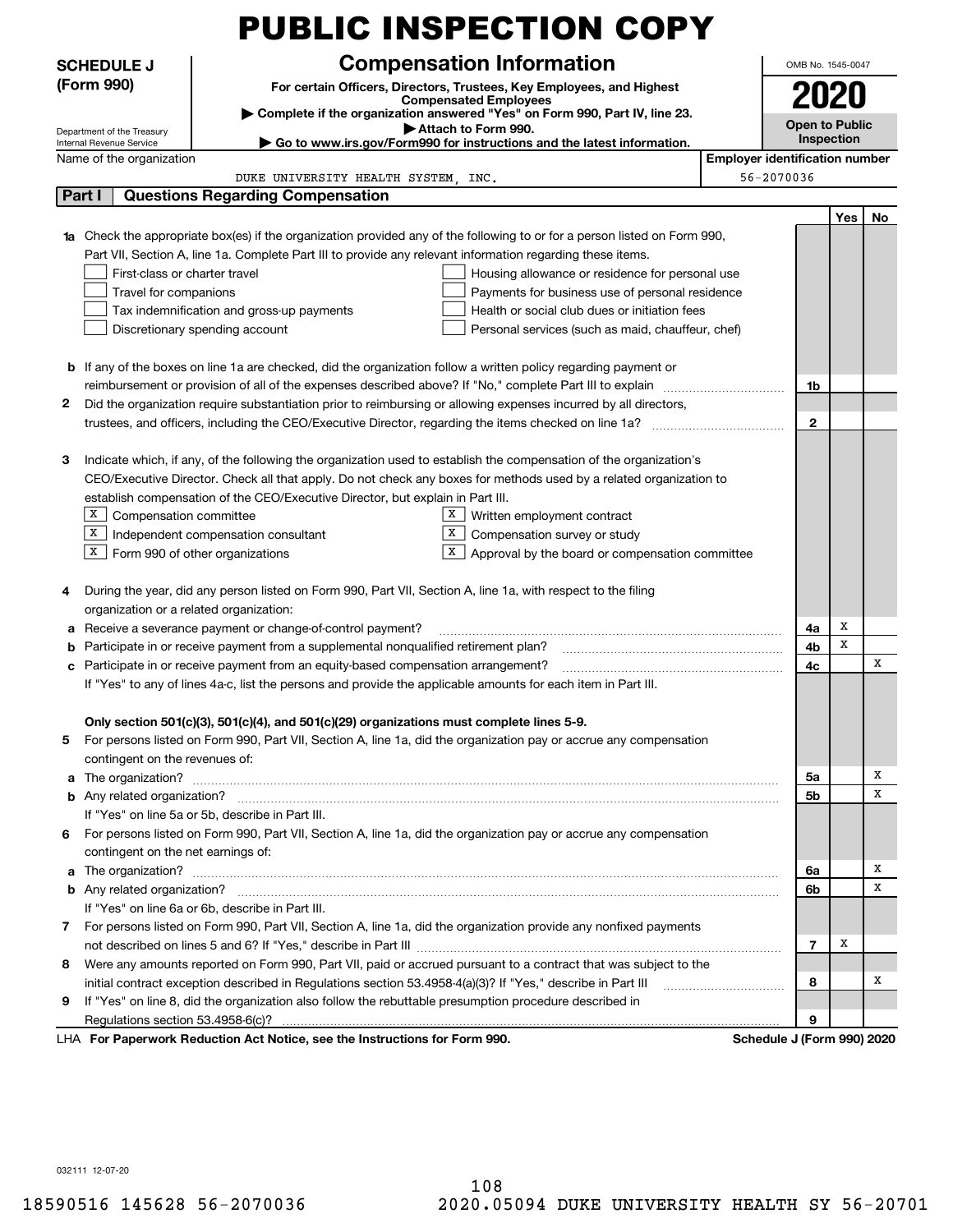DUKE UNIVERSITY HEALTH SYSTEM, INC.

56-2070036

**2**

**Part II Officers, Directors, Trustees, Key Employees, and Highest Compensated Employees.**  Schedule J (Form 990) 2020 Page Use duplicate copies if additional space is needed.

For each individual whose compensation must be reported on Schedule J, report compensation from the organization on row (i) and from related organizations, described in the instructions, on row (ii). Do not list any individuals that aren't listed on Form 990, Part VII.

**Note:**  The sum of columns (B)(i)-(iii) for each listed individual must equal the total amount of Form 990, Part VII, Section A, line 1a, applicable column (D) and (E) amounts for that individual.

|                                   |       |                          | (B) Breakdown of W-2 and/or 1099-MISC compensation |                                           | (C) Retirement and             | (D) Nontaxable | (E) Total of columns<br>benefits<br>$(B)(i)$ - $(D)$ |                                                            |  |
|-----------------------------------|-------|--------------------------|----------------------------------------------------|-------------------------------------------|--------------------------------|----------------|------------------------------------------------------|------------------------------------------------------------|--|
| (A) Name and Title                |       | (i) Base<br>compensation | (ii) Bonus &<br>incentive<br>compensation          | (iii) Other<br>reportable<br>compensation | other deferred<br>compensation |                |                                                      | in column (B)<br>reported as deferred<br>on prior Form 990 |  |
| (1) A EUGENE WASHINGTON MD        | (i)   | 0.                       | 0                                                  | 0.                                        | 0.                             | 0              | $\Omega$                                             |                                                            |  |
| DIRECTOR/PRESIDENT & CEO          | (ii)  | 1,327,996.               | 648,542.                                           | 19,500                                    | 34,741                         | 17,828         | 2,048,607.                                           | 450,000.                                                   |  |
| KENNETH C MORRIS<br>(2)           | (i)   | 603,401                  | 75,491                                             | 1,000,000                                 | 34,741                         | 6,735          | 1,720,368.                                           | 0.                                                         |  |
| FORMER OFFICER                    | (ii)  | 0.                       | $\mathbf{0}$                                       | 0.                                        | 0.                             | 0              | $\mathbf{0}$ .                                       | $\mathbf 0$ .                                              |  |
| (3) VINCENT E PRICE               | (i)   | 0.                       | $\mathbf{0}$                                       | 0.                                        | 0.                             | 0              | 0                                                    | $\mathbf 0$ .                                              |  |
| <b>DIRECTOR</b>                   | (ii)  | 1,456,976.               | 0.                                                 | 19,500                                    | 34,741                         | 22,040         | 1,533,257.                                           | $\mathbf{0}$ .                                             |  |
| WILLIAM J FULKERSON MD<br>(4)     | (i)   | 958,995                  | $\mathbf{0}$                                       | 94,847.                                   | 34,741                         | 8,767          | 1,097,350                                            | 0.                                                         |  |
| EXECUTIVE VP, DUHS                | (ii)  | $\mathbf{0}$             | 0                                                  | 0.                                        | 0.                             | 0              | 0                                                    | 0.                                                         |  |
| JOHN P MORDACH<br>(5)             | (i)   | 450,546                  | 486,050                                            | 18,000                                    | $\mathbf{0}$                   | 17,095         | 971,691                                              | $\mathfrak o$ .                                            |  |
| SVP, CFO, TREASURER               | (ii)  | $\mathbf{0}$             | 0                                                  | 0.                                        | $\mathbf{0}$                   | 0              | 0                                                    | 0.                                                         |  |
| THOMAS A OWENS MD<br>(6)          | (i)   | 641.889                  | 100,000                                            | 19,500                                    | 34,741                         | 12,598         | 808,728                                              | $\mathbf{0}$ .                                             |  |
| PRESIDENT, DUH AND SVP, DUHS      | (ii)  | $\mathbf{0}$             | 0                                                  | 0.                                        | $\mathbf{0}$                   | $\mathbf{0}$ . | 0                                                    | $\mathbf 0$ .                                              |  |
| RICHARD PATRICK SHANNON<br>(7)    | (i)   | 673,800                  | 35,192.                                            | 19,500                                    | 34,741                         | 16,029         | 779,262                                              | 0.                                                         |  |
| PHYSICIAN                         | (ii)  | $\mathbf{0}$             | $\mathbf 0$                                        | 0.                                        | $\mathbf{0}$                   | 0.             | 0                                                    | 0.                                                         |  |
| MARY E KLOTMAN MD<br>(8)          | (i)   | $\mathbf{0}$             | $\mathbf{0}$                                       | 0.                                        | $\mathbf{0}$                   | $\mathbf{0}$ . | 0                                                    | 0.                                                         |  |
| <b>DIRECTOR</b>                   | (ii)  | 708,776.                 | 0                                                  | 19,500                                    | 34,741                         | 14,910         | 777,927.                                             | $\mathbf{0}$ .                                             |  |
| (9) JEFFREY M FERRANTI            | (i)   | 477,697.                 | 73,500                                             | 19,500                                    | 34,741                         | 27, 412.       | 632,850.                                             | $\mathbf{0}$ .                                             |  |
| CIO/VP FOR MEDICAL INFORMATICS    | (ii)  | 103,128                  | 0                                                  | $\mathbf{0}$                              | $\mathbf{0}$                   | $\mathbf{0}$ . | 103,128.                                             | $\mathbf{0}$ .                                             |  |
| (10) KEITH STOVER                 | (i)   | 460,546                  | 40,000                                             | 19,500                                    | 30,790                         | 24,113         | 574,949                                              | 0.                                                         |  |
| COO, PRMO                         | (ii)  | $\mathbf{0}$             | 0                                                  | 0.                                        | $\mathbf{0}$                   | 0              | 0                                                    | 0.                                                         |  |
| (11) KATHLEEN GALBRAITH           | (i)   | 409,544                  | 74,630                                             | 18,000                                    | 27,624                         | 28,759         | 558,557                                              | 0.                                                         |  |
| PRESIDENT, DUKE REGIONAL HOSPITAL | (ii)  | $\mathbf{0}$             | $\Omega$                                           | 0.                                        | 0                              | 0              | 0                                                    | 0.                                                         |  |
| (12) ARLENE N CHUA                | (i)   | 384,360                  | 61,012                                             | 44,165                                    | 30,800                         | 21,412         | 541,749                                              | 0.                                                         |  |
| PHYSICIAN                         | (ii)  | $\mathbf{0}$             | 0                                                  | 0.                                        | $\mathbf{0}$                   | 0              | 0                                                    | 0.                                                         |  |
| (13) ROBERT N WILLIS              | (i)   | 432,008                  | 40,000                                             | 19,500                                    | 28,777                         | 16,869         | 537,154                                              | 0.                                                         |  |
| VP FINANCE/CONTROLLER/CAO         | (ii)  | 0.                       | 0.                                                 | 0.                                        | 0.                             | $\mathbf 0$ .  | 0                                                    | 0.                                                         |  |
| (14) MONTE D BROWN MD             | (i)   | 425,800                  | $\mathbf{0}$                                       | 32,600                                    | 30,263                         | 18,989         | 507,652                                              | 0.                                                         |  |
| VP FOR ADMINISTRATION/SECRETARY   | (ii)  | $\mathbf 0$ .            | $\mathbf 0$                                        | 0.                                        | 0.                             | $\mathbf{0}$ . | 0                                                    | 0.                                                         |  |
| (15) MARY K MARTIN                | (i)   | 385,154                  | 25,187                                             | 0.                                        | 27,601                         | 30,572         | 468,514                                              | 0.                                                         |  |
| CHIEF OPERATING OFFICER, DUH      | (ii)  | 0.                       | $\mathbf{0}$                                       | 0.                                        | 0.                             | $\mathbf{0}$   | $\mathbf{0}$ .                                       | $\mathbf{0}$ .                                             |  |
| (16) MARY ANN FUCHS               | (i)   | 385,024                  | $\mathbf{0}$                                       | 0.                                        | 24,217                         | 8,727          | 417,968                                              | 0.                                                         |  |
| VP-PATIENT CARE/CHIEF NURSE EXEC  | (iii) | $\mathbf{0}$ .           | 0.                                                 | 0.                                        | 0.                             | 0.             | 0.                                                   | 0.                                                         |  |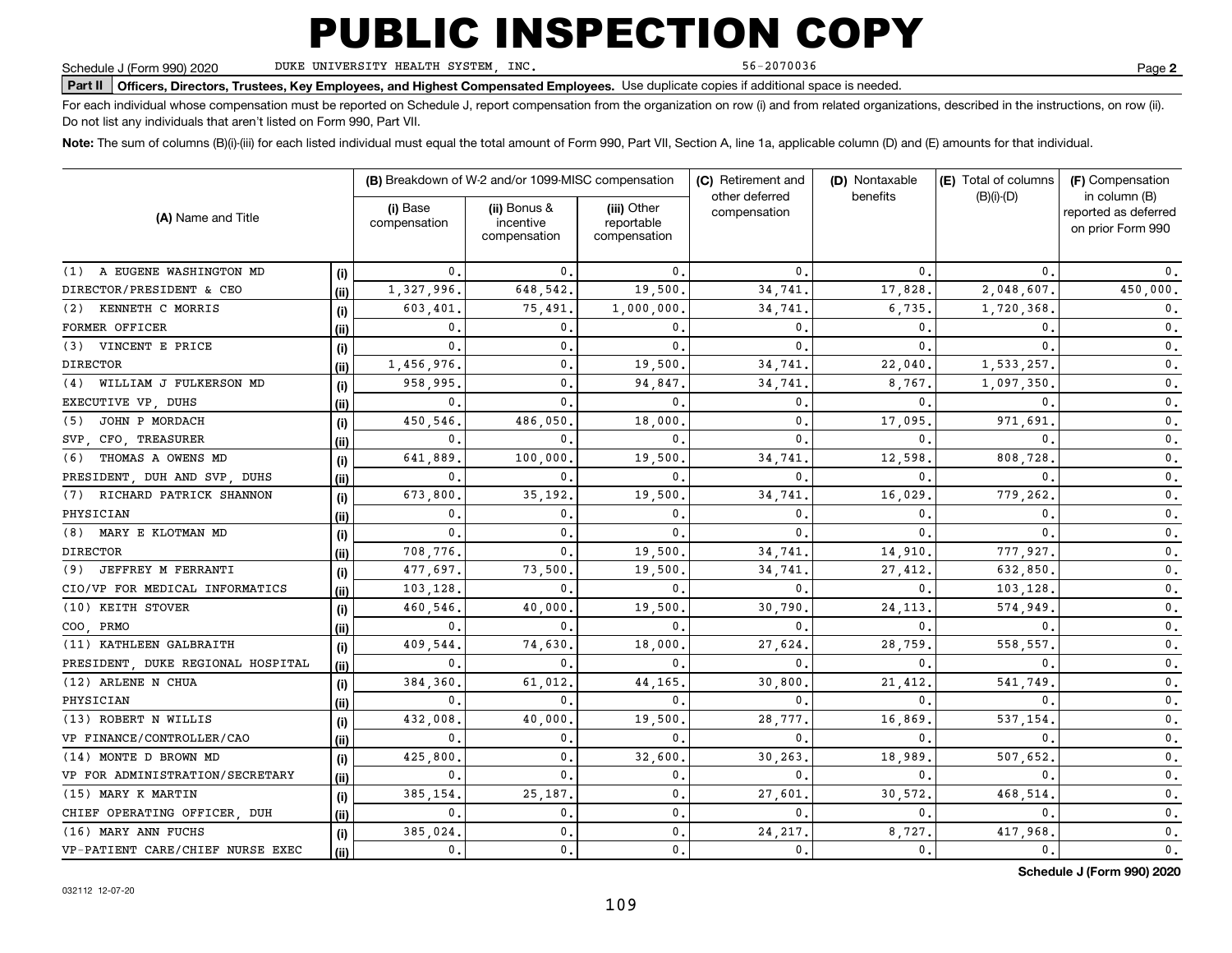DUKE UNIVERSITY HEALTH SYSTEM, INC.

56-2070036

**2**

**Part II Officers, Directors, Trustees, Key Employees, and Highest Compensated Employees.**  Schedule J (Form 990) 2020 Page Use duplicate copies if additional space is needed.

For each individual whose compensation must be reported on Schedule J, report compensation from the organization on row (i) and from related organizations, described in the instructions, on row (ii). Do not list any individuals that aren't listed on Form 990, Part VII.

**Note:**  The sum of columns (B)(i)-(iii) for each listed individual must equal the total amount of Form 990, Part VII, Section A, line 1a, applicable column (D) and (E) amounts for that individual.

|                                           |      |                          | (B) Breakdown of W-2 and/or 1099-MISC compensation |                                           | (C) Retirement and<br>other deferred | (D) Nontaxable<br>benefits | (E) Total of columns | (F) Compensation<br>in column (B)         |  |
|-------------------------------------------|------|--------------------------|----------------------------------------------------|-------------------------------------------|--------------------------------------|----------------------------|----------------------|-------------------------------------------|--|
| (A) Name and Title                        |      | (i) Base<br>compensation | (ii) Bonus &<br>incentive<br>compensation          | (iii) Other<br>reportable<br>compensation | compensation                         |                            | $(B)(i)-(D)$         | reported as deferred<br>on prior Form 990 |  |
| (17) ERIK PAULSON                         | (i)  | 0.                       | $\mathbf{0}$ .                                     | 0.                                        | $\mathbf{0}$ .                       | $\mathbf{0}$ .             | $\mathbf{0}$ .       | $\mathbf 0$ .                             |  |
| <b>DIRECTOR</b>                           | (ii) | 342,224.                 | $\mathbf 0$ .                                      | 19,500.                                   | 23, 391.                             | 25,860                     | 410,975.             | $\mathbf 0$ .                             |  |
| (18) ANN REED                             | (i)  | $\mathbf{0}$ .           | $\mathbf 0$ .                                      | 0.                                        | $\mathbf{0}$ .                       | $\mathbf{0}$ .             | $\mathbf{0}$ .       | $\mathbf 0$ .                             |  |
| <b>DIRECTOR</b>                           | (ii) | 303,218.                 | $\mathbf 0$ .                                      | 0.                                        | 18,766.                              | 6,762.                     | 328,746.             | $\mathbf 0$ .                             |  |
| (19) LEIGH BLEECKER                       | (i)  | 221,626.                 | 77,000.                                            | $\mathsf{0}\,.$                           | 13, 353,                             | 14,081                     | 326,060.             | $\mathbf 0$ .                             |  |
| INTERIM PRESIDENT, DUKE RALEIGH HOSP (ii) |      | $\mathbf{0}$ .           | $\mathbf{0}$ .                                     | 0.                                        | $\mathbf{0}$ .                       | $\mathbf{0}$               | $\mathbf{0}$ .       | $\mathbf 0$ .                             |  |
| (20) DAVID W ZAAS                         | (i)  | 256,948.                 | $\mathbf{0}$ .                                     | 9,750.                                    | 34, 111.                             | 8,515.                     | 309, 324.            | $\mathbf 0$ .                             |  |
| PART YEAR PRESIDENT, DUKE RALEIGH HO (ii) |      | $\mathsf{0}\,.$          | $\mathbf{0}$ .                                     | 0.                                        | $\mathbf{0}$ .                       | $\mathbf{0}$ .             | $\mathbf{0}$ .       | $\mathbf 0$ .                             |  |
|                                           | (i)  |                          |                                                    |                                           |                                      |                            |                      |                                           |  |
|                                           | (ii) |                          |                                                    |                                           |                                      |                            |                      |                                           |  |
|                                           | (i)  |                          |                                                    |                                           |                                      |                            |                      |                                           |  |
|                                           | (ii) |                          |                                                    |                                           |                                      |                            |                      |                                           |  |
|                                           | (i)  |                          |                                                    |                                           |                                      |                            |                      |                                           |  |
|                                           | (ii) |                          |                                                    |                                           |                                      |                            |                      |                                           |  |
|                                           | (i)  |                          |                                                    |                                           |                                      |                            |                      |                                           |  |
|                                           | (ii) |                          |                                                    |                                           |                                      |                            |                      |                                           |  |
|                                           | (i)  |                          |                                                    |                                           |                                      |                            |                      |                                           |  |
|                                           | (ii) |                          |                                                    |                                           |                                      |                            |                      |                                           |  |
|                                           | (i)  |                          |                                                    |                                           |                                      |                            |                      |                                           |  |
|                                           | (ii) |                          |                                                    |                                           |                                      |                            |                      |                                           |  |
|                                           | (i)  |                          |                                                    |                                           |                                      |                            |                      |                                           |  |
|                                           | (ii) |                          |                                                    |                                           |                                      |                            |                      |                                           |  |
|                                           | (i)  |                          |                                                    |                                           |                                      |                            |                      |                                           |  |
|                                           | (ii) |                          |                                                    |                                           |                                      |                            |                      |                                           |  |
|                                           | (i)  |                          |                                                    |                                           |                                      |                            |                      |                                           |  |
|                                           | (ii) |                          |                                                    |                                           |                                      |                            |                      |                                           |  |
|                                           | (i)  |                          |                                                    |                                           |                                      |                            |                      |                                           |  |
|                                           | (ii) |                          |                                                    |                                           |                                      |                            |                      |                                           |  |
|                                           | (i)  |                          |                                                    |                                           |                                      |                            |                      |                                           |  |
|                                           | (ii) |                          |                                                    |                                           |                                      |                            |                      |                                           |  |
|                                           | (i)  |                          |                                                    |                                           |                                      |                            |                      |                                           |  |
|                                           | (ii) |                          |                                                    |                                           |                                      |                            |                      |                                           |  |

**Schedule J (Form 990) 2020**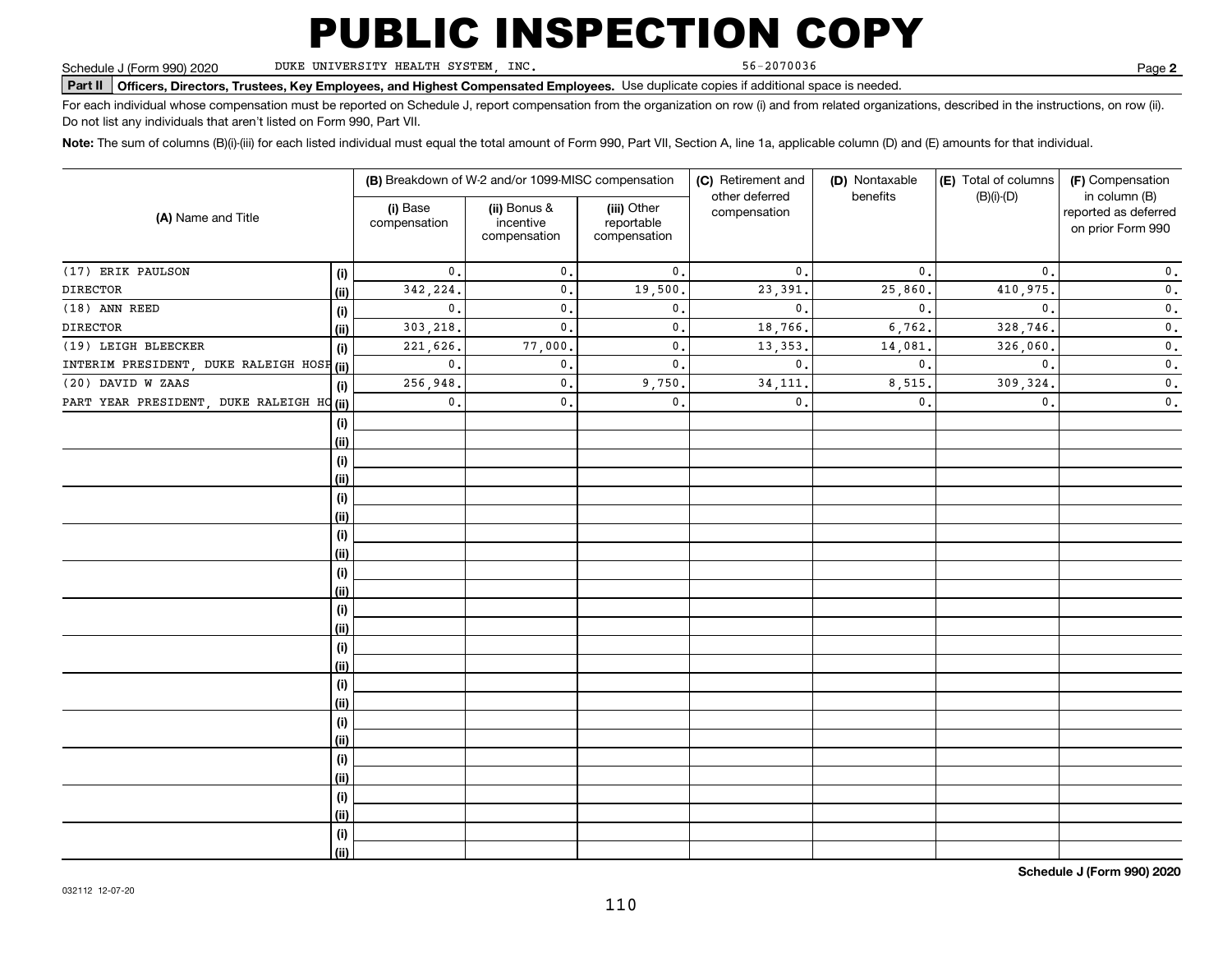DUKE UNIVERSITY HEALTH SYSTEM, INC.

Page 3

#### **Part III Supplemental Information**

Schedule J (Form 990) 2020 DUKE UNIVERSITY HEALTH SYSTEM, INC.<br>Part III Supplemental Information<br>Provide the information, explanation, or descriptions required for Part I, lines 1a, 1b, 3, 4a, 4b, 4c, 5a, 5b, 6a, 6b, 7, an

SCHEDULE J, PART I, LINE 4A

KENNETH C. MORRIS RECEIVED A TOTAL OF \$3,000,000 RELATED TO HIS

SEPARATION FROM EMPLOYMENT, ISSUED IN TWO PAYMENTS. \$1,000,000 IS

INCLUDED ON THE CURRENT SCHEDULE J DETAILS. \$2,000,000 WILL BE INCLUDED

ON FORM 990, SCHEUDLE J, FYE 06/30/2022.

SCHEDULE J, PART I, LINE 4B

A. EUGENE WASHINGTON, MD PARTICIPATED IN AND RECEIVED PAYMENTS OF

\$500,000 UNDER A DEFERRED COMPENSATION PLAN DESCRIBED UNDER SECTION

457(F) OF THE INTERNAL REVENUE CODE. SUCH AMOUNTS WERE SUBJECT TO A

SUBSTANTIAL RISK OF FORFEITURE AS DEFINED UNDER IRC SECTION 457(F).

SCHEDULE J, PART I, LINE 7

NON-FIXED PAYMENTS:

DUHS MAINTAINS AN EXECUTIVE INCENTIVE COMPENSATION PLAN. PAYMENTS UNDER

THE PLAN ARE BASED ON PRE-ESTABLISHED PERFORMANCE METRICS AND A FIXED

CALCULATION METHODOLOGY APPROVED BY THE DUHS COMPENSATION COMMITTEE

WITH ASSISTANCE AND INPUT FROM AN EXECUTIVE COMPENSATION CONSULTING

FIRM ASSURING COMPARABILITY WITH SIMILAR SYSTEMS. THE PLAN ALLOWS FOR A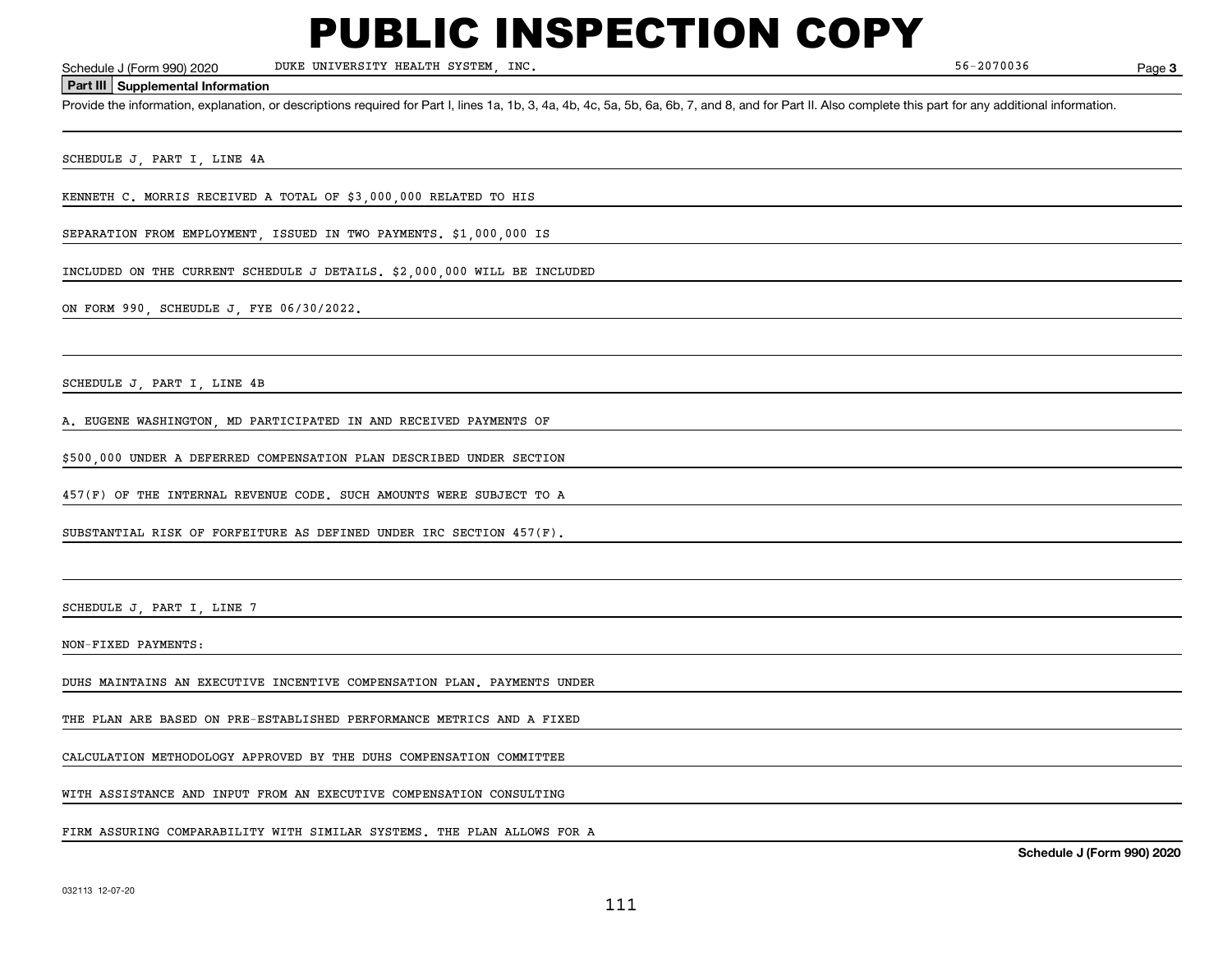DUKE UNIVERSITY HEALTH SYSTEM, INC.

**3**

**Part III Supplemental Information**

Schedule J (Form 990) 2020 DUKE UNIVERSITY HEALTH SYSTEM, INC.<br>Part III Supplemental Information<br>Provide the information, explanation, or descriptions required for Part I, lines 1a, 1b, 3, 4a, 4b, 4c, 5a, 5b, 6a, 6b, 7, an

MODIFICATION TO AN INDIVIDUAL'S INCENTIVE PAYMENT BASED ON LEADERSHIP

COMPETENCIES AND OTHER FACTORS WITH PAYOUTS (AND MODIFICATIONS, IF ANY)

APPROVED BY THE DUHS COMPENSATION COMMITTEE.

**Schedule J (Form 990) 2020**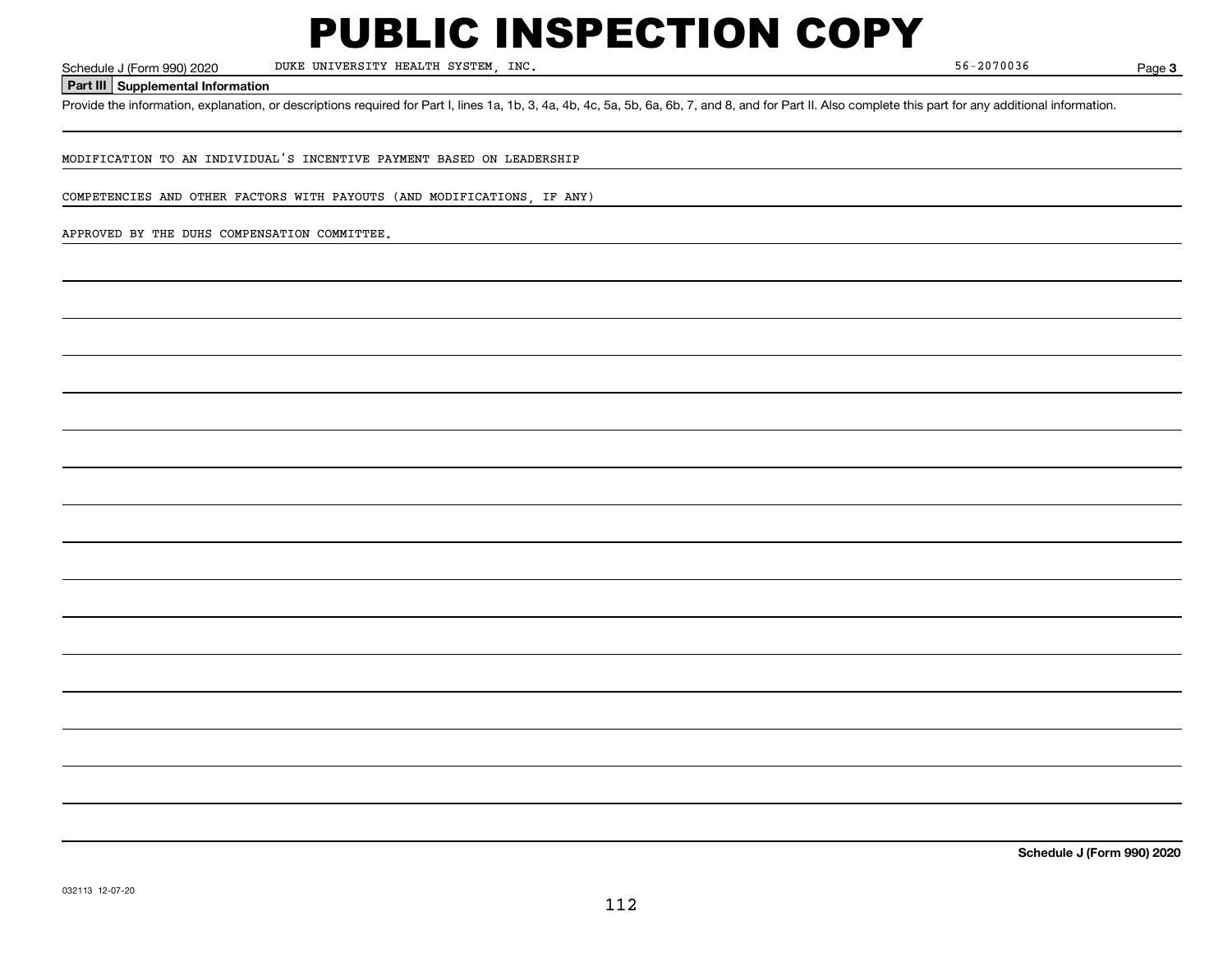OMB No. 1545-0047 Department of the Treasury Internal Revenue Service **SCHEDULE K (Form 990) | Complete if the organization answered "Yes" on Form 990, Part IV, line 24a. Provide descriptions, explanations, and any additional information in Part VI.**<br> **explanations, and any additional information in Part VI.**<br> **explanation in Spection in Part VI.** Inspection ▶ **Attach to Form 990. ▶ Go to www.irs.gov/Form990 for instructions and the latest information. <b>Inspection** and the latest information. **Employer identification number Part I Bond Issues** Name of the organization **Supplemental Information on Tax-Exempt Bonds Open to Public** 56-20700361DUKE UNIVERSITY HEALTH SYSTEM, INC. ENTITY

| (a) Issuer name                                                                             | (b) Issuer EIN | $(c)$ CUSIP $#$ | (d) Date issued | (e) Issue price |     | (f) Description of purpose |                | $ {\bf (g)}$ Defeased $ {\bf (h)}$ On behalf $ {\bf (i)}$ Pooled |      |     | of issuer<br>financing |                |    |
|---------------------------------------------------------------------------------------------|----------------|-----------------|-----------------|-----------------|-----|----------------------------|----------------|------------------------------------------------------------------|------|-----|------------------------|----------------|----|
|                                                                                             |                |                 |                 |                 |     |                            |                | Yes                                                              | No l | Yes | No                     | Yes            | No |
| NORTH CAROLINA MEDICAL CARE                                                                 |                |                 |                 |                 |     |                            |                |                                                                  |      |     |                        |                |    |
| A COMMISSION                                                                                | 52-1309402     | <b>NONE</b>     | 04/24/18        |                 |     | 273, 320, 000. SEE PART VI |                |                                                                  | х    |     | х                      |                | X  |
| NORTH CAROLINA MEDICAL CARE                                                                 |                |                 |                 |                 |     |                            |                |                                                                  |      |     |                        |                |    |
| <b>B</b> COMMISSION                                                                         | 52-1309402     | <b>NONE</b>     | 05/30/12        |                 |     | 214,598,930. SEE PART VI   |                |                                                                  | X    |     | X                      |                | x  |
| NORTH CAROLINA MEDICAL CARE                                                                 |                |                 |                 |                 |     |                            |                |                                                                  |      |     |                        |                |    |
| C COMMISSION                                                                                | 52-1309402     | NONE            | 03/19/15        |                 |     | 128, 325, 000. SEE PART VI |                |                                                                  | х    |     | х                      |                | х  |
| NORTH CAROLINA MEDICAL CARE                                                                 |                |                 |                 |                 |     |                            |                |                                                                  |      |     |                        |                |    |
| D COMMISSION                                                                                | 52-1309402     | 65821DLB5       | 06/28/12        |                 |     | 326,853,753. SEE PART VI   |                | X                                                                |      |     | x                      |                | X  |
| Part II Proceeds                                                                            |                |                 |                 |                 |     |                            |                |                                                                  |      |     |                        |                |    |
|                                                                                             |                |                 | A               |                 |     | в                          | C              |                                                                  |      |     | D                      |                |    |
| Amount of bonds retired<br>$\mathbf{1}$                                                     |                |                 |                 | 26,985,000.     |     | 193,290,000.               |                | 6,705,000.                                                       |      |     |                        | 25,705,000.    |    |
| $\mathbf{2}$                                                                                |                |                 |                 |                 |     |                            |                |                                                                  |      |     |                        | 273, 285, 000. |    |
| -3                                                                                          |                |                 |                 | 273, 320, 000.  |     | 214,760,000.               | 128, 325, 000. |                                                                  |      |     |                        | 326, 995, 394. |    |
| 4                                                                                           |                |                 |                 |                 |     |                            |                |                                                                  |      |     |                        |                |    |
| 5                                                                                           |                |                 |                 |                 |     |                            |                |                                                                  |      |     |                        | 14,871,185.    |    |
| Proceeds in refunding escrows<br>6                                                          |                |                 |                 |                 |     |                            |                |                                                                  |      |     |                        |                |    |
| Issuance costs from proceeds<br>7                                                           |                |                 |                 |                 |     |                            |                |                                                                  |      |     |                        | 2,737,864.     |    |
| Credit enhancement from proceeds<br>8                                                       |                |                 |                 |                 |     |                            |                |                                                                  |      |     |                        |                |    |
| 9                                                                                           |                |                 |                 |                 |     |                            |                |                                                                  |      |     |                        |                |    |
| 10                                                                                          |                |                 |                 |                 |     |                            |                |                                                                  |      |     |                        | 309, 386, 345. |    |
| Other spent proceeds<br>11                                                                  |                |                 |                 | 273,320,000.    |     | 214,760,000.               | 128, 325, 000. |                                                                  |      |     |                        |                |    |
| Other unspent proceeds<br>12                                                                |                |                 |                 |                 |     |                            |                |                                                                  |      |     |                        |                |    |
| Year of substantial completion<br>13                                                        |                |                 |                 |                 |     |                            | 2009           |                                                                  |      |     |                        | 2013           |    |
|                                                                                             |                |                 | Yes             | No              | Yes | No                         | <b>Yes</b>     | No                                                               |      | Yes |                        | No             |    |
| 14 Were the bonds issued as part of a refunding issue of tax-exempt bonds (or,              |                |                 |                 |                 |     |                            |                |                                                                  |      |     |                        |                |    |
|                                                                                             |                |                 | X               |                 | X   |                            | X              |                                                                  |      |     |                        |                | x  |
| Were the bonds issued as part of a refunding issue of taxable bonds (or, if<br>15           |                |                 |                 |                 |     |                            |                |                                                                  |      |     |                        |                |    |
|                                                                                             |                |                 | $\mathbf X$     | X               |     | X                          |                | x                                                                |      |     |                        |                | x  |
| Has the final allocation of proceeds been made?<br>16                                       |                |                 |                 |                 | X   |                            | x              |                                                                  |      | x   |                        |                |    |
| Does the organization maintain adequate books and records to support the<br>17 <sup>2</sup> |                |                 | x               |                 | х   |                            | x              |                                                                  |      | x   |                        |                |    |
| final allocation of proceeds?                                                               |                |                 |                 |                 |     |                            |                |                                                                  |      |     |                        |                |    |

**For Paperwork Reduction Act Notice, see the Instructions for Form 990. Schedule K (Form 990) 2020** LHA

**2020**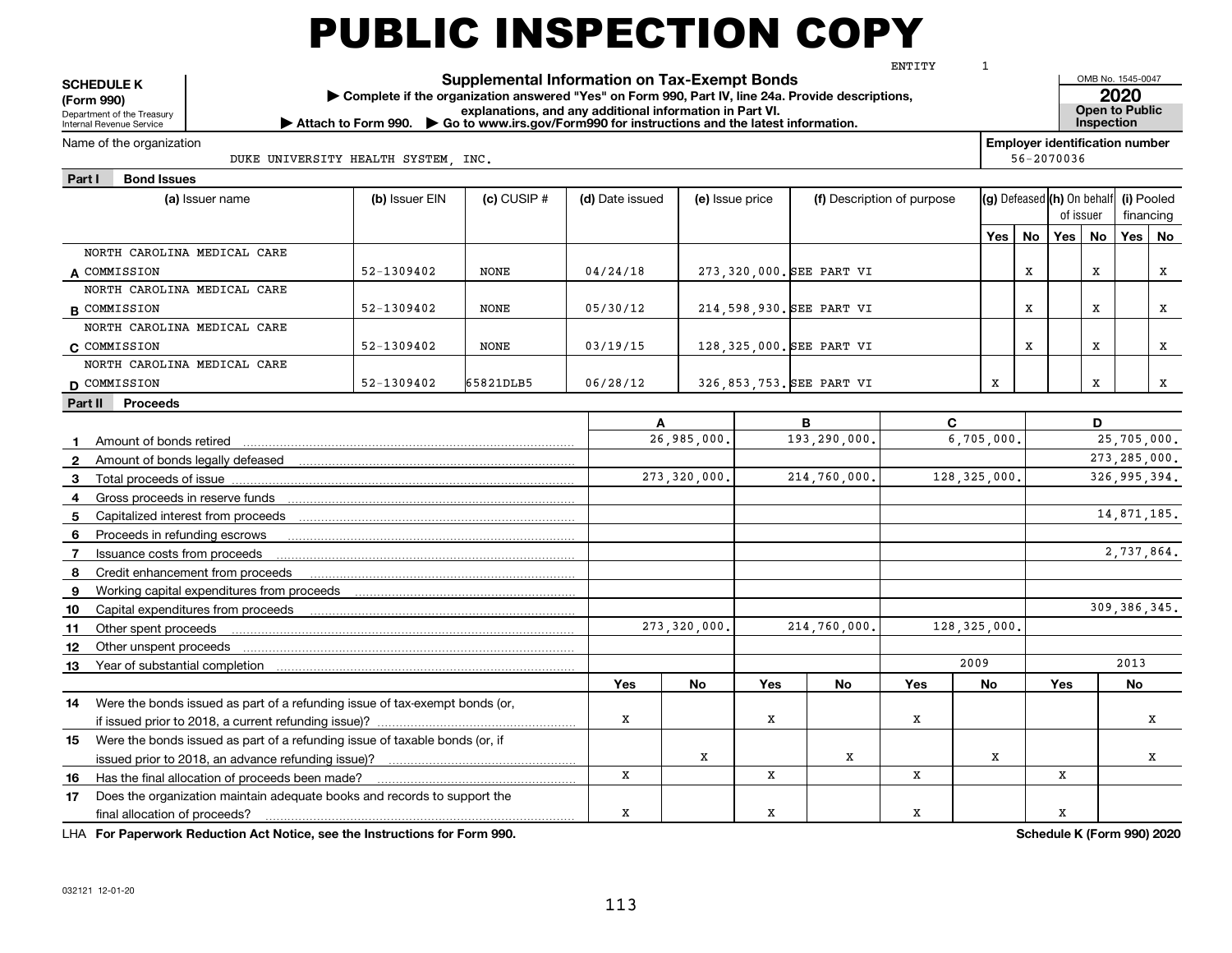OMB No. 1545-0047 Department of the Treasury Internal Revenue Service **SCHEDULE K (Form 990) | Complete if the organization answered "Yes" on Form 990, Part IV, line 24a. Provide descriptions, explanations, and any additional information in Part VI.**<br> **explanations, and any additional information in Part VI.**<br> **explanation in Spection in Part VI.** Inspection ▶ **Attach to Form 990. ▶ Go to www.irs.gov/Form990 for instructions and the latest information. <b>Inspection** and the latest information. **Employer identification number Part I Bond Issues** Name of the organization **Supplemental Information on Tax-Exempt Bonds Open to Public** 56-20700362DUKE UNIVERSITY HEALTH SYSTEM, INC. ENTITY

| (a) Issuer name                                                                   | (b) Issuer EIN | $(c)$ CUSIP $#$ | (d) Date issued | (e) Issue price |     |                          | (f) Description of purpose |            |          | (g) Defeased (h) On behalf<br>of issuer |    | (i) Pooled<br>financing |    |
|-----------------------------------------------------------------------------------|----------------|-----------------|-----------------|-----------------|-----|--------------------------|----------------------------|------------|----------|-----------------------------------------|----|-------------------------|----|
|                                                                                   |                |                 |                 |                 |     |                          |                            |            | Yes   No | Yes                                     | No | Yes                     | No |
| NORTH CAROLINA MEDICAL CARE                                                       |                |                 |                 |                 |     |                          |                            |            |          |                                         |    |                         |    |
| A COMMISSION                                                                      | 52-1309402     | NONE            | 07/25/18        |                 |     | 28,650,000. SEE PART VI  |                            |            | X        |                                         | X  |                         | X  |
| NORTH CAROLINA MEDICAL CARE                                                       |                |                 |                 |                 |     |                          |                            |            |          |                                         |    |                         |    |
| <b>B</b> COMMISSION                                                               | 52-1309402     | 65821DUD1       | 05/26/16        |                 |     | 383,990,154. SEE PART VI |                            |            | х        |                                         | x  |                         | х  |
| NORTH CAROLINA MEDICAL CARE                                                       |                |                 |                 |                 |     |                          |                            |            |          |                                         |    |                         |    |
| C COMMISSION                                                                      | 52-1309402     | 65821DVK4       | 08/11/16        |                 |     | 140,200,389. SEE PART VI |                            |            | X        |                                         | X  |                         | X  |
| NORTH CAROLINA MEDICAL CARE                                                       |                |                 |                 |                 |     |                          |                            |            |          |                                         |    |                         |    |
| D COMMISSION                                                                      | 52-1309402     | NONE            | 04/21/15        |                 |     | 40,000,000. SEE PART VI  |                            |            | х        |                                         | X  |                         | X  |
| Part II Proceeds                                                                  |                |                 |                 |                 |     |                          |                            |            |          |                                         |    |                         |    |
|                                                                                   |                |                 | A               |                 |     | в                        | C                          |            |          |                                         | D  |                         |    |
|                                                                                   |                |                 |                 | 16,305,000.     |     | 233, 310, 000,           |                            |            |          |                                         |    | 14,402,255.             |    |
| $\mathbf{2}$                                                                      |                |                 |                 |                 |     |                          |                            |            |          |                                         |    |                         |    |
| 3                                                                                 |                |                 |                 | 28,650,000.     |     | 383,990,154.             | 140,200,389.               |            |          |                                         |    | 19,035,078.             |    |
| 4                                                                                 |                |                 |                 |                 |     |                          |                            |            |          |                                         |    |                         |    |
| 5                                                                                 |                |                 |                 |                 |     |                          |                            |            |          |                                         |    |                         |    |
| Proceeds in refunding escrows<br>6                                                |                |                 |                 |                 |     | 201,888,819.             | 139,008,505.               |            |          |                                         |    |                         |    |
| Issuance costs from proceeds<br>7                                                 |                |                 |                 |                 |     | 2,101,335.               |                            | 1,191,884. |          |                                         |    |                         |    |
| Credit enhancement from proceeds<br>-8                                            |                |                 |                 |                 |     |                          |                            |            |          |                                         |    |                         |    |
| 9                                                                                 |                |                 |                 |                 |     |                          |                            |            |          |                                         |    |                         |    |
| 10                                                                                |                |                 |                 |                 |     |                          |                            |            |          |                                         |    | 19,035,078.             |    |
| 11                                                                                |                |                 |                 | 28,650,000.     |     | 180,000,000.             |                            |            |          |                                         |    |                         |    |
| Other unspent proceeds<br>12                                                      |                |                 |                 |                 |     |                          |                            |            |          |                                         |    |                         |    |
| Year of substantial completion<br>13                                              |                |                 |                 |                 |     |                          |                            |            |          |                                         |    | 2017                    |    |
|                                                                                   |                |                 | <b>Yes</b>      | No              | Yes | No                       | <b>Yes</b>                 | No         |          | Yes                                     |    | No                      |    |
| Were the bonds issued as part of a refunding issue of tax-exempt bonds (or,<br>14 |                |                 |                 |                 |     |                          |                            |            |          |                                         |    |                         |    |
|                                                                                   |                |                 | x               |                 | Х   |                          |                            | X          |          |                                         |    |                         | x  |
| Were the bonds issued as part of a refunding issue of taxable bonds (or, if<br>15 |                |                 |                 |                 |     |                          |                            |            |          |                                         |    |                         |    |
|                                                                                   |                |                 |                 | х               | х   |                          | x                          |            |          |                                         |    |                         | x  |
| Has the final allocation of proceeds been made?<br>16                             |                |                 | X               |                 | X   |                          | x                          |            |          | x                                       |    |                         |    |
| Does the organization maintain adequate books and records to support the<br>17    |                |                 |                 |                 |     |                          |                            |            |          |                                         |    |                         |    |
|                                                                                   |                |                 | x               |                 | X   |                          | x                          |            |          | х                                       |    |                         |    |

**For Paperwork Reduction Act Notice, see the Instructions for Form 990. Schedule K (Form 990) 2020** LHA

**2020**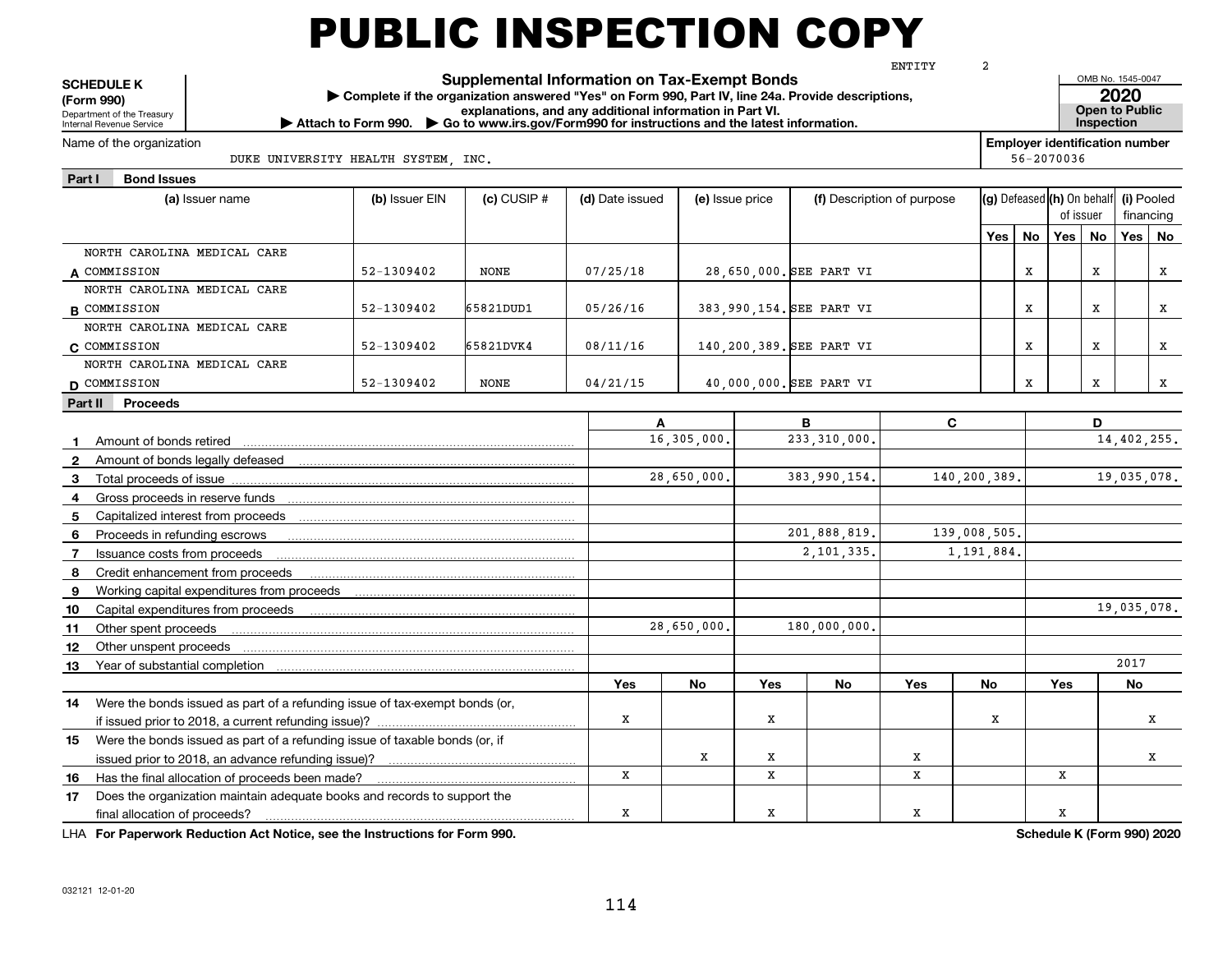|                   | <b>SCHEDULE K</b><br>(Form 990)                        |                                                                                                                             | Complete if the organization answered "Yes" on Form 990, Part IV, line 24a. Provide descriptions, |                 | <b>Supplemental Information on Tax-Exempt Bonds</b>      |                 |     |                         | ENTITY                     | 3   |            |     | OMB No. 1545-0047                                  | 2020 |           |
|-------------------|--------------------------------------------------------|-----------------------------------------------------------------------------------------------------------------------------|---------------------------------------------------------------------------------------------------|-----------------|----------------------------------------------------------|-----------------|-----|-------------------------|----------------------------|-----|------------|-----|----------------------------------------------------|------|-----------|
|                   | Department of the Treasury<br>Internal Revenue Service |                                                                                                                             | Attach to Form 990. Co to www.irs.gov/Form990 for instructions and the latest information.        |                 | explanations, and any additional information in Part VI. |                 |     |                         |                            |     |            |     | Open to Public<br>Inspection                       |      |           |
|                   | Name of the organization                               |                                                                                                                             | DUKE UNIVERSITY HEALTH SYSTEM, INC.                                                               |                 |                                                          |                 |     |                         |                            |     | 56-2070036 |     | <b>Employer identification number</b>              |      |           |
| Part I            | <b>Bond Issues</b>                                     |                                                                                                                             |                                                                                                   |                 |                                                          |                 |     |                         |                            |     |            |     |                                                    |      |           |
|                   |                                                        | (a) Issuer name                                                                                                             | (b) Issuer EIN                                                                                    | $(c)$ CUSIP $#$ | (d) Date issued                                          | (e) Issue price |     |                         | (f) Description of purpose |     |            |     | (g) Defeased (h) On behalf (i) Pooled<br>of issuer |      | financing |
|                   |                                                        |                                                                                                                             |                                                                                                   |                 |                                                          |                 |     |                         |                            | Yes | <b>No</b>  | Yes | <b>No</b>                                          | Yes  | No        |
|                   | NORTH CAROLINA MEDICAL CARE                            |                                                                                                                             |                                                                                                   |                 |                                                          |                 |     |                         |                            |     |            |     |                                                    |      |           |
|                   | A COMMISSION                                           |                                                                                                                             | 52-1309402                                                                                        | <b>NONE</b>     | 10/26/17                                                 |                 |     | 1,937,324. SEE PART VI  |                            |     | X          |     | x                                                  |      | x         |
|                   | NORTH CAROLINA MEDICAL CARE                            |                                                                                                                             |                                                                                                   |                 |                                                          |                 |     |                         |                            |     |            |     |                                                    |      |           |
|                   | <b>B</b> COMMISSION                                    |                                                                                                                             | 52-1309402                                                                                        | <b>NONE</b>     | 05/10/18                                                 |                 |     | 38,062,676. SEE PART VI |                            |     | X          |     | $\mathbf{x}$                                       |      | X         |
|                   |                                                        |                                                                                                                             |                                                                                                   |                 |                                                          |                 |     |                         |                            |     |            |     |                                                    |      |           |
| C                 |                                                        |                                                                                                                             |                                                                                                   |                 |                                                          |                 |     |                         |                            |     |            |     |                                                    |      |           |
|                   |                                                        |                                                                                                                             |                                                                                                   |                 |                                                          |                 |     |                         |                            |     |            |     |                                                    |      |           |
| D                 |                                                        |                                                                                                                             |                                                                                                   |                 |                                                          |                 |     |                         |                            |     |            |     |                                                    |      |           |
| Part II           | <b>Proceeds</b>                                        |                                                                                                                             |                                                                                                   |                 |                                                          |                 |     |                         |                            |     |            |     |                                                    |      |           |
|                   |                                                        |                                                                                                                             |                                                                                                   |                 | A                                                        | 1,404,483.      |     | B<br>8,974,399.         | C                          |     |            |     | D                                                  |      |           |
| $\mathbf 1$       | Amount of bonds retired                                |                                                                                                                             |                                                                                                   |                 |                                                          |                 |     |                         |                            |     |            |     |                                                    |      |           |
| $\mathbf{2}$<br>3 |                                                        | Amount of bonds legally defeased manufactured contain the control of bonds legally defeased                                 |                                                                                                   |                 |                                                          | 1,937,324.      |     | 9,262,883.              |                            |     |            |     |                                                    |      |           |
| 4                 | Gross proceeds in reserve funds                        |                                                                                                                             |                                                                                                   |                 |                                                          |                 |     |                         |                            |     |            |     |                                                    |      |           |
| 5                 | Capitalized interest from proceeds                     |                                                                                                                             |                                                                                                   |                 |                                                          |                 |     |                         |                            |     |            |     |                                                    |      |           |
| 6                 | Proceeds in refunding escrows                          |                                                                                                                             |                                                                                                   |                 |                                                          |                 |     |                         |                            |     |            |     |                                                    |      |           |
| $\overline{7}$    | Issuance costs from proceeds                           |                                                                                                                             |                                                                                                   |                 |                                                          |                 |     |                         |                            |     |            |     |                                                    |      |           |
| 8                 |                                                        | Credit enhancement from proceeds                                                                                            |                                                                                                   |                 |                                                          |                 |     |                         |                            |     |            |     |                                                    |      |           |
| 9                 |                                                        | Working capital expenditures from proceeds                                                                                  |                                                                                                   |                 |                                                          |                 |     |                         |                            |     |            |     |                                                    |      |           |
| 10                |                                                        | Capital expenditures from proceeds                                                                                          |                                                                                                   |                 |                                                          | 1,937,324.      |     | 9,262,883.              |                            |     |            |     |                                                    |      |           |
| 11                | Other spent proceeds                                   |                                                                                                                             |                                                                                                   |                 |                                                          |                 |     |                         |                            |     |            |     |                                                    |      |           |
| 12                | Other unspent proceeds                                 |                                                                                                                             |                                                                                                   |                 |                                                          |                 |     |                         |                            |     |            |     |                                                    |      |           |
| 13                | Year of substantial completion                         |                                                                                                                             |                                                                                                   |                 |                                                          | 2018            |     | 2020                    |                            |     |            |     |                                                    |      |           |
|                   |                                                        |                                                                                                                             |                                                                                                   |                 | Yes                                                      | <b>No</b>       | Yes | No                      | Yes                        | No  |            | Yes |                                                    | No   |           |
| 14                |                                                        | Were the bonds issued as part of a refunding issue of tax-exempt bonds (or,                                                 |                                                                                                   |                 |                                                          |                 |     |                         |                            |     |            |     |                                                    |      |           |
|                   |                                                        |                                                                                                                             |                                                                                                   |                 |                                                          | X               |     | X                       |                            |     |            |     |                                                    |      |           |
| 15                |                                                        | Were the bonds issued as part of a refunding issue of taxable bonds (or, if                                                 |                                                                                                   |                 |                                                          | X               |     | X                       |                            |     |            |     |                                                    |      |           |
|                   |                                                        | issued prior to 2018, an advance refunding issue)?                                                                          |                                                                                                   |                 | X                                                        |                 | x   |                         |                            |     |            |     |                                                    |      |           |
| 16<br>17          |                                                        | Has the final allocation of proceeds been made?<br>Does the organization maintain adequate books and records to support the |                                                                                                   |                 |                                                          |                 |     |                         |                            |     |            |     |                                                    |      |           |
|                   | final allocation of proceeds?                          |                                                                                                                             |                                                                                                   |                 | x                                                        |                 | X   |                         |                            |     |            |     |                                                    |      |           |

**For Paperwork Reduction Act Notice, see the Instructions for Form 990. Schedule K (Form 990) 2020** LHA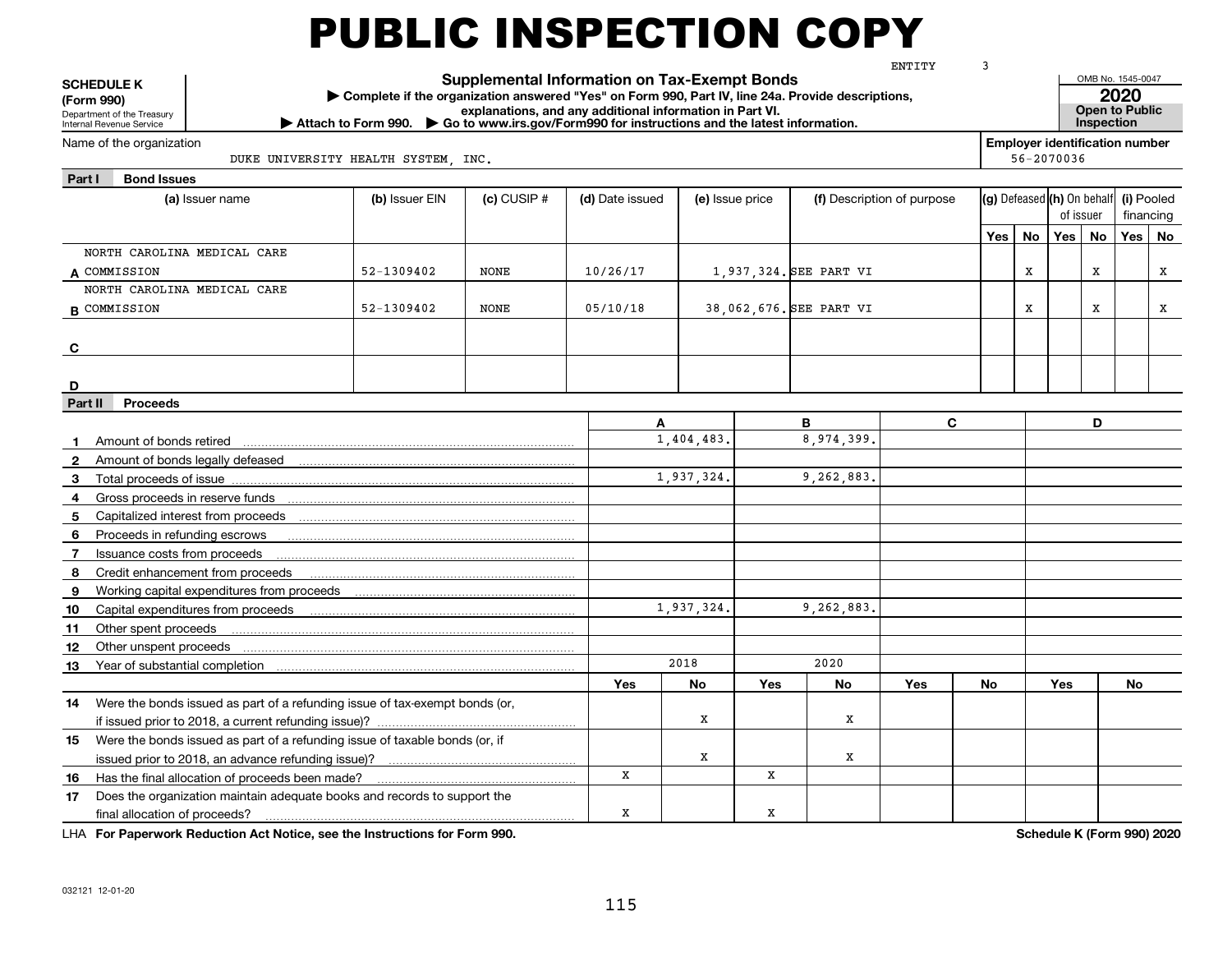|                |                                                                                                    |             |               |            |             |              | ENTITY       | $\mathbf{1}$    |          |
|----------------|----------------------------------------------------------------------------------------------------|-------------|---------------|------------|-------------|--------------|--------------|-----------------|----------|
|                | DUKE UNIVERSITY HEALTH SYSTEM, INC.<br>Schedule K (Form 990) 2020                                  |             |               |            | 56-2070036  |              |              |                 | Page 2   |
|                | <b>Private Business Use</b><br>Part III                                                            |             |               |            |             |              |              |                 |          |
|                |                                                                                                    |             | A             |            | B           |              | C            |                 | D        |
| $\mathbf 1$    | Was the organization a partner in a partnership, or a member of an LLC,                            | Yes         | <b>No</b>     | <b>Yes</b> | No          | Yes          | <b>No</b>    | Yes             | No       |
|                | which owned property financed by tax-exempt bonds?                                                 |             |               |            |             |              | x            |                 | X        |
|                | 2 Are there any lease arrangements that may result in private business use of                      |             |               |            |             |              |              |                 |          |
|                |                                                                                                    |             |               |            |             |              | х            |                 | x        |
|                | 3a Are there any management or service contracts that may result in private                        |             |               |            |             |              |              |                 |          |
|                |                                                                                                    |             |               |            |             | X            |              | X               |          |
|                | <b>b</b> If "Yes" to line 3a, does the organization routinely engage bond counsel or other outside |             |               |            |             |              |              |                 |          |
|                | counsel to review any management or service contracts relating to the financed property?           |             |               |            |             | x            |              | x               |          |
|                | c Are there any research agreements that may result in private business use of                     |             |               |            |             |              |              |                 |          |
|                |                                                                                                    |             |               |            |             |              | x            |                 | X        |
|                | d If "Yes" to line 3c, does the organization routinely engage bond counsel or other                |             |               |            |             |              |              |                 |          |
|                | outside counsel to review any research agreements relating to the financed property?               |             |               |            |             |              |              |                 |          |
|                | Enter the percentage of financed property used in a private business use by entities               |             |               |            |             |              |              |                 |          |
|                | other than a section 501(c)(3) organization or a state or local government $\ldots$ $\blacksquare$ |             | %             |            | %           |              | .00<br>%     |                 | .00<br>% |
| 5              | Enter the percentage of financed property used in a private business use as a                      |             |               |            |             |              |              |                 |          |
|                | result of unrelated trade or business activity carried on by your organization,                    |             |               |            |             |              |              |                 |          |
|                | another section 501(c)(3) organization, or a state or local government                             |             | %             |            | %           |              | .00<br>%     |                 | .00      |
|                |                                                                                                    |             | $\frac{9}{6}$ |            | %           |              | .00<br>%     |                 | .00<br>% |
| $\overline{7}$ |                                                                                                    |             |               |            |             |              | x            |                 | x        |
|                | 8a Has there been a sale or disposition of any of the bond-financed property to a non-             |             |               |            |             |              |              |                 |          |
|                | governmental person other than a 501(c)(3) organization since the bonds were issued?               |             |               |            |             | X            |              |                 | x        |
|                | <b>b</b> If "Yes" to line 8a, enter the percentage of bond-financed property sold or               |             |               |            |             |              |              |                 |          |
|                |                                                                                                    |             | %             |            | %           |              | .07<br>%     |                 | %        |
|                | c If "Yes" to line 8a, was any remedial action taken pursuant to Regulations                       |             |               |            |             |              |              |                 |          |
|                |                                                                                                    |             |               |            |             | X            |              |                 |          |
|                | 9 Has the organization established written procedures to ensure that all                           |             |               |            |             |              |              |                 |          |
|                | nonqualified bonds of the issue are remediated in accordance with the                              |             |               |            |             |              |              |                 |          |
|                | requirements under Regulations sections 1.141-12 and 1.145-2?                                      |             |               |            |             | x            |              | x               |          |
|                | Part IV Arbitrage                                                                                  |             |               |            |             |              |              |                 |          |
|                |                                                                                                    |             | A             |            | B           |              | $\mathbf{C}$ |                 | D        |
|                | 1 Has the issuer filed Form 8038-T, Arbitrage Rebate, Yield Reduction and                          | Yes         | No            | Yes        | No          | Yes          | No           | Yes             | No       |
|                | Penalty in Lieu of Arbitrage Rebate?                                                               |             | X             |            | X           |              | x            |                 | X        |
|                | 2 If "No" to line 1, did the following apply?                                                      |             |               |            |             |              |              |                 |          |
|                |                                                                                                    |             | X             |            | X           |              | X            |                 | X        |
|                |                                                                                                    |             | X             |            | $\mathbf X$ |              | $\mathbf{x}$ |                 | X        |
|                | c No rebate due?                                                                                   | x           |               | x          |             | x            |              | x               |          |
|                | If "Yes" to line 2c, provide in Part VI the date the rebate computation was                        |             |               |            |             |              |              |                 |          |
|                | performed                                                                                          |             |               |            |             |              |              |                 |          |
|                | 3 Is the bond issue a variable rate issue?                                                         | $\mathbf x$ |               | X          |             | $\mathbf{x}$ |              |                 | X        |
|                |                                                                                                    |             |               |            |             |              |              | Cahadria V (Fam |          |

**Schedule K (Form 990) 2020**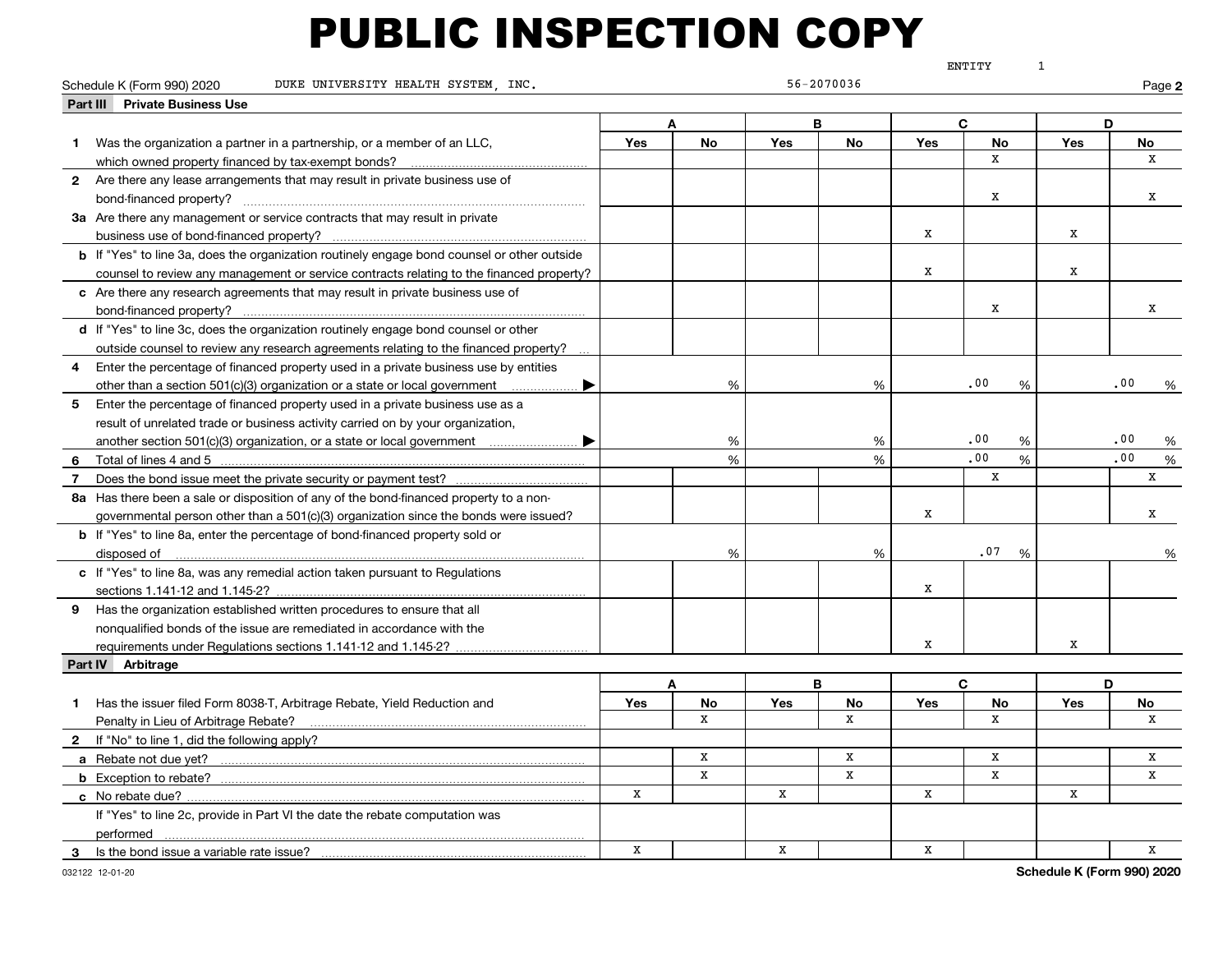|                | Schedule K (Form 990) 2020<br>DUKE UNIVERSITY HEALTH SYSTEM, INC.                                                                   |             |               |             | 56-2070036   |     | ENTITY       |                  | Page 2   |
|----------------|-------------------------------------------------------------------------------------------------------------------------------------|-------------|---------------|-------------|--------------|-----|--------------|------------------|----------|
|                | <b>Part III Private Business Use</b>                                                                                                |             |               |             |              |     |              |                  |          |
|                |                                                                                                                                     |             |               |             | B            |     | C            |                  | D        |
| $\mathbf 1$    |                                                                                                                                     | Yes         | No            | Yes         | No           | Yes | No           | Yes              | No       |
|                | Was the organization a partner in a partnership, or a member of an LLC,                                                             |             |               |             | $\mathbf{x}$ |     | $\mathbf{x}$ |                  | X        |
|                | which owned property financed by tax-exempt bonds?<br>2 Are there any lease arrangements that may result in private business use of |             |               |             |              |     |              |                  |          |
|                |                                                                                                                                     |             |               |             | Х            |     | X            |                  | х        |
|                |                                                                                                                                     |             |               |             |              |     |              |                  |          |
|                | 3a Are there any management or service contracts that may result in private                                                         |             |               | $\mathbf x$ |              | X   |              | $\mathbf X$      |          |
|                |                                                                                                                                     |             |               |             |              |     |              |                  |          |
|                | <b>b</b> If "Yes" to line 3a, does the organization routinely engage bond counsel or other outside                                  |             |               | X           |              | X   |              | x                |          |
|                | counsel to review any management or service contracts relating to the financed property?                                            |             |               |             |              |     |              |                  |          |
|                | c Are there any research agreements that may result in private business use of                                                      |             |               |             | X            |     | x            |                  | x        |
|                | bond-financed property?                                                                                                             |             |               |             |              |     |              |                  |          |
|                | d If "Yes" to line 3c, does the organization routinely engage bond counsel or other                                                 |             |               |             |              |     |              |                  |          |
|                | outside counsel to review any research agreements relating to the financed property?                                                |             |               |             |              |     |              |                  |          |
| 4              | Enter the percentage of financed property used in a private business use by entities                                                |             |               |             |              |     |              |                  |          |
|                | other than a section 501(c)(3) organization or a state or local government                                                          |             | $\%$          |             | %            |     | .00<br>%     |                  | .00<br>% |
| 5              | Enter the percentage of financed property used in a private business use as a                                                       |             |               |             |              |     |              |                  |          |
|                | result of unrelated trade or business activity carried on by your organization,                                                     |             |               |             |              |     |              |                  |          |
|                | another section 501(c)(3) organization, or a state or local government $\ldots$ $\ldots$                                            |             | %             |             | %            |     | .00<br>%     |                  | .00<br>% |
| 6              |                                                                                                                                     |             | $\frac{9}{6}$ |             | %            |     | .00<br>%     |                  | .00<br>% |
| $\overline{7}$ | Does the bond issue meet the private security or payment test?                                                                      |             |               |             | $\mathbf X$  |     | X            |                  | x        |
|                | 8a Has there been a sale or disposition of any of the bond-financed property to a non-                                              |             |               |             |              |     |              |                  |          |
|                | governmental person other than a 501(c)(3) organization since the bonds were issued?                                                |             |               |             | $\mathbf x$  |     | X            |                  | x        |
|                | b If "Yes" to line 8a, enter the percentage of bond-financed property sold or                                                       |             |               |             |              |     |              |                  |          |
|                | disposed of                                                                                                                         |             | %             |             | %            |     | %            |                  | %        |
|                | c If "Yes" to line 8a, was any remedial action taken pursuant to Regulations                                                        |             |               |             |              |     |              |                  |          |
|                |                                                                                                                                     |             |               |             |              |     |              |                  |          |
| 9              | Has the organization established written procedures to ensure that all                                                              |             |               |             |              |     |              |                  |          |
|                | nonqualified bonds of the issue are remediated in accordance with the                                                               |             |               |             |              |     |              |                  |          |
|                | requirements under Regulations sections 1.141-12 and 1.145-2?                                                                       |             |               | X           |              | x   |              | x                |          |
|                | Part IV Arbitrage                                                                                                                   |             |               |             |              |     |              |                  |          |
|                |                                                                                                                                     |             | A             |             | B            |     | C            |                  | D        |
| $\blacksquare$ | Has the issuer filed Form 8038-T, Arbitrage Rebate, Yield Reduction and                                                             | Yes         | No            | <b>Yes</b>  | No           | Yes | No           | <b>Yes</b>       | No       |
|                | Penalty in Lieu of Arbitrage Rebate?                                                                                                |             | X             |             | $\mathbf x$  |     | $\mathbf{x}$ |                  | X        |
| $\mathbf{2}$   | If "No" to line 1, did the following apply?                                                                                         |             |               |             |              |     |              |                  |          |
|                | a Rebate not due yet?                                                                                                               |             | x             |             | x            |     | x            |                  | x        |
|                | <b>b</b> Exception to rebate?                                                                                                       |             | $\mathbf x$   |             | $\mathbf X$  |     | X            |                  | X        |
|                | c No rebate due?                                                                                                                    | $\mathbf X$ |               | $\mathbf x$ |              | X   |              | $\mathbf x$      |          |
|                | If "Yes" to line 2c, provide in Part VI the date the rebate computation was                                                         |             |               |             |              |     |              |                  |          |
|                | performed                                                                                                                           |             |               |             |              |     |              |                  |          |
|                |                                                                                                                                     | $\mathbf x$ |               | X           |              |     | $\mathbf x$  |                  | X        |
|                |                                                                                                                                     |             |               |             |              |     |              | Cohodule V (Form |          |

**Schedule K (Form 990) 2020**

ENTITY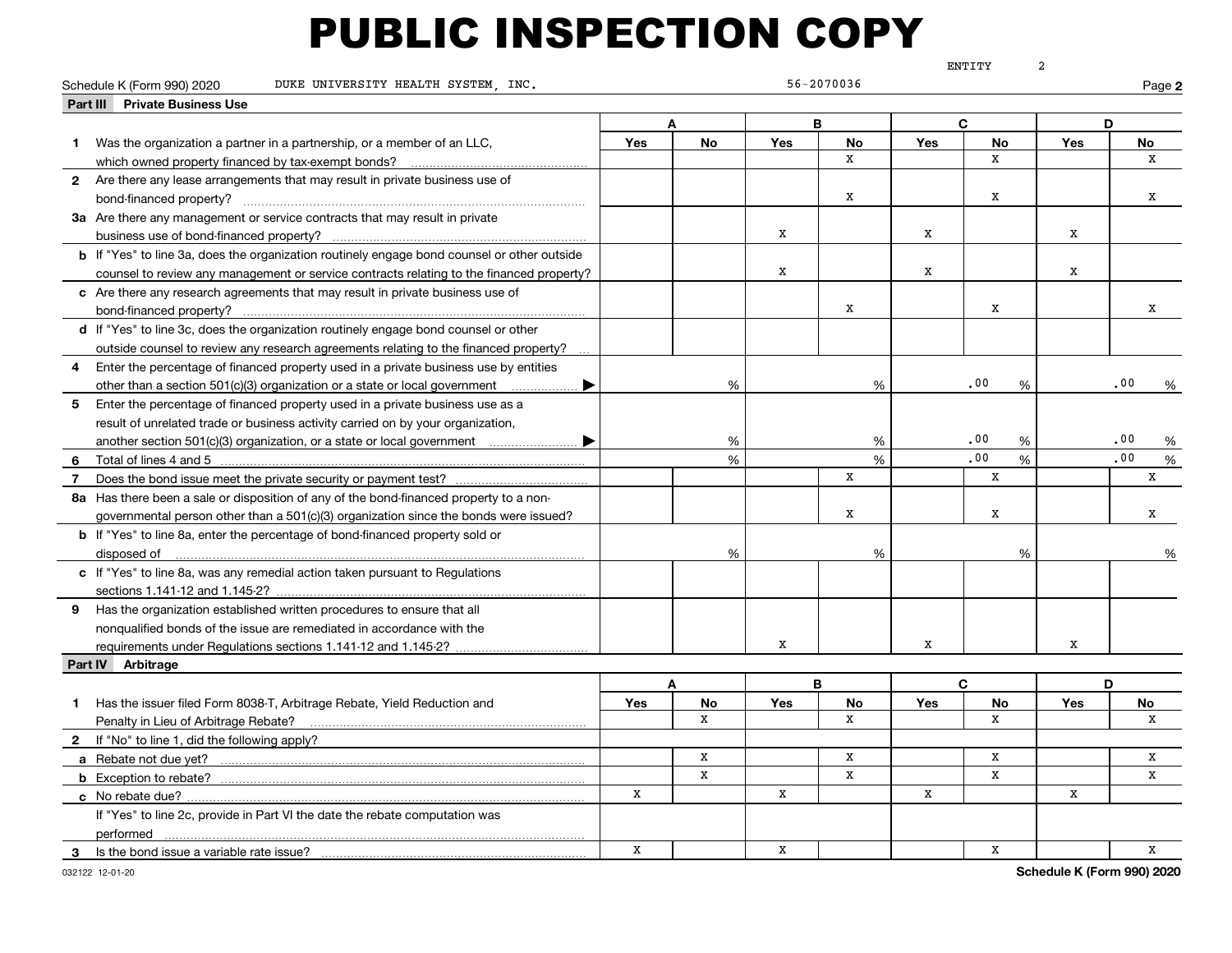|                |                                                                                                    |     |                      |            |              |            | ENTITY    | 3                  |        |
|----------------|----------------------------------------------------------------------------------------------------|-----|----------------------|------------|--------------|------------|-----------|--------------------|--------|
|                | DUKE UNIVERSITY HEALTH SYSTEM, INC.<br>Schedule K (Form 990) 2020                                  |     |                      |            | 56-2070036   |            |           |                    | Page 2 |
|                | <b>Private Business Use</b><br>Part III                                                            |     |                      |            |              |            |           |                    |        |
|                |                                                                                                    |     | A                    |            | B            |            | C         | D                  |        |
| $\mathbf 1$    | Was the organization a partner in a partnership, or a member of an LLC,                            | Yes | <b>No</b>            | <b>Yes</b> | No           | <b>Yes</b> | No        | <b>Yes</b>         | No     |
|                | which owned property financed by tax-exempt bonds?                                                 |     | X                    |            | x            |            |           |                    |        |
|                | 2 Are there any lease arrangements that may result in private business use of                      |     |                      |            |              |            |           |                    |        |
|                |                                                                                                    |     | x                    |            | x            |            |           |                    |        |
|                | 3a Are there any management or service contracts that may result in private                        |     |                      |            |              |            |           |                    |        |
|                |                                                                                                    | X   |                      | x          |              |            |           |                    |        |
|                | <b>b</b> If "Yes" to line 3a, does the organization routinely engage bond counsel or other outside |     |                      |            |              |            |           |                    |        |
|                | counsel to review any management or service contracts relating to the financed property?           | X   |                      | x          |              |            |           |                    |        |
|                | c Are there any research agreements that may result in private business use of                     |     |                      |            |              |            |           |                    |        |
|                | bond-financed property?                                                                            |     | x                    |            | x            |            |           |                    |        |
|                | d If "Yes" to line 3c, does the organization routinely engage bond counsel or other                |     |                      |            |              |            |           |                    |        |
|                | outside counsel to review any research agreements relating to the financed property?               |     |                      |            |              |            |           |                    |        |
| 4              | Enter the percentage of financed property used in a private business use by entities               |     |                      |            |              |            |           |                    |        |
|                | other than a section 501(c)(3) organization or a state or local government                         |     | .00<br>$\frac{0}{6}$ |            | .00<br>%     |            | %         |                    | %      |
| 5              | Enter the percentage of financed property used in a private business use as a                      |     |                      |            |              |            |           |                    |        |
|                | result of unrelated trade or business activity carried on by your organization,                    |     |                      |            |              |            |           |                    |        |
|                |                                                                                                    |     | .00<br>%             |            | .00<br>%     |            | %         |                    | %      |
|                | 6 Total of lines 4 and 5.                                                                          |     | .00<br>$\%$          |            | .00<br>%     |            | %         |                    | %      |
| $\overline{7}$ | Does the bond issue meet the private security or payment test?                                     |     | X                    |            | x            |            |           |                    |        |
|                | 8a Has there been a sale or disposition of any of the bond-financed property to a non-             |     |                      |            |              |            |           |                    |        |
|                | governmental person other than a 501(c)(3) organization since the bonds were issued?               |     | X                    |            | X            |            |           |                    |        |
|                | <b>b</b> If "Yes" to line 8a, enter the percentage of bond-financed property sold or               |     |                      |            |              |            |           |                    |        |
|                | disposed of                                                                                        |     | %                    |            | %            |            | %         |                    | %      |
|                | c If "Yes" to line 8a, was any remedial action taken pursuant to Regulations                       |     |                      |            |              |            |           |                    |        |
|                |                                                                                                    |     |                      |            |              |            |           |                    |        |
|                | 9 Has the organization established written procedures to ensure that all                           |     |                      |            |              |            |           |                    |        |
|                | nonqualified bonds of the issue are remediated in accordance with the                              |     |                      |            |              |            |           |                    |        |
|                | requirements under Regulations sections 1.141-12 and 1.145-2?                                      | x   |                      | x          |              |            |           |                    |        |
|                | Part IV Arbitrage                                                                                  |     |                      |            |              |            |           |                    |        |
|                |                                                                                                    |     | A                    |            | B            |            | C.        | D                  |        |
|                | 1 Has the issuer filed Form 8038-T, Arbitrage Rebate, Yield Reduction and                          | Yes | No                   | Yes        | No           | <b>Yes</b> | <b>No</b> | Yes                | No     |
|                | Penalty in Lieu of Arbitrage Rebate?                                                               |     | X                    |            | x            |            |           |                    |        |
|                | 2 If "No" to line 1, did the following apply?                                                      |     |                      |            |              |            |           |                    |        |
|                |                                                                                                    |     | x                    |            | X            |            |           |                    |        |
|                |                                                                                                    |     | $\mathbf x$          |            | $\mathbf{x}$ |            |           |                    |        |
|                | c No rebate due?                                                                                   | X   |                      | x          |              |            |           |                    |        |
|                | If "Yes" to line 2c, provide in Part VI the date the rebate computation was                        |     |                      |            |              |            |           |                    |        |
|                | performed                                                                                          |     |                      |            |              |            |           |                    |        |
|                | 3 Is the bond issue a variable rate issue?                                                         |     | $\mathbf x$          |            | $\mathbf x$  |            |           |                    |        |
|                |                                                                                                    |     |                      |            |              |            |           | Cohodrile V (Found |        |

**Schedule K (Form 990) 2020**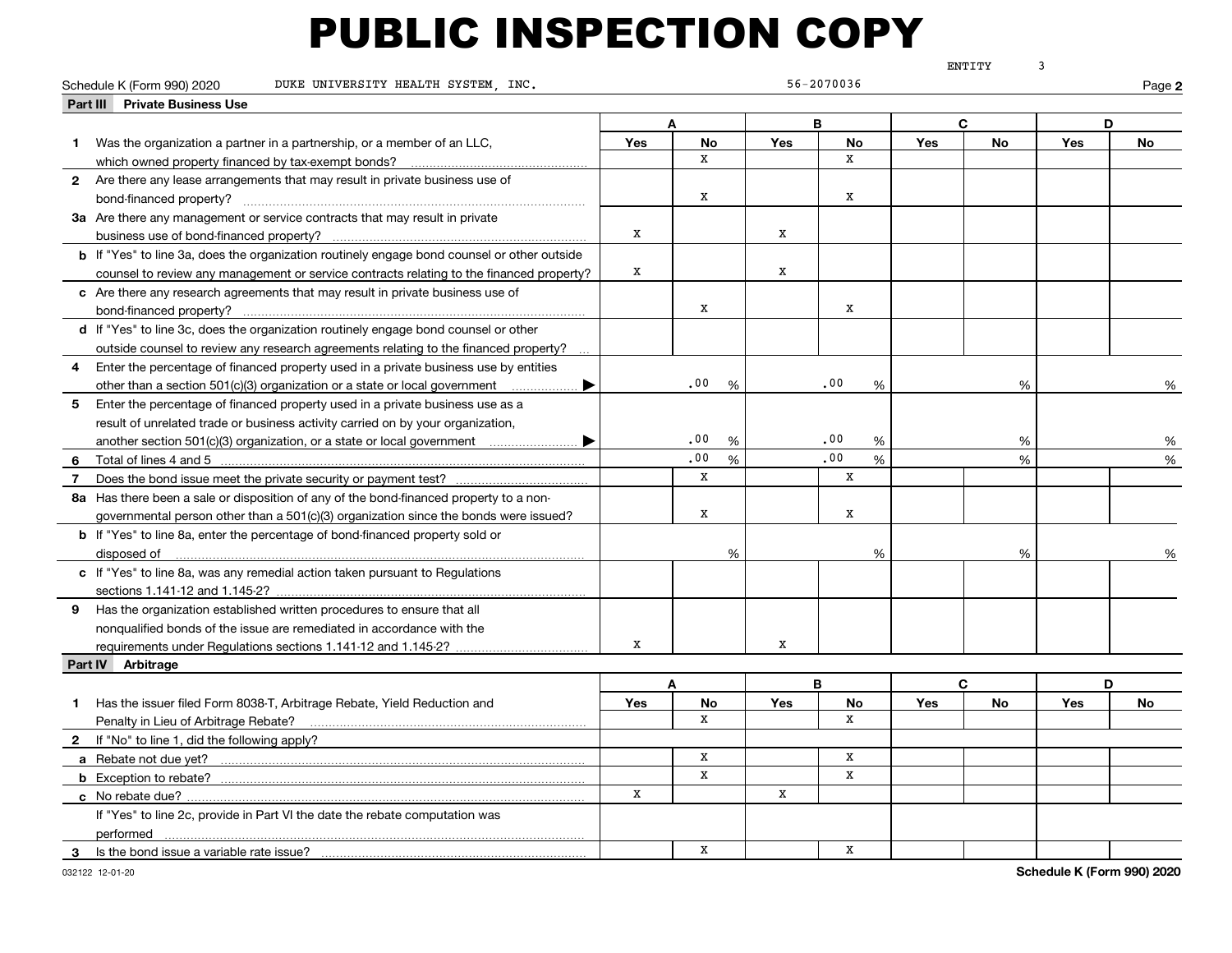|                                                                                                                              |             |              |            |             |            | ENTITY      | $\mathbf{1}$ |        |
|------------------------------------------------------------------------------------------------------------------------------|-------------|--------------|------------|-------------|------------|-------------|--------------|--------|
| DUKE UNIVERSITY HEALTH SYSTEM, INC.<br>Schedule K (Form 990) 2020                                                            |             |              |            | 56-2070036  |            |             |              | Page 3 |
| Part IV Arbitrage (continued)                                                                                                |             |              |            |             |            |             |              |        |
|                                                                                                                              |             | A            | B          |             |            | C           | D            |        |
| 4a Has the organization or the governmental issuer entered into a qualified                                                  | <b>Yes</b>  | <b>No</b>    | <b>Yes</b> | <b>No</b>   | <b>Yes</b> | <b>No</b>   | <b>Yes</b>   | No     |
| hedge with respect to the bond issue?                                                                                        |             | $\mathbf{x}$ |            | $\mathbf x$ |            | $\mathbf x$ |              | X      |
|                                                                                                                              |             |              |            |             |            |             |              |        |
|                                                                                                                              |             |              |            |             |            |             |              |        |
|                                                                                                                              |             |              |            |             |            |             |              |        |
| e Was the hedge terminated?                                                                                                  |             |              |            |             |            |             |              |        |
| 5a Were gross proceeds invested in a guaranteed investment contract (GIC)?                                                   |             | x            |            | X           |            | x           |              | X      |
|                                                                                                                              |             |              |            |             |            |             |              |        |
| c Term of GIC                                                                                                                |             |              |            |             |            |             |              |        |
| d Was the regulatory safe harbor for establishing the fair market value of the GIC satisfied?                                |             |              |            |             |            |             |              |        |
| 6 Were any gross proceeds invested beyond an available temporary period?                                                     |             | x            |            | X           |            | X           |              | X      |
| 7 Has the organization established written procedures to monitor the                                                         |             |              |            |             |            |             |              |        |
| requirements of section 148?                                                                                                 | x           |              | x          |             | x          |             | x            |        |
| <b>Procedures To Undertake Corrective Action</b><br>Part V                                                                   |             |              |            |             |            |             |              |        |
|                                                                                                                              |             | A            | B          |             |            | C           | D            |        |
| Has the organization established written procedures to ensure that violations                                                | Yes         | <b>No</b>    | <b>Yes</b> | <b>No</b>   | Yes        | <b>No</b>   | <b>Yes</b>   | No     |
| of federal tax requirements are timely identified and corrected through the                                                  |             |              |            |             |            |             |              |        |
| voluntary closing agreement program if self-remediation isn't available under                                                |             |              |            |             |            |             |              |        |
| applicable regulations?                                                                                                      | $\mathbf x$ |              | X          |             | X          |             | X            |        |
| Part VI Supplemental Information. Provide additional information for responses to questions on Schedule K. See instructions. |             |              |            |             |            |             |              |        |
|                                                                                                                              |             |              |            |             |            |             |              |        |
|                                                                                                                              |             |              |            |             |            |             |              |        |
|                                                                                                                              |             |              |            |             |            |             |              |        |
|                                                                                                                              |             |              |            |             |            |             |              |        |
|                                                                                                                              |             |              |            |             |            |             |              |        |
|                                                                                                                              |             |              |            |             |            |             |              |        |
|                                                                                                                              |             |              |            |             |            |             |              |        |
|                                                                                                                              |             |              |            |             |            |             |              |        |
|                                                                                                                              |             |              |            |             |            |             |              |        |
|                                                                                                                              |             |              |            |             |            |             |              |        |
|                                                                                                                              |             |              |            |             |            |             |              |        |
|                                                                                                                              |             |              |            |             |            |             |              |        |
|                                                                                                                              |             |              |            |             |            |             |              |        |
|                                                                                                                              |             |              |            |             |            |             |              |        |
|                                                                                                                              |             |              |            |             |            |             |              |        |
|                                                                                                                              |             |              |            |             |            |             |              |        |
|                                                                                                                              |             |              |            |             |            |             |              |        |
|                                                                                                                              |             |              |            |             |            |             |              |        |
|                                                                                                                              |             |              |            |             |            |             |              |        |
|                                                                                                                              |             |              |            |             |            |             |              |        |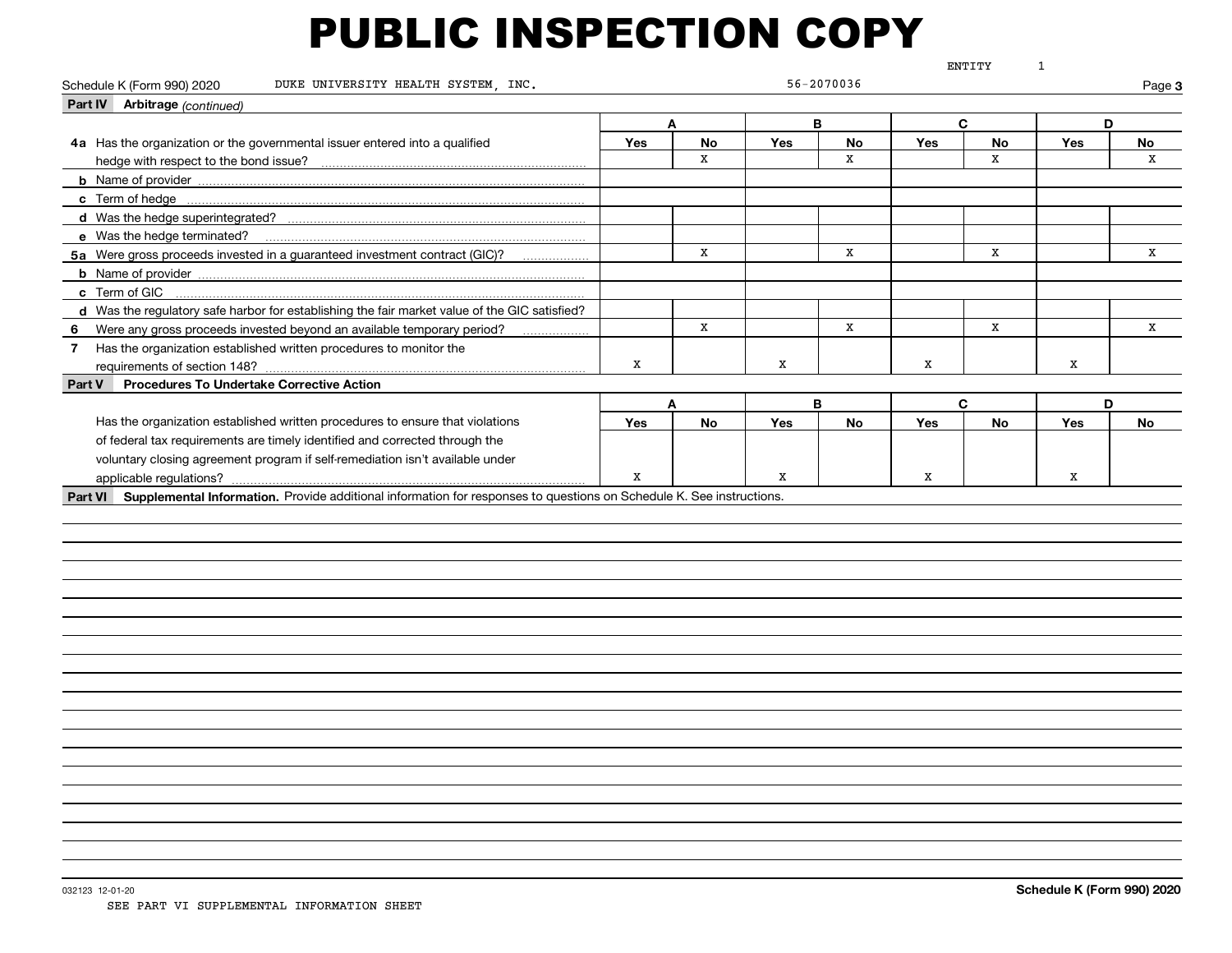|                                                                                                                              |     |             |            |             |     | ENTITY      | 2          |        |
|------------------------------------------------------------------------------------------------------------------------------|-----|-------------|------------|-------------|-----|-------------|------------|--------|
| Schedule K (Form 990) 2020<br>DUKE UNIVERSITY HEALTH SYSTEM, INC.                                                            |     |             |            | 56-2070036  |     |             |            | Page 3 |
| Part IV Arbitrage (continued)                                                                                                |     |             |            |             |     |             |            |        |
|                                                                                                                              |     | A           |            | B           |     | C           | D          |        |
| 4a Has the organization or the governmental issuer entered into a qualified                                                  | Yes | <b>No</b>   | <b>Yes</b> | No          | Yes | <b>No</b>   | <b>Yes</b> | No     |
| hedge with respect to the bond issue?                                                                                        |     | $\mathbf x$ |            | $\mathbf x$ |     | $\mathbf x$ |            | X      |
|                                                                                                                              |     |             |            |             |     |             |            |        |
|                                                                                                                              |     |             |            |             |     |             |            |        |
| d Was the hedge superintegrated?                                                                                             |     |             |            |             |     |             |            |        |
| e Was the hedge terminated?                                                                                                  |     |             |            |             |     |             |            |        |
| 5a Were gross proceeds invested in a guaranteed investment contract (GIC)?                                                   |     | x           |            | x           |     | x           |            | x      |
|                                                                                                                              |     |             |            |             |     |             |            |        |
| c Term of GIC                                                                                                                |     |             |            |             |     |             |            |        |
| d Was the regulatory safe harbor for establishing the fair market value of the GIC satisfied?                                |     |             |            |             |     |             |            |        |
| Were any gross proceeds invested beyond an available temporary period?<br>6                                                  |     | X           |            | X           |     | x           |            | X      |
| 7 Has the organization established written procedures to monitor the                                                         |     |             |            |             |     |             |            |        |
| requirements of section 148?                                                                                                 | x   |             | x          |             | x   |             | x          |        |
| <b>Procedures To Undertake Corrective Action</b><br>Part V                                                                   |     |             |            |             |     |             |            |        |
|                                                                                                                              |     | A           |            | B           |     | C           | D          |        |
| Has the organization established written procedures to ensure that violations                                                | Yes | <b>No</b>   | <b>Yes</b> | <b>No</b>   | Yes | <b>No</b>   | <b>Yes</b> | No     |
| of federal tax requirements are timely identified and corrected through the                                                  |     |             |            |             |     |             |            |        |
| voluntary closing agreement program if self-remediation isn't available under                                                |     |             |            |             |     |             |            |        |
| applicable regulations?                                                                                                      | X   |             | x          |             | x   |             | X          |        |
| Part VI Supplemental Information. Provide additional information for responses to questions on Schedule K. See instructions. |     |             |            |             |     |             |            |        |
|                                                                                                                              |     |             |            |             |     |             |            |        |
|                                                                                                                              |     |             |            |             |     |             |            |        |
|                                                                                                                              |     |             |            |             |     |             |            |        |
|                                                                                                                              |     |             |            |             |     |             |            |        |
|                                                                                                                              |     |             |            |             |     |             |            |        |
|                                                                                                                              |     |             |            |             |     |             |            |        |
|                                                                                                                              |     |             |            |             |     |             |            |        |
|                                                                                                                              |     |             |            |             |     |             |            |        |
|                                                                                                                              |     |             |            |             |     |             |            |        |
|                                                                                                                              |     |             |            |             |     |             |            |        |
|                                                                                                                              |     |             |            |             |     |             |            |        |
|                                                                                                                              |     |             |            |             |     |             |            |        |
|                                                                                                                              |     |             |            |             |     |             |            |        |
|                                                                                                                              |     |             |            |             |     |             |            |        |
|                                                                                                                              |     |             |            |             |     |             |            |        |
|                                                                                                                              |     |             |            |             |     |             |            |        |
|                                                                                                                              |     |             |            |             |     |             |            |        |
|                                                                                                                              |     |             |            |             |     |             |            |        |
|                                                                                                                              |     |             |            |             |     |             |            |        |
|                                                                                                                              |     |             |            |             |     |             |            |        |
|                                                                                                                              |     |             |            |             |     |             |            |        |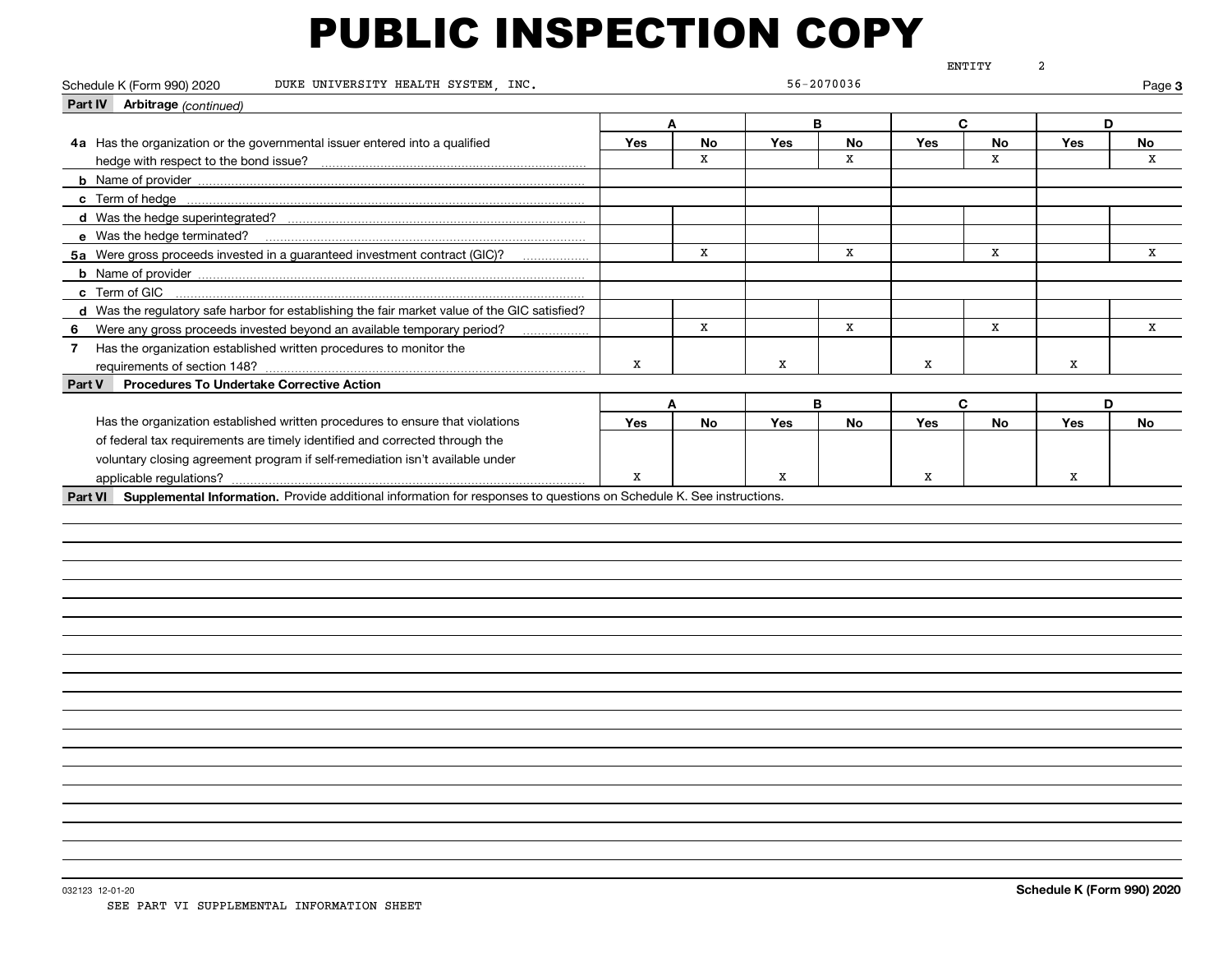|                                                                                                                              |     |    |            |            |     | ENTITY    | 3   |        |
|------------------------------------------------------------------------------------------------------------------------------|-----|----|------------|------------|-----|-----------|-----|--------|
| Schedule K (Form 990) 2020<br>DUKE UNIVERSITY HEALTH SYSTEM INC.                                                             |     |    |            | 56-2070036 |     |           |     | Page 3 |
| Part IV Arbitrage (continued)                                                                                                |     |    |            |            |     |           |     |        |
|                                                                                                                              |     | Α  |            | В          |     | C         | D   |        |
| 4a Has the organization or the governmental issuer entered into a qualified                                                  | Yes | No | Yes        | No         | Yes | No        | Yes | No     |
| hedge with respect to the bond issue?                                                                                        |     | x  |            | X          |     |           |     |        |
|                                                                                                                              |     |    |            |            |     |           |     |        |
|                                                                                                                              |     |    |            |            |     |           |     |        |
| d Was the hedge superintegrated?                                                                                             |     |    |            |            |     |           |     |        |
| e Was the hedge terminated?                                                                                                  |     |    |            |            |     |           |     |        |
| 5a Were gross proceeds invested in a guaranteed investment contract (GIC)?                                                   |     | x  |            | X          |     |           |     |        |
|                                                                                                                              |     |    |            |            |     |           |     |        |
| c Term of GIC                                                                                                                |     |    |            |            |     |           |     |        |
| d Was the regulatory safe harbor for establishing the fair market value of the GIC satisfied?                                |     |    |            |            |     |           |     |        |
| 6 Were any gross proceeds invested beyond an available temporary period?                                                     |     | x  |            | X          |     |           |     |        |
| Has the organization established written procedures to monitor the<br>7 <sup>7</sup>                                         |     |    |            |            |     |           |     |        |
|                                                                                                                              | X   |    | х          |            |     |           |     |        |
| <b>Procedures To Undertake Corrective Action</b><br><b>Part V</b>                                                            |     |    |            |            |     |           |     |        |
|                                                                                                                              |     | A  |            | В          |     | C         | D   |        |
| Has the organization established written procedures to ensure that violations                                                | Yes | No | <b>Yes</b> | No         | Yes | <b>No</b> | Yes | No     |
| of federal tax requirements are timely identified and corrected through the                                                  |     |    |            |            |     |           |     |        |
| voluntary closing agreement program if self-remediation isn't available under                                                |     |    |            |            |     |           |     |        |
| applicable regulations?                                                                                                      | X   |    | X          |            |     |           |     |        |
| Part VI Supplemental Information. Provide additional information for responses to questions on Schedule K. See instructions. |     |    |            |            |     |           |     |        |
| SCHEDULE K, PART I, COLUMN F                                                                                                 |     |    |            |            |     |           |     |        |
| BOND ISSUE A:                                                                                                                |     |    |            |            |     |           |     |        |
| THE PURPOSE OF THE BONDS ISSUED 04/24/18 WAS TO CONVERT THE 2005A                                                            |     |    |            |            |     |           |     |        |
| REVENUE REFUNDING BONDS TO BEAR INTEREST AT A NEW BANK-BOUGHT INDEX                                                          |     |    |            |            |     |           |     |        |
| FLOATING RATE. THE PURPOSE OF THE BONDS ISSUED 03/22/2012 WAS TO REFUND                                                      |     |    |            |            |     |           |     |        |
| THE 2005ABC BONDS ISSUED ON 08/21/2009, WHICH REFUNDED THE ORIGINAL                                                          |     |    |            |            |     |           |     |        |
| 2005ABC BONDS ISSUED ON 5/19/2005. THE PURPOSE OF THE BONDS ISSUED                                                           |     |    |            |            |     |           |     |        |
| 05/19/2005 WAS TO PARTIALLY REFUND THE 1996C BONDS ISSUED ON                                                                 |     |    |            |            |     |           |     |        |
| 10/24/1996, 1998A BONDS ISSUED ON 08/27/1998, AND THE 1998B BONDS                                                            |     |    |            |            |     |           |     |        |
| ISSUED ON 10/13/1998.                                                                                                        |     |    |            |            |     |           |     |        |
|                                                                                                                              |     |    |            |            |     |           |     |        |
| THE BONDS ISSUED 04/24/18 WERE ALSO ISSUED TO CONVERT THE 2016(B) AND                                                        |     |    |            |            |     |           |     |        |
| 2016(C) BONDS TO BEAR INTEREST AT A NEW BANK-BOUGHT INDEX FLOATING                                                           |     |    |            |            |     |           |     |        |
| RATE. SEE ALSO BOND ISSUE B(2) BELOW,                                                                                        |     |    |            |            |     |           |     |        |
|                                                                                                                              |     |    |            |            |     |           |     |        |
| BOND ISSUE B:                                                                                                                |     |    |            |            |     |           |     |        |
| THE PURPOSE OF THE BONDS ISSUED 05/30/2012 WAS TO PARTIALLY REFUND THE                                                       |     |    |            |            |     |           |     |        |
| 2005ABC BONDS ISSUED ON 03/22/12, WHICH REFUNDED THE 2005ABC BONDS                                                           |     |    |            |            |     |           |     |        |
| ISSUED ON 08/21/2009, WHICH REFUNDED THE ORIGINAL 2005ABC BONDS ISSUED                                                       |     |    |            |            |     |           |     |        |
| ON 5/19/2005. THE PURPOSE OF THE BONDS ISSUED 05/19/2005 WAS TO                                                              |     |    |            |            |     |           |     |        |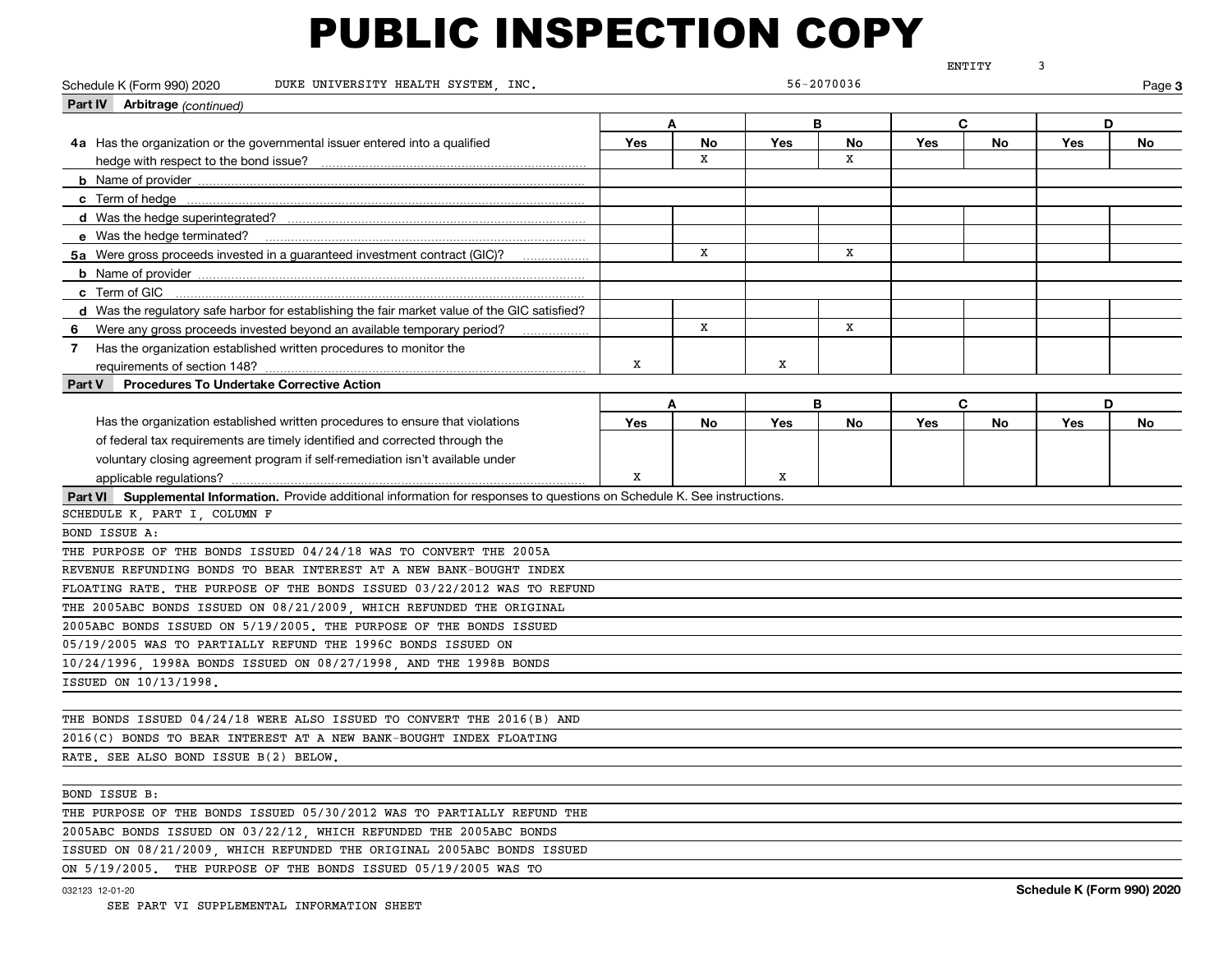|                                                    | Schedule K (Form 990) 2020 DUKE UNIVERSITY HEALTH SYSTEM, INC.                                                                           | 56-2070036 | Page 4 |
|----------------------------------------------------|------------------------------------------------------------------------------------------------------------------------------------------|------------|--------|
|                                                    | Part VI Supplemental Information. Provide additional information for responses to questions on Schedule K. See instructions. (continued) |            |        |
|                                                    | PARTIALLY REFUND THE 1996C BONDS ISSUED ON 10/24/1996, 1998A BONDS                                                                       |            |        |
|                                                    | ISSUED ON 08/27/1998, AND THE 1998B BONDS ISSUED ON 10/13/1998.                                                                          |            |        |
|                                                    |                                                                                                                                          |            |        |
| BOND ISSUE C:                                      |                                                                                                                                          |            |        |
|                                                    | THE PURPOSE OF THE BONDS ISSUED 03/19/2015 WAS TO REFUND THE 2006ABC                                                                     |            |        |
|                                                    | BONDS ISSUED ON 10/06/2011, WHICH REFUNDED THE BONDS ISSUED 11/15/2006                                                                   |            |        |
|                                                    | FOR HOSPITAL IMPROVEMENTS INCLUDING: ROUTINE INFRASTRUCTURE RENOVATION                                                                   |            |        |
|                                                    | AND IMPROVEMENT PROJECTS AT DUKE UNIVERSITY HOSPITAL AND DUKE RALEIGH                                                                    |            |        |
|                                                    | HOSPITAL, IMPROVEMENTS TO INFORMATION SYSTEMS, RENOVATION AND EXPANSION                                                                  |            |        |
|                                                    | OF EMERGENCY DEPARTMENT AT DUKE UNIVERSITY HOSPITAL, HELIPORT AND NEW                                                                    |            |        |
|                                                    | ROOF IMPROVEMENTS AT DUKE UNIVERSITY HOSPITAL, AND PHASES 1 AND 2 OF AN                                                                  |            |        |
|                                                    | OPERATING ROOM SUITE RENOVATION AND EXPANSION AT DUKE UNIVERSITY                                                                         |            |        |
| HOSPITAL.                                          |                                                                                                                                          |            |        |
|                                                    |                                                                                                                                          |            |        |
| BOND ISSUE D:                                      |                                                                                                                                          |            |        |
|                                                    | THE PURPOSE OF THE BONDS ISSUED 06/28/12 WAS TO FINANCE PART OF THE                                                                      |            |        |
|                                                    | COST OF HOSPITAL CAPITAL IMPROVEMENTS INCLUDING: THE CONSTRUCTION OF A                                                                   |            |        |
|                                                    | MAJOR TERTIARY CARE ADDITION TO DUKE UNIVERSITY HOSPITAL REFERRED TO AS                                                                  |            |        |
|                                                    | THE DUKE MEDICINE PAVILION (DMP) WHICH INCLUDED A NEW 609,000 SQUARE                                                                     |            |        |
|                                                    | FOOT TERTIARY CARE ADDITION INCLUDING FOUR 24-BED INTENSIVE CARE UNITS                                                                   |            |        |
|                                                    | TWO 32 BED INTERMEDIATE/STEP-DOWN UNITS, 16 OPERATING ROOMS, EXPANDED                                                                    |            |        |
|                                                    | IMAGING FACILITIES, AND PATIENT AND FAMILY ORIENTED AMENITIES; A 9,000                                                                   |            |        |
|                                                    | SQUARE FOOT SOUTH CONCOURSE CONNECTOR CORRIDOR BETWEEN THE EXISTING                                                                      |            |        |
|                                                    | CANCER CENTER AND DUKE CLINICS AND THE DMP; A 46,000 SQUARE FOOT NORTH                                                                   |            |        |
|                                                    | CONCOURSE CONNECTOR CORRIDOR BETWEEN THE DMP AND DUKE UNIVERSITY                                                                         |            |        |
|                                                    | HOSPITAL-NORTH; RENOVATION OF APPROXIMATELY 29,000 SQUARE FEET IN DUKE                                                                   |            |        |
|                                                    | UNIVERSITY HOSPITAL AND ROAD IMPROVEMENT AND VEHICLE PARKING PROJECTS                                                                    |            |        |
| REQUIRED TO COMPLETE AND OPERATE THE NEW ADDITION. |                                                                                                                                          |            |        |
|                                                    |                                                                                                                                          |            |        |
| BOND ISSUE A (2):                                  |                                                                                                                                          |            |        |
|                                                    | THE ISSUANCE OF THE BONDS ON 7/25/2018 WAS A DEEMED CURRENT REFUNDING                                                                    |            |        |
|                                                    | OF THE 2012B BONDS DUE TO THE CONVERSION OF THE 2012B BONDS TO BEAR                                                                      |            |        |
| INTEREST AT A NEW BANK-BOUGHT INDEX FLOATING RATE. |                                                                                                                                          |            |        |
|                                                    |                                                                                                                                          |            |        |
|                                                    | THE PURPOSE OF THE BONDS ISSUED 08/28/2012 WAS TO REFUND THE ORIGINAL                                                                    |            |        |
|                                                    | 1985B BONDS ISSUED ON 10/02/1985 FOR THE ACOUISITION OF A MAINTENANCE                                                                    |            |        |
|                                                    | BUILDING, PARKING, AND A DEBT SERVICE FUND, AND TO REFUND THE ORIGINAL                                                                   |            |        |
|                                                    | 1993A BONDS ISSUED ON 08/12/1993. THE PURPOSE OF THE BONDS ISSUED                                                                        |            |        |
|                                                    | 08/12/1993 WAS TO PARTIALLY REFUND THE 1991D BONDS ISSUED ON 7/1/1991                                                                    |            |        |
|                                                    | AND THE 1985A BONDS ISSUED ON 10/02/1985. THE 2012C BONDS WERE PAID OFF                                                                  |            |        |
| EFFECTIVE JUNE 1 2015.                             |                                                                                                                                          |            |        |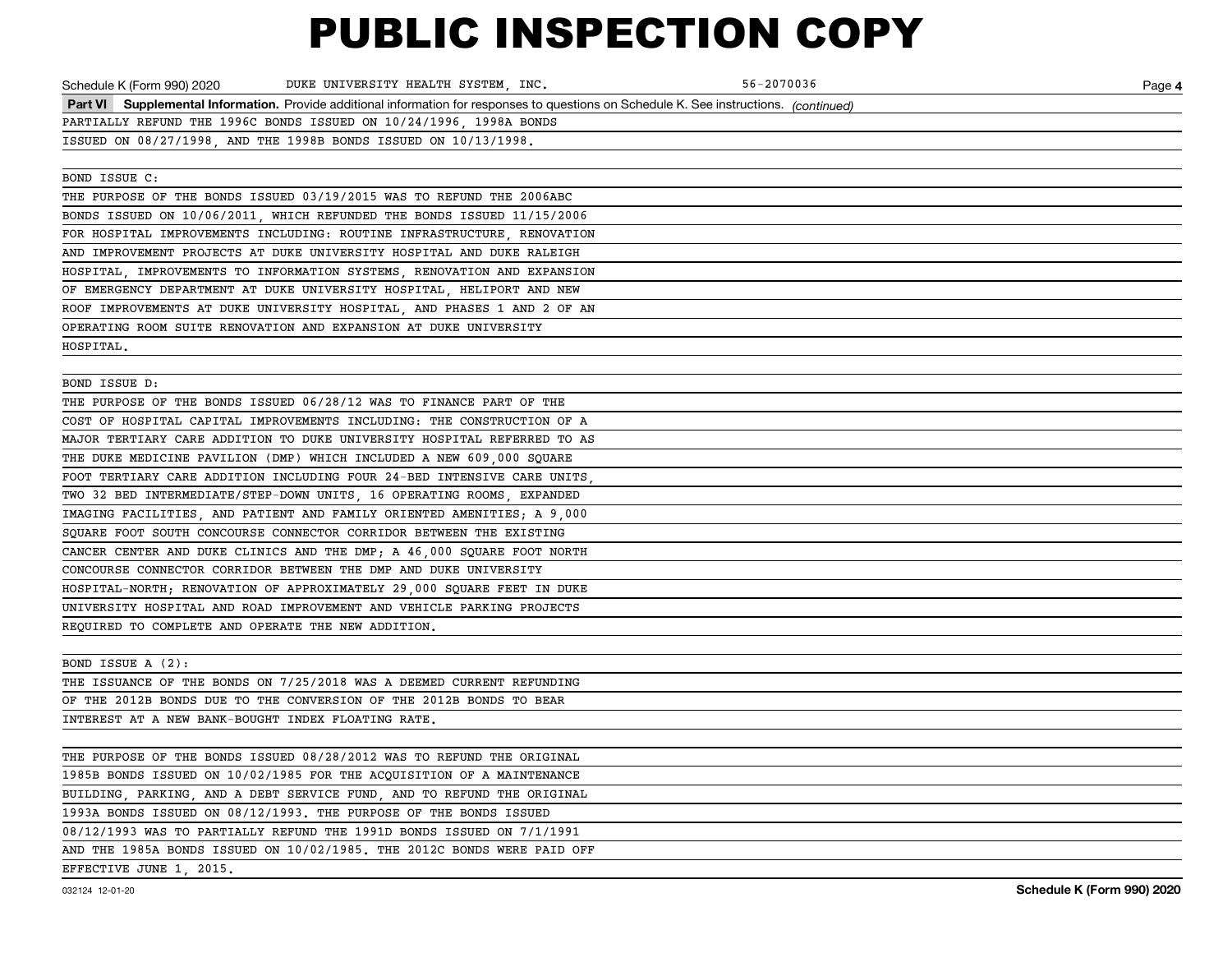| Schedule K (Form 990) 2020             | DUKE UNIVERSITY HEALTH SYSTEM, INC.                                                                                                      | 56-2070036 | Page 4 |
|----------------------------------------|------------------------------------------------------------------------------------------------------------------------------------------|------------|--------|
|                                        | Part VI Supplemental Information. Provide additional information for responses to questions on Schedule K. See instructions. (continued) |            |        |
|                                        |                                                                                                                                          |            |        |
| BOND ISSUE B (2):                      |                                                                                                                                          |            |        |
|                                        | THE 2016B AND 2016C REVENUE REFUNDING BONDS WERE CONVERTED TO BEAR                                                                       |            |        |
|                                        | INTEREST AT A NEW BANK-BOUGHT INDEX FLOATING RATE ON 04/24/18. THE                                                                       |            |        |
|                                        | PURPOSE OF THE BONDS ISSUED 05/26/16 WAS TO REFUND THE ORIGINAL 2009A                                                                    |            |        |
|                                        | BONDS ISSUED ON 10/22/09 TO FINANCE HOSPITAL IMPROVEMENTS INCLUDING THE                                                                  |            |        |
|                                        | AMBULATORY CANCER CENTER AT DUKE UNIVERSITY HOSPITAL AND OTHER                                                                           |            |        |
|                                        | RENOVATION AND IMPROVEMENT PROJECTS AT DUKE RALEIGH HOSPITAL, AND TO                                                                     |            |        |
|                                        | REFUND THE 2005C BONDS ISSUED ON 05/30/12 AND TO PARTIALLY REFUND THE                                                                    |            |        |
|                                        | 2005B BONDS ISSUED ON 05/30/12. THE PURPOSE OF THE BONDS ISSUED ON                                                                       |            |        |
|                                        | 05/30/2012 WAS TO PARTIALLY REFUND THE 2005ABC BONDS ISSUED ON                                                                           |            |        |
|                                        | 03/22/12, WHICH REFUNDED THE 2005ABC BONDS ISSUED ON 08/21/2009, WHICH                                                                   |            |        |
|                                        | REFUNDED THE ORIGINAL 2005ABC BONDS ISSUED ON 5/19/2005. THE PURPOSE OF                                                                  |            |        |
|                                        | THE BONDS ISSUED 05/19/2005 WAS TO PARTIALLY REFUND THE 1996C BONDS                                                                      |            |        |
|                                        | ISSUED ON 10/24/1996, 1998A BONDS ISSUED ON 08/27/1998, AND THE 1998B                                                                    |            |        |
| BONDS ISSUED ON 10/13/1998.            |                                                                                                                                          |            |        |
|                                        |                                                                                                                                          |            |        |
| BOND ISSUE C (2):                      |                                                                                                                                          |            |        |
|                                        | THE PURPOSE OF THE BONDS ISSUED 08/11/16 WAS TO REFUND THE ORIGINAL                                                                      |            |        |
|                                        | 2010A BONDS ISSUED ON 04/2/10 TO FINANCE HOSPITAL CAPITAL IMPROVEMENTS                                                                   |            |        |
|                                        | INCLUDING: THE CONSTRUCTION OF A MAJOR TERTIARY CARE ADDITION TO DUKE                                                                    |            |        |
|                                        | UNIVERSITY HOSPITAL REFERRED TO AS THE DUKE MEDICINE PAVILION (DMP)                                                                      |            |        |
|                                        | WHICH INCLUDED A NEW 582,000 SQUARE FOOT TERTIARY CARE ADDITION                                                                          |            |        |
|                                        | INCLUDING FOUR 24-BED INTENSIVE CARE UNITS, TWO 32 BED INTERMEDIATE                                                                      |            |        |
|                                        | /STEP-DOWN UNITS, 16 OPERATING ROOMS, EXPANDED IMAGING FACILITIES, AND                                                                   |            |        |
|                                        | PATIENT AND FAMILY ORIENTED AMENITIES; A 9,000 SQUARE FOOT SOUTH                                                                         |            |        |
|                                        | CONCOURSE CONNECTOR CORRIDOR BETWEEN THE EXISTING CANCER CENTER AND                                                                      |            |        |
|                                        | DUKE CLINICS AND THE DMP; A 46,000 SQUARE FOOT NORTH CONCOURSE                                                                           |            |        |
|                                        | CONNECTOR CORRIDOR BETWEEN THE DMP AND DUKE UNIVERSITY HOSPITAL-NORTH;                                                                   |            |        |
|                                        | RENOVATION OF APPROXIMATELY 29,000 SQUARE FEET IN DUKE UNIVERSITY                                                                        |            |        |
|                                        | HOSPITAL AND ROAD IMPROVEMENT AND VEHICLE PARKING PROJECTS REQUIRED TO                                                                   |            |        |
| COMPLETE AND OPERATE THE NEW ADDITION. |                                                                                                                                          |            |        |
|                                        |                                                                                                                                          |            |        |
| BOND ISSUE D (2):                      |                                                                                                                                          |            |        |

DRAW-DOWN FINANCING LEASE PROGRAM WITH SUNTRUST EQUIPMENT FINANCE & LEASING CORP. IN THE MAXIMUM PRINCIPAL AMOUNT OF \$40,000,000 TO FINANCE MEDICAL, COMPUTER, OFFICE, AND CAPITAL EQUIPMENT.

BOND ISSUE A (3):

SCHEDULE NO. 1 OF THE FINANCING LEASE PROGRAM WITH TD EQUIPMENT FINANCE

IN THE PRINCIPAL AMOUNT OF \$1,937,324 TO FINANCE MEDICAL, COMPUTER,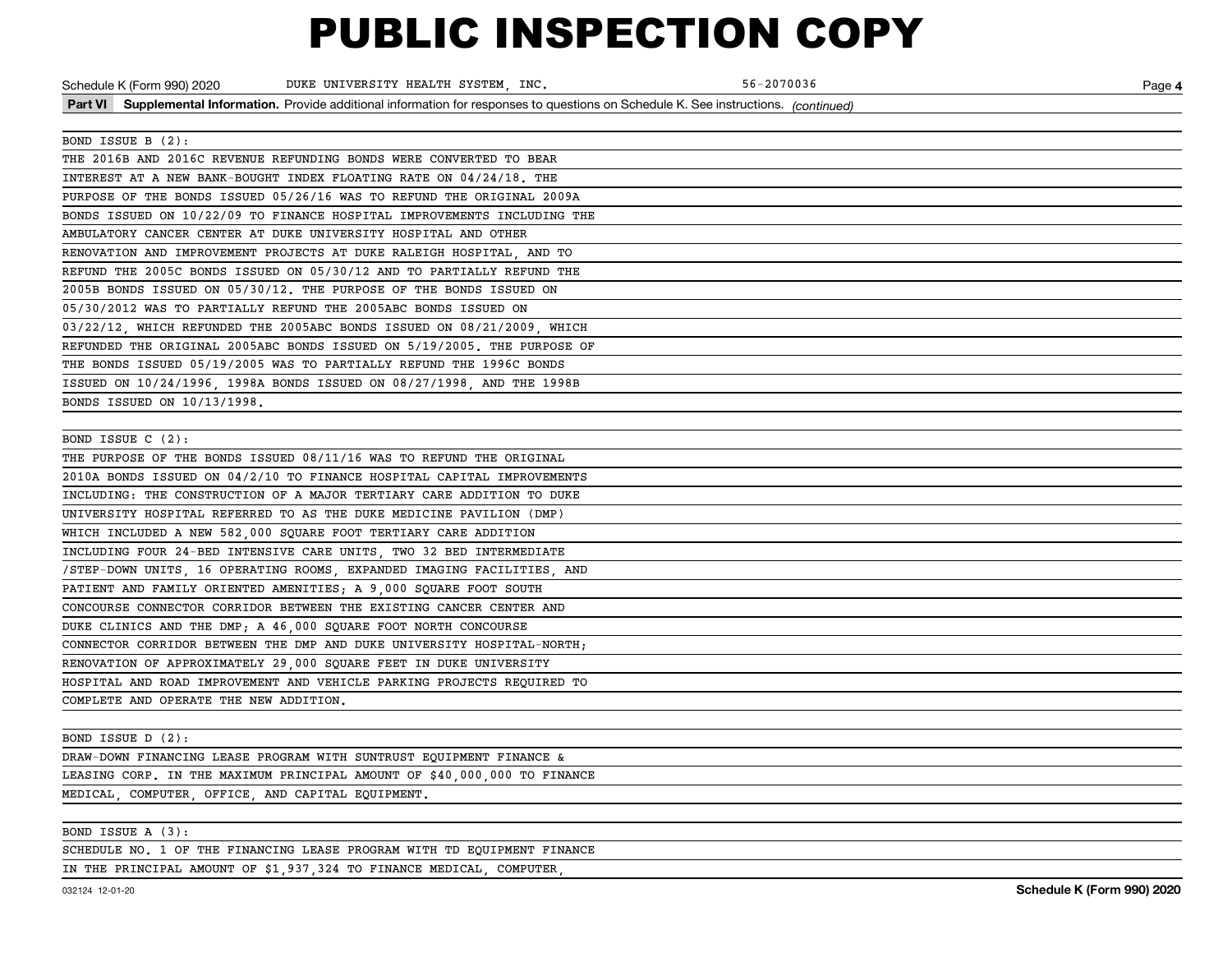| DUKE UNIVERSITY HEALTH SYSTEM, INC.<br>Schedule K (Form 990) 2020                                                                        | 56-2070036 | Page 4 |
|------------------------------------------------------------------------------------------------------------------------------------------|------------|--------|
| Part VI Supplemental Information. Provide additional information for responses to questions on Schedule K. See instructions. (continued) |            |        |
| OFFICE, AND CAPITAL EQUIPMENT ISSUE PRICE DIFFERS FROM THAT SHOWN ON                                                                     |            |        |
| FORM 8038 BECAUSE FORM 8038 ASSUMED ALL SCHEDULES UNDER THE PROGRAM                                                                      |            |        |
| WOULD BE DRAWN DOWN AS ONE (\$40,000,000) ISSUE, BUT NOW SCHEDULE NO. 1                                                                  |            |        |
| IS SINGLE ISSUE.                                                                                                                         |            |        |
|                                                                                                                                          |            |        |
| BOND ISSUE B (3):                                                                                                                        |            |        |
| DRAW-DOWN FINANCING LEASE PROGRAM WITH TD EQUIPMENT FINANCE, OTHER THAN                                                                  |            |        |
| SCHEDULE 1, IN THE MAXIMUM PRINCIPAL AMOUNT OF \$38,062,676 TO FINANCE                                                                   |            |        |
| MEDICAL, COMPUTER, OFFICE, AND CAPITAL EQUIPMENT.                                                                                        |            |        |
|                                                                                                                                          |            |        |
| SCHEDULE K, PART II, LINE 2, BOND ISSUE (D):                                                                                             |            |        |
| ON 01/14/20, PROCEEDS OF THE SERIES 2020 TAXABLE BONDS WERE USED IN                                                                      |            |        |
| PART TO REFUND \$273,285,000 OF THE 2012A BONDS, WHICH WAS ALL OF THE                                                                    |            |        |
| 2012A BONDS MATURING AFTER JUNE 1, 2022.                                                                                                 |            |        |
|                                                                                                                                          |            |        |
| SCHEDULE K, PART II, LINE 3, BOND ISSUE (B):                                                                                             |            |        |
| PROCEEDS INCLUDE ISSUE PRICE PLUS ORIGINAL ISSUE DISCOUNT / UPFRONT FEE                                                                  |            |        |
| PAID DIRECTLY BY DUHS TO THE BANK UPON ISSUANCE.                                                                                         |            |        |
|                                                                                                                                          |            |        |
| SCHEDULE K, PART II, LINE 3, BOND ISSUE (D):                                                                                             |            |        |
| PROCEEDS INCLUDE INVESTMENT EARNINGS.                                                                                                    |            |        |
|                                                                                                                                          |            |        |
| SCHEDULE K, PART II, LINE 3, BOND ISSUES D $(2)$ , A $(3)$ , AND B $(3)$ :                                                               |            |        |
| PROCEEDS REFLECT ACTUAL PRINCIPAL DRAWN DOWN UNDER DRAW DOWN FINANCING                                                                   |            |        |
| LEASE PROGRAM.                                                                                                                           |            |        |
|                                                                                                                                          |            |        |
| SCHEDULE K. PART III. B $(2)$ . LINES $4-6$ :                                                                                            |            |        |
| RESPONSES REFLECT THE COMPUTATION OF THE PORTION OF THE ISSUE ALLOCABLE                                                                  |            |        |
| TO THE REFUNDING OF THE 2009A BONDS.                                                                                                     |            |        |
|                                                                                                                                          |            |        |
| SCHEDULE K, PART III, LINE 8C, BOND ISSUE (C) :                                                                                          |            |        |
| DISPOSITION WAS THE SUBJECT OF A CLOSING AGREEMENT ACCEPTED AND CLOSED                                                                   |            |        |
| WITH THE IRS IN OCTOBER 2014 THROUGH THE TAX EXEMPT BONDS VOLUNTARY                                                                      |            |        |
| CLOSING AGREEMENT PROGRAM.                                                                                                               |            |        |
|                                                                                                                                          |            |        |
| SCHEDULE K, PART IV, LINE 2C, BOND ISSUES $(A)$ , $(B)$ , $(C)$ , $(D)$ , B $(2)$ ,                                                      |            |        |
| AND $C(2)$ :                                                                                                                             |            |        |
| BOND ISSUE (A) COMPLETED 06/01/19; (B) COMPLETED 05/30/17; (C)                                                                           |            |        |
| COMPLETED 09/30/16; (D) COMPLETED 05/31/17; B(2) COMPLETED 06/01/19;                                                                     |            |        |
| AND $C(2)$ COMPLETED 08/01/17. AS TO $D(2)$ , A(3), AND B(3), NO ARBITRAGE                                                               |            |        |

COMPUTATION WAS NECESSARY BECAUSE NO PROCEEDS WERE REINVESTED.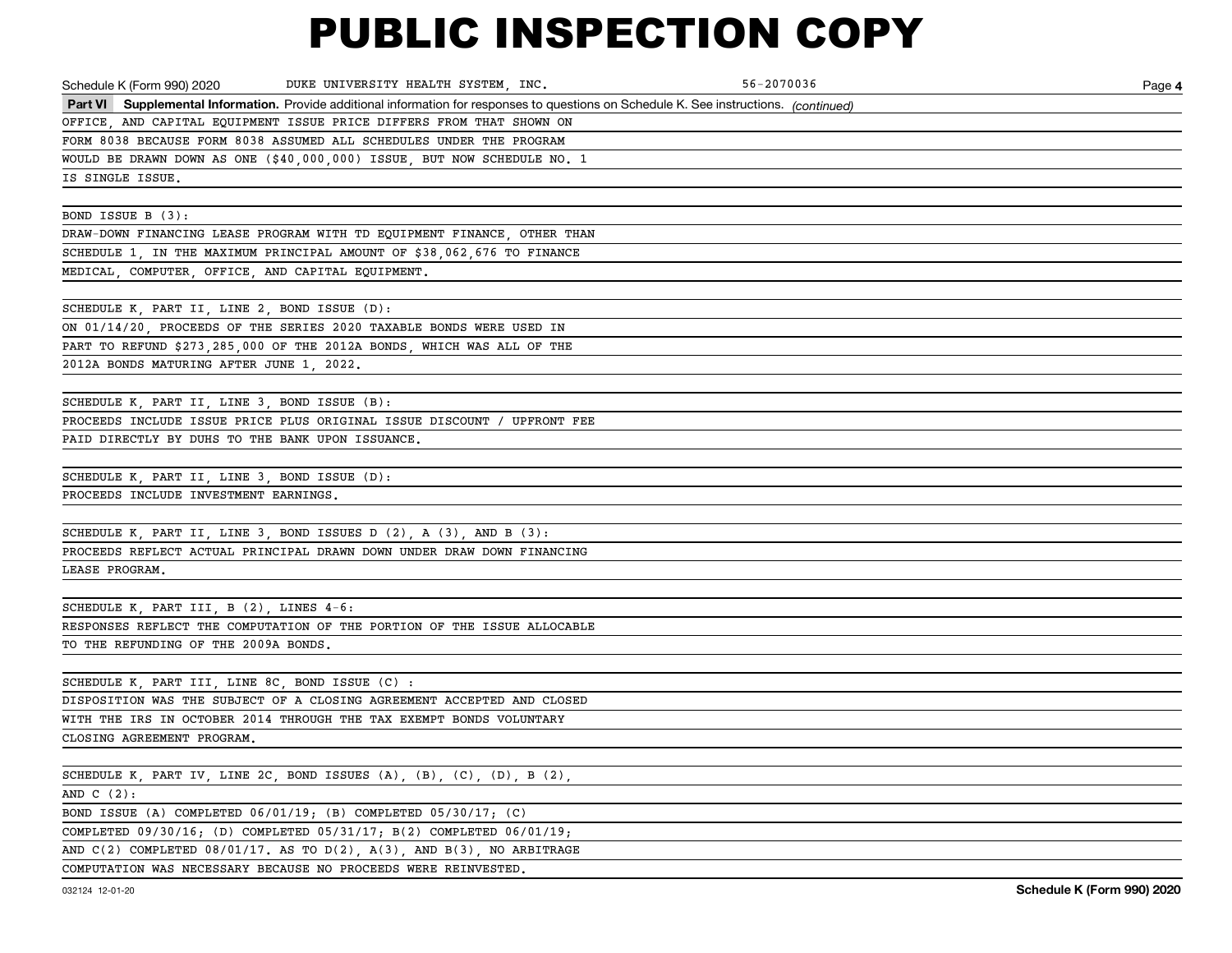| Schedule K (Form 990) 2020                 |                                   | DUKE UNIVERSITY HEALTH SYSTEM, INC.                                                                                                      | $56 - 2070036$ | Page 4                     |
|--------------------------------------------|-----------------------------------|------------------------------------------------------------------------------------------------------------------------------------------|----------------|----------------------------|
|                                            |                                   | Part VI Supplemental Information. Provide additional information for responses to questions on Schedule K. See instructions. (continued) |                |                            |
|                                            |                                   |                                                                                                                                          |                |                            |
|                                            | BOND ISSUES (A), (B), AND A (2):  |                                                                                                                                          |                |                            |
|                                            |                                   | THESE PROCEEDS WERE DISBURSED OR DEEMED DISBURSED UPON ISSUANCE TO                                                                       |                |                            |
|                                            | CURRENTLY REFUND THE PRIOR BONDS. |                                                                                                                                          |                |                            |
|                                            |                                   |                                                                                                                                          |                |                            |
| BOND ISSUES $D(2)$ , $A(3)$ , $AND B(3)$ : |                                   |                                                                                                                                          |                |                            |
|                                            |                                   | SALES PROCEEDS ALLOCATED UPON ISSUANCE AND NOT INVESTED.                                                                                 |                |                            |
|                                            |                                   |                                                                                                                                          |                |                            |
|                                            |                                   |                                                                                                                                          |                |                            |
|                                            |                                   |                                                                                                                                          |                |                            |
|                                            |                                   |                                                                                                                                          |                |                            |
|                                            |                                   |                                                                                                                                          |                |                            |
|                                            |                                   |                                                                                                                                          |                |                            |
|                                            |                                   |                                                                                                                                          |                |                            |
|                                            |                                   |                                                                                                                                          |                |                            |
|                                            |                                   |                                                                                                                                          |                |                            |
|                                            |                                   |                                                                                                                                          |                |                            |
|                                            |                                   |                                                                                                                                          |                |                            |
|                                            |                                   |                                                                                                                                          |                |                            |
|                                            |                                   |                                                                                                                                          |                |                            |
|                                            |                                   |                                                                                                                                          |                |                            |
|                                            |                                   |                                                                                                                                          |                |                            |
|                                            |                                   |                                                                                                                                          |                |                            |
|                                            |                                   |                                                                                                                                          |                |                            |
|                                            |                                   |                                                                                                                                          |                |                            |
|                                            |                                   |                                                                                                                                          |                |                            |
|                                            |                                   |                                                                                                                                          |                |                            |
|                                            |                                   |                                                                                                                                          |                |                            |
|                                            |                                   |                                                                                                                                          |                |                            |
|                                            |                                   |                                                                                                                                          |                |                            |
|                                            |                                   |                                                                                                                                          |                |                            |
|                                            |                                   |                                                                                                                                          |                |                            |
|                                            |                                   |                                                                                                                                          |                |                            |
|                                            |                                   |                                                                                                                                          |                |                            |
|                                            |                                   |                                                                                                                                          |                |                            |
|                                            |                                   |                                                                                                                                          |                |                            |
|                                            |                                   |                                                                                                                                          |                |                            |
|                                            |                                   |                                                                                                                                          |                |                            |
|                                            |                                   |                                                                                                                                          |                |                            |
|                                            |                                   |                                                                                                                                          |                |                            |
| 032124 12-01-20                            |                                   |                                                                                                                                          |                | Schedule K (Form 990) 2020 |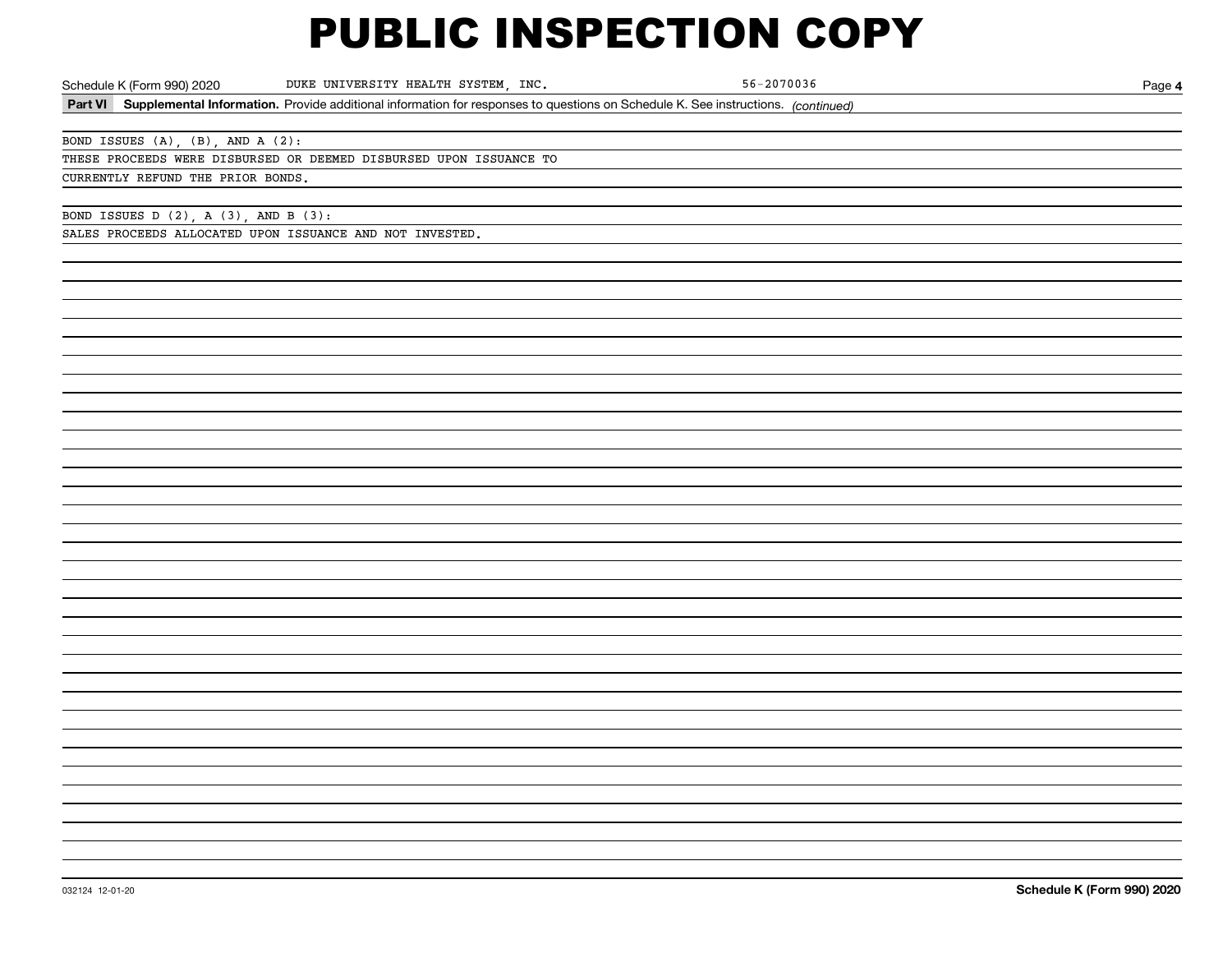| <b>SCHEDULE L</b>                                                                                             |                   |                                                                                                                                          |                                                                                             | <b>Transactions With Interested Persons</b> |                                                                                                                                                                                                                                        |           |                                       | OMB No. 1545-0047          |                       |             |  |
|---------------------------------------------------------------------------------------------------------------|-------------------|------------------------------------------------------------------------------------------------------------------------------------------|---------------------------------------------------------------------------------------------|---------------------------------------------|----------------------------------------------------------------------------------------------------------------------------------------------------------------------------------------------------------------------------------------|-----------|---------------------------------------|----------------------------|-----------------------|-------------|--|
| (Form 990 or 990-EZ)                                                                                          |                   |                                                                                                                                          |                                                                                             |                                             | Complete if the organization answered "Yes" on Form 990, Part IV, line 25a, 25b, 26, 27, 28a,                                                                                                                                          |           |                                       |                            |                       |             |  |
|                                                                                                               |                   |                                                                                                                                          | 28b, or 28c, or Form 990-EZ, Part V, line 38a or 40b.<br>Attach to Form 990 or Form 990-EZ. |                                             |                                                                                                                                                                                                                                        |           |                                       |                            | <b>Open To Public</b> |             |  |
| Department of the Treasury<br>Internal Revenue Service                                                        |                   |                                                                                                                                          | $\triangleright$ Go to www.irs.gov/Form990 for instructions and the latest information.     |                                             |                                                                                                                                                                                                                                        |           |                                       | Inspection                 |                       |             |  |
| Name of the organization                                                                                      |                   |                                                                                                                                          |                                                                                             |                                             |                                                                                                                                                                                                                                        |           | <b>Employer identification number</b> |                            |                       |             |  |
| Part I                                                                                                        |                   | DUKE UNIVERSITY HEALTH SYSTEM, INC.                                                                                                      |                                                                                             |                                             |                                                                                                                                                                                                                                        |           | 56-2070036                            |                            |                       |             |  |
|                                                                                                               |                   |                                                                                                                                          |                                                                                             |                                             | Excess Benefit Transactions (section 501(c)(3), section 501(c)(4), and section 501(c)(29) organizations only).<br>Complete if the organization answered "Yes" on Form 990, Part IV, line 25a or 25b, or Form 990-EZ, Part V, line 40b. |           |                                       |                            |                       |             |  |
| 1.                                                                                                            |                   | (b) Relationship between disqualified                                                                                                    |                                                                                             |                                             |                                                                                                                                                                                                                                        |           |                                       |                            | (d) Corrected?        |             |  |
| (a) Name of disqualified person                                                                               |                   | person and organization                                                                                                                  |                                                                                             |                                             | (c) Description of transaction                                                                                                                                                                                                         |           |                                       |                            | Yes                   | No          |  |
|                                                                                                               |                   |                                                                                                                                          |                                                                                             |                                             |                                                                                                                                                                                                                                        |           |                                       |                            |                       |             |  |
|                                                                                                               |                   |                                                                                                                                          |                                                                                             |                                             |                                                                                                                                                                                                                                        |           |                                       |                            |                       |             |  |
|                                                                                                               |                   |                                                                                                                                          |                                                                                             |                                             |                                                                                                                                                                                                                                        |           |                                       |                            |                       |             |  |
|                                                                                                               |                   |                                                                                                                                          |                                                                                             |                                             |                                                                                                                                                                                                                                        |           |                                       |                            |                       |             |  |
|                                                                                                               |                   |                                                                                                                                          |                                                                                             |                                             |                                                                                                                                                                                                                                        |           |                                       |                            |                       |             |  |
| 2 Enter the amount of tax incurred by the organization managers or disqualified persons during the year under |                   |                                                                                                                                          |                                                                                             |                                             |                                                                                                                                                                                                                                        |           |                                       |                            |                       |             |  |
| section 4958                                                                                                  |                   |                                                                                                                                          |                                                                                             |                                             |                                                                                                                                                                                                                                        |           |                                       |                            |                       |             |  |
|                                                                                                               |                   |                                                                                                                                          |                                                                                             |                                             |                                                                                                                                                                                                                                        |           | \$.                                   |                            |                       |             |  |
| <b>Part II</b>                                                                                                |                   | Loans to and/or From Interested Persons.                                                                                                 |                                                                                             |                                             |                                                                                                                                                                                                                                        |           |                                       |                            |                       |             |  |
|                                                                                                               |                   |                                                                                                                                          |                                                                                             |                                             | Complete if the organization answered "Yes" on Form 990-EZ, Part V, line 38a or Form 990, Part IV, line 26; or if the organization                                                                                                     |           |                                       |                            |                       |             |  |
|                                                                                                               |                   |                                                                                                                                          |                                                                                             |                                             |                                                                                                                                                                                                                                        |           |                                       |                            |                       |             |  |
|                                                                                                               |                   |                                                                                                                                          |                                                                                             |                                             |                                                                                                                                                                                                                                        |           |                                       |                            |                       |             |  |
| (a) Name of                                                                                                   | (b) Relationship  | reported an amount on Form 990, Part X, line 5, 6, or 22.<br>(c) Purpose                                                                 | (d) Loan to or                                                                              | (e) Original                                | (f) Balance due                                                                                                                                                                                                                        | $(g)$ In  |                                       | <b>(h)</b> Approved        |                       |             |  |
| interested person                                                                                             | with organization | of loan                                                                                                                                  | from the<br>organization?                                                                   | principal amount                            |                                                                                                                                                                                                                                        | default?  |                                       | `by board or<br>committee? | agreement?            | (i) Written |  |
|                                                                                                               |                   |                                                                                                                                          | From<br>To                                                                                  |                                             |                                                                                                                                                                                                                                        | Yes<br>No | Yes                                   | No                         | Yes                   |             |  |
|                                                                                                               |                   |                                                                                                                                          |                                                                                             |                                             |                                                                                                                                                                                                                                        |           |                                       |                            |                       | No          |  |
|                                                                                                               |                   |                                                                                                                                          |                                                                                             |                                             |                                                                                                                                                                                                                                        |           |                                       |                            |                       |             |  |
|                                                                                                               |                   |                                                                                                                                          |                                                                                             |                                             |                                                                                                                                                                                                                                        |           |                                       |                            |                       |             |  |
|                                                                                                               |                   |                                                                                                                                          |                                                                                             |                                             |                                                                                                                                                                                                                                        |           |                                       |                            |                       |             |  |
|                                                                                                               |                   |                                                                                                                                          |                                                                                             |                                             |                                                                                                                                                                                                                                        |           |                                       |                            |                       |             |  |
|                                                                                                               |                   |                                                                                                                                          |                                                                                             |                                             |                                                                                                                                                                                                                                        |           |                                       |                            |                       |             |  |
|                                                                                                               |                   |                                                                                                                                          |                                                                                             |                                             |                                                                                                                                                                                                                                        |           |                                       |                            |                       |             |  |
|                                                                                                               |                   |                                                                                                                                          |                                                                                             |                                             |                                                                                                                                                                                                                                        |           |                                       |                            |                       |             |  |
|                                                                                                               |                   |                                                                                                                                          |                                                                                             |                                             |                                                                                                                                                                                                                                        |           |                                       |                            |                       |             |  |
| Total<br><b>Part III</b>                                                                                      |                   |                                                                                                                                          |                                                                                             | $\blacktriangleright$ \$                    |                                                                                                                                                                                                                                        |           |                                       |                            |                       |             |  |
|                                                                                                               |                   | <b>Grants or Assistance Benefiting Interested Persons.</b><br>Complete if the organization answered "Yes" on Form 990, Part IV, line 27. |                                                                                             |                                             |                                                                                                                                                                                                                                        |           |                                       |                            |                       |             |  |
| (a) Name of interested person                                                                                 |                   | (b) Relationship between                                                                                                                 |                                                                                             | (c) Amount of                               | (d) Type of                                                                                                                                                                                                                            |           |                                       | (e) Purpose of             |                       |             |  |
|                                                                                                               |                   | interested person and                                                                                                                    |                                                                                             | assistance                                  | assistance                                                                                                                                                                                                                             |           |                                       | assistance                 |                       |             |  |
|                                                                                                               |                   | the organization                                                                                                                         |                                                                                             |                                             |                                                                                                                                                                                                                                        |           |                                       |                            |                       |             |  |
|                                                                                                               |                   |                                                                                                                                          |                                                                                             |                                             |                                                                                                                                                                                                                                        |           |                                       |                            |                       |             |  |
|                                                                                                               |                   |                                                                                                                                          |                                                                                             |                                             |                                                                                                                                                                                                                                        |           |                                       |                            |                       |             |  |
|                                                                                                               |                   |                                                                                                                                          |                                                                                             |                                             |                                                                                                                                                                                                                                        |           |                                       |                            |                       |             |  |
|                                                                                                               |                   |                                                                                                                                          |                                                                                             |                                             |                                                                                                                                                                                                                                        |           |                                       |                            |                       |             |  |
|                                                                                                               |                   |                                                                                                                                          |                                                                                             |                                             |                                                                                                                                                                                                                                        |           |                                       |                            |                       |             |  |
|                                                                                                               |                   |                                                                                                                                          |                                                                                             |                                             |                                                                                                                                                                                                                                        |           |                                       |                            |                       |             |  |
|                                                                                                               |                   |                                                                                                                                          |                                                                                             |                                             |                                                                                                                                                                                                                                        |           |                                       |                            |                       |             |  |

032131 12-09-20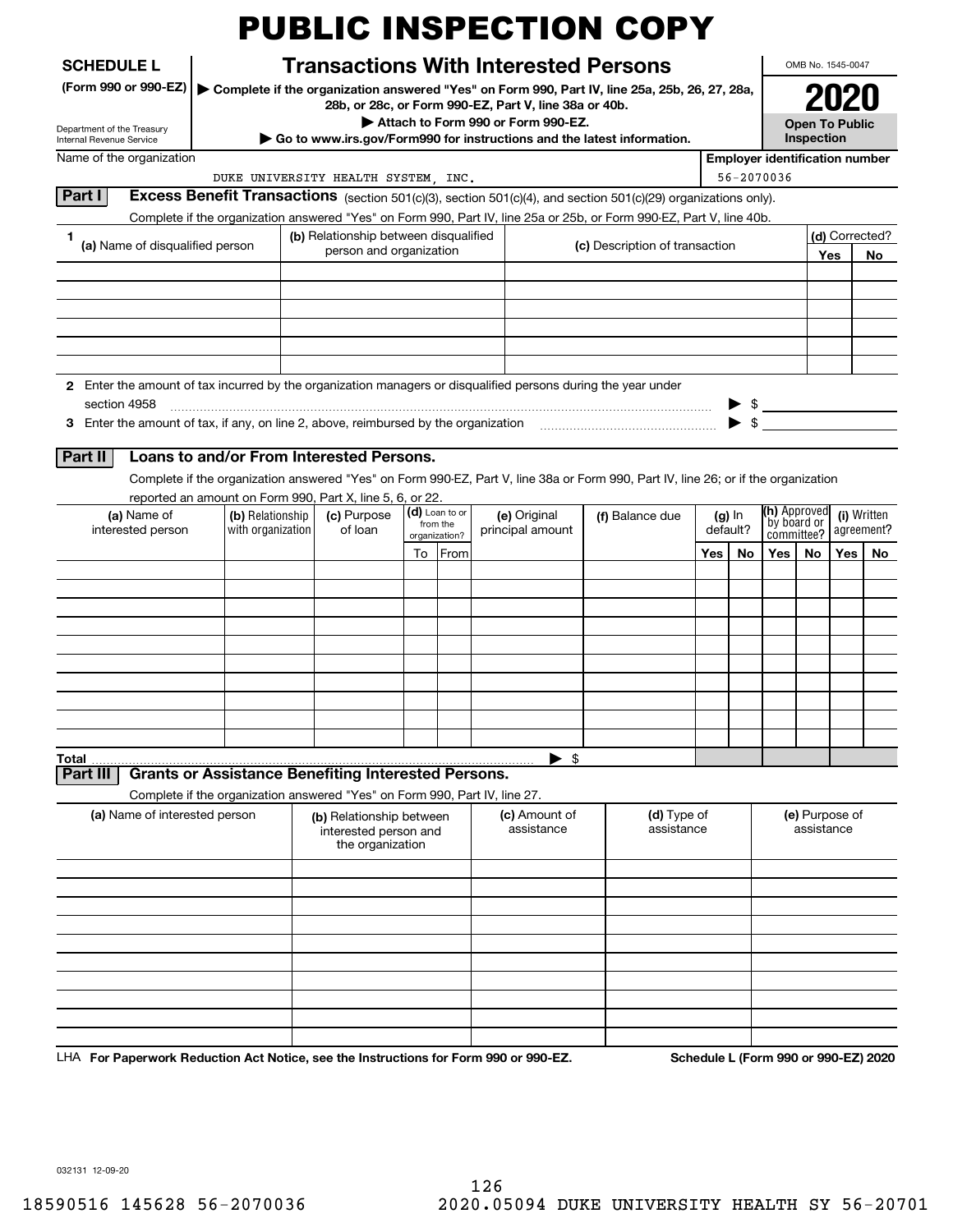Schedule L (Form 990 or 990-EZ) 2020 Page DUKE UNIVERSITY HEALTH SYSTEM, INC.

Complete if the organization answered "Yes" on Form 990, Part IV, line 28a, 28b, or 28c.

| (a) Name of interested person | (b) Relationship between interested<br>person and the organization | (c) Amount of<br>transaction | (d) Description of<br>transaction | (e) Sharing of<br>organization's<br>revenues? |    |
|-------------------------------|--------------------------------------------------------------------|------------------------------|-----------------------------------|-----------------------------------------------|----|
|                               |                                                                    |                              |                                   | Yes                                           | No |
| BIOVENTUS, LLC                | SEE PART V                                                         |                              | 296,839. SEE PART V               |                                               | х  |
|                               |                                                                    |                              |                                   |                                               |    |
|                               |                                                                    |                              |                                   |                                               |    |
|                               |                                                                    |                              |                                   |                                               |    |
|                               |                                                                    |                              |                                   |                                               |    |
|                               |                                                                    |                              |                                   |                                               |    |
|                               |                                                                    |                              |                                   |                                               |    |
|                               |                                                                    |                              |                                   |                                               |    |
|                               |                                                                    |                              |                                   |                                               |    |
|                               |                                                                    |                              |                                   |                                               |    |

#### **Part V Supplemental Information.**

Provide additional information for responses to questions on Schedule L (see instructions).

SCH L, PART IV, BUSINESS TRANSACTIONS INVOLVING INTERESTED PERSONS:

(A) NAME OF INTERESTED PERSON: BIOVENTUS, LLC

(B) RELATIONSHIP BETWEEN INTERESTED PERSON AND ORGANIZATION:

TWO DUHS, INC. DIRECTORS ARE ALSO DIRECTORS OF BIOVENTUS, LLC

(C) AMOUNT OF TRANSACTION: \$296,839

(D) DESCRIPTION OF TRANSACTION: PAYMENT FOR GOODS OR SERVICES

(E) SHARING OF ORGANIZATION REVENUE? = NO

**Schedule L (Form 990 or 990-EZ) 2020**

032132 12-09-20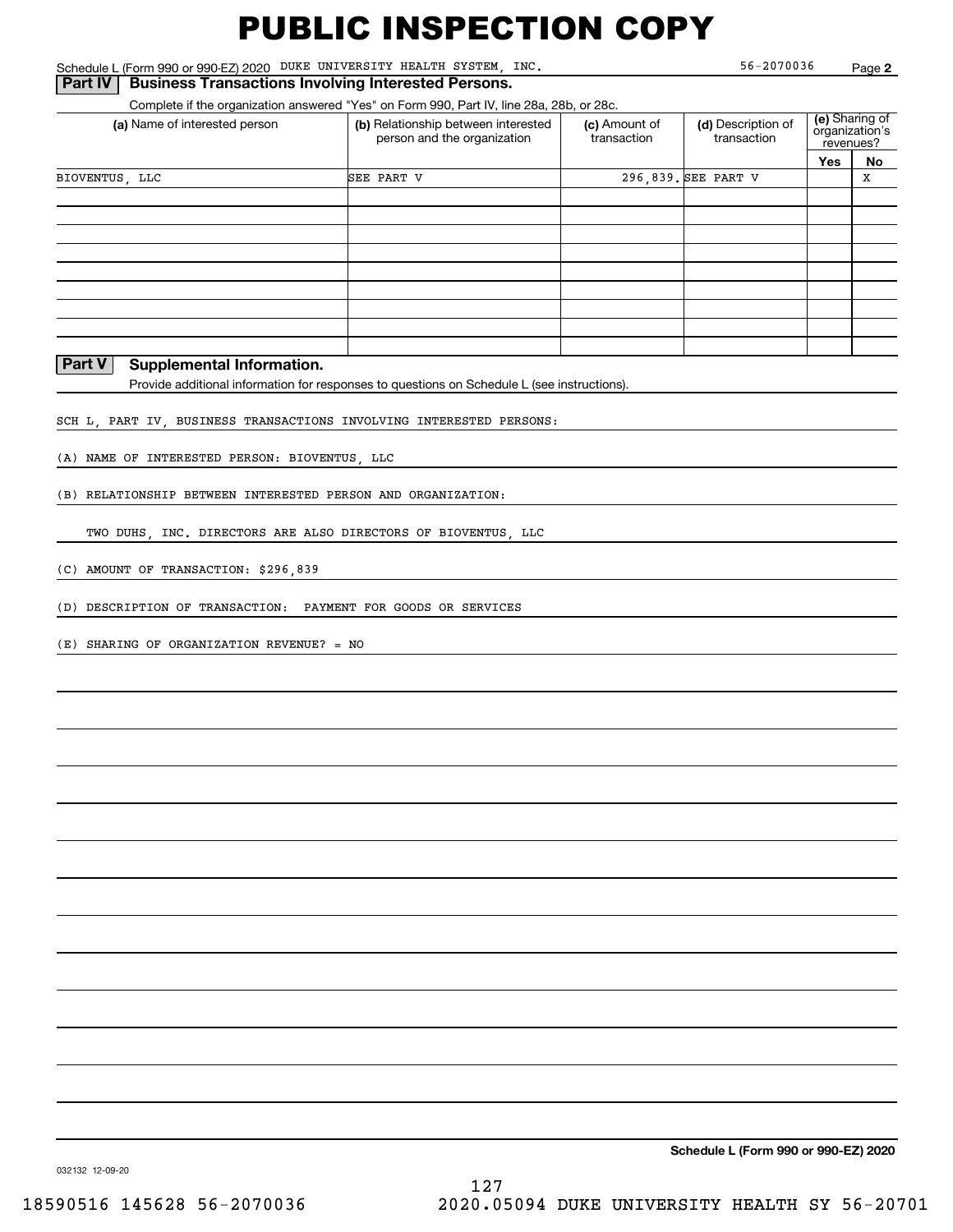#### **SCHEDULE M (Form 990)**

Department of the Treasury Internal Revenue Service

### **Noncash Contributions**

**Complete if the organizations answered "Yes" on Form 990, Part IV, lines 29 or 30.** <sup>J</sup>**2020 Attach to Form 990.** J

 **Go to www.irs.gov/Form990 for instructions and the latest information.** J

| ----                  |  |
|-----------------------|--|
| <b>Open to Public</b> |  |
| <b>Inspection</b>     |  |

OMB No. 1545-0047

**Employer identification number**

56-2070036

Name of the organization

DUKE UNIVERSITY HEALTH SYSTEM, INC.

| Part I | <b>Types of Property</b>                                                                                                                                                  |                               |                                      |                                                    |           |                                                              |            |          |    |
|--------|---------------------------------------------------------------------------------------------------------------------------------------------------------------------------|-------------------------------|--------------------------------------|----------------------------------------------------|-----------|--------------------------------------------------------------|------------|----------|----|
|        |                                                                                                                                                                           | (a)<br>Check if<br>applicable | (b)<br>Number of<br>contributions or | (c)<br>Noncash contribution<br>amounts reported on |           | (d)<br>Method of determining<br>noncash contribution amounts |            |          |    |
|        |                                                                                                                                                                           |                               |                                      | items contributed Form 990, Part VIII, line 1g     |           |                                                              |            |          |    |
| 1      |                                                                                                                                                                           |                               |                                      |                                                    |           |                                                              |            |          |    |
| 2      | Art - Historical treasures                                                                                                                                                |                               |                                      |                                                    |           |                                                              |            |          |    |
| з      | Art - Fractional interests                                                                                                                                                |                               |                                      |                                                    |           |                                                              |            |          |    |
| 4      | Books and publications                                                                                                                                                    |                               |                                      |                                                    |           |                                                              |            |          |    |
| 5      | Clothing and household goods                                                                                                                                              |                               |                                      |                                                    |           |                                                              |            |          |    |
| 6      |                                                                                                                                                                           |                               |                                      |                                                    |           |                                                              |            |          |    |
| 7      |                                                                                                                                                                           |                               |                                      |                                                    |           |                                                              |            |          |    |
| 8      | Intellectual property                                                                                                                                                     |                               |                                      |                                                    |           |                                                              |            |          |    |
| 9      | Securities - Publicly traded                                                                                                                                              | X                             | 6                                    |                                                    |           | 47,676. MARKET QUOTE                                         |            |          |    |
| 10     | Securities - Closely held stock                                                                                                                                           |                               |                                      |                                                    |           |                                                              |            |          |    |
| 11     | Securities - Partnership, LLC, or                                                                                                                                         |                               |                                      |                                                    |           |                                                              |            |          |    |
|        | trust interests                                                                                                                                                           |                               |                                      |                                                    |           |                                                              |            |          |    |
| 12     | Securities - Miscellaneous                                                                                                                                                |                               |                                      |                                                    |           |                                                              |            |          |    |
| 13     | Qualified conservation contribution -                                                                                                                                     |                               |                                      |                                                    |           |                                                              |            |          |    |
|        | Historic structures                                                                                                                                                       |                               |                                      |                                                    |           |                                                              |            |          |    |
| 14     | Qualified conservation contribution - Other                                                                                                                               |                               |                                      |                                                    |           |                                                              |            |          |    |
| 15     | Real estate - Residential                                                                                                                                                 |                               |                                      |                                                    |           |                                                              |            |          |    |
| 16     | Real estate - Commercial                                                                                                                                                  |                               |                                      |                                                    |           |                                                              |            |          |    |
| 17     |                                                                                                                                                                           |                               |                                      |                                                    |           |                                                              |            |          |    |
| 18     |                                                                                                                                                                           |                               |                                      |                                                    |           |                                                              |            |          |    |
| 19     |                                                                                                                                                                           |                               |                                      |                                                    |           |                                                              |            |          |    |
| 20     | Drugs and medical supplies                                                                                                                                                |                               |                                      |                                                    |           |                                                              |            |          |    |
| 21     |                                                                                                                                                                           |                               |                                      |                                                    |           |                                                              |            |          |    |
| 22     |                                                                                                                                                                           |                               |                                      |                                                    |           |                                                              |            |          |    |
| 23     |                                                                                                                                                                           |                               |                                      |                                                    |           |                                                              |            |          |    |
| 24     |                                                                                                                                                                           |                               |                                      |                                                    |           |                                                              |            |          |    |
| 25     | ( CARE PACKAGES<br>Other<br>▶                                                                                                                                             | х                             | 1                                    |                                                    | 3,571.FMV |                                                              |            |          |    |
| 26     | Other                                                                                                                                                                     |                               |                                      |                                                    |           |                                                              |            |          |    |
| 27     | Other                                                                                                                                                                     |                               |                                      |                                                    |           |                                                              |            |          |    |
| 28     | Other                                                                                                                                                                     |                               |                                      |                                                    |           |                                                              |            |          |    |
| 29     | Number of Forms 8283 received by the organization during the tax year for contributions                                                                                   |                               |                                      |                                                    |           |                                                              |            |          |    |
|        | for which the organization completed Form 8283, Part V, Donee Acknowledgement                                                                                             |                               |                                      |                                                    | 29        |                                                              |            | $\Omega$ |    |
|        |                                                                                                                                                                           |                               |                                      |                                                    |           |                                                              |            | Yes      | No |
|        | 30a During the year, did the organization receive by contribution any property reported in Part I, lines 1 through 28, that it                                            |                               |                                      |                                                    |           |                                                              |            |          |    |
|        | must hold for at least three years from the date of the initial contribution, and which isn't required to be used for                                                     |                               |                                      |                                                    |           |                                                              |            |          |    |
|        | exempt purposes for the entire holding period?                                                                                                                            |                               |                                      |                                                    |           |                                                              | <b>30a</b> |          | Х  |
|        |                                                                                                                                                                           |                               |                                      |                                                    |           |                                                              |            |          |    |
|        | <b>b</b> If "Yes," describe the arrangement in Part II.<br>Does the organization have a gift acceptance policy that requires the review of any nonstandard contributions? |                               |                                      |                                                    |           |                                                              |            | X        |    |
| 31     |                                                                                                                                                                           |                               |                                      |                                                    |           |                                                              | 31         |          |    |
|        | 32a Does the organization hire or use third parties or related organizations to solicit, process, or sell noncash<br>contributions?                                       |                               |                                      |                                                    |           |                                                              | 32a        | x        |    |
|        | <b>b</b> If "Yes," describe in Part II.                                                                                                                                   |                               |                                      |                                                    |           |                                                              |            |          |    |
| 33     | If the organization didn't report an amount in column (c) for a type of property for which column (a) is checked,                                                         |                               |                                      |                                                    |           |                                                              |            |          |    |
|        | describe in Part II.                                                                                                                                                      |                               |                                      |                                                    |           |                                                              |            |          |    |
| LHA    | For Paperwork Reduction Act Notice, see the Instructions for Form 990.                                                                                                    |                               |                                      |                                                    |           | Schedule M (Form 990) 2020                                   |            |          |    |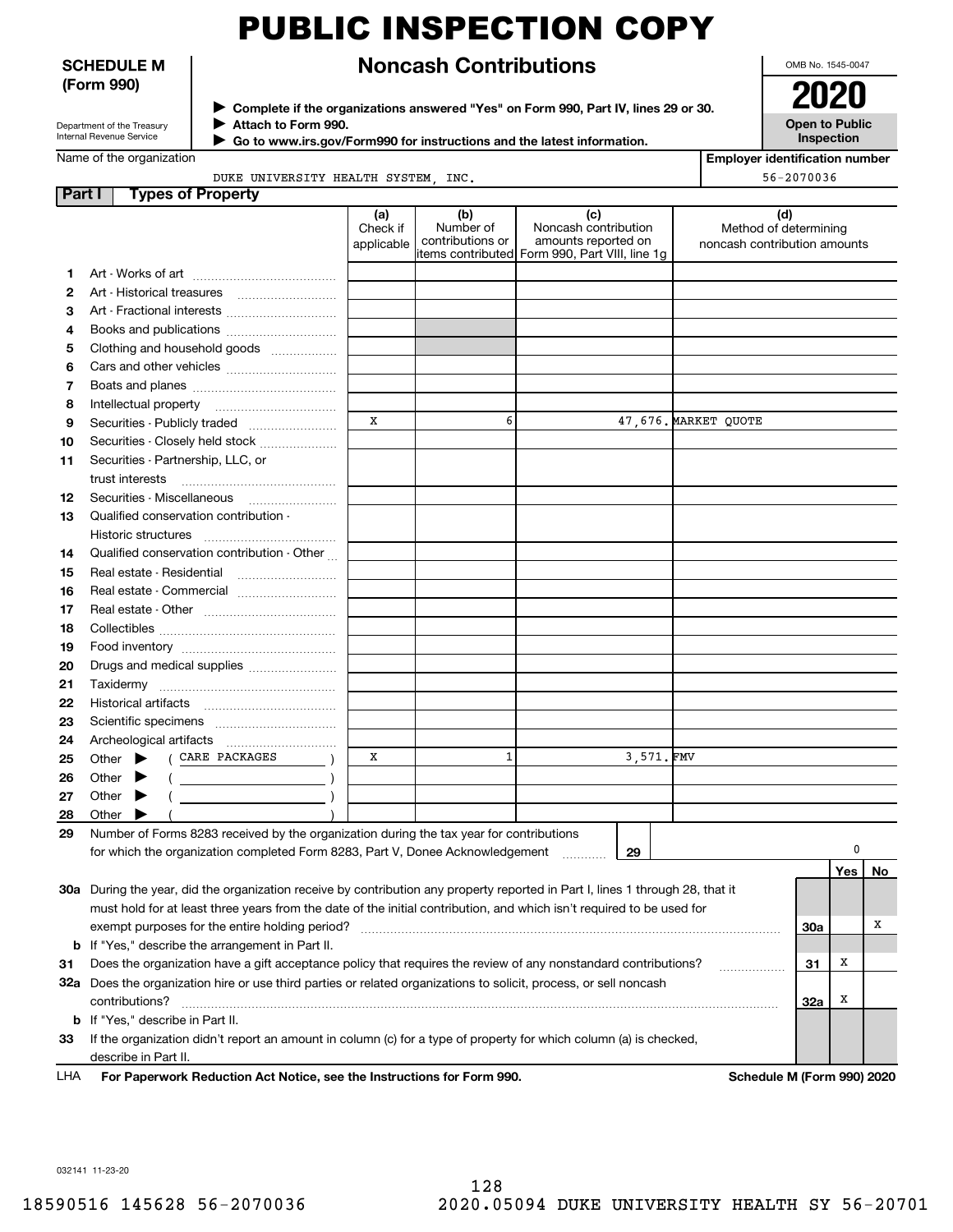**2** Schedule M (Form 990) 2020 Page DUKE UNIVERSITY HEALTH SYSTEM, INC. 56-2070036 Part II | Supplemental Information. Provide the information required by Part I, lines 30b, 32b, and 33, and whether the organization is reporting in Part I, column (b), the number of contributions, the number of items received, or a combination of both. Also complete this part for any additional information. SCHEDULE M, LINE 32B: DUKE UNIVERSITY HEALTH SYSTEM, INC. USES INVESTMENT BROKERS TO SELL INVESTMENTS. DUKE UNIVERSITY HEALTH SYSTEM, INC. MAY OCCASIONALLY USE THIRD PARTIES TO SELL OTHER TYPES OF NON-CASH CONTRIBUTIONS, AS THE NEED ARISES.

**Schedule M (Form 990) 2020**

032142 11-23-20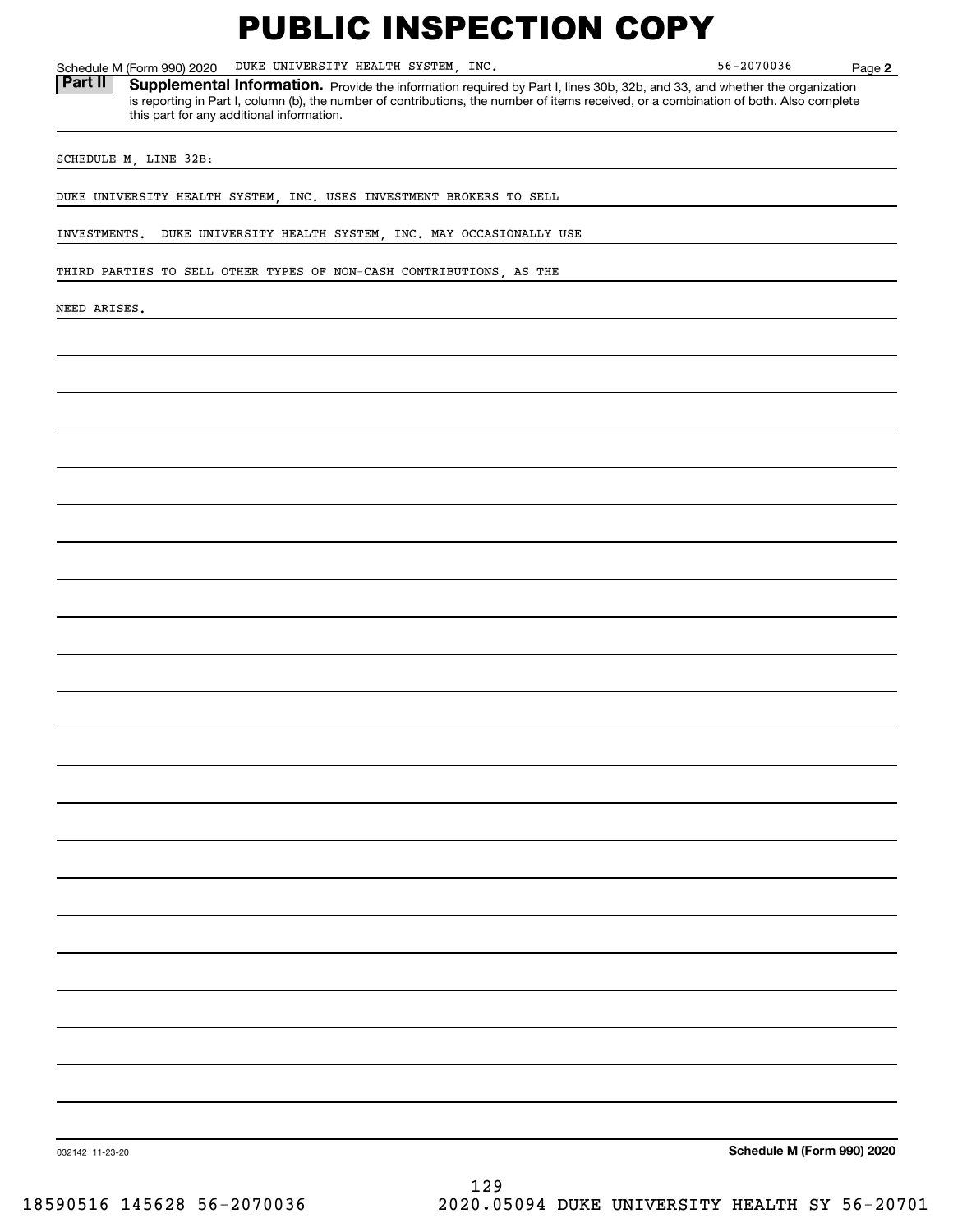**(Form 990 or 990-EZ)**

Department of the Treasury Internal Revenue Service Name of the organization

### PUBLIC INSPECTION COPY

### **SCHEDULE O Supplemental Information to Form 990 or 990-EZ**

**Complete to provide information for responses to specific questions on Form 990 or 990-EZ or to provide any additional information. | Attach to Form 990 or 990-EZ. | Go to www.irs.gov/Form990 for the latest information.**

**Open to Public Inspection2020**

OMB No. 1545-0047

**Employer identification number**

DUKE UNIVERSITY HEALTH SYSTEM, INC. THE SECTION OF S6-2070036

FORM 990, PART I, LINE 1, & PART III, DESCRIPTION OF ORGANIZATION MISSION:

DUHS AS PART OF DUKE HEALTH IS COMMITTED TO ADVANCING HEALTH TOGETHER

BY DELIVERING TOMORROW'S HEALTH CARE TODAY, ACCELERATING DISCOVERY AND

ITS TRANSLATION, CREATING EDUCATION THAT IS TRANSFORMING, BUILDING

HEALTHY COMMUNITIES AND CONNECTING WITH THE WORLD TO IMPROVE HEALTH

GLOBALLY.

FORM 990, PART III, LINE 4A

STATEMENT OF PROGRAM SERVICE ACCOMPLISHMENTS

HISTORY AND ORGANIZATION

IN 1925, JAMES B. DUKE WILLED \$4 MILLION TO ESTABLISH DUKE UNIVERSITY

HOSPITAL AND ITS MEDICAL SCHOOL TO IMPROVE HEALTH CARE IN THE

CAROLINAS, THEN A POOR REGION LACKING HOSPITALS AND HEALTH CARE

PROVIDERS. DUKE UNIVERSITY HOSPITAL HAS GROWN TO BE RECOGNIZED AS ONE

OF THE WORLD'S GREAT HEALTH CARE PROVIDERS. IN 1998 AND CONCURRENT

WITH ACQUIRING CONTROL OF TWO LOCAL COMMUNITY HOSPITALS, THE DUKE

UNIVERSITY BOARD OF TRUSTEES ESTABLISHED DUKE UNIVERSITY HOSPITAL AS

THE FLAGSHIP OF THE NEWLY INCORPORATED DUKE UNIVERSITY HEALTH SYSTEM

INC. (DUHS) TO MANAGE A WIDE RANGE OF HEALTH CARE PROGRAMS AT THE SAME

HIGH LEVEL OF QUALITY THAT HAS TRADITIONALLY MADE DUKE UNIVERSITY

HOSPITAL A WORLD LEADER. THIS NETWORK OF REGIONAL HEALTH CARE

ORGANIZATIONS IS DEDICATED TO EMPLOYING DUKE'S STRENGTHS IN PATIENT

CARE, EDUCATION, AND RESEARCH. DUHS IS A COMPONENT OF DUKE HEALTH WHICH

CONCEPTUALLY INTEGRATES THE DUKE UNIVERSITY SCHOOL OF MEDICINE,

DUKE-NUS MEDICAL SCHOOL, DUKE UNIVERSITY SCHOOL OF NURSING, DUKE

032211 11-20-20 LHA For Paperwork Reduction Act Notice, see the Instructions for Form 990 or 990-EZ. Schedule O (Form 990 or 990-EZ) 2020 130

18590516 145628 56-2070036 2020.05094 DUKE UNIVERSITY HEALTH SY 56-20701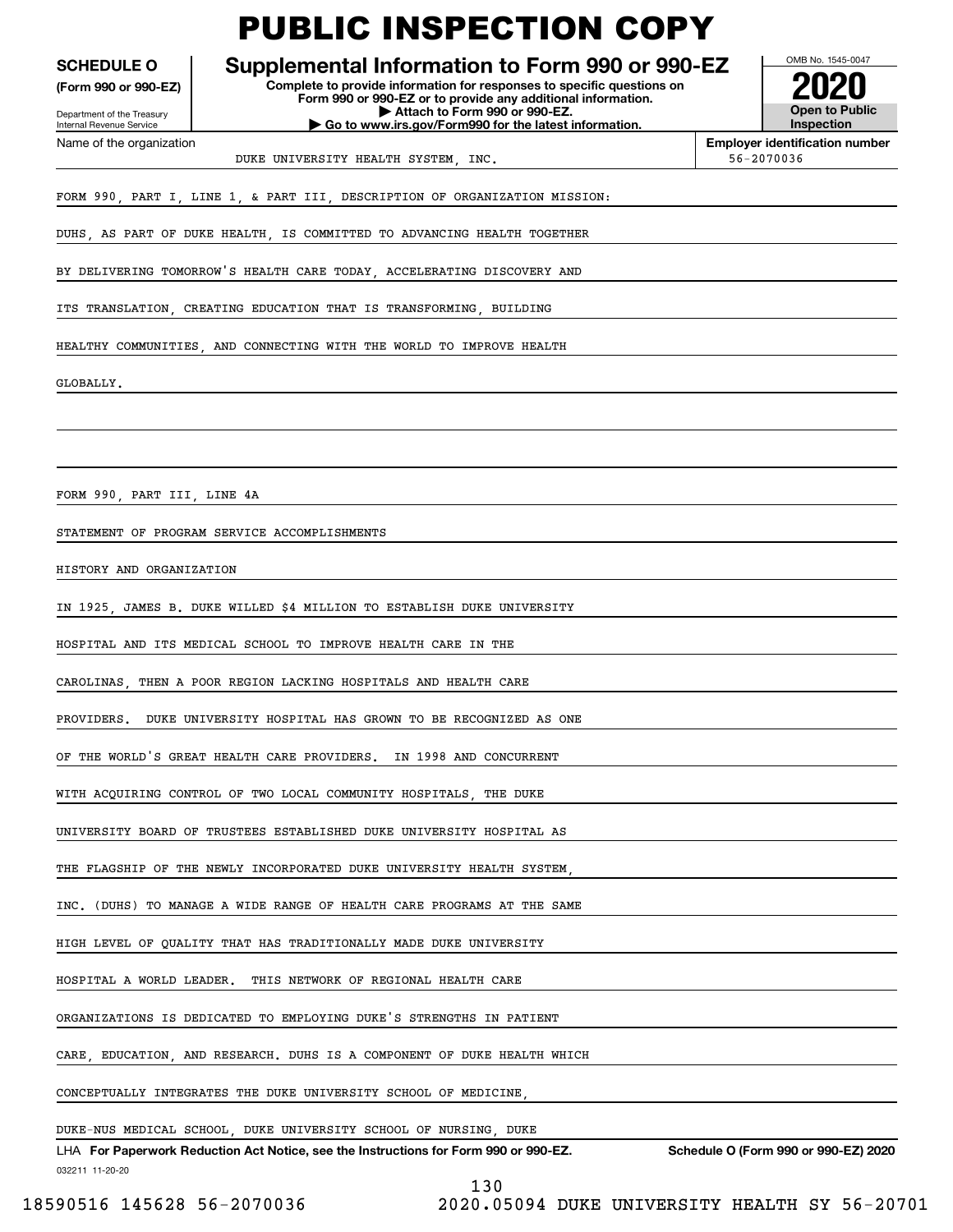Echedule O (Form 990 or 990-EZ) 2020<br>Name of the organization **number** Name of the organization **number** UNIVERSITY HEALTH SYSTEM, PRIVATE DIAGNOSTIC CLINIC (DUKE PHYSICIANS PRACTICE), AND INCORPORATES THE HEALTH AND HEALTH RESEARCH PROGRAMS WITHIN THE DUKE GLOBAL HEALTH INSTITUTE AS WELL AS THOSE IN SCHOOLS AND CENTERS ACROSS DUKE UNIVERSITY, INCLUDING THE DUKE ROBERT J. MARGOLIS CENTER FOR HEALTH POLICY. THE DUKE HEALTH CLINICAL ENTERPRISE IS INTENDED TO FUNCTION AS A FULLY ALIGNED AND UNIFIED ORGANIZATION FOCUSED ON IMPROVING THE HEALTH OF THE COMMUNITIES WE SERVE, DELIVERING ADVANCED TREATMENT FOR THOSE WHO NEED IT, AND EXTENDING NEW KNOWLEDGE BEYOND OUR SYSTEMS TO THE BENEFIT OF OTHERS. LEVERAGING THE DEPTH AND BREADTH OF CAPABILITIES THAT EXIST ACROSS DUKE HEALTH AND THE ENTIRE UNIVERSITY, WE PLAN TO ACHIEVE THE VISION TO DELIVER TOMORROW'S HEALTH CARE TODAY BY LEADING IN THE DELIVERY OF HIGHEST-QUALITY, PATIENT DUKE UNIVERSITY HEALTH SYSTEM, INC.  $56-2070036$ 

CENTERED CARE, INTEGRATING TO OPTIMIZE COORDINATION OF CARE, GROWING

AND EXTENDING OUR REACH LOCALLY, REGIONALLY, AND NATIONALLY, INVESTING

IN INNOVATION TO CREATE SUSTAINABLE DIFFERENTIATION AND VALUE AND

DELIVERING ON THE PROMISE OF POPULATION HEALTH.

MANY PROGRAM SERVICE ACCOMPLISHMENTS ARE INCLUDED IN SCHEDULE H OF THIS

FORM INCLUDING THE FINANCIAL COMMITMENT MADE TO THE COMMUNITY BY DUHS

IN TERMS OF CHARITY CARE AND OTHER DIRECT AND MEASURABLE INVESTMENTS.

FURTHER DETAIL OF DUHS' COMMITMENT TO PROMOTING HEALTH, WELLNESS, AND

ACCESS TO QUALITY CARE FOR THE PEOPLE AND COMMUNITIES IT SERVES IS

REPORTED IN DUHS' ANNUAL COMMUNITY BENEFIT REPORT. THE COMMUNITY

BENEFIT REPORT IS AVAILABLE ONLINE AT

HTTPS://CORPORATE.DUKEHEALTH.ORG/COMMUNITY.

FORM 990, PART V, LINE 3B:

032212 11-20-20

**2**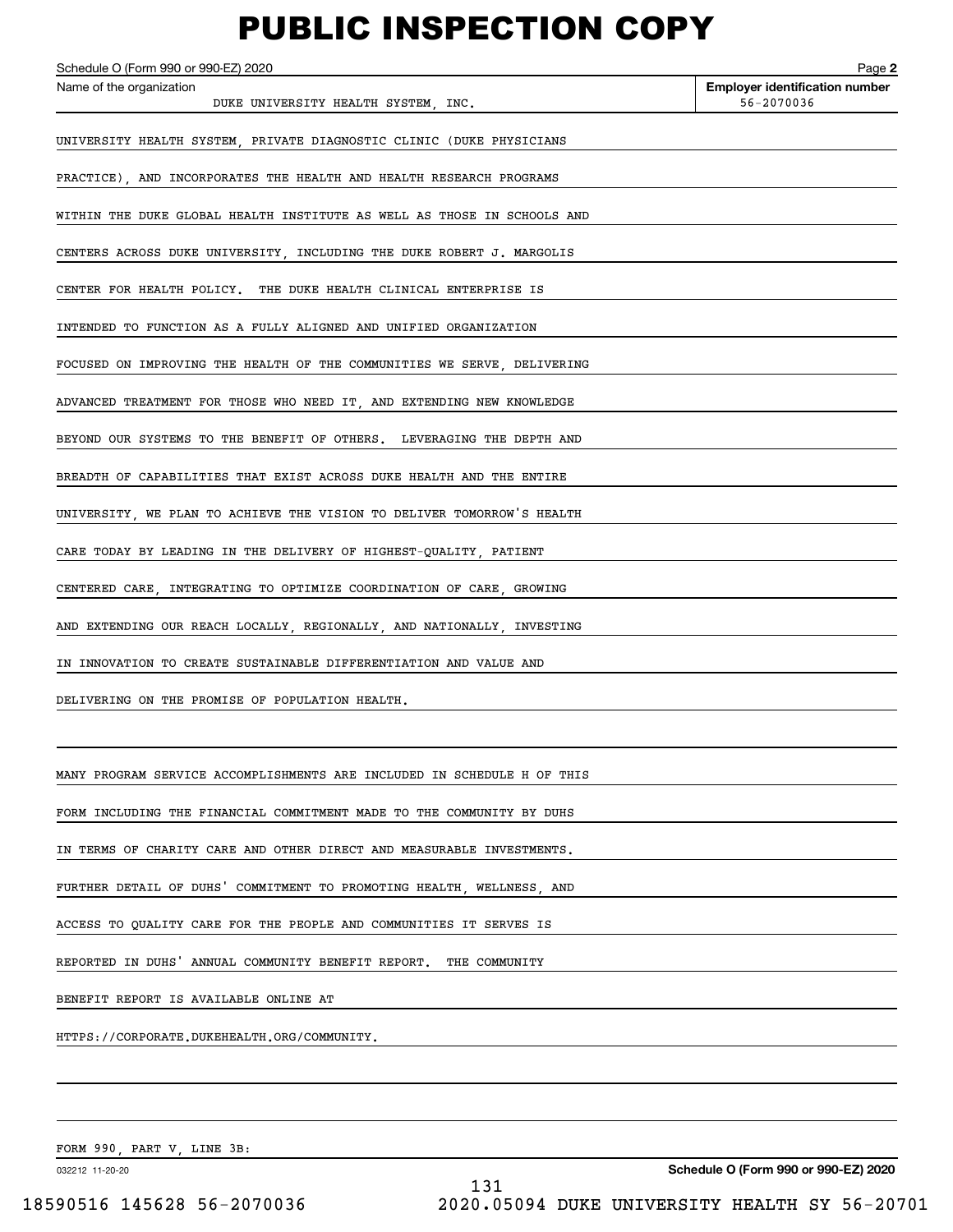DUKE UNIVERSITY HEALTH SYSTEM, INC.  $56-2070036$ 

**2**Echedule O (Form 990 or 990-EZ) 2020<br>Name of the organization **number** Name of the organization **number** 

THE ORGANIZATION DID NOT HAVE UNRELATED BUSINESS GROSS INCOME OF \$1,000 OR

MORE DURING THE FISCAL YEAR ENDED JUNE 30, 2021. HOWEVER THE ORGANIZATION

HAS FILED FORM 990-T FOR THE FISCAL YEAR ENDED JUNE 30, 2021 IN ORDER TO

CARRY FORWARD THE NET OPERATING LOSS.

FORM 990, PART V, LINE 4B, LIST OF FOREIGN COUNTRIES:

SWEDEN, DENMARK, NORWAY, MALAYSIA,

POLAND, UNITED KINGDOM, IRELAND, PORTUGAL,

GREECE, BERMUDA

FORM 990, PART VI, SECTION A, LINE 2:

DIRECTORS JACK O. BOVENDER, JR., WILLIAM HAWKINS, GERALD HASSELL, VINCENT

E. PRICE, CARMICHAEL ROBERTS, NANCY M. SCHLICHTING, AND STEVEN M. SCOTT, MD

ARE TRUSTEES OF DUKE UNIVERSITY. DIRECTOR AND PRESIDENT/CEO, A. EUGENE

WASHINGTON, MD, IS AN OFFICER OF DUKE UNIVERSITY. DIRECTOR MARY E.

KLOTMAN, MD IS A KEY EMPLOYEE OF DUKE UNIVERSITY. THE FOLLOWING

INDIVIDUALS ARE EMPLOYEES OF DUKE UNIVERSITY: ANN M. REED AND ERIK PAULSON.

DIRECTOR AND PRESIDENT/CEO, A. EUGENE WASHINGTON, MD, AND OFFICERS WILLIAM

J. FULKERSON, MD, AND JOHN P. MORDACH ARE DIRECTORS AND OFFICERS OF DURHAM

CASUALTY COMPANY, LTD.

DIRECTOR AND PRESIDENT/CEO, A. EUGENE WASHINGTON, MD, AND OFFICERS WILLIAM

J. FULKERSON, MD, ANN M. REED, AND ERIK PAULSON ARE BOARD MEMBERS OF

PRIVATE DIAGNOSTIC CLINIC, PLLC.

OFFICERS WILLIAM J. FULKERSON, MD AND JOHN P. MORDACH ARE BOTH DIRECTORS

AND OFFICERS OF HEALTH SYSTEM MEDICAL STRATEGIES, INC.

WILLIAM HAWKINS AND SUSAN STALNECKER ARE BOTH DIRECTORS OF BIOVENTUS, LLC.

FORM 990, PART VI, SECTION A, LINE 3:

032212 11-20-20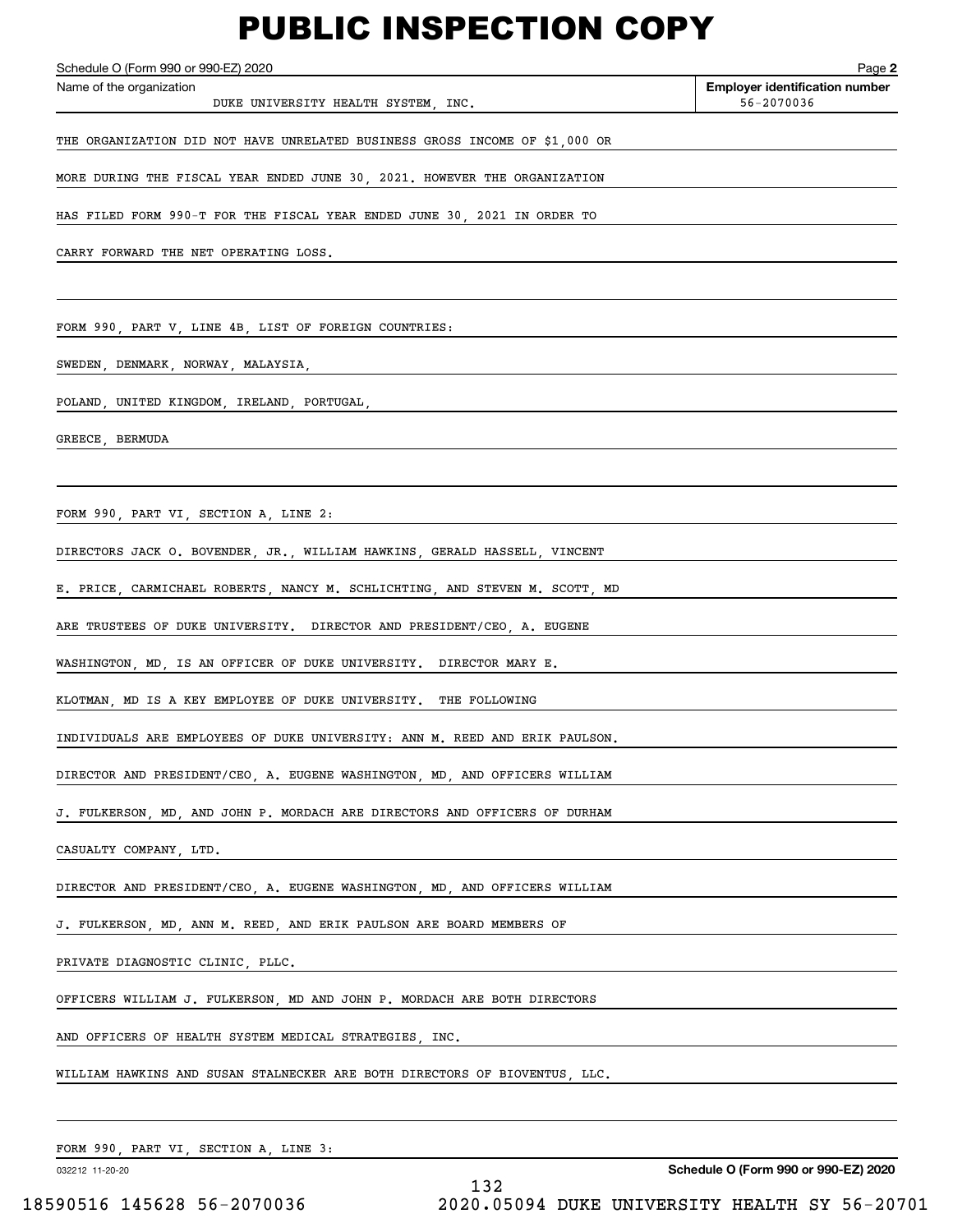DUKE UNIVERSITY HEALTH SYSTEM, INC.  $56-2070036$ 

**2**Echedule O (Form 990 or 990-EZ) 2020<br>Name of the organization **number** Name of the organization **number** 

DUHS DELEGATES CONTROL TO A SUPPORTING ORGANIZATION FOR THE MANAGEMENT OF

INVESTMENTS.

FORM 990, PART VI, SECTION A, LINE 4:

THE ORGANIZATION AMENDED THE ARTICLES OF INCORPORATION EFFECTIVE JULY 1,

2020 STATING THE FOLLOWING REPORTABLE UPDATE TO ARTICLE IX:

THE BOARD OF DIRECTORS SHALL INCLUDE FIVE (5) EX OFFICIO MEMBERS, WHO SHALL

BE THE INDIVIDUALS SERVING AS PRESIDENT OF DUKE UNIVERSITY, THE CHANCELLOR

FOR HEALTH AFFAIRS OF DUKE UNIVERSITY/PRESIDENT AND CHIEF EXECUTIVE OFFICER

OF THE CORPORATION, THE CHAIR OF THE BOARD OF TRUSTEES OF DUKE UNIVERSITY,

THE DEAN OF THE DUKE UNIVERSITY SCHOOL OF MEDICINE AND THE CHAIR OF THE

BOARD OF THE DUKE UNIVERSITY SCHOOL OF MEDICINE FACULTY PRACTICE PLAN.

FORM 990, PART VI, SECTION A, LINE 7A:

THE MEMBERS OF THE BOARD OF DIRECTORS OF DUHS, OTHER THAN THE EX OFFICIO

MEMBERS, WILL BE NOMINATED BY THE BOARD OF DIRECTORS OF DUHS, AND WILL BE

APPOINTED BY THE BOARD OF TRUSTEES OF DUKE UNIVERSITY. MEMBERS OF THE

BOARD OF DIRECTORS OF DUHS WILL BE SUBJECT TO REMOVAL AT THE DISCRETION OF

THE BOARD OF TRUSTEES OF DUKE UNIVERSITY IN ACCORDANCE WITH THE BYLAWS OF

DUHS.

FORM 990, PART VI, SECTION A, LINE 7B:

THE DUHS BYLAWS PROVIDE THAT DUHS MUST OBTAIN DUKE UNIVERSITY BOARD OF

TRUSTEES APPROVAL FOR CERTAIN SIGNIFICANT TRANSACTIONS REGARDING DEBT

ISSUANCES, CAPITAL ACQUISITIONS AND TANGIBLE PERSONAL AND REAL PROPERTY

SALES.

FORM 990, PART VI, SECTION B, LINE 11B:

032212 11-20-20

**Schedule O (Form 990 or 990-EZ) 2020**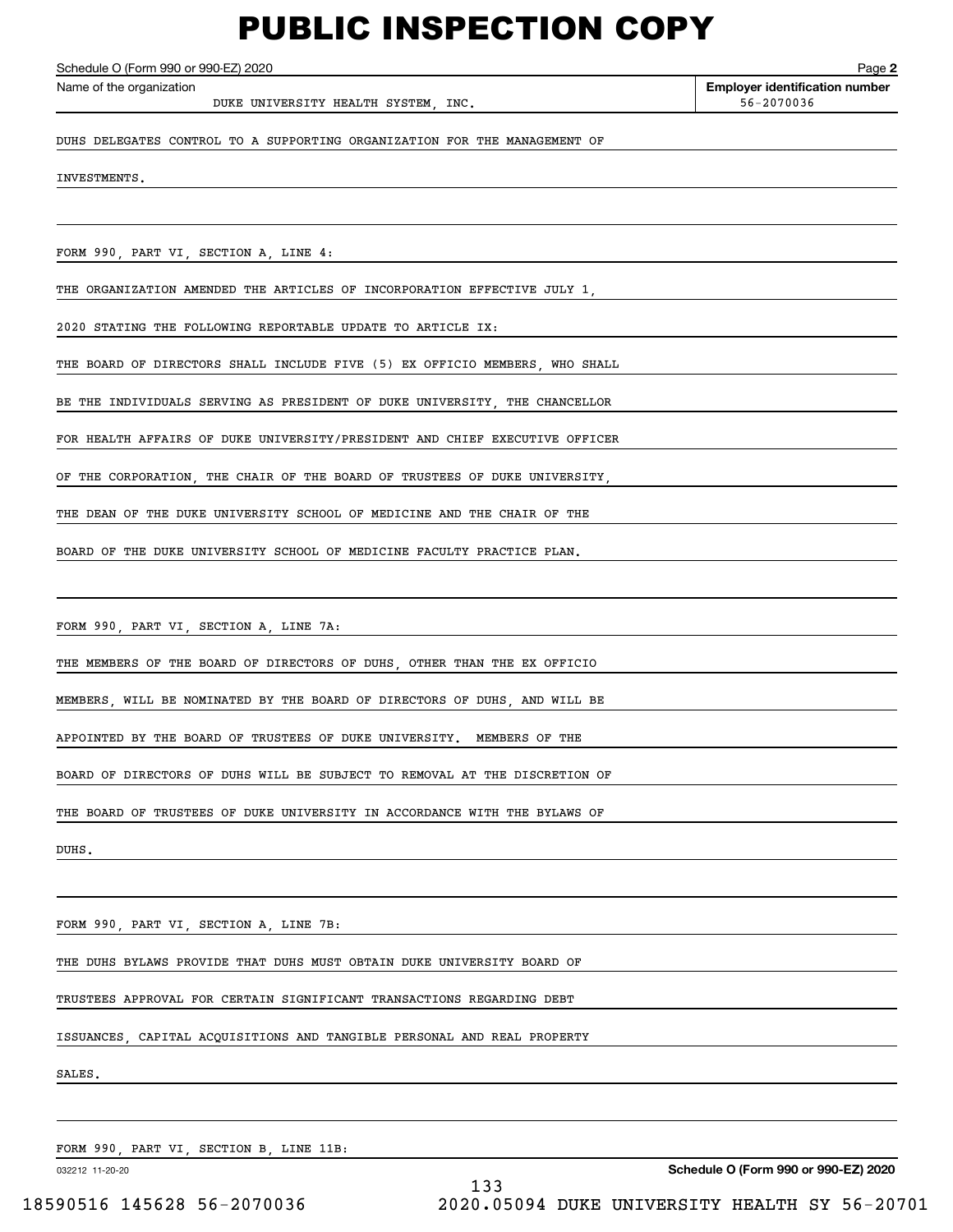DUKE UNIVERSITY HEALTH SYSTEM, INC.  $56-2070036$ 

**2**Echedule O (Form 990 or 990-EZ) 2020<br>Name of the organization **number** Name of the organization **number** 

AFTER STAFF PREPARATION AND MANAGEMENT REVIEW, THE DUHS FORM 990 IS

PRESENTED TO THE DUHS COMPLIANCE/AUDIT COMMITTEE OF THE BOARD OF DIRECTORS

FOR REVIEW AND DISCUSSION. DUHS BOARD LEVEL COMMENT AND DISCUSSION ARE

INCORPORATED INTO THE FORM AS APPROPRIATE PRIOR TO FILING. A FINAL VERSION

OF THE FORM IS MADE AVAILABLE TO THE DUHS BOARD OF DIRECTORS FOR FURTHER

REVIEW AND COMMENT BEFORE FILING.

FORM 990, PART VI, SECTION B, LINE 12C:

DUHS MONITORS AND ENFORCES COMPLIANCE RELATED TO CONFLICT OF INTEREST VIA

AN ANNUAL CONFLICT OF INTEREST QUESTIONNAIRE DISTRIBUTED TO INDIVIDUALS

INCLUDING OFFICERS, DIRECTORS, AND KEY EMPLOYEES, RELYING ON SELF

DISCLOSURE OF ALL THOSE SUBJECT TO THE COI POLICY.

FORM 990, PART VI, SECTION B, LINE 15:

THE DUHS COMPENSATION COMMITTEE, COMPRISED OF MEMBERS OF THE DUHS BOARD OF

DIRECTORS, REVIEWS AND APPROVES ALL EXECUTIVE COMPENSATION FOR CERTAIN

DISQUALIFIED PERSONS AND OTHER KEY EMPLOYEES. THE DUHS COMPENSATION

COMMITTEE REVIEWS AND RECOMMENDS TO THE DUKE UNIVERSITY COMPENSATION

COMMITTEE THE COMPENSATION FOR THE PRESIDENT AND CEO OF DUHS WHO IS ALSO AN

OFFICER OF DUKE UNIVERSITY. DUHS HAS ADOPTED A STATEMENT OF COMPENSATION

PHILOSOPHY THAT ARTICULATES BROAD OBJECTIVES TO HELP GUIDE THE DUHS

COMPENSATION COMMITTEE IN ITS MISSION. THE DUHS COMPENSATION COMMITTEE

ENGAGES THE SERVICES OF AN OUTSIDE EXECUTIVE COMPENSATION CONSULTING FIRM

TO ESTABLISH COMPARABILITY DATA OF OTHER HEALTH CARE SYSTEMS OF SIMILAR

SIZE AND COMPLEXITY AS DUHS. THE DUHS COMPENSATION COMMITTEE REVIEWS THE

MARKET ANALYSIS THEN DETERMINES THE REASONABLENESS AND APPROPRIATENESS OF

ALL ASPECTS OF EXECUTIVE COMPENSATION. THE DUHS COMPENSATION COMMITTEE ALSO

134

SETS THE METRICS AND APPROVES THE PAYOUTS FOR THE DUHS INCENTIVE

032212 11-20-20

**Schedule O (Form 990 or 990-EZ) 2020**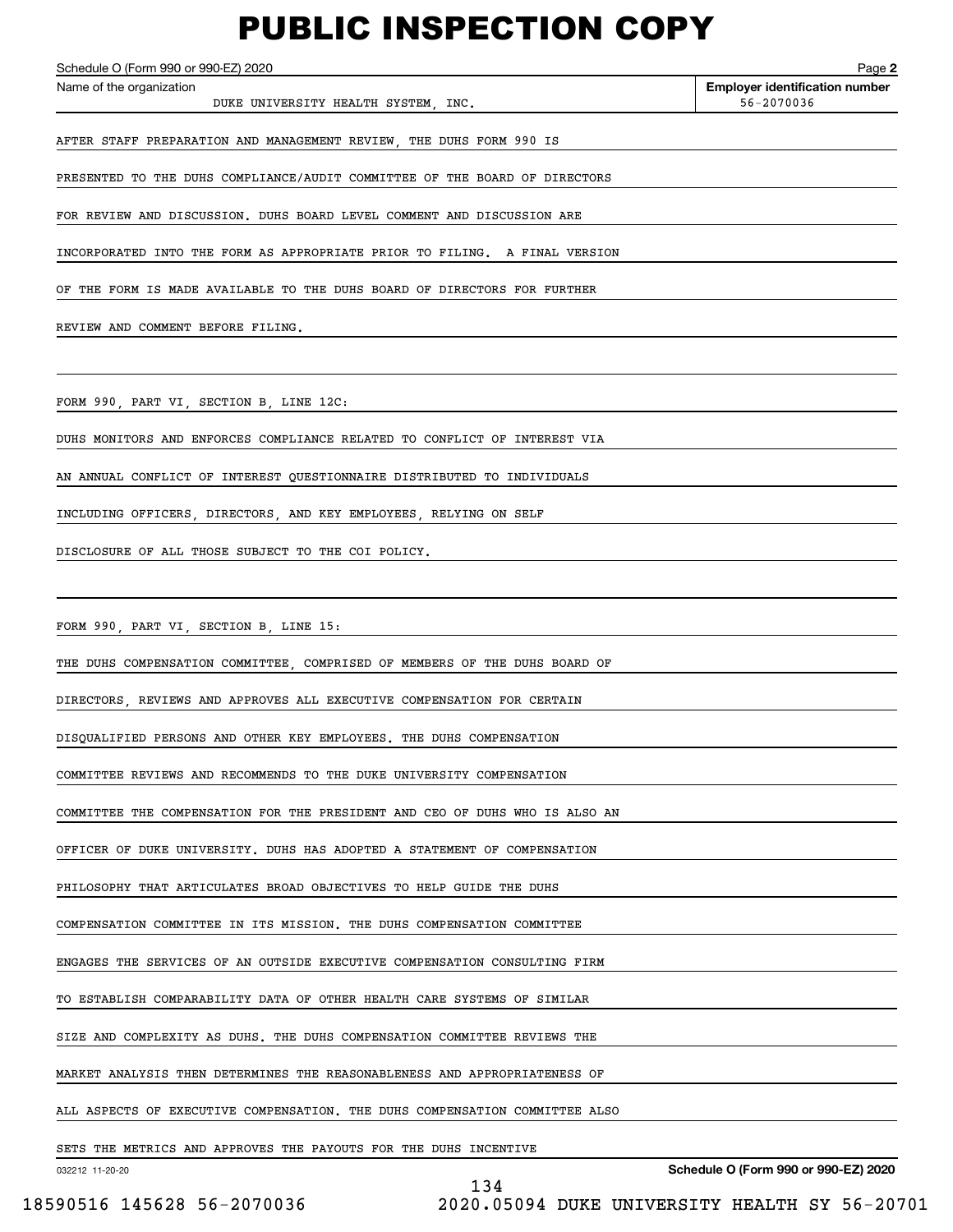DUKE UNIVERSITY HEALTH SYSTEM, INC.  $56-2070036$ 

**2**Echedule O (Form 990 or 990-EZ) 2020<br>Name of the organization **number** Name of the organization **number** 

COMPENSATION PLANS FOR THESE INDIVIDUALS. THE DELIBERATIONS AND CONCLUSIONS

OF THE DUHS COMPENSATION COMMITTEE ARE KEPT BY A RECORDING SECRETARY WHO

RECORDS THE MINUTES OF THE COMMITTEE MEETINGS.

FORM 990, PART VI, SECTION B, LINE 16B:

DUHS HAS ALWAYS PUT TERMS AND SAFEGUARDS IN AGREEMENTS WITH THIRD PARTIES

TO PROTECT THE ASSETS AND EXEMPT STATUS OF THE ORGANIZATION, EVEN THOUGH A

WRITTEN POLICY WAS NOT IN PLACE. DURING FYE 06/30/2022, DUHS APPROVED AND

DISSEMINATED A WRITTEN POLICY THAT REQUIRES DUHS TO EVALUATE ITS

PARTICIPATION IN JOINT VENTURE ARRANGEMENTS AND NEGOTIATE TERMS AND

SAFEGUARDS TO PROTECT THE ORGANIZATION'S ASSETS AND EXEMPT STATUS.

FORM 990, PART VI, LINE 17, LIST OF STATES RECEIVING COPY OF FORM 990:

FL,GA,HI,IL,KS,KY,MD,MA,MI,MN,MS,NH,NJ,NY,ND,OR,PA,SC,TN,UT,WI

FORM 990, PART VI, SECTION C, LINE 18:

IN ADDITION TO PROVIDING THE ORGANIZATION'S FORM 990 UPON REQUEST, THE

ORGANIZATION'S FORM 990 IS AVAILABLE TO THE PUBLIC ON SEVERAL THIRD PARTY

WEBSITES. WHILE THE ORGANIZATION DOES NOT PROVIDE THE FORM 990 DIRECTLY TO

THESE THIRD PARTIES, THE FORM 990 IS OBTAINED FROM THE INTERNAL REVENUE

SERVICE. THE THIRD PARTIES SUBSEQUENTLY AND INDEPENDENTLY PROVIDE ACCESS TO

THE FORM 990 ON THEIR PLATFORM.

FORM 990, PART VI, SECTION C, LINE 19:

DUKE UNIVERSITY HEALTH SYSTEM, INC.'S GOVERNING DOCUMENTS (ARTICLES OF

INCORPORATION AND ANY SUBSEQUENT AMENDMENTS OR RESTATEMENTS) ARE AVAILABLE

TO THE PUBLIC ON THE NORTH CAROLINA SECRETARY OF STATE WEBSITE. DUKE

UNIVERSITY HEALTH SYSTEM, INC. MAKES ITS CONFLICT OF INTEREST POLICY AND

032212 11-20-20

**Schedule O (Form 990 or 990-EZ) 2020**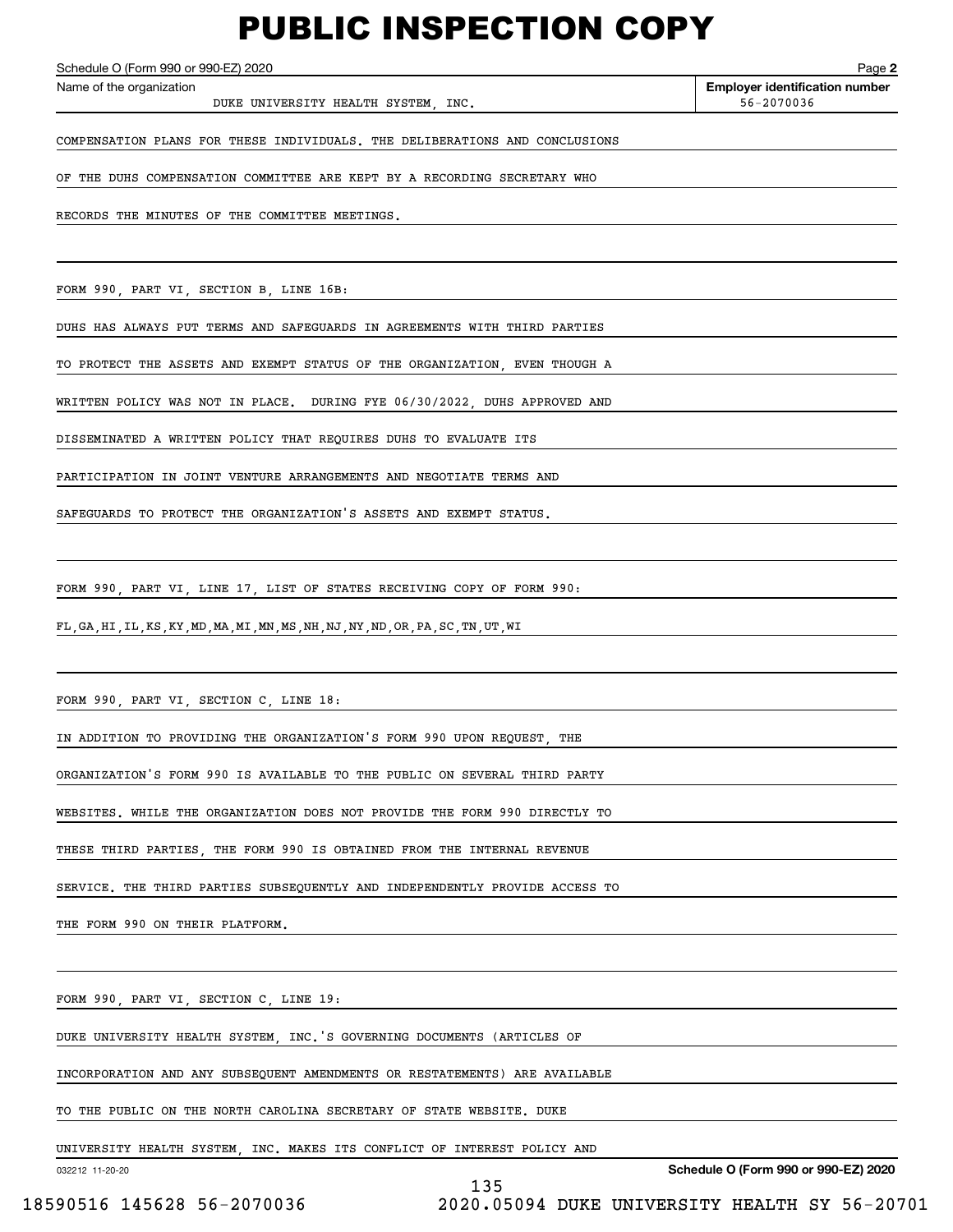DUKE UNIVERSITY HEALTH SYSTEM, INC.  $56-2070036$ 

**2**Echedule O (Form 990 or 990-EZ) 2020<br>Name of the organization **number** Name of the organization **number** 

FINANCIAL STATEMENTS AVAILABLE TO THE PUBLIC UPON REQUEST. INDEPENDENTLY

AUDITED FINANCIAL STATEMENTS ARE AVAILABLE TO THE PUBLIC AT:

HTTPS://CORPORATE.DUKEHEALTH.ORG/FINANCIAL-INFORMATION

FORM 990, PART XI, LINE 9, CHANGES IN NET ASSETS:

NONPERIODIC CHANGES IN DEFINED BENEFIT PLANS: 563,080,004.

NET TRANSFERS TO THE UNIVERSITY AND AFFILIATES:  $-223,325,859$ .

CHANGE IN MARKET VALUE OF DERIVATIVES: 26,297,345.

DEEMED DIVIDEND:  $-11,039,237$ .

TOTAL TO FORM 990, PART XI, LINE 9 355,012,253.

FORM 990, PART XII, LINE 3B:

FEDERAL AWARDS RECEIVED BY THE ORGANIZATION ARE INCLUDED IN THE DUKE

UNIVERSITY FY2021 SINGLE AUDIT, AND THE ASSOCIATED REPORT WILL BE

ISSUED BY THE EXTENDED DEADLINE OF SEPTEMBER 30, 2022.

PAGE 1, LINE B - REASON FOR AMENDING ORIGINALLY FILED FORM 990:

DUKE UNIVERSITY HEALTH SYSTEM, INC. IS FILING AN AMENDED RETURN TO

REVISE AN AMOUNT REPORTED ON SCHEDULE J, COLUMN F AND INCLUDE A

DISCLOSURE ON SCHEDULE J, PART III.

032212 11-20-20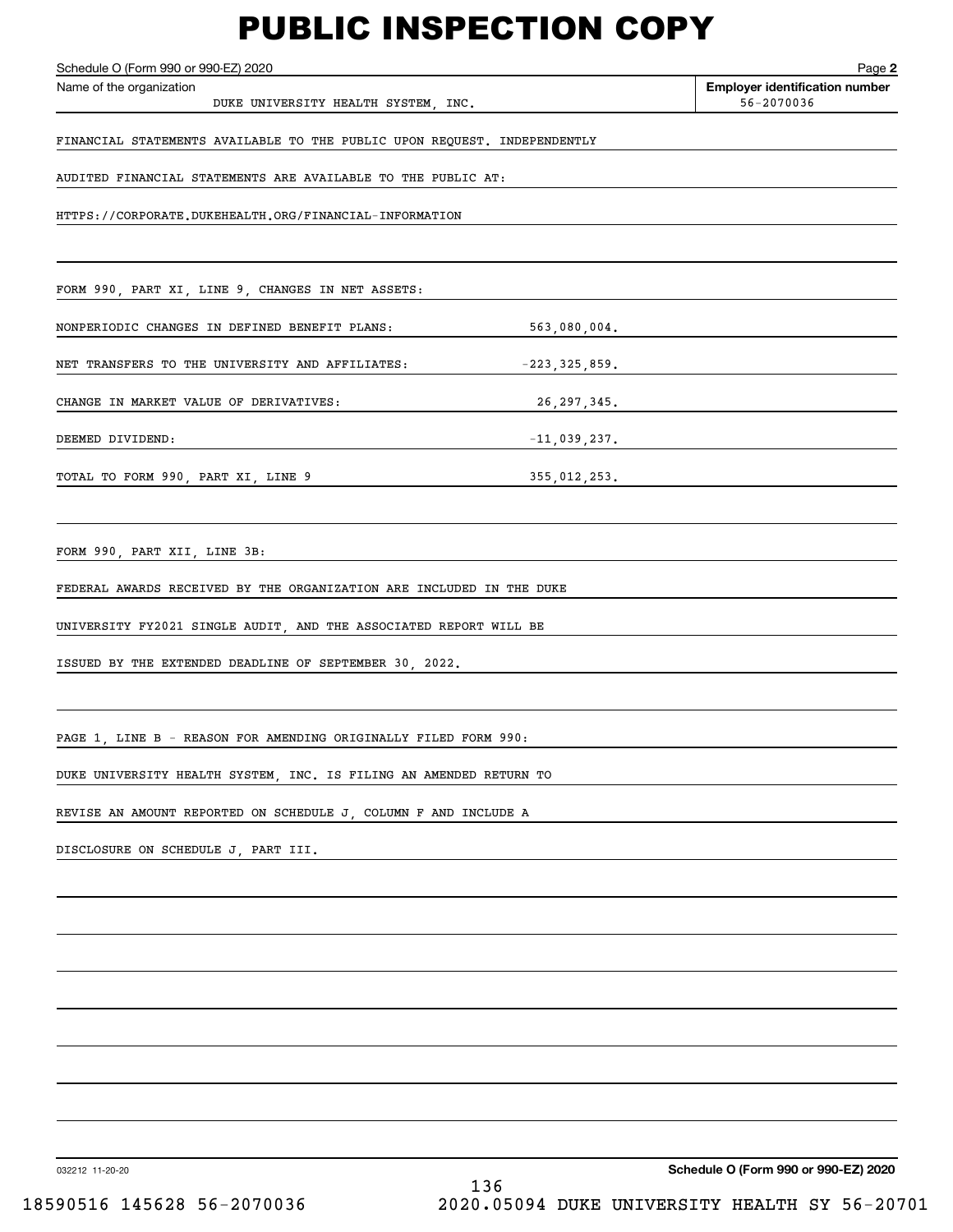**SCHEDULE R (Form 990)**

**Related Organizations and Unrelated Partnerships**

**Complete if the organization answered "Yes" on Form 990, Part IV, line 33, 34, 35b, 36, or 37.** |

**Attach to Form 990.**  |

OMB No. 1545-0047

**Open to Public 2020**

Department of the Treasury Internal Revenue Service

**| Go to www.irs.gov/Form990 for instructions and the latest information. Inspection**

Name of the organization

DUKE UNIVERSITY HEALTH SYSTEM, INC.

**Employer identification number** 56-2070036

**Part I Identification of Disregarded Entities.**  Complete if the organization answered "Yes" on Form 990, Part IV, line 33.

| (a)                                         | (b)              | (c)                      | (d)          | (e)                | (f)                     |
|---------------------------------------------|------------------|--------------------------|--------------|--------------------|-------------------------|
| Name, address, and EIN (if applicable)      | Primary activity | Legal domicile (state or | Total income | End-of-year assets | Direct controlling      |
| of disregarded entity                       |                  | foreign country)         |              |                    | entity                  |
|                                             |                  |                          |              |                    |                         |
| DUKE PRMO, LLC                              |                  |                          |              |                    |                         |
| 615 DOUGLAS STREET, SUITE 700               |                  |                          |              |                    | DUKE UNIVERSITY HEALTH  |
| DURHAM, NC 27705                            | MEDICAL BILLING  | NORTH CAROLINA           | 170,019,389. |                    | 2,002,986. SYSTEM, INC. |
| DUHS GLOBAL, LLC                            |                  |                          |              |                    |                         |
| 310 BLACKWELL STREET, 4TH FLOOR, BOX 104124 |                  |                          |              |                    | DUKE UNIVERSITY HEALTH  |
| DURHAM, NC 27710                            | SUPPORT          | NORTH CAROLINA           | 0.           |                    | 0. SYSTEM, INC.         |
| SAME DAY SURGERY CENTER FRANKLIN, LLC       |                  |                          |              |                    |                         |
| 310 BLACKWELL STREET, 4TH FLOOR, BOX 104124 |                  |                          |              |                    | DUKE UNIVERSITY HEALTH  |
| DURHAM, NC 27710                            | SUPPORT          | NORTH CAROLINA           | 0.           |                    | 0. SYSTEM, INC.         |
|                                             |                  |                          |              |                    |                         |
|                                             |                  |                          |              |                    |                         |
|                                             |                  |                          |              |                    |                         |

**Identification of Related Tax-Exempt Organizations.** Complete if the organization answered "Yes" on Form 990, Part IV, line 34, because it had one or more related tax-exempt **Part II** organizations during the tax year.

| (a)<br>Name, address, and EIN<br>of related organization | (b)<br>Primary activity | (c)<br>Legal domicile (state or<br>foreign country) | (d)<br>Exempt Code<br>section | (e)<br>Public charity<br>status (if section | (f)<br>Direct controlling<br>entity | $(g)$<br>Section 512(b)(13)<br>controlled<br>entity? |           |
|----------------------------------------------------------|-------------------------|-----------------------------------------------------|-------------------------------|---------------------------------------------|-------------------------------------|------------------------------------------------------|-----------|
|                                                          |                         |                                                     |                               | 501(c)(3))                                  |                                     | Yes                                                  | No        |
| AMER ASSOC FOR GIFTED CHILDREN - 56-1686219              |                         |                                                     |                               |                                             |                                     |                                                      |           |
| 324 BLACKWELL STREET, STE 850                            |                         |                                                     |                               |                                             |                                     |                                                      |           |
| DURHAM, NC 27701                                         | SUPPORT                 | NORTH CAROLINA                                      | 501(C)(3)                     | 12 TYPE 1                                   | DUKE UNIVERSITY                     |                                                      | х         |
| ASSOCIATED HEALTH SVCS, INC. - 56-1845329                |                         |                                                     |                               |                                             | DUKE UNIVERSITY                     |                                                      |           |
| 324 BLACKWELL STREET, STE 850                            |                         |                                                     |                               |                                             | HEALTH SYSTEM.                      |                                                      |           |
| DURHAM, NC 27701                                         | HEALTHCARE              | NORTH CAROLINA                                      | 501(C)(3)                     | 12 TYPE 1                                   | INC.                                | х                                                    |           |
| DU SPECIAL VENTURES FUND, INC. - 56-1465177              |                         |                                                     |                               |                                             |                                     |                                                      |           |
| 280 S. MANGUM STREET, STE 210                            |                         |                                                     |                               |                                             |                                     |                                                      |           |
| DURHAM, NC 27701                                         | INVESTMENTS             | NORTH CAROLINA                                      | 501(C)(3)                     | 12 TYPE 1                                   | DUKE UNIVERSITY                     |                                                      | x         |
| DUKE ALUMNI ASSOCIATION, INC. - 56-1594088               |                         |                                                     |                               |                                             |                                     |                                                      |           |
| 324 BLACKWELL STREET, STE 850                            |                         |                                                     |                               |                                             |                                     |                                                      |           |
| DURHAM, NC 27701                                         | SUPPORT                 | NORTH CAROLINA                                      | 501(C)(3)                     | 12 TYPE 1                                   | DUKE UNIVERSITY                     |                                                      | х         |
|                                                          |                         |                                                     |                               |                                             | . <i>.</i>                          |                                                      | 0.0010000 |

**For Paperwork Reduction Act Notice, see the Instructions for Form 990. Schedule R (Form 990) 2020**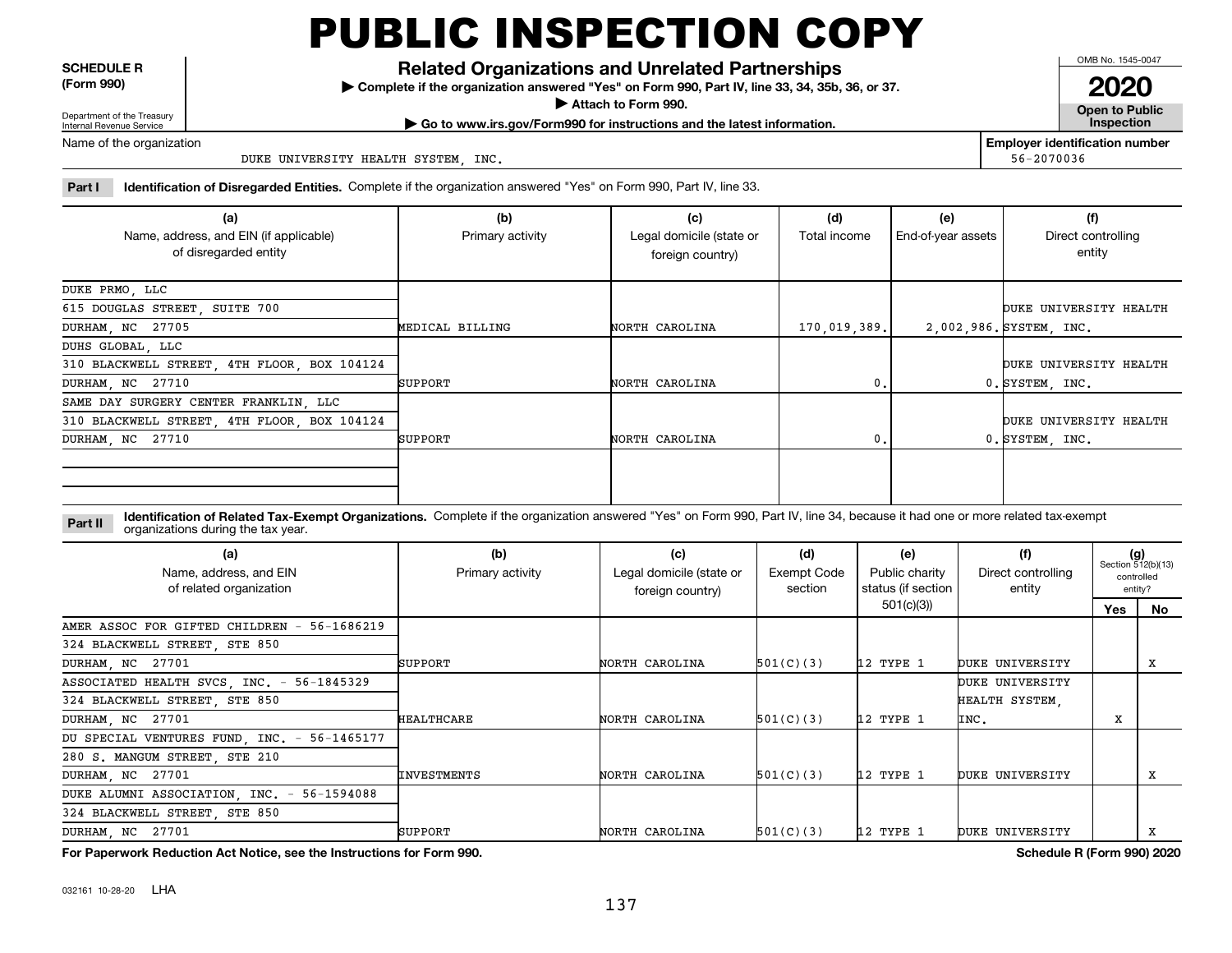Schedule R (Form 990)

DUKE UNIVERSITY HEALTH SYSTEM, INC. 56-2070036

#### **Part II Continuation of Identification of Related Tax-Exempt Organizations**

| (a)<br>Name, address, and EIN<br>of related organization | (b)<br>Primary activity | (c)<br>Legal domicile (state or<br>foreign country) | (d)<br><b>Exempt Code</b><br>section | (e)<br>Public charity<br>status (if section | (f)<br>Direct controlling<br>entity | $(g)$<br>Section 512(b)(13)<br>controlled<br>organization? |    |
|----------------------------------------------------------|-------------------------|-----------------------------------------------------|--------------------------------------|---------------------------------------------|-------------------------------------|------------------------------------------------------------|----|
|                                                          |                         |                                                     |                                      | 501(c)(3)                                   |                                     | Yes                                                        | No |
| DUKE CORPORATE EDUCATION - 42-1672476                    |                         |                                                     |                                      |                                             |                                     |                                                            |    |
| 310 BLACKWELL ST.                                        |                         |                                                     |                                      |                                             |                                     |                                                            |    |
| DURHAM, NC 27701                                         | EDUCATION               | NORTH CAROLINA                                      | 501(C)(3)                            | 12 TYPE 1                                   | DUKE UNIVERSITY                     |                                                            | X  |
| DUKE GIFT PROPERTIES, INC. - 57-1211078                  |                         |                                                     |                                      |                                             |                                     |                                                            |    |
| 324 BLACKWELL STREET, STE 850                            |                         |                                                     |                                      |                                             |                                     |                                                            |    |
| DURHAM, NC 27701                                         | SUPPORT                 | NORTH CAROLINA                                      | 501(C)(3)                            | 12 TYPE 1                                   | DUKE UNIVERSITY                     |                                                            | x  |
| DUKE GLOBAL, INC. - 61-1588319                           |                         |                                                     |                                      |                                             |                                     |                                                            |    |
| 324 BLACKWELL STREET, STE 850                            |                         |                                                     |                                      |                                             |                                     |                                                            |    |
| DURHAM, NC 27701                                         | SUPPORT                 | NORTH CAROLINA                                      | 501(C)(3)                            | 12 TYPE 1                                   | DUKE UNIVERSITY                     |                                                            | x  |
| DUKE INTEGRATED NETWORK, INC. - 46-3129771               |                         |                                                     |                                      |                                             | DUKE UNIVERSITY                     |                                                            |    |
| 324 BLACKWELL STREET, STE 850                            |                         |                                                     |                                      |                                             | HEALTH SYSTEM,                      |                                                            |    |
| DURHAM, NC 27701                                         | SUPPORT                 | NORTH CAROLINA                                      | 501(C)(3)                            | 12 TYPE 1                                   | INC.                                | x                                                          |    |
| DUKE MEDICINE GLOBAL SUPP. CORP. - 61-1593721            |                         |                                                     |                                      |                                             |                                     |                                                            |    |
| 324 BLACKWELL STREET, STE 850                            |                         |                                                     |                                      |                                             |                                     |                                                            |    |
| DURHAM, NC 27701                                         | SUPPORT                 | NORTH CAROLINA                                      | 501(C)(3)                            | 12 TYPE 1                                   | DUKE UNIVERSITY                     |                                                            | x  |
| DUKE QUALITY NETWORK, INC. - 46-1340679                  |                         |                                                     |                                      |                                             | DUKE UNIVERSITY                     |                                                            |    |
| 324 BLACKWELL STREET, STE 850                            |                         |                                                     |                                      |                                             | HEALTH SYSTEM.                      |                                                            |    |
| DURHAM, NC 27701                                         | SUPPORT                 | NORTH CAROLINA                                      | 501(C)(3)                            | 12 TYPE 1                                   | INC.                                | х                                                          |    |
| DUKE SCHOLARLY EXHIBITS, INC. - 56-1701245               |                         |                                                     |                                      |                                             |                                     |                                                            |    |
| 324 BLACKWELL STREET, STE 850                            |                         |                                                     |                                      |                                             |                                     |                                                            |    |
| DURHAM, NC 27701                                         | SUPPORT                 | NORTH CAROLINA                                      | 501(C)(3)                            | 12 TYPE 1                                   | DUKE UNIVERSITY                     |                                                            | x  |
| DUKE UNIV AFFILIATED PHYSICIANS - 56-1902501             |                         |                                                     |                                      |                                             | DUKE UNIVERSITY                     |                                                            |    |
| 324 BLACKWELL STREET, STE 850                            |                         |                                                     |                                      |                                             | HEALTH SYSTEM,                      |                                                            |    |
| DURHAM, NC 27701                                         | <b>HEALTHCARE</b>       | NORTH CAROLINA                                      | 501(C)(3)                            | 12 TYPE 1                                   | INC.                                | х                                                          |    |
| DUKE UNIV PHILANTHROPIES, INC. - 57-1211099              |                         |                                                     |                                      |                                             |                                     |                                                            |    |
| 324 BLACKWELL STREET, STE 850                            |                         |                                                     |                                      |                                             |                                     |                                                            |    |
| DURHAM, NC 27701                                         | SUPPORT                 | NORTH CAROLINA                                      | 501(C)(3)                            | 12 TYPE 1                                   | DUKE UNIVERSITY                     |                                                            | x  |
| DUKE UNIV SCH OF MED RESEARCH FDN 56-2247203             |                         |                                                     |                                      |                                             |                                     |                                                            |    |
| 324 BLACKWELL STREET, STE 850                            |                         |                                                     |                                      |                                             |                                     |                                                            |    |
| DURHAM, NC 27701                                         | SUPPORT                 | NORTH CAROLINA                                      | 501(C)(3)                            | 12 TYPE 1                                   | DUKE UNIVERSITY                     |                                                            | x  |
| DUKE UNIVERSITY - 56-0532129                             |                         |                                                     |                                      |                                             |                                     |                                                            |    |
| 324 BLACKWELL STREET, STE 850                            |                         |                                                     |                                      |                                             |                                     |                                                            |    |
| DURHAM, NC 27701                                         | <b>EDUCATION</b>        | NORTH CAROLINA                                      | 501(C)(3)                            | LINE 2                                      | N/A                                 |                                                            | x  |
| DUMAC INC. - 90-0754895                                  |                         |                                                     |                                      |                                             |                                     |                                                            |    |
| 280 S. MANGUM STREET, STE 210                            |                         |                                                     |                                      |                                             |                                     |                                                            |    |
| DURHAM, NC 27701                                         | SUPPORT                 | NORTH CAROLINA                                      | 501(C)(3)                            | 12 TYPE 1                                   | DUKE UNIVERSITY                     |                                                            | x  |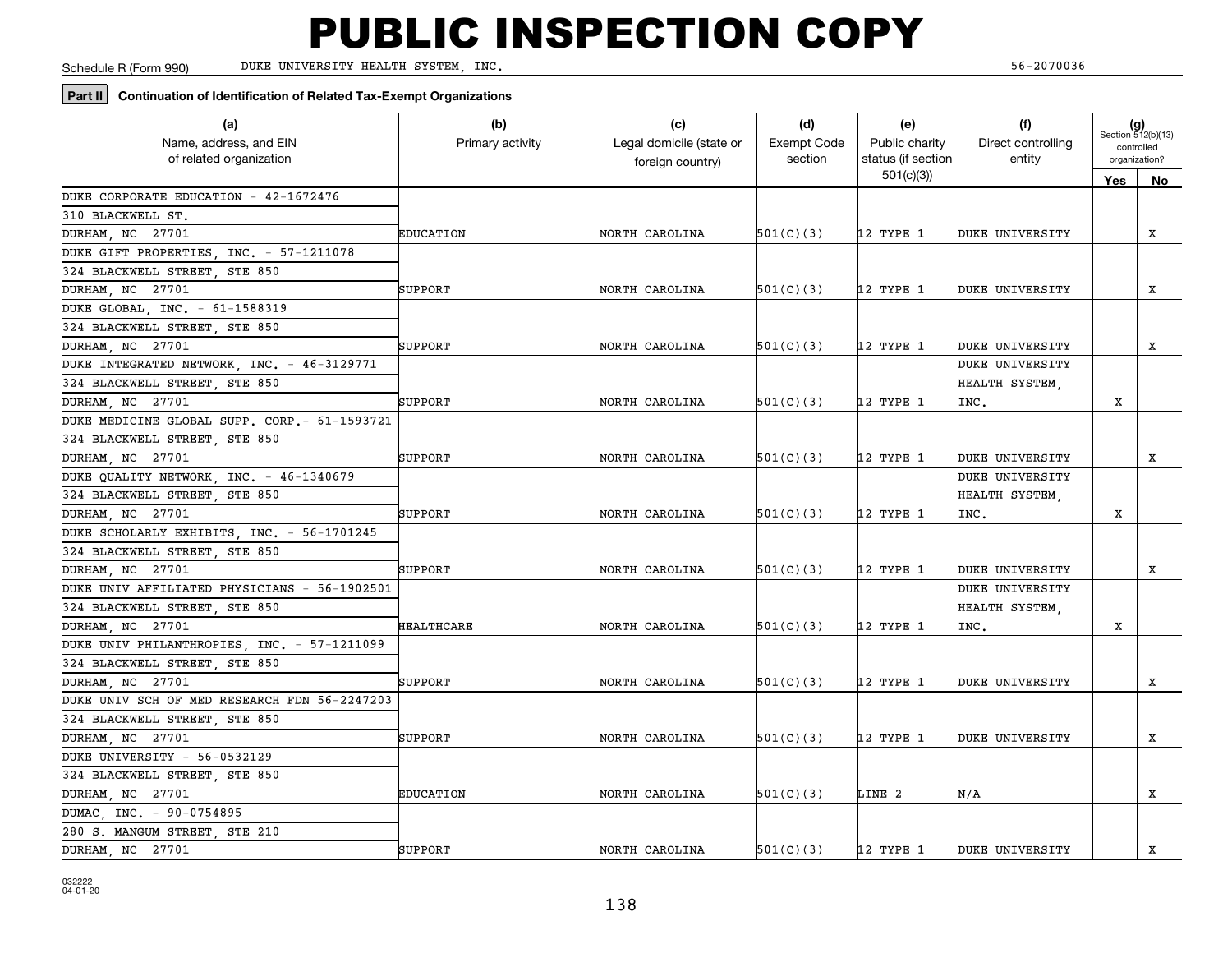Schedule R (Form 990)

DUKE UNIVERSITY HEALTH SYSTEM, INC. 56-2070036

#### **Part II Continuation of Identification of Related Tax-Exempt Organizations**

| (a)<br>Name, address, and EIN<br>of related organization | (b)<br>Primary activity | (c)<br>Legal domicile (state or<br>foreign country) | (d)<br><b>Exempt Code</b><br>section | (e)<br>Public charity<br>status (if section | (f)<br>Direct controlling<br>entity | $(g)$<br>Section 512(b)(13)<br>controlled<br>organization? |    |
|----------------------------------------------------------|-------------------------|-----------------------------------------------------|--------------------------------------|---------------------------------------------|-------------------------------------|------------------------------------------------------------|----|
|                                                          |                         |                                                     |                                      | 501(c)(3)                                   |                                     | <b>Yes</b>                                                 | No |
| DURHAM ASSET MGMT COMPANY, INC. - 56-1757238             |                         |                                                     |                                      |                                             |                                     |                                                            |    |
| 324 BLACKWELL STREET, STE 850                            |                         |                                                     |                                      |                                             |                                     |                                                            |    |
| DURHAM, NC 27701                                         | SUPPORT                 | NORTH CAROLINA                                      | 501(C)(3)                            | 12 TYPE 1                                   | DUKE UNIVERSITY                     |                                                            | X  |
| DURHAM REALTY, INC. - 56-1917936                         |                         |                                                     |                                      |                                             |                                     |                                                            |    |
| 324 BLACKWELL STREET, STE 850                            |                         |                                                     |                                      |                                             |                                     |                                                            |    |
| DURHAM, NC 27701                                         | SUPPORT                 | NORTH CAROLINA                                      | 501(C)(3)                            | 12 TYPE 1                                   | DUKE UNIVERSITY                     |                                                            | X  |
| GOTHIC CORPORATION - 56-1776668                          |                         |                                                     |                                      |                                             |                                     |                                                            |    |
| 280 S. MANGUM STREET, STE 210                            |                         |                                                     |                                      |                                             |                                     |                                                            |    |
| DURHAM NC 27701                                          | INVESTMENTS             | NORTH CAROLINA                                      | 501(C)(3)                            | 12 TYPE 1                                   | DUKE UNIVERSITY                     |                                                            | x  |
| GOTHIC HSP CORPORATION - 27-1325761                      |                         |                                                     |                                      |                                             | DUKE UNIVERSITY                     |                                                            |    |
| 280 S. MANGUM STREET, STE 210                            |                         |                                                     |                                      |                                             | HEALTH SYSTEM,                      |                                                            |    |
| DURHAM, NC 27701                                         | INVESTMENTS             | NORTH CAROLINA                                      | 501(C)(3)                            | 12 TYPE 1                                   | INC.                                | X                                                          |    |
| HIGH POINT REALTY ASSOCIATES INC. -                      |                         |                                                     |                                      |                                             |                                     |                                                            |    |
| 56-1917939, 324 BLACKWELL STREET, STE 850,               |                         |                                                     |                                      |                                             |                                     |                                                            |    |
| DURHAM, NC 27701                                         | SUPPORT                 | NORTH CAROLINA                                      | 501(C)(3)                            | 12 TYPE 1                                   | DUKE UNIVERSITY                     |                                                            | x  |
| INNOVATIONS IN HEALTHCARE, INC. - 32-0358709             |                         |                                                     |                                      |                                             |                                     |                                                            |    |
| 324 BLACKWELL STREET, STE 850                            |                         |                                                     |                                      |                                             |                                     |                                                            |    |
| DURHAM, NC 27701                                         | SUPPORT                 | NORTH CAROLINA                                      | 501(C)(3)                            | 12 TYPE 1                                   | DUKE UNIVERSITY                     |                                                            | X  |
| RUTH K BROAD BIOMED. RES. FDN. - 65-0045051              |                         |                                                     |                                      |                                             |                                     |                                                            |    |
| 324 BLACKWELL STREET, STE 850                            |                         |                                                     |                                      |                                             |                                     |                                                            |    |
| DURHAM, NC 27701                                         | SUPPORT                 | NORTH CAROLINA                                      | 501(C)(3)                            | 12 TYPE 1                                   | DUKE UNIVERSITY                     |                                                            | x  |
| THE CTR FOR DOCUMENTARY STUDIES - 56-1655039             |                         |                                                     |                                      |                                             |                                     |                                                            |    |
| 1317 PETTIGREW STREET                                    |                         |                                                     |                                      |                                             |                                     |                                                            |    |
| DURHAM, NC 27705                                         | SUPPORT                 | NORTH CAROLINA                                      | 501(C)(3)                            | 12 TYPE 1                                   | DUKE UNIVERSITY                     |                                                            | x  |
| THE LORD FDN OF NORTH CAROLINA - 56-1415423              |                         |                                                     |                                      |                                             |                                     |                                                            |    |
| 324 BLACKWELL STREET STE 850                             |                         |                                                     |                                      |                                             |                                     |                                                            |    |
| DURHAM, NC 27701                                         | SUPPORT                 | NORTH CAROLINA                                      | 501(C)(3)                            | 12 TYPE 1                                   | DUKE UNIVERSITY                     |                                                            | x  |
| DUKE JANJUN SERVICES, INC. - 47-1150667                  |                         |                                                     |                                      |                                             |                                     |                                                            |    |
| 324 BLACKWELL STREET, STE 850                            |                         |                                                     |                                      |                                             |                                     |                                                            |    |
| DURHAM, NC 27701                                         | <b>SUPPORT</b>          | NORTH CAROLINA                                      | 501(C)(3)                            | 12 TYPE 1                                   | DUKE UNIVERSITY                     |                                                            | x  |
| DUKE JULDEC SERVICES, INC. - 47-1143245                  |                         |                                                     |                                      |                                             |                                     |                                                            |    |
| 324 BLACKWELL STREET, STE 850                            |                         |                                                     |                                      |                                             |                                     |                                                            |    |
| DURHAM, NC 27701                                         | SUPPORT                 | NORTH CAROLINA                                      | 501(C)(3)                            | 12 TYPE 1                                   | DUKE UNIVERSITY                     |                                                            | x  |
| DUKE ALLMO SERVICES INC. - 47-1133466                    |                         |                                                     |                                      |                                             |                                     |                                                            |    |
| 324 BLACKWELL STREET, STE 850                            |                         |                                                     |                                      |                                             |                                     |                                                            |    |
| DURHAM, NC 27701                                         | SUPPORT                 | NORTH CAROLINA                                      | 501(C)(3)                            | 12 TYPE 1                                   | DUKE UNIVERSITY                     |                                                            | x  |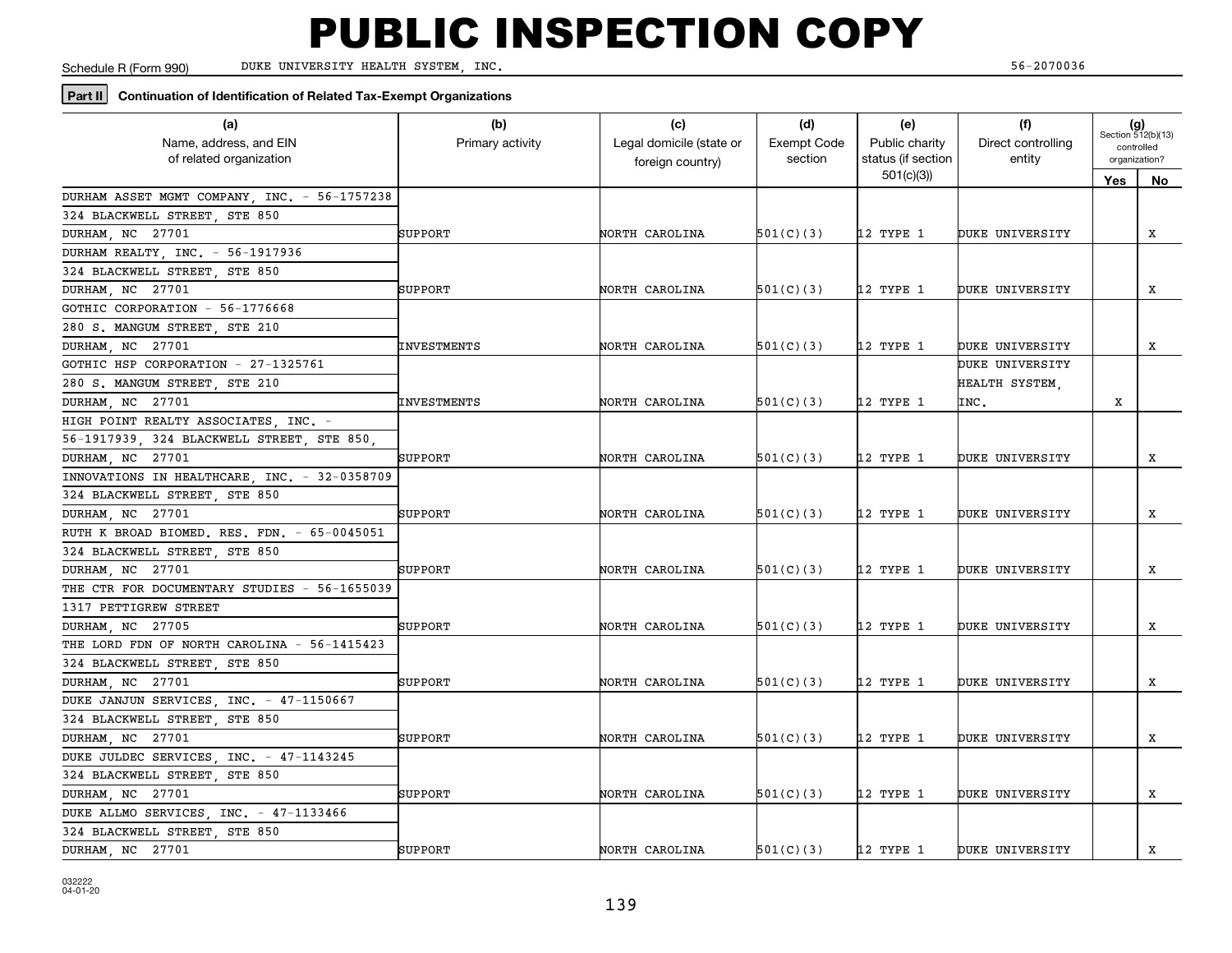Schedule R (Form 990)

DUKE UNIVERSITY HEALTH SYSTEM, INC. 56-2070036

#### **Part II Continuation of Identification of Related Tax-Exempt Organizations**

| (a)<br>Name, address, and EIN<br>of related organization | (b)<br>Primary activity | (c)<br>Legal domicile (state or<br>foreign country) | (d)<br><b>Exempt Code</b><br>section | (e)<br>Public charity<br>status (if section | (f)<br>Direct controlling<br>entity |     | $(g)$<br>Section 512(b)(13)<br>controlled<br>organization? |
|----------------------------------------------------------|-------------------------|-----------------------------------------------------|--------------------------------------|---------------------------------------------|-------------------------------------|-----|------------------------------------------------------------|
|                                                          |                         |                                                     |                                      | 501(c)(3)                                   |                                     | Yes | No                                                         |
| DUKE INVESTMENT EDUCATION, INC. - 47-5555092             |                         |                                                     |                                      |                                             |                                     |     |                                                            |
| 324 BLACKWELL STREET, STE 850                            |                         |                                                     |                                      |                                             |                                     |     |                                                            |
| DURHAM, NC 27701                                         | <b>SUPPORT</b>          | NORTH CAROLINA                                      | 501(C)(3)                            | 12 TYPE 1                                   | DUKE UNIVERSITY                     |     | x                                                          |
| FSB REALTY  INC. - 81-1309454                            |                         |                                                     |                                      |                                             |                                     |     |                                                            |
| 324 BLACKWELL STREET, STE 850                            |                         |                                                     |                                      |                                             |                                     |     |                                                            |
| DURHAM, NC 27701                                         | SUPPORT                 | NORTH CAROLINA                                      | 501(C)(3)                            | 12 TYPE 1                                   | DUKE UNIVERSITY                     |     | X                                                          |
| DUKE AFFILIATIONS NETWORK, INC. - 81-2623775             |                         |                                                     |                                      |                                             | DUKE UNIVERSITY                     |     |                                                            |
| 324 BLACKWELL STREET, STE 850                            |                         |                                                     |                                      |                                             | HEALTH SYSTEM.                      |     |                                                            |
| DURHAM, NC 27701                                         | SUPPORT                 | NORTH CAROLINA                                      | 501(C)(3)                            | 12 TYPE 1                                   | INC.                                | х   |                                                            |
| TRIANGLE FIBER GROUP - 81-5328550                        |                         |                                                     |                                      |                                             |                                     |     |                                                            |
| 310 BLACKWELL STREET, 4TH FLOOR                          |                         |                                                     |                                      |                                             |                                     |     |                                                            |
| DURHAM, NC 27701                                         | SUPPORT                 | NORTH CAROLINA                                      | 501(C)(3)                            | 12 TYPE 1                                   | DUKE UNIVERSITY                     |     | x                                                          |
| DUKE UNIV. FED. CRED. UNION - 56-1632379                 |                         |                                                     |                                      |                                             |                                     |     |                                                            |
| 2200 WEST MAIN STREET                                    |                         |                                                     |                                      |                                             |                                     |     |                                                            |
| DURHAM, NC 27705                                         | <b>BANKING</b>          | NORTH CAROLINA                                      | 501(C)(1)                            |                                             | N/A                                 |     | X                                                          |
| WATTS COLLEGE OF NURSING, INC. - 83-3076664              |                         |                                                     |                                      |                                             | DUKE UNIVERSITY                     |     |                                                            |
| 324 BLACKWELL STEET, STE 850                             |                         |                                                     |                                      |                                             | HEALTH SYSTEM,                      |     |                                                            |
| DURHAM, NC 27701                                         | SUPPORT                 | NORTH CAROLINA                                      | 501(C)(3)                            | 12 TYPE 1                                   | INC.                                | х   |                                                            |
| DUKE FACULTY PRACTICE, INC. - 86-2109896                 |                         |                                                     |                                      |                                             |                                     |     |                                                            |
| 324 BLACKWELL STREET, STE 850                            |                         |                                                     |                                      |                                             |                                     |     |                                                            |
| DURHAM, NC 27701                                         | <b>HEALTHCARE</b>       | NORTH CAROLINA                                      | 501(C)(3)                            | LINE 3                                      | DUKE UNIVERSITY                     |     | x                                                          |
| DONALD R WATSON FOUNDATION, INC. -                       |                         |                                                     |                                      |                                             |                                     |     |                                                            |
| 56-1861816, 601 SOUTH COLLEGE ROAD,                      |                         |                                                     |                                      |                                             |                                     |     |                                                            |
| WILMINGTON NC 28403                                      | SUPPORT                 | NORTH CAROLINA                                      | 501(C)(3)                            | 12 TYPE 1                                   | N/A                                 |     | x                                                          |
| FAMILY HEALTH MINISTRIES, INC. - 56-2206165              |                         |                                                     |                                      |                                             |                                     |     |                                                            |
| P.O. BOX 16783                                           |                         |                                                     |                                      |                                             |                                     |     |                                                            |
| CHAPEL HILL, NC 27516                                    | HEALTH CLINICS          | NORTH CAROLINA                                      | 501(C)(3)                            | LINE 10                                     | DUKE UNIVERSITY                     |     | x                                                          |
| SUSAN H & WILBUR H MARCY TRUST - 59-1932547              |                         |                                                     |                                      |                                             |                                     |     |                                                            |
| P.O. BOX 1328                                            |                         |                                                     |                                      |                                             |                                     |     |                                                            |
| WINTER PARK, FL 32790                                    | SUPPORT                 | NORTH CAROLINA                                      | 501(C)(3)                            | 12 TYPE 1                                   | N/A                                 |     | X                                                          |
|                                                          |                         |                                                     |                                      |                                             |                                     |     |                                                            |
|                                                          |                         |                                                     |                                      |                                             |                                     |     |                                                            |
|                                                          |                         |                                                     |                                      |                                             |                                     |     |                                                            |
|                                                          |                         |                                                     |                                      |                                             |                                     |     |                                                            |
|                                                          |                         |                                                     |                                      |                                             |                                     |     |                                                            |
|                                                          |                         |                                                     |                                      |                                             |                                     |     |                                                            |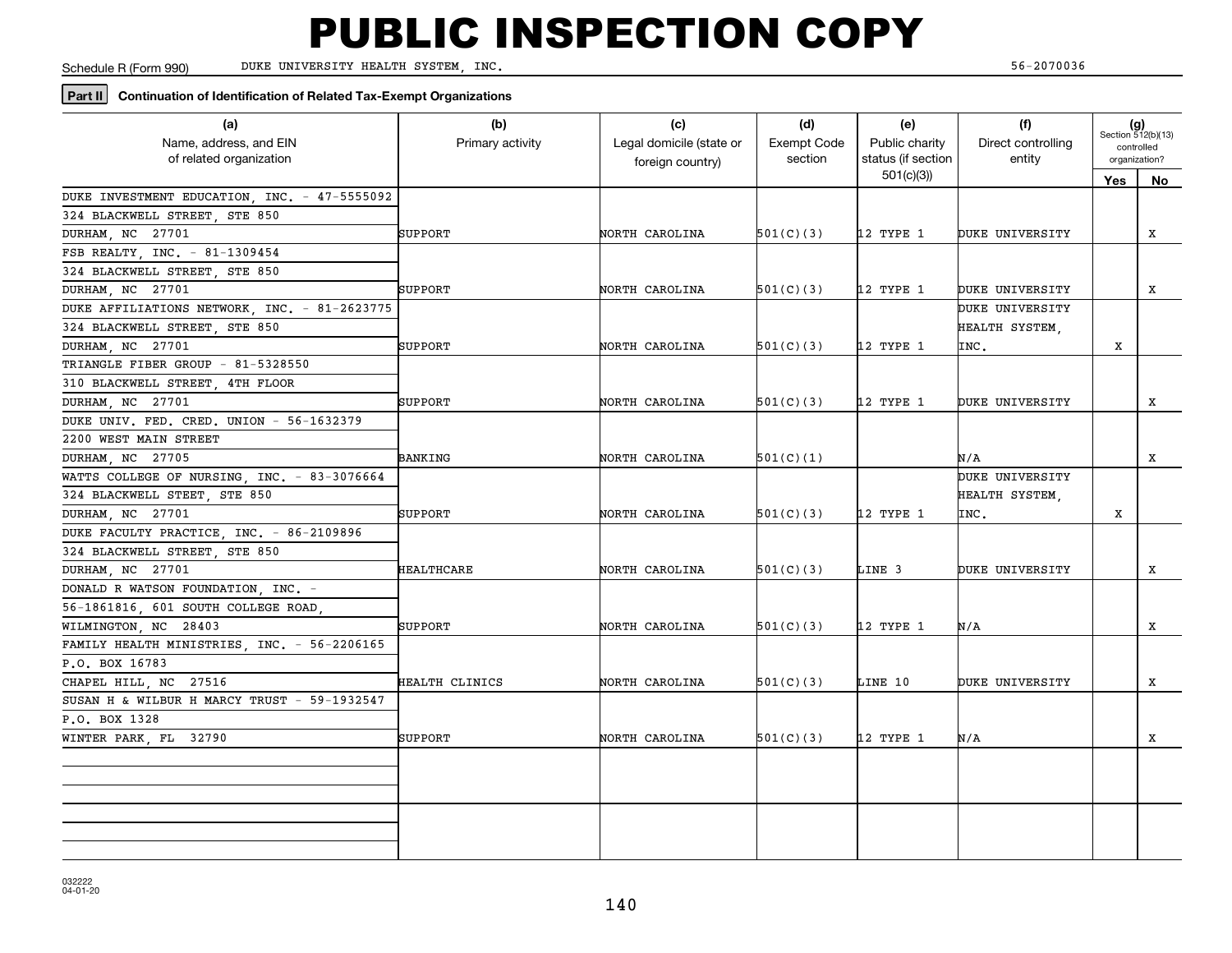#### Schedule R (Form 990) 2020 Page DUKE UNIVERSITY HEALTH SYSTEM, INC. 56-2070036

**2**

**Identification of Related Organizations Taxable as a Partnership.** Complete if the organization answered "Yes" on Form 990, Part IV, line 34, because it had one or more related **Part III** organizations treated as a partnership during the tax year.

| (a)                                               | (b)                | (c)                                       | (d)                          | (e)                                                                   | (f)                      | (g)                               |                                  | (h) | (i)                                           | (i) | (k)                                         |
|---------------------------------------------------|--------------------|-------------------------------------------|------------------------------|-----------------------------------------------------------------------|--------------------------|-----------------------------------|----------------------------------|-----|-----------------------------------------------|-----|---------------------------------------------|
| Name, address, and EIN<br>of related organization | Primary activity   | Legal<br>domicile<br>(state or<br>foreign | Direct controlling<br>entity | Predominant income<br>(related, unrelated,<br>excluded from tax under | Share of total<br>income | Share of<br>end-of-year<br>assets | Disproportionate<br>allocations? |     | Code V-UBI<br>amount in box<br>20 of Schedule |     | General or Percentage<br>managing ownership |
|                                                   |                    | country)                                  |                              | sections 512-514)                                                     |                          |                                   | Yes                              | No  | K-1 (Form 1065) Yes No                        |     |                                             |
| BLACKWELL PARTNERS, LLC -                         |                    |                                           |                              |                                                                       |                          |                                   |                                  |     |                                               |     |                                             |
| SERIES A - 20-8075455, 280 S.                     |                    |                                           |                              |                                                                       |                          |                                   |                                  |     |                                               |     |                                             |
| MANGUM ST., STE 210, DURHAM,                      |                    |                                           |                              |                                                                       |                          |                                   |                                  |     |                                               |     |                                             |
| NC 27701                                          | <b>INVESTMENTS</b> | DE                                        | N/A                          | N/A                                                                   |                          |                                   |                                  |     | N/A                                           | x   |                                             |
|                                                   |                    |                                           |                              |                                                                       |                          |                                   |                                  |     |                                               |     |                                             |
| CANYON BLUE INV FD 27-0186996                     |                    |                                           |                              |                                                                       |                          |                                   |                                  |     |                                               |     |                                             |
| AVE OF STARS                                      |                    |                                           |                              |                                                                       |                          |                                   |                                  |     |                                               |     |                                             |
| L.A., CA 90067                                    | <b>INVESTMENTS</b> | DE                                        | N/A                          | N/A                                                                   |                          |                                   |                                  |     | N/A                                           |     |                                             |
| 27-0130641<br>$CD$ FUND, $LP -$                   |                    |                                           |                              |                                                                       |                          |                                   |                                  |     |                                               |     |                                             |
| MCKINNEY AVE                                      |                    |                                           |                              |                                                                       |                          |                                   |                                  |     |                                               |     |                                             |
| DALLAS, TX 75201                                  | <b>INVESTMENTS</b> | TХ                                        | N/A                          | N/A                                                                   |                          |                                   |                                  |     | N/A                                           |     |                                             |
|                                                   |                    |                                           |                              |                                                                       |                          |                                   |                                  |     |                                               |     |                                             |
| LYRICAL BLUE RL PT 27-2994514                     |                    |                                           |                              |                                                                       |                          |                                   |                                  |     |                                               |     |                                             |
| 32 N. DEAN ST.                                    |                    |                                           |                              |                                                                       |                          |                                   |                                  |     |                                               |     |                                             |
| 07631<br>ENGLEWOOD, NJ                            | <b>INVESTMENTS</b> | DE                                        | N/A                          | N/A                                                                   |                          |                                   |                                  |     | N/A                                           |     |                                             |

**Identification of Related Organizations Taxable as a Corporation or Trust.** Complete if the organization answered "Yes" on Form 990, Part IV, line 34, because it had one or more related **Part IV** organizations treated as a corporation or trust during the tax year.

| (a)<br>Name, address, and EIN<br>of related organization | (b)<br>Primary activity | (c)<br>Legal domicile<br>(state or<br>foreign | (d)<br>Direct controlling<br>entity | (e)<br>Type of entity<br>(C corp, S corp,<br>or trust) | (f)<br>Share of total<br>income | (g)<br>Share of<br>end-of-year<br>assets | (h)<br>Percentage<br>ownership | (i)<br>Section<br>512(b)(13)<br>controlled<br>entity? |
|----------------------------------------------------------|-------------------------|-----------------------------------------------|-------------------------------------|--------------------------------------------------------|---------------------------------|------------------------------------------|--------------------------------|-------------------------------------------------------|
|                                                          |                         | country)                                      |                                     |                                                        |                                 |                                          |                                | Yes   No                                              |
| DUKE CE LS INC. - 20-2004016                             |                         |                                               |                                     |                                                        |                                 |                                          |                                |                                                       |
| 310 BLACKWELL STREET                                     |                         |                                               |                                     |                                                        |                                 |                                          |                                |                                                       |
| DURHAM, NC 27701                                         | REAL ESTATE             | NC                                            | N/A                                 | C CORP                                                 |                                 |                                          |                                | x                                                     |
| DUKE CE (SEA) PRIVATE LIMITED                            |                         |                                               |                                     |                                                        |                                 |                                          |                                |                                                       |
| 1 RAFFLES PLACE, TOWER 2                                 |                         |                                               |                                     |                                                        |                                 |                                          |                                |                                                       |
| SINGAPORE SINGAPORE 048616                               | SUPPORT                 | SINGAPOREN/A                                  |                                     | CORP                                                   |                                 |                                          |                                | x                                                     |
| DUKE CORP EDU INDIA PRIVATE - 42-1672476                 |                         |                                               |                                     |                                                        |                                 |                                          |                                |                                                       |
| ACADEMIC BLOCK, NEW CAMPUS                               |                         |                                               |                                     |                                                        |                                 |                                          |                                |                                                       |
| VASTRAPUR, AHMEDABAD, INDIA 380015                       | CONSULTING              | INDIA                                         | N/A                                 | C CORP                                                 |                                 |                                          |                                | x                                                     |
| DUKE CORPORATE EDUCATION LIM - 42-1672476                |                         |                                               |                                     |                                                        |                                 |                                          |                                |                                                       |
| 165 FLEET STREET                                         |                         | UNITED                                        |                                     |                                                        |                                 |                                          |                                |                                                       |
| LONDON, UNITED KINGDOM EC4A 2DY                          | EDUCATION CONSULTING    | KINGDOM                                       | N/A                                 | C CORP                                                 |                                 |                                          |                                | X                                                     |
| DUKE CORPORATE EDUCATION RSA - 42-1672476                |                         |                                               |                                     |                                                        |                                 |                                          |                                |                                                       |
| GROUND FLOOR, TWICKEHNHAM BLDG                           |                         | SOUTH                                         |                                     |                                                        |                                 |                                          |                                |                                                       |
| BRYANSTON, JOHANNESBURG, SOUTH AFRICA 02021 CONSULTING   |                         | AFRICA                                        | N/A                                 | CORP                                                   |                                 |                                          |                                | x                                                     |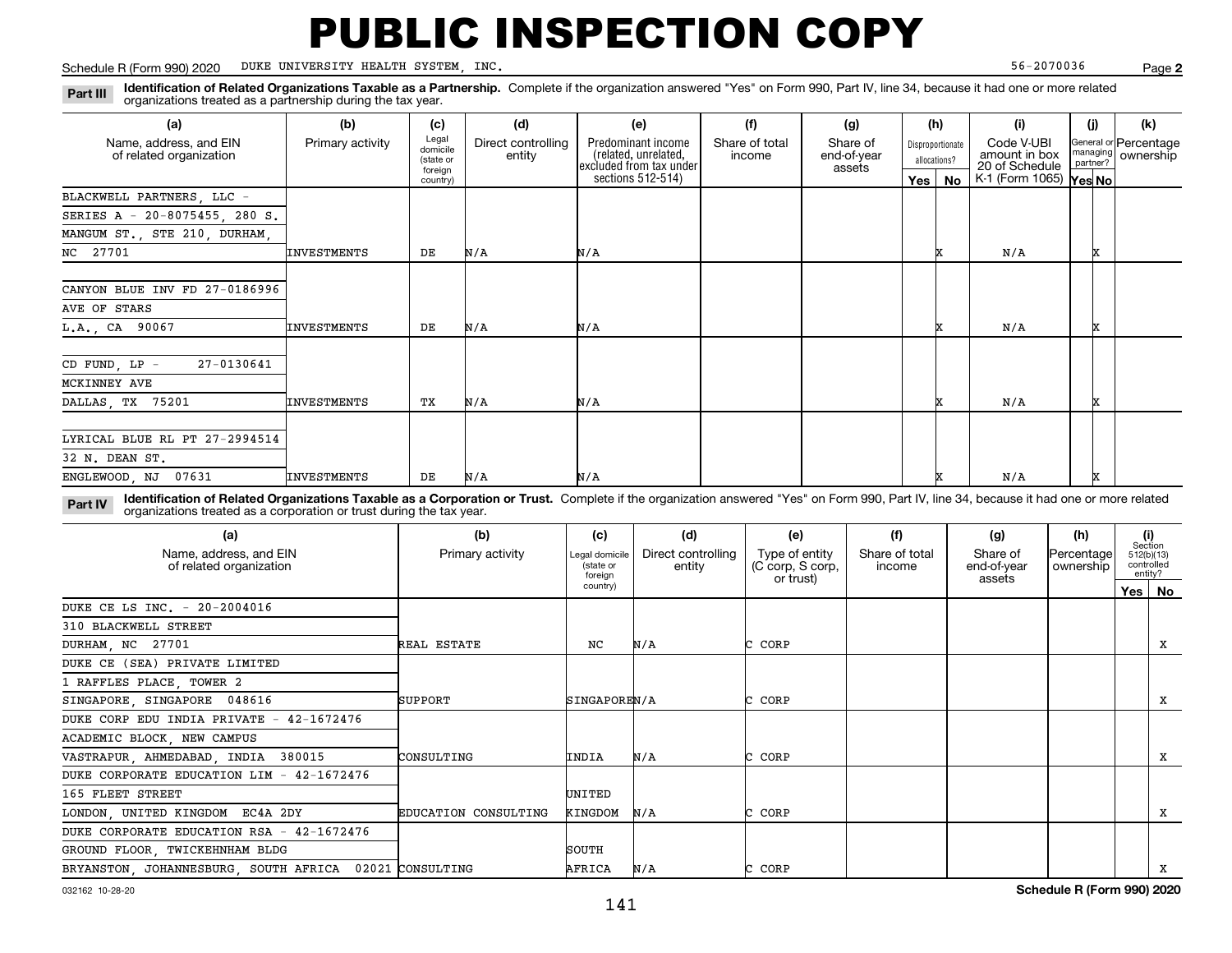Schedule R (Form 990)

DUKE UNIVERSITY HEALTH SYSTEM, INC. 56-2070036

### **Part III** Continuation of Identification of Related Organizations Taxable as a Partnership

| (a)                             | (b)                | (c)                   | (d)                | (e)                                             | (f)            | (g)                   |                  | (h) | (i)                             | (i)      |          | (k)                   |
|---------------------------------|--------------------|-----------------------|--------------------|-------------------------------------------------|----------------|-----------------------|------------------|-----|---------------------------------|----------|----------|-----------------------|
| Name, address, and EIN          | Primary activity   | Legal                 | Direct controlling | Predominant income                              | Share of total | Share of              | Disproportion-   |     | Code V-UBI                      |          |          | General or Percentage |
| of related organization         |                    | domicile<br>(state or | entity             | (related, unrelated,<br>excluded from tax under | income         | end-of-year<br>assets | ate allocations? |     | amount in box<br>20 of Schedule | partner? | nanaging | ownership             |
|                                 |                    | foreign<br>country)   |                    | sections 512-514)                               |                |                       | Yes              | No  | K-1 (Form 1065) Yes No          |          |          |                       |
|                                 |                    |                       |                    |                                                 |                |                       |                  |     |                                 |          |          |                       |
| LYRICAL-BLUE RGNT 45-3626577    |                    |                       |                    |                                                 |                |                       |                  |     |                                 |          |          |                       |
| 32 N. DEAN ST.                  |                    |                       |                    |                                                 |                |                       |                  |     |                                 |          |          |                       |
| ENGLEWOOD NJ 07631              | INVESTMENTS        | DE                    | N/A                | N/A                                             |                |                       |                  |     | N/A                             |          | x        |                       |
| SBER LUCKY STRIKE<br>20-3891303 |                    |                       |                    |                                                 |                |                       |                  |     |                                 |          |          |                       |
| 310 BLACKWELL ST.               |                    |                       |                    |                                                 |                |                       |                  |     |                                 |          |          |                       |
| DURHAM, NC 27701                | REAL ESTATE        | NC                    | N/A                | N/A                                             |                |                       |                  |     | N/A                             |          | x        |                       |
|                                 |                    |                       |                    |                                                 |                |                       |                  |     |                                 |          |          |                       |
| MANGUM II LLC - 46-5135858      |                    |                       |                    |                                                 |                |                       |                  |     |                                 |          |          |                       |
| 280 S. MANGUM STREET, STE 210   |                    |                       |                    |                                                 |                |                       |                  |     |                                 |          |          |                       |
| DURHAM, NC 27701                | <b>INVESTMENTS</b> | NC                    | N/A                | N/A                                             |                |                       |                  |     | N/A                             |          | x        |                       |
|                                 |                    |                       |                    |                                                 |                |                       |                  |     |                                 |          |          |                       |
| LS INVESTOR, LLC 20-3891381     |                    |                       |                    |                                                 |                |                       |                  |     |                                 |          |          |                       |
| 310 BLACKWELL ST.               |                    |                       |                    |                                                 |                |                       |                  |     |                                 |          |          |                       |
| DURHAM, NC 27701                | REAL ESTATE        | NC                    | N/A                | N/A                                             |                |                       |                  |     | N/A                             |          | x        |                       |
|                                 |                    |                       |                    |                                                 |                |                       |                  |     |                                 |          |          |                       |
| DILWEG BLUE PF LP 47-1225569    |                    |                       |                    |                                                 |                |                       |                  |     |                                 |          |          |                       |
| 5310 S. ALSTON AVE., STE 210    |                    |                       |                    |                                                 |                |                       |                  |     |                                 |          |          |                       |
| DURHAM, NC 27713                | INVESTMENTS        | DE                    | N/A                | N/A                                             |                |                       |                  |     | N/A                             |          | x        |                       |
|                                 |                    |                       |                    |                                                 |                |                       |                  |     |                                 |          |          |                       |
| LYRICAL BLUE RL PT IV           |                    |                       |                    |                                                 |                |                       |                  |     |                                 |          |          |                       |
| 47-2172270, 32 N. DEAN ST.,     |                    |                       |                    |                                                 |                |                       |                  |     |                                 |          |          |                       |
| ENGLEWOOD NJ 07631              | <b>INVESTMENTS</b> | DE                    | N/A                | N/A                                             |                |                       |                  | ÞХ  | N/A                             |          | x        |                       |
|                                 |                    |                       |                    |                                                 |                |                       |                  |     |                                 |          |          |                       |
| LYRICAL BLUE CHP PT             |                    |                       |                    |                                                 |                |                       |                  |     |                                 |          |          |                       |
| 35-2503856, 32 N. DEAN ST.,     |                    |                       |                    |                                                 |                |                       |                  |     |                                 |          |          |                       |
| ENGLEWOOD NJ 07631              | <b>INVESTMENTS</b> | DE                    | N/A                | N/A                                             |                |                       |                  |     | N/A                             |          | x        |                       |
| LIQUID RLT PTR II TE -          |                    |                       |                    |                                                 |                |                       |                  |     |                                 |          |          |                       |
| 20-4362819, 10 MARKET ST #769   |                    |                       |                    |                                                 |                |                       |                  |     |                                 |          |          |                       |
| CAMANA BAY, GRAND CAYMAN        |                    |                       |                    |                                                 |                |                       |                  |     |                                 |          |          |                       |
| CAYMAN ISLANDS KY1-9006         | INVESTMENTS        | DE                    | N/A                | N/A                                             |                |                       |                  | IX  | N/A                             |          | x        |                       |
| STRATUS CAPITAL PARTNERS C LP   |                    |                       |                    |                                                 |                |                       |                  |     |                                 |          |          |                       |
| 50 LOTHIAN ROAD, FESTIVAL       |                    |                       |                    |                                                 |                |                       |                  |     |                                 |          |          |                       |
| SQUARE EDINBURGH UNITED         |                    | UNITED                |                    |                                                 |                |                       |                  |     |                                 |          |          |                       |
| KINGDOM EH3 9WJ                 | INVESTMENTS        | KINGDOM N/A           |                    | N/A                                             |                |                       |                  |     | N/A                             |          | x        |                       |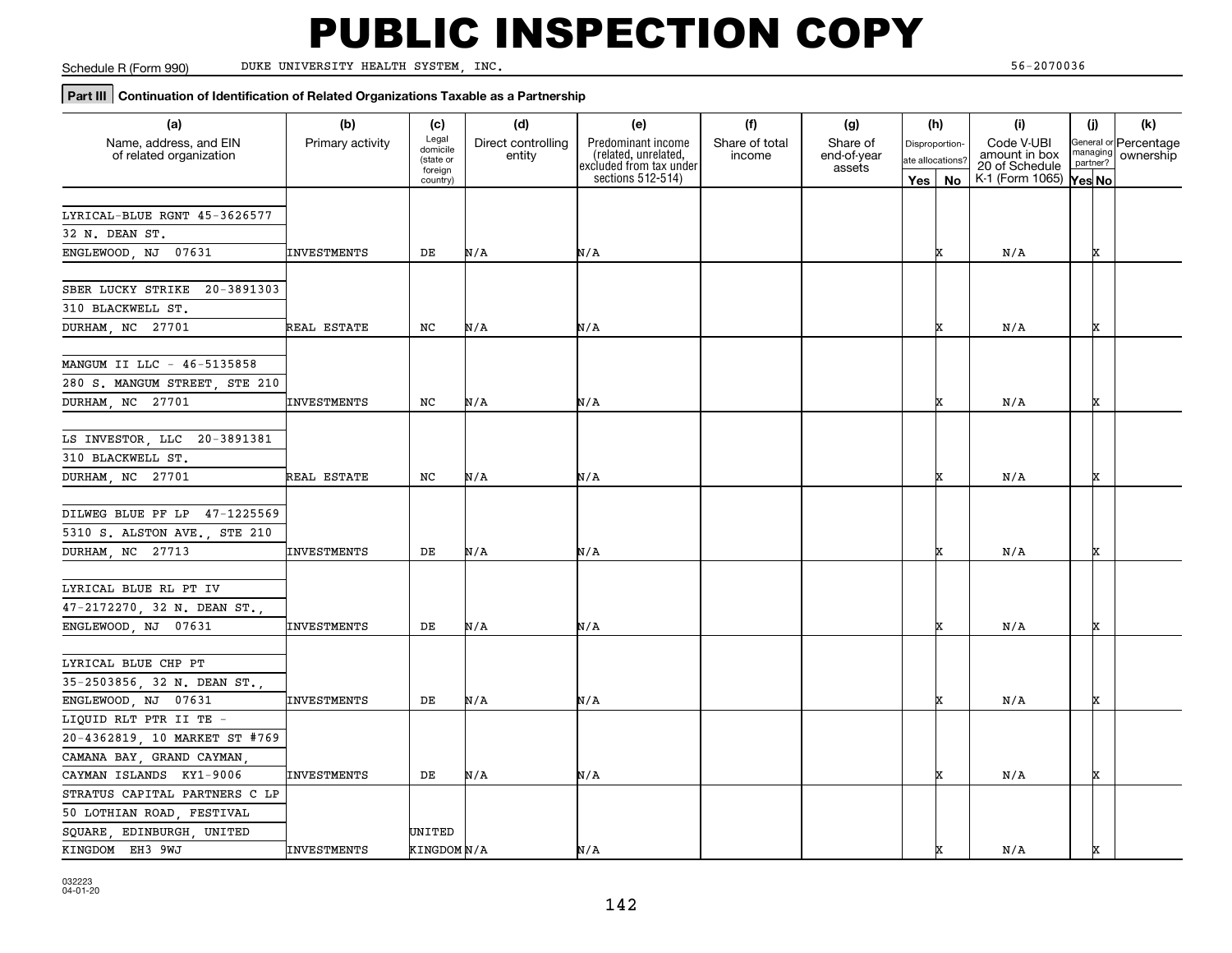Schedule R (Form 990)

DUKE UNIVERSITY HEALTH SYSTEM, INC. 56-2070036

### **Part III** Continuation of Identification of Related Organizations Taxable as a Partnership

| (a)                            | (b)                | (c)                  | (d)                | (e)                                             | (f)            | (g)                   |     | (h)              | (i)                             | (j)      | (k)                   |
|--------------------------------|--------------------|----------------------|--------------------|-------------------------------------------------|----------------|-----------------------|-----|------------------|---------------------------------|----------|-----------------------|
| Name, address, and EIN         | Primary activity   | Legal<br>domicile    | Direct controlling | Predominant income                              | Share of total | Share of              |     | Disproportion-   | Code V-UBI                      | managing | General or Percentage |
| of related organization        |                    | (state or<br>foreign | entity             | (related, unrelated,<br>excluded from tax under | income         | end-of-year<br>assets |     | ate allocations? | amount in box<br>20 of Schedule | partner? | ownership             |
|                                |                    | country)             |                    | sections 512-514)                               |                |                       | Yes | <b>No</b>        | K-1 (Form 1065)                 | Yes No   |                       |
| ALTOS HYBRID D LLC -           |                    |                      |                    |                                                 |                |                       |     |                  |                                 |          |                       |
| 47-3996176, 2882 SAND HILL     |                    |                      |                    |                                                 |                |                       |     |                  |                                 |          |                       |
| ROAD, SUITE 100, MENLO PARK    |                    |                      |                    |                                                 |                |                       |     |                  |                                 |          |                       |
| CA 94025                       | <b>INVESTMENTS</b> | DE                   | N/A                | N/A                                             |                |                       |     | x                | N/A                             | x        |                       |
|                                |                    |                      |                    |                                                 |                |                       |     |                  |                                 |          |                       |
| GPE HOLDCO, LLC - 47-5652832   |                    |                      |                    |                                                 |                |                       |     |                  |                                 |          |                       |
| 2000 AVE. OF THE STARS 11TH FL |                    |                      |                    |                                                 |                |                       |     |                  |                                 |          |                       |
| LOS ANGELES, CA 90067          | <b>INVESTMENTS</b> | DE                   | N/A                | N/A                                             |                |                       |     | x                | N/A                             | x        |                       |
| BLACKWELL PARTNERS, LLC -      |                    |                      |                    |                                                 |                |                       |     |                  |                                 |          |                       |
| SERIES C - 81-1264533, 280 S.  |                    |                      |                    |                                                 |                |                       |     |                  |                                 |          |                       |
| MANGUM ST., STE 210, DURHAM,   |                    |                      |                    |                                                 |                |                       |     |                  |                                 |          |                       |
| NC 27701                       | <b>INVESTMENTS</b> | DE                   | N/A                | N/A                                             |                |                       |     |                  | N/A                             | x        |                       |
| BLACKWELL PARTNERS, LLC -      |                    |                      |                    |                                                 |                |                       |     |                  |                                 |          |                       |
| SERIES B - 47-2530719 280 S.   |                    |                      |                    |                                                 |                |                       |     |                  |                                 |          |                       |
| MANGUM ST., STE 210, DURHAM,   |                    |                      |                    |                                                 |                |                       |     |                  |                                 |          |                       |
| NC 27701                       | <b>INVESTMENTS</b> | DE                   | N/A                | N/A                                             |                |                       |     | X                | N/A                             | x        |                       |
| BLACKWELL PARTNERS, LLC -      |                    |                      |                    |                                                 |                |                       |     |                  |                                 |          |                       |
| SERIES D - 81-3385353, 280 S.  |                    |                      |                    |                                                 |                |                       |     |                  |                                 |          |                       |
| MANGUM ST., STE 210, DURHAM    |                    |                      |                    |                                                 |                |                       |     |                  |                                 |          |                       |
| NC 27701                       | <b>INVESTMENTS</b> | DE                   | N/A                | N/A                                             |                |                       |     | ГX               | N/A                             | x        |                       |
| BLACKWELL PARTNERS, LLC -      |                    |                      |                    |                                                 |                |                       |     |                  |                                 |          |                       |
| SERIES E - 81-1511048, 280 S.  |                    |                      |                    |                                                 |                |                       |     |                  |                                 |          |                       |
| MANGUM ST., STE 210, DURHAM    |                    |                      |                    |                                                 |                |                       |     |                  |                                 |          |                       |
| NC 27701                       | <b>INVESTMENTS</b> | DE                   | N/A                | N/A                                             |                |                       |     | x                | N/A                             | x        |                       |
| ALTOS HYBRID 2D, LLC -         |                    |                      |                    |                                                 |                |                       |     |                  |                                 |          |                       |
| 81-5176567, 2882 SAND HILL     |                    |                      |                    |                                                 |                |                       |     |                  |                                 |          |                       |
| ROAD, STE 100, MENLO PARK, CA  |                    |                      |                    |                                                 |                |                       |     |                  |                                 |          |                       |
| 94025                          | <b>INVESTMENTS</b> | DE                   | N/A                | N/A                                             |                |                       |     |                  | N/A                             | x        |                       |
| GILEAD CAPITAL PARTNERS, LP -  |                    |                      |                    |                                                 |                |                       |     |                  |                                 |          |                       |
| 32-0520146, 157 COLUMBUS AVE   |                    |                      |                    |                                                 |                |                       |     |                  |                                 |          |                       |
| SUITE 403, NEW YORK, NY        |                    |                      |                    |                                                 |                |                       |     |                  |                                 |          |                       |
| 10023                          | <b>INVESTMENTS</b> | DE                   | N/A                | N/A                                             |                |                       |     | Ιx               | N/A                             | x        |                       |
| TOWER VIEW LIMITED             |                    |                      |                    |                                                 |                |                       |     |                  |                                 |          |                       |
| 89 NEXUS WAY, CAMANA BAY,      |                    |                      |                    |                                                 |                |                       |     |                  |                                 |          |                       |
| GRAND CAYMAN, CAYMAN ISLANDS   |                    | CAYMAN               |                    |                                                 |                |                       |     |                  |                                 |          |                       |
| KY1-9007                       | <b>INVESTMENTS</b> | ISLANDS N/A          |                    | N/A                                             |                |                       |     | x                | N/A                             | x        |                       |
|                                |                    |                      |                    |                                                 |                |                       |     |                  |                                 |          |                       |

032223 04-01-20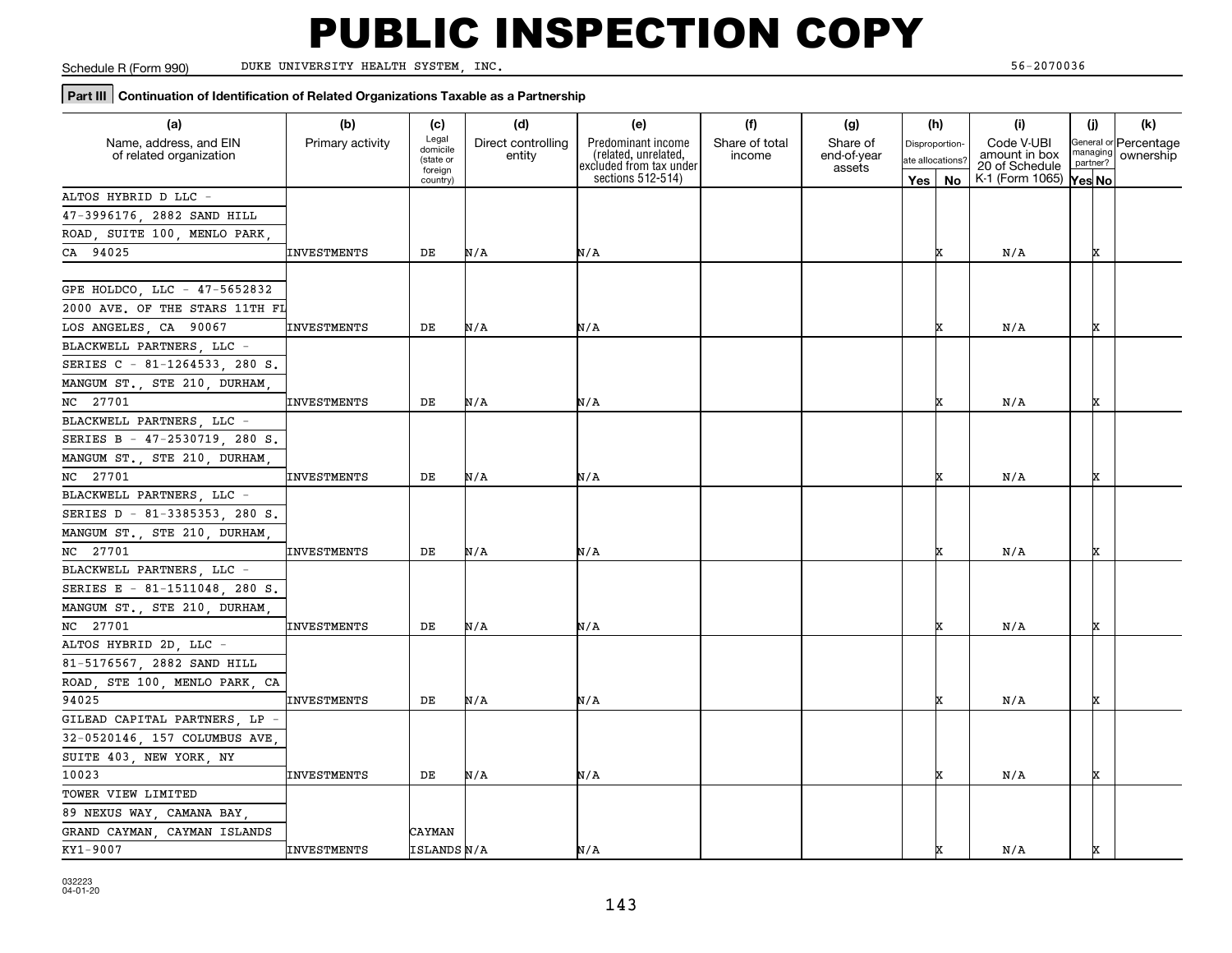Schedule R (Form 990)

DUKE UNIVERSITY HEALTH SYSTEM, INC. 56-2070036

### **Part III** Continuation of Identification of Related Organizations Taxable as a Partnership

| (b)<br>(d)<br>(e)<br>(f)<br>(a)<br>(g)<br>(c)                                                                                                                       | (h)      | (i)                             | (j)                  | (k)                   |
|---------------------------------------------------------------------------------------------------------------------------------------------------------------------|----------|---------------------------------|----------------------|-----------------------|
| Legal<br>Name, address, and EIN<br>Primary activity<br>Direct controlling<br>Predominant income<br>Share of total<br>Share of<br>Disproportion-<br>domicile         |          | Code V-UBI                      |                      | General or Percentage |
| (related, unrelated,<br>end-of-year<br>of related organization<br>entity<br>income<br>(state or<br>ate allocations?<br>excluded from tax under<br>assets<br>foreign |          | amount in box<br>20 of Schedule | managing<br>partner? | ownership             |
| sections 512-514)<br>country)                                                                                                                                       | Yes   No | K-1 (Form 1065)                 | Yes No               |                       |
| ENIAC SPECIAL GAMMA, LLC                                                                                                                                            |          |                                 |                      |                       |
| 85-5033123, 604 MISSION                                                                                                                                             |          |                                 |                      |                       |
| STREET, 10TH FL, SAN                                                                                                                                                |          |                                 |                      |                       |
| FRANCSICO, CA 94105<br>N/A<br>N/A<br>INVESTMENTS<br>DE                                                                                                              | x        | N/A                             | x                    |                       |
| LYRICAL-BLUE 100 KINGSHIGHWAY                                                                                                                                       |          |                                 |                      |                       |
| PARTNERS, L.P. - 82-3708328,                                                                                                                                        |          |                                 |                      |                       |
| 32 N. DEAN ST., ENGLEWOOD, NJ                                                                                                                                       |          |                                 |                      |                       |
| N/A<br>N/A<br>07631<br>INVESTMENTS<br>DE                                                                                                                            |          | N/A                             | x                    |                       |
|                                                                                                                                                                     |          |                                 |                      |                       |
| LYRICAL-BLUE SOTP PARTNERS,                                                                                                                                         |          |                                 |                      |                       |
| L.P. - 81-4468378, 32 N. DEAN                                                                                                                                       |          |                                 |                      |                       |
| ST., ENGLEWOOD, NJ 07631<br>INVESTMENTS<br>DE<br>N/A<br>N/A                                                                                                         |          | N/A                             | x                    |                       |
|                                                                                                                                                                     |          |                                 |                      |                       |
| WASHINGTON GOTHIC, L.P. -                                                                                                                                           |          |                                 |                      |                       |
| 83-4516893, 593 WASHINGTON                                                                                                                                          |          |                                 |                      |                       |
| STREET, WELLESLEY, MA 02482<br><b>INVESTMENTS</b><br>DE<br>N/A<br>N/A                                                                                               |          | N/A                             | x                    |                       |
| DUKE TRIANGLE ENDOSCOPY                                                                                                                                             |          |                                 |                      |                       |
| CENTER, LLC - 20-4257024, 1A                                                                                                                                        |          |                                 |                      |                       |
| BURTON HILLS BLVD, NASHVILLE,                                                                                                                                       |          |                                 |                      |                       |
| N/A<br>N/A<br>TN 37215<br>HEALTHCARE<br>NC                                                                                                                          | IX       | N/A                             | x                    |                       |
| COLONY INVESTORS III, L.P. -                                                                                                                                        |          |                                 |                      |                       |
| 95-4665622, 515 S. FLOWER                                                                                                                                           |          |                                 |                      |                       |
| ST., 44TH FL, LOS ANGELES, CA                                                                                                                                       |          |                                 |                      |                       |
| N/A<br>90071<br><b>INVESTMENTS</b><br>DE<br>N/A                                                                                                                     |          | N/A                             | x                    |                       |
|                                                                                                                                                                     |          |                                 |                      |                       |
| DWELLWORKS CO-INVESTMENT, LLC                                                                                                                                       |          |                                 |                      |                       |
| $-83-2165945$ , 7 TIMES SQUARE,                                                                                                                                     |          |                                 |                      |                       |
| STE 4307, NEW YORK, NY 10036 INVESTMENTS<br>DE<br>N/A<br>N/A                                                                                                        | IX       | N/A                             | x                    |                       |
|                                                                                                                                                                     |          |                                 |                      |                       |
| BEP LEGACY 1C, LLC -                                                                                                                                                |          |                                 |                      |                       |
| 27-3871932, 1001 FANNIN ST.,                                                                                                                                        |          |                                 |                      |                       |
| STE 800, HOUSTON, TX 77002<br><b>INVESTMENTS</b><br>DE<br>N/A<br>N/A                                                                                                | x        | N/A                             | x                    |                       |
| WELLINGTON TRUST CO, NA - CTF                                                                                                                                       |          |                                 |                      |                       |
| OPP. FIXED INC. ALLOC II POR.                                                                                                                                       |          |                                 |                      |                       |
| - 83-1264831, 280 CONGRESS                                                                                                                                          |          |                                 |                      |                       |
| STREET BOSTON MA 02210<br>N/A<br>N/A<br><b>INVESTMENTS</b><br>DE                                                                                                    |          | N/A                             | x                    |                       |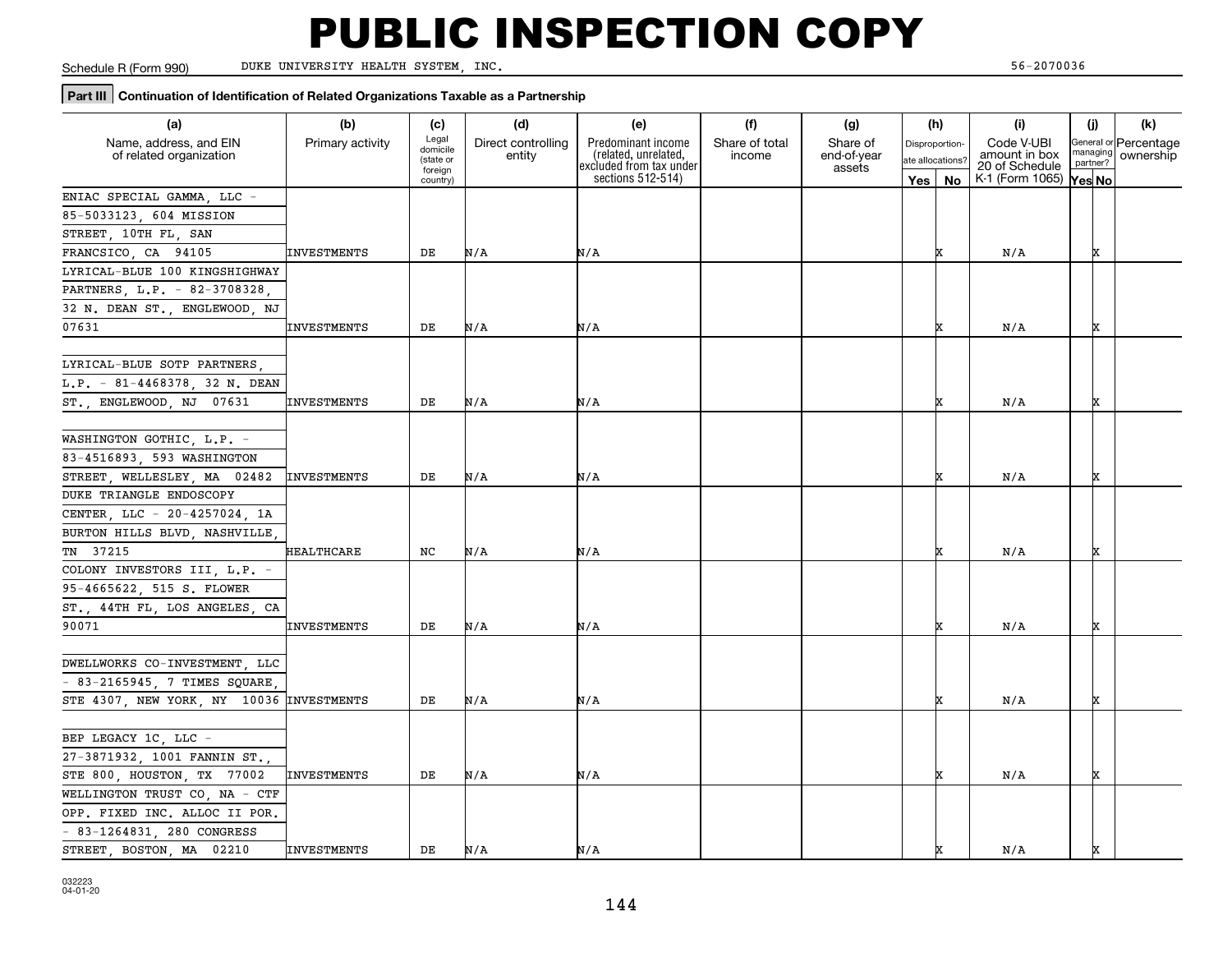Schedule R (Form 990)

DUKE UNIVERSITY HEALTH SYSTEM, INC. 56-2070036

#### **Part III Continuation of Identification of Related Organizations Taxable as a Partnership**

| (a)                                               | (b)                | (c)                                                   | (d)                          | (e)                                                                                          | (f)                      | (g)                               |     | (h)                                             | (i)                                                              | (j)                |   | (k)                                         |
|---------------------------------------------------|--------------------|-------------------------------------------------------|------------------------------|----------------------------------------------------------------------------------------------|--------------------------|-----------------------------------|-----|-------------------------------------------------|------------------------------------------------------------------|--------------------|---|---------------------------------------------|
| Name, address, and EIN<br>of related organization | Primary activity   | Legal<br>domicile<br>(state or<br>foreign<br>country) | Direct controlling<br>entity | Predominant income<br>related, unrelated,<br>excluded from tax under<br>sections $512-514$ ) | Share of total<br>income | Share of<br>end-of-year<br>assets | Yes | Disproportion-<br>ate allocations?<br><b>No</b> | Code V-UBI<br>amount in box<br>20 of Schedule<br>K-1 (Form 1065) | partner?<br>Yes No |   | General or Percentage<br>managing ownership |
| ENIAC SPECIAL DELTA, LLC -                        |                    |                                                       |                              |                                                                                              |                          |                                   |     |                                                 |                                                                  |                    |   |                                             |
| 84-2355221, 604 MISSION                           |                    |                                                       |                              |                                                                                              |                          |                                   |     |                                                 |                                                                  |                    |   |                                             |
| STREET, 10TH FL, SAN                              |                    |                                                       |                              |                                                                                              |                          |                                   |     |                                                 |                                                                  |                    |   |                                             |
| FRANCISCO, CA 94105                               | INVESTMENTS        | DE                                                    | N/A                          | N/A                                                                                          |                          |                                   |     | x                                               | N/A                                                              |                    | x |                                             |
| STRATUS SCP III INVESTORS -                       |                    |                                                       |                              |                                                                                              |                          |                                   |     |                                                 |                                                                  |                    |   |                                             |
| GAMMA LP, 50 LOTHIAN ROAD,                        |                    |                                                       |                              |                                                                                              |                          |                                   |     |                                                 |                                                                  |                    |   |                                             |
| FESTIVAL SQUARE, EDINBURGH,                       |                    | UNITED                                                |                              |                                                                                              |                          |                                   |     |                                                 |                                                                  |                    |   |                                             |
| UNITED KINGDOM EH3 9WJ                            | INVESTMENTS        | KINGDOM N/A                                           |                              | N/A                                                                                          |                          |                                   |     |                                                 | N/A                                                              |                    | x |                                             |
| STRATUS SCP COINVESTMENT II -                     |                    |                                                       |                              |                                                                                              |                          |                                   |     |                                                 |                                                                  |                    |   |                                             |
| FIP-M, RUA FUNCHAL, 418, 28                       |                    |                                                       |                              |                                                                                              |                          |                                   |     |                                                 |                                                                  |                    |   |                                             |
| ANDAR VILA OLIMPIA, SAO                           |                    |                                                       |                              |                                                                                              |                          |                                   |     |                                                 |                                                                  |                    |   |                                             |
| PAULO, BRAZIL 04551-060                           | INVESTMENTS        | BRAZIL N/A                                            |                              | N/A                                                                                          |                          |                                   |     | x                                               | N/A                                                              |                    | x |                                             |
|                                                   |                    |                                                       |                              |                                                                                              |                          |                                   |     |                                                 |                                                                  |                    |   |                                             |
| MANGUM, LLC - 46-1275587                          |                    |                                                       |                              |                                                                                              |                          |                                   |     |                                                 |                                                                  |                    |   |                                             |
| 280 S. MANGUM STREET, STE 210                     |                    |                                                       |                              |                                                                                              |                          |                                   |     |                                                 |                                                                  |                    |   |                                             |
| DURHAM, NC 27701                                  | <b>INVESTMENTS</b> | NC                                                    | N/A                          | N/A                                                                                          |                          |                                   |     |                                                 | N/A                                                              |                    | x |                                             |
|                                                   |                    |                                                       |                              |                                                                                              |                          |                                   |     |                                                 |                                                                  |                    |   |                                             |
|                                                   |                    |                                                       |                              |                                                                                              |                          |                                   |     |                                                 |                                                                  |                    |   |                                             |
|                                                   |                    |                                                       |                              |                                                                                              |                          |                                   |     |                                                 |                                                                  |                    |   |                                             |
|                                                   |                    |                                                       |                              |                                                                                              |                          |                                   |     |                                                 |                                                                  |                    |   |                                             |
|                                                   |                    |                                                       |                              |                                                                                              |                          |                                   |     |                                                 |                                                                  |                    |   |                                             |
|                                                   |                    |                                                       |                              |                                                                                              |                          |                                   |     |                                                 |                                                                  |                    |   |                                             |
|                                                   |                    |                                                       |                              |                                                                                              |                          |                                   |     |                                                 |                                                                  |                    |   |                                             |
|                                                   |                    |                                                       |                              |                                                                                              |                          |                                   |     |                                                 |                                                                  |                    |   |                                             |
|                                                   |                    |                                                       |                              |                                                                                              |                          |                                   |     |                                                 |                                                                  |                    |   |                                             |
|                                                   |                    |                                                       |                              |                                                                                              |                          |                                   |     |                                                 |                                                                  |                    |   |                                             |
|                                                   |                    |                                                       |                              |                                                                                              |                          |                                   |     |                                                 |                                                                  |                    |   |                                             |
|                                                   |                    |                                                       |                              |                                                                                              |                          |                                   |     |                                                 |                                                                  |                    |   |                                             |
|                                                   |                    |                                                       |                              |                                                                                              |                          |                                   |     |                                                 |                                                                  |                    |   |                                             |
|                                                   |                    |                                                       |                              |                                                                                              |                          |                                   |     |                                                 |                                                                  |                    |   |                                             |
|                                                   |                    |                                                       |                              |                                                                                              |                          |                                   |     |                                                 |                                                                  |                    |   |                                             |
|                                                   |                    |                                                       |                              |                                                                                              |                          |                                   |     |                                                 |                                                                  |                    |   |                                             |
|                                                   |                    |                                                       |                              |                                                                                              |                          |                                   |     |                                                 |                                                                  |                    |   |                                             |
|                                                   |                    |                                                       |                              |                                                                                              |                          |                                   |     |                                                 |                                                                  |                    |   |                                             |
|                                                   |                    |                                                       |                              |                                                                                              |                          |                                   |     |                                                 |                                                                  |                    |   |                                             |
|                                                   |                    |                                                       |                              |                                                                                              |                          |                                   |     |                                                 |                                                                  |                    |   |                                             |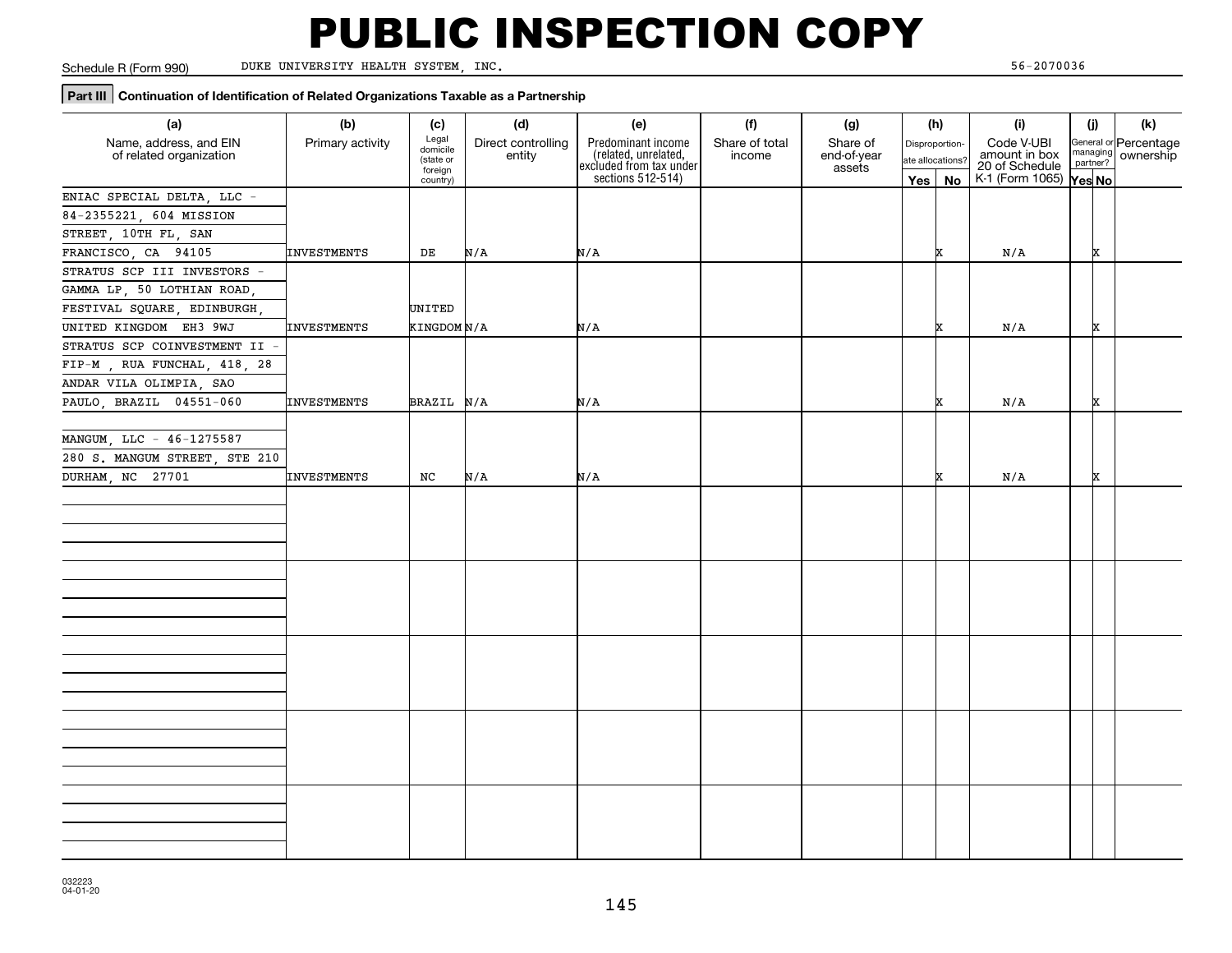Schedule R (Form 990)

DUKE UNIVERSITY HEALTH SYSTEM, INC. 56-2070036

#### **Part IV** Continuation of Identification of Related Organizations Taxable as a Corporation or Trust

| (a)<br>Name, address, and EIN<br>of related organization | (b)<br>Primary activity | (c)<br>Legal domicile<br>(state or<br>foreign | (d)<br>Direct controlling<br>entity | (e)<br>Type of entity<br>(C corp, S corp, | (f)<br>Share of total<br>income | (g)<br>Share of<br>end-of-year | (h)<br>Percentage<br>ownership | (i)           | Section<br>512(b)(13)<br>controlled<br>entity? |
|----------------------------------------------------------|-------------------------|-----------------------------------------------|-------------------------------------|-------------------------------------------|---------------------------------|--------------------------------|--------------------------------|---------------|------------------------------------------------|
|                                                          |                         | country)                                      |                                     | or trust)                                 |                                 | assets                         |                                | $Yes \mid No$ |                                                |
| DUKE GLOBAL CONSULTING (KUNSHAN)                         |                         |                                               |                                     |                                           |                                 |                                |                                |               |                                                |
| 1666 WEI CHEN NAN RD                                     |                         |                                               |                                     |                                           |                                 |                                |                                |               |                                                |
| KUNSHAN PR, KUNSHAN, CHINA 215300                        | CONSULTING              | CHINA                                         | N/A                                 | CORP                                      |                                 |                                |                                |               | X                                              |
| DUKE MEDICAL STRATEGIES, INC. - 56-1993799               |                         |                                               |                                     |                                           |                                 |                                |                                |               |                                                |
| 2200 WEST MAIN STREET, STE 920                           |                         |                                               |                                     |                                           |                                 |                                |                                |               |                                                |
| DURHAM, NC 27705                                         | HEALTHCARE              | NC                                            | N/A                                 | CORP<br>C.                                |                                 |                                |                                |               | x                                              |
| DUKE MEDICINE ASIA PTE. LTD                              |                         |                                               |                                     |                                           |                                 |                                |                                |               |                                                |
| 5 SHENTON WAY # 07-00 UIC BLD                            |                         |                                               |                                     |                                           |                                 |                                |                                |               |                                                |
| SINGAPORE SINGAPORE 068808                               | MEDICAL RESEARCH        | SINGAPOREN/A                                  |                                     | C CORP                                    |                                 |                                |                                |               | X                                              |
| DURHAM CASUALTY COMPANY, LTD - 98-0113277                |                         |                                               |                                     |                                           |                                 |                                |                                |               |                                                |
| AON HOUSE, 30 WOODBOURNE AVE                             |                         |                                               |                                     |                                           |                                 |                                |                                |               |                                                |
| PEMBROKE, BERMUDA HM 08                                  | <b>INSURANCE</b>        | BERMUDA                                       | DUHS, INC.                          | C CORP                                    |                                 | 85, 519, 140. 316, 045, 515.   | $100$ <sup>8</sup>             | X             |                                                |
| GOTHIC INTERNATIONAL LTD                                 |                         |                                               |                                     |                                           |                                 |                                |                                |               |                                                |
| 113 S CHURCH STREET, QUEENSGATE HOUSE                    |                         | CAYMAN                                        |                                     |                                           |                                 |                                |                                |               |                                                |
| GRAND CAYMAN, CAYMAN ISLANDS KY1-1108                    | <b>INVESTMENTS</b>      | ISLANDS                                       | N/A                                 | CORP                                      |                                 |                                |                                |               | x                                              |
| HEALTH SYSTEM MEDICAL STRATEGIES, INC. -                 |                         |                                               |                                     |                                           |                                 |                                |                                |               |                                                |
| 56-2222444, 324 BLACKWELL STREET, STE 850                |                         |                                               |                                     |                                           |                                 |                                |                                |               |                                                |
| DURHAM, NC 27701                                         | HEALTH CARE             | NC                                            | DUHS, INC.                          | CORP<br>C                                 | 138,686.                        | 11,326                         | 100%                           | x             |                                                |
| MARATHON BLUE CAYMAN FUND                                |                         |                                               |                                     |                                           |                                 |                                |                                |               |                                                |
| 89 NEXUS WAY, PO BOX 31106                               |                         | CAYMAN                                        |                                     |                                           |                                 |                                |                                |               |                                                |
| GRAND CAYMAN, CAYMAN ISLANDS KY1-1205                    | <b>INVESTMENTS</b>      | ISLANDS                                       | N/A                                 | CORP                                      |                                 |                                |                                |               | x                                              |
| GHI HOLDINGS MAURITIUS                                   |                         |                                               |                                     |                                           |                                 |                                |                                |               |                                                |
| 9TH FL, ORANGE TOWER CYBERCITY                           |                         |                                               |                                     |                                           |                                 |                                |                                |               |                                                |
| EBENE, MAURITIUS                                         | INVESTMENTS             | <b>MAURITIUSN/A</b>                           |                                     | CORP<br>C                                 |                                 |                                |                                |               | x                                              |
| GHI ERP LTD                                              |                         |                                               |                                     |                                           |                                 |                                |                                |               |                                                |
| 9TH FL, ORANGE TOWER CYBERCITY                           |                         |                                               |                                     |                                           |                                 |                                |                                |               |                                                |
| EBENE, MAURITIUS                                         | <b>INVESTMENTS</b>      | MAURITIUSN/A                                  |                                     | CORP                                      |                                 |                                |                                |               | X                                              |
| GHI HSP LTD                                              |                         |                                               |                                     |                                           |                                 |                                |                                |               |                                                |
| 9TH FL, ORANGE TOWER CYBERCITY                           |                         |                                               |                                     |                                           |                                 |                                |                                |               |                                                |
| EBENE, MAURITIUS                                         | <b>INVESTMENTS</b>      | MAURITIUSN/A                                  |                                     | C CORP                                    |                                 |                                |                                |               | x                                              |
| GHI JBD LTD                                              |                         |                                               |                                     |                                           |                                 |                                |                                |               |                                                |
| 9TH FL, ORANGE TOWER CYBERCITY                           |                         |                                               |                                     |                                           |                                 |                                |                                |               |                                                |
| EBENE, MAURITIUS                                         | <b>INVESTMENTS</b>      | MAURITIUSN/A                                  |                                     | CORP                                      |                                 |                                |                                |               | X                                              |
| GHI LTP LTD                                              |                         |                                               |                                     |                                           |                                 |                                |                                |               |                                                |
| 9TH FL, ORANGE TOWER CYBERCITY                           |                         |                                               |                                     |                                           |                                 |                                |                                |               |                                                |
| EBENE, MAURITIUS                                         | <b>INVESTMENTS</b>      | MAURITIUSN/A                                  |                                     | CORP                                      |                                 |                                |                                |               | X                                              |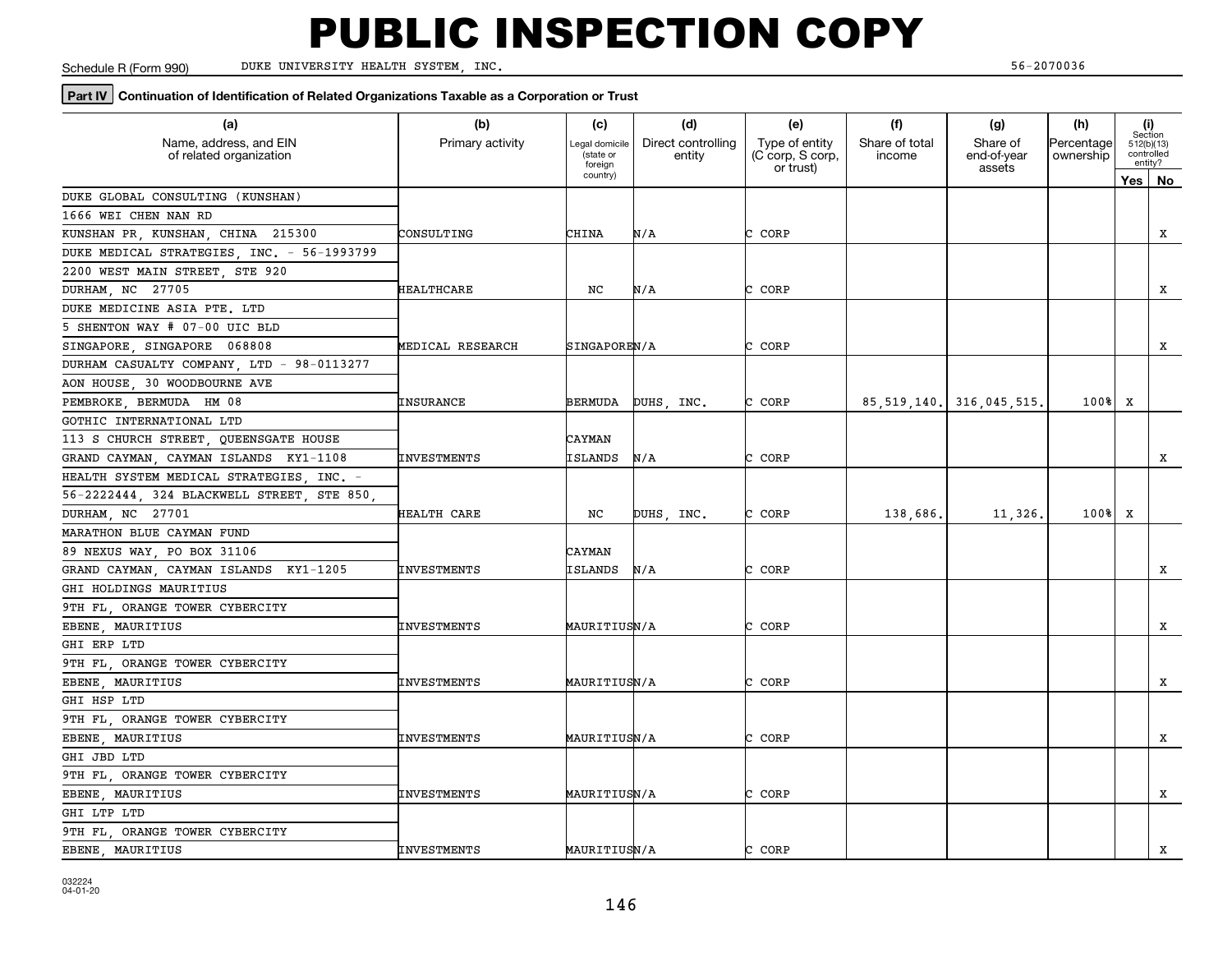Schedule R (Form 990)

DUKE UNIVERSITY HEALTH SYSTEM, INC. 56-2070036

#### **Part IV** Continuation of Identification of Related Organizations Taxable as a Corporation or Trust

| (a)<br>Name, address, and EIN<br>of related organization | (b)<br>Primary activity | (c)<br>Legal domicile<br>state or<br>foreign | (d)<br>Direct controlling<br>entity | (e)<br>Type of entity<br>(C corp, S corp,<br>or trust) | (f)<br>Share of total<br>income | (g)<br>Share of<br>end-of-year<br>assets | (h)<br>Percentage<br>ownership | $\begin{array}{c} \textbf{(i)}\\ \text{Section}\\ 512 \text{(b)} \text{(13)}\\ \text{controlled}\\ \text{entity?} \end{array}$ |
|----------------------------------------------------------|-------------------------|----------------------------------------------|-------------------------------------|--------------------------------------------------------|---------------------------------|------------------------------------------|--------------------------------|--------------------------------------------------------------------------------------------------------------------------------|
|                                                          |                         | country)                                     |                                     |                                                        |                                 |                                          |                                | Yes   No                                                                                                                       |
| MCP PRIVATE CAPITAL (FEEDER) FUND I LP                   |                         |                                              |                                     |                                                        |                                 |                                          |                                |                                                                                                                                |
| 6 RUE GABRIEL LIPPMANN                                   |                         |                                              |                                     |                                                        |                                 |                                          |                                |                                                                                                                                |
| LUXEMBOURG, LUXEMBOURG L-5365                            | <b>INVESTMENTS</b>      | LUXEMBOURN/A                                 |                                     | C CORP                                                 |                                 |                                          |                                | x                                                                                                                              |
| DUKE INDIA SERVICES PRIVATE LIMITED                      |                         |                                              |                                     |                                                        |                                 |                                          |                                |                                                                                                                                |
| #302, PRIDE ELITE, #10 MUSEUM ROAD                       |                         |                                              |                                     |                                                        |                                 |                                          |                                |                                                                                                                                |
| BANGALORE, KARNATAKA, INDIA 560001                       | MEDICAL RESEARCH        | INDIA                                        | N/A                                 | C CORP                                                 |                                 |                                          |                                | X                                                                                                                              |
|                                                          |                         |                                              |                                     |                                                        |                                 |                                          |                                |                                                                                                                                |
|                                                          |                         |                                              |                                     |                                                        |                                 |                                          |                                |                                                                                                                                |
|                                                          |                         |                                              |                                     |                                                        |                                 |                                          |                                |                                                                                                                                |
|                                                          |                         |                                              |                                     |                                                        |                                 |                                          |                                |                                                                                                                                |
|                                                          |                         |                                              |                                     |                                                        |                                 |                                          |                                |                                                                                                                                |
|                                                          |                         |                                              |                                     |                                                        |                                 |                                          |                                |                                                                                                                                |
|                                                          |                         |                                              |                                     |                                                        |                                 |                                          |                                |                                                                                                                                |
|                                                          |                         |                                              |                                     |                                                        |                                 |                                          |                                |                                                                                                                                |
|                                                          |                         |                                              |                                     |                                                        |                                 |                                          |                                |                                                                                                                                |
|                                                          |                         |                                              |                                     |                                                        |                                 |                                          |                                |                                                                                                                                |
|                                                          |                         |                                              |                                     |                                                        |                                 |                                          |                                |                                                                                                                                |
|                                                          |                         |                                              |                                     |                                                        |                                 |                                          |                                |                                                                                                                                |
|                                                          |                         |                                              |                                     |                                                        |                                 |                                          |                                |                                                                                                                                |
|                                                          |                         |                                              |                                     |                                                        |                                 |                                          |                                |                                                                                                                                |
|                                                          |                         |                                              |                                     |                                                        |                                 |                                          |                                |                                                                                                                                |
|                                                          |                         |                                              |                                     |                                                        |                                 |                                          |                                |                                                                                                                                |
|                                                          |                         |                                              |                                     |                                                        |                                 |                                          |                                |                                                                                                                                |
|                                                          |                         |                                              |                                     |                                                        |                                 |                                          |                                |                                                                                                                                |
|                                                          |                         |                                              |                                     |                                                        |                                 |                                          |                                |                                                                                                                                |
|                                                          |                         |                                              |                                     |                                                        |                                 |                                          |                                |                                                                                                                                |
|                                                          |                         |                                              |                                     |                                                        |                                 |                                          |                                |                                                                                                                                |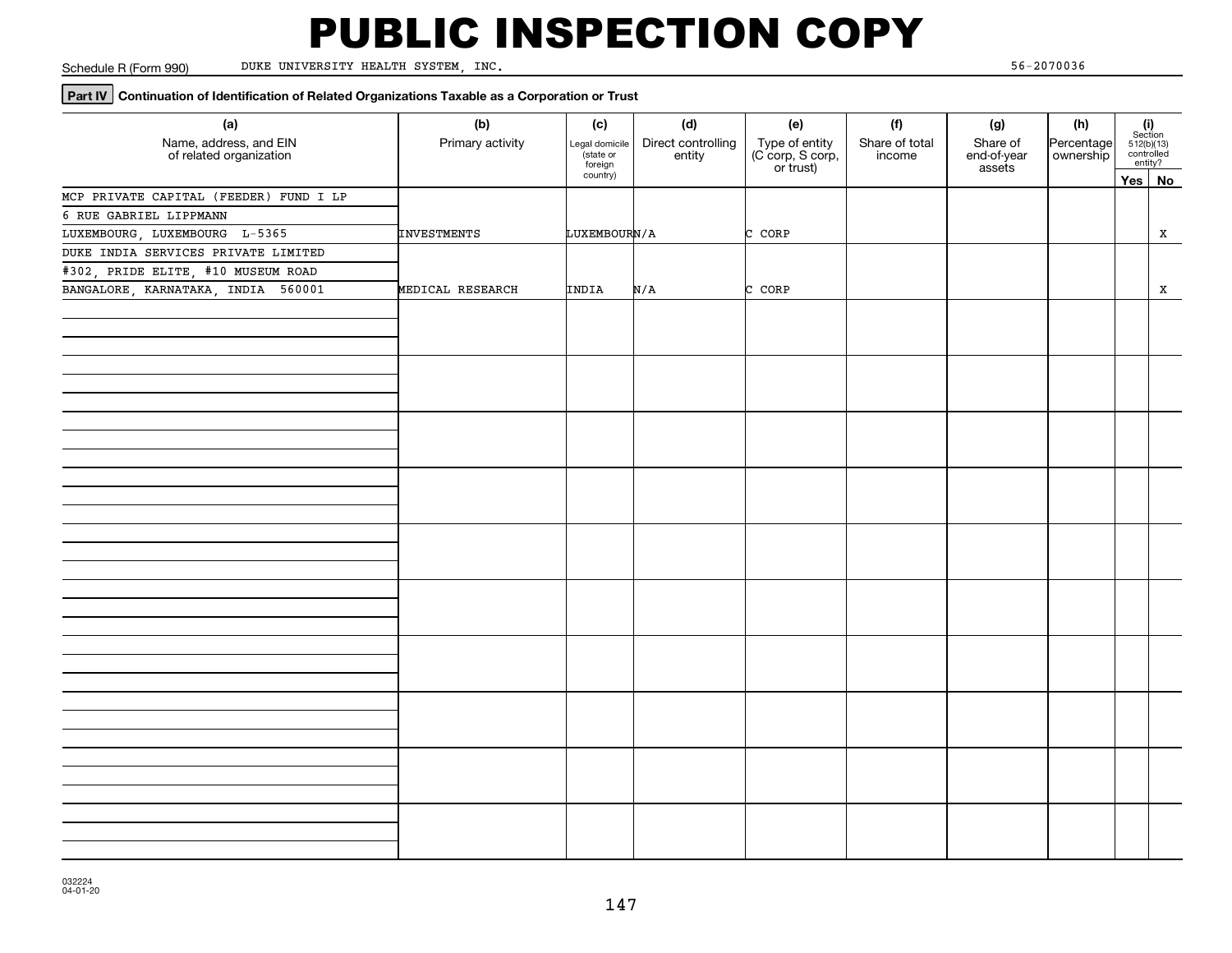Schedule R (Form 990) 2020 Page DUKE UNIVERSITY HEALTH SYSTEM, INC. 56-2070036

Page 3

| Transactions With Related Organizations. Complete if the organization answered "Yes" on Form 990, Part IV, line 34, 35b, or 36.<br>Part V                                                                                      |                |       |    |
|--------------------------------------------------------------------------------------------------------------------------------------------------------------------------------------------------------------------------------|----------------|-------|----|
| Note: Complete line 1 if any entity is listed in Parts II, III, or IV of this schedule.                                                                                                                                        |                | Yes I | No |
| During the tax year, did the organization engage in any of the following transactions with one or more related organizations listed in Parts II-IV?                                                                            |                |       |    |
|                                                                                                                                                                                                                                | 1a             | x     |    |
| b Gift, grant, or capital contribution to related organization(s) manufaction contracts and contribution to related organization(s)                                                                                            | 1 <sub>b</sub> | X     |    |
| c Gift, grant, or capital contribution from related organization(s) CONCORDIAL CONSERVITY OF Gift, grant, or capital contribution from related organization(s)                                                                 | 1c             | X     |    |
| d Loans or loan guarantees to or for related organization(s)                                                                                                                                                                   | 1d             |       | x  |
|                                                                                                                                                                                                                                | 1e             |       | x  |
|                                                                                                                                                                                                                                |                |       |    |
| f Dividends from related organization(s) manufactured and contract the contract of the contract of the contract of the contract of the contract of the contract of the contract of the contract of the contract of the contrac | 1f             |       | x  |
| g Sale of assets to related organization(s) www.assettion.com/www.assettion.com/www.assettion.com/www.assettion.com/www.assettion.com/www.assettion.com/www.assettion.com/www.assettion.com/www.assettion.com/www.assettion.co | 1 <sub>g</sub> |       | X  |
| h Purchase of assets from related organization(s) material contents and content to content the content of the content of the content of the content of the content of the content of the content of the content of the content | 1 <sub>h</sub> |       | X  |
|                                                                                                                                                                                                                                | 11             |       | x  |
|                                                                                                                                                                                                                                | 11             |       | X  |
|                                                                                                                                                                                                                                |                |       |    |
|                                                                                                                                                                                                                                | 1k             |       | X  |
|                                                                                                                                                                                                                                | 11             | X     |    |
|                                                                                                                                                                                                                                | 1 <sub>m</sub> | X     |    |
|                                                                                                                                                                                                                                | 1n             | X     |    |
| <b>o</b> Sharing of paid employees with related organization(s)                                                                                                                                                                | 1o             |       |    |
|                                                                                                                                                                                                                                |                |       |    |
| p Reimbursement paid to related organization(s) for expenses [11111] [12] manufacture manufacture manufacture manufacture manufacture manufacture manufacture manufacture manufacture manufacture manufacture manufacture manu | 1p             |       | x  |
|                                                                                                                                                                                                                                | 1q             | X     |    |
|                                                                                                                                                                                                                                |                |       |    |
|                                                                                                                                                                                                                                | 1r             | х     |    |
|                                                                                                                                                                                                                                | 1s             | X     |    |
|                                                                                                                                                                                                                                |                |       |    |

**2**If the answer to any of the above is "Yes," see the instructions for information on who must complete this line, including covered relationships and transaction thresholds.

| (a)<br>Name of related organization             | (b)<br>Transaction<br>type (a-s) | (c)<br>Amount involved | (d)<br>Method of determining amount involved |
|-------------------------------------------------|----------------------------------|------------------------|----------------------------------------------|
| (1) DUKE UNIVERSITY AFFILIATED PHYSICIANS, INC. | R                                | 54,570,500.FMV         |                                              |
| (2) ASSOCIATED HEALTH SERVICES, INC.            | R                                | 14,523,886.FMV         |                                              |
| (3) DUKE AFFILIATIONS NETWORK, INC.             | S                                | 148,525.FMV            |                                              |
| (4) DUKE INTERGRATED NETWORK, INC.              | R                                | 10,517,473.FMV         |                                              |
| (5) WATTS COLLEGE OF NURSING, INC.              | R                                | 469,337.FMV            |                                              |
| (6) DURHAM CASUALTY COMPANY, INC.               | S.                               | 19,250,123.FMV         |                                              |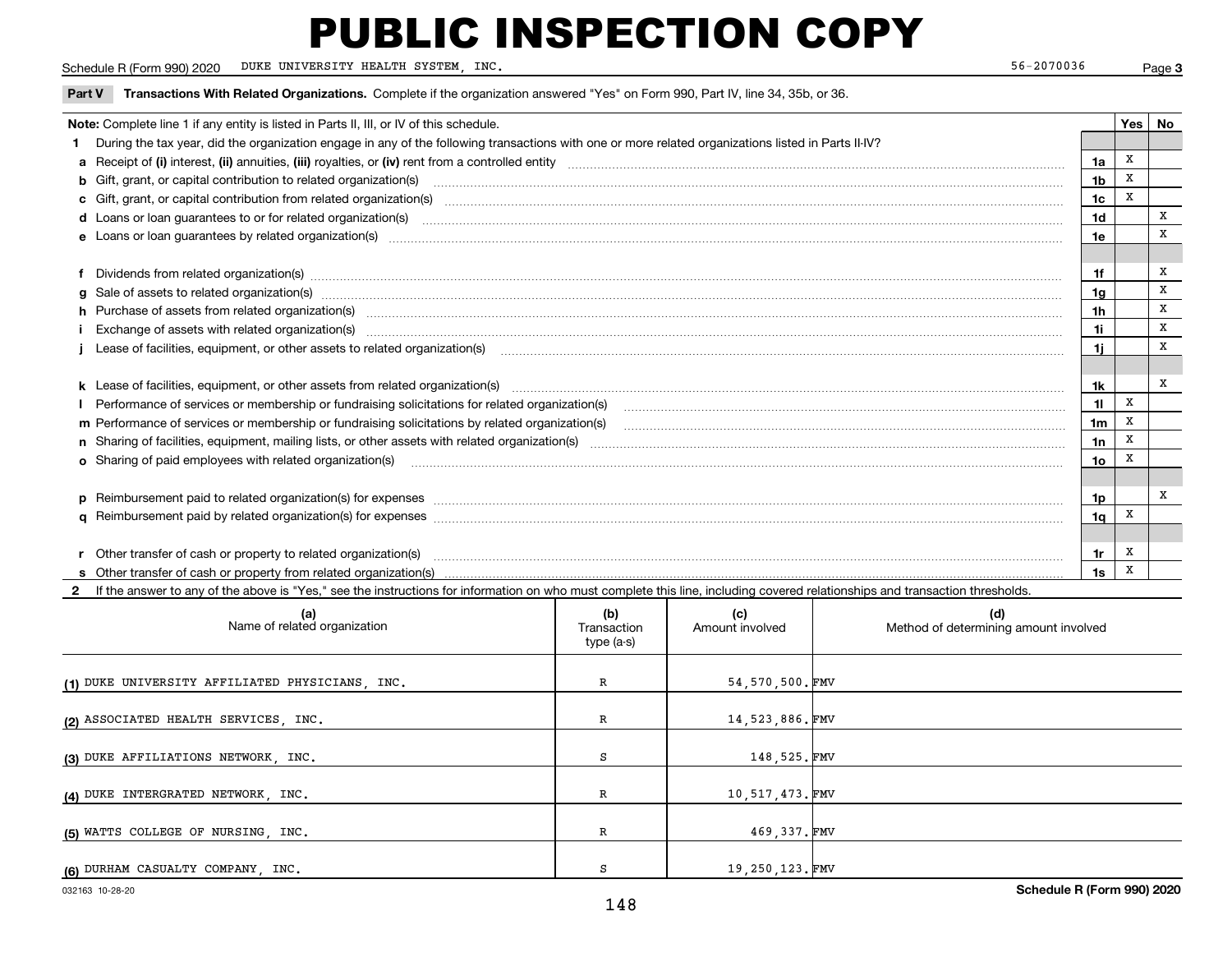Schedule R (Form 990)

DUKE UNIVERSITY HEALTH SYSTEM, INC. 56-2070036

#### **Part V Continuation of Transactions With Related Organizations**  (Schedule R (Form 990), Part V, line 2)

| (a)<br>Name of other organization                                                                                     | (b)<br>Transaction<br>type (a-s) | (c)<br>Amount involved | (d)<br>Method of determining<br>amount involved |
|-----------------------------------------------------------------------------------------------------------------------|----------------------------------|------------------------|-------------------------------------------------|
| (7) DURHAM CASUALTY COMPANY, INC.                                                                                     | ${\bf R}$                        | 9,958,854.FMV          |                                                 |
| (8) DUKE TRIANGLE ENDOSCOPY CENTER, LLC                                                                               | $\mathbf L$                      | 162,446.FMV            |                                                 |
| (9) DUKE TRIANGLE ENDOSCOPY CENTER, LLC                                                                               | Q                                | 174,456.FMV            |                                                 |
| GOTHIC HSP CORPORATION<br>(10)                                                                                        | В                                | 783, 214, 448. FMV     |                                                 |
| (11) GOTHIC HSP CORPORATION                                                                                           | $\mathtt{C}$                     | 725, 391, 476. FMV     |                                                 |
| (12)                                                                                                                  |                                  |                        |                                                 |
| (13)                                                                                                                  |                                  |                        |                                                 |
| (14)                                                                                                                  |                                  |                        |                                                 |
| <u> 1989 - Johann Harry Harry Harry Harry Harry Harry Harry Harry Harry Harry Harry Harry Harry Harry Harry Harry</u> |                                  |                        |                                                 |
| (15)                                                                                                                  |                                  |                        |                                                 |
| (16)                                                                                                                  |                                  |                        |                                                 |
| (17)                                                                                                                  |                                  |                        |                                                 |
| (18)                                                                                                                  |                                  |                        |                                                 |
| (19)                                                                                                                  |                                  |                        |                                                 |
| (20)                                                                                                                  |                                  |                        |                                                 |
| (21)                                                                                                                  |                                  |                        |                                                 |
| (22)                                                                                                                  |                                  |                        |                                                 |
| (23)                                                                                                                  |                                  |                        |                                                 |
| (24)                                                                                                                  |                                  |                        |                                                 |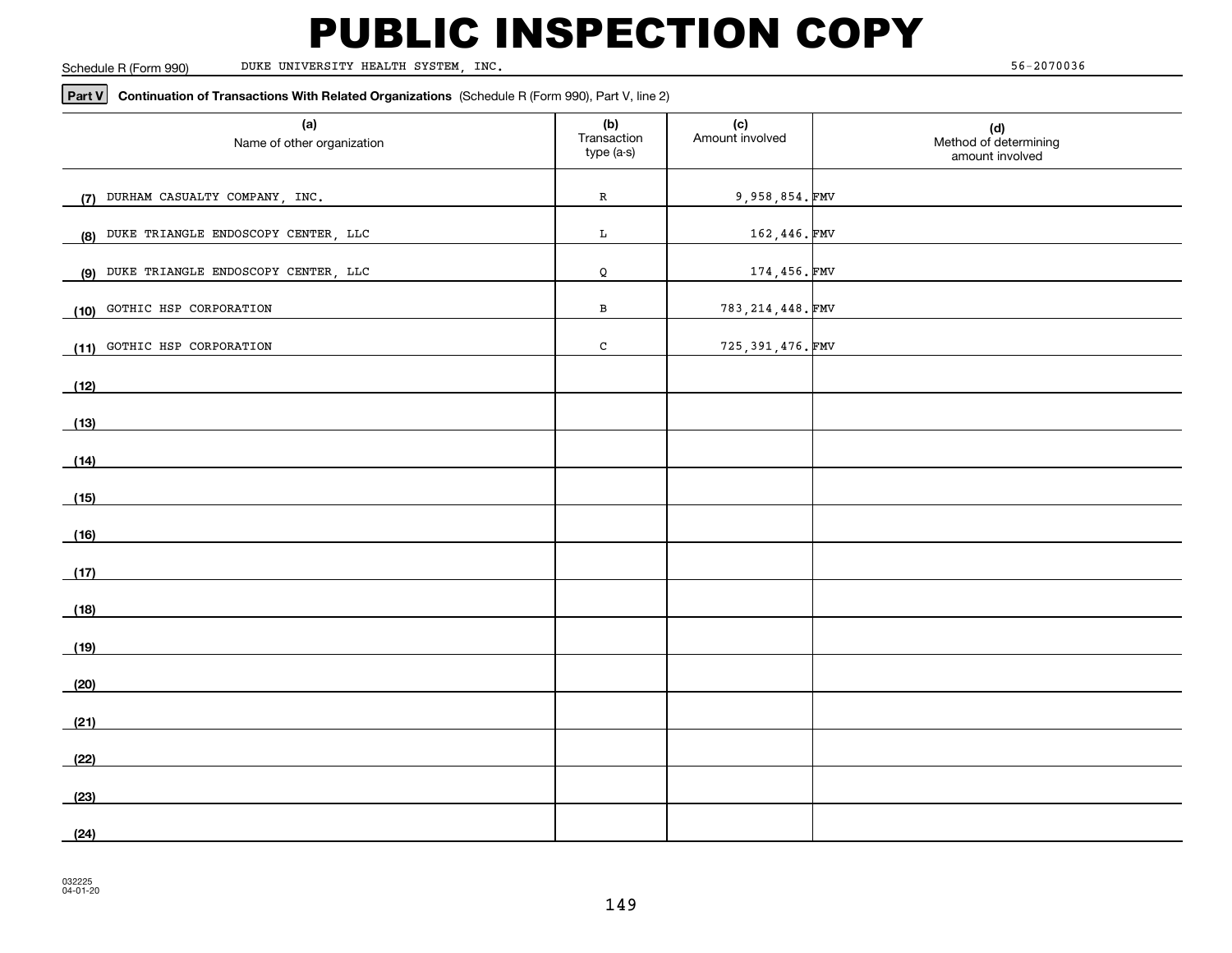Schedule R (Form 990) 2020 Page DUKE UNIVERSITY HEALTH SYSTEM, INC. 56-2070036

**4**

**Part VI Unrelated Organizations Taxable as a Partnership.**  Complete if the organization answered "Yes" on Form 990, Part IV, line 37.

Provide the following information for each entity taxed as a partnership through which the organization conducted more than five percent of its activities (measured by total assets or gross revenue) that was not a related organization. See instructions regarding exclusion for certain investment partnerships.

| (a)                    | .<br>(b)         | (c)               | <br><br>(d)                                                                                |                                                                                                                  | (f)      | (g)         | (h)                   | (i)                                                                                                    | (i)    | $(\mathsf{k})$ |  |
|------------------------|------------------|-------------------|--------------------------------------------------------------------------------------------|------------------------------------------------------------------------------------------------------------------|----------|-------------|-----------------------|--------------------------------------------------------------------------------------------------------|--------|----------------|--|
| Name, address, and EIN | Primary activity | Legal domicile    |                                                                                            | $\begin{array}{c} \textbf{(e)}\\ \text{Are all} \\ \text{partners sec.}\\ 501(c)(3)\\ \text{orgs.?} \end{array}$ | Share of | Share of    | Dispropor-<br>tionate |                                                                                                        |        |                |  |
| of entity              |                  | (state or foreign | Predominant income<br>(related, unrelated,<br>excluded from tax under<br>sections 512-514) |                                                                                                                  | total    | end-of-year | allocations?          | Code V-UBI<br>amount in box 20 managing<br>of Schedule K-1 partner? ownership<br>(Form 1065)<br>ves No |        |                |  |
|                        |                  | country)          |                                                                                            | Yes No                                                                                                           | income   | assets      | Yes No                |                                                                                                        | Yes No |                |  |
|                        |                  |                   |                                                                                            |                                                                                                                  |          |             |                       |                                                                                                        |        |                |  |
|                        |                  |                   |                                                                                            |                                                                                                                  |          |             |                       |                                                                                                        |        |                |  |
|                        |                  |                   |                                                                                            |                                                                                                                  |          |             |                       |                                                                                                        |        |                |  |
|                        |                  |                   |                                                                                            |                                                                                                                  |          |             |                       |                                                                                                        |        |                |  |
|                        |                  |                   |                                                                                            |                                                                                                                  |          |             |                       |                                                                                                        |        |                |  |
|                        |                  |                   |                                                                                            |                                                                                                                  |          |             |                       |                                                                                                        |        |                |  |
|                        |                  |                   |                                                                                            |                                                                                                                  |          |             |                       |                                                                                                        |        |                |  |
|                        |                  |                   |                                                                                            |                                                                                                                  |          |             |                       |                                                                                                        |        |                |  |
|                        |                  |                   |                                                                                            |                                                                                                                  |          |             |                       |                                                                                                        |        |                |  |
|                        |                  |                   |                                                                                            |                                                                                                                  |          |             |                       |                                                                                                        |        |                |  |
|                        |                  |                   |                                                                                            |                                                                                                                  |          |             |                       |                                                                                                        |        |                |  |
|                        |                  |                   |                                                                                            |                                                                                                                  |          |             |                       |                                                                                                        |        |                |  |
|                        |                  |                   |                                                                                            |                                                                                                                  |          |             |                       |                                                                                                        |        |                |  |
|                        |                  |                   |                                                                                            |                                                                                                                  |          |             |                       |                                                                                                        |        |                |  |
|                        |                  |                   |                                                                                            |                                                                                                                  |          |             |                       |                                                                                                        |        |                |  |
|                        |                  |                   |                                                                                            |                                                                                                                  |          |             |                       |                                                                                                        |        |                |  |
|                        |                  |                   |                                                                                            |                                                                                                                  |          |             |                       |                                                                                                        |        |                |  |
|                        |                  |                   |                                                                                            |                                                                                                                  |          |             |                       |                                                                                                        |        |                |  |
|                        |                  |                   |                                                                                            |                                                                                                                  |          |             |                       |                                                                                                        |        |                |  |
|                        |                  |                   |                                                                                            |                                                                                                                  |          |             |                       |                                                                                                        |        |                |  |
|                        |                  |                   |                                                                                            |                                                                                                                  |          |             |                       |                                                                                                        |        |                |  |
|                        |                  |                   |                                                                                            |                                                                                                                  |          |             |                       |                                                                                                        |        |                |  |
|                        |                  |                   |                                                                                            |                                                                                                                  |          |             |                       |                                                                                                        |        |                |  |
|                        |                  |                   |                                                                                            |                                                                                                                  |          |             |                       |                                                                                                        |        |                |  |
|                        |                  |                   |                                                                                            |                                                                                                                  |          |             |                       |                                                                                                        |        |                |  |
|                        |                  |                   |                                                                                            |                                                                                                                  |          |             |                       |                                                                                                        |        |                |  |
|                        |                  |                   |                                                                                            |                                                                                                                  |          |             |                       |                                                                                                        |        |                |  |
|                        |                  |                   |                                                                                            |                                                                                                                  |          |             |                       |                                                                                                        |        |                |  |
|                        |                  |                   |                                                                                            |                                                                                                                  |          |             |                       |                                                                                                        |        |                |  |
|                        |                  |                   |                                                                                            |                                                                                                                  |          |             |                       |                                                                                                        |        |                |  |

**Schedule R (Form 990) 2020**